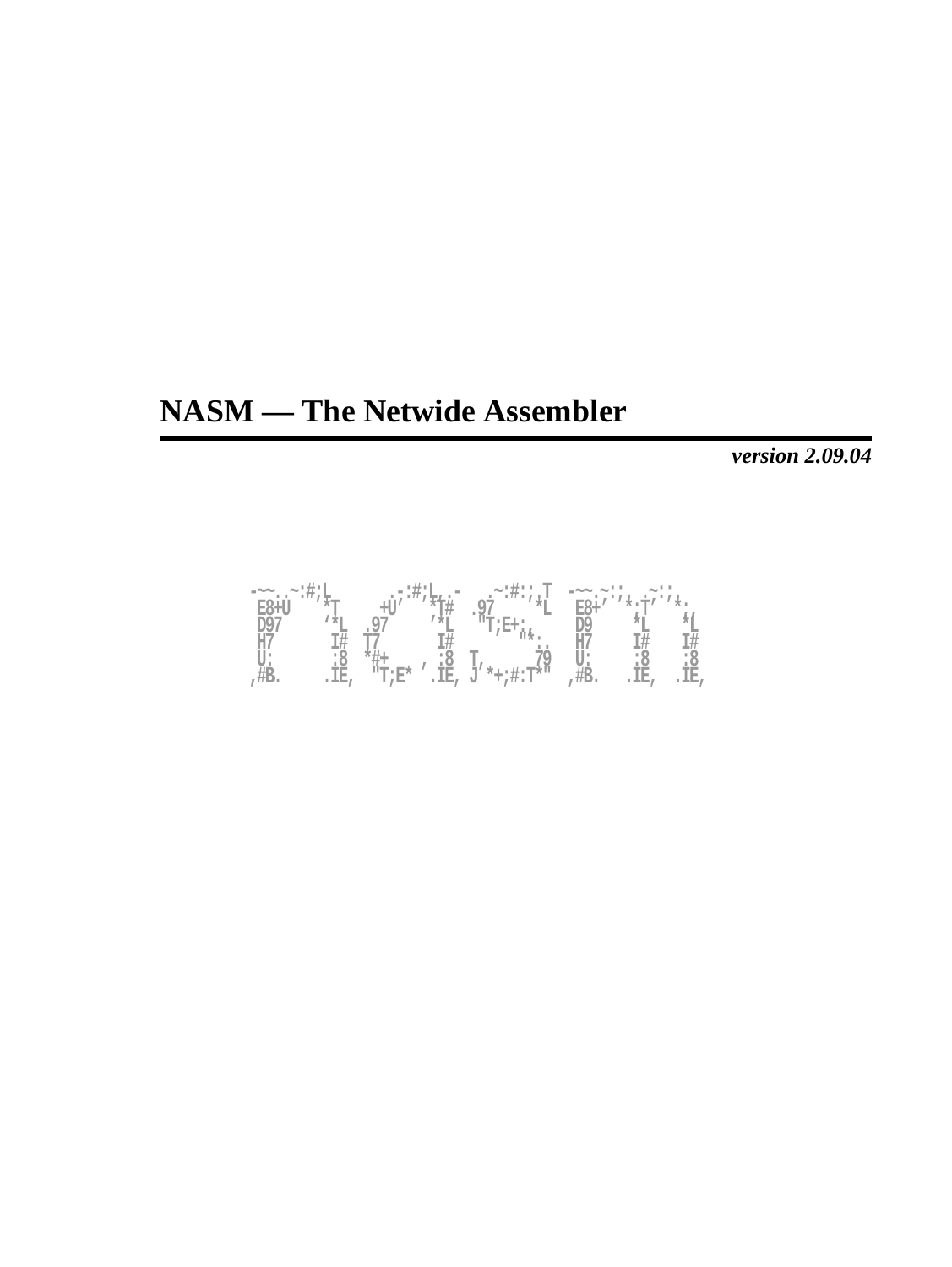© 1996−2010 The NASM Development Team — All Rights Reserved

This document is redistributable under the license given in the file "LICENSE" distributed in the NASM archive.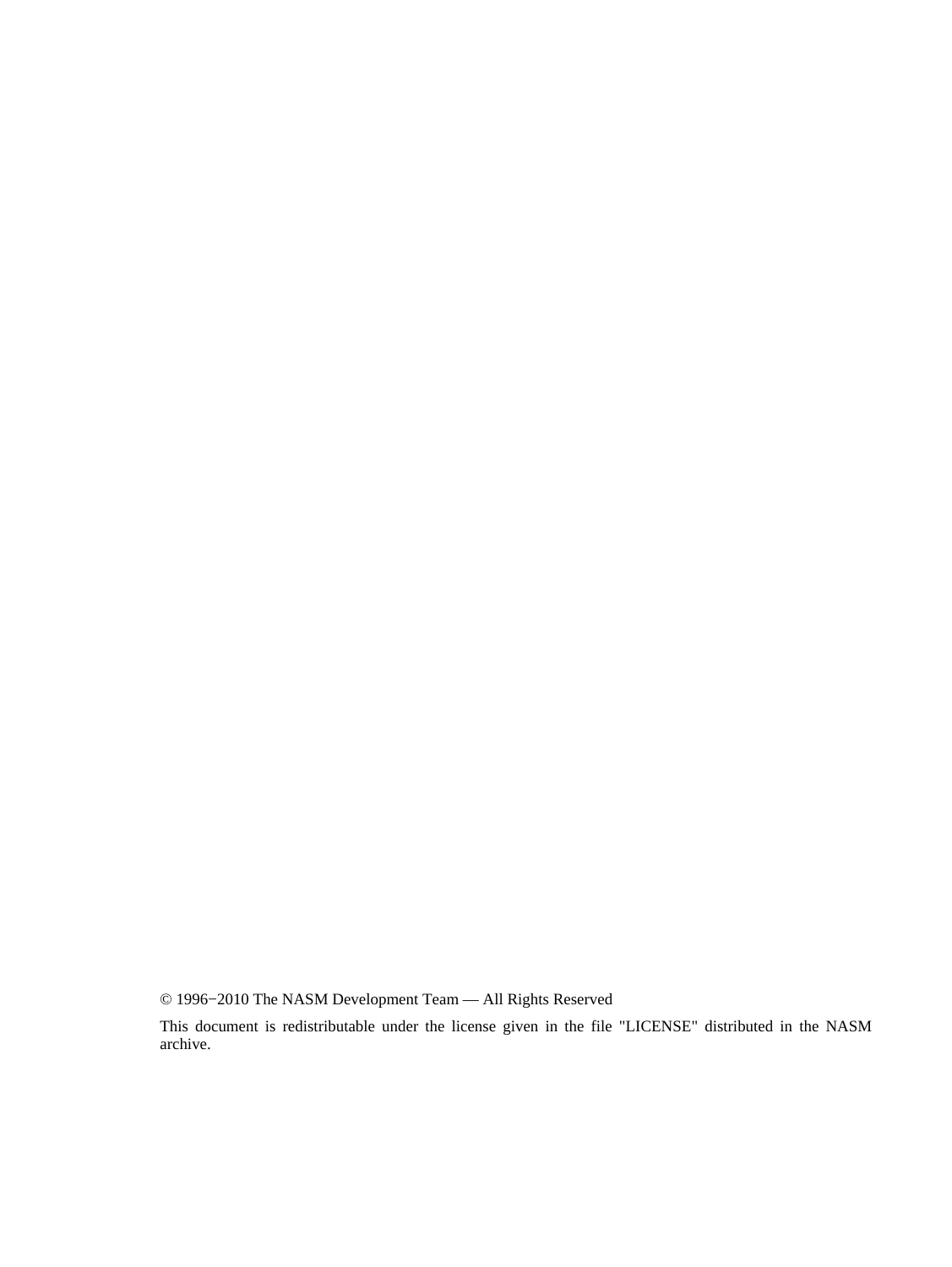# **Contents**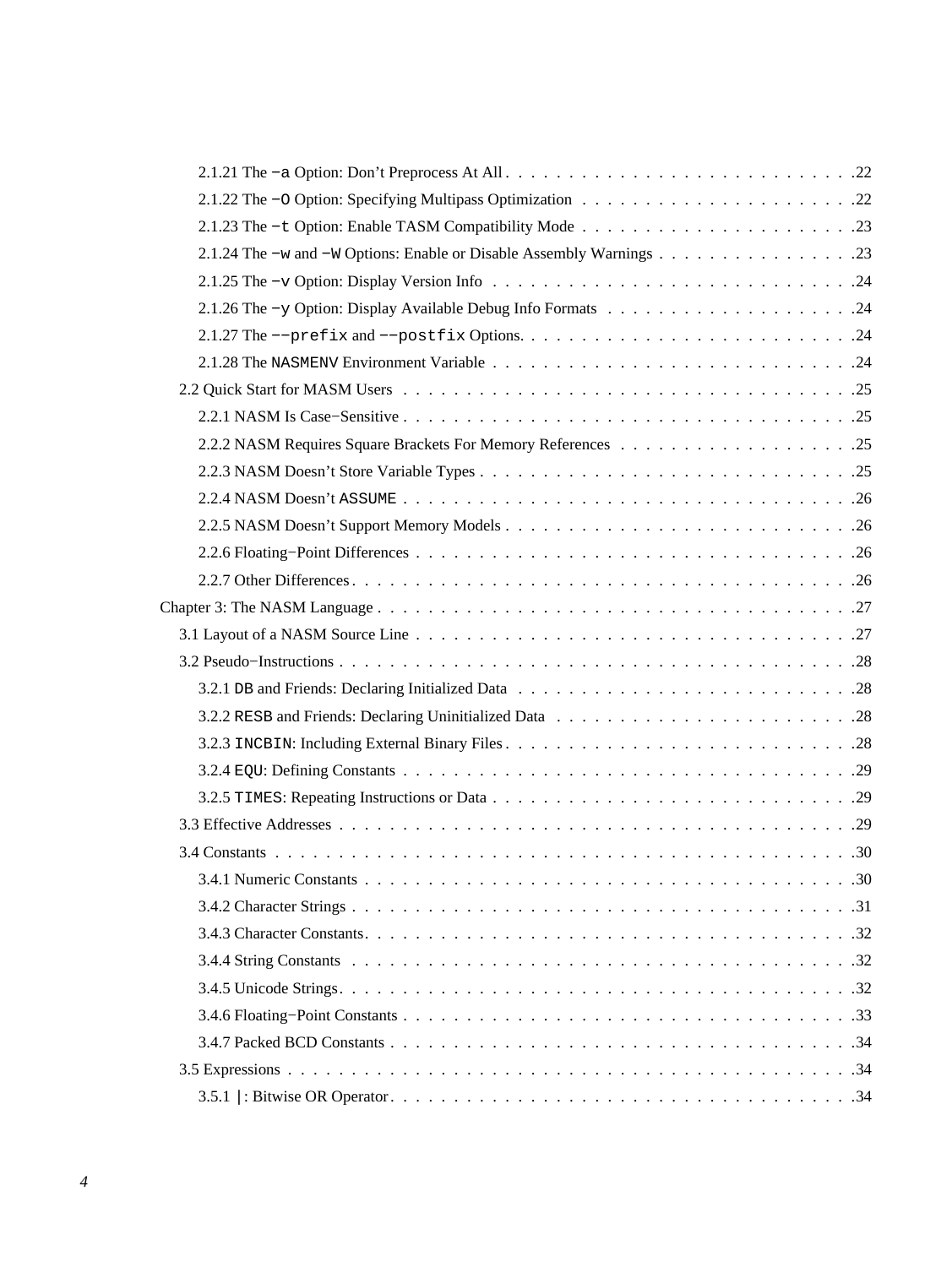| . 44<br>4.3.1 Overloading Multi-Line Macros |
|---------------------------------------------|
|                                             |
|                                             |
|                                             |
|                                             |
|                                             |
|                                             |
|                                             |
|                                             |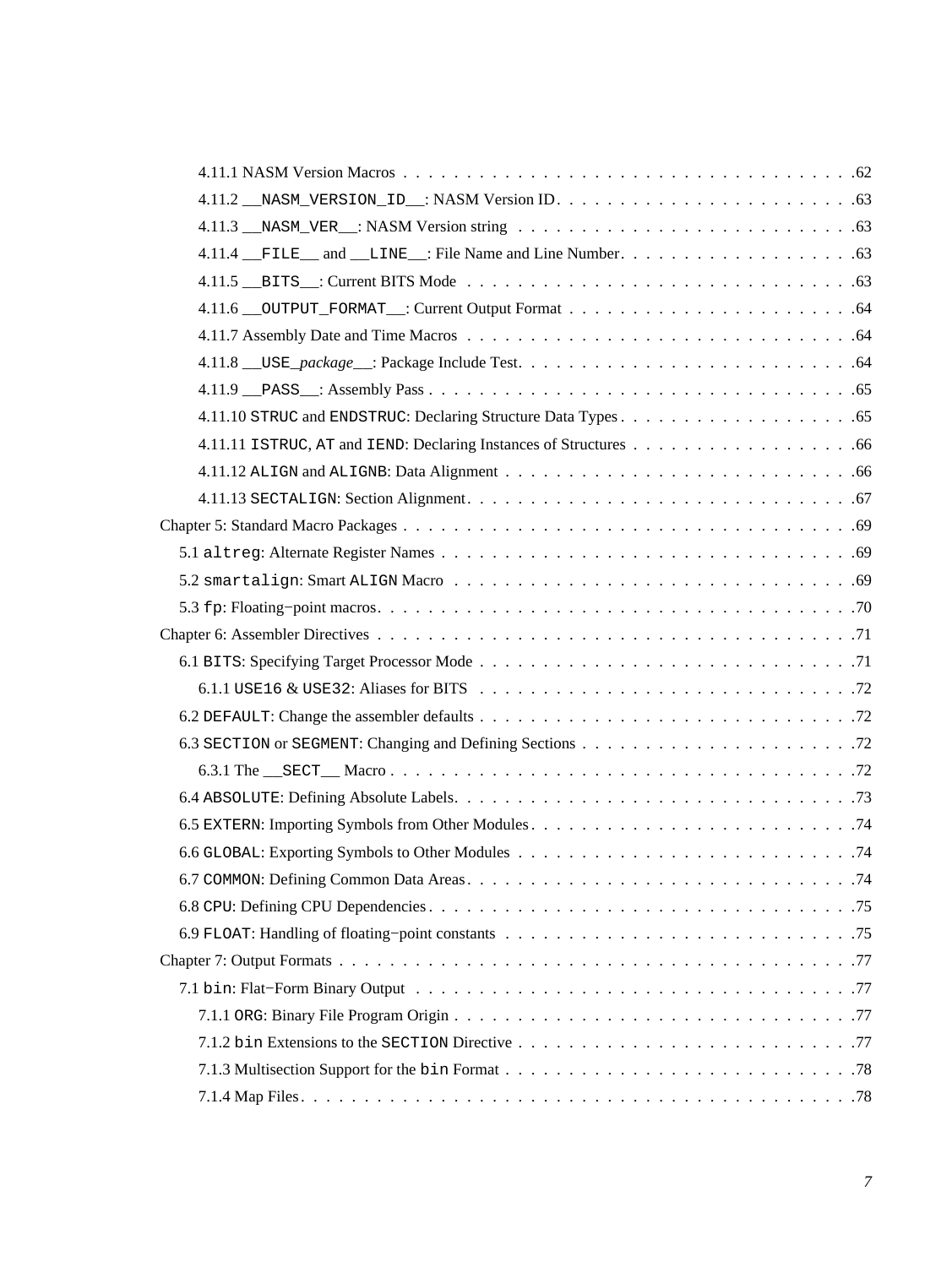| .92<br>7.9.7 16–bit code and ELF<br>and the state of the state of the state of the state of the state of the state of the state of the state of the |
|-----------------------------------------------------------------------------------------------------------------------------------------------------|
|                                                                                                                                                     |
|                                                                                                                                                     |
|                                                                                                                                                     |
|                                                                                                                                                     |
|                                                                                                                                                     |
|                                                                                                                                                     |
|                                                                                                                                                     |
|                                                                                                                                                     |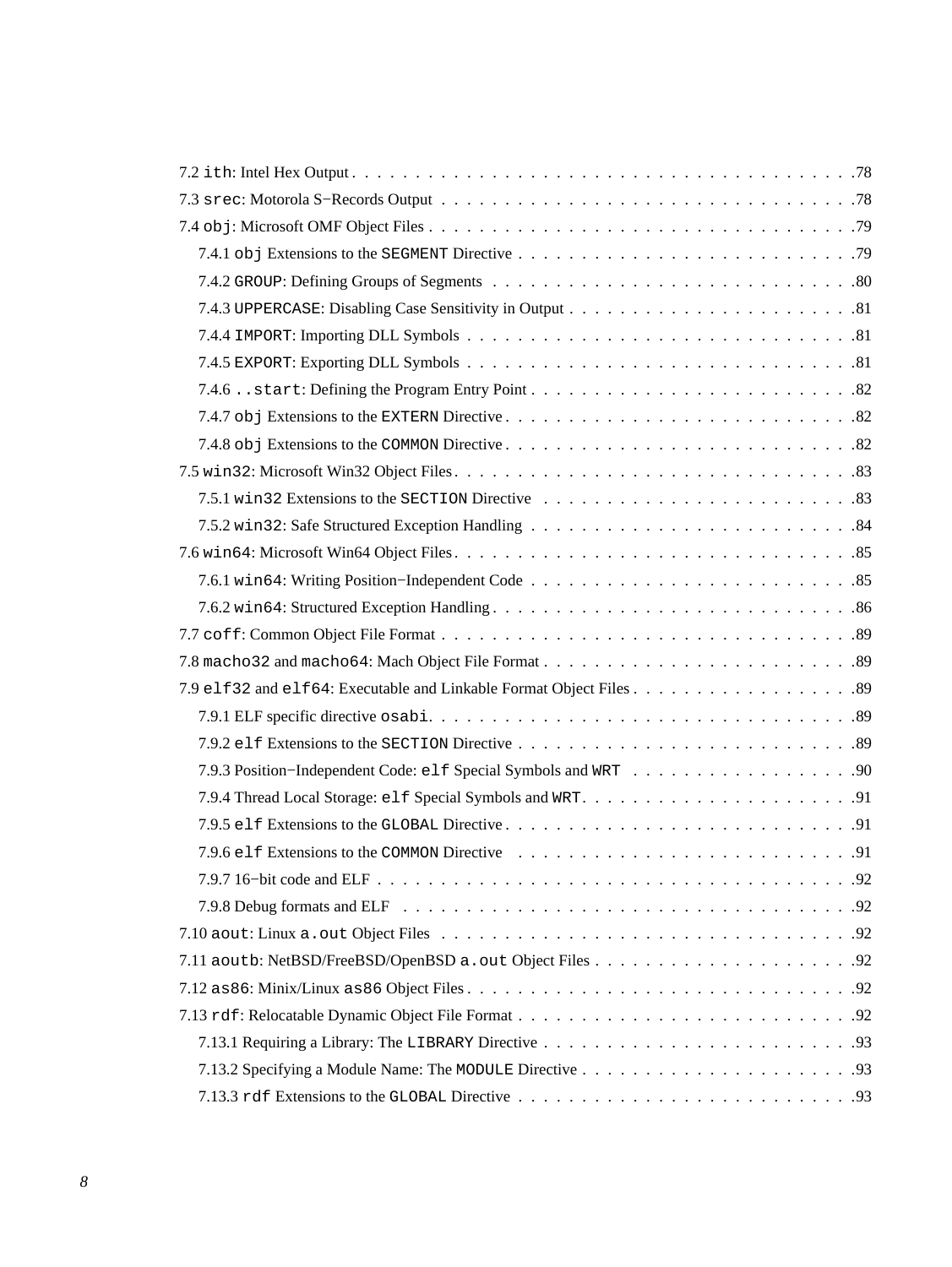| 9.2 Writing NetBSD/FreeBSD/OpenBSD and Linux/ELF Shared Libraries. 110 |
|------------------------------------------------------------------------|
|                                                                        |
|                                                                        |
|                                                                        |
|                                                                        |
|                                                                        |
|                                                                        |
|                                                                        |
|                                                                        |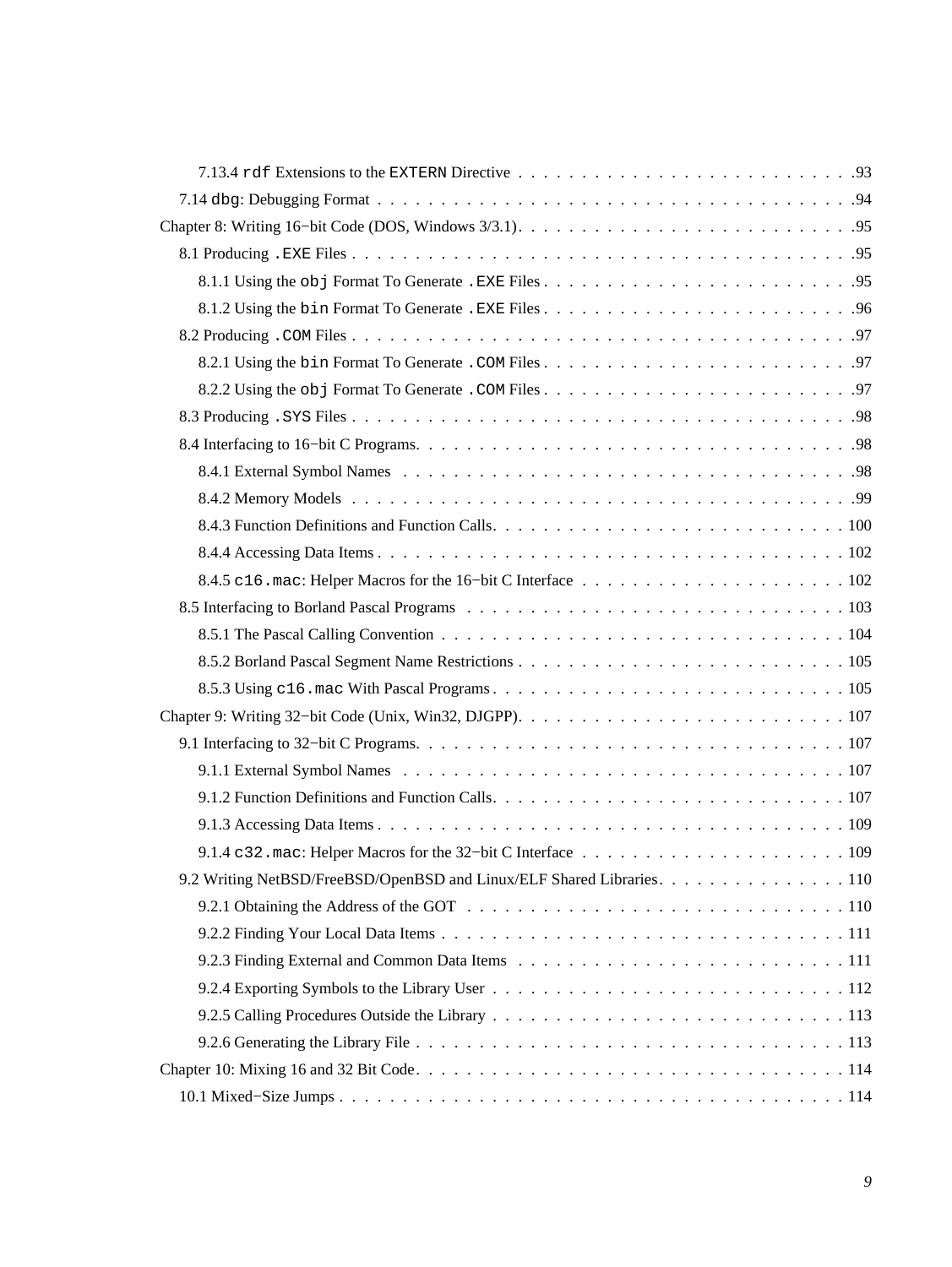| A.3.3 Mixed Code and Data: Automatic (Intelligent) Synchronisation 124     |
|----------------------------------------------------------------------------|
|                                                                            |
|                                                                            |
|                                                                            |
|                                                                            |
|                                                                            |
|                                                                            |
| B.1.3 Katmai Streaming SIMD instructions (SSE — a.k.a. KNI, XMM, MMX2) 152 |
|                                                                            |
|                                                                            |
|                                                                            |
|                                                                            |
|                                                                            |
|                                                                            |
| B.1.10 Willamette MMX instructions (SSE2 SIMD Integer Instructions) 154    |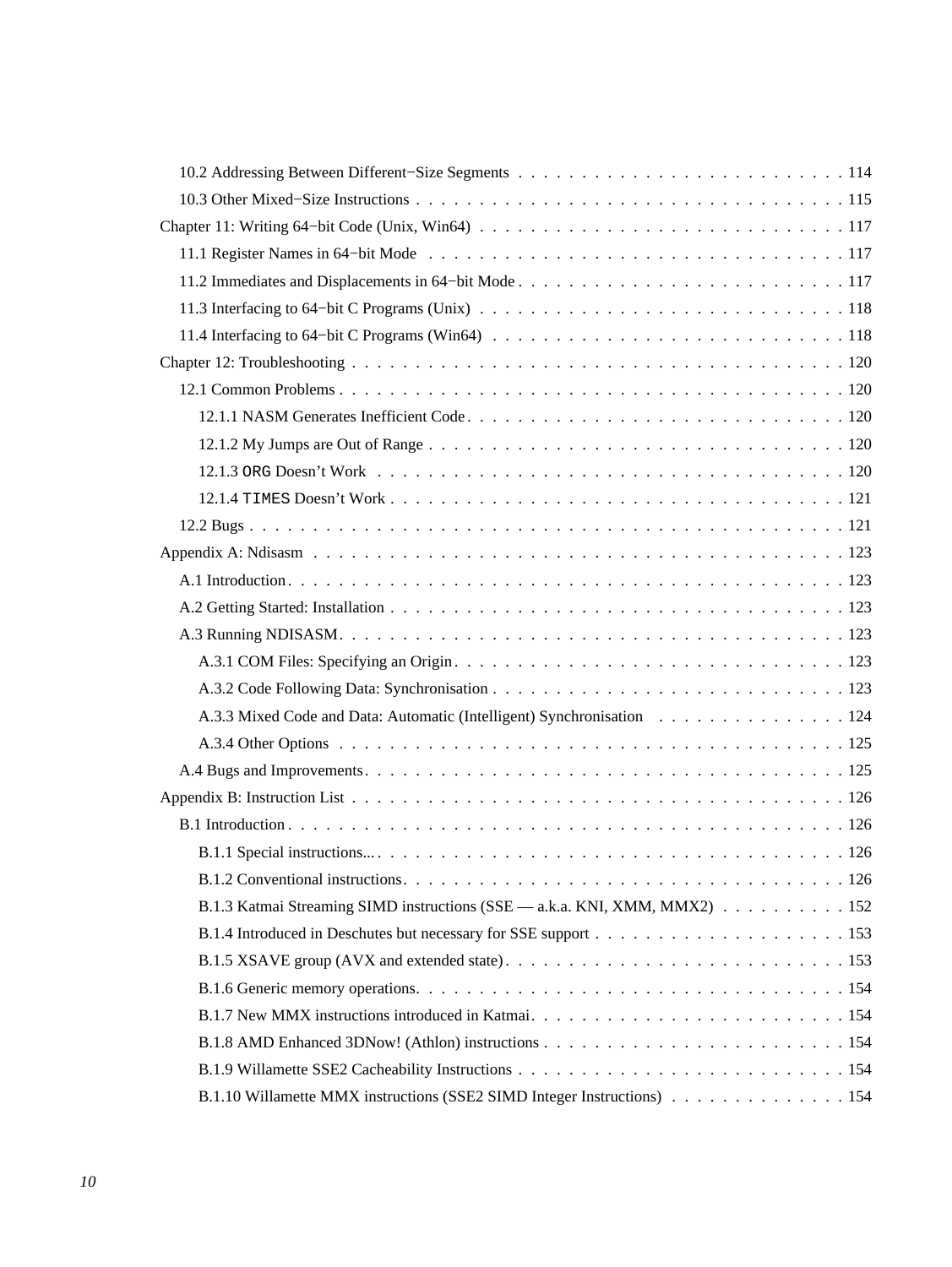| B.1.27 Intel AVX Carry–Less Multiplication instructions (CLMUL) 175 |  |
|---------------------------------------------------------------------|--|
|                                                                     |  |
|                                                                     |  |
|                                                                     |  |
|                                                                     |  |
|                                                                     |  |
|                                                                     |  |
|                                                                     |  |
|                                                                     |  |
|                                                                     |  |
| $C_1$ 2 Version 2.09.03<br>.186                                     |  |
|                                                                     |  |
|                                                                     |  |
|                                                                     |  |
|                                                                     |  |
|                                                                     |  |
|                                                                     |  |
|                                                                     |  |
|                                                                     |  |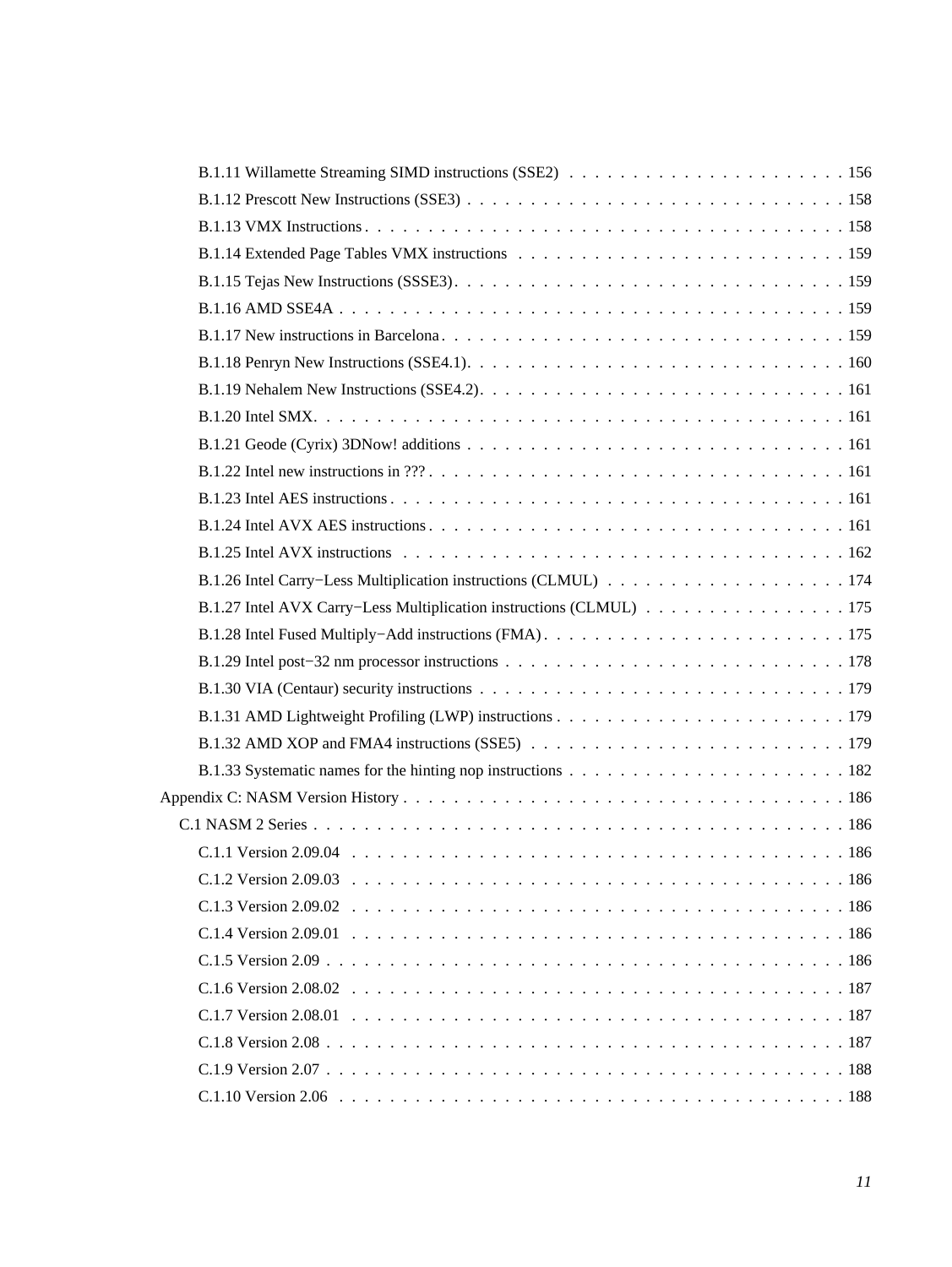| $C$ 2.18 Version 0.98.22 | .196 |
|--------------------------|------|
|                          |      |
|                          |      |
|                          |      |
|                          |      |
|                          |      |
|                          |      |
|                          |      |
|                          |      |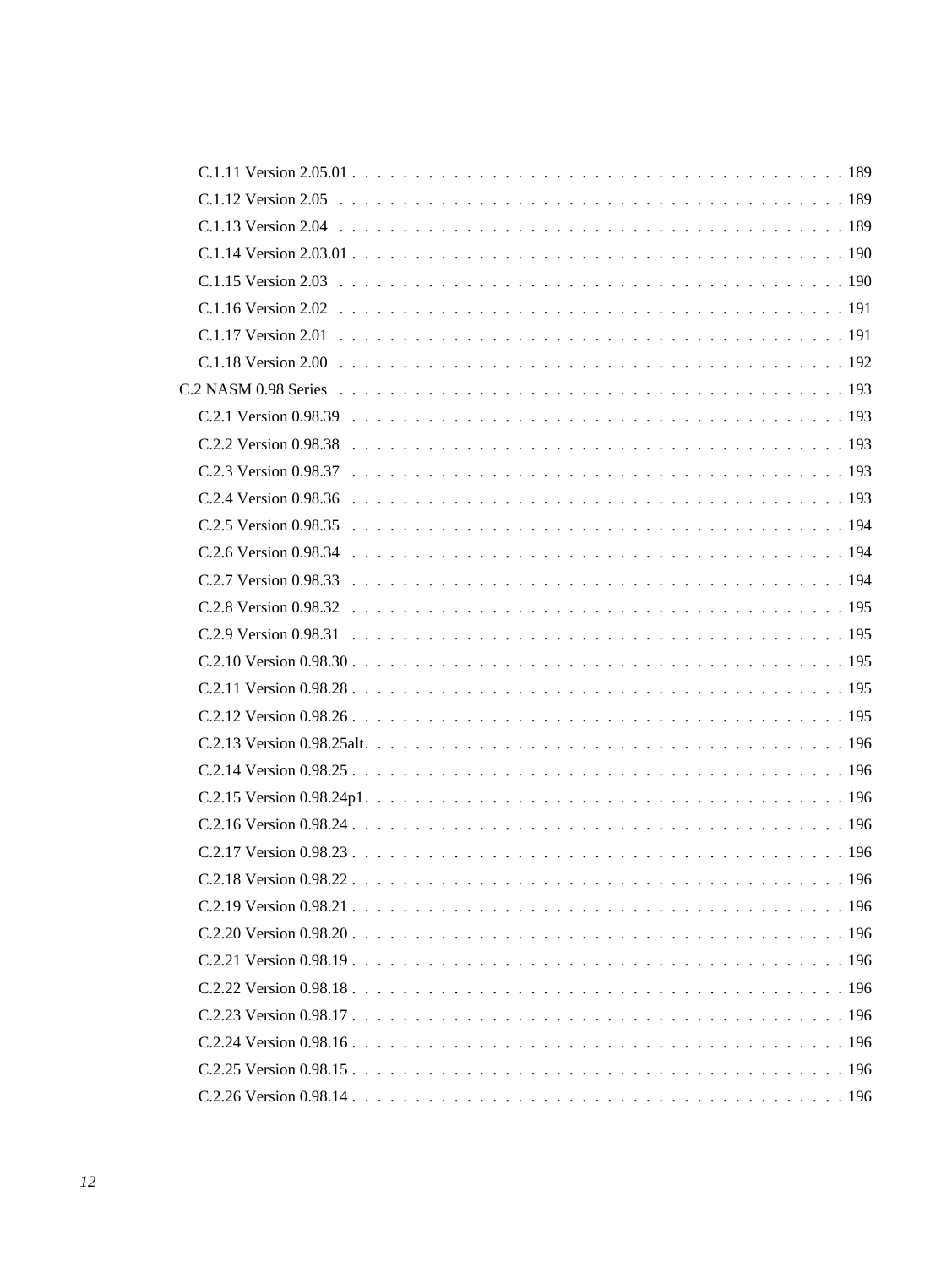| C.2.33 Version 0.98.09b with John Coffman patches released 28-Oct-2001 197  |  |
|-----------------------------------------------------------------------------|--|
|                                                                             |  |
|                                                                             |  |
|                                                                             |  |
|                                                                             |  |
|                                                                             |  |
| C.2.39 Version 0.98.03 with John Coffman's changes released 27-Jul-2000 198 |  |
|                                                                             |  |
|                                                                             |  |
|                                                                             |  |
|                                                                             |  |
|                                                                             |  |
|                                                                             |  |
|                                                                             |  |
|                                                                             |  |
|                                                                             |  |
|                                                                             |  |
|                                                                             |  |
|                                                                             |  |
|                                                                             |  |
|                                                                             |  |
|                                                                             |  |
|                                                                             |  |
|                                                                             |  |
|                                                                             |  |
|                                                                             |  |
|                                                                             |  |
|                                                                             |  |
|                                                                             |  |
|                                                                             |  |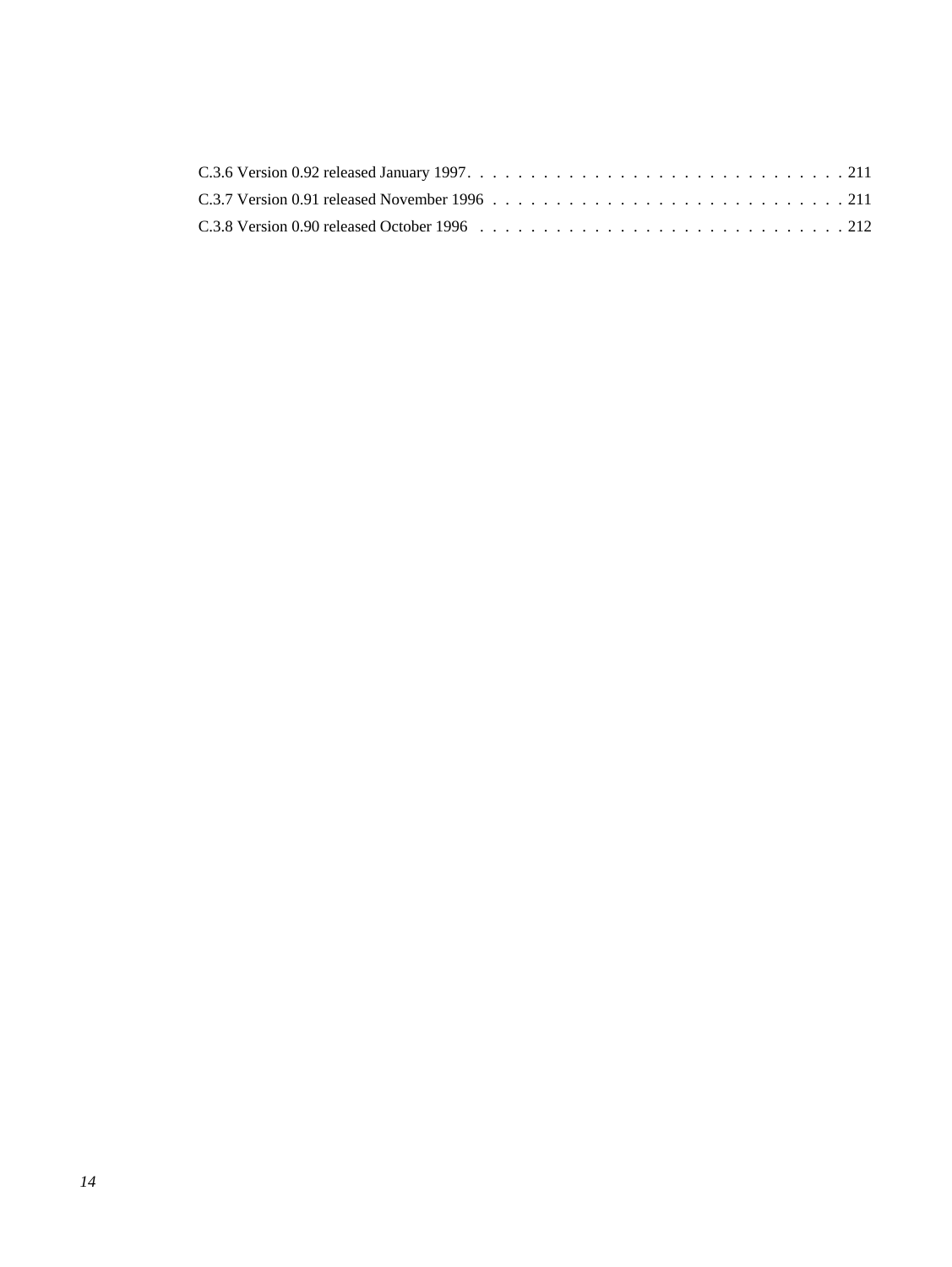# <span id="page-14-0"></span>**Chapter 1: Introduction**

# **1.1 What Is NASM?**

<span id="page-14-1"></span>The Netwide Assembler, NASM, is an 80x86 and x86−64 assembler designed for portability and modularity. It supports a range of object file formats, including Linux and \*BSD a.out, ELF, COFF, Mach−O, Microsoft 16−bit OBJ, Win32 and Win64. It will also output plain binary files. Its syntax is designed to be simple and easy to understand, similar to Intel's but less complex. It supports all currently known x86 architectural extensions, and has strong support for macros.

## **1.1.1 Why Yet Another Assembler?**

<span id="page-14-2"></span>The Netwide Assembler grew out of an idea on comp.lang.asm.x86 (or possibly alt.lang.asm – I forget which), which was essentially that there didn't seem to be a good *free* x86−series assembler around, and that maybe someone ought to write one.

- a86 is good, but not free, and in particular you don't get any 32−bit capability until you pay. It's DOS only, too.
- gas is free, and ports over to DOS and Unix, but it's not very good, since it's designed to be a back end to gcc, which always feeds it correct code. So its error checking is minimal. Also, its syntax is horrible, from the point of view of anyone trying to actually *write* anything in it. Plus you can't write 16−bit code in it (properly.)
- as86 is specific to Minix and Linux, and (my version at least) doesn't seem to have much (or any) documentation.
- MASM isn't very good, and it's (was) expensive, and it runs only under DOS.
- TASM is better, but still strives for MASM compatibility, which means millions of directives and tons of red tape. And its syntax is essentially MASM's, with the contradictions and quirks that entails (although it sorts out some of those by means of Ideal mode.) It's expensive too. And it's DOS−only.

So here, for your coding pleasure, is NASM. At present it's still in prototype stage – we don't promise that it can outperform any of these assemblers. But please, *please* send us bug reports, fixes, helpful information, and anything else you can get your hands on (and thanks to the many people who've done this already! You all know who you are), and we'll improve it out of all recognition. Again.

## **1.1.2 License Conditions**

<span id="page-14-3"></span>Please see the file LICENSE, supplied as part of any NASM distribution archive, for the license conditions under which you may use NASM. NASM is now under the so−called 2−clause BSD license, also known as the simplified BSD license.

Copyright 1996−2010 the NASM Authors – All rights reserved.

Redistribution and use in source and binary forms, with or without modification, are permitted provided that the following conditions are met:

- Redistributions of source code must retain the above copyright notice, this list of conditions and the following disclaimer.
- Redistributions in binary form must reproduce the above copyright notice, this list of conditions and the following disclaimer in the documentation and/or other materials provided with the distribution.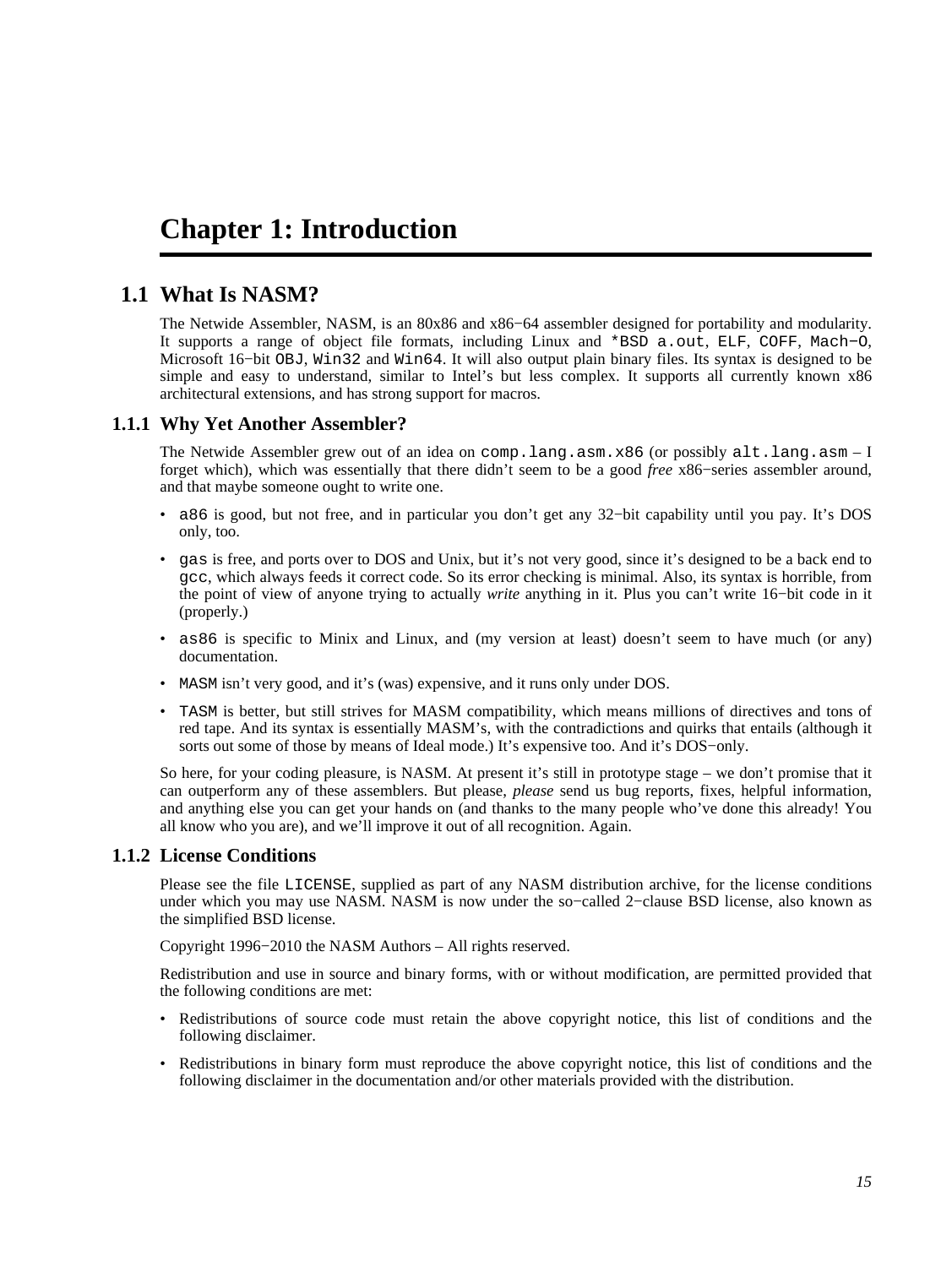THIS SOFTWARE IS PROVIDED BY THE COPYRIGHT HOLDERS AND CONTRIBUTORS "AS IS" AND ANY EXPRESS OR IMPLIED WARRANTIES, INCLUDING, BUT NOT LIMITED TO, THE IMPLIED WARRANTIES OF MERCHANTABILITY AND FITNESS FOR A PARTICULAR PURPOSE ARE DISCLAIMED. IN NO EVENT SHALL THE COPYRIGHT OWNER OR CONTRIBUTORS BE LIABLE FOR ANY DIRECT, INDIRECT, INCIDENTAL, SPECIAL, EXEMPLARY, OR CONSEQUENTIAL DAMAGES (INCLUDING, BUT NOT LIMITED TO, PROCUREMENT OF SUBSTITUTE GOODS OR SERVICES; LOSS OF USE, DATA, OR PROFITS; OR BUSINESS INTERRUPTION) HOWEVER CAUSED AND ON ANY THEORY OF LIABILITY, WHETHER IN CONTRACT, STRICT LIABILITY, OR TORT (INCLUDING NEGLIGENCE OR OTHERWISE) ARISING IN ANY WAY OUT OF THE USE OF THIS SOFTWARE, EVEN IF ADVISED OF THE POSSIBILITY OF SUCH DAMAGE.

## **1.2 Contact Information**

<span id="page-15-0"></span>The current version of NASM (since about 0.98.08) is maintained by a team of developers, accessible through the nasm−devel mailing list (see below for the link). If you want to report a bug, please read [section 12.2](#page-120-1) first.

NASM has a website at <http://www.nasm.us/>. If it's not there, google for us!

New releases, release candidates, and daily development snapshots of NASM are available from the official web site.

Announcements are posted to [comp.lang.asm.x86](news:comp.lang.asm.x86), and to the web site <http://www.freshmeat.net/>.

If you want information about the current development status, please subscribe to the nasm−devel email list; see link from the website.

## <span id="page-15-1"></span>**1.3 Installation**

## **1.3.1 Installing NASM under MS−DOS or Windows**

<span id="page-15-2"></span>Once you've obtained the appropriate archive for NASM, nasm−XXX−dos.zip or nasm−XXX−win32.zip (where XXX denotes the version number of NASM contained in the archive), unpack it into its own directory (for example  $c:\nabla$  example.

The archive will contain a set of executable files: the NASM executable file nasm.exe, the NDISASM executable file ndisasm.exe, and possibly additional utilities to handle the RDOFF file format.

The only file NASM needs to run is its own executable, so copy nasm.exe to a directory on your PATH, or alternatively edit autoexec.bat to add the nasm directory to your PATH (to do that under Windows XP, go to Start > Control Panel > System > Advanced > Environment Variables; these instructions may work under other versions of Windows as well.)

That's it – NASM is installed. You don't need the nasm directory to be present to run NASM (unless you've added it to your PATH), so you can delete it if you need to save space; however, you may want to keep the documentation or test programs.

If you've downloaded the DOS source archive, nasm−XXX.zip, the nasm directory will also contain the full NASM source code, and a selection of Makefiles you can (hopefully) use to rebuild your copy of NASM from scratch. See the file INSTALL in the source archive.

Note that a number of files are generated from other files by Perl scripts. Although the NASM source distribution includes these generated files, you will need to rebuild them (and hence, will need a Perl interpreter) if you change insns.dat, standard.mac or the documentation. It is possible future source distributions may not include these files at all. Ports of Perl for a variety of platforms, including DOS and Windows, are available from [www.cpan.org.](http://www.cpan.org/ports/)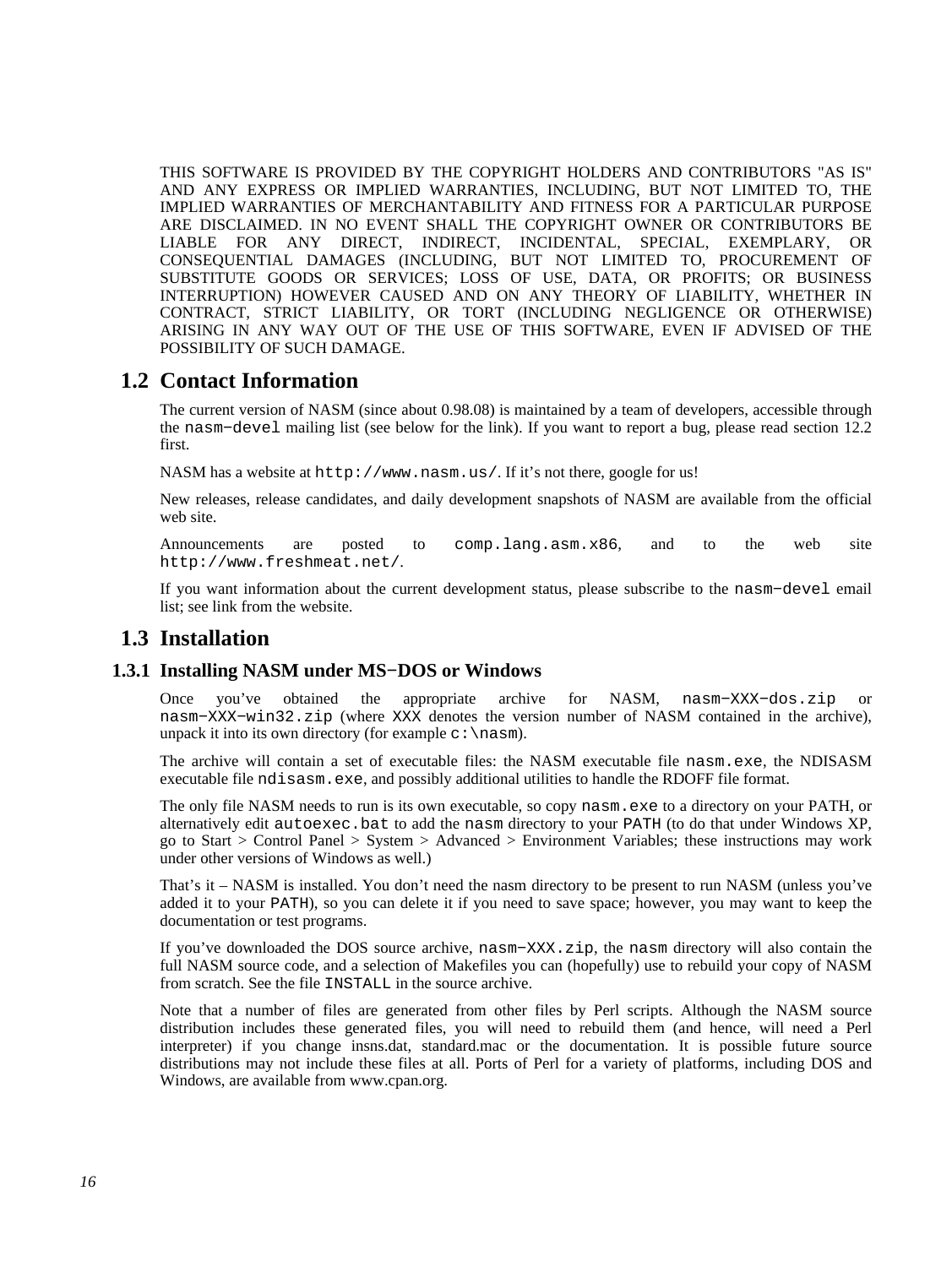## **1.3.2 Installing NASM under Unix**

<span id="page-16-0"></span>Once you've obtained the Unix source archive for NASM, nasm−XXX.tar.gz (where XXX denotes the version number of NASM contained in the archive), unpack it into a directory such as /usr/local/src. The archive, when unpacked, will create its own subdirectory nasm−XXX.

NASM is an auto−configuring package: once you've unpacked it, cd to the directory it's been unpacked into and type ./configure. This shell script will find the best C compiler to use for building NASM and set up Makefiles accordingly.

Once NASM has auto−configured, you can type make to build the nasm and ndisasm binaries, and then make install to install them in /usr/local/bin and install the man pages nasm.1 and ndisasm.1 in /usr/local/man/man1. Alternatively, you can give options such as −−prefix to the configure script (see the file INSTALL for more details), or install the programs yourself.

NASM also comes with a set of utilities for handling the RDOFF custom object−file format, which are in the rdoff subdirectory of the NASM archive. You can build these with make rdf and install them with make rdf\_install, if you want them.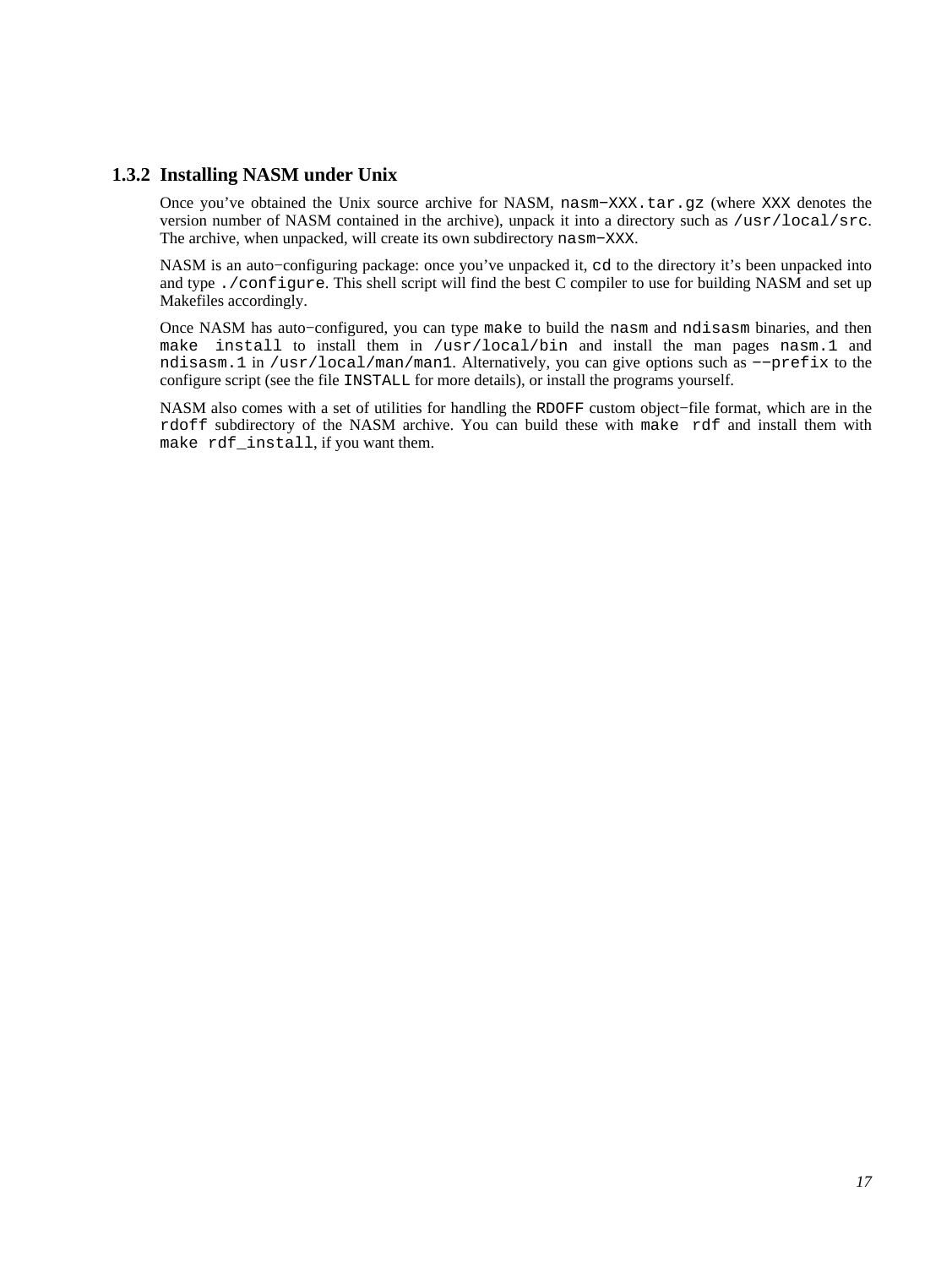# <span id="page-17-0"></span>**Chapter 2: Running NASM**

# **2.1 NASM Command−Line Syntax**

<span id="page-17-1"></span>To assemble a file, you issue a command of the form

nasm −f <format> <filename> [−o <output>]

For example,

nasm −f elf myfile.asm

will assemble myfile.asm into an ELF object file myfile.o. And

nasm −f bin myfile.asm −o myfile.com

will assemble myfile.asm into a raw binary file myfile.com.

To produce a listing file, with the hex codes output from NASM displayed on the left of the original sources, use the −l option to give a listing file name, for example:

nasm −f coff myfile.asm −l myfile.lst

To get further usage instructions from NASM, try typing

nasm −h

As −hf, this will also list the available output file formats, and what they are.

If you use Linux but aren't sure whether your system is a . out or ELF, type

file nasm

(in the directory in which you put the NASM binary when you installed it). If it says something like

nasm: ELF 32−bit LSB executable i386 (386 and up) Version 1

then your system is ELF, and you should use the option −f elf when you want NASM to produce Linux object files. If it says

nasm: Linux/i386 demand−paged executable (QMAGIC)

or something similar, your system is a.out, and you should use −f aout instead (Linux a.out systems have long been obsolete, and are rare these days.)

Like Unix compilers and assemblers, NASM is silent unless it goes wrong: you won't see any output at all, unless it gives error messages.

#### **2.1.1 The −o Option: Specifying the Output File Name**

<span id="page-17-2"></span>NASM will normally choose the name of your output file for you; precisely how it does this is dependent on the object file format. For Microsoft object file formats (obj, win32 and win64), it will remove the .asm extension (or whatever extension you like to use – NASM doesn't care) from your source file name and substitute .obj. For Unix object file formats (aout, as86, coff, elf32, elf64, ieee, macho32 and macho64) it will substitute .o. For dbg, rdf, ith and srec, it will use .dbg, .rdf, .ith and .srec, respectively, and for the bin format it will simply remove the extension, so that myfile.asm produces the output file myfile.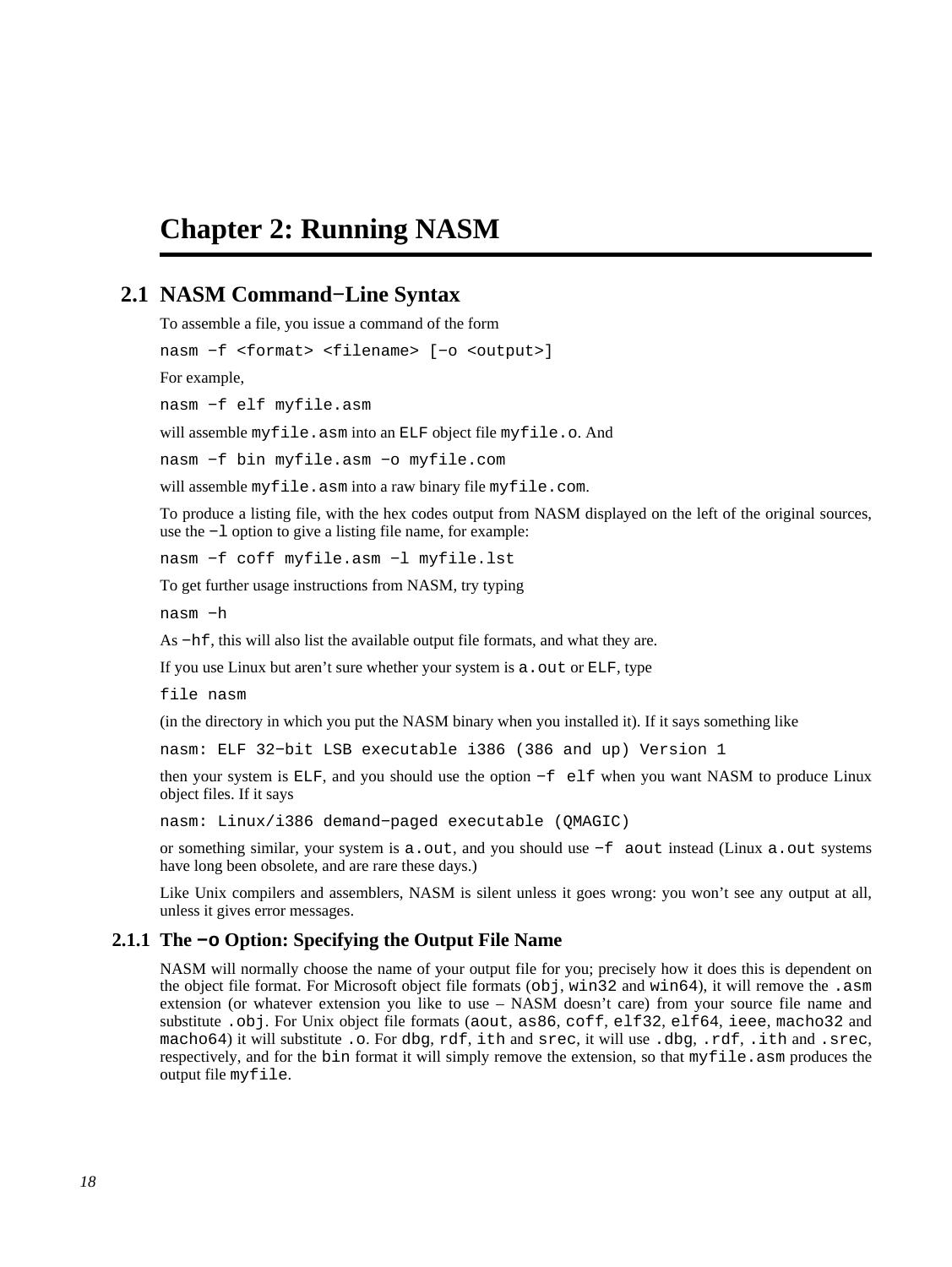If the output file already exists, NASM will overwrite it, unless it has the same name as the input file, in which case it will give a warning and use nasm. out as the output file name instead.

For situations in which this behaviour is unacceptable, NASM provides the −o command−line option, which allows you to specify your desired output file name. You invoke −o by following it with the name you wish for the output file, either with or without an intervening space. For example:

nasm −f bin program.asm −o program.com nasm −f bin driver.asm −odriver.sys

Note that this is a small o, and is different from a capital O , which is used to specify the number of optimisation passes required. See [section 2.1.22.](#page-21-3)

#### **2.1.2 The −f Option: Specifying the Output File Format**

<span id="page-18-0"></span>If you do not supply the −f option to NASM, it will choose an output file format for you itself. In the distribution versions of NASM, the default is always bin; if you've compiled your own copy of NASM, you can redefine OF\_DEFAULT at compile time and choose what you want the default to be.

Like −o, the intervening space between −f and the output file format is optional; so −f elf and −felf are both valid.

A complete list of the available output file formats can be given by issuing the command nasm −hf.

## **2.1.3 The −l Option: Generating a Listing File**

<span id="page-18-1"></span>If you supply the −l option to NASM, followed (with the usual optional space) by a file name, NASM will generate a source−listing file for you, in which addresses and generated code are listed on the left, and the actual source code, with expansions of multi−line macros (except those which specifically request no expansion in source listings: see [section 4.3.11](#page-48-1)) on the right. For example:

nasm −f elf myfile.asm −l myfile.lst

If a list file is selected, you may turn off listing for a section of your source with [list −], and turn it back on with [list +], (the default, obviously). There is no "user form" (without the brackets). This can be used to list only sections of interest, avoiding excessively long listings.

#### **2.1.4 The −M Option: Generate Makefile Dependencies**

<span id="page-18-2"></span>This option can be used to generate makefile dependencies on stdout. This can be redirected to a file for further processing. For example:

nasm −M myfile.asm > myfile.dep

#### **2.1.5 The −MG Option: Generate Makefile Dependencies**

<span id="page-18-3"></span>This option can be used to generate makefile dependencies on stdout. This differs from the −M option in that if a nonexisting file is encountered, it is assumed to be a generated file and is added to the dependency list without a prefix.

#### **2.1.6 The −MF Option: Set Makefile Dependency File**

<span id="page-18-4"></span>This option can be used with the −M or −MG options to send the output to a file, rather than to stdout. For example:

nasm −M −MF myfile.dep myfile.asm

#### **2.1.7 The −MD Option: Assemble and Generate Dependencies**

<span id="page-18-5"></span>The −MD option acts as the combination of the −M and −MF options (i.e. a filename has to be specified.) However, unlike the −M or −MG options, −MD does *not* inhibit the normal operation of the assembler. Use this to automatically generate updated dependencies with every assembly session. For example: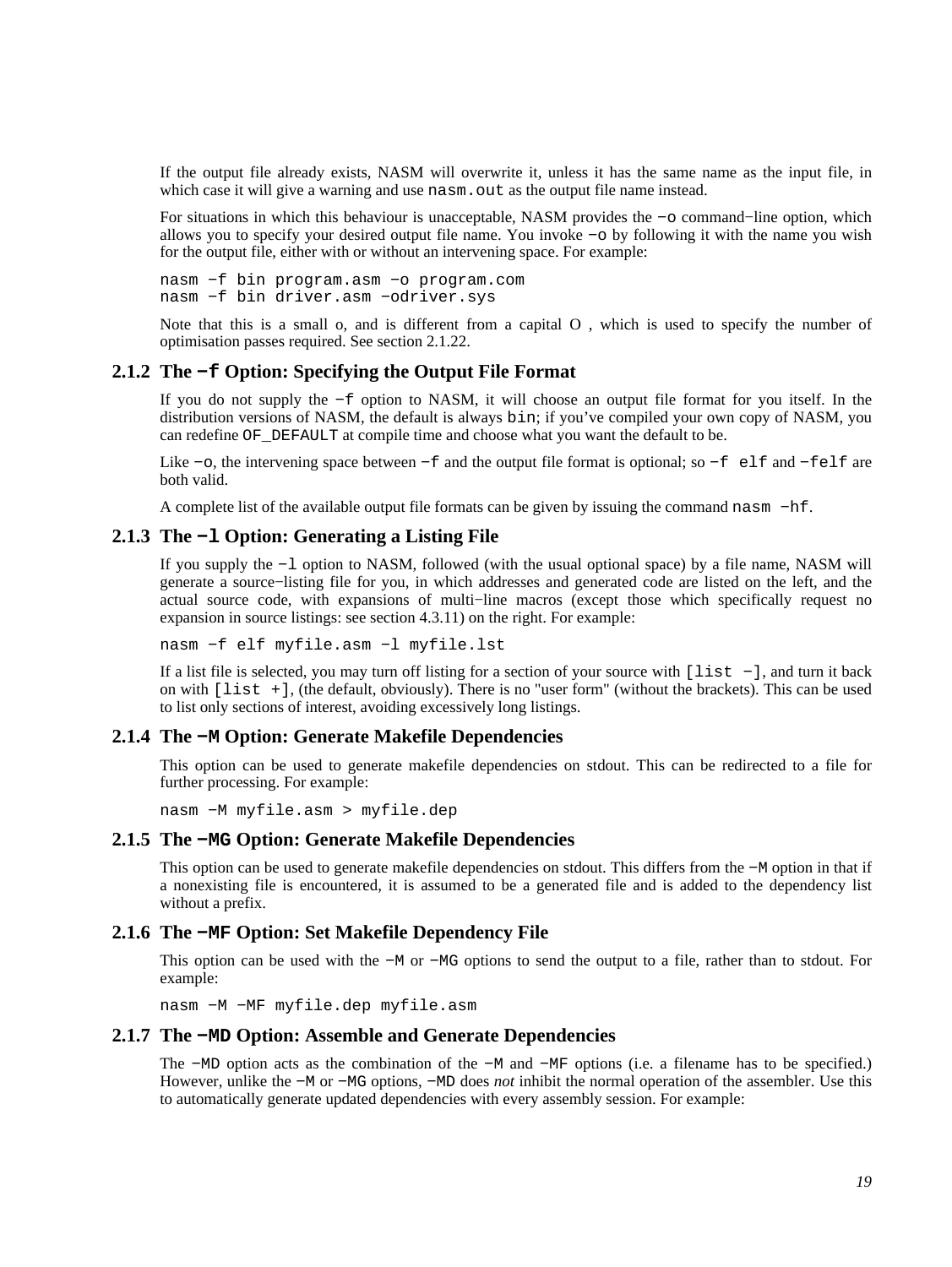nasm −f elf −o myfile.o −MD myfile.dep myfile.asm

#### **2.1.8 The −MT Option: Dependency Target Name**

<span id="page-19-0"></span>The −MT option can be used to override the default name of the dependency target. This is normally the same as the output filename, specified by the −o option.

#### **2.1.9 The −MQ Option: Dependency Target Name (Quoted)**

<span id="page-19-1"></span>The −MQ option acts as the −MT option, except it tries to quote characters that have special meaning in Makefile syntax. This is not foolproof, as not all characters with special meaning are quotable in Make.

## **2.1.10 The −MP Option: Emit phony targets**

<span id="page-19-2"></span>When used with any of the dependency generation options, the −MP option causes NASM to emit a phony target without dependencies for each header file. This prevents Make from complaining if a header file has been removed.

#### **2.1.11 The −F Option: Selecting a Debug Information Format**

<span id="page-19-3"></span>This option is used to select the format of the debug information emitted into the output file, to be used by a debugger (or *will* be). Prior to version 2.03.01, the use of this switch did *not* enable output of the selected debug info format. Use −g, see [section 2.1.12,](#page-19-4) to enable output. Versions 2.03.01 and later automatically enable −g if −F is specified.

A complete list of the available debug file formats for an output format can be seen by issuing the command nasm −f <format> −y. Not all output formats currently support debugging output. See [section 2.1.26.](#page-23-1)

This should not be confused with the −f dbg output format option which is not built into NASM by default. For information on how to enable it when building from the sources, see [section 7.14.](#page-93-0)

#### **2.1.12 The −g Option: Enabling Debug Information.**

<span id="page-19-4"></span>This option can be used to generate debugging information in the specified format. See [section 2.1.11](#page-19-3). Using −g without −F results in emitting debug info in the default format, if any, for the selected output format. If no debug information is currently implemented in the selected output format, −g is *silently ignored*.

### **2.1.13 The −X Option: Selecting an Error Reporting Format**

<span id="page-19-5"></span>This option can be used to select an error reporting format for any error messages that might be produced by NASM.

Currently, two error reporting formats may be selected. They are the −Xvc option and the −Xgnu option. The GNU format is the default and looks like this:

filename.asm:65: error: specific error message

where filename.asm is the name of the source file in which the error was detected, 65 is the source file line number on which the error was detected, error is the severity of the error (this could be warning), and specific error message is a more detailed text message which should help pinpoint the exact problem.

The other format, specified by −Xvc is the style used by Microsoft Visual C++ and some other programs. It looks like this:

filename.asm(65) : error: specific error message

where the only difference is that the line number is in parentheses instead of being delimited by colons.

See also the Visual C++ output format, [section 7.5.](#page-82-0)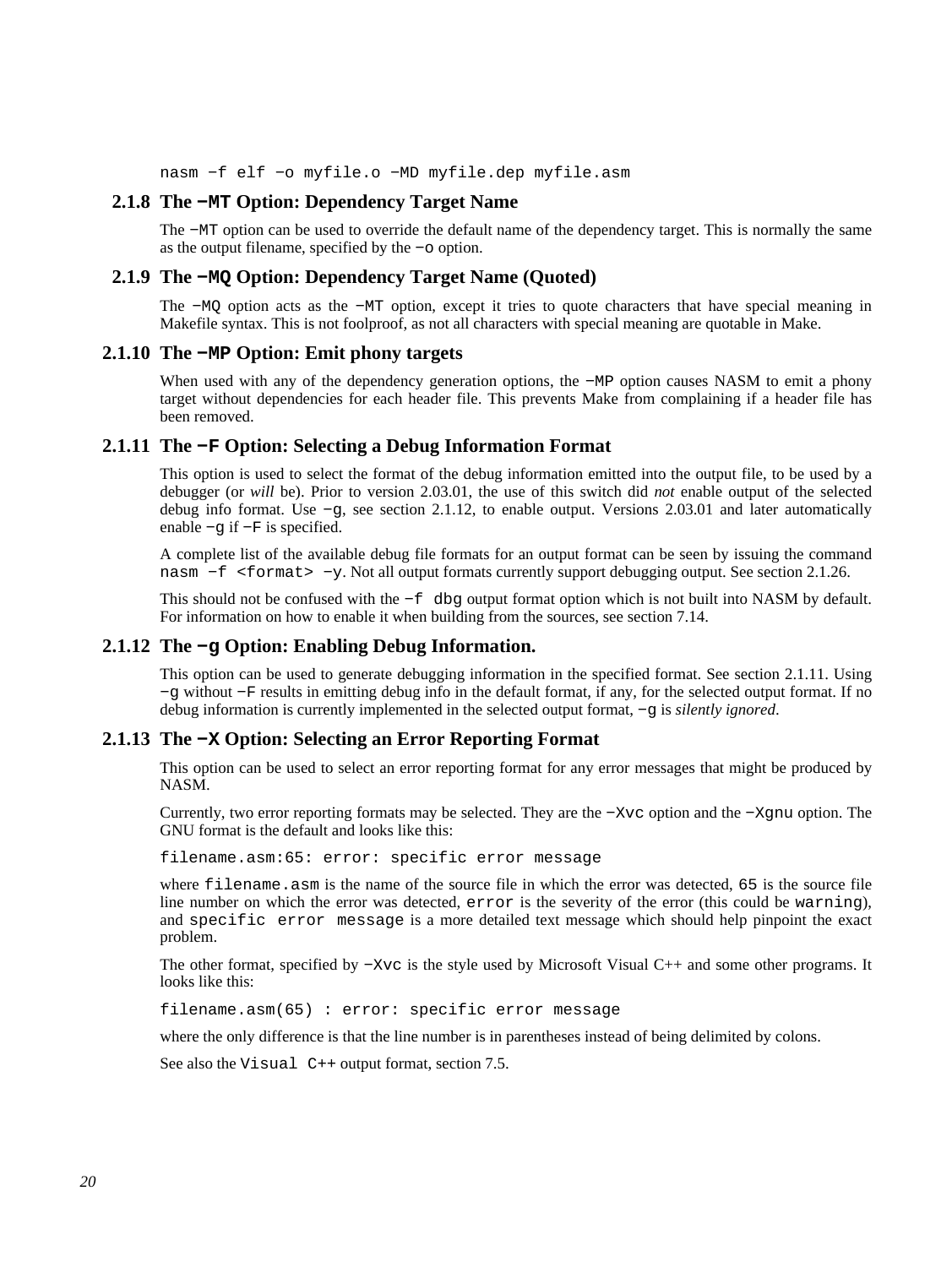## **2.1.14 The −Z Option: Send Errors to a File**

<span id="page-20-0"></span>Under MS−DOS it can be difficult (though there are ways) to redirect the standard−error output of a program to a file. Since NASM usually produces its warning and error messages on stderr, this can make it hard to capture the errors if (for example) you want to load them into an editor.

NASM therefore provides the −Z option, taking a filename argument which causes errors to be sent to the specified files rather than standard error. Therefore you can redirect the errors into a file by typing

nasm −Z myfile.err −f obj myfile.asm

In earlier versions of NASM, this option was called −E, but it was changed since −E is an option conventionally used for preprocessing only, with disastrous results. See [section 2.1.20.](#page-21-1)

#### **2.1.15 The −s Option: Send Errors to stdout**

<span id="page-20-1"></span>The −s option redirects error messages to stdout rather than stderr, so it can be redirected under MS−DOS. To assemble the file myfile.asm and pipe its output to the more program, you can type:

nasm −s −f obj myfile.asm | more

See also the −Z option, [section 2.1.14.](#page-20-0)

#### **2.1.16 The −i Option: Include File Search Directories**

<span id="page-20-2"></span>When NASM sees the  $\frac{2}{3}$  include or  $\frac{2}{3}$  pathsearch directive in a source file (see [section 4.6.1](#page-53-1), [section](#page-54-0) [4.6.2](#page-54-0) or [section 3.2.3\)](#page-27-3), it will search for the given file not only in the current directory, but also in any directories specified on the command line by the use of the −i option. Therefore you can include files from a macro library, for example, by typing

nasm −ic:\macrolib\ −f obj myfile.asm

(As usual, a space between −i and the path name is allowed, and optional).

NASM, in the interests of complete source−code portability, does not understand the file naming conventions of the OS it is running on; the string you provide as an argument to the −i option will be prepended exactly as written to the name of the include file. Therefore the trailing backslash in the above example is necessary. Under Unix, a trailing forward slash is similarly necessary.

(You can use this to your advantage, if you're really perverse, by noting that the option −ifoo will cause %include "bar.i" to search for the file foobar.i...)

If you want to define a *standard* include search path, similar to /usr/include on Unix systems, you should place one or more −i directives in the NASMENV environment variable (see [section 2.1.28\)](#page-23-3).

For Makefile compatibility with many C compilers, this option can also be specified as −I.

#### **2.1.17 The −p Option: Pre−Include a File**

<span id="page-20-3"></span>NASM allows you to specify files to be *pre−included* into your source file, by the use of the −p option. So running

nasm myfile.asm −p myinc.inc

is equivalent to running nasm myfile.asm and placing the directive %include "myinc.inc" at the start of the file.

For consistency with the −I, −D and −U options, this option can also be specified as −P.

#### **2.1.18 The −d Option: Pre−Define a Macro**

<span id="page-20-4"></span>Just as the −p option gives an alternative to placing %include directives at the start of a source file, the −d option gives an alternative to placing a %define directive. You could code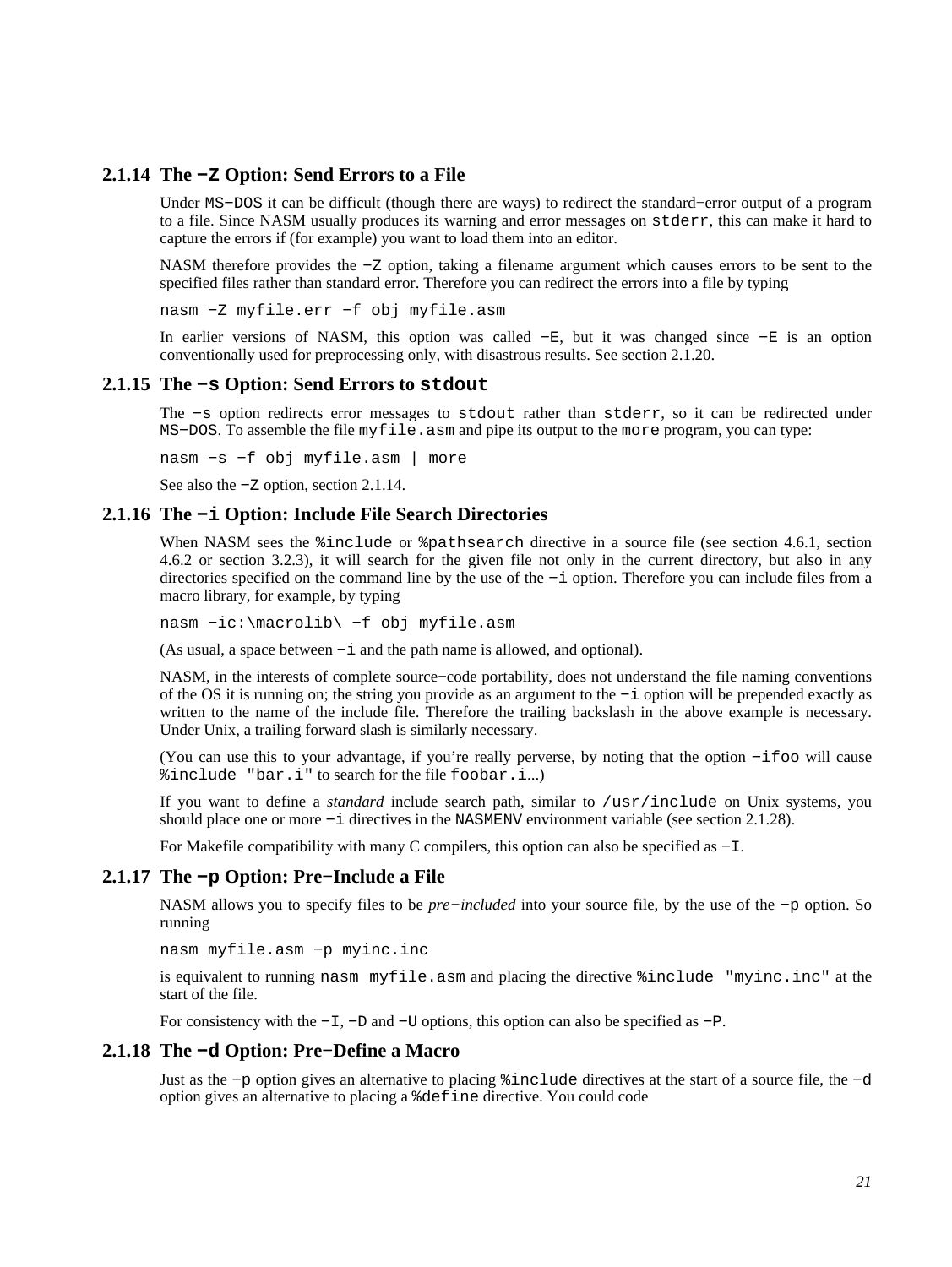nasm myfile.asm −dFOO=100

as an alternative to placing the directive

%define FOO 100

at the start of the file. You can miss off the macro value, as well: the option −dFOO is equivalent to coding %define FOO. This form of the directive may be useful for selecting assembly−time options which are then tested using %ifdef, for example −dDEBUG.

For Makefile compatibility with many C compilers, this option can also be specified as −D.

#### **2.1.19 The −u Option: Undefine a Macro**

<span id="page-21-0"></span>The −u option undefines a macro that would otherwise have been pre−defined, either automatically or by a −p or −d option specified earlier on the command lines.

For example, the following command line:

nasm myfile.asm −dFOO=100 −uFOO

would result in FOO *not* being a predefined macro in the program. This is useful to override options specified at a different point in a Makefile.

For Makefile compatibility with many C compilers, this option can also be specified as −U.

#### **2.1.20 The −E Option: Preprocess Only**

<span id="page-21-1"></span>NASM allows the preprocessor to be run on its own, up to a point. Using the −E option (which requires no arguments) will cause NASM to preprocess its input file, expand all the macro references, remove all the comments and preprocessor directives, and print the resulting file on standard output (or save it to a file, if the −o option is also used).

This option cannot be applied to programs which require the preprocessor to evaluate expressions which depend on the values of symbols: so code such as

%assign tablesize (\$−tablestart)

will cause an error in preprocess−only mode.

For compatiblity with older version of NASM, this option can also be written −e. −E in older versions of NASM was the equivalent of the current −Z option, [section 2.1.14.](#page-20-0)

#### **2.1.21 The −a Option: Don't Preprocess At All**

<span id="page-21-2"></span>If NASM is being used as the back end to a compiler, it might be desirable to suppress preprocessing completely and assume the compiler has already done it, to save time and increase compilation speeds. The −a option, requiring no argument, instructs NASM to replace its powerful preprocessor with a stub preprocessor which does nothing.

#### **2.1.22 The −O Option: Specifying Multipass Optimization**

<span id="page-21-3"></span>Using the −O option, you can tell NASM to carry out different levels of optimization. The syntax is:

- −O0: No optimization. All operands take their long forms, if a short form is not specified, except conditional jumps. This is intended to match NASM 0.98 behavior.
- −O1: Minimal optimization. As above, but immediate operands which will fit in a signed byte are optimized, unless the long form is specified. Conditional jumps default to the long form unless otherwise specified.
- $-\alpha x$  (where x is the actual letter x): Multipass optimization. Minimize branch offsets and signed immediate bytes, overriding size specification unless the strict keyword has been used (see [section](#page-34-2)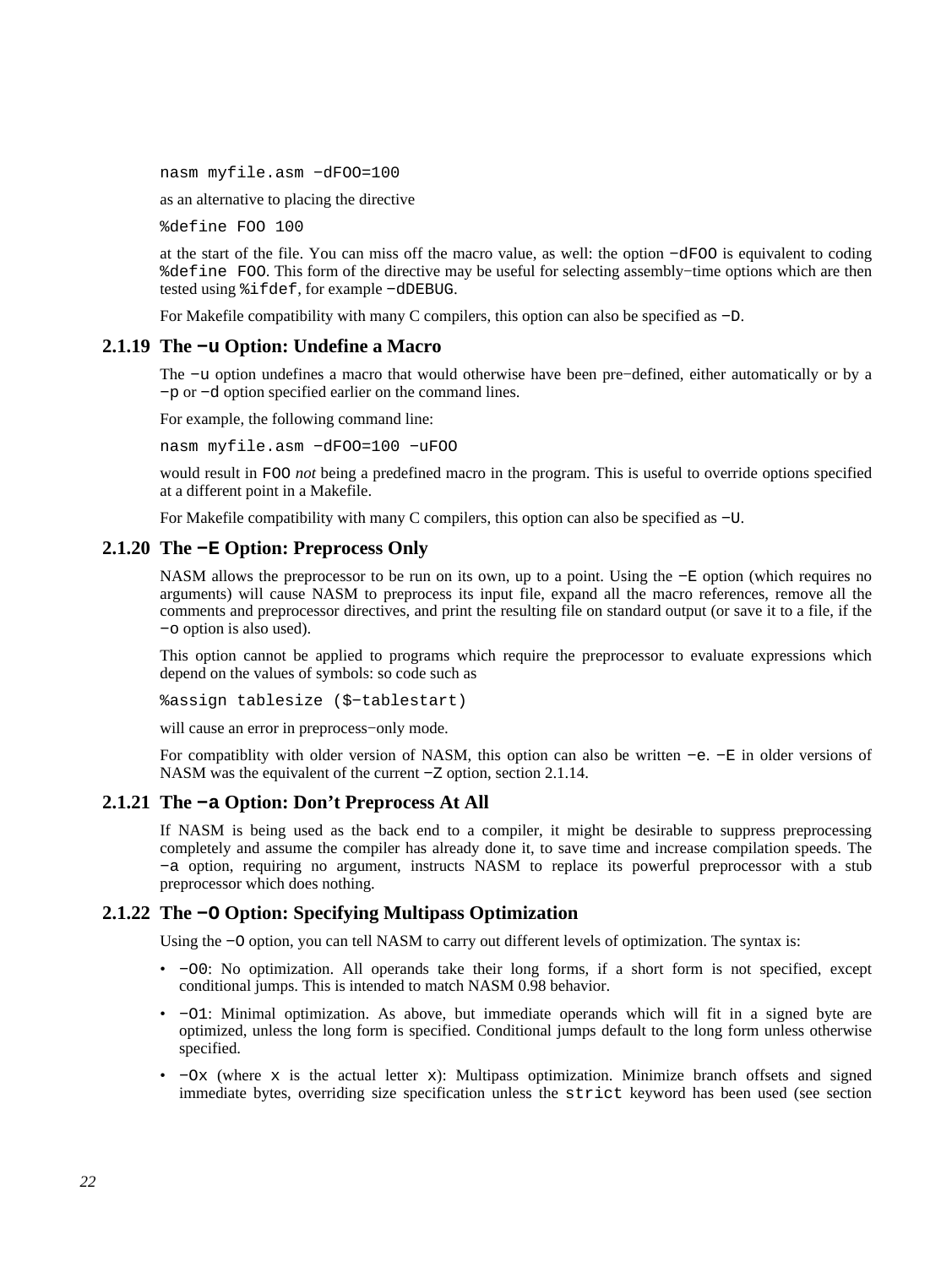[3.7\)](#page-34-2). For compatibility with earlier releases, the letter  $x$  may also be any number greater than one. This number has no effect on the actual number of passes.

The −Ox mode is recommended for most uses, and is the default since NASM 2.09.

Note that this is a capital O, and is different from a small o, which is used to specify the output file name. See [section 2.1.1.](#page-17-2)

## **2.1.23 The −t Option: Enable TASM Compatibility Mode**

<span id="page-22-0"></span>NASM includes a limited form of compatibility with Borland's TASM. When NASM's −t option is used, the following changes are made:

- local labels may be prefixed with @@ instead of .
- size override is supported within brackets. In TASM compatible mode, a size override inside square brackets changes the size of the operand, and not the address type of the operand as it does in NASM syntax. E.g. mov eax, [DWORD val] is valid syntax in TASM compatibility mode. Note that you lose the ability to override the default address type for the instruction.
- unprefixed forms of some directives supported (arg, elif, else, endif, if, ifdef, ifdifi, ifndef, include, local)

## **2.1.24 The −w and −W Options: Enable or Disable Assembly Warnings**

<span id="page-22-1"></span>NASM can observe many conditions during the course of assembly which are worth mentioning to the user, but not a sufficiently severe error to justify NASM refusing to generate an output file. These conditions are reported like errors, but come up with the word 'warning' before the message. Warnings do not prevent NASM from generating an output file and returning a success status to the operating system.

Some conditions are even less severe than that: they are only sometimes worth mentioning to the user. Therefore NASM supports the −w command−line option, which enables or disables certain classes of assembly warning. Such warning classes are described by a name, for example orphan−labels; you can enable warnings of this class by the command−line option −w+orphan−labels and disable it by −w−orphan−labels.

The suppressible warning classes are:

- macro−params covers warnings about multi−line macros being invoked with the wrong number of parameters. This warning class is enabled by default; see [section 4.3.1](#page-43-0) for an example of why you might want to disable it.
- macro−selfref warns if a macro references itself. This warning class is disabled by default.
- macro−defaults warns when a macro has more default parameters than optional parameters. This warning class is enabled by default; see [section 4.3.5](#page-45-0) for why you might want to disable it.
- orphan−labels covers warnings about source lines which contain no instruction but define a label without a trailing colon. NASM warns about this somewhat obscure condition by default; see [section 3.1](#page-26-1) for more information.
- number−overflow covers warnings about numeric constants which don't fit in 64 bits. This warning class is enabled by default.
- gnu−elf−extensions warns if 8−bit or 16−bit relocations are used in −f elf format. The GNU extensions allow this. This warning class is disabled by default.
- float−overflow warns about floating point overflow. Enabled by default.
- float−denorm warns about floating point denormals. Disabled by default.
- float−underflow warns about floating point underflow. Disabled by default.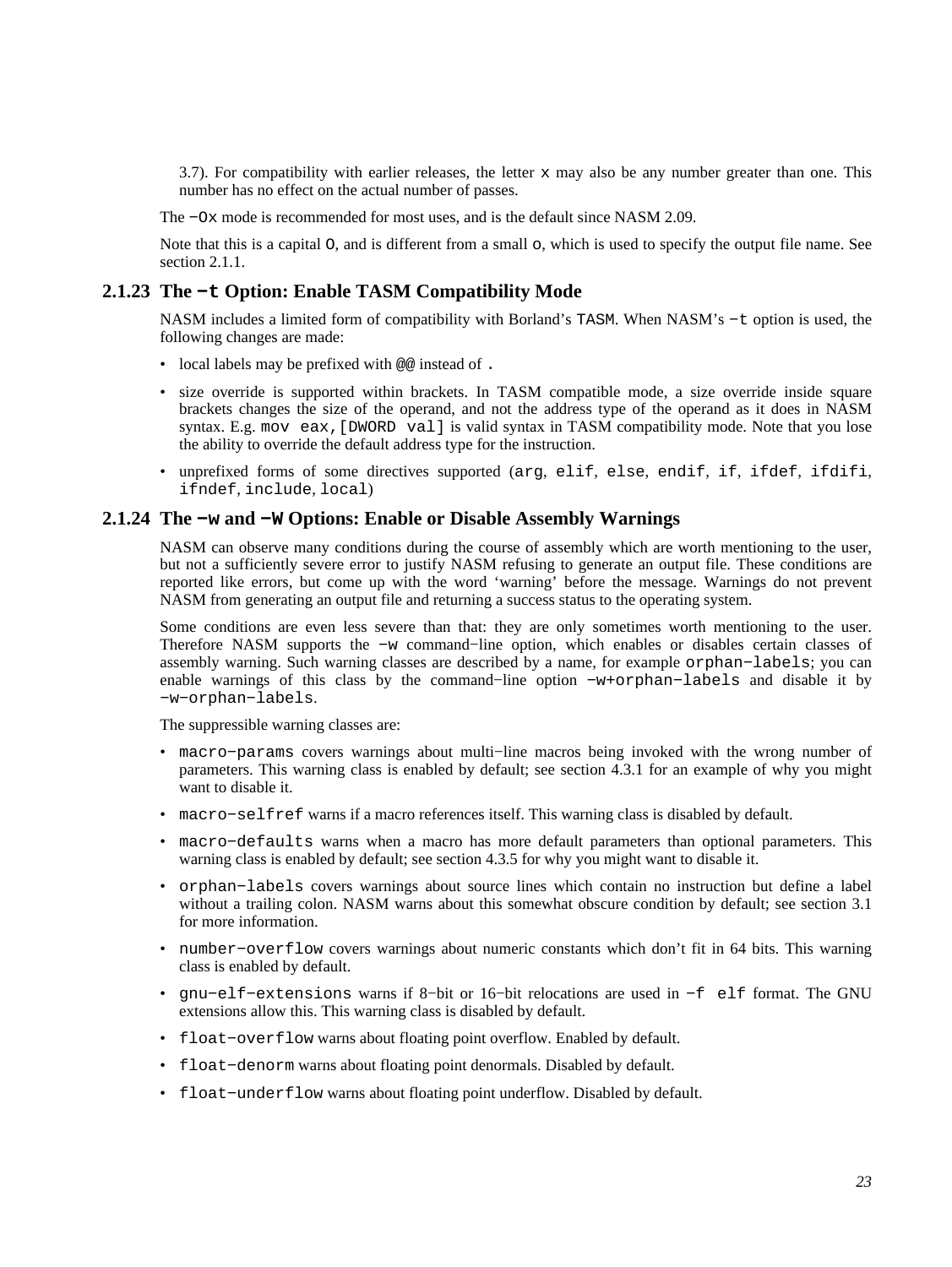- float−toolong warns about too many digits in floating−point numbers. Enabled by default.
- user controls %warning directives (see [section 4.9\)](#page-60-0). Enabled by default.
- error causes warnings to be treated as errors. Disabled by default.
- all is an alias for *all* suppressible warning classes (not including error). Thus, −w+all enables all available warnings.

In addition, you can set warning classes across sections. Warning classes may be enabled with [warning +warning−name], disabled with [warning −warning−name] or reset to their original value with [warning \*warning−name]. No "user form" (without the brackets) exists.

Since version 2.00, NASM has also supported the gcc−like syntax −Wwarning and −Wno−warning instead of −w+warning and −w−warning, respectively.

#### **2.1.25 The −v Option: Display Version Info**

<span id="page-23-0"></span>Typing NASM −v will display the version of NASM which you are using, and the date on which it was compiled.

You will need the version number if you report a bug.

#### **2.1.26 The −y Option: Display Available Debug Info Formats**

<span id="page-23-1"></span>Typing nasm −f <option> −y will display a list of the available debug info formats for the given output format. The default format is indicated by an asterisk. For example:

```
nasm −f elf −y
valid debug formats for 'elf32' output format are 
   ('*' denotes default): 
   * stabs ELF32 (i386) stabs debug format for Linux 
     dwarf elf32 (i386) dwarf debug format for Linux
```
#### **2.1.27 The −−prefix and −−postfix Options.**

<span id="page-23-2"></span>The −−prefix and −−postfix options prepend or append (respectively) the given argument to all global or extern variables. E.g. −−prefix \_ will prepend the underscore to all global and external variables, as C sometimes (but not always) likes it.

#### **2.1.28 The NASMENV Environment Variable**

<span id="page-23-3"></span>If you define an environment variable called NASMENV, the program will interpret it as a list of extra command−line options, which are processed before the real command line. You can use this to define standard search directories for include files, by putting −i options in the NASMENV variable.

The value of the variable is split up at white space, so that the value -s -ic:\nasmlib\ will be treated as two separate options. However, that means that the value −dNAME="my name" won't do what you might want, because it will be split at the space and the NASM command−line processing will get confused by the two nonsensical words −dNAME="my and name".

To get round this, NASM provides a feature whereby, if you begin the NASMENV environment variable with some character that isn't a minus sign, then NASM will treat this character as the separator character for options. So setting the NASMENV variable to the value !−s!−ic:\nasmlib\ is equivalent to setting it to −s −ic:\nasmlib\, but !−dNAME="my name" will work.

This environment variable was previously called NASM. This was changed with version 0.98.31.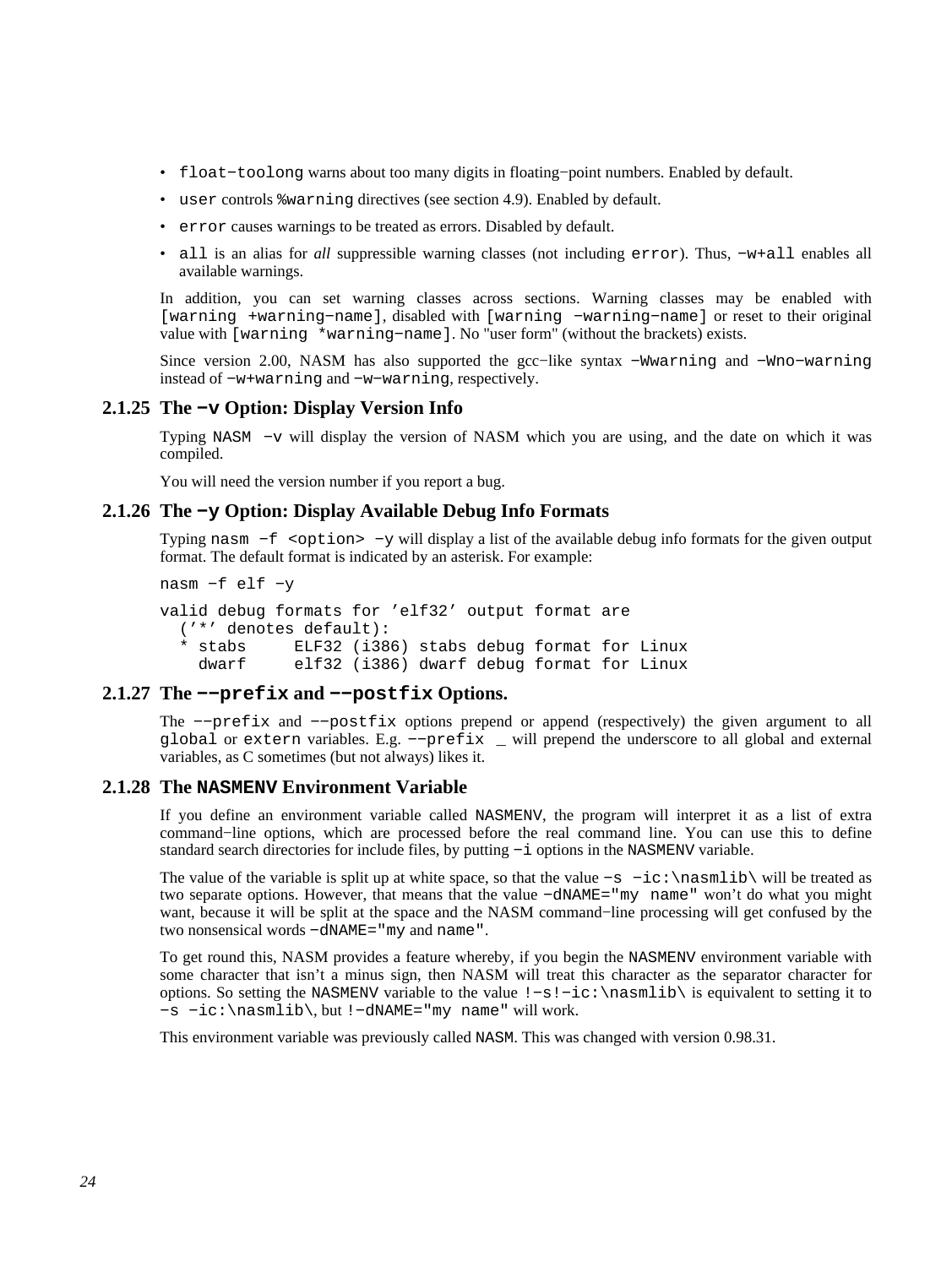# **2.2 Quick Start for MASM Users**

<span id="page-24-0"></span>If you're used to writing programs with MASM, or with TASM in MASM−compatible (non−Ideal) mode, or with a86, this section attempts to outline the major differences between MASM's syntax and NASM's. If you're not already used to MASM, it's probably worth skipping this section.

## **2.2.1 NASM Is Case−Sensitive**

<span id="page-24-1"></span>One simple difference is that NASM is case−sensitive. It makes a difference whether you call your label foo, Foo or FOO. If you're assembling to DOS or  $OS/2$ . OBJ files, you can invoke the UPPERCASE directive (documented in [section 7.4\)](#page-78-0) to ensure that all symbols exported to other code modules are forced to be upper case; but even then, *within* a single module, NASM will distinguish between labels differing only in case.

## **2.2.2 NASM Requires Square Brackets For Memory References**

<span id="page-24-2"></span>NASM was designed with simplicity of syntax in mind. One of the design goals of NASM is that it should be possible, as far as is practical, for the user to look at a single line of NASM code and tell what opcode is generated by it. You can't do this in MASM: if you declare, for example,

| foo | equ |   |
|-----|-----|---|
| bar | dw  | 2 |

then the two lines of code

 mov ax,foo mov ax,bar

generate completely different opcodes, despite having identical−looking syntaxes.

NASM avoids this undesirable situation by having a much simpler syntax for memory references. The rule is simply that any access to the *contents* of a memory location requires square brackets around the address, and any access to the *address* of a variable doesn't. So an instruction of the form mov ax,foo will *always* refer to a compile−time constant, whether it's an EQU or the address of a variable; and to access the *contents* of the variable bar, you must code mov ax, [bar].

This also means that NASM has no need for MASM's OFFSET keyword, since the MASM code mov ax,offset bar means exactly the same thing as NASM's mov ax,bar. If you're trying to get large amounts of MASM code to assemble sensibly under NASM, you can always code %idefine offset to make the preprocessor treat the OFFSET keyword as a no−op.

This issue is even more confusing in a86, where declaring a label with a trailing colon defines it to be a 'label' as opposed to a 'variable' and causes a86 to adopt NASM−style semantics; so in a86, mov ax,var has different behaviour depending on whether var was declared as var: dw 0 (a label) or var dw 0 (a word−size variable). NASM is very simple by comparison: *everything* is a label.

NASM, in the interests of simplicity, also does not support the hybrid syntaxes supported by MASM and its clones, such as mov  $ax,table[bx]$ , where a memory reference is denoted by one portion outside square brackets and another portion inside. The correct syntax for the above is mov ax,[table+bx]. Likewise, mov ax,es:[di] is wrong and mov ax,[es:di] is right.

## **2.2.3 NASM Doesn't Store Variable Types**

<span id="page-24-3"></span>NASM, by design, chooses not to remember the types of variables you declare. Whereas MASM will remember, on seeing var dw 0, that you declared var as a word−size variable, and will then be able to fill in the ambiguity in the size of the instruction mov var,2, NASM will deliberately remember nothing about the symbol var except where it begins, and so you must explicitly code mov word [var],2.

For this reason, NASM doesn't support the LODS, MOVS, STOS, SCAS, CMPS, INS, or OUTS instructions, but only supports the forms such as LODSB, MOVSW, and SCASD, which explicitly specify the size of the components of the strings being manipulated.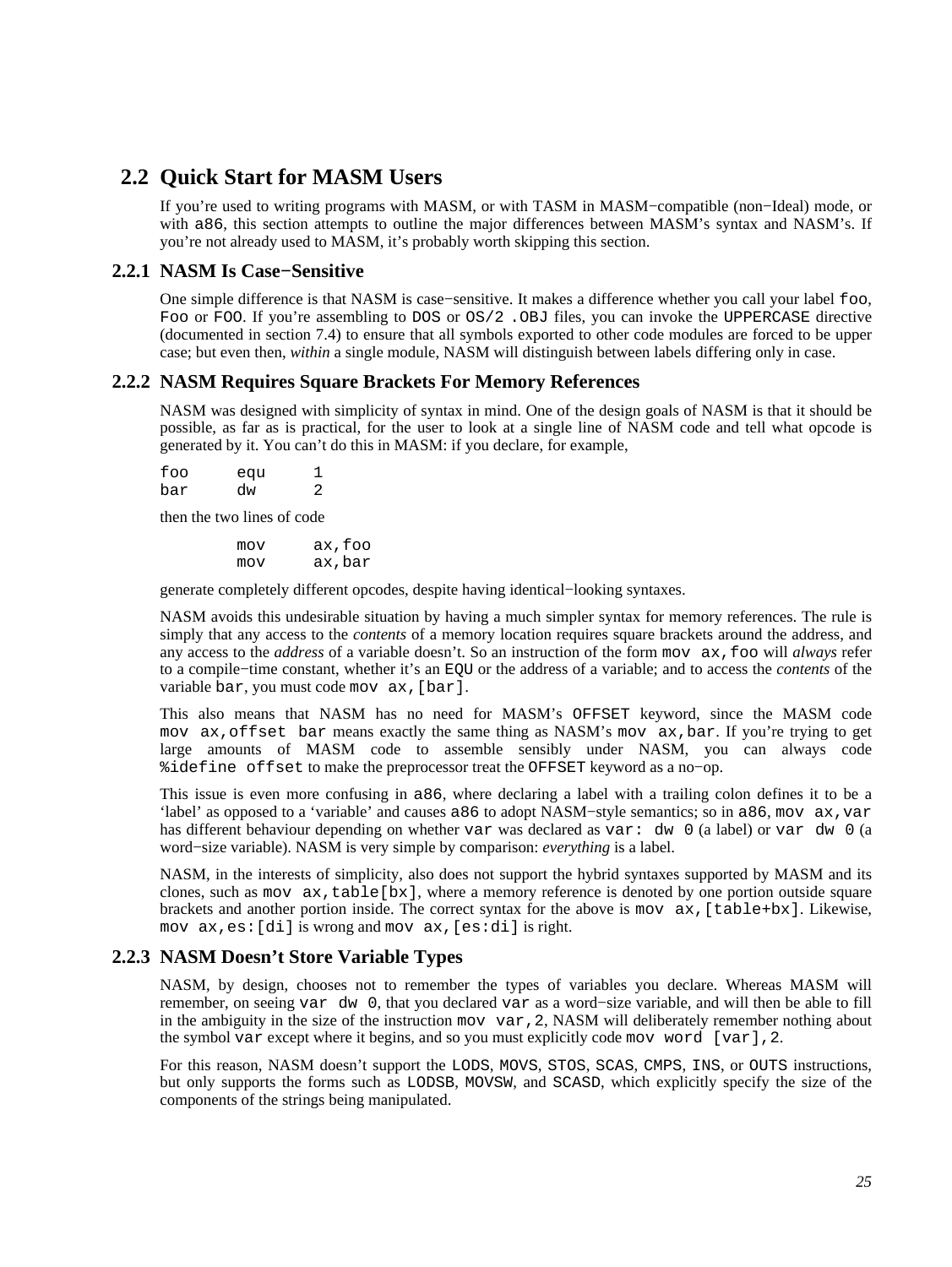## **2.2.4 NASM Doesn't ASSUME**

<span id="page-25-0"></span>As part of NASM's drive for simplicity, it also does not support the ASSUME directive. NASM will not keep track of what values you choose to put in your segment registers, and will never *automatically* generate a segment override prefix.

## **2.2.5 NASM Doesn't Support Memory Models**

<span id="page-25-1"></span>NASM also does not have any directives to support different 16−bit memory models. The programmer has to keep track of which functions are supposed to be called with a far call and which with a near call, and is responsible for putting the correct form of RET instruction (RETN or RETF; NASM accepts RET itself as an alternate form for RETN); in addition, the programmer is responsible for coding CALL FAR instructions where necessary when calling *external* functions, and must also keep track of which external variable definitions are far and which are near.

### **2.2.6 Floating−Point Differences**

<span id="page-25-2"></span>NASM uses different names to refer to floating−point registers from MASM: where MASM would call them  $ST(0)$ ,  $ST(1)$  and so on, and a86 would call them simply 0, 1 and so on, NASM chooses to call them st0, st1 etc.

As of version 0.96, NASM now treats the instructions with 'nowait' forms in the same way as MASM–compatible assemblers. The idiosyncratic treatment employed by 0.95 and earlier was based on a misunderstanding by the authors.

### **2.2.7 Other Differences**

<span id="page-25-3"></span>For historical reasons, NASM uses the keyword TWORD where MASM and compatible assemblers use TBYTE.

NASM does not declare uninitialized storage in the same way as MASM: where a MASM programmer might use stack db 64 dup (?), NASM requires stack resb 64, intended to be read as 'reserve 64 bytes'. For a limited amount of compatibility, since NASM treats ? as a valid character in symbol names, you can code ? equ 0 and then writing dw ? will at least do something vaguely useful. DUP is still not a supported syntax, however.

In addition to all of this, macros and directives work completely differently to MASM. See [chapter 4](#page-37-0) and [chapter 6](#page-70-0) for further details.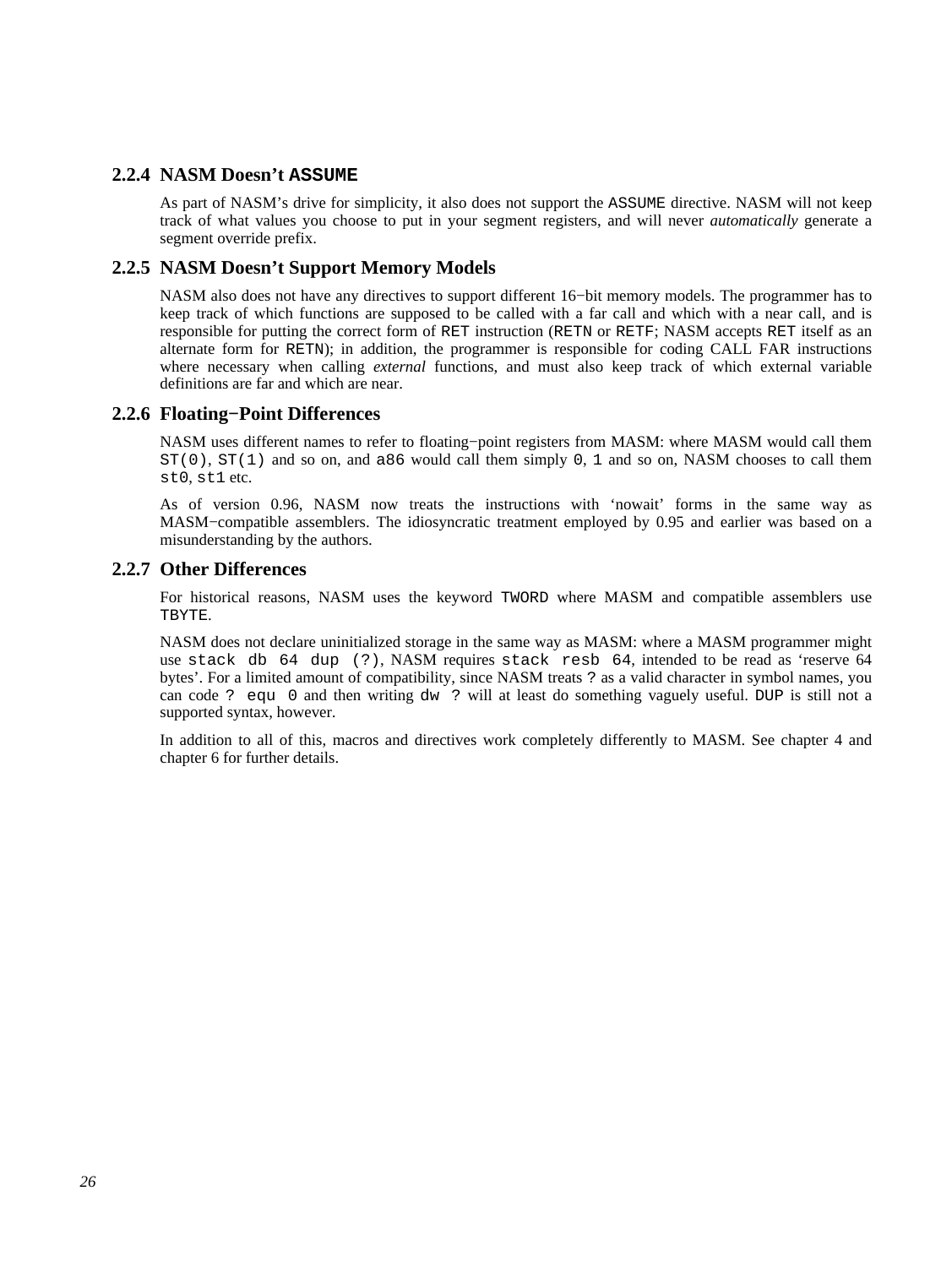# <span id="page-26-0"></span>**Chapter 3: The NASM Language**

# **3.1 Layout of a NASM Source Line**

<span id="page-26-1"></span>Like most assemblers, each NASM source line contains (unless it is a macro, a preprocessor directive or an assembler directive: see [chapter 4](#page-37-0) and [chapter 6\)](#page-70-0) some combination of the four fields

label: instruction operands ; comment

As usual, most of these fields are optional; the presence or absence of any combination of a label, an instruction and a comment is allowed. Of course, the operand field is either required or forbidden by the presence and nature of the instruction field.

NASM uses backslash (\) as the line continuation character; if a line ends with backslash, the next line is considered to be a part of the backslash−ended line.

NASM places no restrictions on white space within a line: labels may have white space before them, or instructions may have no space before them, or anything. The colon after a label is also optional. (Note that this means that if you intend to code lodsb alone on a line, and type lodab by accident, then that's still a valid source line which does nothing but define a label. Running NASM with the command−line option −w+orphan−labels will cause it to warn you if you define a label alone on a line without a trailing colon.)

Valid characters in labels are letters, numbers,  $\overline{z}$ ,  $\overline{z}$ ,  $\overline{z}$ ,  $\overline{z}$ ,  $\overline{z}$ ,  $\overline{z}$ ,  $\overline{z}$ ,  $\overline{z}$ ,  $\overline{z}$ ,  $\overline{z}$ ,  $\overline{z}$ ,  $\overline{z}$ ,  $\overline{z}$ ,  $\overline{z}$ ,  $\overline{z}$ ,  $\overline{z}$ ,  $\overline{z}$ ,  $\$ as the *first* character of an identifier are letters, . (with special meaning: see [section 3.9\)](#page-35-1), \_ and ?. An identifier may also be prefixed with a \$ to indicate that it is intended to be read as an identifier and not a reserved word; thus, if some other module you are linking with defines a symbol called eax, you can refer to \$eax in NASM code to distinguish the symbol from the register. Maximum length of an identifier is 4095 characters.

The instruction field may contain any machine instruction: Pentium and P6 instructions, FPU instructions, MMX instructions and even undocumented instructions are all supported. The instruction may be prefixed by LOCK, REP, REPE/REPZ or REPNE/REPNZ, in the usual way. Explicit address−size and operand−size prefixes A16, A32, A64, O16 and O32, O64 are provided – one example of their use is given in [chapter 10.](#page-113-0) You can also use the name of a segment register as an instruction prefix: coding  $es$  mov  $[bx]$ , ax is equivalent to coding mov  $[es:bx]$ , ax. We recommend the latter syntax, since it is consistent with other syntactic features of the language, but for instructions such as LODSB, which has no operands and yet can require a segment override, there is no clean syntactic way to proceed apart from es lodsb.

An instruction is not required to use a prefix: prefixes such as CS, A32, LOCK or REPE can appear on a line by themselves, and NASM will just generate the prefix bytes.

In addition to actual machine instructions, NASM also supports a number of pseudo−instructions, described in [section 3.2.](#page-27-0)

Instruction operands may take a number of forms: they can be registers, described simply by the register name (e.g. ax, bp, ebx, cr0: NASM does not use the gas–style syntax in which register names must be prefixed by a % sign), or they can be effective addresses (see [section 3.3\)](#page-28-2), constants [\(section 3.4\)](#page-29-0) or expressions [\(section 3.5\)](#page-33-1).

For x87 floating−point instructions, NASM accepts a wide range of syntaxes: you can use two−operand forms like MASM supports, or you can use NASM's native single−operand forms in most cases. For example, you can code: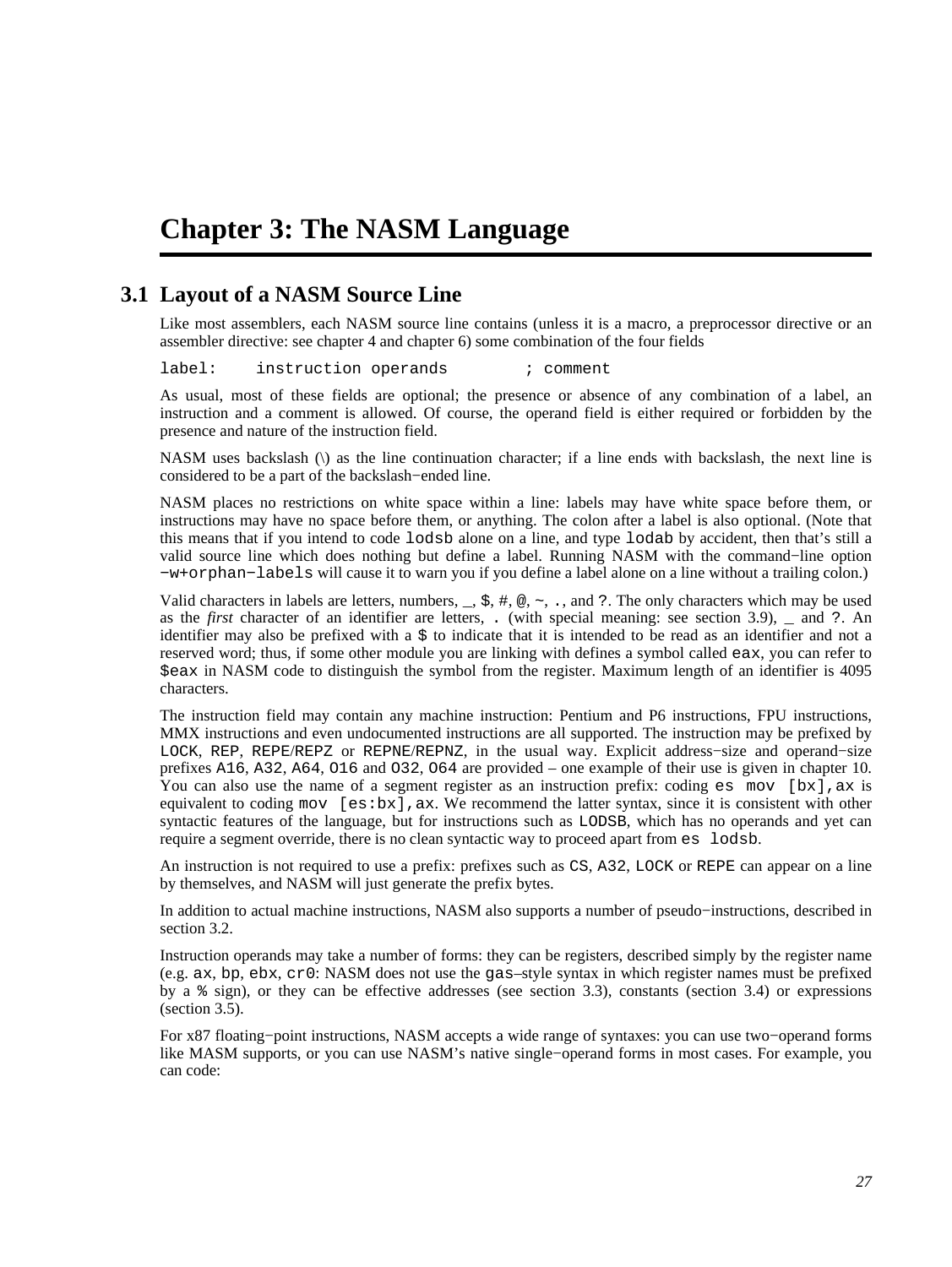| fadd | st 1    | ; this sets st0 := $st0 + st1$ |
|------|---------|--------------------------------|
| fadd | stO,stl | ; so does this                 |
| fadd | stl,stO | ; this sets stl := $st1 + st0$ |
| fadd | to stl  | ; so does this                 |

Almost any x87 floating−point instruction that references memory must use one of the prefixes DWORD, QWORD or TWORD to indicate what size of memory operand it refers to.

## **3.2 Pseudo−Instructions**

<span id="page-27-0"></span>Pseudo−instructions are things which, though not real x86 machine instructions, are used in the instruction field anyway because that's the most convenient place to put them. The current pseudo−instructions are DB, DW, DD, DQ, DT, DO and DY; their uninitialized counterparts RESB, RESW, RESD, RESQ, REST, RESO and RESY; the INCBIN command, the EQU command, and the TIMES prefix.

## **3.2.1 DB and Friends: Declaring Initialized Data**

<span id="page-27-1"></span>DB, DW, DD, DO, DT, DO and DY are used, much as in MASM, to declare initialized data in the output file. They can be invoked in a wide range of ways:

| ; just the byte 0x55                               |
|----------------------------------------------------|
| ; three bytes in succession                        |
| ; character constants are OK                       |
| ; so are string constants                          |
| $0x34$ $0x12$                                      |
| ; 0x61 0x00 (it's just a number)                   |
| ; 0x61 0x62 (character constant)                   |
| : 0x61 0x62 0x63 0x00 (string)                     |
| $: 0x78$ $0x56$ $0x34$ $0x12$                      |
| ; floating-point constant                          |
| 0x123456789abcdef0<br><i>i</i> eight byte constant |
| ; double-precision float                           |
| ; extended-precision float                         |
|                                                    |

DT, DO and DY do not accept numeric constants as operands.

#### **3.2.2 RESB and Friends: Declaring Uninitialized Data**

<span id="page-27-2"></span>RESB, RESW, RESD, RESQ, REST, RESO and RESY are designed to be used in the BSS section of a module: they declare *uninitialized* storage space. Each takes a single operand, which is the number of bytes, words, doublewords or whatever to reserve. As stated in [section 2.2.7,](#page-25-3) NASM does not support the MASM/TASM syntax of reserving uninitialized space by writing DW ? or similar things: this is what it does instead. The operand to a RESB–type pseudo−instruction is a *critical expression*: see [section 3.8](#page-35-0).

```
For example:
```

| buffer:   | resb | 64 | ; reserve 64 bytes   |
|-----------|------|----|----------------------|
| wordvar:  | resw |    | ; reserve a word     |
| realarray | resq | 10 | ; array of ten reals |
| ymmval:   | resy |    | ; one YMM register   |

## **3.2.3 INCBIN: Including External Binary Files**

<span id="page-27-3"></span>INCBIN is borrowed from the old Amiga assembler DevPac: it includes a binary file verbatim into the output file. This can be handy for (for example) including graphics and sound data directly into a game executable file. It can be called in one of these three ways: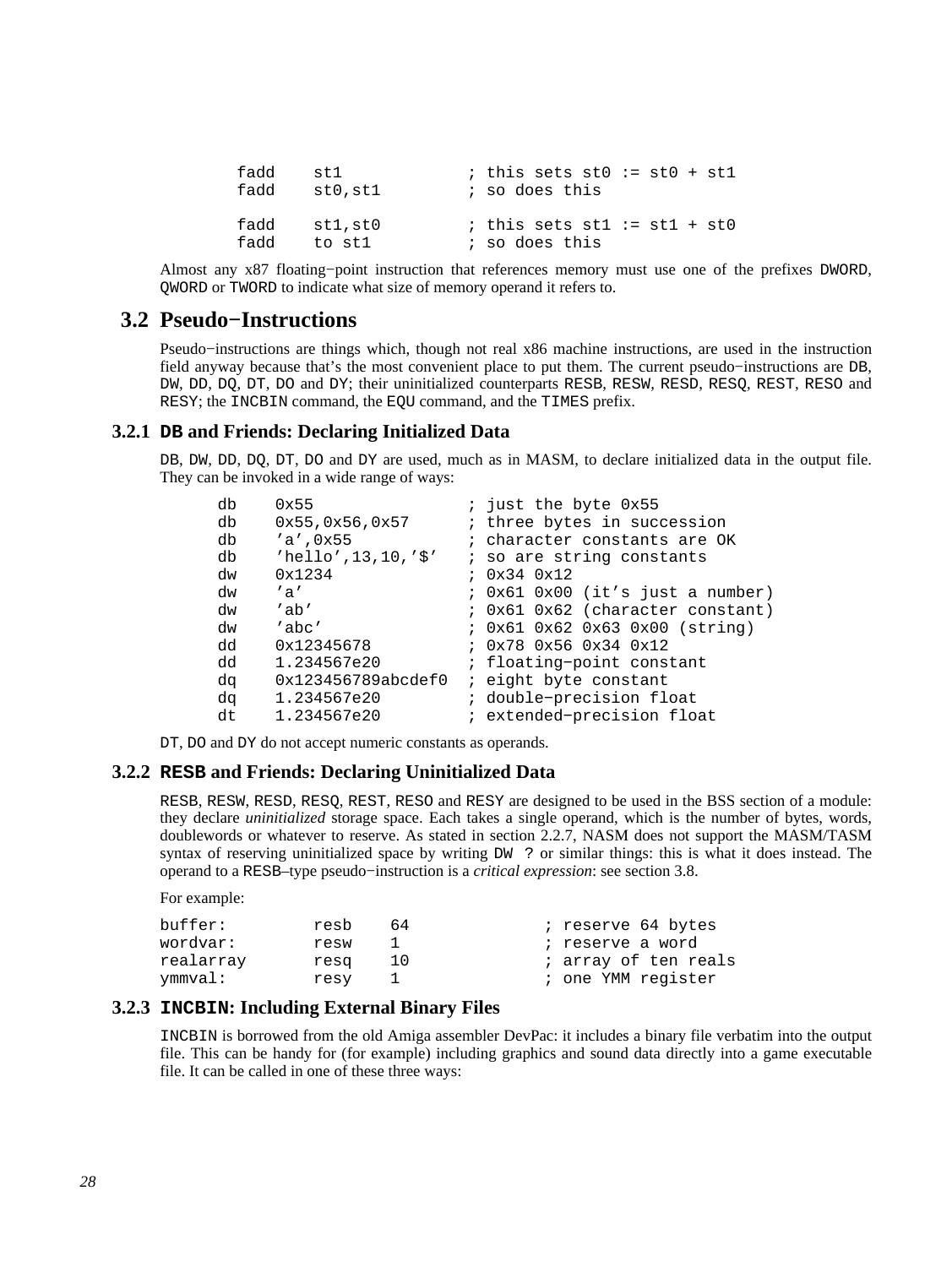```
incbin "file.dat" ; include the whole file
incbin "file.dat", 1024 ; skip the first 1024 bytes
 incbin "file.dat",1024,512 ; skip the first 1024, and 
                             ; actually include at most 512
```
INCBIN is both a directive and a standard macro; the standard macro version searches for the file in the include file search path and adds the file to the dependency lists. This macro can be overridden if desired.

#### **3.2.4 EQU: Defining Constants**

<span id="page-28-0"></span>EQU defines a symbol to a given constant value: when EQU is used, the source line must contain a label. The action of EQU is to define the given label name to the value of its (only) operand. This definition is absolute, and cannot change later. So, for example,

| message | db  | 'hello, world' |
|---------|-----|----------------|
| msglen  | equ | \$-message     |

defines msglen to be the constant 12. msglen may not then be redefined later. This is not a preprocessor definition either: the value of msglen is evaluated *once*, using the value of \$ (see [section 3.5](#page-33-1) for an explanation of \$) at the point of definition, rather than being evaluated wherever it is referenced and using the value of  $\frac{1}{2}$  at the point of reference.

## **3.2.5 TIMES: Repeating Instructions or Data**

<span id="page-28-1"></span>The TIMES prefix causes the instruction to be assembled multiple times. This is partly present as NASM's equivalent of the DUP syntax supported by MASM–compatible assemblers, in that you can code

zerobuf: times 64 db 0

or similar things; but TIMES is more versatile than that. The argument to TIMES is not just a numeric constant, but a numeric *expression*, so you can do things like

buffer: db 'hello, world' times 64−\$+buffer db ' '

which will store exactly enough spaces to make the total length of buffer up to 64. Finally, TIMES can be applied to ordinary instructions, so you can code trivial unrolled loops in it:

times 100 movsb

Note that there is no effective difference between times 100 resb 1 and resb 100, except that the latter will be assembled about 100 times faster due to the internal structure of the assembler.

The operand to TIMES is a critical expression [\(section 3.8\)](#page-35-0).

Note also that TIMES can't be applied to macros: the reason for this is that TIMES is processed after the macro phase, which allows the argument to TIMES to contain expressions such as 64−\$+buffer as above. To repeat more than one line of code, or a complex macro, use the preprocessor %rep directive.

# **3.3 Effective Addresses**

<span id="page-28-2"></span>An effective address is any operand to an instruction which references memory. Effective addresses, in NASM, have a very simple syntax: they consist of an expression evaluating to the desired address, enclosed in square brackets. For example:

| wordvar dw |     | 123                  |
|------------|-----|----------------------|
|            | mov | ax, [wordvar]        |
|            | mov | $ax$ , [wordvar+1]   |
|            | mov | $ax,[es:wordvar+bx]$ |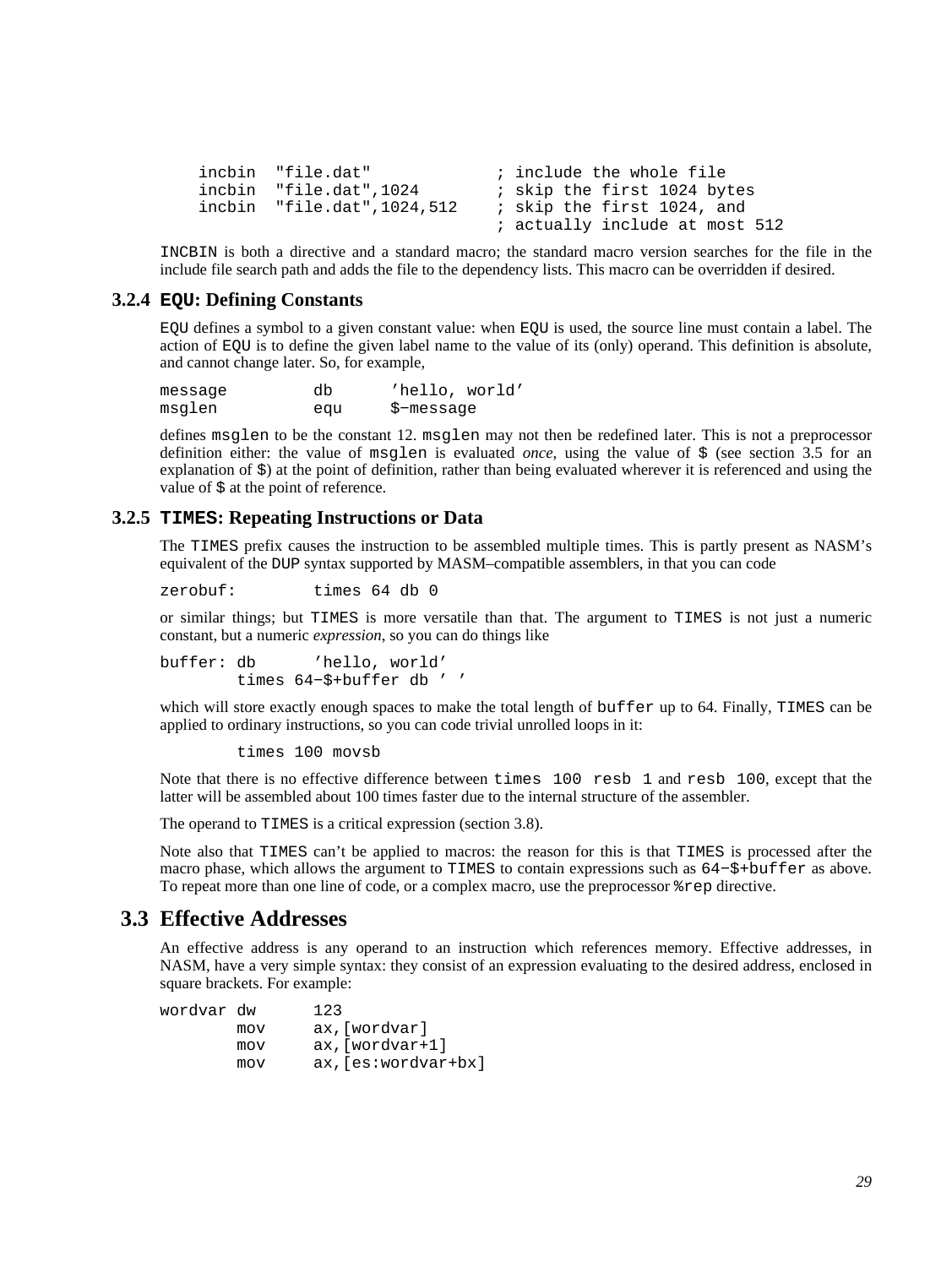Anything not conforming to this simple system is not a valid memory reference in NASM, for example es:wordvar[bx].

More complicated effective addresses, such as those involving more than one register, work in exactly the same way:

> mov eax,[ebx\*2+ecx+offset] mov ax,[bp+di+8]

NASM is capable of doing algebra on these effective addresses, so that things which don't necessarily *look* legal are perfectly all right:

mov eax,[ebx\*5] ; assembles as [ebx\*4+ebx]<br>mov eax,[label1\*2-label2] ; ie [label1+(label1-label mov eax,[label1\*2−label2] ; ie [label1+(label1−label2)]

Some forms of effective address have more than one assembled form; in most such cases NASM will generate the smallest form it can. For example, there are distinct assembled forms for the 32−bit effective addresses [eax\*2+0] and [eax+eax], and NASM will generally generate the latter on the grounds that the former requires four bytes to store a zero offset.

NASM has a hinting mechanism which will cause [eax+ebx] and [ebx+eax] to generate different opcodes; this is occasionally useful because [esi+ebp] and [ebp+esi] have different default segment registers.

However, you can force NASM to generate an effective address in a particular form by the use of the keywords BYTE, WORD, DWORD and NOSPLIT. If you need [eax+3] to be assembled using a double−word offset field instead of the one byte NASM will normally generate, you can code [dword eax+3]. Similarly, you can force NASM to use a byte offset for a small value which it hasn't seen on the first pass (see [section 3.8](#page-35-0) for an example of such a code fragment) by using [byte eax+offset]. As special cases, [byte eax] will code [eax+0] with a byte offset of zero, and [dword eax] will code it with a double−word offset of zero. The normal form, [eax], will be coded with no offset field.

The form described in the previous paragraph is also useful if you are trying to access data in a 32−bit segment from within 16 bit code. For more information on this see the section on mixed–size addressing [\(section 10.2\)](#page-113-2). In particular, if you need to access data with a known offset that is larger than will fit in a 16−bit value, if you don't specify that it is a dword offset, nasm will cause the high word of the offset to be lost.

Similarly, NASM will split  $[ear*2]$  into  $[ear+ear]$  because that allows the offset field to be absent and space to be saved; in fact, it will also split [eax\*2+offset] into [eax+eax+offset]. You can combat this behaviour by the use of the NOSPLIT keyword: [nosplit eax\*2] will force [eax\*2+0] to be generated literally.

In 64−bit mode, NASM will by default generate absolute addresses. The REL keyword makes it produce RIP–relative addresses. Since this is frequently the normally desired behaviour, see the DEFAULT directive [\(section 6.2\)](#page-71-1). The keyword ABS overrides REL.

## **3.4 Constants**

<span id="page-29-0"></span>NASM understands four different types of constant: numeric, character, string and floating−point.

#### **3.4.1 Numeric Constants**

<span id="page-29-1"></span>A numeric constant is simply a number. NASM allows you to specify numbers in a variety of number bases, in a variety of ways: you can suffix H or X, D or T, Q or O, and B or Y for hexadecimal, decimal, octal and binary respectively, or you can prefix  $0x$ , for hexadecimal in the style of C, or you can prefix  $\frac{1}{2}$  for hexadecimal in the style of Borland Pascal or Motorola Assemblers. Note, though, that the \$ prefix does double duty as a prefix on identifiers (see [section 3.1](#page-26-1)), so a hex number prefixed with a  $\frac{1}{5}$  sign must have a digit after the \$ rather than a letter. In addition, current versions of NASM accept the prefix 0h for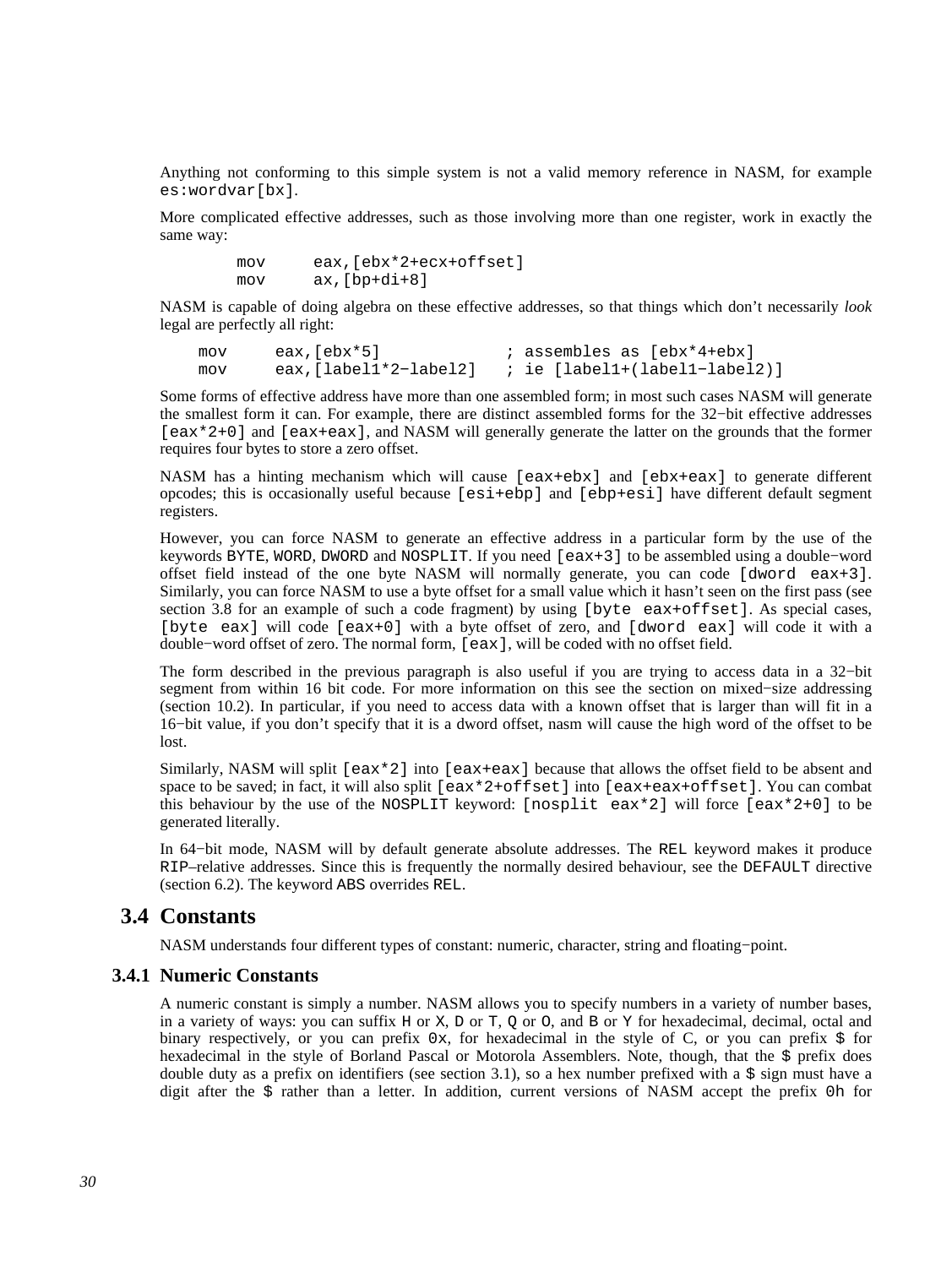hexadecimal, 0d or 0t for decimal, 0o or 0q for octal, and 0b or 0y for binary. Please note that unlike C, a 0 prefix by itself does *not* imply an octal constant!

Numeric constants can have underscores (\_) interspersed to break up long strings.

Some examples (all producing exactly the same code):

| mov | ax, 200         | ; decimal                        |
|-----|-----------------|----------------------------------|
| mov | ax,0200         | ; still decimal                  |
| mov | ax,0200d        | ; explicitly decimal             |
| mov | ax,0d200        | ; also decimal                   |
| mov | ax,0c8h         | ; hex                            |
| mov | ax, \$0c8       | ; hex again: the 0 is required   |
| mov | ax,0xc8         | ; hex yet again                  |
| mov | ax,Ohc8         | ; still hex                      |
| mov | ax, 310q        | ; octal                          |
| mov | ax,310o         | ; octal again                    |
| mov | ax, 00310       | ; octal yet again                |
| mov | ax,0q310        | ; octal yet again                |
| mov | ax, 11001000b   | ; binary                         |
| mov | ax,1100 1000b   | ; same binary constant           |
| mov | ax,1100 1000y   | ; same binary constant once more |
| mov | ax,0b1100 1000  | ; same binary constant yet again |
| mov | ax, 0y1100 1000 | ; same binary constant yet again |

### **3.4.2 Character Strings**

<span id="page-30-0"></span>A character string consists of up to eight characters enclosed in either single quotes ('...'), double quotes  $("...")$  or backquotes  $($ ' $...$ '). Single or double quotes are equivalent to NASM (except of course that surrounding the constant with single quotes allows double quotes to appear within it and vice versa); the contents of those are represented verbatim. Strings enclosed in backquotes support C−style \–escapes for special characters.

The following escape sequences are recognized by backquoted strings:

|                  | single quote (')                          |
|------------------|-------------------------------------------|
| \ ‼              | double quote (")                          |
| ( 1              | backquote (')                             |
| ヽヽ               | backslash $(\setminus)$                   |
| / ¿              | question mark (?)                         |
| \a               | BEL (ASCII 7)                             |
| $\setminus$ b    | BS (ASCII 8)                              |
| \t               | TAB (ASCII 9)                             |
| \n               | LF (ASCII 10)                             |
| $\vee$           | VT (ASCII 11)                             |
| ۱£               | FF (ASCII 12)                             |
| \r               | CR (ASCII 13)                             |
| \e               | ESC (ASCII 27)                            |
| $\backslash$ 377 | Up to 3 octal digits - literal byte       |
| $\chi_{\rm FF}$  | Up to 2 hexadecimal digits - literal byte |
| \u1234           | 4 hexadecimal digits - Unicode character  |
| \U12345678       | 8 hexadecimal digits - Unicode character  |

All other escape sequences are reserved. Note that  $\setminus 0$ , meaning a NUL character (ASCII 0), is a special case of the octal escape sequence.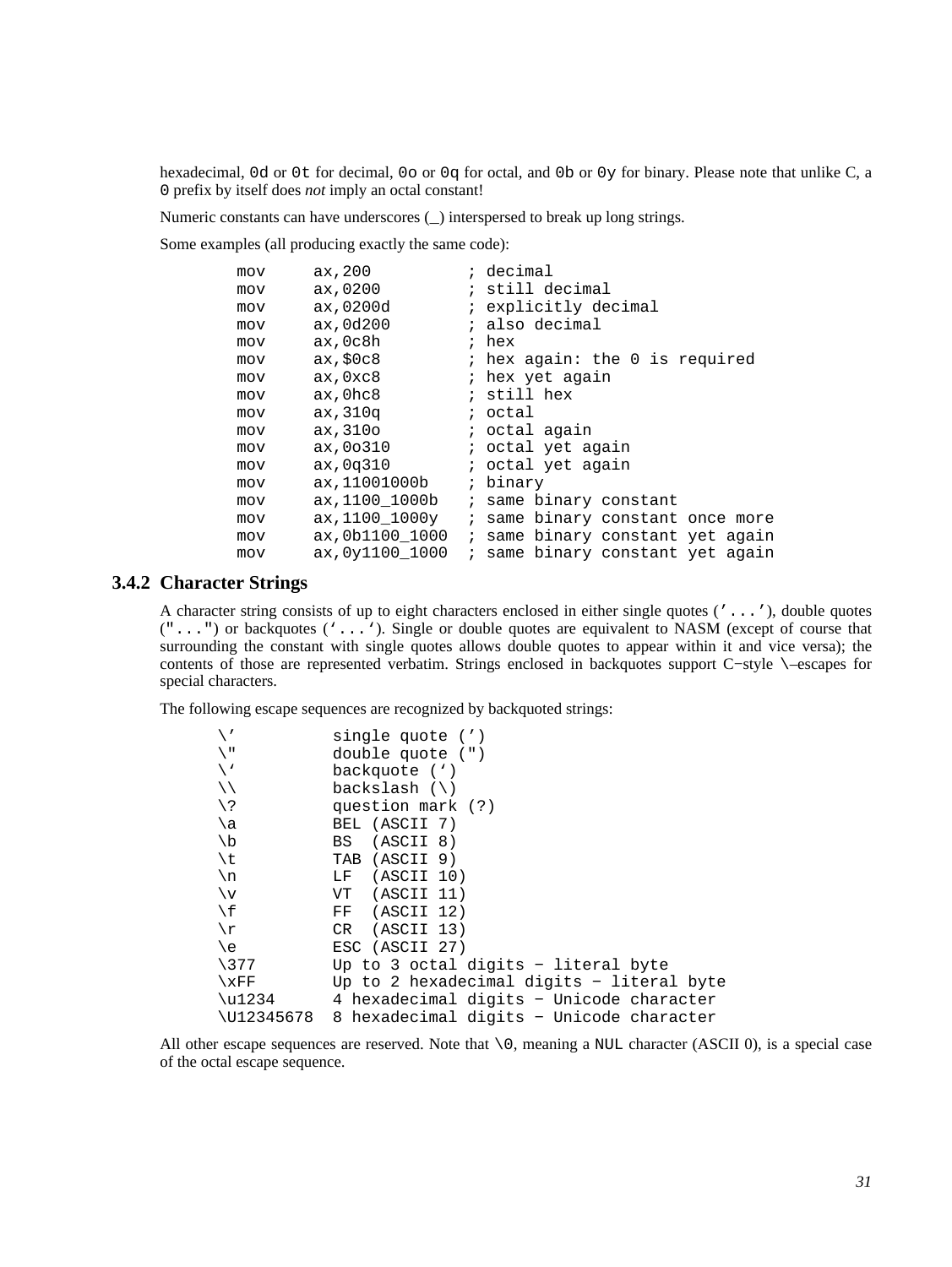Unicode characters specified with \u or \U are converted to UTF−8. For example, the following lines are all equivalent:

| db $\lceil \text{u263a'} \rceil$ |  | ; UTF-8 smiley face |  |
|----------------------------------|--|---------------------|--|
| db $\xe2\x98\xba'$               |  | ; UTF-8 smiley face |  |
| db 0E2h, 098h, 0BAh              |  | ; UTF-8 smiley face |  |

## **3.4.3 Character Constants**

<span id="page-31-0"></span>A character constant consists of a string up to eight bytes long, used in an expression context. It is treated as if it was an integer.

A character constant with more than one byte will be arranged with little−endian order in mind: if you code

mov eax,'abcd'

then the constant generated is not 0x61626364, but 0x64636261, so that if you were then to store the value into memory, it would read abcd rather than dcba. This is also the sense of character constants understood by the Pentium's CPUID instruction.

#### **3.4.4 String Constants**

<span id="page-31-1"></span>String constants are character strings used in the context of some pseudo−instructions, namely the DB family and INCBIN (where it represents a filename.) They are also used in certain preprocessor directives.

A string constant looks like a character constant, only longer. It is treated as a concatenation of maximum−size character constants for the conditions. So the following are equivalent:

| 'hello' | ; string constant                                         |
|---------|-----------------------------------------------------------|
|         | $h', 'e', 'l', 'l', 'o'$ ; equivalent character constants |

And the following are also equivalent:

| dd | 'ninechars'             | ; doubleword string constant |
|----|-------------------------|------------------------------|
| dd | 'nine','char','s'       | ; becomes three doublewords  |
| db | $'$ ninechars', 0, 0, 0 | ; and really looks like this |

Note that when used in a string–supporting context, quoted strings are treated as a string constants even if they are short enough to be a character constant, because otherwise db 'ab' would have the same effect as db 'a', which would be silly. Similarly, three−character or four−character constants are treated as strings when they are operands to DW, and so forth.

## **3.4.5 Unicode Strings**

<span id="page-31-2"></span>The special operators  $_{\text{cutf16}\_\text{and}\_\text{cutf32}\_\text{allows}$  dllows definition of Unicode strings. They take a string in UTF−8 format and converts it to (littleendian) UTF−16 or UTF−32, respectively.

For example:

```
%define u(x) __utf16_(x)
\text{define } w(x) utf32 (x)
      dw u('C:\WINDOWS'), 0 ; Pathname in UTF−16 
      dd w('A + B = \u206a'), 0 ; String in UTF−32
```
\_\_utf16\_\_ and \_\_utf32\_\_ can be applied either to strings passed to the DB family instructions, or to character constants in an expression context.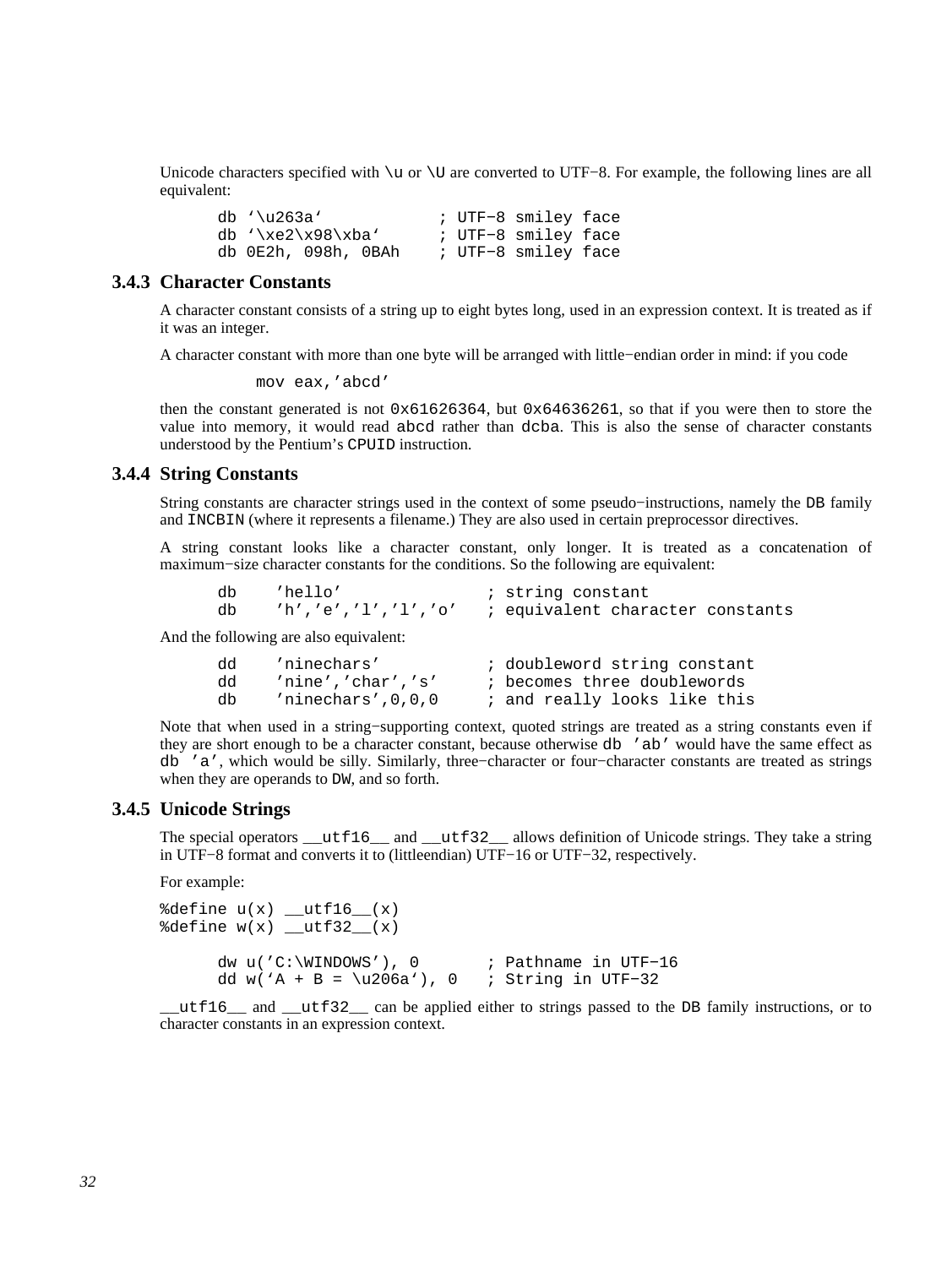## **3.4.6 Floating−Point Constants**

<span id="page-32-0"></span>Floating−point constants are acceptable only as arguments to DB, DW, DD, DQ, DT, and DO, or as arguments to the special operators  $_$ float8<sub>\_\_</sub>,  $_$ float16<sub>\_\_</sub>,  $_$ float32\_\_,  $_$ float64<sub>\_\_</sub>,  $_$ float80m\_\_, \_\_float80e\_\_, \_\_float128l\_\_, and \_\_float128h\_\_.

Floating−point constants are expressed in the traditional form: digits, then a period, then optionally more digits, then optionally an E followed by an exponent. The period is mandatory, so that NASM can distinguish between dd 1, which declares an integer constant, and dd 1.0 which declares a floating−point constant.

NASM also support C99–style hexadecimal floating–point: 0x, hexadecimal digits, period, optionally more hexadeximal digits, then optionally a P followed by a *binary* (not hexadecimal) exponent in decimal notation. As an extension, NASM additionally supports the 0h and  $\ddot{\text{s}}$  prefixes for hexadecimal, as well binary and octal floating−point, using the 0b or 0y and 0o or 0q prefixes, respectively.

Underscores to break up groups of digits are permitted in floating−point constants as well.

Some examples:

| db | $-0.2$                      | ; "Quarter precision"           |
|----|-----------------------------|---------------------------------|
| dw | $-0.5$                      | ; IEEE 754r/SSE5 half precision |
| dd | 1.2                         | ; an easy one                   |
| dd | 1.222 222 222               | ; underscores are permitted     |
| dd | $0x1p+2$                    | $: 1.0x2^2 = 4.0$               |
| da | $0x1p+32$                   | $: 1.0x2^332 = 4294967296.0$    |
| da | 1.e10                       | : 100000000000.0                |
| da | $1.e+10$                    | ; synonymous with 1.e10         |
| da | $1.e-10$                    | : 0.000 000 000 1               |
| dt | 3.141592653589793238462; pi |                                 |
| do | $1. e + 4000$               | ; IEEE 754r quad precision      |

The 8−bit "quarter−precision" floating−point format is sign:exponent:mantissa = 1:4:3 with an exponent bias of 7. This appears to be the most frequently used 8−bit floating−point format, although it is not covered by any formal standard. This is sometimes called a "minifloat."

The special operators are used to produce floating−point numbers in other contexts. They produce the binary representation of a specific floating−point number as an integer, and can use anywhere integer constants are used in an expression. \_\_float80m\_\_ and \_\_float80e\_\_ produce the 64−bit mantissa and 16−bit exponent of an 80-bit floating-point number, and float1281 and float128h produce the lower and upper 64−bit halves of a 128−bit floating−point number, respectively.

For example:

mov rax, float64 (3.141592653589793238462)

... would assign the binary representation of pi as a 64−bit floating point number into RAX. This is exactly equivalent to:

mov rax,0x400921fb54442d18

NASM cannot do compile−time arithmetic on floating−point constants. This is because NASM is designed to be portable – although it always generates code to run on x86 processors, the assembler itself can run on any system with an ANSI C compiler. Therefore, the assembler cannot guarantee the presence of a floating−point unit capable of handling the Intel number formats, and so for NASM to be able to do floating arithmetic it would have to include its own complete set of floating−point routines, which would significantly increase the size of the assembler for very little benefit.

The special tokens \_\_Infinity\_\_, \_\_QNaN\_\_ (or \_\_NaN\_\_) and \_\_SNaN\_\_ can be used to generate infinities, quiet NaNs, and signalling NaNs, respectively. These are normally used as macros: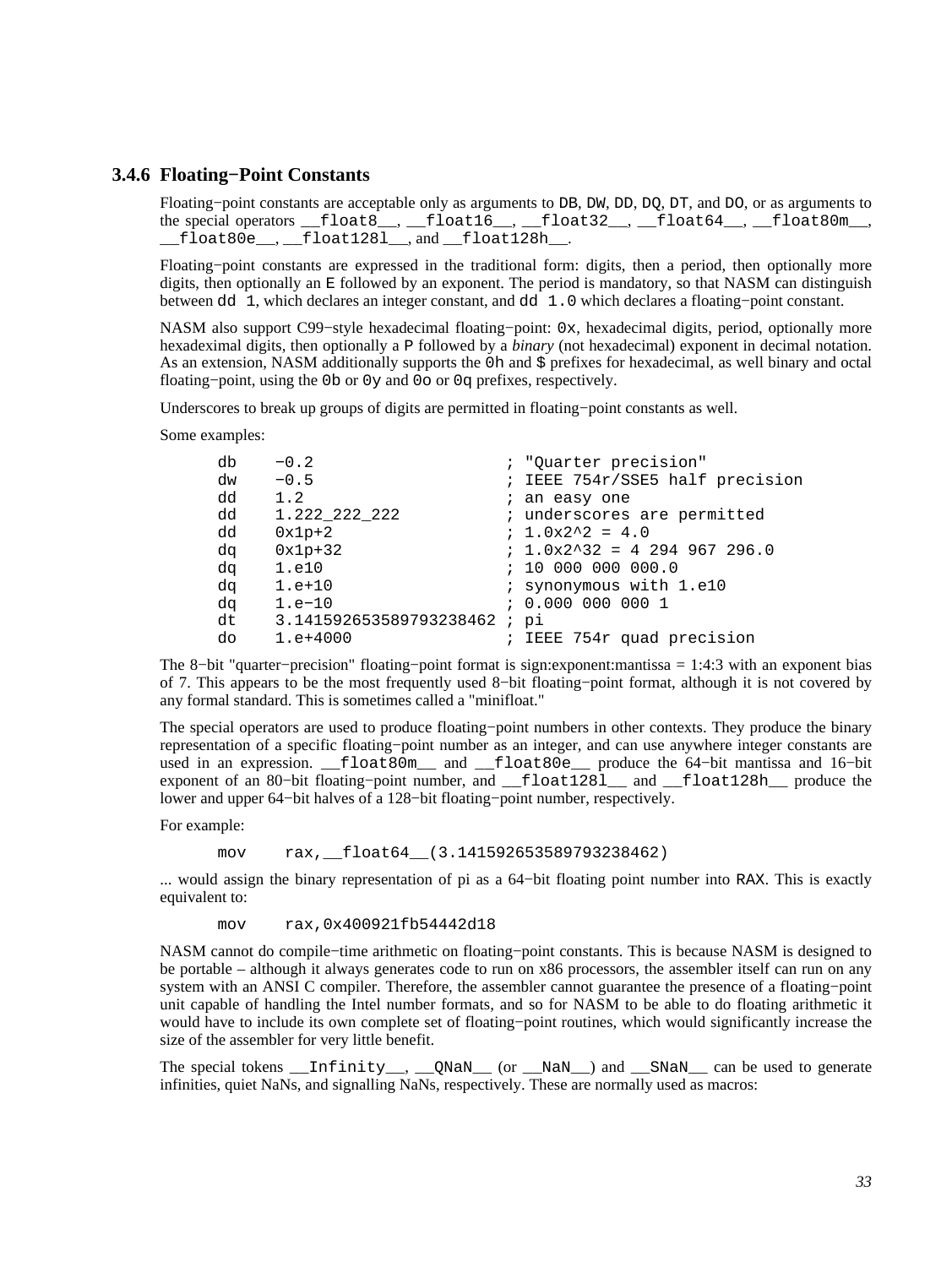```
%define Inf _Infinity
%define NaN __QNaN__ 
      dq +1.5, −Inf, NaN ; Double−precision constants
```
The %use fp standard macro package contains a set of convenience macros. See [section 5.3.](#page-69-0)

### **3.4.7 Packed BCD Constants**

<span id="page-33-0"></span>x87−style packed BCD constants can be used in the same contexts as 80−bit floating−point numbers. They are suffixed with p or prefixed with 0p, and can include up to 18 decimal digits.

As with other numeric constants, underscores can be used to separate digits.

For example:

```
 dt 12_345_678_901_245_678p 
 dt −12_345_678_901_245_678p 
 dt +0p33 
 dt 33p
```
## **3.5 Expressions**

<span id="page-33-1"></span>Expressions in NASM are similar in syntax to those in C. Expressions are evaluated as 64−bit integers which are then adjusted to the appropriate size.

NASM supports two special tokens in expressions, allowing calculations to involve the current assembly position: the \$ and \$\$ tokens. \$ evaluates to the assembly position at the beginning of the line containing the expression; so you can code an infinite loop using JMP  $\Diamond$ .  $\Diamond$  is evaluates to the beginning of the current section; so you can tell how far into the section you are by using (\$–\$\$).

The arithmetic operators provided by NASM are listed here, in increasing order of precedence.

#### **3.5.1 |: Bitwise OR Operator**

<span id="page-33-2"></span>The | operator gives a bitwise OR, exactly as performed by the OR machine instruction. Bitwise OR is the lowest−priority arithmetic operator supported by NASM.

#### **3.5.2 ^: Bitwise XOR Operator**

<span id="page-33-3"></span>^ provides the bitwise XOR operation.

#### **3.5.3 &: Bitwise AND Operator**

<span id="page-33-4"></span>& provides the bitwise AND operation.

## **3.5.4 << and >>: Bit Shift Operators**

<span id="page-33-5"></span><< gives a bit−shift to the left, just as it does in C. So 5<<3 evaluates to 5 times 8, or 40. >> gives a bit−shift to the right; in NASM, such a shift is *always* unsigned, so that the bits shifted in from the left−hand end are filled with zero rather than a sign−extension of the previous highest bit.

#### **3.5.5 + and −: Addition and Subtraction Operators**

<span id="page-33-6"></span>The + and − operators do perfectly ordinary addition and subtraction.

### **3.5.6 \*, /, //, % and %%: Multiplication and Division**

<span id="page-33-7"></span>\* is the multiplication operator. / and // are both division operators: / is unsigned division and // is signed division. Similarly, % and %% provide unsigned and signed modulo operators respectively.

NASM, like ANSI C, provides no guarantees about the sensible operation of the signed modulo operator.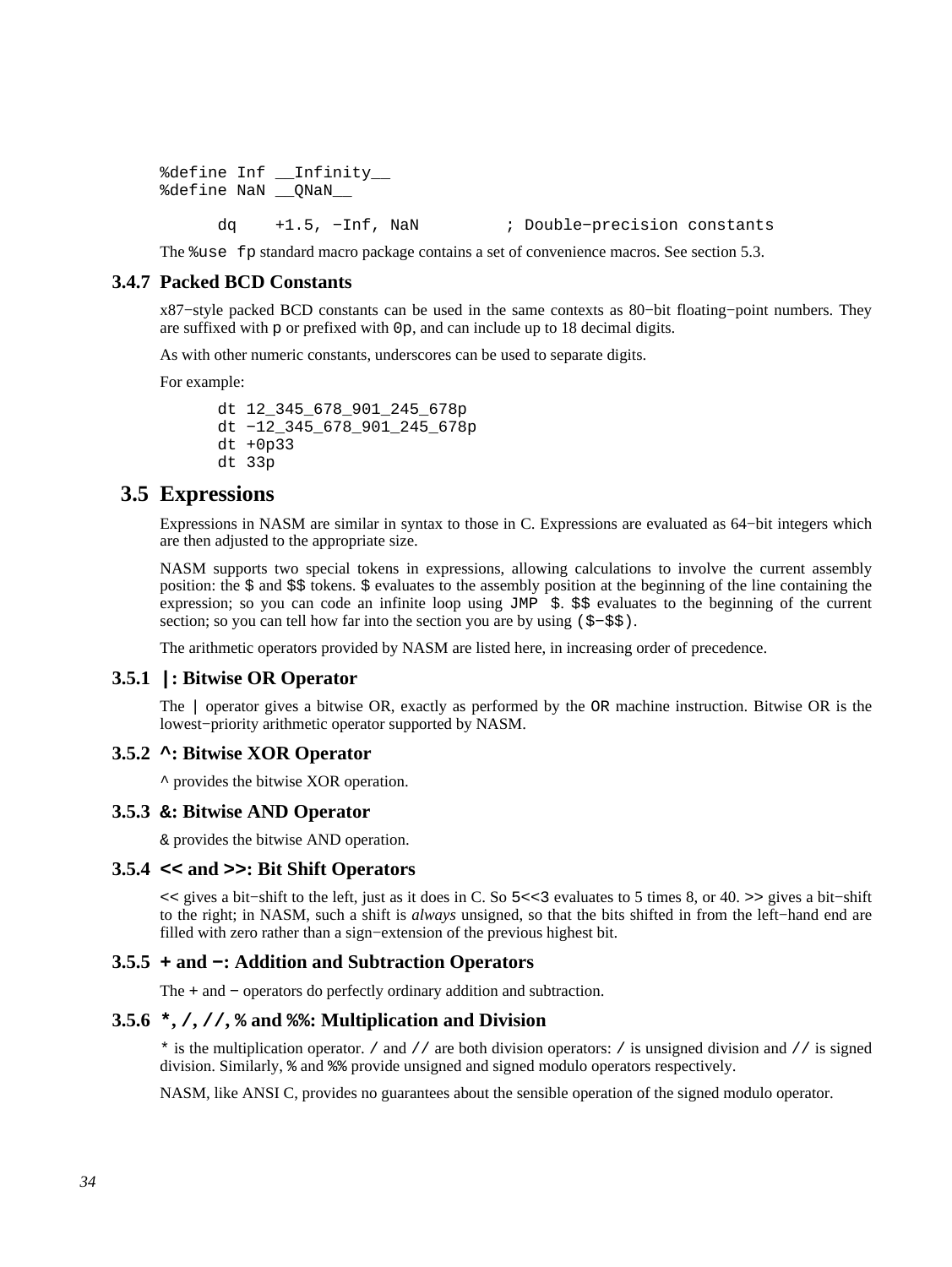Since the % character is used extensively by the macro preprocessor, you should ensure that both the signed and unsigned modulo operators are followed by white space wherever they appear.

## **3.5.7 Unary Operators: +, −, ~, ! and SEG**

<span id="page-34-0"></span>The highest−priority operators in NASM's expression grammar are those which only apply to one argument. − negates its operand, + does nothing (it's provided for symmetry with −), ~ computes the one's complement of its operand, ! is the logical negation operator, and SEG provides the segment address of its operand (explained in more detail in [section 3.6\)](#page-34-1).

### **3.6 SEG and WRT**

<span id="page-34-1"></span>When writing large 16−bit programs, which must be split into multiple segments, it is often necessary to be able to refer to the segment part of the address of a symbol. NASM supports the SEG operator to perform this function.

The SEG operator returns the *preferred* segment base of a symbol, defined as the segment base relative to which the offset of the symbol makes sense. So the code

> mov ax,seg symbol mov es,ax mov bx,symbol

will load  $ES:BX$  with a valid pointer to the symbol symbol.

Things can be more complex than this: since 16−bit segments and groups may overlap, you might occasionally want to refer to some symbol using a different segment base from the preferred one. NASM lets you do this, by the use of the WRT (With Reference To) keyword. So you can do things like

mov ax, weird seg *i* weird seg is a segment base mov es,ax mov bx,symbol wrt weird\_seg

to load ES:BX with a different, but functionally equivalent, pointer to the symbol symbol.

NASM supports far (inter−segment) calls and jumps by means of the syntax call segment:offset, where segment and offset both represent immediate values. So to call a far procedure, you could code either of

> call (seg procedure):procedure call weird seg: (procedure wrt weird seg)

(The parentheses are included for clarity, to show the intended parsing of the above instructions. They are not necessary in practice.)

NASM supports the syntax call far procedure as a synonym for the first of the above usages. JMP works identically to CALL in these examples.

To declare a far pointer to a data item in a data segment, you must code

dw symbol, seg symbol

NASM supports no convenient synonym for this, though you can always invent one using the macro processor.

## **3.7 STRICT: Inhibiting Optimization**

<span id="page-34-2"></span>When assembling with the optimizer set to level 2 or higher (see [section 2.1.22\)](#page-21-3), NASM will use size specifiers (BYTE, WORD, DWORD, QWORD, TWORD, OWORD or YWORD), but will give them the smallest possible size. The keyword STRICT can be used to inhibit optimization and force a particular operand to be emitted in the specified size. For example, with the optimizer on, and in BITS 16 mode,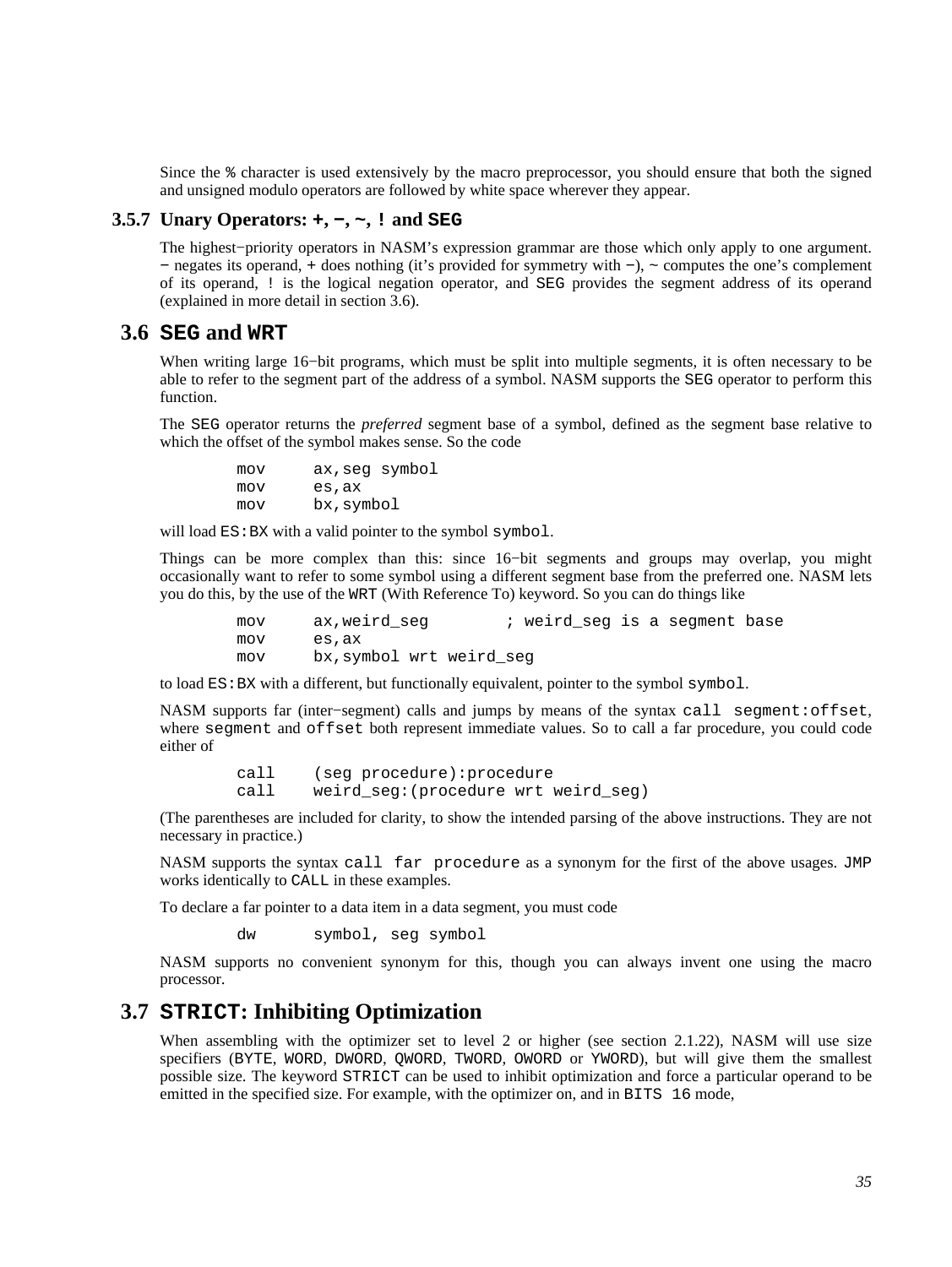push dword 33

is encoded in three bytes 66 6A 21, whereas

push strict dword 33

is encoded in six bytes, with a full dword immediate operand 66 68 21 00 00 00.

With the optimizer off, the same code (six bytes) is generated whether the STRICT keyword was used or not.

#### **3.8 Critical Expressions**

<span id="page-35-0"></span>Although NASM has an optional multi−pass optimizer, there are some expressions which must be resolvable on the first pass. These are called *Critical Expressions*.

The first pass is used to determine the size of all the assembled code and data, so that the second pass, when generating all the code, knows all the symbol addresses the code refers to. So one thing NASM can't handle is code whose size depends on the value of a symbol declared after the code in question. For example,

 times (label−\$) db 0 label: db 'Where am I?'

The argument to TIMES in this case could equally legally evaluate to anything at all; NASM will reject this example because it cannot tell the size of the TIMES line when it first sees it. It will just as firmly reject the slightly paradoxical code

 times (label−\$+1) db 0 label: db 'NOW where am I?'

in which *any* value for the TIMES argument is by definition wrong!

NASM rejects these examples by means of a concept called a *critical expression*, which is defined to be an expression whose value is required to be computable in the first pass, and which must therefore depend only on symbols defined before it. The argument to the TIMES prefix is a critical expression.

## **3.9 Local Labels**

<span id="page-35-1"></span>NASM gives special treatment to symbols beginning with a period. A label beginning with a single period is treated as a *local* label, which means that it is associated with the previous non−local label. So, for example:

```
label1 ; some code
.loop 
         ; some more code 
         jne .loop 
         ret 
label2 ; some code 
.loop 
         ; some more code 
         jne .loop 
         ret
```
In the above code fragment, each JNE instruction jumps to the line immediately before it, because the two definitions of .loop are kept separate by virtue of each being associated with the previous non−local label.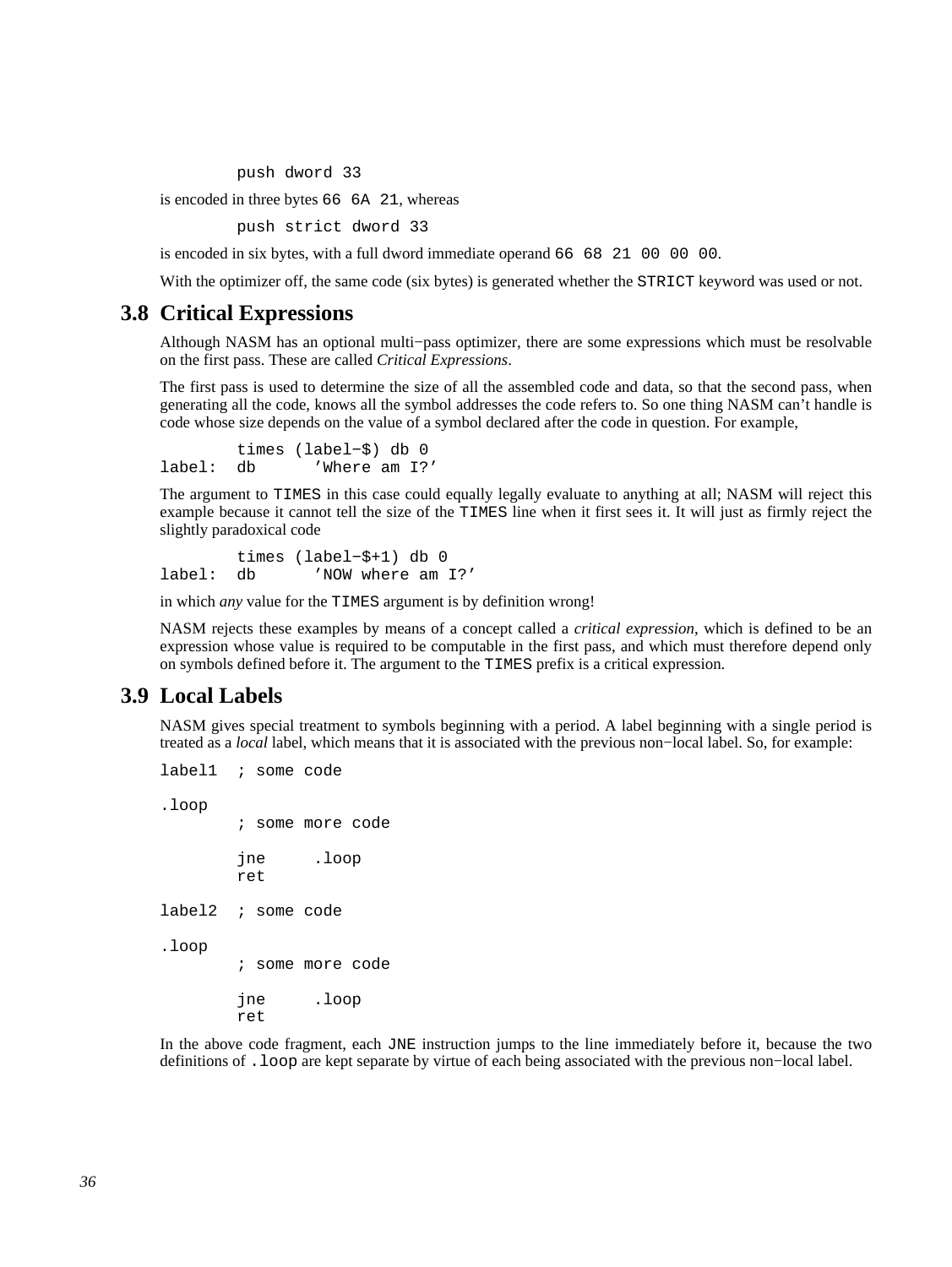This form of local label handling is borrowed from the old Amiga assembler DevPac; however, NASM goes one step further, in allowing access to local labels from other parts of the code. This is achieved by means of *defining* a local label in terms of the previous non–local label: the first definition of .loop above is really defining a symbol called label1.loop, and the second defines a symbol called label2.loop. So, if you really needed to, you could write

label3 ; some more code ; and some more

jmp label1.loop

Sometimes it is useful – in a macro, for instance – to be able to define a label which can be referenced from anywhere but which doesn't interfere with the normal local−label mechanism. Such a label can't be non−local because it would interfere with subsequent definitions of, and references to, local labels; and it can't be local because the macro that defined it wouldn't know the label's full name. NASM therefore introduces a third type of label, which is probably only useful in macro definitions: if a label begins with the special prefix ..@, then it does nothing to the local label mechanism. So you could code

| label1: |     |      | ; a non-local label             |
|---------|-----|------|---------------------------------|
| .local: |     |      | ; this is really labell.local   |
| @foo:   |     |      | ; this is a special symbol      |
| label2: |     |      | ; another non-local label       |
| .local: |     |      | ; this is really label2.local   |
|         | jmp | @foo | ; this will jump three lines up |

NASM has the capacity to define other special symbols beginning with a double period: for example, ..start is used to specify the entry point in the obj output format (see [section 7.4.6\)](#page-81-0), ..imagebase is used to find out the offset from a base address of the current image in the win64 output format (see [section](#page-84-0) [7.6.1\)](#page-84-0). So just keep in mind that symbols beginning with a double period are special.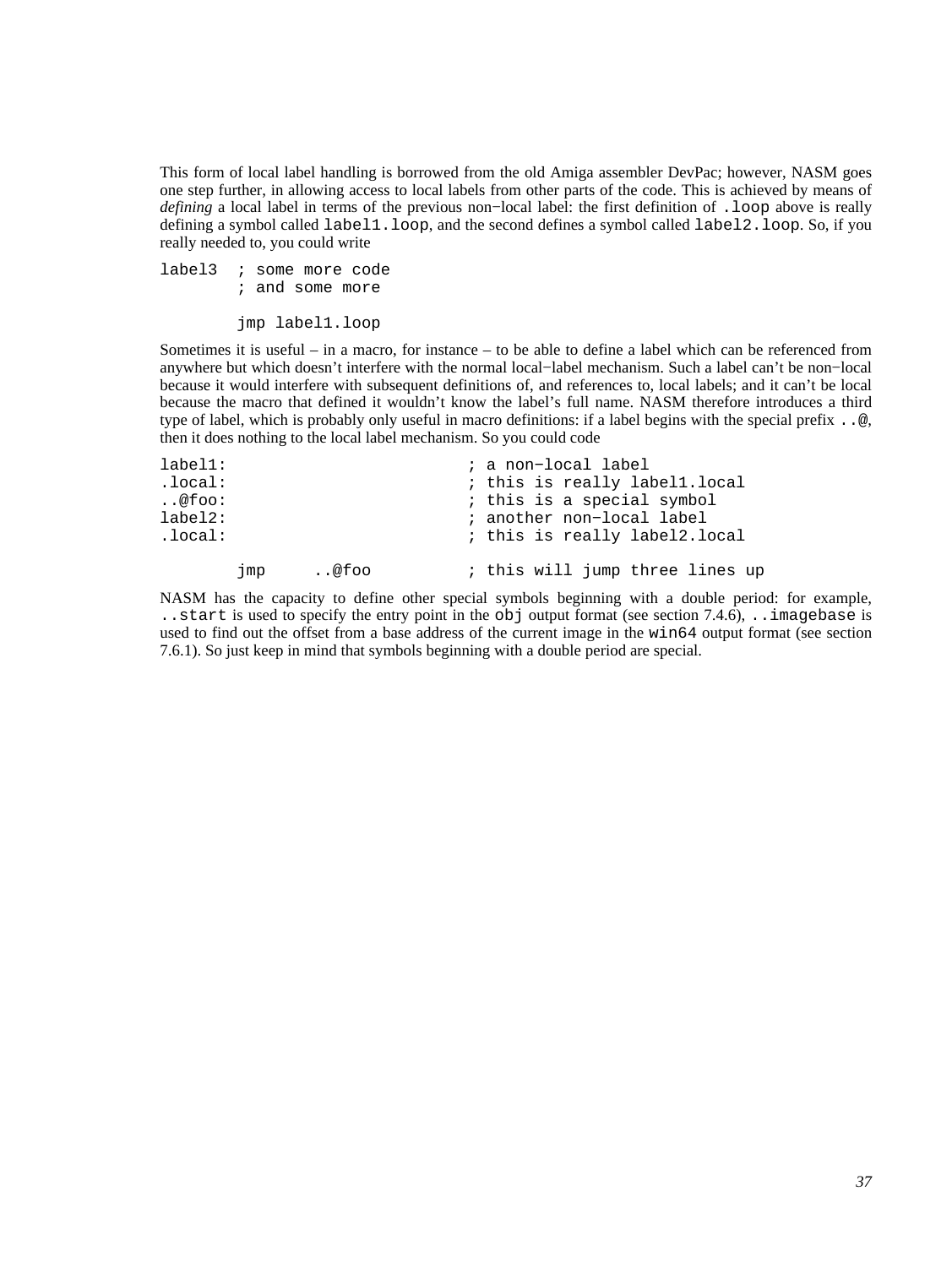# **Chapter 4: The NASM Preprocessor**

NASM contains a powerful macro processor, which supports conditional assembly, multi−level file inclusion, two forms of macro (single−line and multi−line), and a 'context stack' mechanism for extra macro power. Preprocessor directives all begin with a % sign.

The preprocessor collapses all lines which end with a backslash (\) character into a single line. Thus:

%define THIS\_VERY\_LONG\_MACRO\_NAME\_IS\_DEFINED\_TO \ THIS\_VALUE

will work like a single−line macro without the backslash−newline sequence.

## **4.1 Single−Line Macros**

## **4.1.1 The Normal Way: %define**

Single−line macros are defined using the %define preprocessor directive. The definitions work in a similar way to C; so you can do things like

%define ctrl 0x1F &  $\texttt{define param}(a,b)$   $((a)+(a)*(b))$ 

mov byte [param(2,ebx)], ctrl 'D'

which will expand to

mov byte  $[(2)+(2)*(ebx)]$ ,  $0x1F$  & 'D'

When the expansion of a single−line macro contains tokens which invoke another macro, the expansion is performed at invocation time, not at definition time. Thus the code

 $\text{8define } a(x)$  1+b(x)  $\text{define } b(x)$  2\*x

mov ax,a(8)

will evaluate in the expected way to mov  $ax, 1+2*8$ , even though the macro b wasn't defined at the time of definition of a.

Macros defined with %define are case sensitive: after %define foo bar, only foo will expand to bar: Foo or FOO will not. By using %idefine instead of %define (the 'i' stands for 'insensitive') you can define all the case variants of a macro at once, so that %idefine foo bar would cause foo, Foo, FOO, fOO and so on all to expand to bar.

There is a mechanism which detects when a macro call has occurred as a result of a previous expansion of the same macro, to guard against circular references and infinite loops. If this happens, the preprocessor will only expand the first occurrence of the macro. Hence, if you code

 $\delta$ define  $a(x)$  1+a(x)

 $mov$   $ax, a(3)$ 

the macro  $a(3)$  will expand once, becoming  $1+a(3)$ , and will then expand no further. This behaviour can be useful: see [section 9.1](#page-106-0) for an example of its use.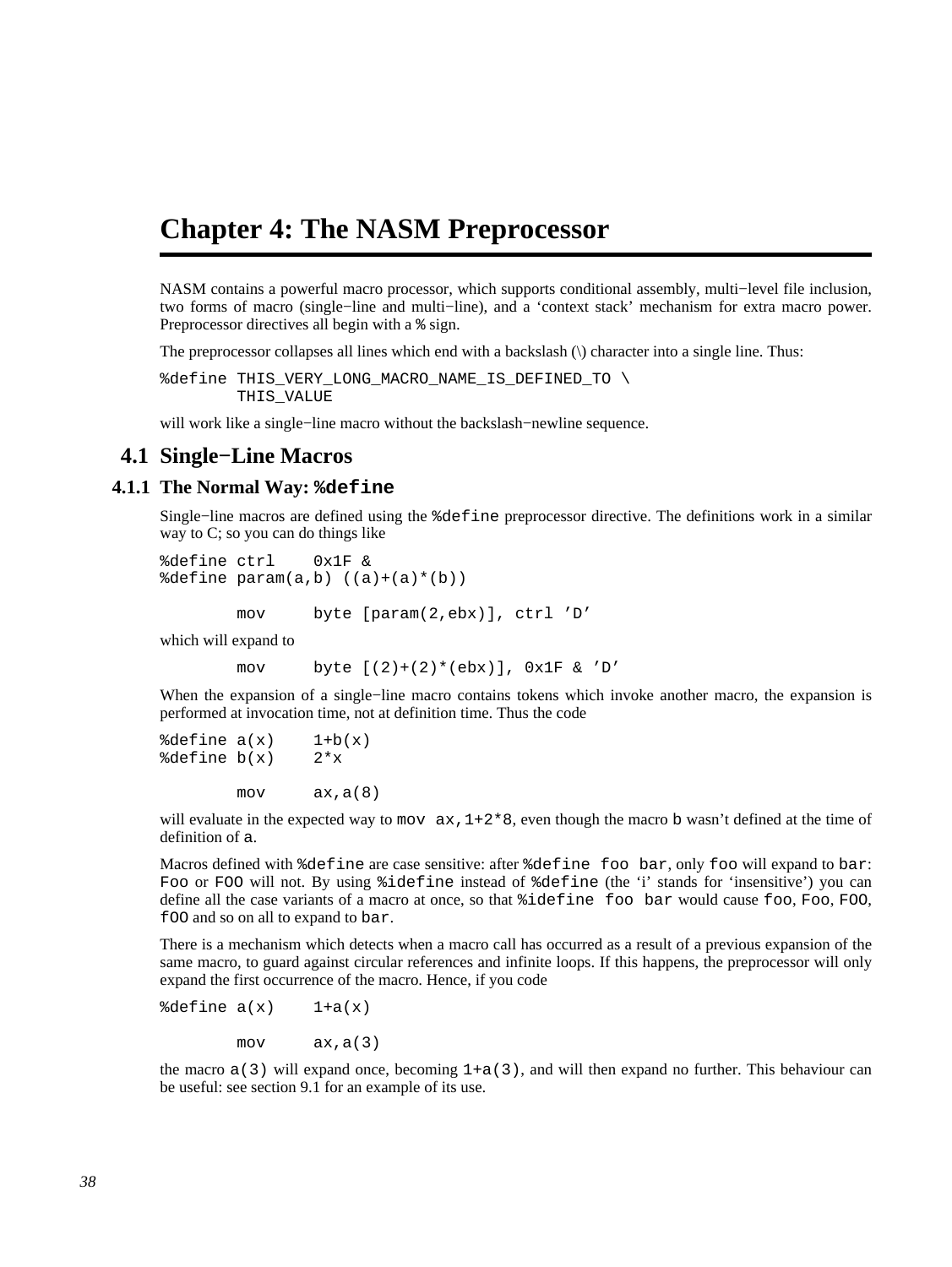You can overload single−line macros: if you write

 $\delta$ define foo $(x)$  1+x %define foo(x,y) 1+x\*y

the preprocessor will be able to handle both types of macro call, by counting the parameters you pass; so foo(3) will become  $1+3$  whereas foo(ebx, 2) will become  $1+ebx*2$ . However, if you define

%define foo bar

then no other definition of foo will be accepted: a macro with no parameters prohibits the definition of the same name as a macro *with* parameters, and vice versa.

This doesn't prevent single−line macros being *redefined*: you can perfectly well define a macro with

%define foo bar

and then re−define it later in the same source file with

%define foo baz

Then everywhere the macro foo is invoked, it will be expanded according to the most recent definition. This is particularly useful when defining single−line macros with %assign (see [section 4.1.7\)](#page-40-0).

You can pre−define single−line macros using the '−d' option on the NASM command line: see [section 2.1.18.](#page-20-0)

#### **4.1.2 Resolving %define: %xdefine**

To have a reference to an embedded single−line macro resolved at the time that the embedding macro is *defined*, as opposed to when the embedding macro is *expanded*, you need a different mechanism to the one offered by %define. The solution is to use %xdefine, or it's case−insensitive counterpart %ixdefine.

Suppose you have the following code:

%define isTrue 1 %define isFalse isTrue %define isTrue 0 val1: db isFalse %define isTrue 1 val2: db isFalse

In this case, val1 is equal to 0, and val2 is equal to 1. This is because, when a single−line macro is defined using %define, it is expanded only when it is called. As isFalse expands to isTrue, the expansion will be the current value of isTrue. The first time it is called that is 0, and the second time it is 1.

If you wanted isFalse to expand to the value assigned to the embedded macro isTrue at the time that isFalse was defined, you need to change the above code to use %xdefine.

%xdefine isTrue %xdefine isFalse isTrue %xdefine isTrue 0 val1: db isFalse %xdefine isTrue 1 val2: db isFalse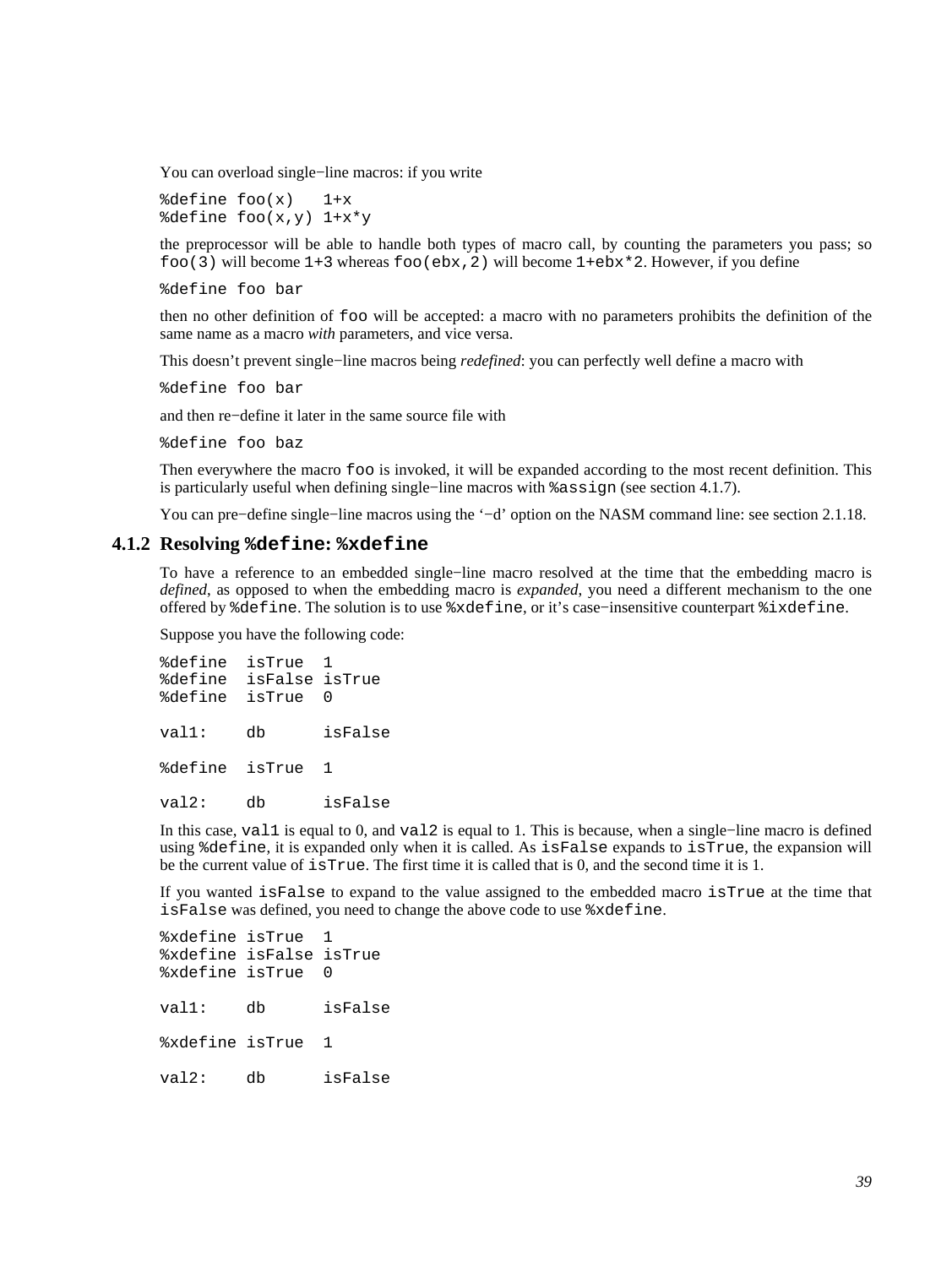Now, each time that isFalse is called, it expands to 1, as that is what the embedded macro isTrue expanded to at the time that isFalse was defined.

#### **4.1.3 Macro Indirection: %[...]**

<span id="page-39-0"></span>The %[...] construct can be used to expand macros in contexts where macro expansion would otherwise not occur, including in the names other macros. For example, if you have a set of macros named Foo16, Foo32 and Foo64, you could write:

mov ax,Foo%[\_\_BITS\_\_] ; The Foo value

to use the builtin macro \_\_BITS\_\_ (see [section 4.11.5\)](#page-62-0) to automatically select between them. Similarly, the two statements:

%xdefine Bar Quux ; Expands due to %xdefine %define Bar %[Quux] ; Expands due to  $[(\ldots)]$ 

have, in fact, exactly the same effect.

%[...] concatenates to adjacent tokens in the same way that multi−line macro parameters do, see [section](#page-47-0) [4.3.9](#page-47-0) for details.

#### **4.1.4 Concatenating Single Line Macro Tokens: %+**

<span id="page-39-1"></span>Individual tokens in single line macros can be concatenated, to produce longer tokens for later processing. This can be useful if there are several similar macros that perform similar functions.

Please note that a space is required after  $\hat{\epsilon}$  +, in order to disambiguate it from the syntax  $\hat{\epsilon}$  +1 used in multiline macros.

As an example, consider the following:

|          | %define BDASTART 400h                                |              |    |  |                 | ; Start of BIOS data area |  |
|----------|------------------------------------------------------|--------------|----|--|-----------------|---------------------------|--|
| struc    | tBIOSDA<br>.COMladdr<br>.COM2addr<br>$i$ , and so on | RESW<br>RESW | п. |  | ; its structure |                           |  |
| endstruc |                                                      |              |    |  |                 |                           |  |

Now, if we need to access the elements of tBIOSDA in different places, we can end up with:

 mov ax,BDASTART + tBIOSDA.COM1addr mov bx,BDASTART + tBIOSDA.COM2addr

This will become pretty ugly (and tedious) if used in many places, and can be reduced in size significantly by using the following macro:

; Macro to access BIOS variables by their names (from tBDA):

%define BDA(x) BDASTART + tBIOSDA. %+ x

Now the above code can be written as:

 mov ax,BDA(COM1addr) mov bx,BDA(COM2addr)

Using this feature, we can simplify references to a lot of macros (and, in turn, reduce typing errors).

#### **4.1.5 The Macro Name Itself: %? and %??**

The special symbols %? and %?? can be used to reference the macro name itself inside a macro expansion, this is supported for both single−and multi−line macros. %? refers to the macro name as *invoked*, whereas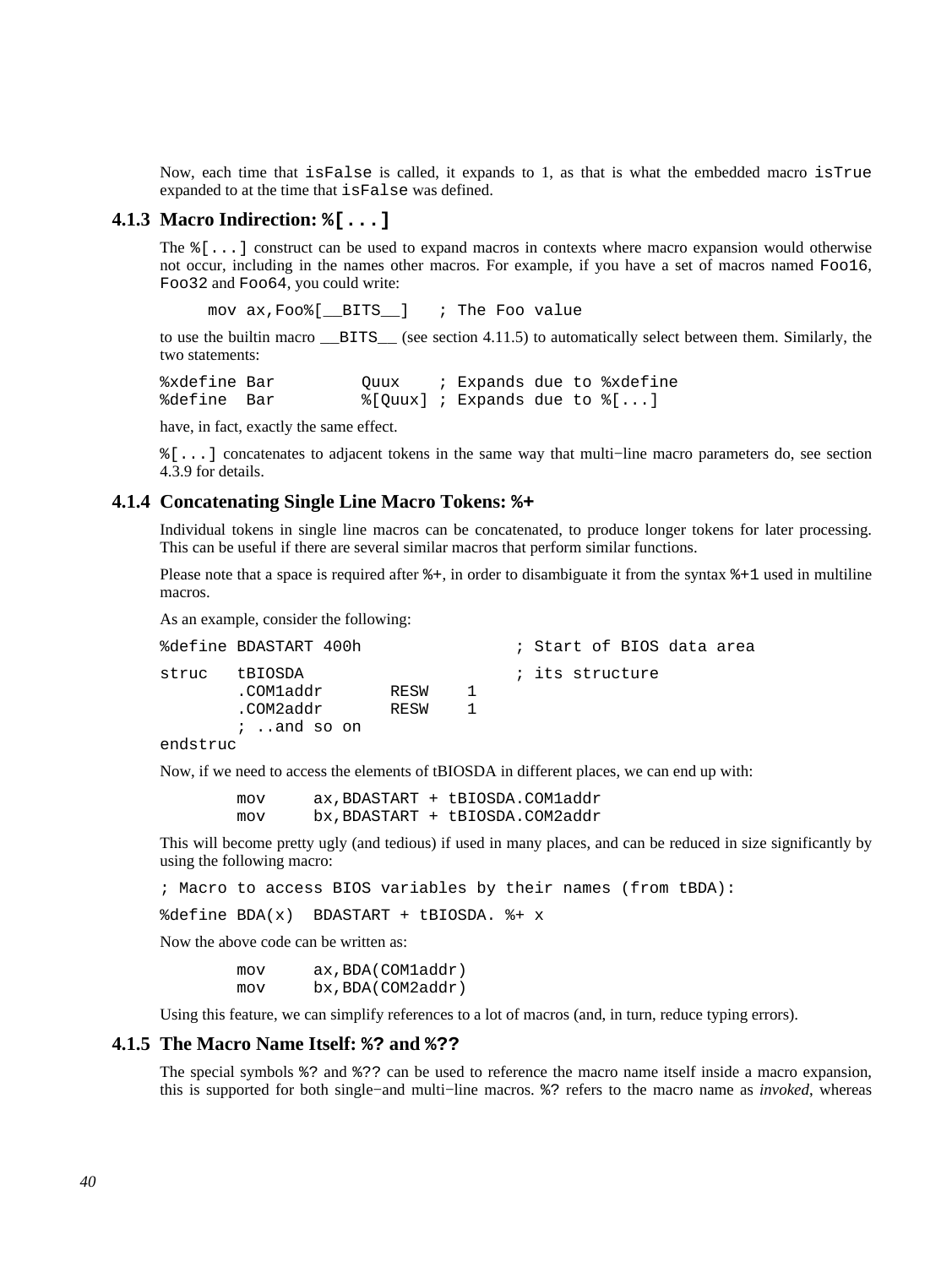%?? refers to the macro name as *declared*. The two are always the same for case−sensitive macros, but for case−insensitive macros, they can differ.

For example:

%idefine Foo mov %?,%??

 foo FOO

will expand to:

 mov foo,Foo mov FOO,Foo

The sequence:

%idefine keyword \$%?

can be used to make a keyword "disappear", for example in case a new instruction has been used as a label in older code. For example:

%idefine pause \$%? ; Hide the PAUSE instruction

### **4.1.6 Undefining Single−Line Macros: %undef**

Single−line macros can be removed with the %undef directive. For example, the following sequence:

%define foo bar %undef foo

mov eax, foo

will expand to the instruction mov eax, foo, since after  $\text{under the macro foo}$  is no longer defined.

Macros that would otherwise be pre−defined can be undefined on the command−line using the '−u' option on the NASM command line: see [section 2.1.19.](#page-21-0)

#### **4.1.7 Preprocessor Variables: %assign**

<span id="page-40-0"></span>An alternative way to define single−line macros is by means of the %assign command (and its case−insensitive counterpart %iassign, which differs from %assign in exactly the same way that %idefine differs from %define).

%assign is used to define single−line macros which take no parameters and have a numeric value. This value can be specified in the form of an expression, and it will be evaluated once, when the %assign directive is processed.

Like %define, macros defined using %assign can be re−defined later, so you can do things like

%assign i i+1

to increment the numeric value of a macro.

%assign is useful for controlling the termination of %rep preprocessor loops: see [section 4.5](#page-52-0) for an example of this. Another use for %assign is given in [section 8.4](#page-97-0) and [section 9.1.](#page-106-0)

The expression passed to %assign is a critical expression (see [section 3.8\)](#page-35-0), and must also evaluate to a pure number (rather than a relocatable reference such as a code or data address, or anything involving a register).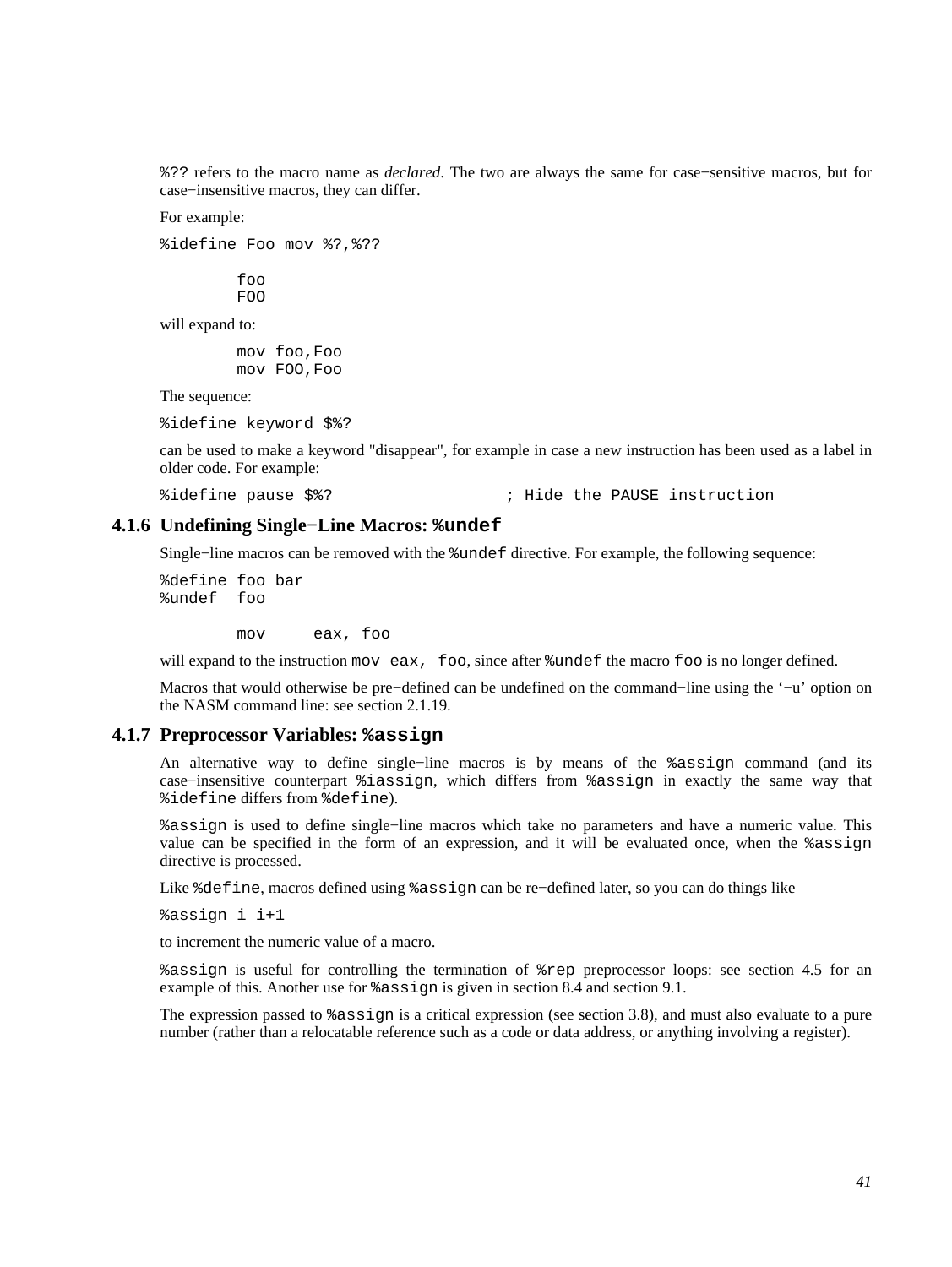## **4.1.8 Defining Strings: %defstr**

<span id="page-41-1"></span>%defstr, and its case−insensitive counterpart %idefstr, define or redefine a single−line macro without parameters but converts the entire right−hand side, after macro expansion, to a quoted string before definition.

For example:

%defstr test TEST

is equivalent to

%define test 'TEST'

This can be used, for example, with the  $\frac{1}{6}$ ! construct (see [section 4.10.2\)](#page-61-0):

%defstr PATH %!PATH ; The operating system PATH variable

#### **4.1.9 Defining Tokens: %deftok**

%deftok, and its case−insensitive counterpart %ideftok, define or redefine a single−line macro without parameters but converts the second parameter, after string conversion, to a sequence of tokens.

For example:

%deftok test 'TEST'

is equivalent to

%define test TEST

## **4.2 String Manipulation in Macros**

It's often useful to be able to handle strings in macros. NASM supports a few simple string handling macro operators from which more complex operations can be constructed.

All the string operators define or redefine a value (either a string or a numeric value) to a single−line macro. When producing a string value, it may change the style of quoting of the input string or strings, and possibly use \–escapes inside '–quoted strings.

#### **4.2.1 Concatenating Strings: %strcat**

The %strcat operator concatenates quoted strings and assign them to a single−line macro.

For example:

%strcat alpha "Alpha: ", '12" screen'

... would assign the value 'Alpha: 12" screen' to alpha. Similarly:

%strcat beta '"foo"\', "'bar'"

... would assign the value '"foo"\\'bar'' to beta.

The use of commas to separate strings is permitted but optional.

#### **4.2.2 String Length: %strlen**

<span id="page-41-0"></span>The %strlen operator assigns the length of a string to a macro. For example:

%strlen charcnt 'my string'

In this example, charcnt would receive the value 9, just as if an %assign had been used. In this example, 'my string' was a literal string but it could also have been a single−line macro that expands to a string, as in the following example: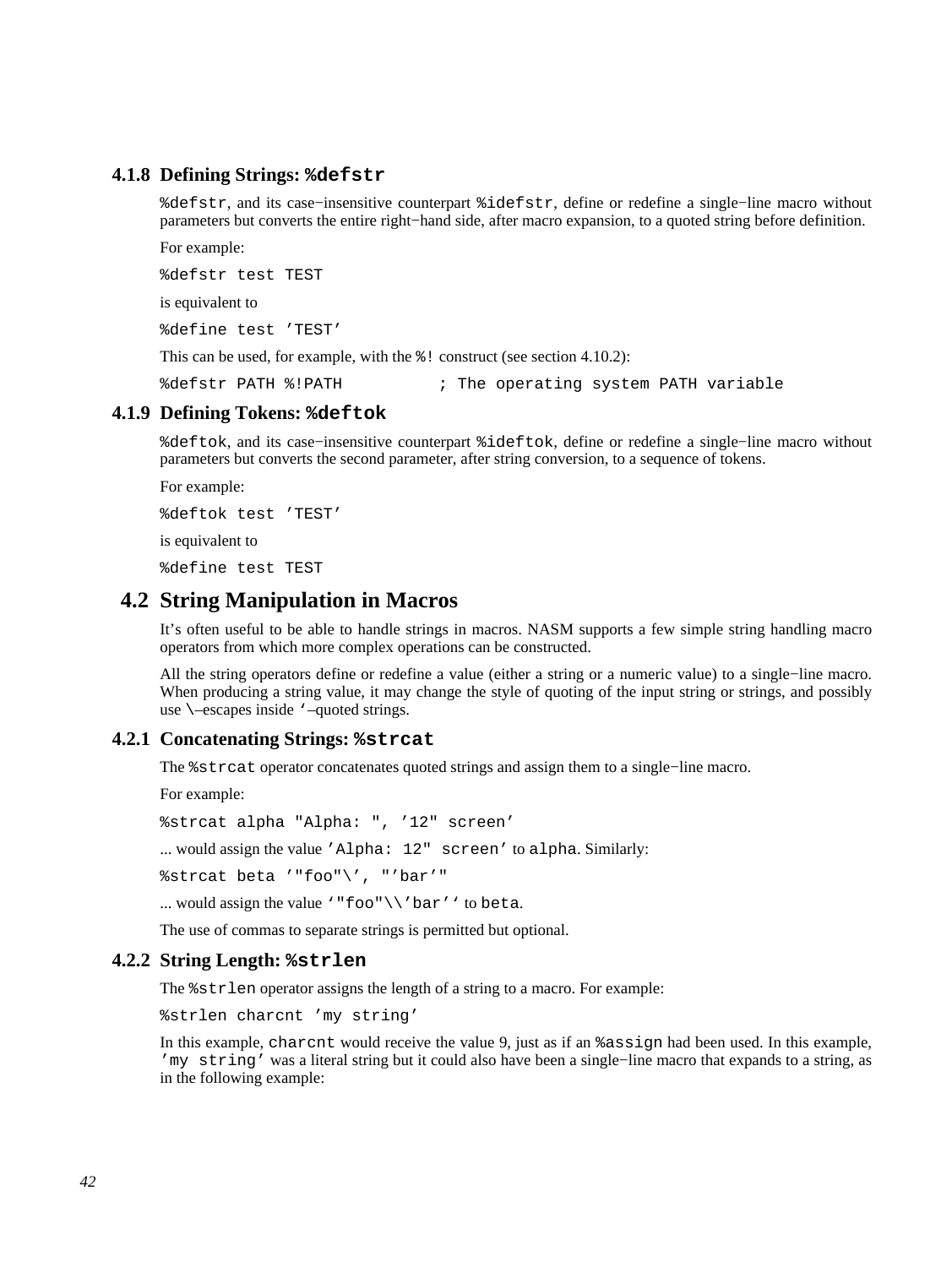%define sometext 'my string' %strlen charcnt sometext

As in the first case, this would result in charcnt being assigned the value of 9.

## **4.2.3 Extracting Substrings: %substr**

Individual letters or substrings in strings can be extracted using the %substr operator. An example of its use is probably more useful than the description:

```
%substr mychar 'xyzw' 1 ; equivalent to %define mychar 'x' 
%substr mychar 'xyzw' 2 ; equivalent to %define mychar 'y' 
%substr mychar 'xyzw' 3 ; equivalent to %define mychar 'z'<br>%substr mychar 'xyzw' 2,2 ; equivalent to %define mychar 'yz
%substr mychar 'xyzw' 2,2 ; equivalent to %define mychar 'yz' 
%substr mychar 'xyzw' 2,-1 ; equivalent to %define mychar 'yzw'<br>%substr mychar 'xyzw' 2,-2 ; equivalent to %define mychar 'yz'
                                       ; equivalent to %define mychar 'yz'
```
As with %strlen (see [section 4.2.2\)](#page-41-0), the first parameter is the single−line macro to be created and the second is the string. The third parameter specifies the first character to be selected, and the optional fourth parameter preceeded by comma) is the length. Note that the first index is 1, not 0 and the last index is equal to the value that %strlen would assign given the same string. Index values out of range result in an empty string. A negative length means "until N−1 characters before the end of string", i.e. −1 means until end of string, −2 until one character before, etc.

# **4.3 Multi−Line Macros: %macro**

Multi−line macros are much more like the type of macro seen in MASM and TASM: a multi−line macro definition in NASM looks something like this.

%macro prologue 1

 push ebp mov ebp,esp sub esp,%1

%endmacro

This defines a C−like function prologue as a macro: so you would invoke the macro with a call such as

myfunc: prologue 12

which would expand to the three lines of code

myfunc: push ebp mov ebp,esp sub esp,12

The number 1 after the macro name in the %macro line defines the number of parameters the macro prologue expects to receive. The use of %1 inside the macro definition refers to the first parameter to the macro call. With a macro taking more than one parameter, subsequent parameters would be referred to as %2, %3 and so on.

Multi−line macros, like single−line macros, are case−sensitive, unless you define them using the alternative directive %imacro.

If you need to pass a comma as *part* of a parameter to a multi−line macro, you can do that by enclosing the entire parameter in braces. So you could code things like

%macro silly 2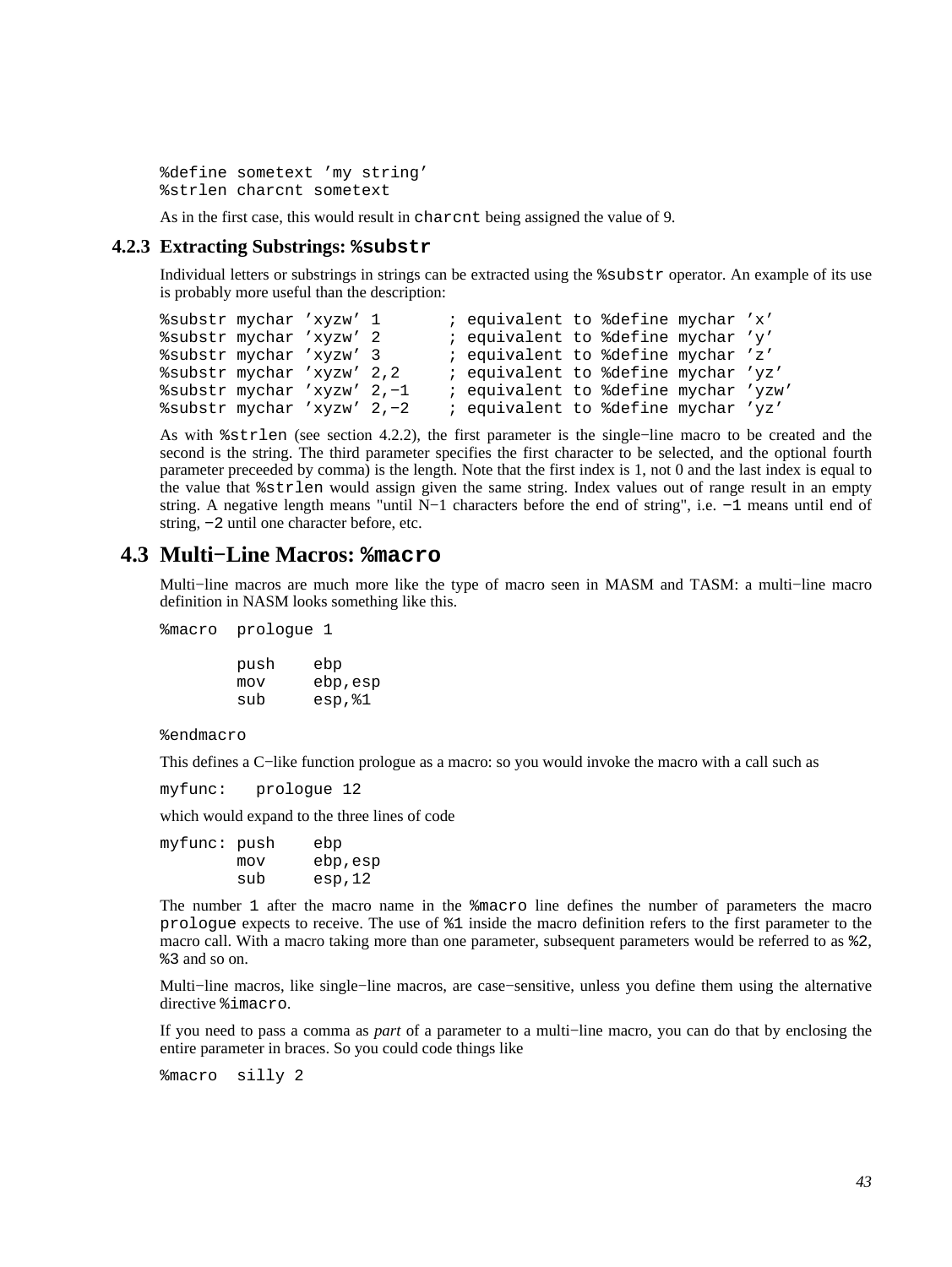%2: db %1

%endmacro

```
 silly 'a', letter_a ; letter_a: db 'a' 
                         ; string_ab: db 'ab'
 silly {13,10}, crlf ; crlf: db 13,10
```
## **4.3.1 Overloading Multi−Line Macros**

As with single−line macros, multi−line macros can be overloaded by defining the same macro name several times with different numbers of parameters. This time, no exception is made for macros with no parameters at all. So you could define

%macro prologue 0

 push ebp mov ebp,esp

%endmacro

to define an alternative form of the function prologue which allocates no local stack space.

Sometimes, however, you might want to 'overload' a machine instruction; for example, you might want to define

%macro push 2

 push %1 push %2

%endmacro

so that you could code

| push ebx |              |                   |  |  | ; this line is not a macro call |  |
|----------|--------------|-------------------|--|--|---------------------------------|--|
|          | push eax,ecx | ; but this one is |  |  |                                 |  |

Ordinarily, NASM will give a warning for the first of the above two lines, since push is now defined to be a macro, and is being invoked with a number of parameters for which no definition has been given. The correct code will still be generated, but the assembler will give a warning. This warning can be disabled by the use of the −w−macro−params command−line option (see [section 2.1.24\)](#page-22-0).

#### **4.3.2 Macro−Local Labels**

<span id="page-43-0"></span>NASM allows you to define labels within a multi−line macro definition in such a way as to make them local to the macro call: so calling the same macro multiple times will use a different label each time. You do this by prefixing %% to the label name. So you can invent an instruction which executes a RET if the Z flag is set by doing this:

```
%macro retz 0 
          jnz %%skip 
         ret 
     %%skip:
```
%endmacro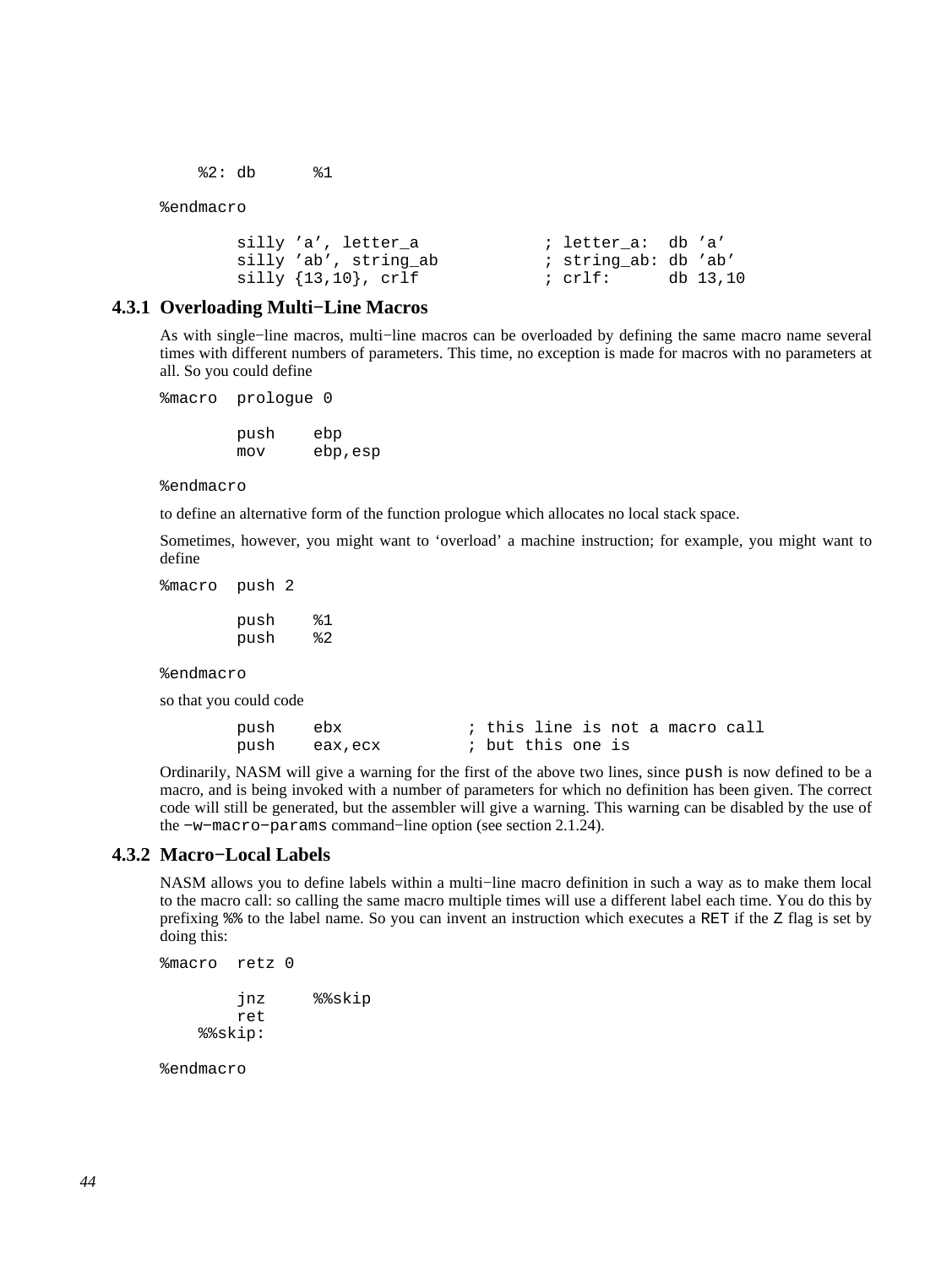You can call this macro as many times as you want, and every time you call it NASM will make up a different 'real' name to substitute for the label %%skip. The names NASM invents are of the form ..@2345.skip, where the number 2345 changes with every macro call. The ..@ prefix prevents macro−local labels from interfering with the local label mechanism, as described in [section 3.9.](#page-35-1) You should avoid defining your own labels in this form (the ..@ prefix, then a number, then another period) in case they interfere with macro−local labels.

#### **4.3.3 Greedy Macro Parameters**

<span id="page-44-0"></span>Occasionally it is useful to define a macro which lumps its entire command line into one parameter definition, possibly after extracting one or two smaller parameters from the front. An example might be a macro to write a text string to a file in MS−DOS, where you might want to be able to write

writefile [filehandle],"hello, world",13,10

NASM allows you to define the last parameter of a macro to be *greedy*, meaning that if you invoke the macro with more parameters than it expects, all the spare parameters get lumped into the last defined one along with the separating commas. So if you code:

```
%macro writefile 2+
```

```
 jmp %%endstr 
 %%str: db %2 
 %%endstr: 
      mov dx,%%str 
      mov cx,%%endstr−%%str 
      mov bx,%1 
      mov ah,0x40 
      int 0x21
```
#### %endmacro

then the example call to writefile above will work as expected: the text before the first comma, [filehandle], is used as the first macro parameter and expanded when %1 is referred to, and all the subsequent text is lumped into %2 and placed after the db.

The greedy nature of the macro is indicated to NASM by the use of the + sign after the parameter count on the %macro line.

If you define a greedy macro, you are effectively telling NASM how it should expand the macro given *any* number of parameters from the actual number specified up to infinity; in this case, for example, NASM now knows what to do when it sees a call to writefile with 2, 3, 4 or more parameters. NASM will take this into account when overloading macros, and will not allow you to define another form of writefile taking 4 parameters (for example).

Of course, the above macro could have been implemented as a non−greedy macro, in which case the call to it would have had to look like

writefile [filehandle], {"hello, world",13,10}

NASM provides both mechanisms for putting commas in macro parameters, and you choose which one you prefer for each macro definition.

See [section 6.3.1](#page-71-0) for a better way to write the above macro.

#### **4.3.4 Macro Parameters Range**

NASM allows you to expand parameters via special construction  $\{\mathbf{x}:y\}$  where x is the first parameter index and y is the last. Any index can be either negative or positive but must never be zero.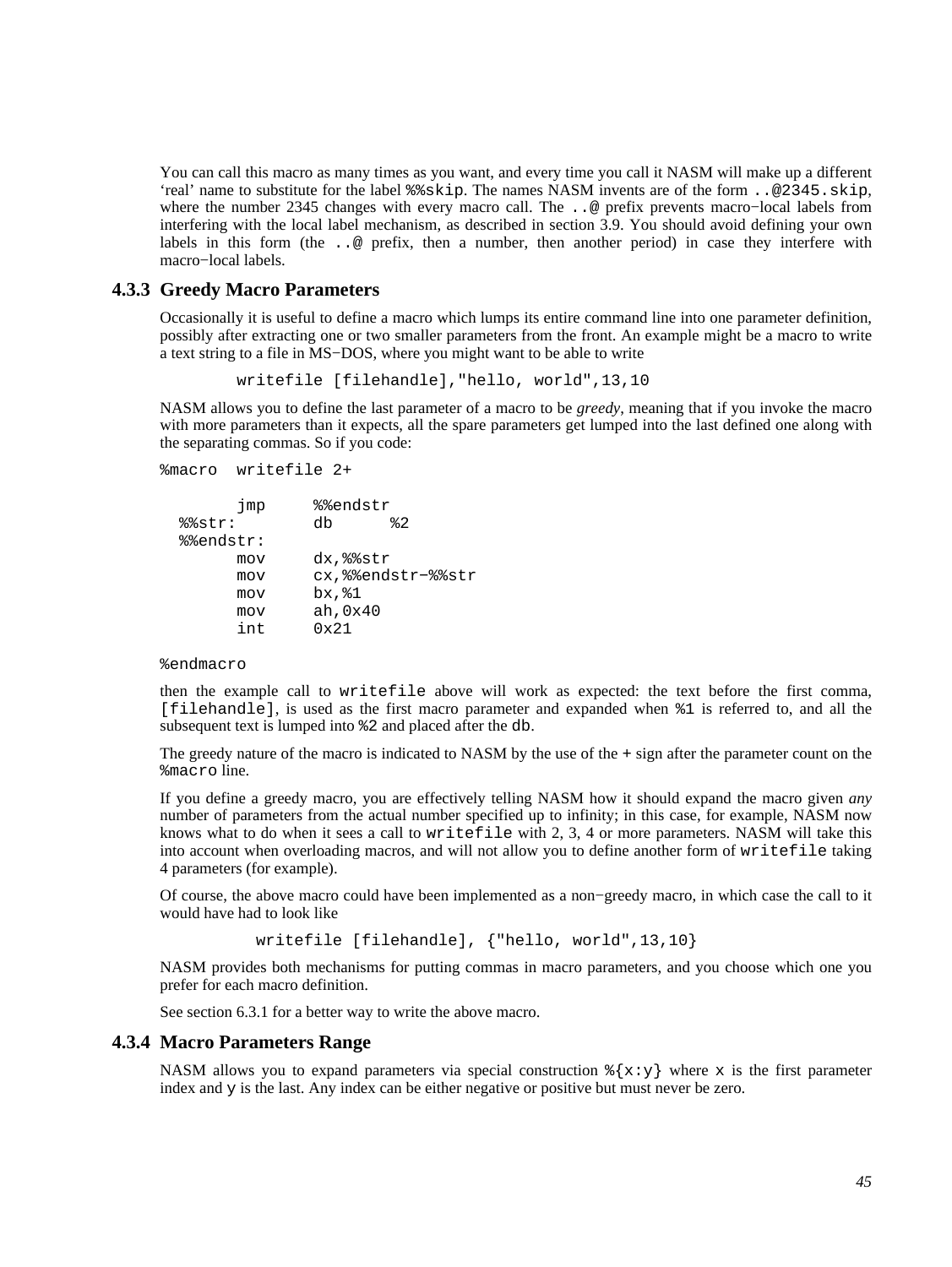For example

```
%macro mpar 1−* 
     db \{3:5\}%endmacro
```
mpar 1,2,3,4,5,6

expands to 3, 4, 5 range.

Even more, the parameters can be reversed so that

```
%macro mpar 1−* 
      db %{5:3} 
%endmacro
```
mpar 1,2,3,4,5,6

expands to 5, 4, 3 range.

But even this is not the last. The parameters can be addressed via negative indices so NASM will count them reversed. The ones who know Python may see the analogue here.

```
%macro mpar 1−* 
      db %{−1:−3} 
%endmacro
```
mpar 1,2,3,4,5,6

expands to 6,5,4 range.

Note that NASM uses comma to separate parameters being expanded.

By the way, here is a trick – you might use the index  $\{ -1 : -1 \}$  which gives you the last argument passed to a macro.

## **4.3.5 Default Macro Parameters**

NASM also allows you to define a multi−line macro with a *range* of allowable parameter counts. If you do this, you can specify defaults for omitted parameters. So, for example:

```
%macro die 0−1 "Painful program death has occurred."
```
 writefile 2,%1 mov ax,0x4c01 int 0x21

%endmacro

This macro (which makes use of the writefile macro defined in [section 4.3.3](#page-44-0)) can be called with an explicit error message, which it will display on the error output stream before exiting, or it can be called with no parameters, in which case it will use the default error message supplied in the macro definition.

In general, you supply a minimum and maximum number of parameters for a macro of this type; the minimum number of parameters are then required in the macro call, and then you provide defaults for the optional ones. So if a macro definition began with the line

```
%macro foobar 1−3 eax,[ebx+2]
```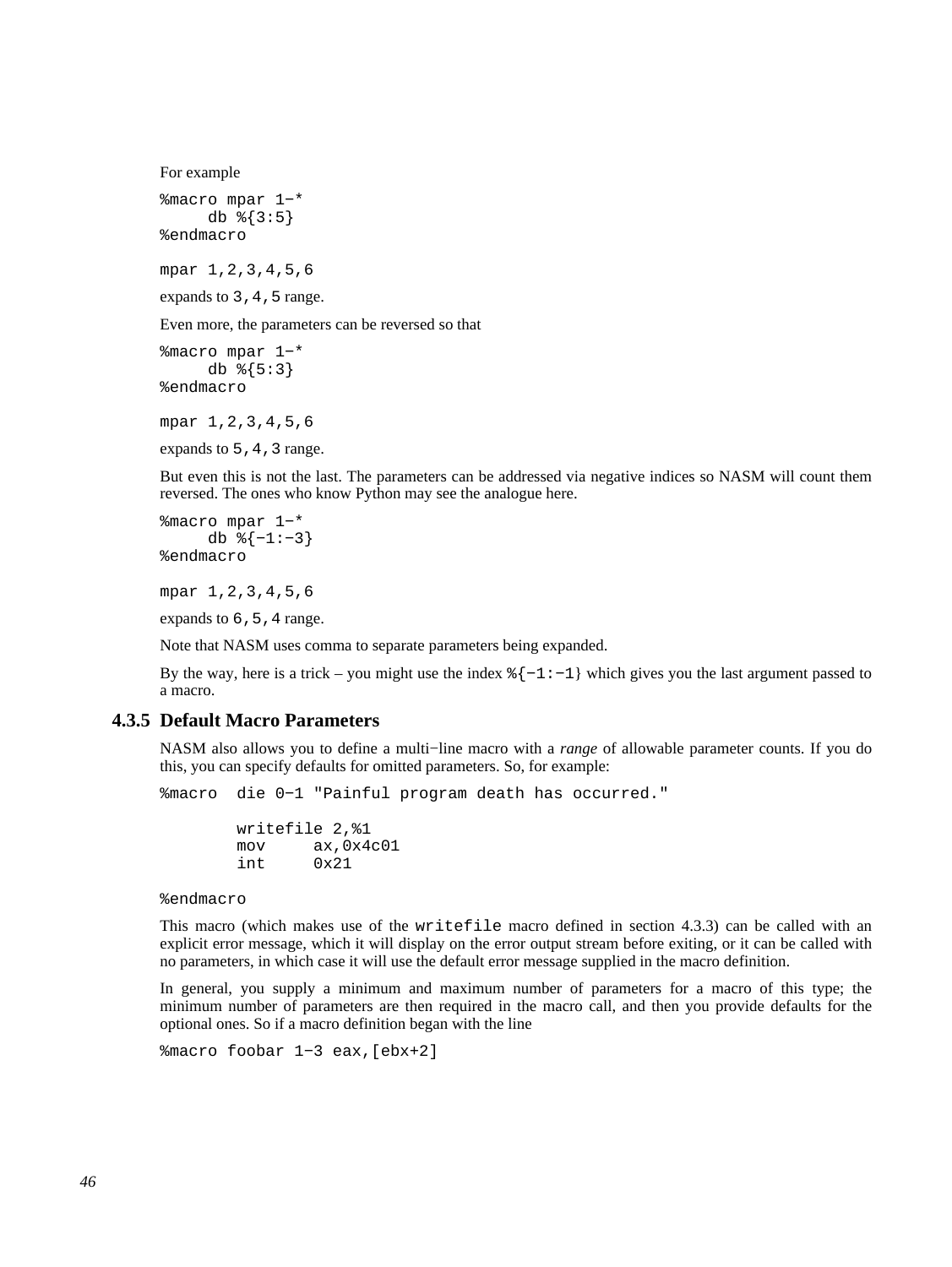then it could be called with between one and three parameters, and %1 would always be taken from the macro call. %2, if not specified by the macro call, would default to eax, and %3 if not specified would default to  $[ebx+2]$ .

You can provide extra information to a macro by providing too many default parameters:

%macro quux 1 something

This will trigger a warning by default; see [section 2.1.24](#page-22-0) for more information. When quux is invoked, it receives not one but two parameters. something can be referred to as %2. The difference between passing something this way and writing something in the macro body is that with this way something is evaluated when the macro is defined, not when it is expanded.

You may omit parameter defaults from the macro definition, in which case the parameter default is taken to be blank. This can be useful for macros which can take a variable number of parameters, since the %0 token (see [section 4.3.6\)](#page-46-0) allows you to determine how many parameters were really passed to the macro call.

This defaulting mechanism can be combined with the greedy−parameter mechanism; so the die macro above could be made more powerful, and more useful, by changing the first line of the definition to

%macro die 0−1+ "Painful program death has occurred.",13,10

The maximum parameter count can be infinite, denoted by  $*$ . In this case, of course, it is impossible to provide a *full* set of default parameters. Examples of this usage are shown in [section 4.3.8.](#page-46-1)

#### **4.3.6 %0: Macro Parameter Counter**

<span id="page-46-0"></span>The parameter reference %0 will return a numeric constant giving the number of parameters received, that is, if %0 is n then %n is the last parameter. %0 is mostly useful for macros that can take a variable number of parameters. It can be used as an argument to %rep (see [section 4.5\)](#page-52-0) in order to iterate through all the parameters of a macro. Examples are given in [section 4.3.8.](#page-46-1)

#### **4.3.7 %00: Label Preceeding Macro**

%00 will return the label preceeding the macro invocation, if any. The label must be on the same line as the macro invocation, may be a local label (see [section 3.9\)](#page-35-1), and need not end in a colon.

#### **4.3.8 %rotate: Rotating Macro Parameters**

<span id="page-46-1"></span>Unix shell programmers will be familiar with the shift shell command, which allows the arguments passed to a shell script (referenced as \$1, \$2 and so on) to be moved left by one place, so that the argument previously referenced as \$2 becomes available as \$1, and the argument previously referenced as \$1 is no longer available at all.

NASM provides a similar mechanism, in the form of %rotate. As its name suggests, it differs from the Unix shift in that no parameters are lost: parameters rotated off the left end of the argument list reappear on the right, and vice versa.

%rotate is invoked with a single numeric argument (which may be an expression). The macro parameters are rotated to the left by that many places. If the argument to %rotate is negative, the macro parameters are rotated to the right.

So a pair of macros to save and restore a set of registers might work as follows:

```
%macro multipush 1−* 
   %rep %0 
         push %1 
   %rotate 1
```
%endrep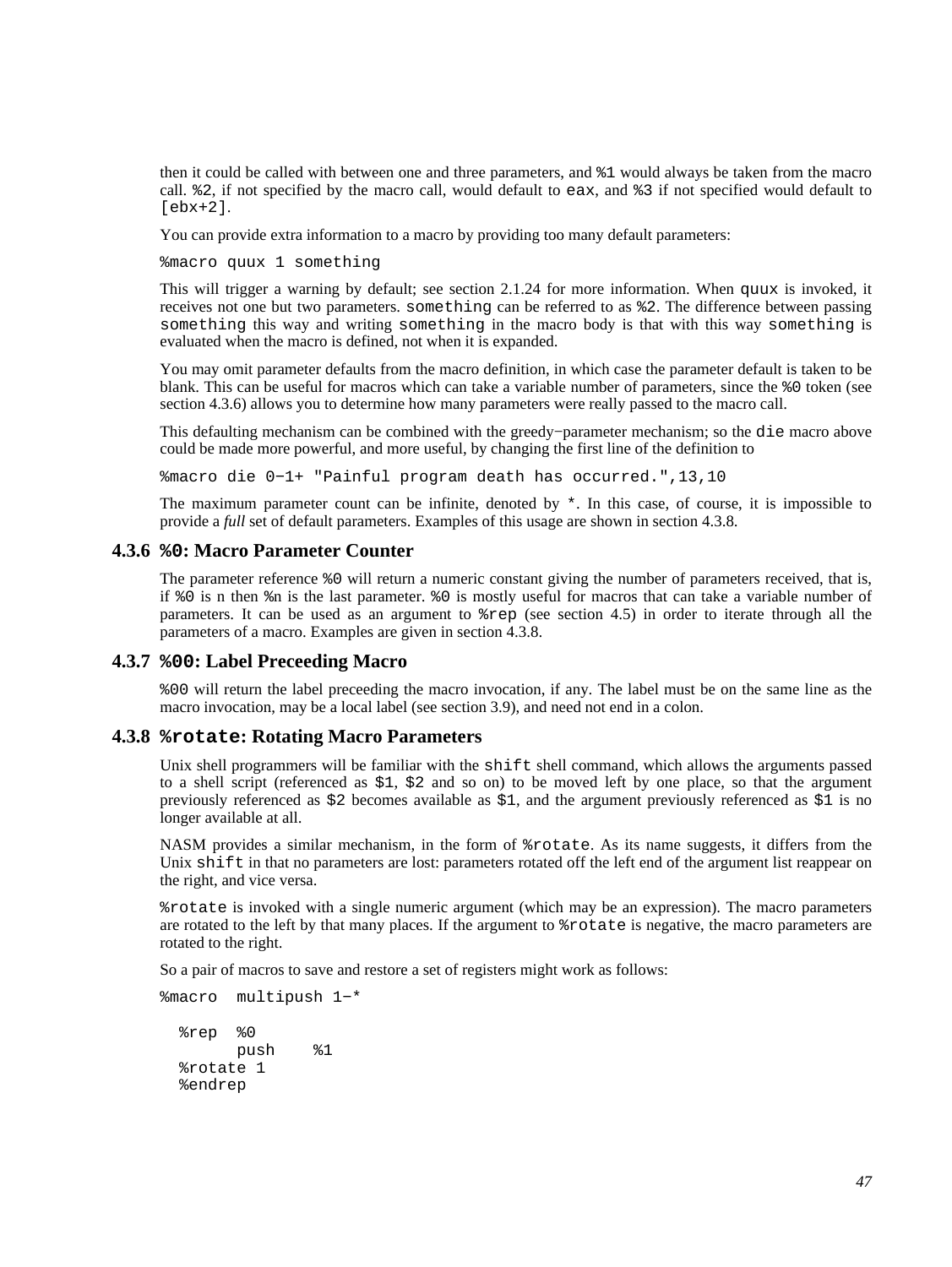#### %endmacro

This macro invokes the PUSH instruction on each of its arguments in turn, from left to right. It begins by pushing its first argument, %1, then invokes %rotate to move all the arguments one place to the left, so that the original second argument is now available as %1. Repeating this procedure as many times as there were arguments (achieved by supplying %0 as the argument to %rep) causes each argument in turn to be pushed.

Note also the use of  $*$  as the maximum parameter count, indicating that there is no upper limit on the number of parameters you may supply to the multipush macro.

It would be convenient, when using this macro, to have a POP equivalent, which *didn't* require the arguments to be given in reverse order. Ideally, you would write the multipush macro call, then cut−and−paste the line to where the pop needed to be done, and change the name of the called macro to multipop, and the macro would take care of popping the registers in the opposite order from the one in which they were pushed.

This can be done by the following definition:

```
%macro multipop 1−* 
   %rep %0 
   %rotate −1 
         pop %1 
   %endrep
```
%endmacro

This macro begins by rotating its arguments one place to the *right*, so that the original *last* argument appears as %1. This is then popped, and the arguments are rotated right again, so the second−to−last argument becomes %1. Thus the arguments are iterated through in reverse order.

#### **4.3.9 Concatenating Macro Parameters**

<span id="page-47-0"></span>NASM can concatenate macro parameters and macro indirection constructs on to other text surrounding them. This allows you to declare a family of symbols, for example, in a macro definition. If, for example, you wanted to generate a table of key codes along with offsets into the table, you could code something like

```
%macro keytab_entry 2 
    keypos%1 equ $−keytab 
db \frac{1}{2} and \frac{1}{2}%endmacro 
keytab: 
          keytab_entry F1,128+1 
          keytab_entry F2,128+2 
          keytab_entry Return,13
which would expand to
keytab: 
keyposF1 equ $−keytab 
               db 128+1 
keyposF2 equ $−keytab 
               db 128+2 
keyposReturn equ $−keytab 
 db 13
```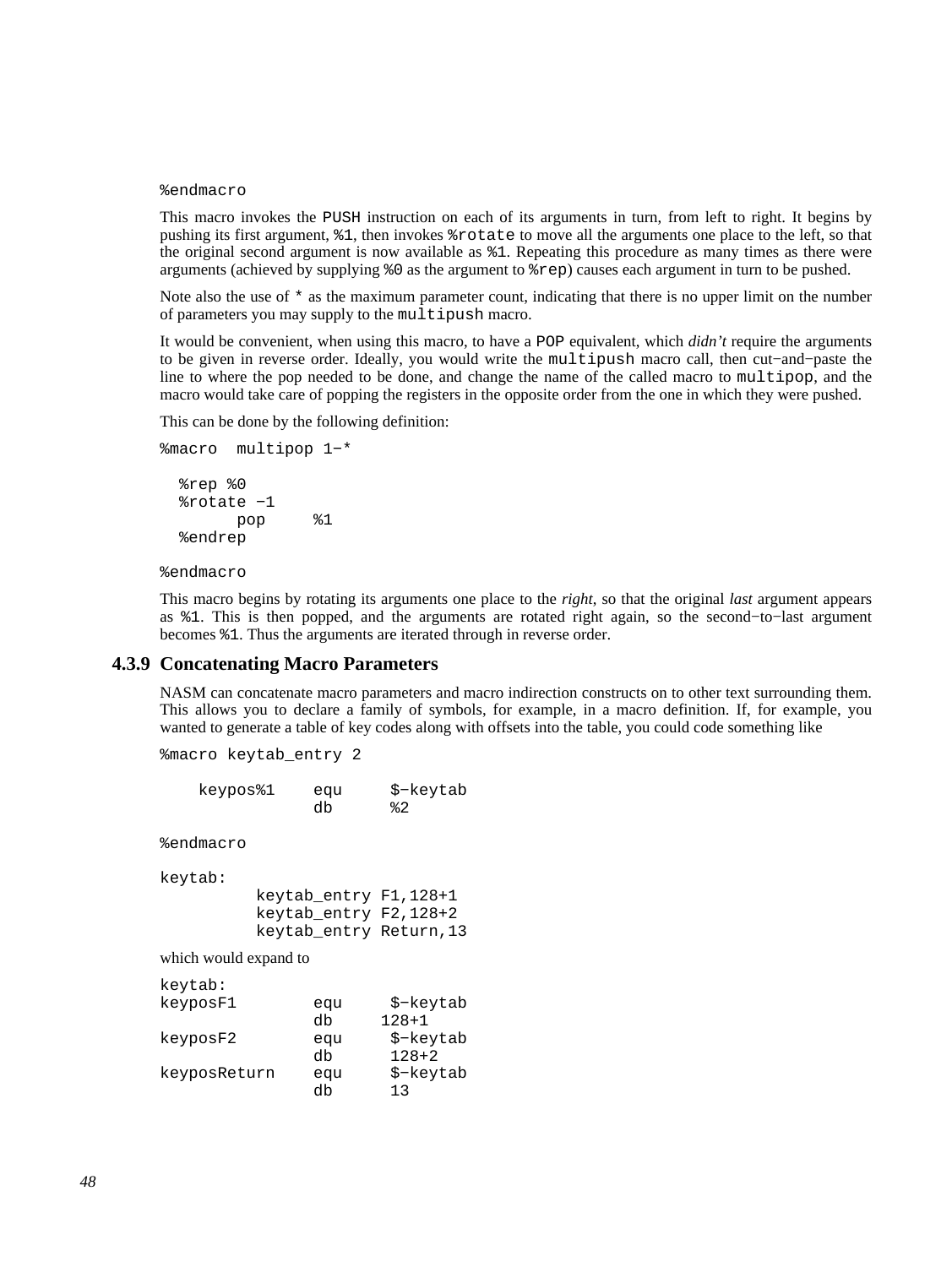You can just as easily concatenate text on to the other end of a macro parameter, by writing  $\$1$  foo.

If you need to append a *digit* to a macro parameter, for example defining labels foo1 and foo2 when passed the parameter foo, you can't code %11 because that would be taken as the eleventh macro parameter. Instead, you must code  $\{\1\}$ 1, which will separate the first 1 (giving the number of the macro parameter) from the second (literal text to be concatenated to the parameter).

This concatenation can also be applied to other preprocessor in−line objects, such as macro−local labels [\(section 4.3.2\)](#page-43-0) and context−local labels [\(section 4.7.2\)](#page-55-0). In all cases, ambiguities in syntax can be resolved by enclosing everything after the % sign and before the literal text in braces: so %{%foo}bar concatenates the text bar to the end of the real name of the macro−local label %%foo. (This is unnecessary, since the form NASM uses for the real names of macro–local labels means that the two usages %{%foo}bar and %%foobar would both expand to the same thing anyway; nevertheless, the capability is there.)

The single−line macro indirection construct, %[...] [\(section 4.1.3\)](#page-39-0), behaves the same way as macro parameters for the purpose of concatenation.

See also the %+ operator, [section 4.1.4.](#page-39-1)

#### **4.3.10 Condition Codes as Macro Parameters**

NASM can give special treatment to a macro parameter which contains a condition code. For a start, you can refer to the macro parameter  $\S1$  by means of the alternative syntax  $\S1$ , which informs NASM that this macro parameter is supposed to contain a condition code, and will cause the preprocessor to report an error message if the macro is called with a parameter which is *not* a valid condition code.

Far more usefully, though, you can refer to the macro parameter by means of %−1, which NASM will expand as the *inverse* condition code. So the retz macro defined in [section 4.3.2](#page-43-0) can be replaced by a general conditional−return macro like this:

```
%macro retc 1 
          j%−1 %%skip 
          ret 
   %%skip:
```
#### %endmacro

This macro can now be invoked using calls like retc ne, which will cause the conditional−jump instruction in the macro expansion to come out as  $JE$ , or  $r \in \mathbb{C}$  po which will make the jump a  $JPE$ .

The %+1 macro−parameter reference is quite happy to interpret the arguments CXZ and ECXZ as valid condition codes; however, %−1 will report an error if passed either of these, because no inverse condition code exists.

#### **4.3.11 Disabling Listing Expansion**

When NASM is generating a listing file from your program, it will generally expand multi−line macros by means of writing the macro call and then listing each line of the expansion. This allows you to see which instructions in the macro expansion are generating what code; however, for some macros this clutters the listing up unnecessarily.

NASM therefore provides the .nolist qualifier, which you can include in a macro definition to inhibit the expansion of the macro in the listing file. The .nolist qualifier comes directly after the number of parameters, like this:

%macro foo 1.nolist

Or like this: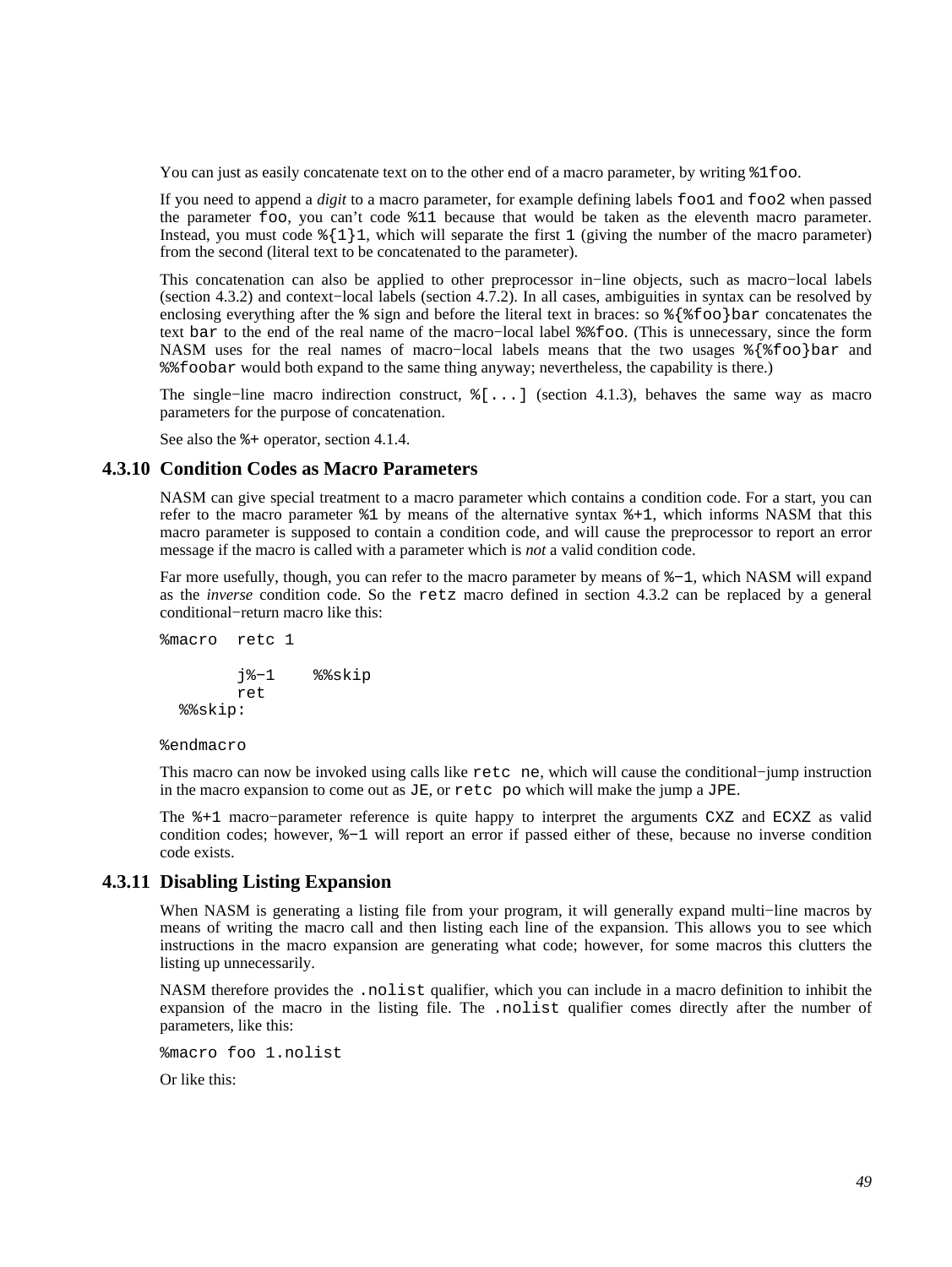%macro bar 1−5+.nolist a,b,c,d,e,f,g,h

#### **4.3.12 Undefining Multi−Line Macros: %unmacro**

Multi−line macros can be removed with the %unmacro directive. Unlike the %undef directive, however, %unmacro takes an argument specification, and will only remove exact matches with that argument specification.

For example:

%macro foo 1−3 ; Do something %endmacro %unmacro foo 1−3

removes the previously defined macro foo, but

%macro bar 1−3 ; Do something %endmacro %unmacro bar 1

does *not* remove the macro bar, since the argument specification does not match exactly.

## **4.4 Conditional Assembly**

Similarly to the C preprocessor, NASM allows sections of a source file to be assembled only if certain conditions are met. The general syntax of this feature looks like this:

```
%if<condition> 
     ; some code which only appears if <condition> is met 
%elif<condition2> 
     ; only appears if <condition> is not met but <condition2> is 
%else 
     ; this appears if neither <condition> nor <condition2> was met 
%endif
```
The inverse forms %ifn and %elifn are also supported.

The %else clause is optional, as is the %elif clause. You can have more than one %elif clause as well.

There are a number of variants of the %if directive. Each has its corresponding %elif, %ifn, and %elifn directives; for example, the equivalents to the %ifdef directive are %elifdef, %ifndef, and %elifndef.

#### **4.4.1 %ifdef: Testing Single−Line Macro Existence**

Beginning a conditional−assembly block with the line %ifdef MACRO will assemble the subsequent code if, and only if, a single−line macro called MACRO is defined. If not, then the %elif and %else blocks (if any) will be processed instead.

For example, when debugging a program, you might want to write code such as

```
 ; perform some function 
%ifdef DEBUG 
           writefile 2,"Function performed successfully",13,10 
%endif 
            ; go and do something else
```
Then you could use the command−line option −dDEBUG to create a version of the program which produced debugging messages, and remove the option to generate the final release version of the program.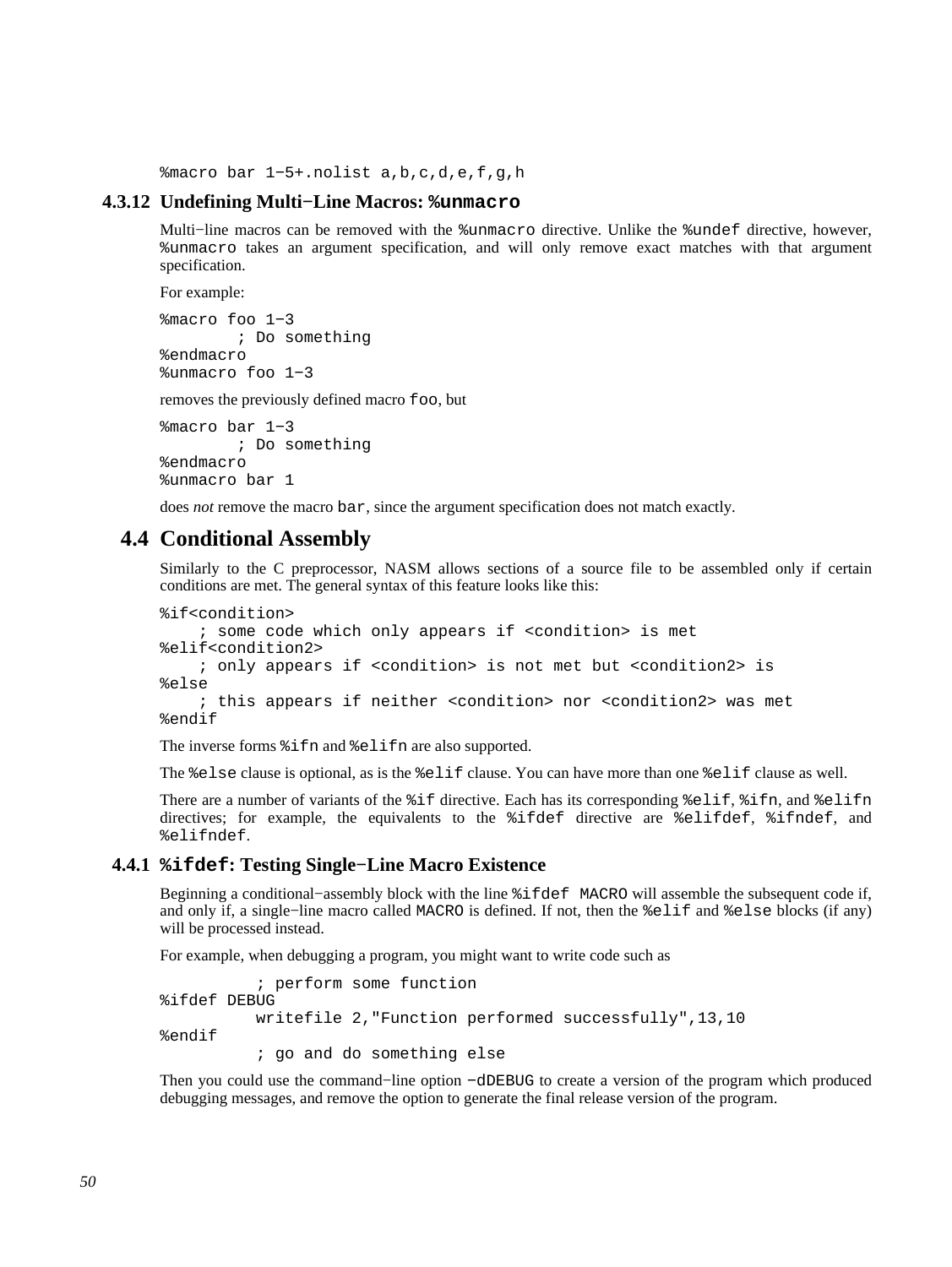You can test for a macro *not* being defined by using %ifndef instead of %ifdef. You can also test for macro definitions in %elif blocks by using %elifdef and %elifndef.

#### **4.4.2 %ifmacro: Testing Multi−Line Macro Existence**

The %ifmacro directive operates in the same way as the %ifdef directive, except that it checks for the existence of a multi−line macro.

For example, you may be working with a large project and not have control over the macros in a library. You may want to create a macro with one name if it doesn't already exist, and another name if one with that name does exist.

The %ifmacro is considered true if defining a macro with the given name and number of arguments would cause a definitions conflict. For example:

```
%ifmacro MyMacro 1−3
```
%error "MyMacro 1−3" causes a conflict with an existing macro.

%else

%macro MyMacro 1−3

; insert code to define the macro

%endmacro

#### %endif

This will create the macro "MyMacro 1−3" if no macro already exists which would conflict with it, and emits a warning if there would be a definition conflict.

You can test for the macro not existing by using the  $\frac{2}{3}$  if final frace instead of  $\frac{2}{3}$  if final tests can be performed in %elif blocks by using %elifmacro and %elifnmacro.

#### **4.4.3 %ifctx: Testing the Context Stack**

The conditional−assembly construct %ifctx will cause the subsequent code to be assembled if and only if the top context on the preprocessor's context stack has the same name as one of the arguments. As with %ifdef, the inverse and %elif forms %ifnctx, %elifctx and %elifnctx are also supported.

For more details of the context stack, see [section 4.7.](#page-54-0) For a sample use of  $\text{\$if} \text{ctx}, \text{see} \text{section 4.7.6}.$ 

#### **4.4.4 %if: Testing Arbitrary Numeric Expressions**

The conditional−assembly construct %if expr will cause the subsequent code to be assembled if and only if the value of the numeric expression expr is non−zero. An example of the use of this feature is in deciding when to break out of a %rep preprocessor loop: see [section 4.5](#page-52-0) for a detailed example.

The expression given to  $i$ if, and its counterpart  $i$ elif, is a critical expression (see [section 3.8\)](#page-35-0).

%if extends the normal NASM expression syntax, by providing a set of relational operators which are not normally available in expressions. The operators =, <, >, <=, >= and <> test equality, less–than, greater–than, less−or−equal, greater−or−equal and not−equal respectively. The C−like forms == and != are supported as alternative forms of = and <>. In addition, low−priority logical operators &&, ^^ and || are provided, supplying logical AND, logical XOR and logical OR. These work like the C logical operators (although C has no logical XOR), in that they always return either 0 or 1, and treat any non−zero input as 1 (so that ^^, for example, returns 1 if exactly one of its inputs is zero, and 0 otherwise). The relational operators also return 1 for true and 0 for false.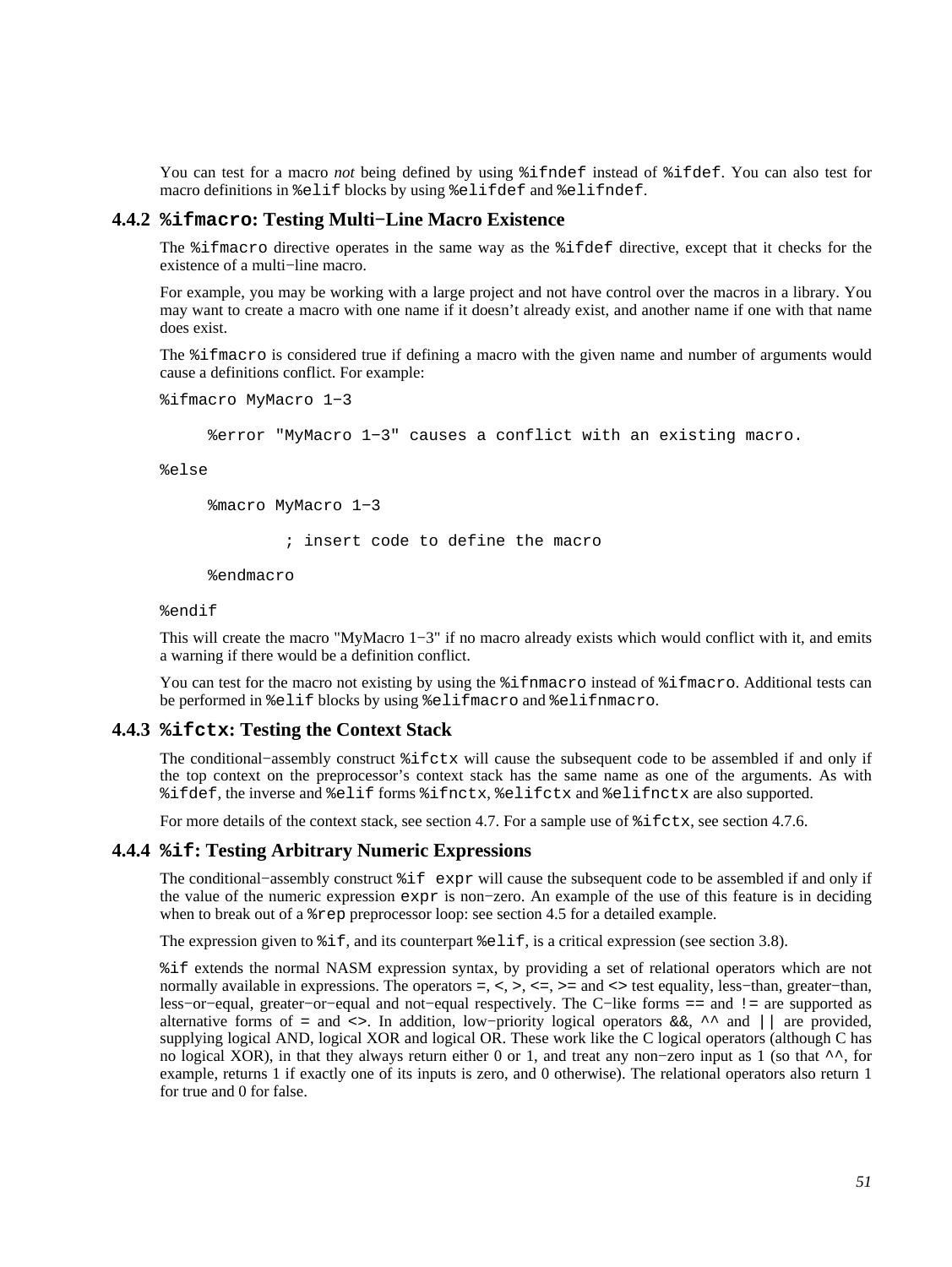Like other  $i$ f constructs,  $i$  f has a counterpart  $i$ elif, and negative forms  $i$  fn and  $i$ elifn.

## **4.4.5 %ifidn and %ifidni: Testing Exact Text Identity**

The construct  $\text{ifindn text1, text2 will cause the subsequent code to be assembled if and only if}$ text1 and text2, after expanding single−line macros, are identical pieces of text. Differences in white space are not counted.

%ifidni is similar to %ifidn, but is case−insensitive.

For example, the following macro pushes a register or number on the stack, and allows you to treat IP as a real register:

%macro pushparam 1

```
 %ifidni %1,ip 
       call %%label 
 %%label: 
 %else 
       push %1 
 %endif
```
%endmacro

Like other %if constructs, %ifidn has a counterpart %elifidn, and negative forms %ifnidn and %elifnidn. Similarly, %ifidni has counterparts %elifidni, %ifnidni and %elifnidni.

## **4.4.6 %ifid, %ifnum, %ifstr: Testing Token Types**

Some macros will want to perform different tasks depending on whether they are passed a number, a string, or an identifier. For example, a string output macro might want to be able to cope with being passed either a string constant or a pointer to an existing string.

The conditional assembly construct %ifid, taking one parameter (which may be blank), assembles the subsequent code if and only if the first token in the parameter exists and is an identifier. %ifnum works similarly, but tests for the token being a numeric constant; %ifstr tests for it being a string.

For example, the writefile macro defined in [section 4.3.3](#page-44-0) can be extended to take advantage of  $\text{\$ifstr}$ in the following fashion:

```
%macro writefile 2−3+
```

```
 %ifstr %2 
      jmp %%endstr 
 §if §0 = 3
    %%str: db %2,%3 
   %else 
    %%str: db %2 
   %endif 
    %%endstr: mov dx,%%str 
              mov cx,%%endstr−%%str 
 %else 
              mov dx,%2 
              mov cx,%3 
 %endif 
              mov bx,%1 
              mov ah,0x40 
              int 0x21
```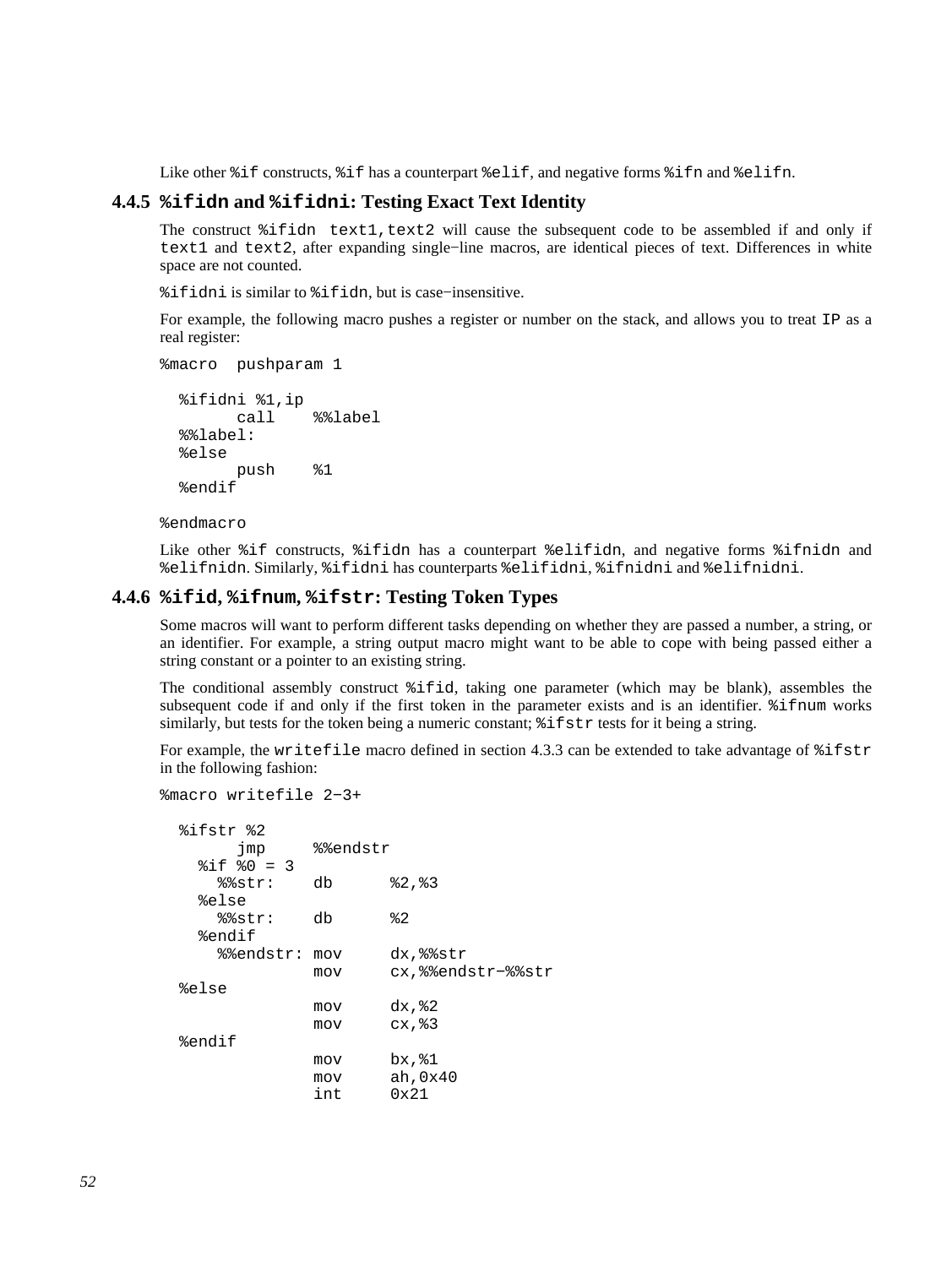%endmacro

Then the writefile macro can cope with being called in either of the following two ways:

```
 writefile [file], strpointer, length 
 writefile [file], "hello", 13, 10
```
In the first, strpointer is used as the address of an already−declared string, and length is used as its length; in the second, a string is given to the macro, which therefore declares it itself and works out the address and length for itself.

Note the use of %if inside the %ifstr: this is to detect whether the macro was passed two arguments (so the string would be a single string constant, and db %2 would be adequate) or more (in which case, all but the first two would be lumped together into  $\frac{1}{2}$ , and db  $\frac{1}{2}$ ,  $\frac{1}{2}$  would be required).

The usual %elif..., %ifn..., and %elifn... versions exist for each of %ifid, %ifnum and %ifstr.

#### **4.4.7 %iftoken: Test for a Single Token**

Some macros will want to do different things depending on if it is passed a single token (e.g. paste it to something else using %+) versus a multi−token sequence.

The conditional assembly construct %iftoken assembles the subsequent code if and only if the expanded parameters consist of exactly one token, possibly surrounded by whitespace.

For example:

%iftoken 1

will assemble the subsequent code, but

%iftoken −1

will not, since −1 contains two tokens: the unary minus operator −, and the number 1.

The usual %eliftoken, %ifntoken, and %elifntoken variants are also provided.

#### **4.4.8 %ifempty: Test for Empty Expansion**

The conditional assembly construct %ifempty assembles the subsequent code if and only if the expanded parameters do not contain any tokens at all, whitespace excepted.

The usual %elifempty, %ifnempty, and %elifnempty variants are also provided.

## **4.4.9 %ifenv: Test If Environment Variable Exists**

The conditional assembly construct %ifenv assembles the subsequent code if and only if the environment variable referenced by the  $\frac{1}{2}$  < env> directive exists.

The usual %elifenv, %ifnenv, and %elifnenv variants are also provided.

Just as for  $\gamma$ ! <env> the argument should be written as a string if it contains characters that would not be legal in an identifier. See [section 4.10.2.](#page-61-0)

## **4.5 Preprocessor Loops: %rep**

<span id="page-52-0"></span>NASM's TIMES prefix, though useful, cannot be used to invoke a multi−line macro multiple times, because it is processed by NASM after macros have already been expanded. Therefore NASM provides another form of loop, this time at the preprocessor level: %rep.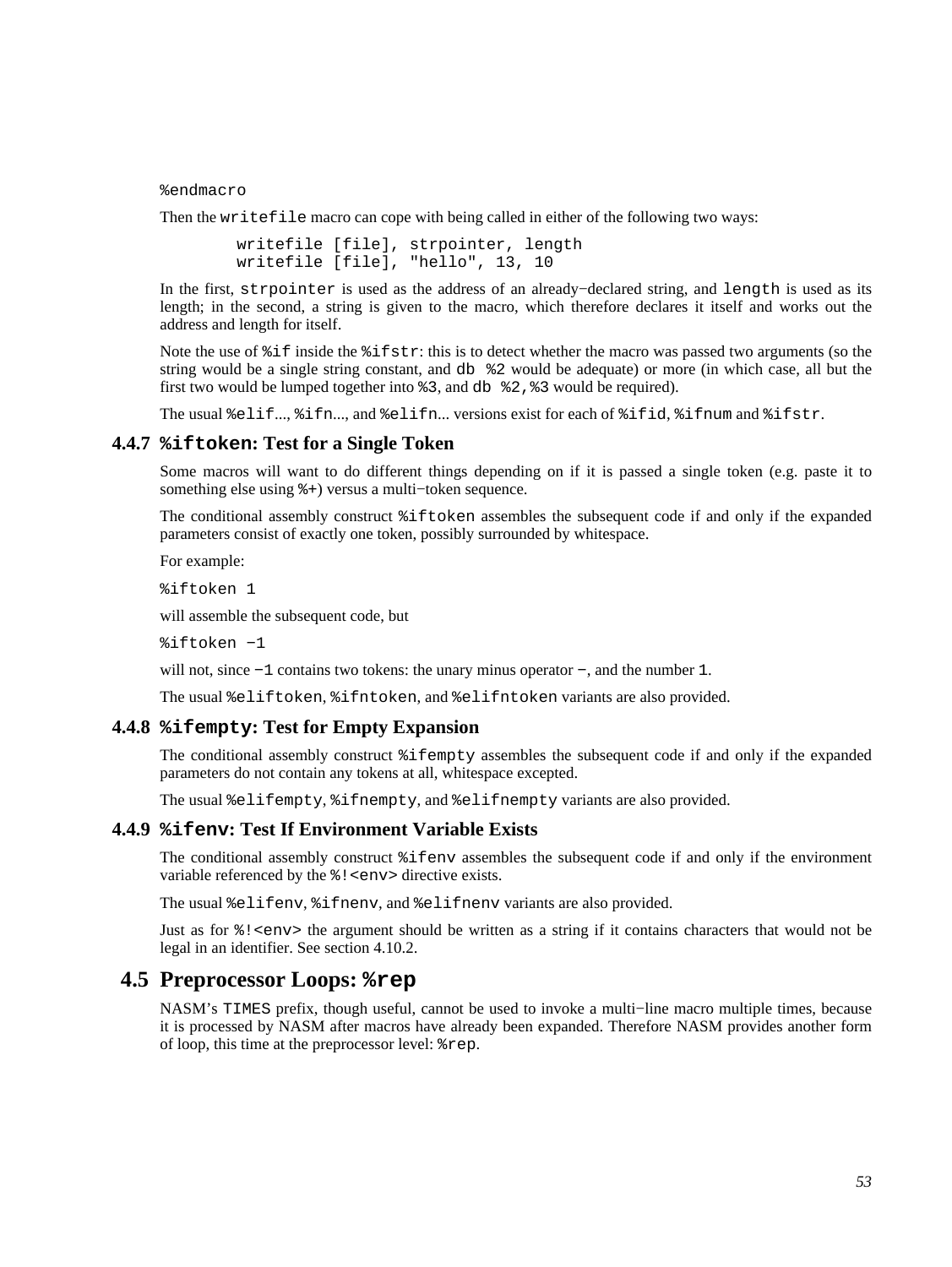The directives %rep and %endrep (%rep takes a numeric argument, which can be an expression; %endrep takes no arguments) can be used to enclose a chunk of code, which is then replicated as many times as specified by the preprocessor:

```
%assign i 0 
%rep 64 
         inc word [table+2*i] 
%assign i i+1 
%endrep
```
This will generate a sequence of 64 INC instructions, incrementing every word of memory from [table] to [table+126].

For more complex termination conditions, or to break out of a repeat loop part way along, you can use the %exitrep directive to terminate the loop, like this:

```
fibonacci: 
%assign i 0 
%assign j 1 
%rep 100 
%if j > 65535 
     %exitrep 
%endif 
          dw j 
%assign k j+i 
%assign i j 
%assign j k 
%endrep
```

```
fib_number equ ($−fibonacci)/2
```
This produces a list of all the Fibonacci numbers that will fit in 16 bits. Note that a maximum repeat count must still be given to %rep. This is to prevent the possibility of NASM getting into an infinite loop in the preprocessor, which (on multitasking or multi−user systems) would typically cause all the system memory to be gradually used up and other applications to start crashing.

Note a maximum repeat count is limited by 62 bit number, though it is hardly possible that you ever need anything bigger.

# **4.6 Source Files and Dependencies**

These commands allow you to split your sources into multiple files.

#### **4.6.1 %include: Including Other Files**

<span id="page-53-0"></span>Using, once again, a very similar syntax to the C preprocessor, NASM's preprocessor lets you include other source files into your code. This is done by the use of the %include directive:

%include "macros.mac"

will include the contents of the file macros.mac into the source file containing the  $\frac{1}{2}$  include directive.

Include files are searched for in the current directory (the directory you're in when you run NASM, as opposed to the location of the NASM executable or the location of the source file), plus any directories specified on the NASM command line using the −i option.

The standard C idiom for preventing a file being included more than once is just as applicable in NASM: if the file macros.mac has the form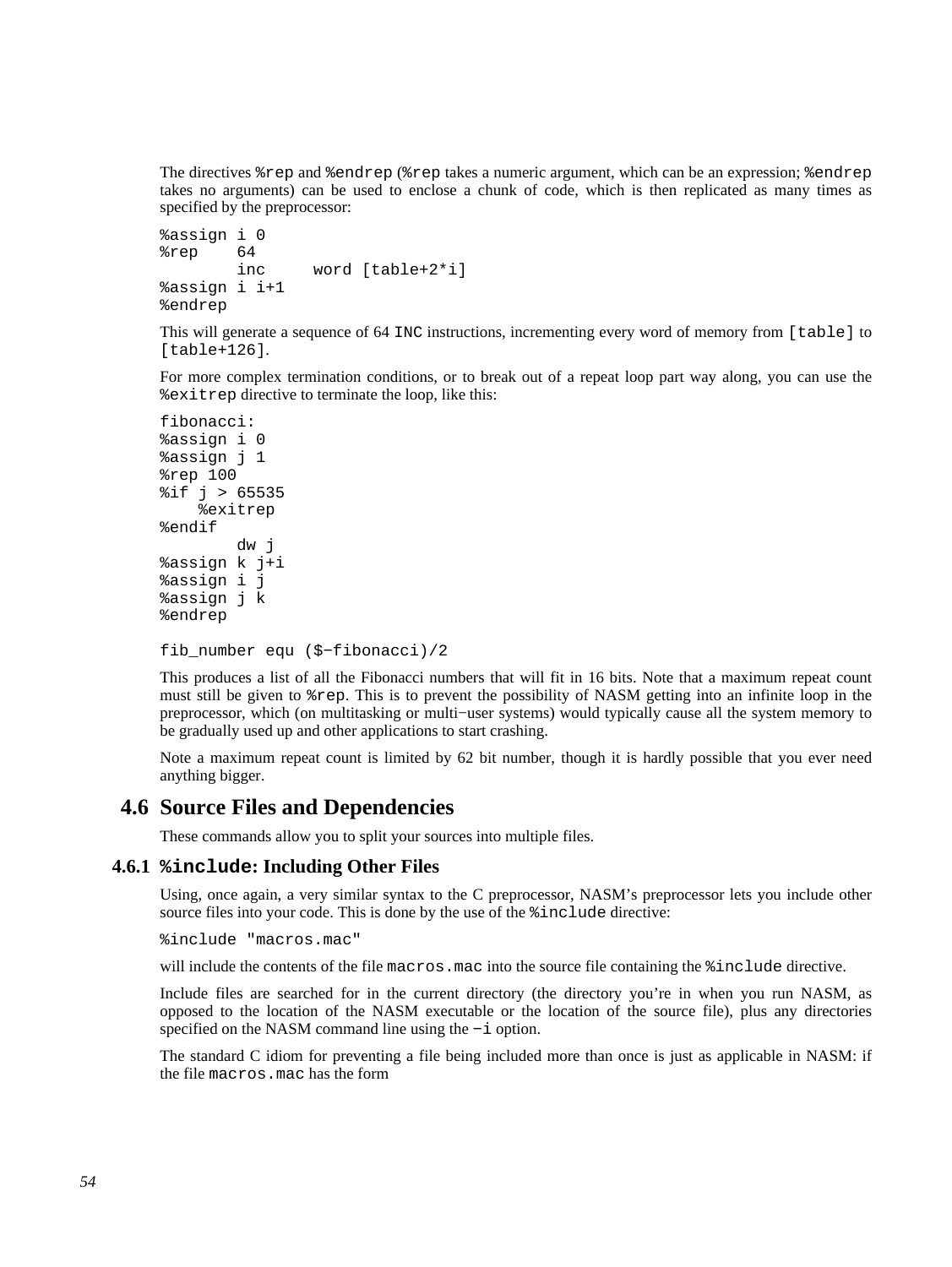```
%ifndef MACROS_MAC 
     %define MACROS_MAC 
     ; now define some macros 
%endif
```
then including the file more than once will not cause errors, because the second time the file is included nothing will happen because the macro MACROS\_MAC will already be defined.

You can force a file to be included even if there is no  $s$  include directive that explicitly includes it, by using the −p option on the NASM command line (see [section 2.1.17\)](#page-20-1).

#### **4.6.2 %pathsearch: Search the Include Path**

The %pathsearch directive takes a single−line macro name and a filename, and declare or redefines the specified single−line macro to be the include−path−resolved version of the filename, if the file exists (otherwise, it is passed unchanged.)

For example,

%pathsearch MyFoo "foo.bin"

... with −Ibins/ in the include path may end up defining the macro MyFoo to be "bins/foo.bin".

#### **4.6.3 %depend: Add Dependent Files**

The %depend directive takes a filename and adds it to the list of files to be emitted as dependency generation when the −M options and its relatives (see [section 2.1.4\)](#page-18-0) are used. It produces no output.

This is generally used in conjunction with %pathsearch. For example, a simplified version of the standard macro wrapper for the INCBIN directive looks like:

```
%imacro incbin 1−2+ 0 
%pathsearch dep %1 
%depend dep 
         incbin dep,%2 
%endmacro
```
This first resolves the location of the file into the macro dep, then adds it to the dependency lists, and finally issues the assembler−level INCBIN directive.

## **4.6.4 %use: Include Standard Macro Package**

<span id="page-54-1"></span>The %use directive is similar to %include, but rather than including the contents of a file, it includes a named standard macro package. The standard macro packages are part of NASM, and are described in [chapter](#page-68-0) [5.](#page-68-0)

Unlike the %include directive, package names for the %use directive do not require quotes, but quotes are permitted. In NASM 2.04 and 2.05 the unquoted form would be macro−expanded; this is no longer true. Thus, the following lines are equivalent:

%use altreg %use 'altreg'

Standard macro packages are protected from multiple inclusion. When a standard macro package is used, a testable single−line macro of the form \_\_USE\_*package*\_\_ is also defined, see [section 4.11.8.](#page-63-0)

## **4.7 The Context Stack**

<span id="page-54-0"></span>Having labels that are local to a macro definition is sometimes not quite powerful enough: sometimes you want to be able to share labels between several macro calls. An example might be a REPEAT ... UNTIL loop,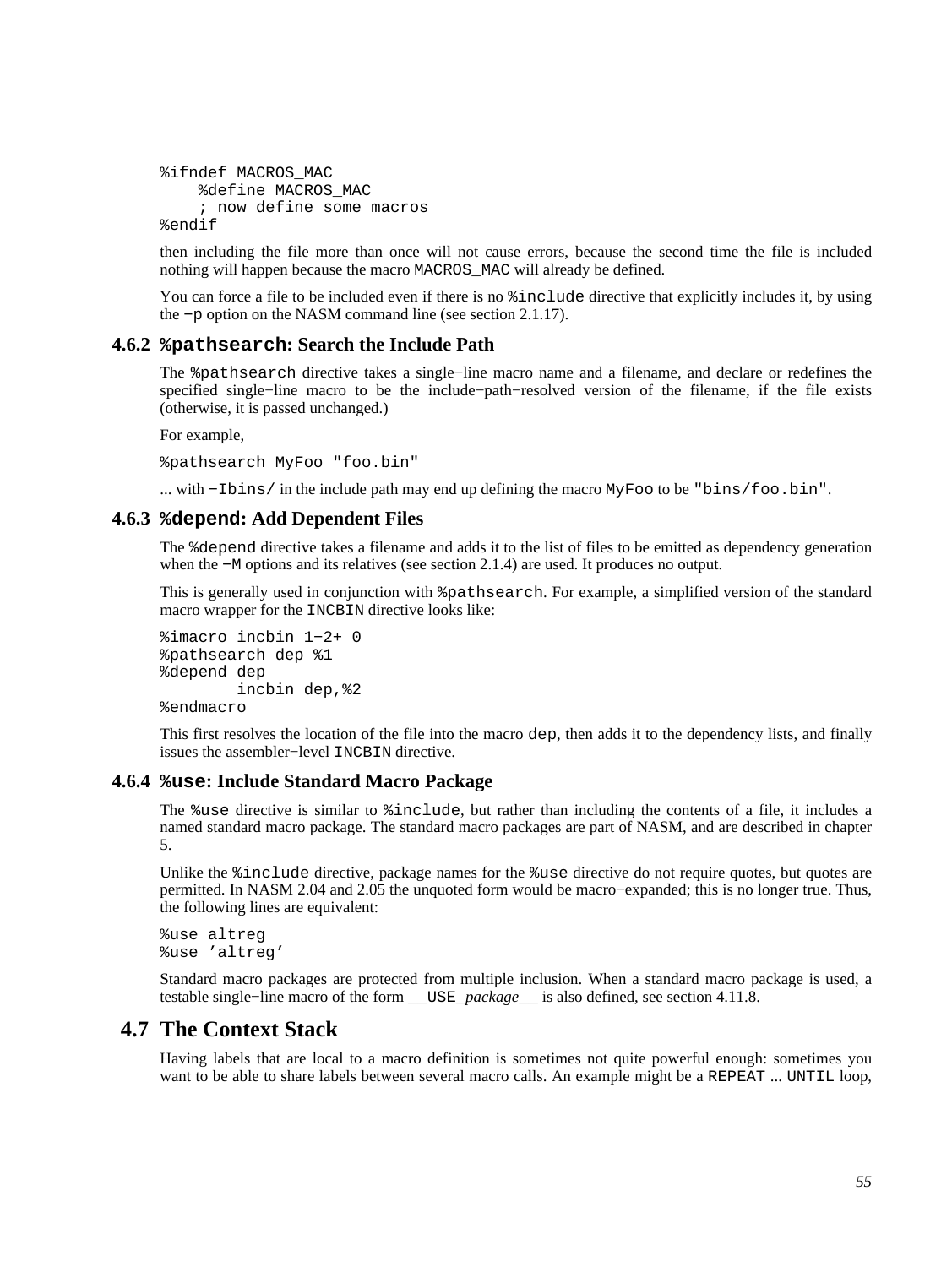in which the expansion of the REPEAT macro would need to be able to refer to a label which the UNTIL macro had defined. However, for such a macro you would also want to be able to nest these loops.

NASM provides this level of power by means of a *context stack*. The preprocessor maintains a stack of *contexts*, each of which is characterized by a name. You add a new context to the stack using the *&push* directive, and remove one using %pop. You can define labels that are local to a particular context on the stack.

#### **4.7.1 %push and %pop: Creating and Removing Contexts**

<span id="page-55-1"></span>The %push directive is used to create a new context and place it on the top of the context stack. %push takes an optional argument, which is the name of the context. For example:

%push foobar

This pushes a new context called foobar on the stack. You can have several contexts on the stack with the same name: they can still be distinguished. If no name is given, the context is unnamed (this is normally used when both the  $\epsilon$  push and the  $\epsilon$  pop are inside a single macro definition.)

The directive %pop, taking one optional argument, removes the top context from the context stack and destroys it, along with any labels associated with it. If an argument is given, it must match the name of the current context, otherwise it will issue an error.

## **4.7.2 Context−Local Labels**

<span id="page-55-0"></span>Just as the usage %%foo defines a label which is local to the particular macro call in which it is used, the usage %\$foo is used to define a label which is local to the context on the top of the context stack. So the REPEAT and UNTIL example given above could be implemented by means of:

```
%macro repeat 0
```

```
 %push repeat 
 %$begin:
```
%endmacro

```
%macro until 1
```
 j%−1 %\$begin %pop

%endmacro

and invoked by means of, for example,

```
 mov cx,string 
 repeat 
 add cx,3 
 scasb 
 until e
```
which would scan every fourth byte of a string in search of the byte in AL.

If you need to define, or access, labels local to the context *below* the top one on the stack, you can use %\$\$foo, or %\$\$\$foo for the context below that, and so on.

#### **4.7.3 Context−Local Single−Line Macros**

NASM also allows you to define single−line macros which are local to a particular context, in just the same way: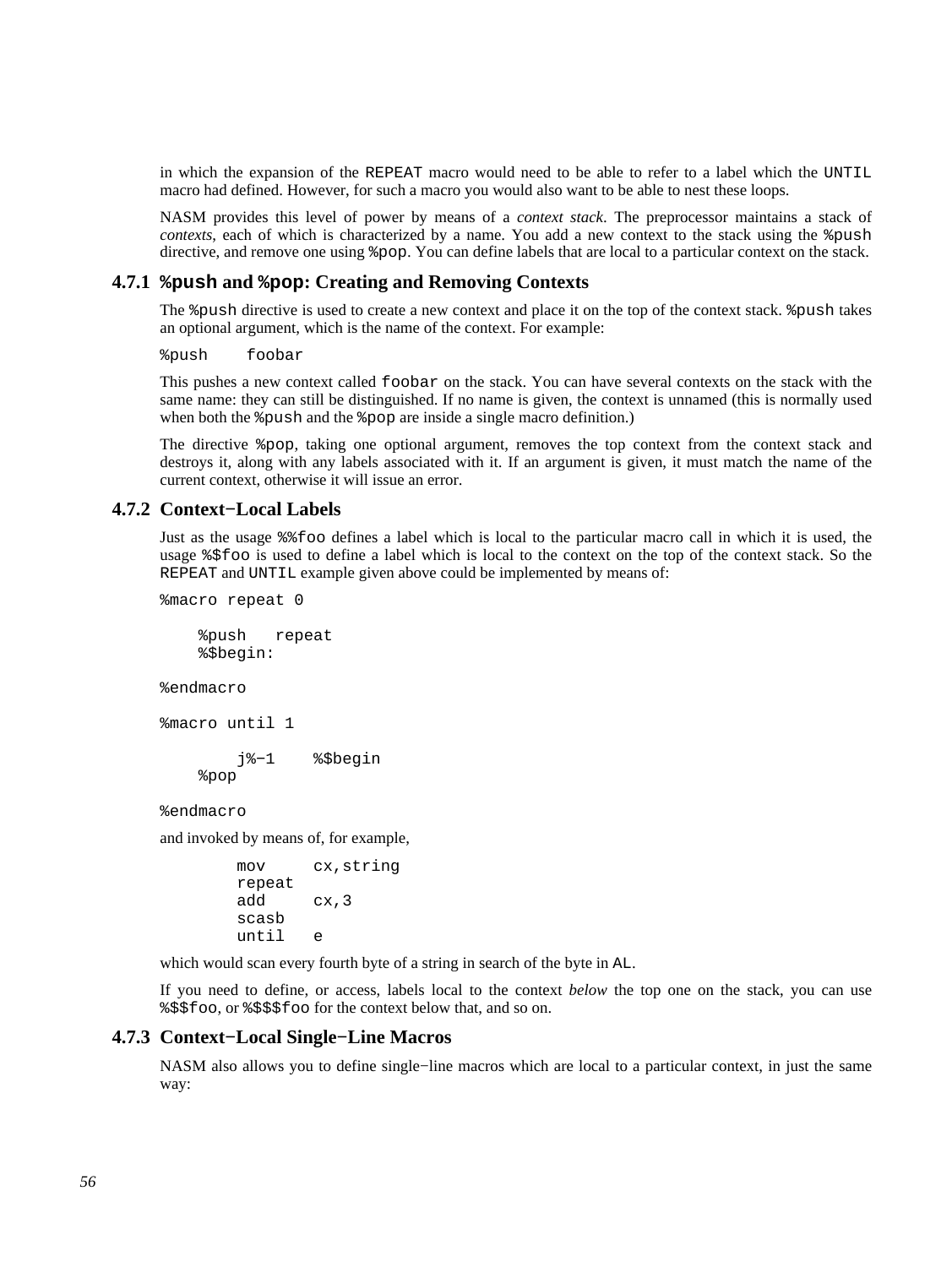%define %\$localmac 3

will define the single−line macro %\$localmac to be local to the top context on the stack. Of course, after a subsequent %push, it can then still be accessed by the name %\$\$localmac.

## **4.7.4 Context Fall−Through Lookup**

Context fall−through lookup (automatic searching of outer contexts) is a feature that was added in NASM version 0.98.03. Unfortunately, this feature is unintuitive and can result in buggy code that would have otherwise been prevented by NASM's error reporting. As a result, this feature has been *deprecated*. NASM version 2.09 will issue a warning when usage of this *deprecated* feature is detected. Starting with NASM version 2.10, usage of this *deprecated* feature will simply result in an *expression syntax error*.

An example usage of this *deprecated* feature follows:

```
%macro ctxthru 0 
%push ctx1 
     %assign %$external 1 
          %push ctx2 
              %assign %$internal 1 
              mov eax, %$external 
              mov eax, %$internal 
          %pop 
%pop 
%endmacro
```
As demonstrated,  $\S$ sexternal is being defined in the ctx1 context and referenced within the ctx2 context. With context fall−through lookup, referencing an undefined context−local macro like this implicitly searches through all outer contexts until a match is made or isn't found in any context. As a result, %\$external referenced within the ctx2 context would implicitly use %\$external as defined in ctx1. Most people would expect NASM to issue an error in this situation because %\$external was never defined within  $ctx2$  and also isn't qualified with the proper context depth,  $\frac{1}{2}\frac{1}{2}$ 

Here is a revision of the above example with proper context depth:

```
%macro ctxthru 0 
%push ctx1 
     %assign %$external 1 
          %push ctx2 
              %assign %$internal 1 
              mov eax, %$$external 
              mov eax, %$internal 
          %pop 
%pop 
%endmacro
```
As demonstrated, %\$external is still being defined in the ctx1 context and referenced within the ctx2 context. However, the reference to %\$external within ctx2 has been fully qualified with the proper context depth, %\$\$external, and thus is no longer ambiguous, unintuitive or erroneous.

#### **4.7.5 %repl: Renaming a Context**

If you need to change the name of the top context on the stack (in order, for example, to have it respond differently to %ifctx), you can execute a %pop followed by a %push; but this will have the side effect of destroying all context−local labels and macros associated with the context that was just popped.

NASM provides the directive %repl, which *replaces* a context with a different name, without touching the associated macros and labels. So you could replace the destructive code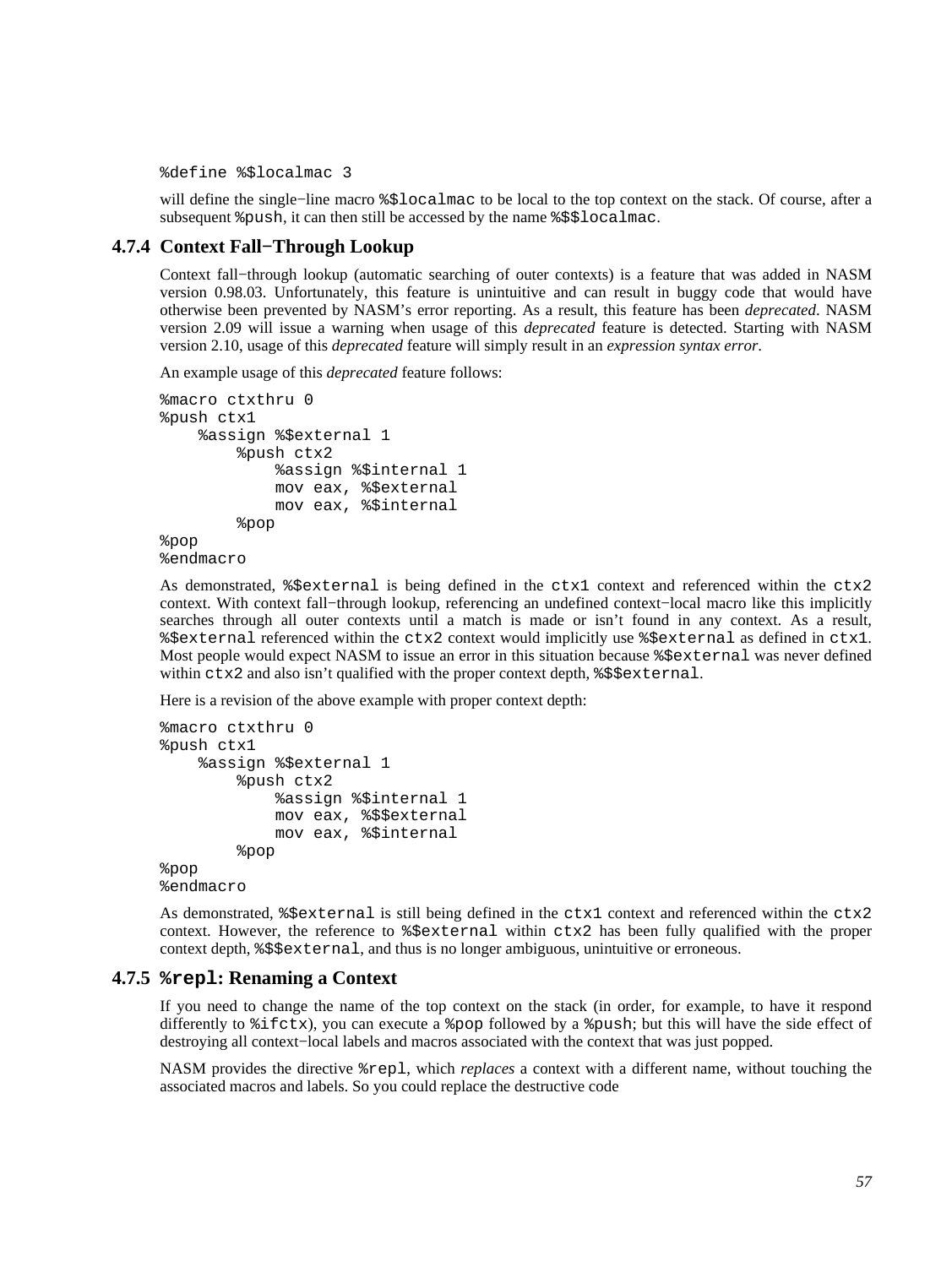%pop %push newname

with the non−destructive version %repl newname.

## **4.7.6 Example Use of the Context Stack: Block IFs**

<span id="page-57-0"></span>This example makes use of almost all the context−stack features, including the conditional−assembly construct %ifctx, to implement a block IF statement as a set of macros.

```
%macro if 1 
     %push if 
     j%−1 %$ifnot 
%endmacro 
%macro else 0 
   %ifctx if 
          %repl else 
          jmp %$ifend 
          %$ifnot: 
   %else 
          %error "expected 'if' before 'else'" 
   %endif 
%endmacro 
%macro endif 0 
   %ifctx if 
          %$ifnot: 
          %pop 
   %elifctx else 
          %$ifend: 
          %pop 
   %else 
          %error "expected 'if' or 'else' before 'endif'" 
   %endif
```
%endmacro

This code is more robust than the REPEAT and UNTIL macros given in [section 4.7.2,](#page-55-0) because it uses conditional assembly to check that the macros are issued in the right order (for example, not calling endif before if) and issues a %error if they're not.

In addition, the endif macro has to be able to cope with the two distinct cases of either directly following an if, or following an else. It achieves this, again, by using conditional assembly to do different things depending on whether the context on top of the stack is if or else.

The else macro has to preserve the context on the stack, in order to have the  $\frac{2}{3}$ ifnot referred to by the if macro be the same as the one defined by the endif macro, but has to change the context's name so that endif will know there was an intervening else. It does this by the use of %repl.

A sample usage of these macros might look like: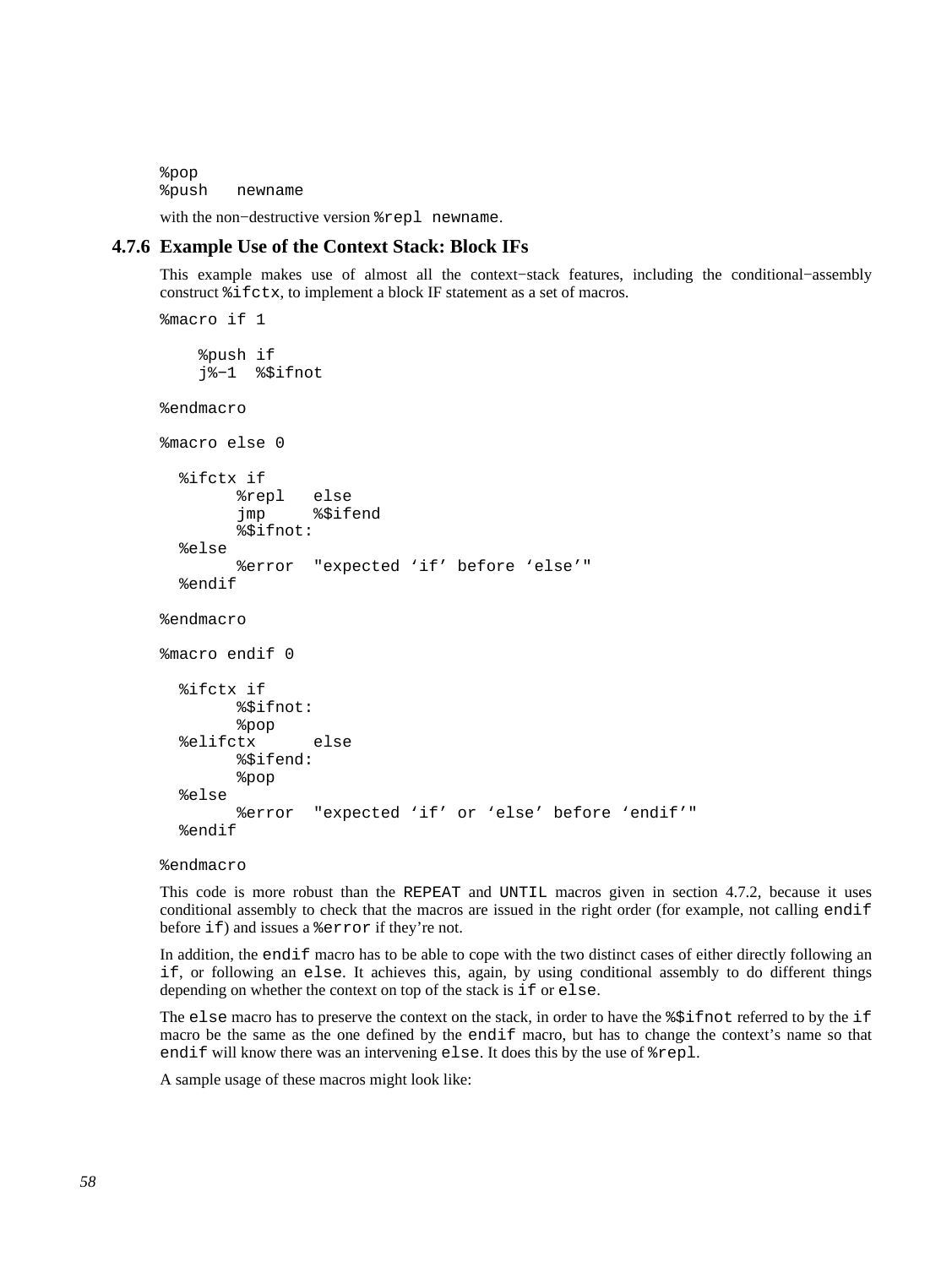```
 cmp ax,bx 
 if ae 
        cmp bx,cx 
        if ae 
                 mov ax,cx 
        else 
                 mov ax,bx 
        endif 
 else 
        cmp ax,cx 
        if ae 
                 mov ax,cx 
        endif
```
endif

The block−IF macros handle nesting quite happily, by means of pushing another context, describing the inner if, on top of the one describing the outer if; thus else and endif always refer to the last unmatched if or else.

# **4.8 Stack Relative Preprocessor Directives**

The following preprocessor directives provide a way to use labels to refer to local variables allocated on the stack.

- %arg (see [section 4.8.1\)](#page-58-0)
- %stacksize (see [section 4.8.2\)](#page-59-0)
- *%*local (see [section 4.8.3\)](#page-59-1)

#### **4.8.1 %arg Directive**

<span id="page-58-0"></span>The %arg directive is used to simplify the handling of parameters passed on the stack. Stack based parameter passing is used by many high level languages, including C, C++ and Pascal.

While NASM has macros which attempt to duplicate this functionality (see [section 8.4.5\)](#page-101-0), the syntax is not particularly convenient to use and is not TASM compatible. Here is an example which shows the use of %arg without any external macros:

```
some_function:
```

```
%push mycontext : save the current context
 %stacksize large ; tell NASM to use bp 
 %arg i:word, j_ptr:word 
    mov ax,[i] 
    mov bx,[j_ptr] 
    add ax,[bx] 
    ret 
%pop \qquad \qquad ; restore original context
```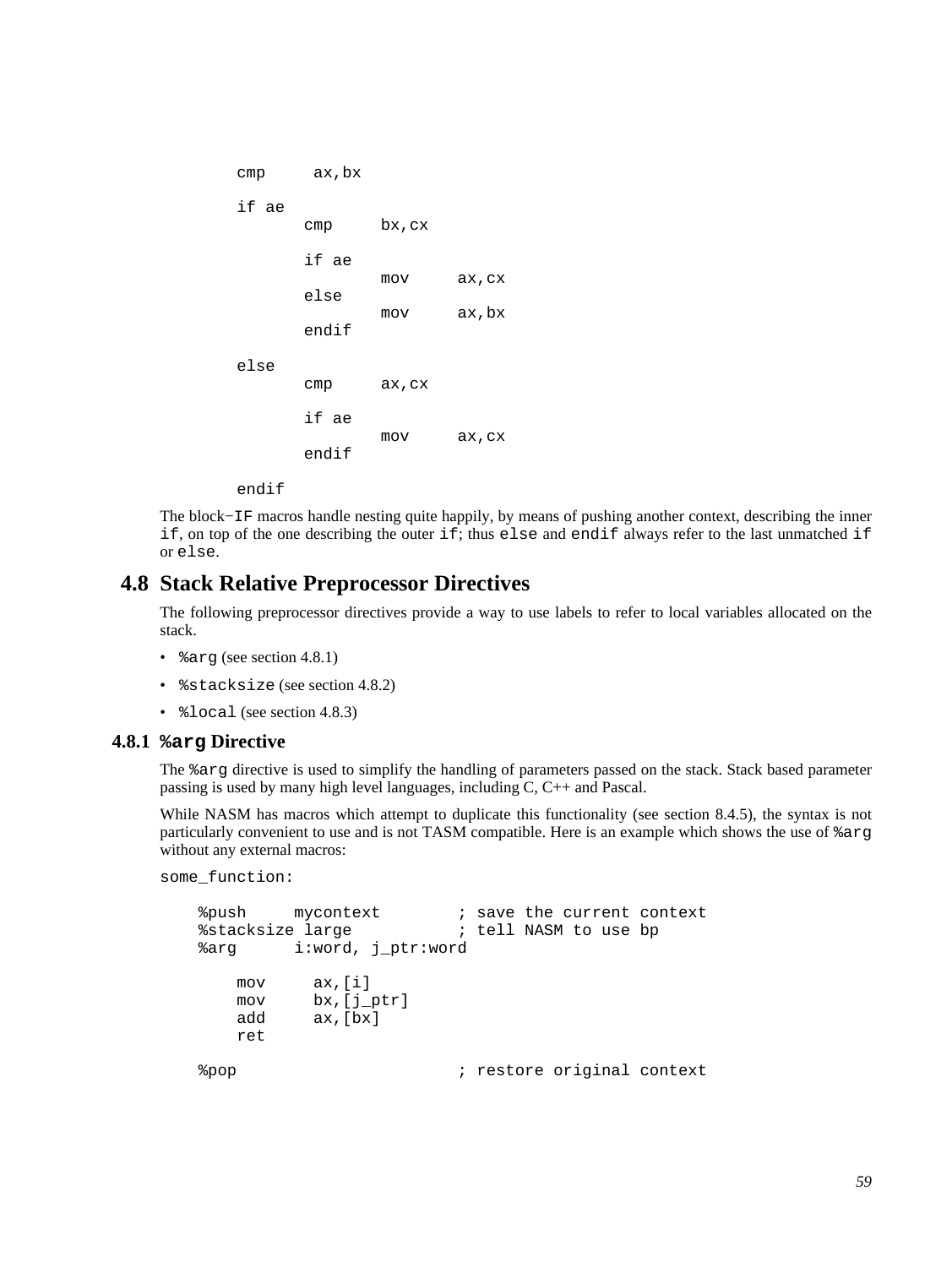This is similar to the procedure defined in [section 8.4.5](#page-101-0) and adds the value in i to the value pointed to by j\_ptr and returns the sum in the ax register. See [section 4.7.1](#page-55-1) for an explanation of push and pop and the use of context stacks.

#### **4.8.2 %stacksize Directive**

<span id="page-59-0"></span>The %stacksize directive is used in conjunction with the %arg (see [section 4.8.1](#page-58-0)) and the %local (see [section 4.8.3\)](#page-59-1) directives. It tells NASM the default size to use for subsequent %arg and %local directives. The %stacksize directive takes one required argument which is one of flat, flat64, large or small.

%stacksize flat

This form causes NASM to use stack−based parameter addressing relative to ebp and it assumes that a near form of call was used to get to this label (i.e. that eip is on the stack).

%stacksize flat64

This form causes NASM to use stack–based parameter addressing relative to rbp and it assumes that a near form of call was used to get to this label (i.e. that rip is on the stack).

%stacksize large

This form uses bp to do stack−based parameter addressing and assumes that a far form of call was used to get to this address (i.e. that ip and cs are on the stack).

%stacksize small

This form also uses bp to address stack parameters, but it is different from large because it also assumes that the old value of bp is pushed onto the stack (i.e. it expects an ENTER instruction). In other words, it expects that bp, ip and cs are on the top of the stack, underneath any local space which may have been allocated by ENTER. This form is probably most useful when used in combination with the %local directive (see [section 4.8.3\)](#page-59-1).

#### **4.8.3 %local Directive**

<span id="page-59-1"></span>The %local directive is used to simplify the use of local temporary stack variables allocated in a stack frame. Automatic local variables in C are an example of this kind of variable. The %local directive is most useful when used with the %stacksize (see [section 4.8.2](#page-59-0) and is also compatible with the %arg directive (see [section 4.8.1](#page-58-0)). It allows simplified reference to variables on the stack which have been allocated typically by using the ENTER instruction. An example of its use is the following:

silly\_swap:

```
 %push mycontext ; save the current context 
    %stacksize small ; tell NASM to use bp 
   %assign %$localsize 0 \qquad \qquad ; see text for explanation
    %local old_ax:word, old_dx:word 
       enter %$localsize,0 ; see text for explanation 
      mov [old_ax], ax ; swap ax & bx
      mov [old_dx],dx ; and swap dx & cx
       mov ax,bx 
       mov dx,cx 
       mov bx,[old_ax] 
       mov cx,[old_dx] 
      leave \qquad \qquad ; restore old bp
 ret ; 
   %pop \longrightarrow ; restore original context
```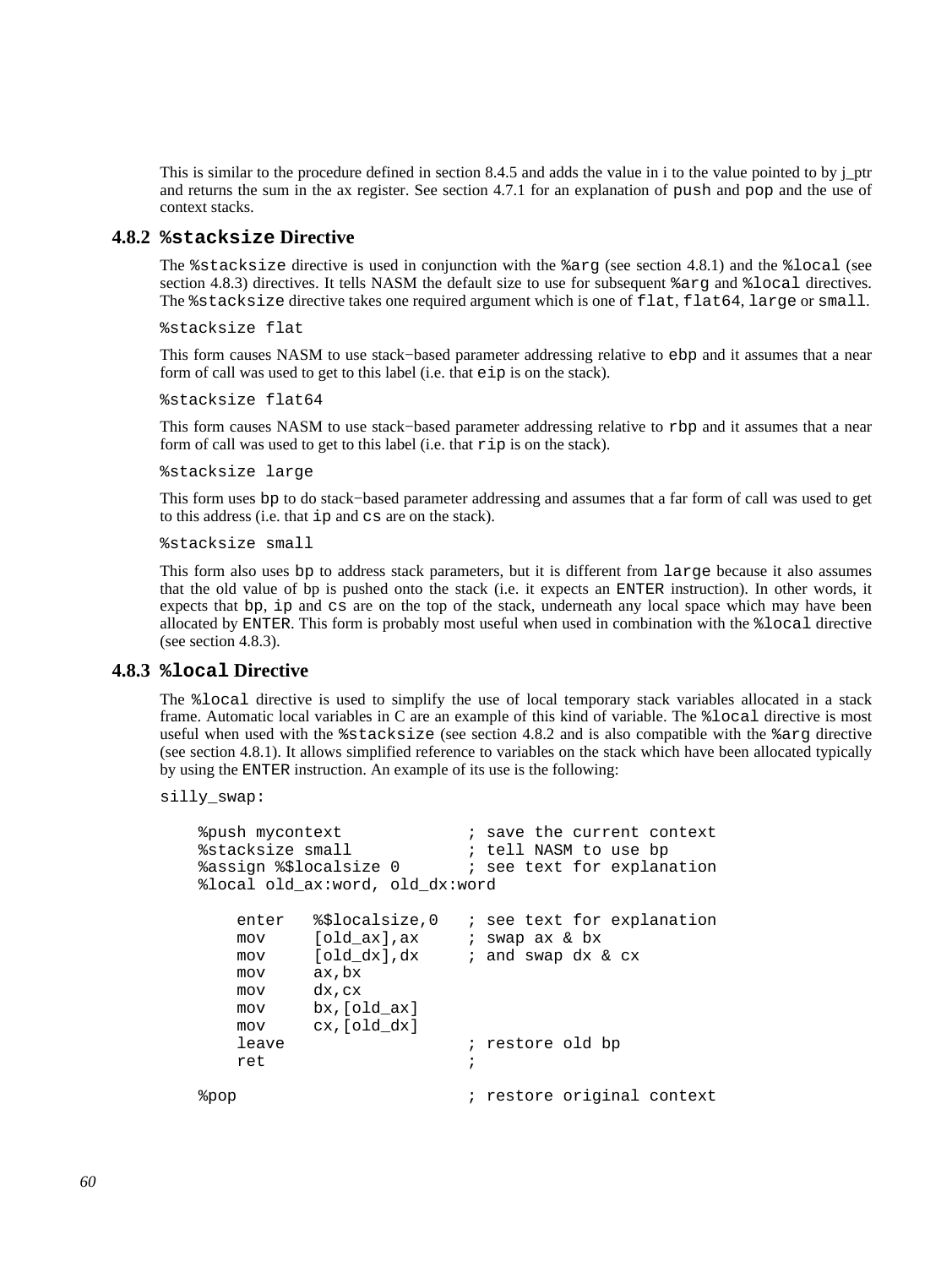The %\$localsize variable is used internally by the %local directive and *must* be defined within the current context before the %local directive may be used. Failure to do so will result in one expression syntax error for each %local variable declared. It then may be used in the construction of an appropriately sized ENTER instruction as shown in the example.

# **4.9 Reporting User−Defined Errors: %error, %warning, %fatal**

The preprocessor directive %error will cause NASM to report an error if it occurs in assembled code. So if other users are going to try to assemble your source files, you can ensure that they define the right macros by means of code like this:

```
%ifdef F1 
     ; do some setup 
%elifdef F2 
     ; do some different setup 
%else 
     %error "Neither F1 nor F2 was defined." 
%endif
```
Then any user who fails to understand the way your code is supposed to be assembled will be quickly warned of their mistake, rather than having to wait until the program crashes on being run and then not knowing what went wrong.

Similarly, %warning issues a warning, but allows assembly to continue:

```
%ifdef F1 
     ; do some setup 
%elifdef F2 
     ; do some different setup 
%else 
     %warning "Neither F1 nor F2 was defined, assuming F1." 
     %define F1 
%endif
```
%error and %warning are issued only on the final assembly pass. This makes them safe to use in conjunction with tests that depend on symbol values.

%fatal terminates assembly immediately, regardless of pass. This is useful when there is no point in continuing the assembly further, and doing so is likely just going to cause a spew of confusing error messages.

It is optional for the message string after %error, %warning or %fatal to be quoted. If it is *not*, then single−line macros are expanded in it, which can be used to display more information to the user. For example:

```
\$if foo > 64
     %assign foo_over foo−64 
     %error foo is foo_over bytes too large 
%endif
```
## **4.10 Other Preprocessor Directives**

NASM also has preprocessor directives which allow access to information from external sources. Currently they include:

- $\text{\$line}$  and  $\text{F}$  also in  $\text{F}$  and  $\text{F}$  and  $\text{F}$  and  $\text{F}$  are preprocessor (see [section 4.10.1\)](#page-61-1).
- %! enables NASM to read in the value of an environment variable, which can then be used in your program (see [section 4.10.2\)](#page-61-0).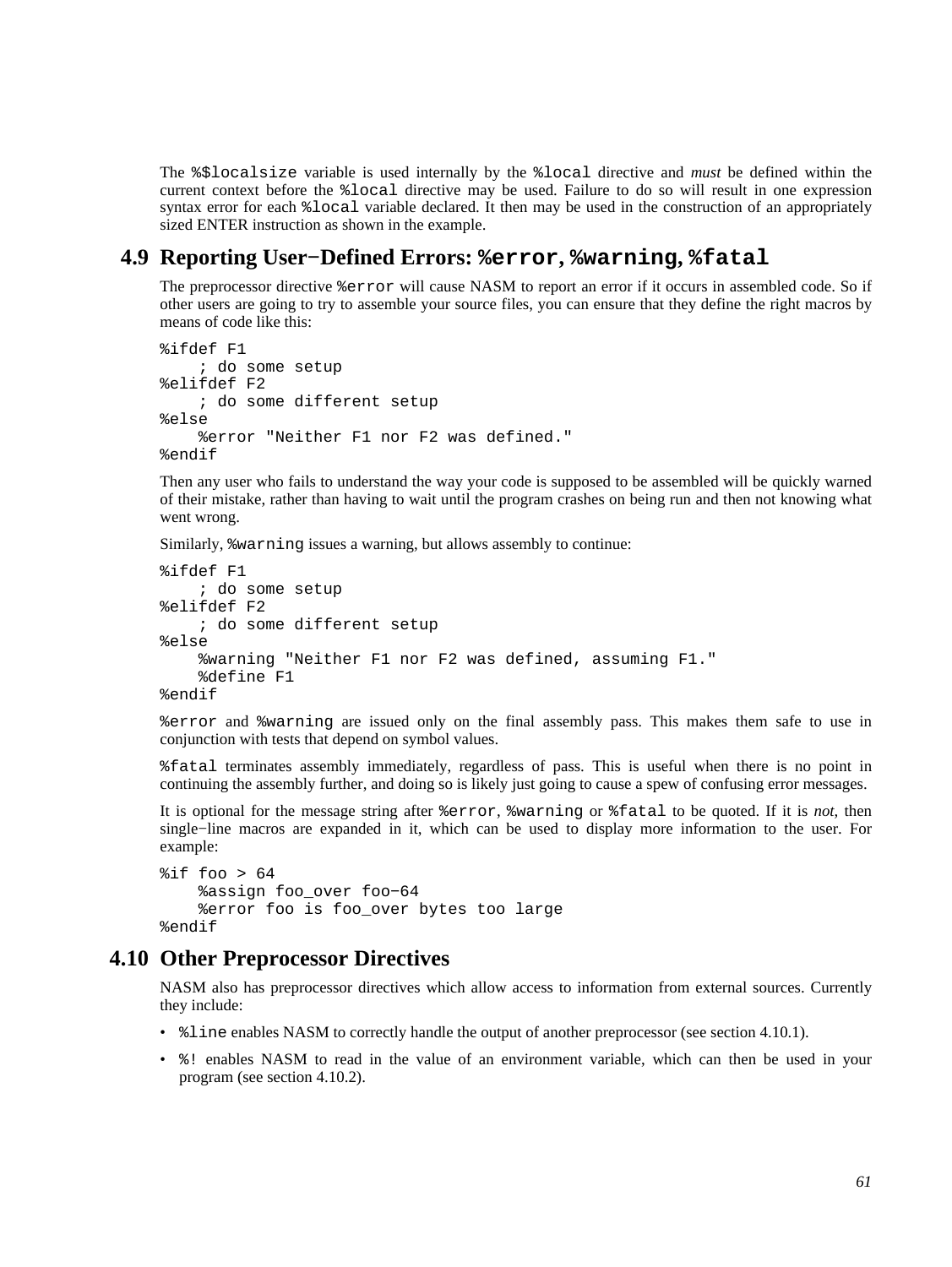## **4.10.1 %line Directive**

<span id="page-61-1"></span>The %line directive is used to notify NASM that the input line corresponds to a specific line number in another file. Typically this other file would be an original source file, with the current NASM input being the output of a pre−processor. The %line directive allows NASM to output messages which indicate the line number of the original source file, instead of the file that is being read by NASM.

This preprocessor directive is not generally of use to programmers, by may be of interest to preprocessor authors. The usage of the %line preprocessor directive is as follows:

%line nnn[+mmm] [filename]

In this directive, nnn identifies the line of the original source file which this line corresponds to, mmm is an optional parameter which specifies a line increment value; each line of the input file read in is considered to correspond to mmm lines of the original source file. Finally, filename is an optional parameter which specifies the file name of the original source file.

After reading a %line preprocessor directive, NASM will report all file name and line numbers relative to the values specified therein.

#### **4.10.2 %!<env>: Read an environment variable.**

<span id="page-61-0"></span>The  $\frac{1}{2}$ ! <env> directive makes it possible to read the value of an environment variable at assembly time. This could, for example, be used to store the contents of an environment variable into a string, which could be used at some other point in your code.

For example, suppose that you have an environment variable FOO, and you want the contents of FOO to be embedded in your program. You could do that as follows:

%defstr FOO %!FOO

See [section 4.1.8](#page-41-1) for notes on the %defstr directive.

If the name of the environment variable contains non−identifier characters, you can use string quotes to surround the name of the variable, for example:

%defstr C\_colon %!'C:'

## **4.11 Standard Macros**

NASM defines a set of standard macros, which are already defined when it starts to process any source file. If you really need a program to be assembled with no pre−defined macros, you can use the %clear directive to empty the preprocessor of everything but context−local preprocessor variables and single−line macros.

Most user−level assembler directives (see [chapter 6\)](#page-70-0) are implemented as macros which invoke primitive directives; these are described in [chapter 6.](#page-70-0) The rest of the standard macro set is described here.

## **4.11.1 NASM Version Macros**

The single−line macros \_\_NASM\_MAJOR\_\_, \_\_NASM\_MINOR\_\_, \_\_NASM\_SUBMINOR\_\_ and \_\_\_NASM\_PATCHLEVEL\_\_ expand to the major, minor, subminor and patch level parts of the version number of NASM being used. So, under NASM 0.98.32p1 for example, \_\_NASM\_MAJOR\_\_ would be defined to be 0, \_\_NASM\_MINOR\_\_ would be defined as  $\overline{98}$ , \_\_NASM\_SUBMINOR\_\_ would be defined to 32, and \_\_\_NASM\_PATCHLEVEL\_\_ would be defined as 1.

Additionally, the macro \_\_NASM\_SNAPSHOT\_\_ is defined for automatically generated snapshot releases *only*.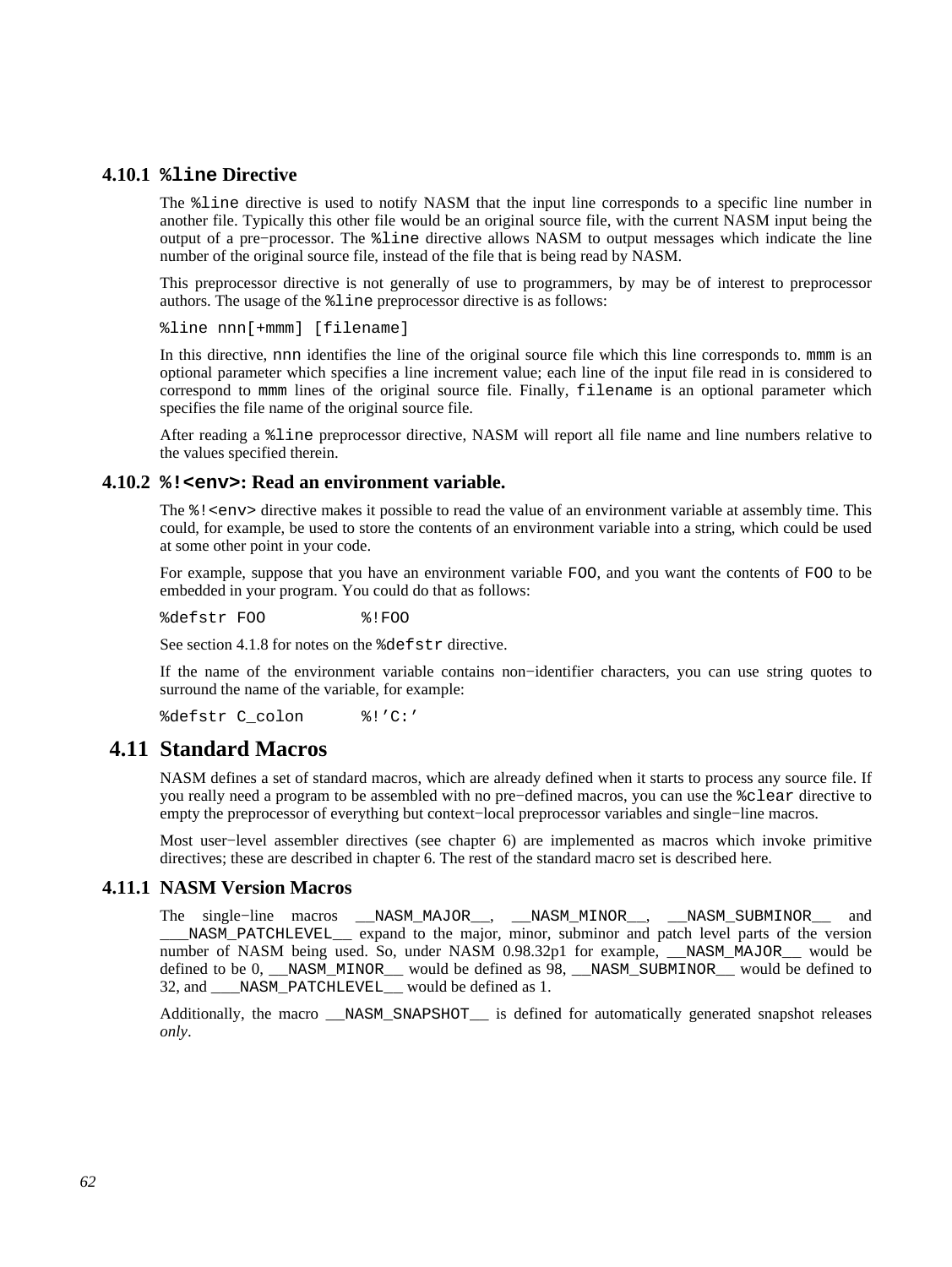#### **4.11.2 \_\_NASM\_VERSION\_ID\_\_: NASM Version ID**

The single−line macro \_\_NASM\_VERSION\_ID\_\_ expands to a dword integer representing the full version number of the version of nasm being used. The value is the equivalent to \_\_NASM\_MAJOR\_\_, \_\_NASM\_MINOR\_\_, \_\_NASM\_SUBMINOR\_\_ and \_\_\_NASM\_PATCHLEVEL\_\_ concatenated to produce a single doubleword. Hence, for 0.98.32p1, the returned number would be equivalent to:

dd 0x00622001

or

db 1,32,98,0

Note that the above lines are generate exactly the same code, the second line is used just to give an indication of the order that the separate values will be present in memory.

## **4.11.3 \_\_NASM\_VER\_\_: NASM Version string**

The single−line macro \_\_NASM\_VER\_\_ expands to a string which defines the version number of nasm being used. So, under NASM 0.98.32 for example,

db \_\_NASM\_VER\_\_

would expand to

db "0.98.32"

#### **4.11.4 \_\_FILE\_\_ and \_\_LINE\_\_: File Name and Line Number**

Like the C preprocessor, NASM allows the user to find out the file name and line number containing the current instruction. The macro \_\_FILE\_\_ expands to a string constant giving the name of the current input file (which may change through the course of assembly if  $\frac{2}{10}$  and  $\frac{1}{2}$  and  $\frac{1}{2}$  and  $\frac{1}{2}$  and  $\frac{1}{2}$  and  $\frac{1}{2}$  and  $\frac{1}{2}$  and  $\frac{1}{2}$  and  $\frac{1}{2}$  and  $\frac{1}{2}$  and  $\frac{1}{2}$  and  $\frac{1}{2}$  expands to a numeric constant giving the current line number in the input file.

These macros could be used, for example, to communicate debugging information to a macro, since invoking \_\_LINE\_\_ inside a macro definition (either single−line or multi−line) will return the line number of the macro *call*, rather than *definition*. So to determine where in a piece of code a crash is occurring, for example, one could write a routine stillhere, which is passed a line number in EAX and outputs something like 'line 155: still here'. You could then write a macro

%macro notdeadyet 0

| push | eax       |
|------|-----------|
| mov  | eax, LINE |
| call | stillhere |
| pop  | eax       |

%endmacro

and then pepper your code with calls to notdeadyet until you find the crash point.

## **4.11.5 \_\_BITS\_\_: Current BITS Mode**

<span id="page-62-0"></span>The \_\_BITS\_\_ standard macro is updated every time that the BITS mode is set using the BITS XX or [BITS XX] directive, where XX is a valid mode number of 16, 32 or 64. BITS receives the specified mode number and makes it globally available. This can be very useful for those who utilize mode−dependent macros.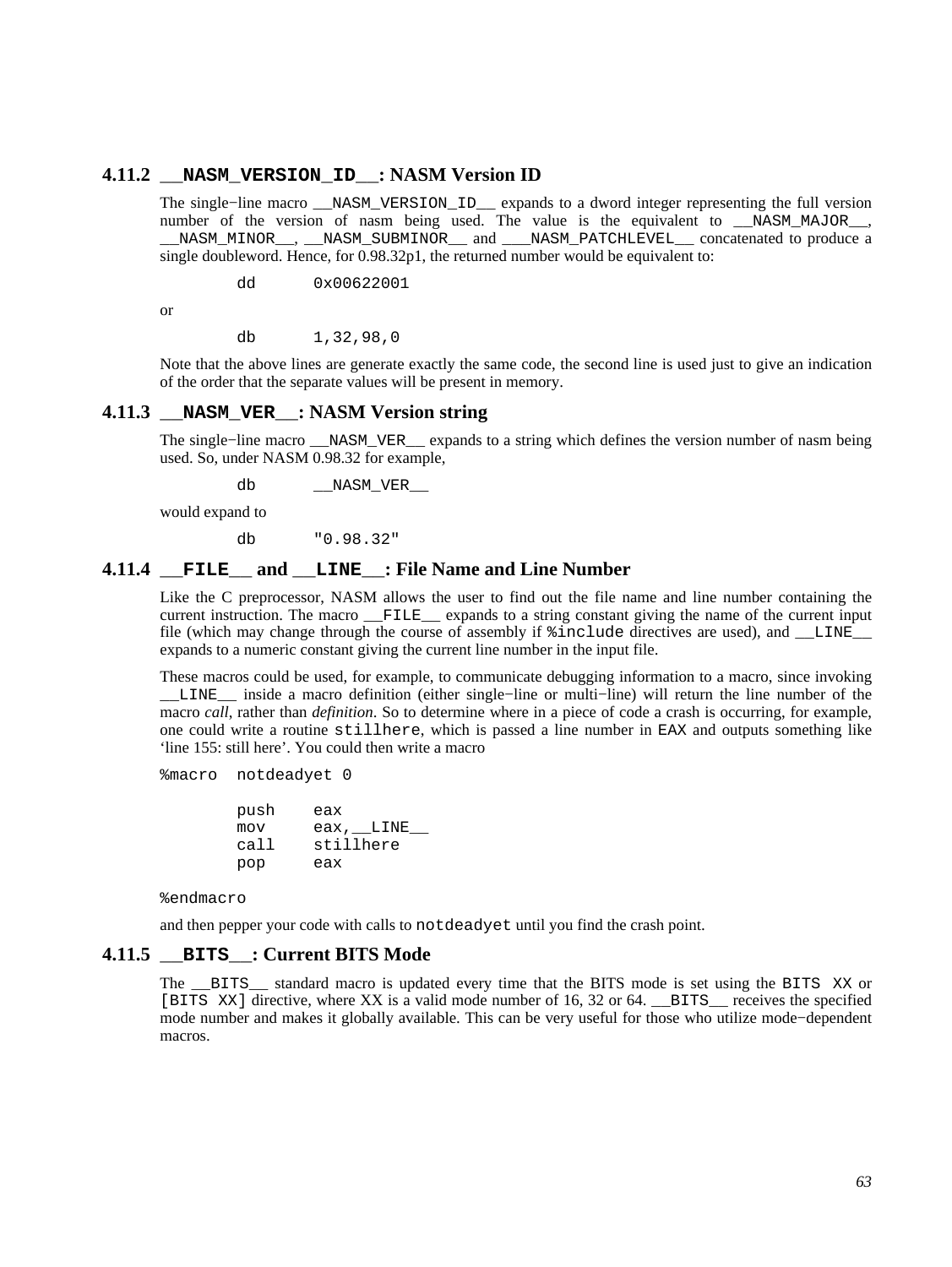## **4.11.6 \_\_OUTPUT\_FORMAT\_\_: Current Output Format**

The \_\_OUTPUT\_FORMAT\_\_ standard macro holds the current Output Format, as given by the −f option or NASM's default. Type nasm −hf for a list.

```
%ifidn OUTPUT FORMAT , win32
  %define NEWLINE 13, 10 
%elifidn __OUTPUT_FORMAT__, elf32 
  %define NEWLINE 10 
%endif
```
#### **4.11.7 Assembly Date and Time Macros**

NASM provides a variety of macros that represent the timestamp of the assembly session.

- The \_\_DATE\_\_ and \_\_TIME\_\_ macros give the assembly date and time as strings, in ISO 8601 format ("YYYY−MM−DD" and "HH:MM:SS", respectively.)
- The \_\_DATE\_NUM\_\_\_ and \_\_TIME\_NUM\_\_\_ macros give the assembly date and time in numeric form; in the format YYYYMMDD and HHMMSS respectively.
- The \_\_UTC\_DATE\_\_ and \_\_UTC\_TIME\_\_ macros give the assembly date and time in universal time (UTC) as strings, in ISO 8601 format ("YYYY−MM−DD" and "HH:MM:SS", respectively.) If the host platform doesn't provide UTC time, these macros are undefined.
- The \_UTC\_DATE\_NUM\_\_ and \_UTC\_TIME\_NUM\_\_ macros give the assembly date and time universal time (UTC) in numeric form; in the format YYYYMMDD and HHMMSS respectively. If the host platform doesn't provide UTC time, these macros are undefined.
- The <u>posix</u> TIME macro is defined as a number containing the number of seconds since the POSIX epoch, 1 January 1970 00:00:00 UTC; excluding any leap seconds. This is computed using UTC time if available on the host platform, otherwise it is computed using the local time as if it was UTC.

All instances of time and date macros in the same assembly session produce consistent output. For example, in an assembly session started at 42 seconds after midnight on January 1, 2010 in Moscow (timezone UTC+3) these macros would have the following values, assuming, of course, a properly configured environment with a correct clock:

| DATE         | "2010-01-01"       |
|--------------|--------------------|
| TIME         | "00:00:42"         |
| DATE NUM     | 20100101           |
| TIME NUM     | 000042             |
| UTC DATE     | $"2009 - 12 - 31"$ |
| UTC TIME     | "21:00:42"         |
| UTC DATE NUM | 20091231           |
| UTC TIME NUM | 210042             |
| POSIX TIME   | 1262293242         |

#### **4.11.8 \_\_USE\_***package***\_\_: Package Include Test**

<span id="page-63-0"></span>When a standard macro package (see [chapter 5\)](#page-68-0) is included with the %use directive (see [section 4.6.4\)](#page-54-1), a single−line macro of the form \_\_USE\_*package*\_\_ is automatically defined. This allows testing if a particular package is invoked or not.

For example, if the altreg package is included (see [section 5.1](#page-68-1)), then the macro \_\_USE\_ALTREG\_ is defined.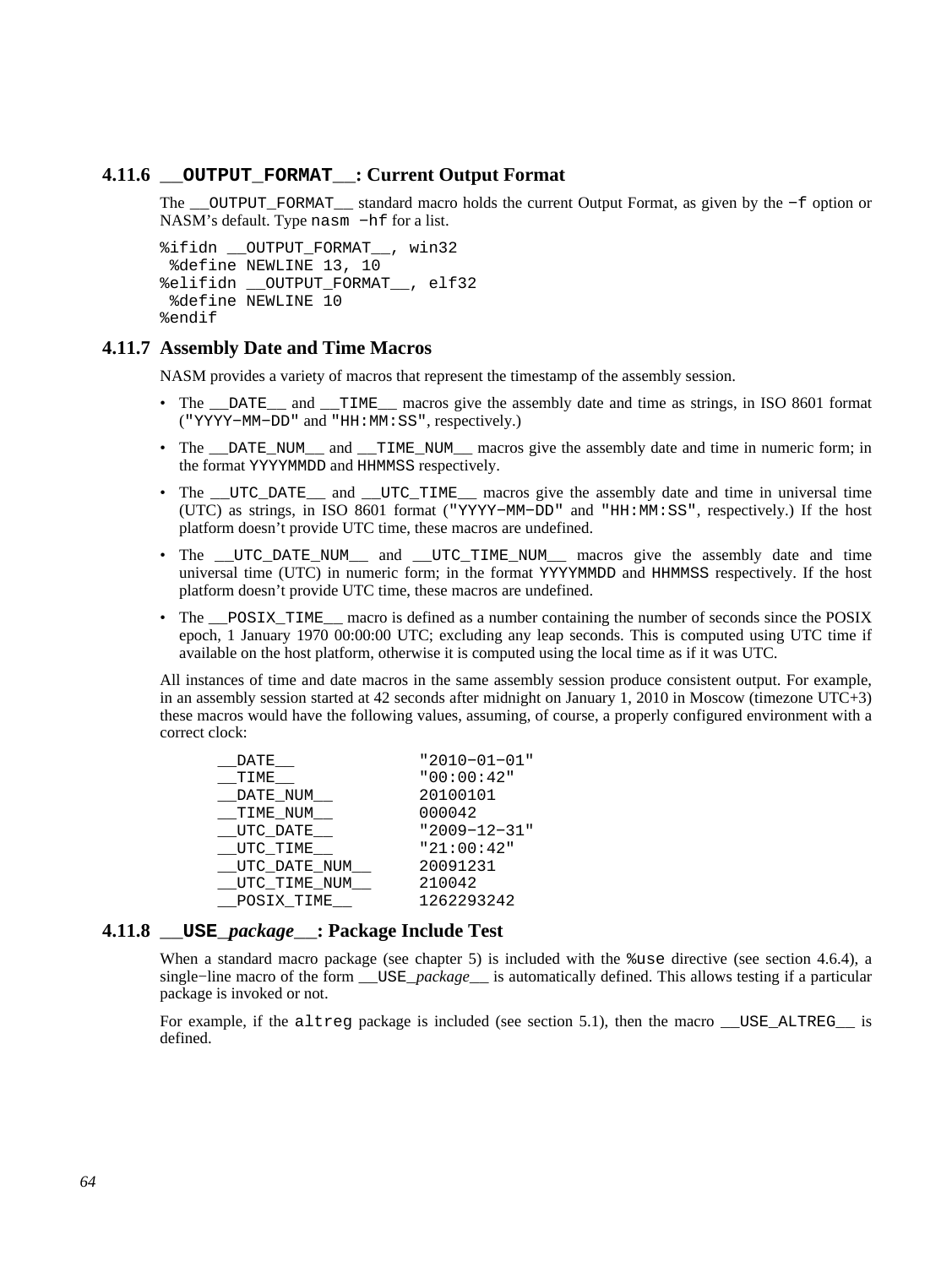## **4.11.9 \_\_PASS\_\_: Assembly Pass**

The macro \_\_PASS\_\_ is defined to be 1 on preparatory passes, and 2 on the final pass. In preprocess−only mode, it is set to 3, and when running only to generate dependencies (due to the −M or −MG option, see [section 2.1.4\)](#page-18-0) it is set to 0.

*Avoid using this macro if at all possible. It is tremendously easy to generate very strange errors by misusing it, and the semantics may change in future versions of NASM.*

#### **4.11.10 STRUC and ENDSTRUC: Declaring Structure Data Types**

The core of NASM contains no intrinsic means of defining data structures; instead, the preprocessor is sufficiently powerful that data structures can be implemented as a set of macros. The macros STRUC and ENDSTRUC are used to define a structure data type.

STRUC takes one or two parameters. The first parameter is the name of the data type. The second, optional parameter is the base offset of the structure. The name of the data type is defined as a symbol with the value of the base offset, and the name of the data type with the suffix \_size appended to it is defined as an EQU giving the size of the structure. Once STRUC has been issued, you are defining the structure, and should define fields using the RESB family of pseudo−instructions, and then invoke ENDSTRUC to finish the definition.

For example, to define a structure called mytype containing a longword, a word, a byte and a string of bytes, you might code

struc mytype

| mt long: | resd | ı  |
|----------|------|----|
| mt word: | resw | 1  |
| mt byte: | resb | 1. |
| mt str:  | resb | 32 |

#### endstruc

The above code defines six symbols: mt\_long as 0 (the offset from the beginning of a mytype structure to the longword field), mt\_word as 4, mt\_byte as 6, mt\_str as 7, mytype\_size as 39, and mytype itself as zero.

The reason why the structure type name is defined at zero by default is a side effect of allowing structures to work with the local label mechanism: if your structure members tend to have the same names in more than one structure, you can define the above structure like this:

struc mytype

| .long: | resd | ٦  |
|--------|------|----|
| .word: | resw | 1  |
| .byte: | resb | 1  |
| .str:  | resb | 32 |

#### endstruc

This defines the offsets to the structure fields as mytype.long, mytype.word, mytype.byte and mytype.str.

NASM, since it has no *intrinsic* structure support, does not support any form of period notation to refer to the elements of a structure once you have one (except the above local−label notation), so code such as mov ax,[mystruc.mt\_word] is not valid. mt\_word is a constant just like any other constant, so the correct syntax is mov ax,[mystruc+mt\_word] or mov ax,[mystruc+mytype.word].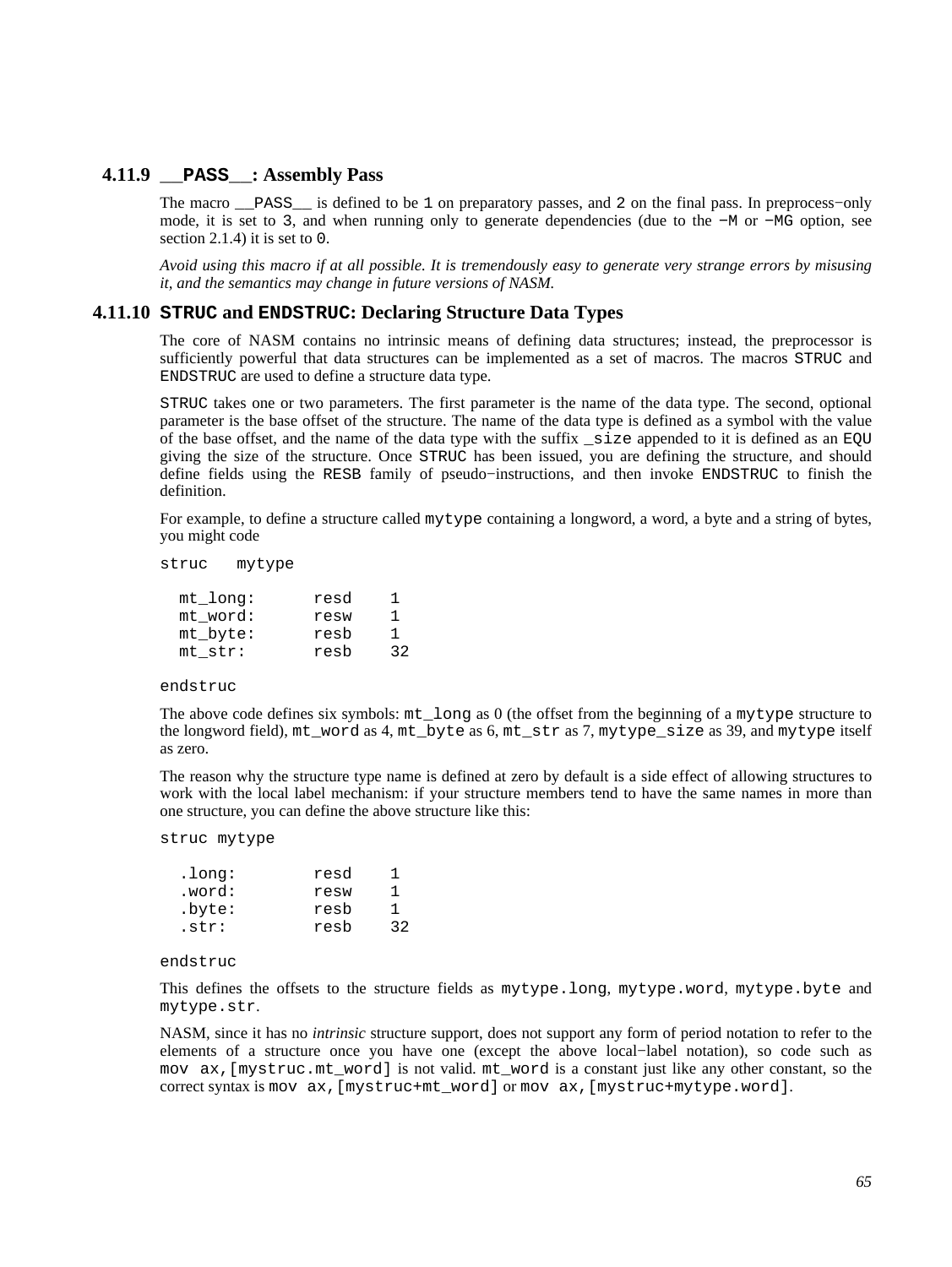Sometimes you only have the address of the structure displaced by an offset. For example, consider this standard stack frame setup:

push ebp mov ebp, esp sub esp, 40

In this case, you could access an element by subtracting the offset:

mov [ebp − 40 + mytype.word], ax

However, if you do not want to repeat this offset, you can use –40 as a base offset:

struc mytype, −40

And access an element this way:

mov [ebp + mytype.word], ax

#### **4.11.11 ISTRUC, AT and IEND: Declaring Instances of Structures**

Having defined a structure type, the next thing you typically want to do is to declare instances of that structure in your data segment. NASM provides an easy way to do this in the ISTRUC mechanism. To declare a structure of type mytype in a program, you code something like this:

```
mystruc: 
    istruc mytype 
        at mt_long, dd 123456 
        at mt_word, dw 1024 
        at mt_byte, db 'x' 
        at mt_str, db 'hello, world', 13, 10, 0
```
iend

The function of the AT macro is to make use of the TIMES prefix to advance the assembly position to the correct point for the specified structure field, and then to declare the specified data. Therefore the structure fields must be declared in the same order as they were specified in the structure definition.

If the data to go in a structure field requires more than one source line to specify, the remaining source lines can easily come after the AT line. For example:

> at mt\_str, db 123,134,145,156,167,178,189 db 190,100,0

Depending on personal taste, you can also omit the code part of the AT line completely, and start the structure field on the next line:

> at mt\_str db 'hello, world' db 13,10,0

#### **4.11.12 ALIGN and ALIGNB: Data Alignment**

<span id="page-65-0"></span>The ALIGN and ALIGNB macros provides a convenient way to align code or data on a word, longword, paragraph or other boundary. (Some assemblers call this directive EVEN.) The syntax of the ALIGN and ALIGNB macros is

| align 4      |  | ; align on 4-byte boundary     |
|--------------|--|--------------------------------|
| align 16     |  | ; align on 16-byte boundary    |
| align 8,db 0 |  | ; pad with Os rather than NOPs |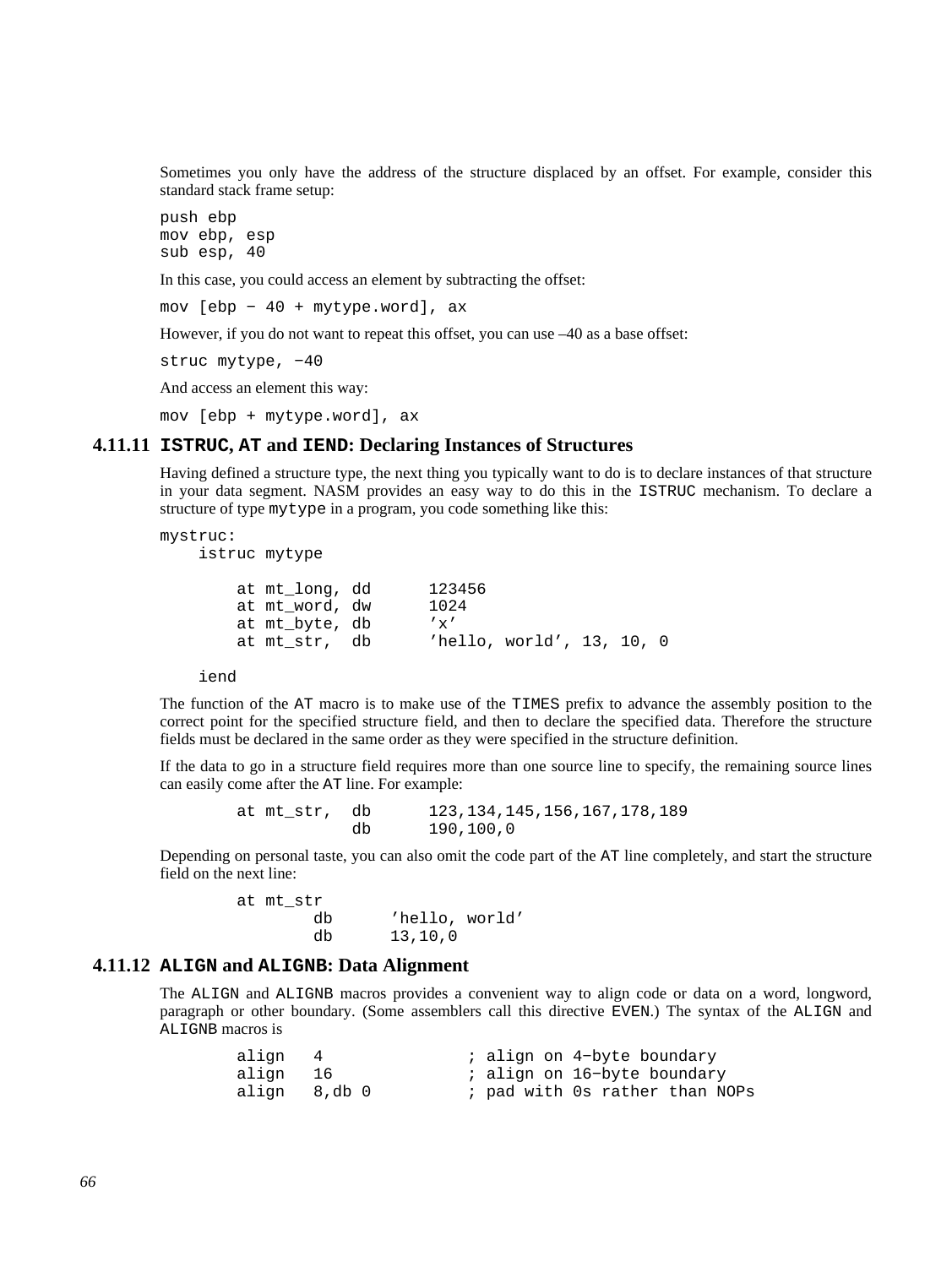|          | align 4,resb 1 | ; align to 4 in the BSS       |  |  |
|----------|----------------|-------------------------------|--|--|
| alignb 4 |                | ; equivalent to previous line |  |  |

Both macros require their first argument to be a power of two; they both compute the number of additional bytes required to bring the length of the current section up to a multiple of that power of two, and then apply the TIMES prefix to their second argument to perform the alignment.

If the second argument is not specified, the default for ALIGN is NOP, and the default for ALIGNB is RESB 1. So if the second argument is specified, the two macros are equivalent. Normally, you can just use ALIGN in code and data sections and ALIGNB in BSS sections, and never need the second argument except for special purposes.

ALIGN and ALIGNB, being simple macros, perform no error checking: they cannot warn you if their first argument fails to be a power of two, or if their second argument generates more than one byte of code. In each of these cases they will silently do the wrong thing.

ALIGNB (or ALIGN with a second argument of RESB 1) can be used within structure definitions:

```
struc mytype2
```

```
 mt_byte: 
         resb 1 
         alignb 2 
 mt_word: 
         resw 1 
         alignb 4 
 mt_long: 
        resd 1 
 mt_str: 
         resb 32
```
#### endstruc

This will ensure that the structure members are sensibly aligned relative to the base of the structure.

A final caveat: ALIGN and ALIGNB work relative to the beginning of the *section*, not the beginning of the address space in the final executable. Aligning to a 16−byte boundary when the section you're in is only guaranteed to be aligned to a 4−byte boundary, for example, is a waste of effort. Again, NASM does not check that the section's alignment characteristics are sensible for the use of ALIGN or ALIGNB.

Both ALIGN and ALIGNB do call SECTALIGN macro implicitly. See [section 4.11.13](#page-66-0) for details.

See also the smartalign standard macro package, [section 5.2.](#page-68-2)

#### **4.11.13 SECTALIGN: Section Alignment**

<span id="page-66-0"></span>The SECTALIGN macros provides a way to modify alignment attribute of output file section. Unlike the align= attribute (which is allowed at section definition only) the SECTALIGN macro may be used at any time.

For example the directive

SECTALIGN 16

sets the section alignment requirements to 16 bytes. Once increased it can not be decreased, the magnitude may grow only.

Note that ALIGN (see [section 4.11.12\)](#page-65-0) calls the SECTALIGN macro implicitly so the active section alignment requirements may be updated. This is by default behaviour, if for some reason you want the ALIGN do not call SECTALIGN at all use the directive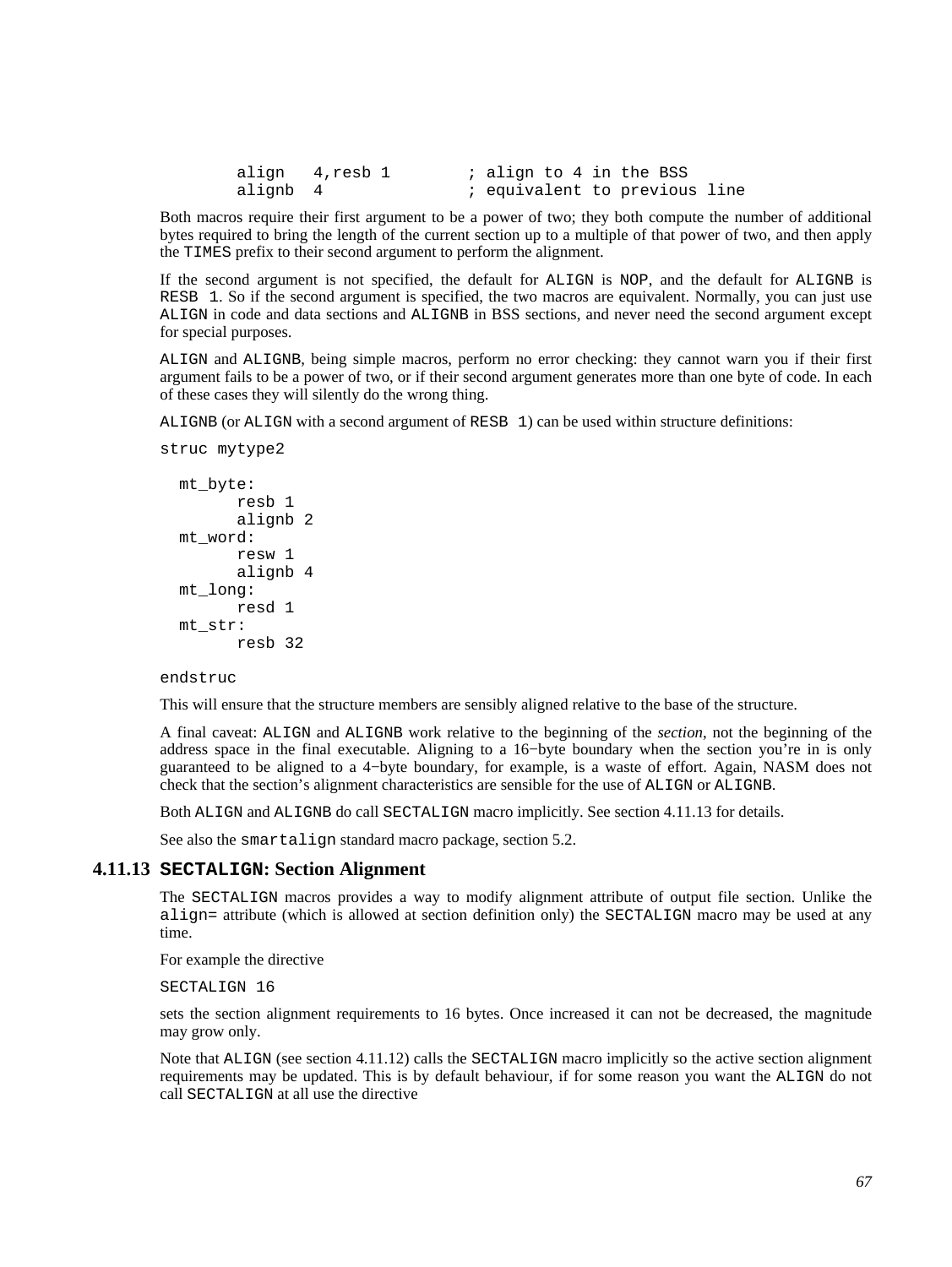SECTALIGN OFF

It is still possible to turn in on again by SECTALIGN ON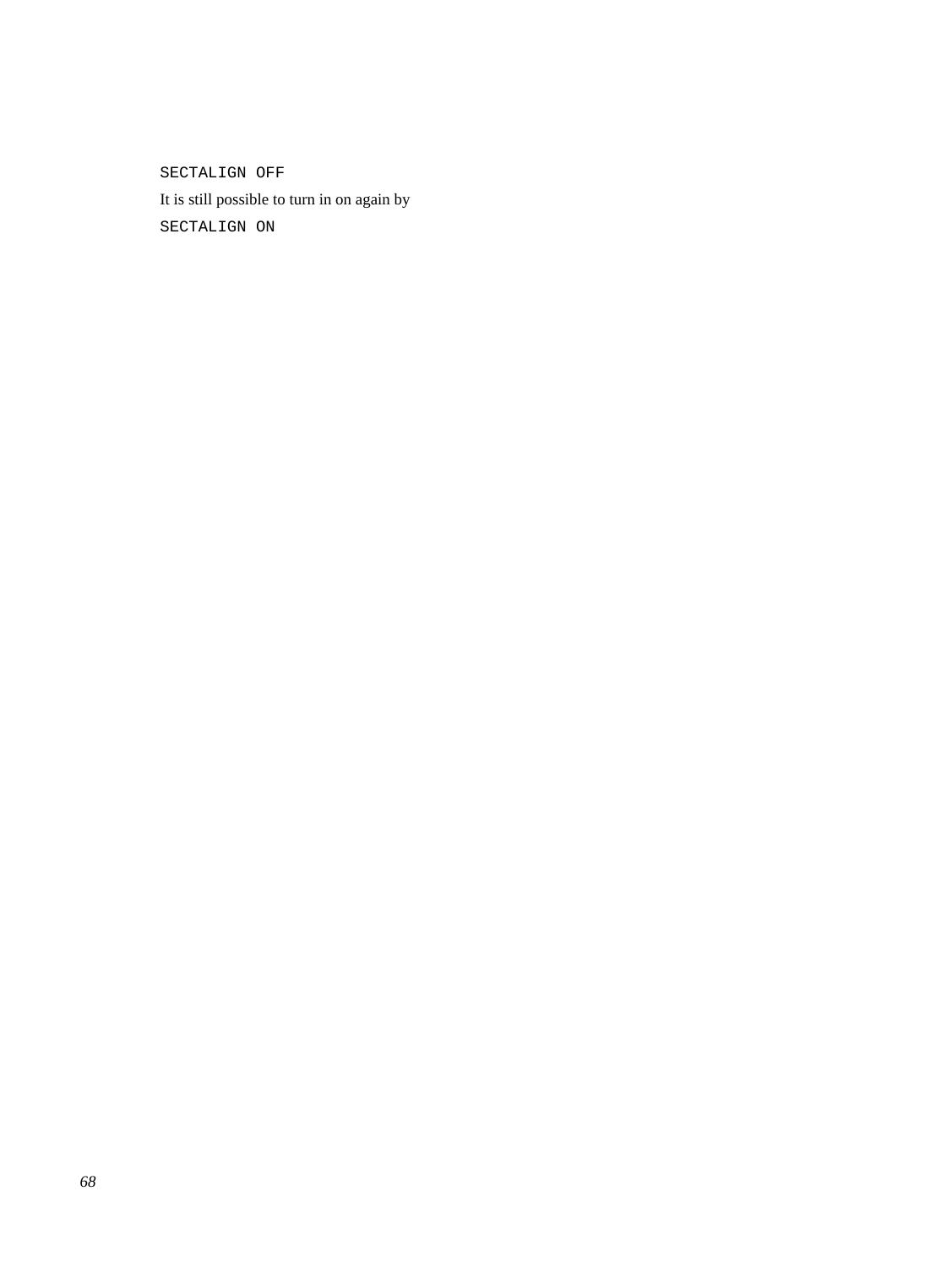# <span id="page-68-0"></span>**Chapter 5: Standard Macro Packages**

The %use directive (see [section 4.6.4\)](#page-54-1) includes one of the standard macro packages included with the NASM distribution and compiled into the NASM binary. It operates like the %include directive (see [section 4.6.1](#page-53-0)), but the included contents is provided by NASM itself.

The names of standard macro packages are case insensitive, and can be quoted or not.

## **5.1 altreg: Alternate Register Names**

<span id="page-68-1"></span>The altreg standard macro package provides alternate register names. It provides numeric register names for all registers (not just R8–R15), the Intel−defined aliases R8L–R15L for the low bytes of register (as opposed to the NASM/AMD standard names R8B–R15B), and the names R0H–R3H (by analogy with R0L–R3L) for AH, CH, DH, and BH.

Example use:

%use altreg

proc: ret

mov r01, r3h ; mov al, bh

See also [section 11.1.](#page-116-0)

# **5.2 smartalign: Smart ALIGN Macro**

<span id="page-68-2"></span>The smartalign standard macro package provides for an ALIGN macro which is more powerful than the default (and backwards−compatible) one (see [section 4.11.12\)](#page-65-0). When the smartalign package is enabled, when ALIGN is used without a second argument, NASM will generate a sequence of instructions more efficient than a series of NOP. Furthermore, if the padding exceeds a specific threshold, then NASM will generate a jump over the entire padding sequence.

The specific instructions generated can be controlled with the new ALIGNMODE macro. This macro takes two parameters: one mode, and an optional jump threshold override. If (for any reason) you need to turn off the jump completely just set jump threshold value to  $-1$  (or set it to no  $\overline{1}$ mp). The following modes are possible:

- generic: Works on all x86 CPUs and should have reasonable performance. The default jump threshold is 8. This is the default.
- nop: Pad out with NOP instructions. The only difference compared to the standard ALIGN macro is that NASM can still jump over a large padding area. The default jump threshold is 16.
- k7: Optimize for the AMD K7 (Athlon/Althon XP). These instructions should still work on all x86 CPUs. The default jump threshold is 16.
- k8: Optimize for the AMD K8 (Opteron/Althon 64). These instructions should still work on all x86 CPUs. The default jump threshold is 16.
- p6: Optimize for Intel CPUs. This uses the long NOP instructions first introduced in Pentium Pro. This is incompatible with all CPUs of family 5 or lower, as well as some VIA CPUs and several virtualization solutions. The default jump threshold is 16.

The macro \_\_ALIGNMODE\_\_ is defined to contain the current alignment mode. A number of other macros beginning with \_\_ALIGN\_ are used internally by this macro package.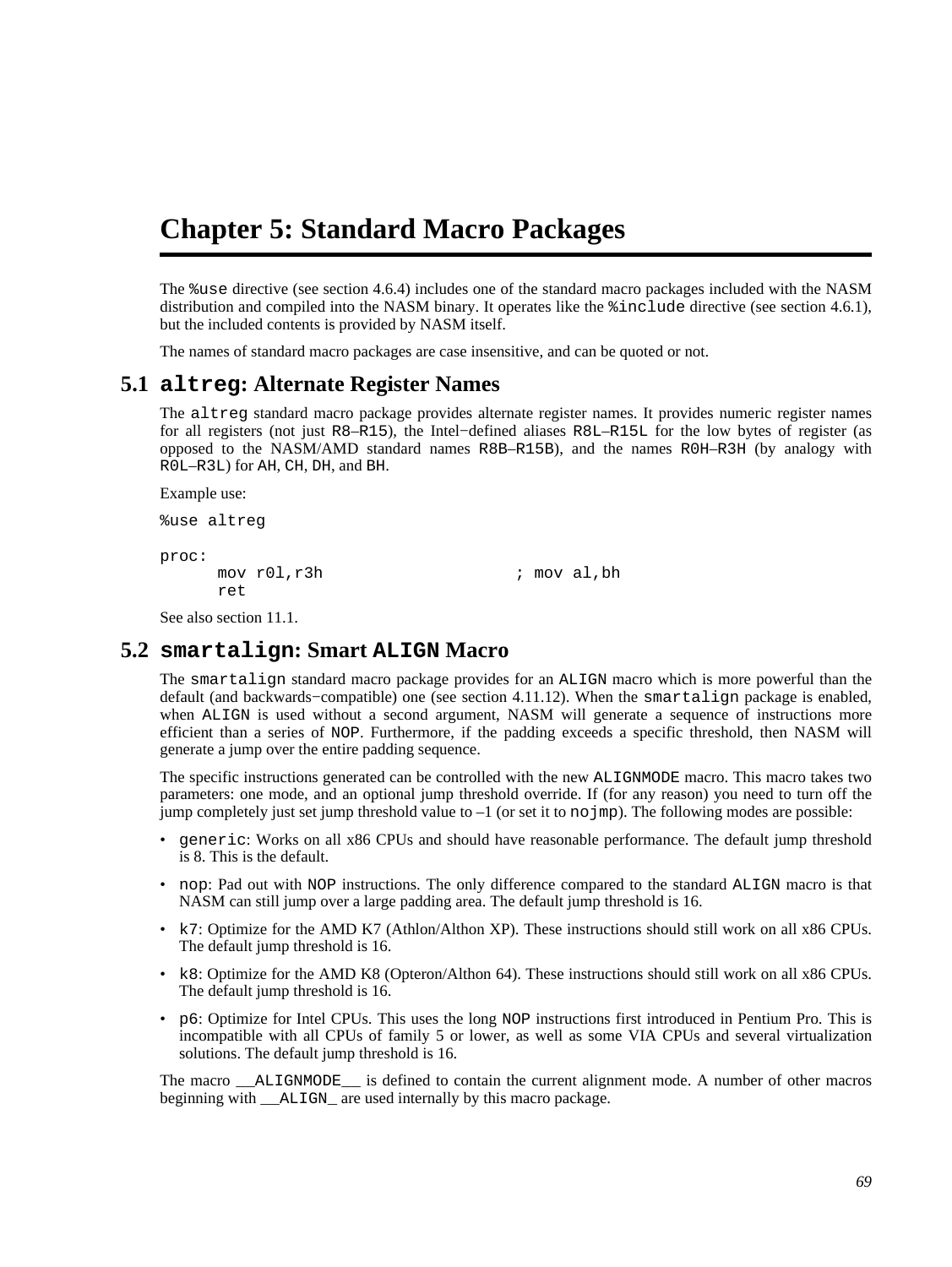# **5.3 fp: Floating−point macros**

This packages contains the following floating−point convenience macros:

| %define Inf  |                            | Infinity__    |
|--------------|----------------------------|---------------|
| %define NaN  |                            | ONaN          |
| %define QNaN |                            | ONaN          |
| %define SNaN |                            | SNaN          |
|              |                            |               |
|              | %define float8(x)          | float8 (x)    |
|              | %define float16(x)         | float16 (x)   |
|              | %define float32(x)         | float32 (x)   |
|              | $\delta$ define float64(x) | float64 (x)   |
|              | %define float80m(x)        | float80m (x)  |
|              | %define float80e(x)        | float80e (x)  |
|              | %define float1281(x)       | float1281 (x) |
|              | %define float128h(x)       | float128h (x) |
|              |                            |               |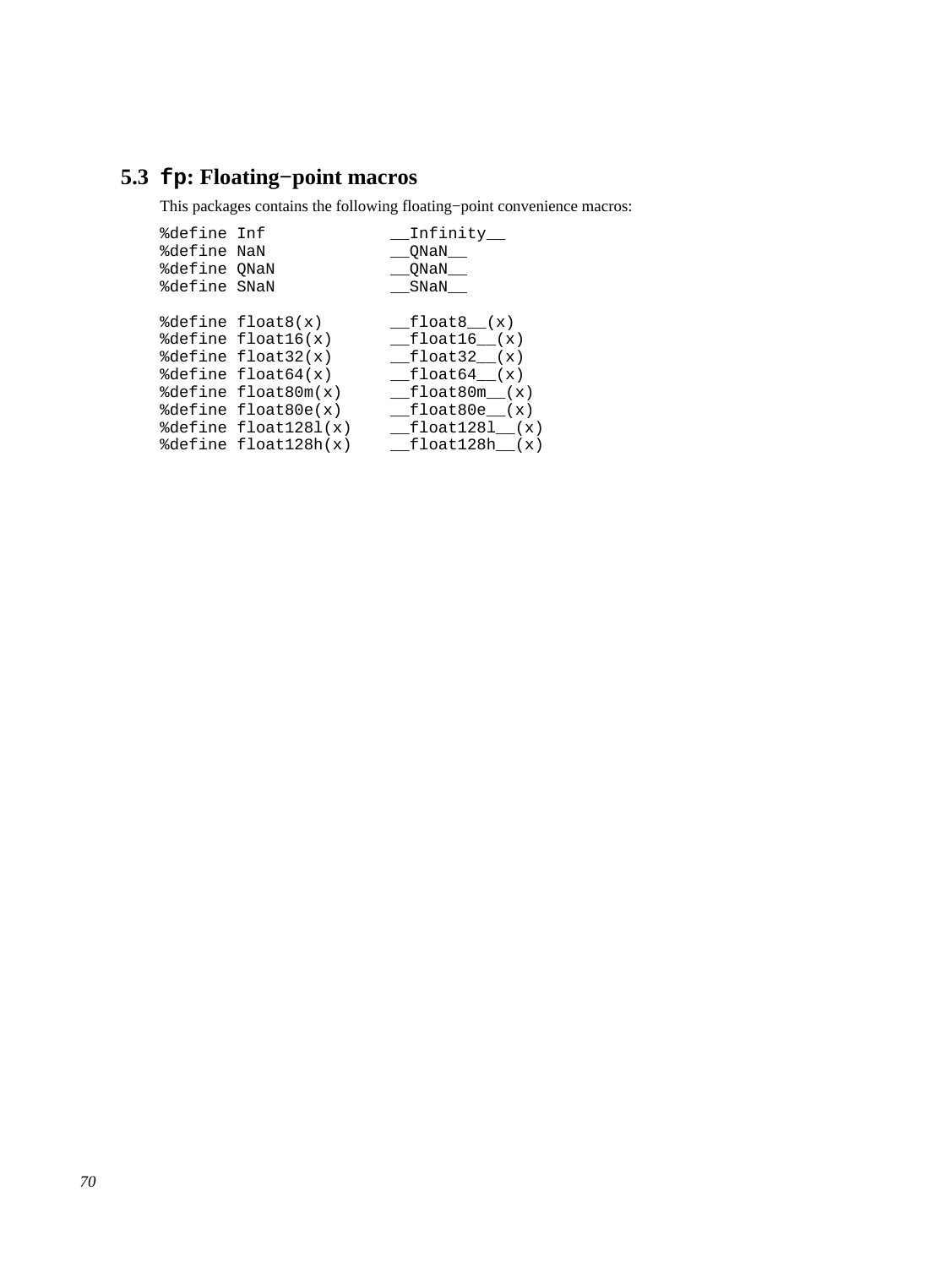# <span id="page-70-0"></span>**Chapter 6: Assembler Directives**

NASM, though it attempts to avoid the bureaucracy of assemblers like MASM and TASM, is nevertheless forced to support a *few* directives. These are described in this chapter.

NASM's directives come in two types: *user−level* directives and *primitive* directives. Typically, each directive has a user−level form and a primitive form. In almost all cases, we recommend that users use the user−level forms of the directives, which are implemented as macros which call the primitive forms.

Primitive directives are enclosed in square brackets; user−level directives are not.

In addition to the universal directives described in this chapter, each object file format can optionally supply extra directives in order to control particular features of that file format. These *format−specific* directives are documented along with the formats that implement them, in [chapter 7.](#page-76-0)

# **6.1 BITS: Specifying Target Processor Mode**

The BITS directive specifies whether NASM should generate code designed to run on a processor operating in 16−bit mode, 32−bit mode or 64−bit mode. The syntax is BITS XX, where XX is 16, 32 or 64.

In most cases, you should not need to use BITS explicitly. The aout, coff, elf, macho, win32 and win64 object formats, which are designed for use in 32−bit or 64−bit operating systems, all cause NASM to select 32-bit or 64-bit mode, respectively, by default. The obj object format allows you to specify each segment you define as either USE16 or USE32, and NASM will set its operating mode accordingly, so the use of the BITS directive is once again unnecessary.

The most likely reason for using the BITS directive is to write 32−bit or 64−bit code in a flat binary file; this is because the bin output format defaults to 16−bit mode in anticipation of it being used most frequently to write DOS . COM programs, DOS . SYS device drivers and boot loader software.

You do *not* need to specify BITS 32 merely in order to use 32−bit instructions in a 16−bit DOS program; if you do, the assembler will generate incorrect code because it will be writing code targeted at a 32−bit platform, to be run on a 16−bit one.

When NASM is in BITS 16 mode, instructions which use 32–bit data are prefixed with an 0x66 byte, and those referring to 32−bit addresses have an 0x67 prefix. In BITS 32 mode, the reverse is true: 32−bit instructions require no prefixes, whereas instructions using 16−bit data need an 0x66 and those working on 16−bit addresses need an 0x67.

When NASM is in BITS 64 mode, most instructions operate the same as they do for BITS 32 mode. However, there are 8 more general and SSE registers, and 16−bit addressing is no longer supported.

The default address size is 64 bits; 32−bit addressing can be selected with the 0x67 prefix. The default operand size is still 32 bits, however, and the 0x66 prefix selects 16−bit operand size. The REX prefix is used both to select 64−bit operand size, and to access the new registers. NASM automatically inserts REX prefixes when necessary.

When the REX prefix is used, the processor does not know how to address the AH, BH, CH or DH (high 8−bit legacy) registers. Instead, it is possible to access the the low 8−bits of the SP, BP SI and DI registers as SPL, BPL, SIL and DIL, respectively; but only when the REX prefix is used.

The BITS directive has an exactly equivalent primitive form, [BITS 16], [BITS 32] and [BITS 64]. The user−level form is a macro which has no function other than to call the primitive form.

Note that the space is neccessary, e.g. BITS32 will *not* work!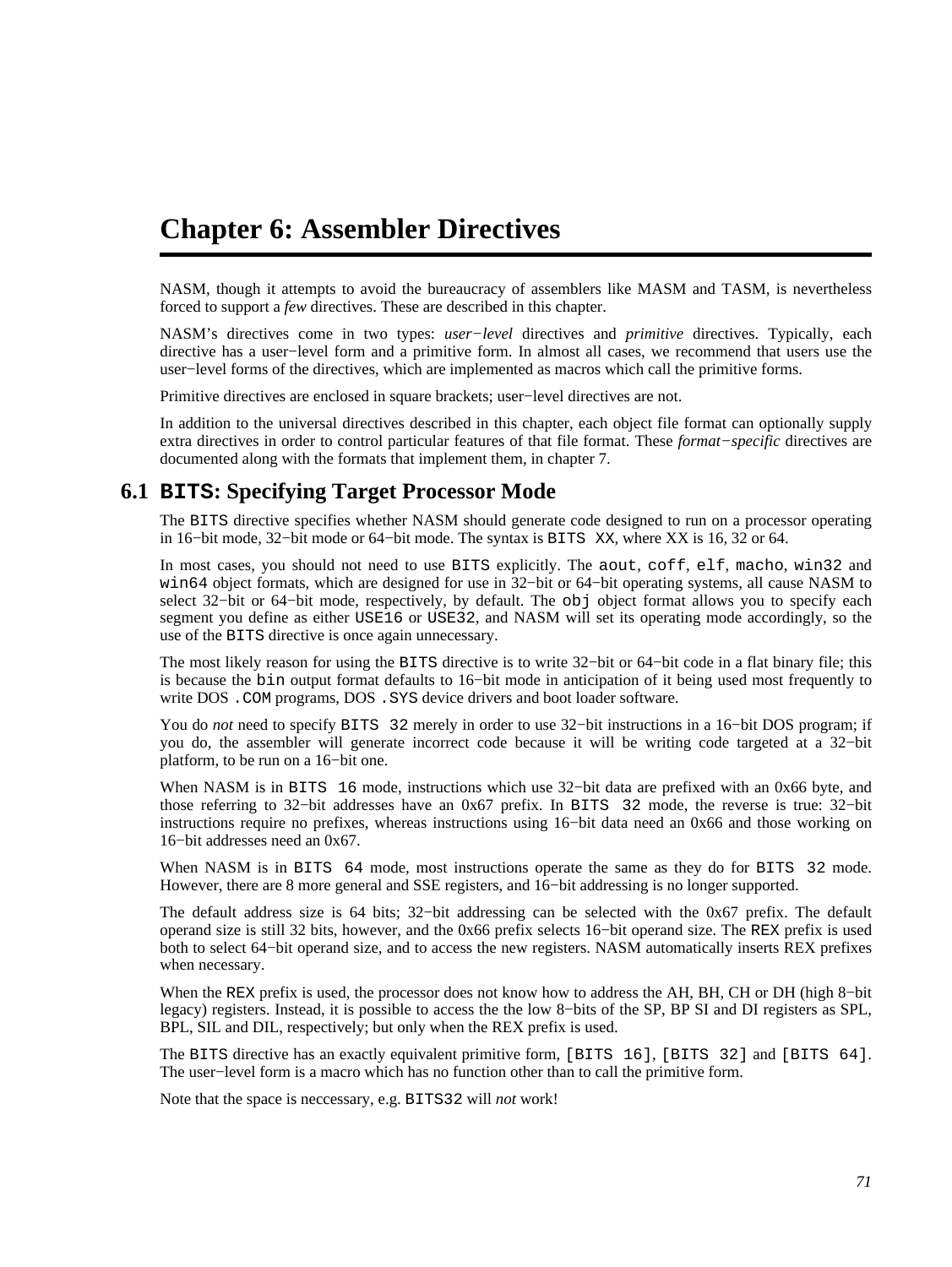## **6.1.1 USE16 & USE32: Aliases for BITS**

The 'USE16' and 'USE32' directives can be used in place of 'BITS 16' and 'BITS 32', for compatibility with other assemblers.

## **6.2 DEFAULT: Change the assembler defaults**

The DEFAULT directive changes the assembler defaults. Normally, NASM defaults to a mode where the programmer is expected to explicitly specify most features directly. However, this is occationally obnoxious, as the explicit form is pretty much the only one one wishes to use.

Currently, the only DEFAULT that is settable is whether or not registerless instructions in 64−bit mode are RIP–relative or not. By default, they are absolute unless overridden with the REL specifier (see [section 3.3](#page-28-0)). However, if DEFAULT REL is specified, REL is default, unless overridden with the ABS specifier, *except when used with an FS or GS segment override*.

The special handling of FS and GS overrides are due to the fact that these registers are generally used as thread pointers or other special functions in 64−bit mode, and generating RIP–relative addresses would be extremely confusing.

DEFAULT REL is disabled with DEFAULT ABS.

## **6.3 SECTION or SEGMENT: Changing and Defining Sections**

The SECTION directive (SEGMENT is an exactly equivalent synonym) changes which section of the output file the code you write will be assembled into. In some object file formats, the number and names of sections are fixed; in others, the user may make up as many as they wish. Hence SECTION may sometimes give an error message, or may define a new section, if you try to switch to a section that does not (yet) exist.

The Unix object formats, and the bin object format (but see [section 7.1.3](#page-77-0), all support the standardized section names .text, .data and .bss for the code, data and uninitialized−data sections. The obj format, by contrast, does not recognize these section names as being special, and indeed will strip off the leading period of any section name that has one.

#### **6.3.1 The \_\_SECT\_\_ Macro**

<span id="page-71-0"></span>The SECTION directive is unusual in that its user−level form functions differently from its primitive form. The primitive form, [SECTION xyz], simply switches the current target section to the one given. The user−level form, SECTION xyz, however, first defines the single−line macro \_\_SECT\_\_ to be the primitive [SECTION] directive which it is about to issue, and then issues it. So the user−level directive

SECTION .text

expands to the two lines

%define SECT [SECTION .text] [SECTION .text]

Users may find it useful to make use of this in their own macros. For example, the writefile macro defined in [section 4.3.3](#page-44-0) can be usefully rewritten in the following more sophisticated form:

```
%macro writefile 2+
```
[section .data]

 %%str: db %2 %%endstr:

 $\_$ SECT $\_$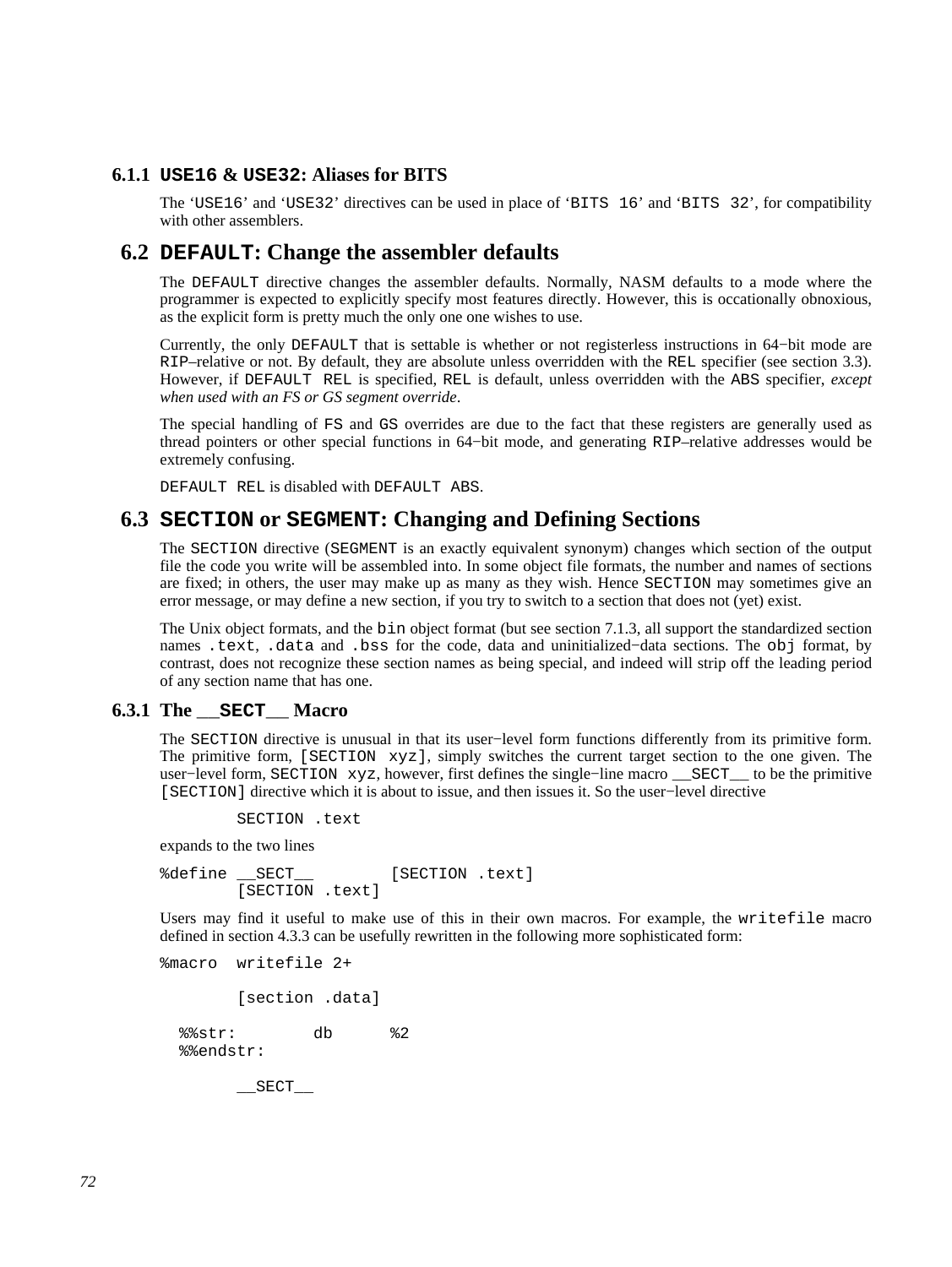| mov | dx,%%str              |
|-----|-----------------------|
| mov | cx, % endstr- % % str |
| mov | bx, %1                |
| mov | ah, 0x40              |
| int | $0 \times 21$         |

%endmacro

This form of the macro, once passed a string to output, first switches temporarily to the data section of the file, using the primitive form of the SECTION directive so as not to modify \_\_SECT\_\_. It then declares its string in the data section, and then invokes \_\_SECT\_\_ to switch back to *whichever* section the user was previously working in. It thus avoids the need, in the previous version of the macro, to include a JMP instruction to jump over the data, and also does not fail if, in a complicated OBJ format module, the user could potentially be assembling the code in any of several separate code sections.

# **6.4 ABSOLUTE: Defining Absolute Labels**

The ABSOLUTE directive can be thought of as an alternative form of SECTION: it causes the subsequent code to be directed at no physical section, but at the hypothetical section starting at the given absolute address. The only instructions you can use in this mode are the RESB family.

ABSOLUTE is used as follows:

absolute 0x1A

 kbuf\_chr resw 1 kbuf\_free resw 1 kbuf resw 16

This example describes a section of the PC BIOS data area, at segment address 0x40: the above code defines kbuf\_chr to be 0x1A, kbuf\_free to be 0x1C, and kbuf to be 0x1E.

The user−level form of ABSOLUTE, like that of SECTION, redefines the \_\_SECT\_\_ macro when it is invoked.

STRUC and ENDSTRUC are defined as macros which use ABSOLUTE (and also \_\_SECT\_\_).

ABSOLUTE doesn't have to take an absolute constant as an argument: it can take an expression (actually, a critical expression: see [section 3.8\)](#page-35-0) and it can be a value in a segment. For example, a TSR can re−use its setup code as run−time BSS like this:

|                            | org | 100h         |         | ; it's a .COM program                           |
|----------------------------|-----|--------------|---------|-------------------------------------------------|
|                            | jmp | setup        |         | ; setup code comes last                         |
|                            |     |              |         | ; the resident part of the TSR goes here        |
| setup:                     |     |              |         | ; now write the code that installs the TSR here |
| absolute setup             |     |              |         |                                                 |
| runtimevar1<br>runtimevar2 |     | resw<br>resd | 1<br>20 |                                                 |
| tsr end:                   |     |              |         |                                                 |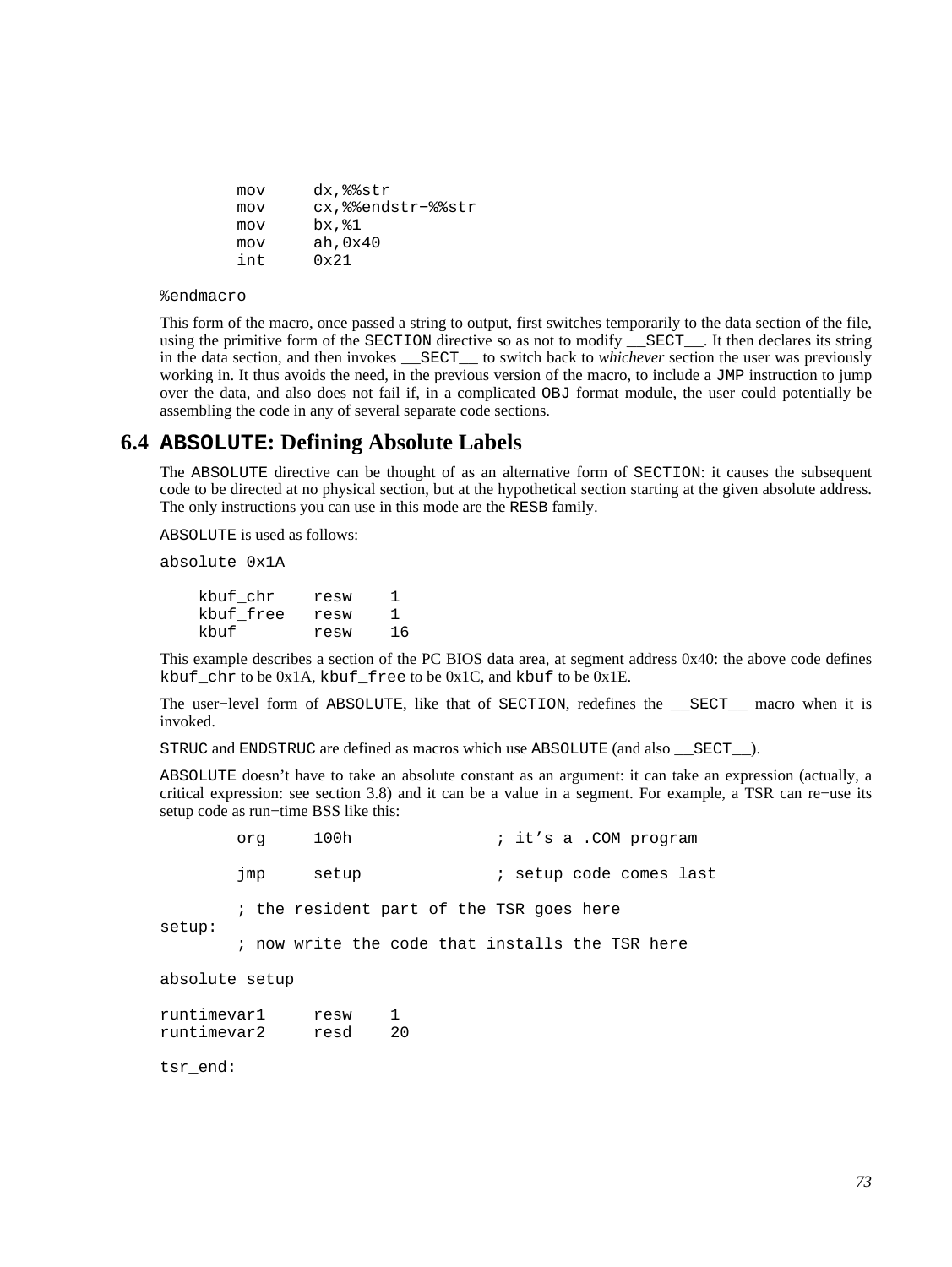This defines some variables 'on top of' the setup code, so that after the setup has finished running, the space it took up can be re−used as data storage for the running TSR. The symbol 'tsr\_end' can be used to calculate the total size of the part of the TSR that needs to be made resident.

# **6.5 EXTERN: Importing Symbols from Other Modules**

EXTERN is similar to the MASM directive EXTRN and the C keyword extern: it is used to declare a symbol which is not defined anywhere in the module being assembled, but is assumed to be defined in some other module and needs to be referred to by this one. Not every object−file format can support external variables: the bin format cannot.

The EXTERN directive takes as many arguments as you like. Each argument is the name of a symbol:

extern printf extern \_sscanf,\_fscanf

Some object−file formats provide extra features to the EXTERN directive. In all cases, the extra features are used by suffixing a colon to the symbol name followed by object−format specific text. For example, the obj format allows you to declare that the default segment base of an external should be the group dgroup by means of the directive

extern \_variable:wrt dgroup

The primitive form of EXTERN differs from the user−level form only in that it can take only one argument at a time: the support for multiple arguments is implemented at the preprocessor level.

You can declare the same variable as EXTERN more than once: NASM will quietly ignore the second and later redeclarations. You can't declare a variable as EXTERN as well as something else, though.

# **6.6 GLOBAL: Exporting Symbols to Other Modules**

GLOBAL is the other end of EXTERN: if one module declares a symbol as EXTERN and refers to it, then in order to prevent linker errors, some other module must actually *define* the symbol and declare it as GLOBAL. Some assemblers use the name PUBLIC for this purpose.

The GLOBAL directive applying to a symbol must appear *before* the definition of the symbol.

GLOBAL uses the same syntax as EXTERN, except that it must refer to symbols which *are* defined in the same module as the GLOBAL directive. For example:

global \_main \_main:

; some code

GLOBAL, like EXTERN, allows object formats to define private extensions by means of a colon. The elf object format, for example, lets you specify whether global data items are functions or data:

global hashlookup:function, hashtable:data

Like EXTERN, the primitive form of GLOBAL differs from the user−level form only in that it can take only one argument at a time.

## **6.7 COMMON: Defining Common Data Areas**

The COMMON directive is used to declare *common variables*. A common variable is much like a global variable declared in the uninitialized data section, so that

common intvar 4

is similar in function to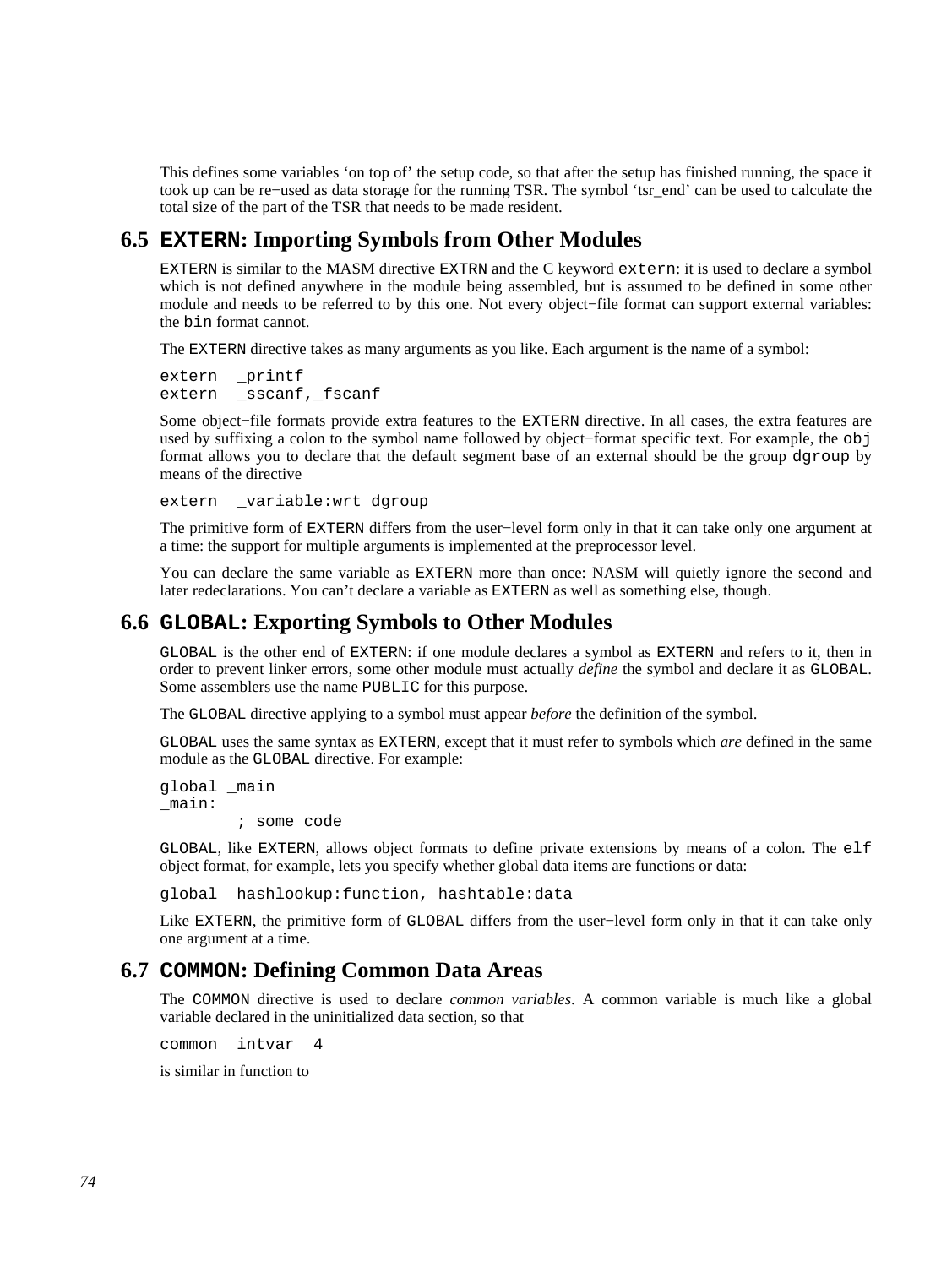global intvar section .bss intvar resd 1

The difference is that if more than one module defines the same common variable, then at link time those variables will be *merged*, and references to intvar in all modules will point at the same piece of memory.

Like GLOBAL and EXTERN, COMMON supports object−format specific extensions. For example, the obj format allows common variables to be NEAR or FAR, and the elf format allows you to specify the alignment requirements of a common variable:

common commvar 4:near ; works in OBJ common intarray 100:4 ; works in ELF: 4 byte aligned

Once again, like EXTERN and GLOBAL, the primitive form of COMMON differs from the user−level form only in that it can take only one argument at a time.

# **6.8 CPU: Defining CPU Dependencies**

The CPU directive restricts assembly to those instructions which are available on the specified CPU.

Options are:

- CPU 8086 Assemble only 8086 instruction set
- CPU 186 Assemble instructions up to the 80186 instruction set
- CPU 286 Assemble instructions up to the 286 instruction set
- CPU 386 Assemble instructions up to the 386 instruction set
- CPU 486 486 instruction set
- CPU 586 Pentium instruction set
- CPU PENTIUM Same as 586
- CPU 686 P6 instruction set
- CPU PPRO Same as 686
- CPU P2 Same as 686
- CPU P3 Pentium III (Katmai) instruction sets
- CPU KATMAI Same as P3
- CPU P4 Pentium 4 (Willamette) instruction set
- CPU WILLAMETTE Same as P4
- CPU PRESCOTT Prescott instruction set
- CPU X64 x86−64 (x64/AMD64/Intel 64) instruction set
- CPU IA64 IA64 CPU (in x86 mode) instruction set

All options are case insensitive. All instructions will be selected only if they apply to the selected CPU or lower. By default, all instructions are available.

# **6.9 FLOAT: Handling of floating−point constants**

By default, floating−point constants are rounded to nearest, and IEEE denormals are supported. The following options can be set to alter this behaviour: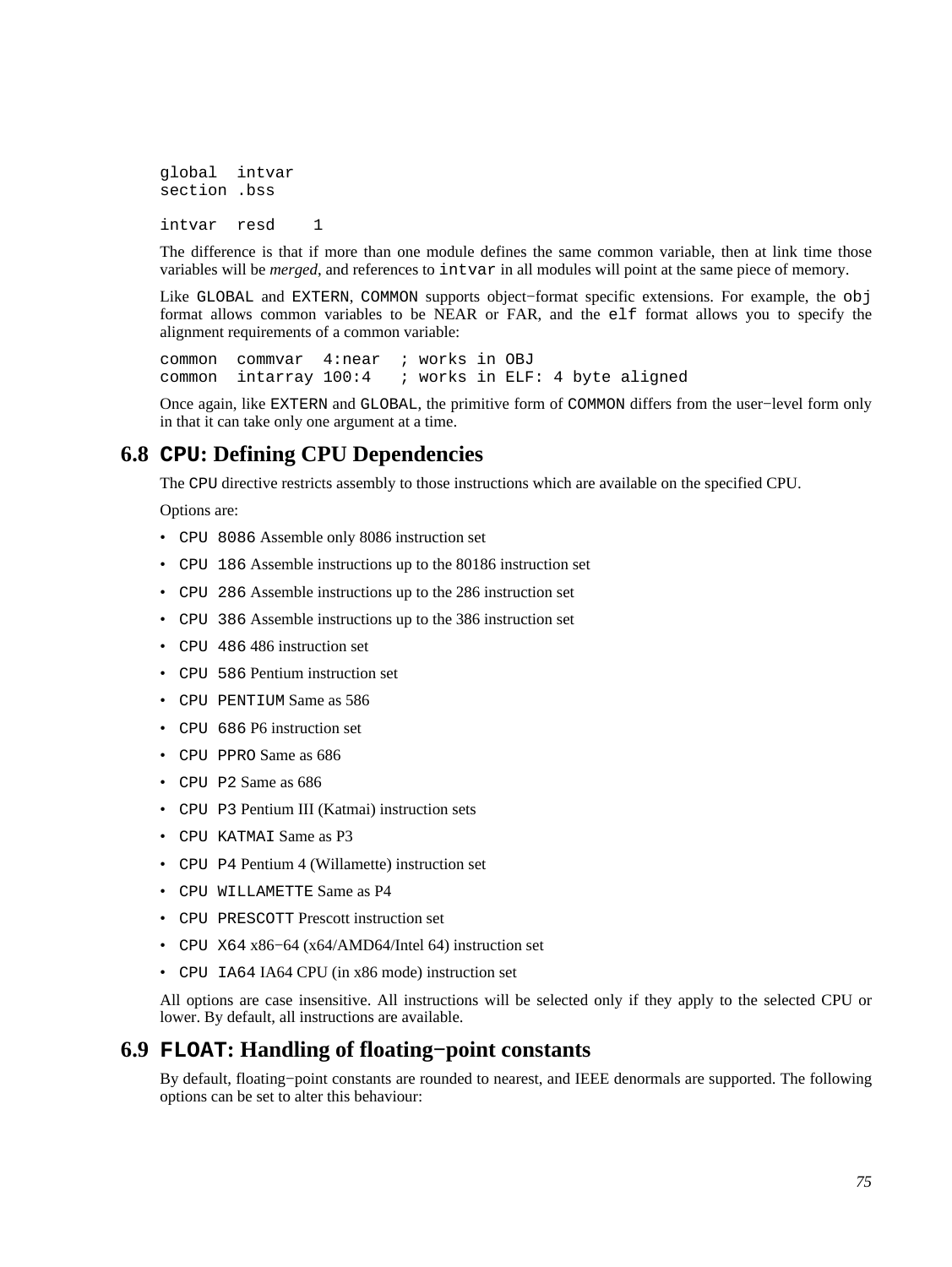- FLOAT DAZ Flush denormals to zero
- FLOAT NODAZ Do not flush denormals to zero (default)
- FLOAT NEAR Round to nearest (default)
- FLOAT UP Round up (toward +Infinity)
- FLOAT DOWN Round down (toward –Infinity)
- FLOAT ZERO Round toward zero
- FLOAT DEFAULT Restore default settings

The standard macros \_\_FLOAT\_DAZ\_\_, \_\_FLOAT\_ROUND\_\_, and \_\_FLOAT\_\_ contain the current state, as long as the programmer has avoided the use of the brackeded primitive form, ([FLOAT]).

\_\_FLOAT\_\_ contains the full set of floating−point settings; this value can be saved away and invoked later to restore the setting.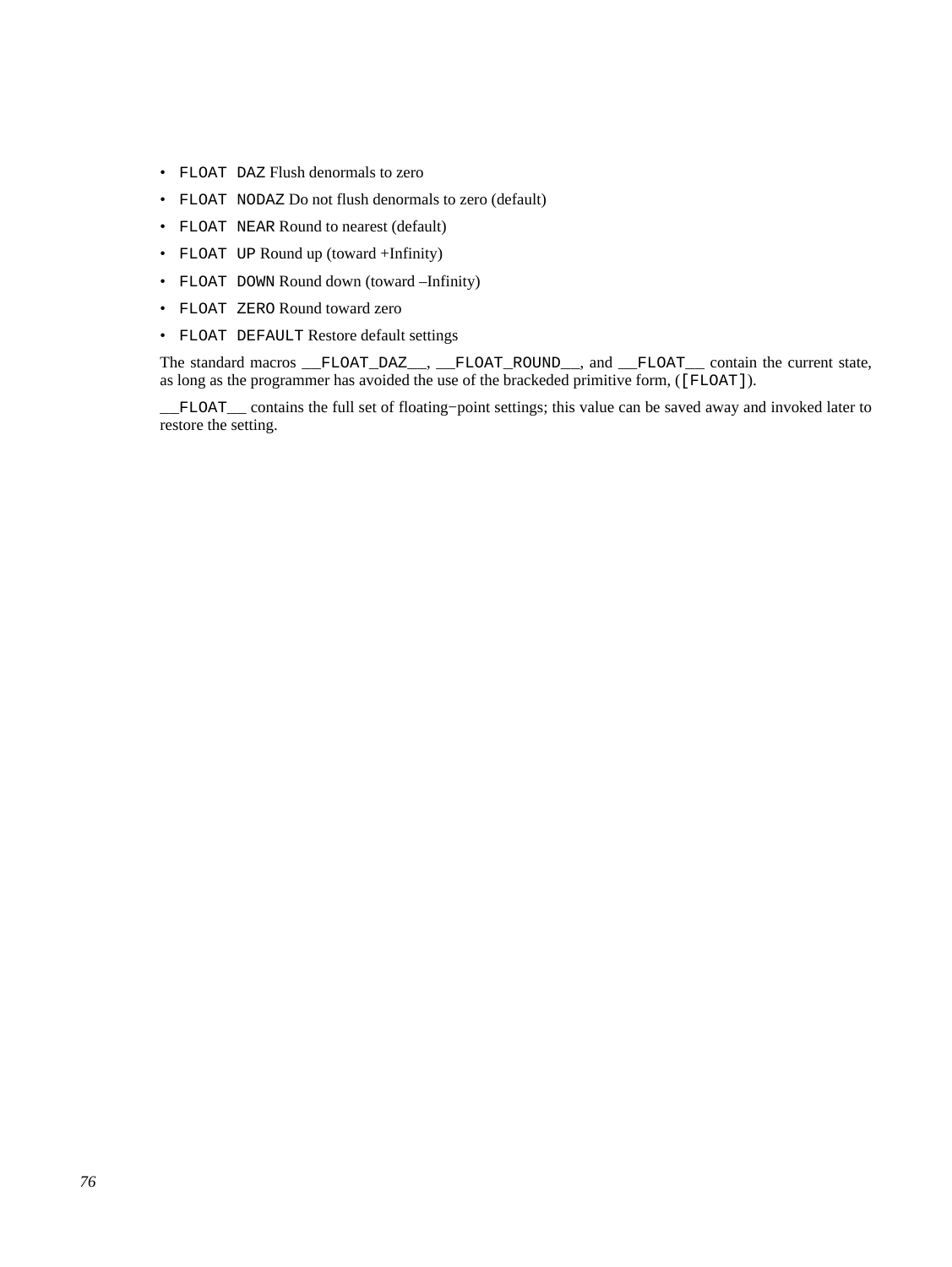# **Chapter 7: Output Formats**

NASM is a portable assembler, designed to be able to compile on any ANSI C−supporting platform and produce output to run on a variety of Intel x86 operating systems. For this reason, it has a large number of available output formats, selected using the −f option on the NASM command line. Each of these formats, along with its extensions to the base NASM syntax, is detailed in this chapter.

As stated in [section 2.1.1](#page-17-0), NASM chooses a default name for your output file based on the input file name and the chosen output format. This will be generated by removing the extension (.asm, .s, or whatever you like to use) from the input file name, and substituting an extension defined by the output format. The extensions are given with each format below.

# **7.1 bin: Flat−Form Binary Output**

The bin format does not produce object files: it generates nothing in the output file except the code you wrote. Such 'pure binary' files are used by MS-DOS: . COM executables and . SYS device drivers are pure binary files. Pure binary output is also useful for operating system and boot loader development.

The bin format supports multiple section names. For details of how NASM handles sections in the bin format, see [section 7.1.3.](#page-77-0)

Using the bin format puts NASM by default into 16−bit mode (see [section 6.1](#page-70-0)). In order to use bin to write 32−bit or 64−bit code, such as an OS kernel, you need to explicitly issue the BITS 32 or BITS 64 directive.

bin has no default output file name extension: instead, it leaves your file name as it is once the original extension has been removed. Thus, the default is for NASM to assemble binprog.asm into a binary file called binprog.

# **7.1.1 ORG: Binary File Program Origin**

The bin format provides an additional directive to the list given in [chapter 6:](#page-70-1) ORG. The function of the ORG directive is to specify the origin address which NASM will assume the program begins at when it is loaded into memory.

For example, the following code will generate the longword 0x00000104:

 org 0x100 dd label

label:

Unlike the ORG directive provided by MASM−compatible assemblers, which allows you to jump around in the object file and overwrite code you have already generated, NASM's ORG does exactly what the directive says: *origin*. Its sole function is to specify one offset which is added to all internal address references within the section; it does not permit any of the trickery that MASM's version does. See [section 12.1.3](#page-119-0) for further comments.

## **7.1.2 bin Extensions to the SECTION Directive**

The bin output format extends the SECTION (or SEGMENT) directive to allow you to specify the alignment requirements of segments. This is done by appending the ALIGN qualifier to the end of the section−definition line. For example,

section .data align=16

switches to the section .data and also specifies that it must be aligned on a 16−byte boundary.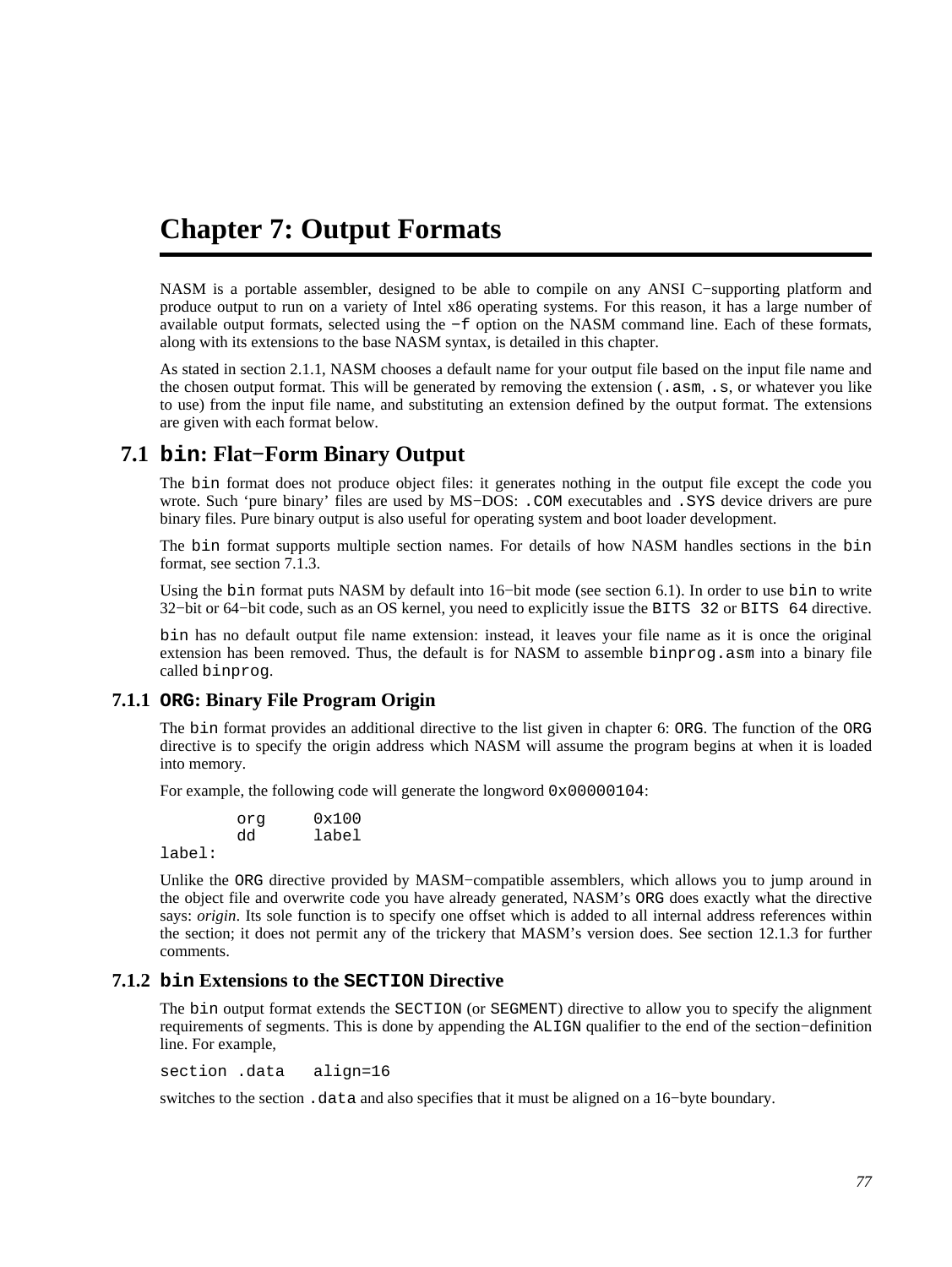The parameter to ALIGN specifies how many low bits of the section start address must be forced to zero. The alignment value given may be any power of two.

## **7.1.3 Multisection Support for the bin Format**

<span id="page-77-0"></span>The bin format allows the use of multiple sections, of arbitrary names, besides the "known" .text, .data, and .bss names.

- Sections may be designated progbits or nobits. Default is progbits (except . bss, which defaults to nobits, of course).
- Sections can be aligned at a specified boundary following the previous section with  $\text{align}$ , or at an arbitrary byte−granular position with start=.
- Sections can be given a virtual start address, which will be used for the calculation of all memory references within that section with vstart=.
- Sections can be ordered using follows=<section> or vfollows=<section> as an alternative to specifying an explicit start address.
- Arguments to org, start, vstart, and align= are critical expressions. See [section 3.8.](#page-35-0) E.g. align= $(1 \le \text{ALIGN SHIFT})$  – ALIGN SHIFT must be defined before it is used here.
- Any code which comes before an explicit SECTION directive is directed by default into the .text section.
- If an ORG statement is not given, ORG 0 is used by default.
- The .bss section will be placed after the last progbits section, unless start=, vstart=, follows=, or vfollows= has been specified.
- All sections are aligned on dword boundaries, unless a different alignment has been specified.
- Sections may not overlap.
- NASM creates the section. < secname>. start for each section, which may be used in your code.

#### **7.1.4 Map Files**

Map files can be generated in −f bin format by means of the [map] option. Map types of all (default), brief, sections, segments, or symbols may be specified. Output may be directed to stdout (default), stderr, or a specified file. E.g. [map symbols myfile.map]. No "user form" exists, the square brackets must be used.

## **7.2 ith: Intel Hex Output**

The ith file format produces Intel hex−format files. Just as the bin format, this is a flat memory image format with no support for relocation or linking. It is usually used with ROM programmers and similar utilities.

All extensions supported by the bin file format is also supported by the ith file format.

ith provides a default output file−name extension of .ith.

# **7.3 srec: Motorola S−Records Output**

The srec file format produces Motorola S−records files. Just as the bin format, this is a flat memory image format with no support for relocation or linking. It is usually used with ROM programmers and similar utilities.

All extensions supported by the bin file format is also supported by the srec file format.

srec provides a default output file−name extension of .srec.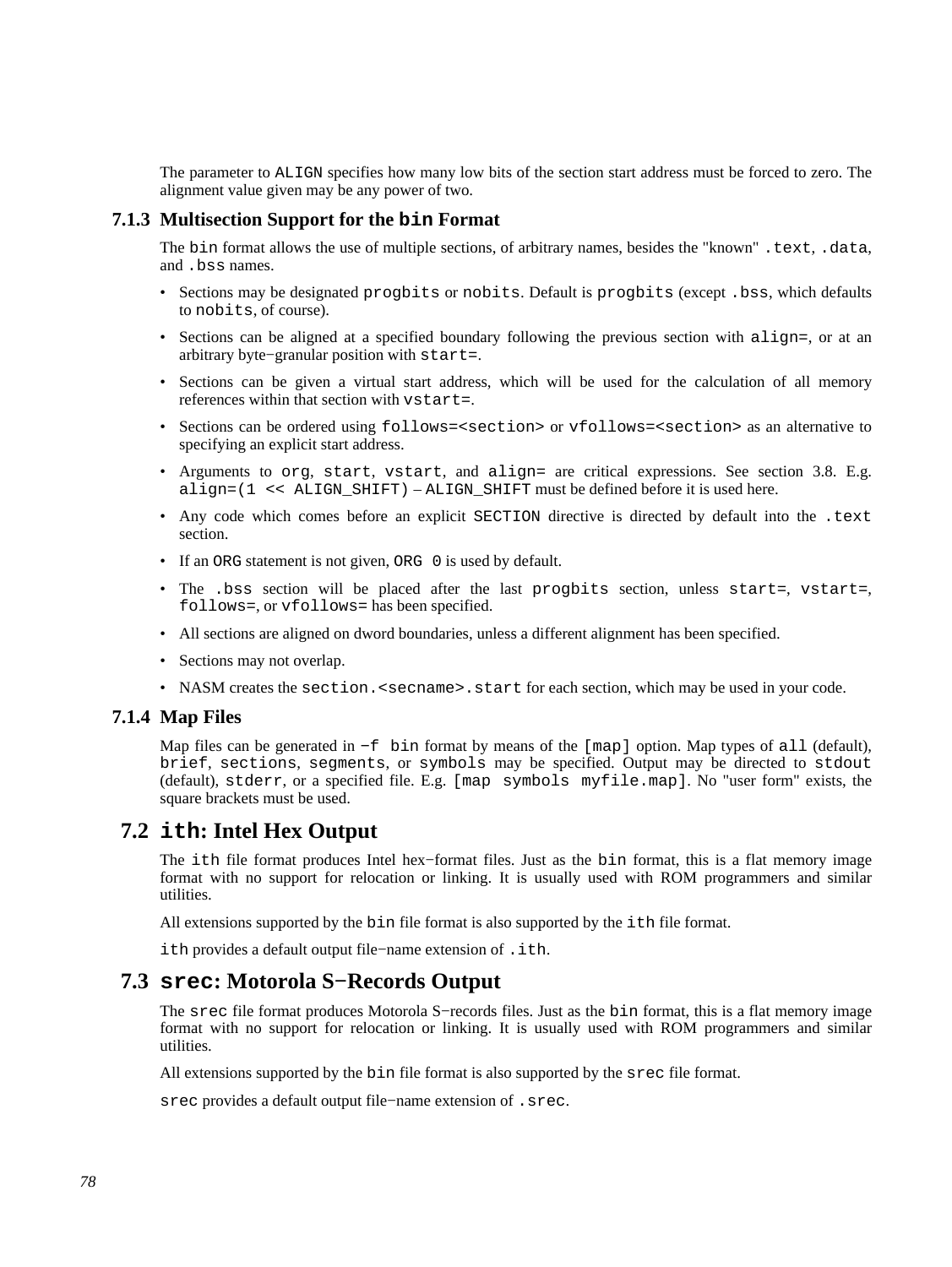# **7.4 obj: Microsoft OMF Object Files**

<span id="page-78-0"></span>The obj file format (NASM calls it obj rather than omf for historical reasons) is the one produced by MASM and TASM, which is typically fed to 16−bit DOS linkers to produce .EXE files. It is also the format used by OS/2.

obj provides a default output file−name extension of .obj.

obj is not exclusively a 16−bit format, though: NASM has full support for the 32−bit extensions to the format. In particular, 32−bit obj format files are used by Borland's Win32 compilers, instead of using Microsoft's newer win32 object file format.

The obj format does not define any special segment names: you can call your segments anything you like. Typical names for segments in obj format files are CODE, DATA and BSS.

If your source file contains code before specifying an explicit SEGMENT directive, then NASM will invent its own segment called \_\_NASMDEFSEG for you.

When you define a segment in an  $obj$  file, NASM defines the segment name as a symbol as well, so that you can access the segment address of the segment. So, for example:

segment data

dvar: dw 1234

segment code

function:

```
mov ax, data \qquad i get segment address of data
mov ds, ax \qquad ; and move it into DS
 inc word [dvar] ; now this reference will work 
 ret
```
The obj format also enables the use of the SEG and WRT operators, so that you can write code which does things like

```
extern foo
```
mov ax, seg foo ; get preferred segment of foo mov ds,ax mov ax, data  $\qquad i$  a different segment mov es,ax mov ax,[ds:foo] ; this accesses 'foo' mov [es:foo wrt data],bx ; so does this

#### **7.4.1 obj Extensions to the SEGMENT Directive**

The obj output format extends the SEGMENT (or SECTION) directive to allow you to specify various properties of the segment you are defining. This is done by appending extra qualifiers to the end of the segment−definition line. For example,

segment code private align=16

defines the segment code, but also declares it to be a private segment, and requires that the portion of it described in this code module must be aligned on a 16−byte boundary.

The available qualifiers are:

• PRIVATE, PUBLIC, COMMON and STACK specify the combination characteristics of the segment. PRIVATE segments do not get combined with any others by the linker; PUBLIC and STACK segments get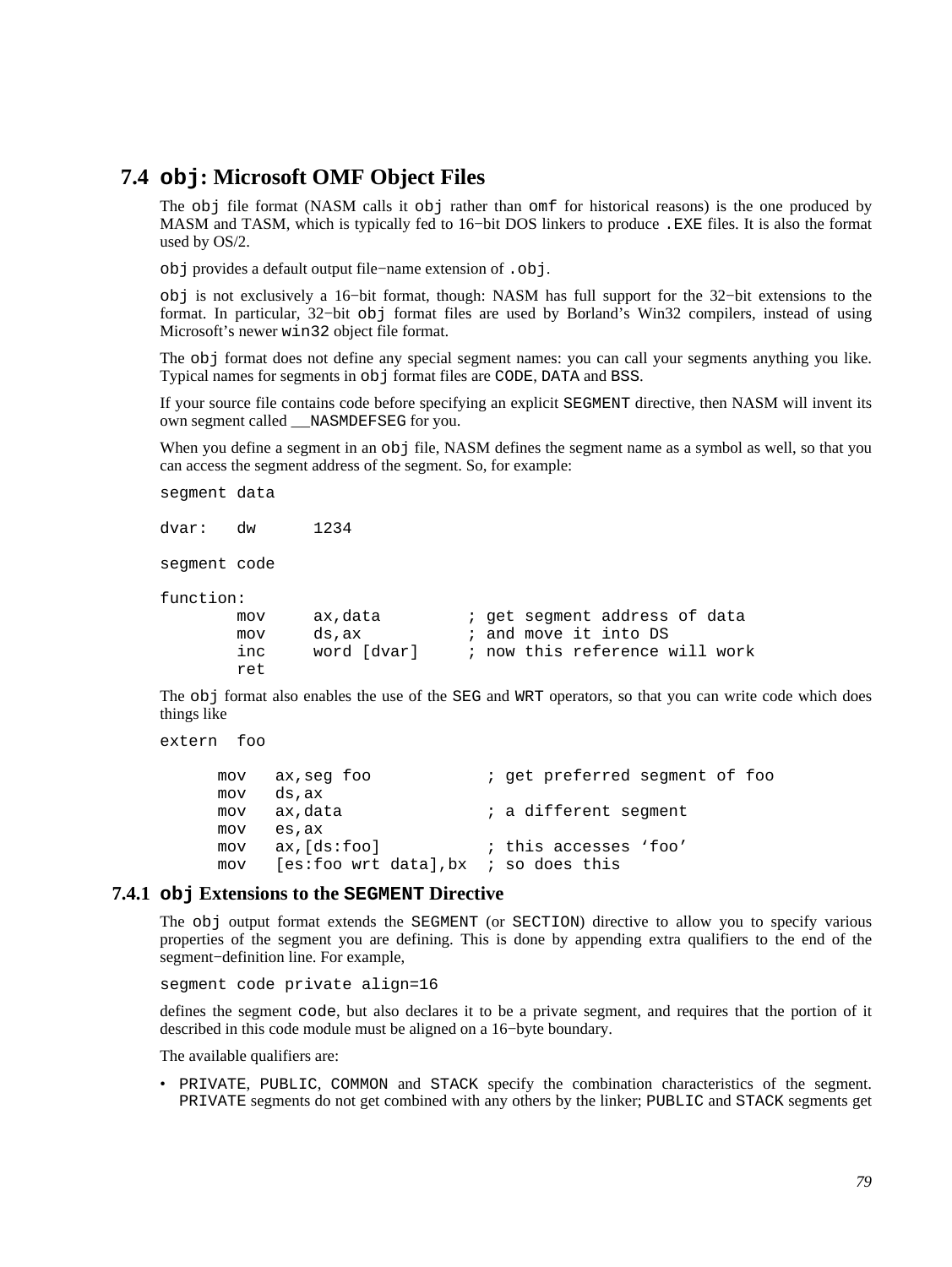concatenated together at link time; and COMMON segments all get overlaid on top of each other rather than stuck end−to−end.

- ALIGN is used, as shown above, to specify how many low bits of the segment start address must be forced to zero. The alignment value given may be any power of two from 1 to 4096; in reality, the only values supported are 1, 2, 4, 16, 256 and 4096, so if 8 is specified it will be rounded up to 16, and 32, 64 and 128 will all be rounded up to 256, and so on. Note that alignment to 4096−byte boundaries is a PharLap extension to the format and may not be supported by all linkers.
- CLASS can be used to specify the segment class; this feature indicates to the linker that segments of the same class should be placed near each other in the output file. The class name can be any word, e.g. CLASS=CODE.
- OVERLAY, like CLASS, is specified with an arbitrary word as an argument, and provides overlay information to an overlay−capable linker.
- Segments can be declared as USE16 or USE32, which has the effect of recording the choice in the object file and also ensuring that NASM's default assembly mode when assembling in that segment is 16−bit or 32−bit respectively.
- When writing OS/2 object files, you should declare 32−bit segments as FLAT, which causes the default segment base for anything in the segment to be the special group FLAT, and also defines the group if it is not already defined.
- The obj file format also allows segments to be declared as having a pre−defined absolute segment address, although no linkers are currently known to make sensible use of this feature; nevertheless, NASM allows you to declare a segment such as SEGMENT SCREEN ABSOLUTE=0xB800 if you need to. The ABSOLUTE and ALIGN keywords are mutually exclusive.

NASM's default segment attributes are PUBLIC, ALIGN=1, no class, no overlay, and USE16.

#### **7.4.2 GROUP: Defining Groups of Segments**

The obj format also allows segments to be grouped, so that a single segment register can be used to refer to all the segments in a group. NASM therefore supplies the GROUP directive, whereby you can code

segment data

; some data

segment bss

; some uninitialized data

group dgroup data bss

which will define a group called dgroup to contain the segments data and bss. Like SEGMENT, GROUP causes the group name to be defined as a symbol, so that you can refer to a variable var in the data segment as var wrt data or as var wrt dgroup, depending on which segment value is currently in your segment register.

If you just refer to var, however, and var is declared in a segment which is part of a group, then NASM will default to giving you the offset of var from the beginning of the *group*, not the *segment*. Therefore SEG var, also, will return the group base rather than the segment base.

NASM will allow a segment to be part of more than one group, but will generate a warning if you do this. Variables declared in a segment which is part of more than one group will default to being relative to the first group that was defined to contain the segment.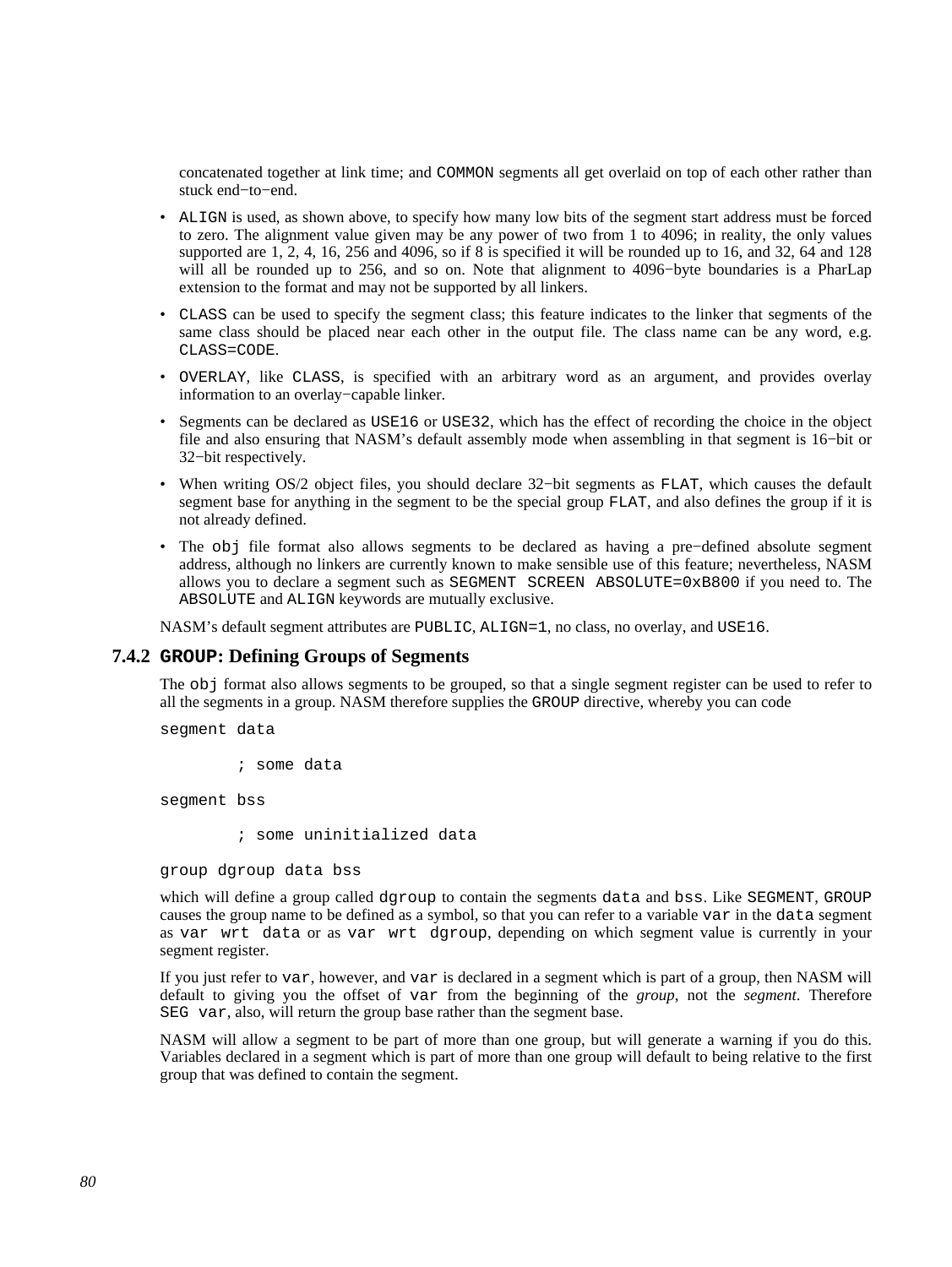A group does not have to contain any segments; you can still make WRT references to a group which does not contain the variable you are referring to. OS/2, for example, defines the special group FLAT with no segments in it.

## **7.4.3 UPPERCASE: Disabling Case Sensitivity in Output**

Although NASM itself is case sensitive, some OMF linkers are not; therefore it can be useful for NASM to output single−case object files. The UPPERCASE format−specific directive causes all segment, group and symbol names that are written to the object file to be forced to upper case just before being written. Within a source file, NASM is still case–sensitive; but the object file can be written entirely in upper case if desired.

UPPERCASE is used alone on a line; it requires no parameters.

#### **7.4.4 IMPORT: Importing DLL Symbols**

The IMPORT format−specific directive defines a symbol to be imported from a DLL, for use if you are writing a DLL's import library in NASM. You still need to declare the symbol as EXTERN as well as using the IMPORT directive.

The IMPORT directive takes two required parameters, separated by white space, which are (respectively) the name of the symbol you wish to import and the name of the library you wish to import it from. For example:

import WSAStartup wsock32.dll

A third optional parameter gives the name by which the symbol is known in the library you are importing it from, in case this is not the same as the name you wish the symbol to be known by to your code once you have imported it. For example:

import asyncsel wsock32.dll WSAAsyncSelect

#### **7.4.5 EXPORT: Exporting DLL Symbols**

The EXPORT format−specific directive defines a global symbol to be exported as a DLL symbol, for use if you are writing a DLL in NASM. You still need to declare the symbol as GLOBAL as well as using the EXPORT directive.

EXPORT takes one required parameter, which is the name of the symbol you wish to export, as it was defined in your source file. An optional second parameter (separated by white space from the first) gives the *external* name of the symbol: the name by which you wish the symbol to be known to programs using the DLL. If this name is the same as the internal name, you may leave the second parameter off.

Further parameters can be given to define attributes of the exported symbol. These parameters, like the second, are separated by white space. If further parameters are given, the external name must also be specified, even if it is the same as the internal name. The available attributes are:

- resident indicates that the exported name is to be kept resident by the system loader. This is an optimisation for frequently used symbols imported by name.
- nodata indicates that the exported symbol is a function which does not make use of any initialized data.
- parm=NNN, where NNN is an integer, sets the number of parameter words for the case in which the symbol is a call gate between 32−bit and 16−bit segments.
- An attribute which is just a number indicates that the symbol should be exported with an identifying number (ordinal), and gives the desired number.

For example:

```
 export myfunc 
 export myfunc TheRealMoreFormalLookingFunctionName
```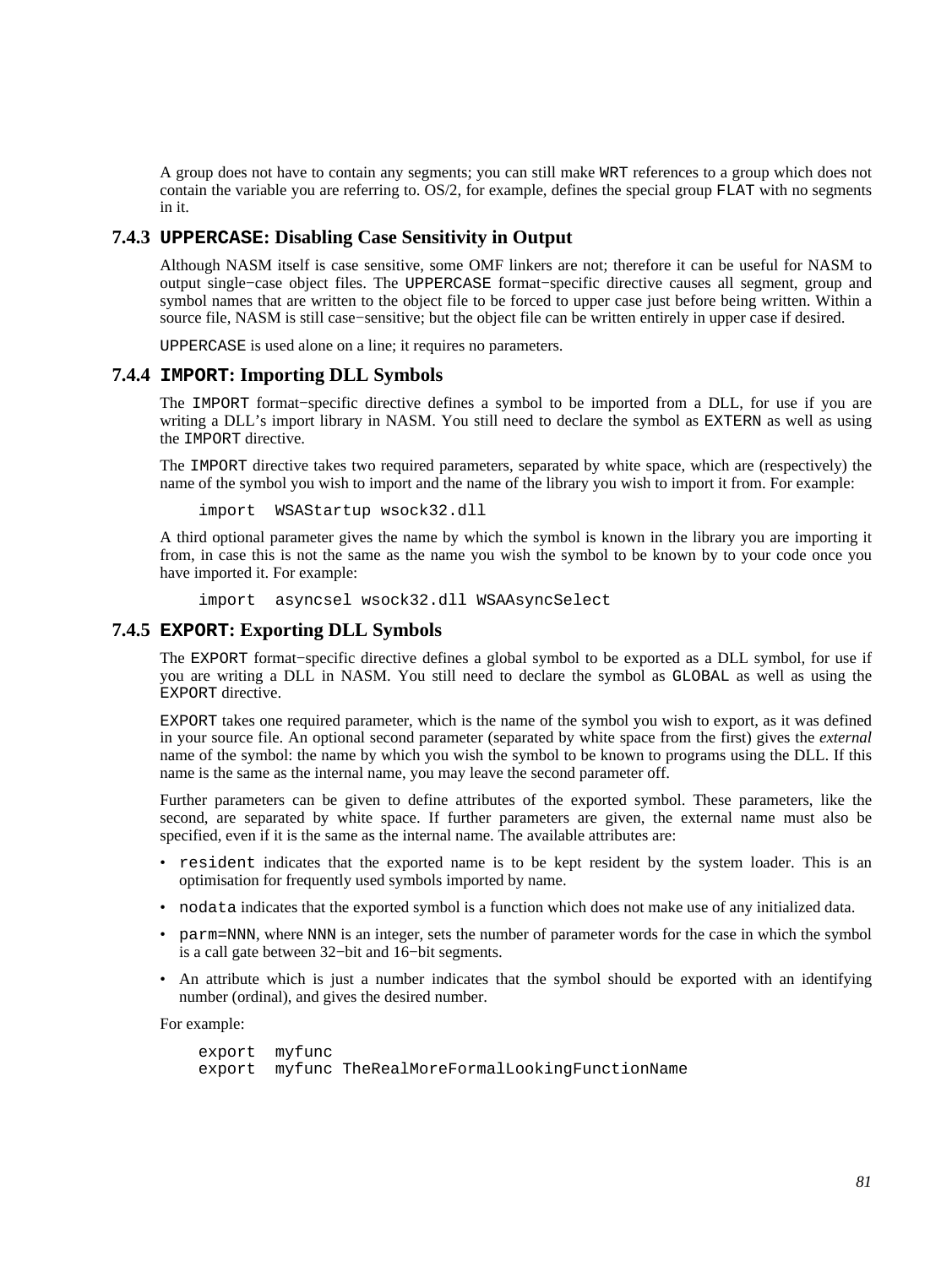export myfunc myfunc 1234 ; export by ordinal export myfunc myfunc resident parm=23 nodata

#### **7.4.6 ..start: Defining the Program Entry Point**

<span id="page-81-2"></span>OMF linkers require exactly one of the object files being linked to define the program entry point, where execution will begin when the program is run. If the object file that defines the entry point is assembled using NASM, you specify the entry point by declaring the special symbol . . start at the point where you wish execution to begin.

#### **7.4.7 obj Extensions to the EXTERN Directive**

<span id="page-81-1"></span>If you declare an external symbol with the directive

extern foo

then references such as mov ax,foo will give you the offset of foo from its preferred segment base (as specified in whichever module foo is actually defined in). So to access the contents of foo you will usually need to do something like

> mov ax, seg foo ; get preferred segment base mov es, ax  $\qquad \qquad ;$  move it into ES mov ax,[es:foo] ; and use offset 'foo' from it

This is a little unwieldy, particularly if you know that an external is going to be accessible from a given segment or group, say dgroup. So if DS already contained dgroup, you could simply code

mov ax,[foo wrt dgroup]

However, having to type this every time you want to access foo can be a pain; so NASM allows you to declare foo in the alternative form

extern foo:wrt dgroup

This form causes NASM to pretend that the preferred segment base of foo is in fact dgroup; so the expression seg foo will now return dgroup, and the expression foo is equivalent to foo wrt dgroup.

This default−WRT mechanism can be used to make externals appear to be relative to any group or segment in your program. It can also be applied to common variables: see [section 7.4.8.](#page-81-0)

#### **7.4.8 obj Extensions to the COMMON Directive**

<span id="page-81-0"></span>The obj format allows common variables to be either near or far; NASM allows you to specify which your variables should be by the use of the syntax

common nearvar 2:near ; 'nearvar' is a near common common farvar 10:far ; and 'farvar' is far

Far common variables may be greater in size than 64Kb, and so the OMF specification says that they are declared as a number of *elements* of a given size. So a 10−byte far common variable could be declared as ten one−byte elements, five two−byte elements, two five−byte elements or one ten−byte element.

Some OMF linkers require the element size, as well as the variable size, to match when resolving common variables declared in more than one module. Therefore NASM must allow you to specify the element size on your far common variables. This is done by the following syntax:

| common c 5by2 10:far 5 |  | ; two five-byte elements |  |
|------------------------|--|--------------------------|--|
| common c 2by5 10:far 2 |  | ; five two-byte elements |  |

If no element size is specified, the default is 1. Also, the FAR keyword is not required when an element size is specified, since only far commons may have element sizes at all. So the above declarations could equivalently be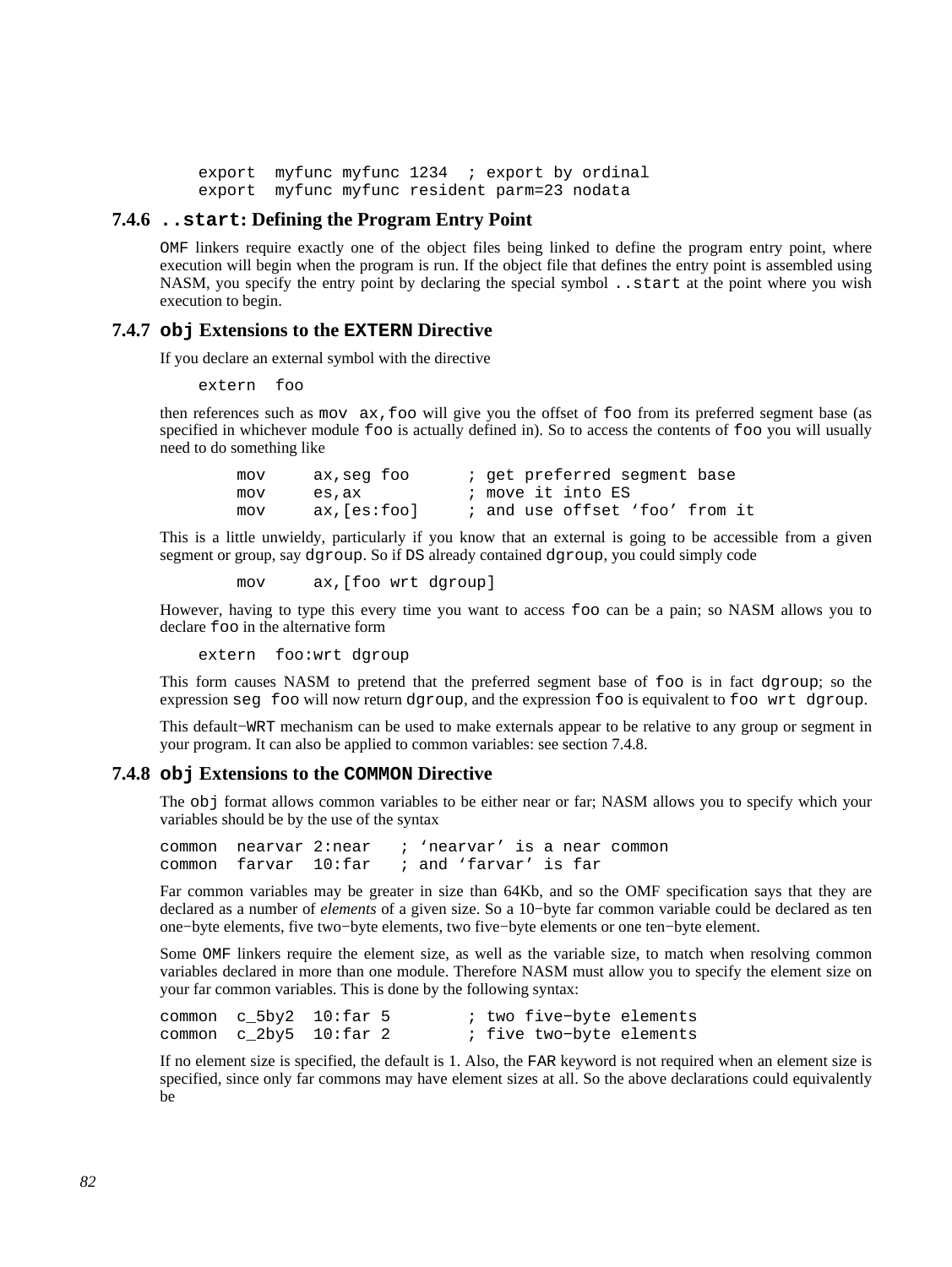| common c $5by2$ 10:5 |  | ; two five-byte elements |  |
|----------------------|--|--------------------------|--|
| common c $2by5$ 10:2 |  | ; five two-byte elements |  |

In addition to these extensions, the COMMON directive in obj also supports default−WRT specification like EXTERN does (explained in [section 7.4.7\)](#page-81-1). So you can also declare things like

common foo 10:wrt dgroup common bar 16:far 2:wrt data common baz 24:wrt data:6

# **7.5 win32: Microsoft Win32 Object Files**

<span id="page-82-0"></span>The win32 output format generates Microsoft Win32 object files, suitable for passing to Microsoft linkers such as Visual C++. Note that Borland Win32 compilers do not use this format, but use obj instead (see [section 7.4\)](#page-78-0).

win32 provides a default output file−name extension of .obj.

Note that although Microsoft say that Win32 object files follow the COFF (Common Object File Format) standard, the object files produced by Microsoft Win32 compilers are not compatible with COFF linkers such as DJGPP's, and vice versa. This is due to a difference of opinion over the precise semantics of PC−relative relocations. To produce COFF files suitable for DJGPP, use NASM's coff output format; conversely, the coff format does not produce object files that Win32 linkers can generate correct output from.

#### **7.5.1 win32 Extensions to the SECTION Directive**

Like the obj format, win32 allows you to specify additional information on the SECTION directive line, to control the type and properties of sections you declare. Section types and properties are generated automatically by NASM for the standard section names .text, .data and .bss, but may still be overridden by these qualifiers.

The available qualifiers are:

- code, or equivalently text, defines the section to be a code section. This marks the section as readable and executable, but not writable, and also indicates to the linker that the type of the section is code.
- data and bss define the section to be a data section, analogously to code. Data sections are marked as readable and writable, but not executable. data declares an initialized data section, whereas bss declares an uninitialized data section.
- rdata declares an initialized data section that is readable but not writable. Microsoft compilers use this section to place constants in it.
- info defines the section to be an informational section, which is not included in the executable file by the linker, but may (for example) pass information *to* the linker. For example, declaring an info–type section called .drectve causes the linker to interpret the contents of the section as command−line options.
- align=, used with a trailing number as in obj, gives the alignment requirements of the section. The maximum you may specify is 64: the Win32 object file format contains no means to request a greater section alignment than this. If alignment is not explicitly specified, the defaults are 16−byte alignment for code sections, 8−byte alignment for rdata sections and 4−byte alignment for data (and BSS) sections. Informational sections get a default alignment of 1 byte (no alignment), though the value does not matter.

The defaults assumed by NASM if you do not specify the above qualifiers are:

| section .text  |  | code align=16 |
|----------------|--|---------------|
| section .data  |  | data align=4  |
| section .rdata |  | rdata align=8 |
| section .bss   |  | bss align=4   |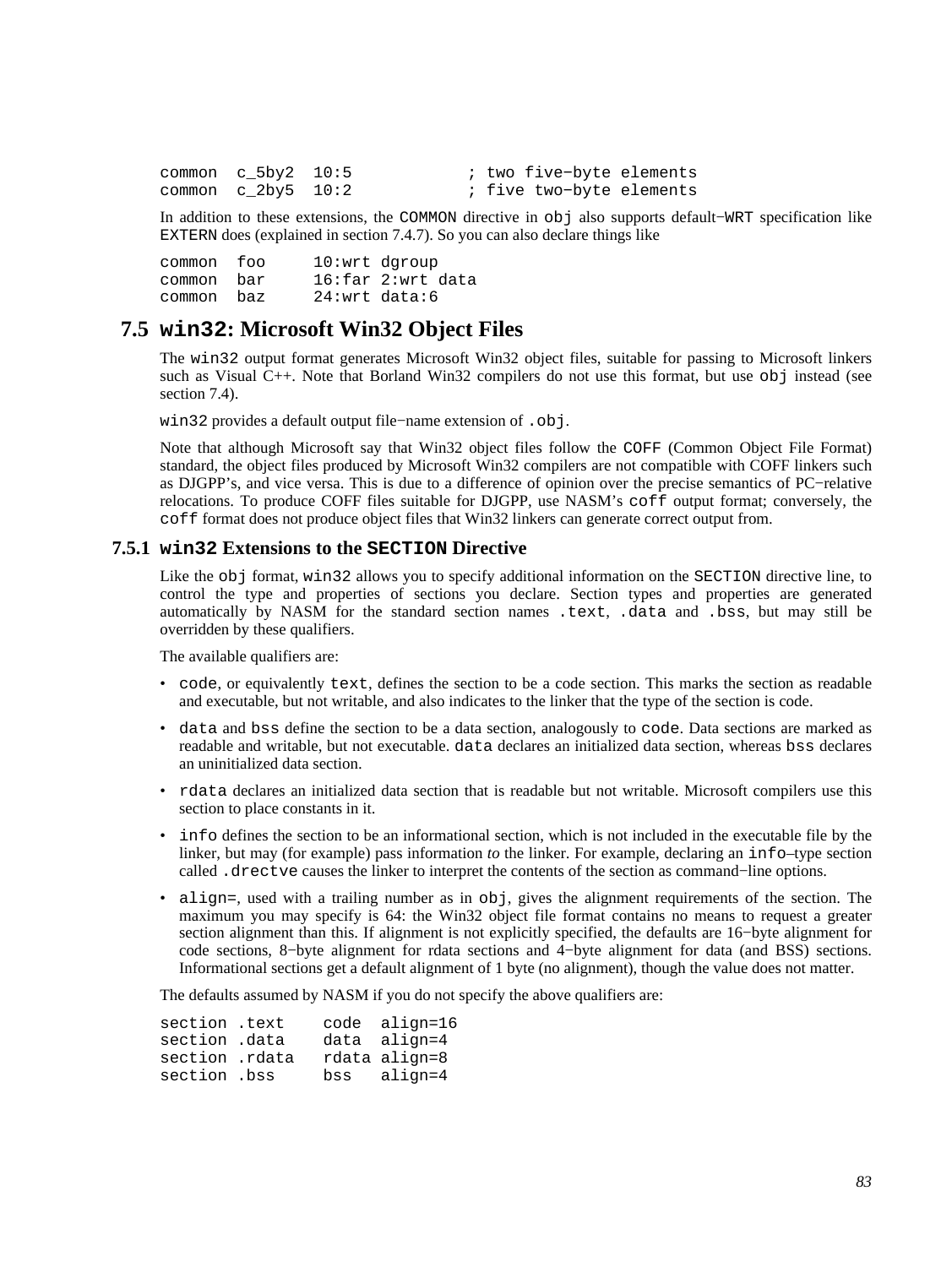Any other section name is treated by default like . text.

#### **7.5.2 win32: Safe Structured Exception Handling**

Among other improvements in Windows XP SP2 and Windows Server 2003 Microsoft has introduced concept of "safe structured exception handling." General idea is to collect handlers' entry points in designated read−only table and have alleged entry point verified against this table prior exception control is passed to the handler. In order for an executable module to be equipped with such "safe exception handler table," all object modules on linker command line has to comply with certain criteria. If one single module among them does not, then the table in question is omitted and above mentioned run−time checks will not be performed for application in question. Table omission is by default silent and therefore can be easily overlooked. One can instruct linker to refuse to produce binary without such table by passing /safeseh command line option.

Without regard to this run−time check merits it's natural to expect NASM to be capable of generating modules suitable for /safeseh linking. From developer's viewpoint the problem is two-fold:

- how to adapt modules not deploying exception handlers of their own;
- how to adapt/develop modules utilizing custom exception handling;

Former can be easily achieved with any NASM version by adding following line to source code:

\$@feat.00 equ 1

As of version 2.03 NASM adds this absolute symbol automatically. If it's not already present to be precise. I.e. if for whatever reason developer would choose to assign another value in source file, it would still be perfectly possible.

Registering custom exception handler on the other hand requires certain "magic." As of version 2.03 additional directive is implemented, safeseh, which instructs the assembler to produce appropriately formatted input data for above mentioned "safe exception handler table." Its typical use would be:

```
section .text 
extern _MessageBoxA@16 
%if __NASM_VERSION_ID__ >= 0x02030000 
safeseh handler \qquad \qquad ; register handler as "safe handler"
%endif 
handler: 
        push DWORD 1 ; MB_OKCANCEL 
        push DWORD caption 
        push DWORD text 
        push DWORD 0 
        call _MessageBoxA@16 
        sub eax,1 ; incidentally suits as return value
                        ; for exception handler 
        ret 
global _main 
_main: 
        push DWORD handler 
        push DWORD [fs:0] 
        mov DWORD [fs:0],esp ; engage exception handler 
        xor eax,eax 
        mov eax,DWORD[eax] ; cause exception 
        pop DWORD [fs:0] ; disengage exception handler 
        add esp,4 
        ret 
text: db 'OK to rethrow, CANCEL to generate core dump',0 
caption:db 'SEGV',0
```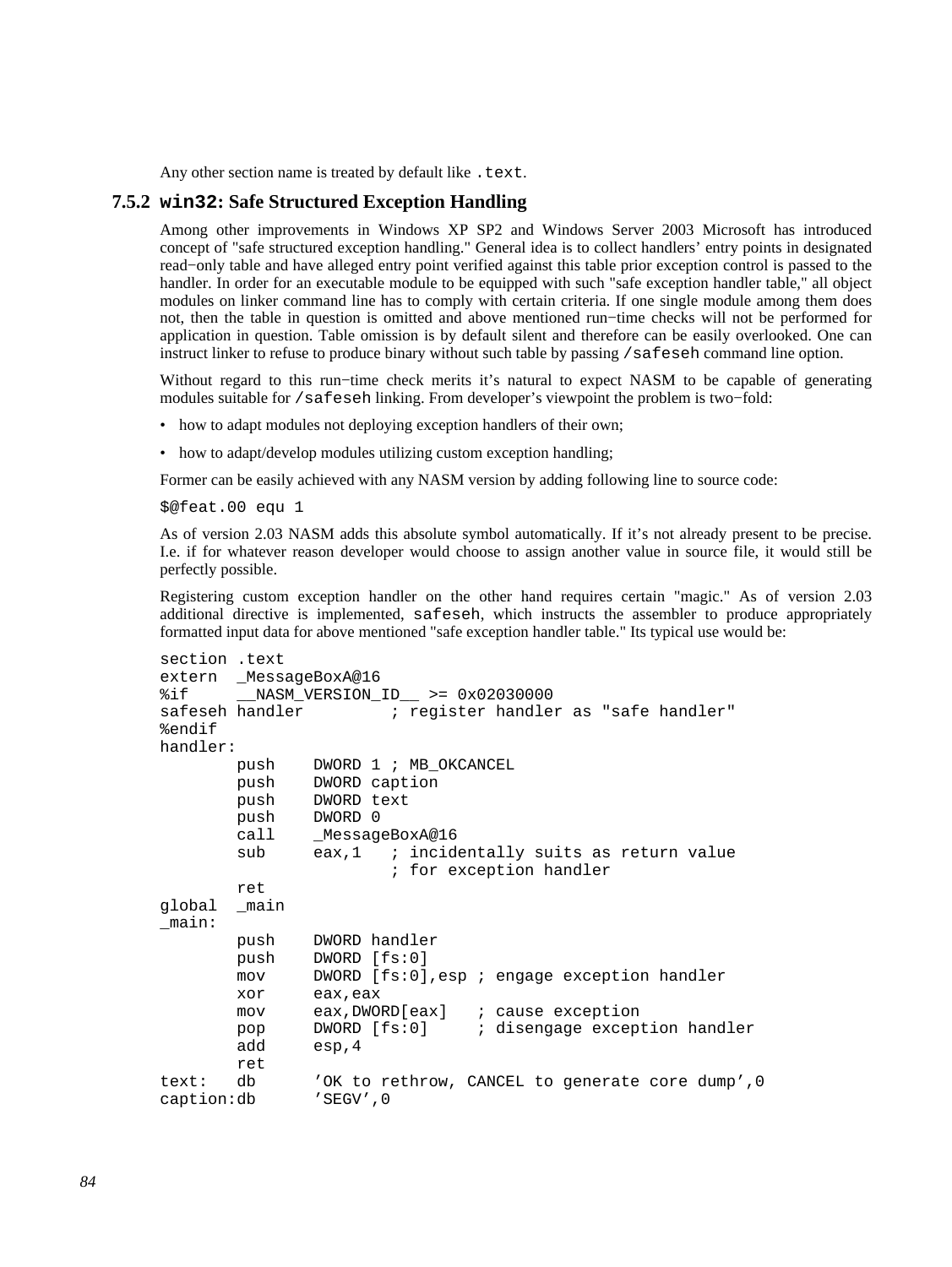```
section .drectve info 
        db '/defaultlib:user32.lib /defaultlib:msvcrt.lib '
```
As you might imagine, it's perfectly possible to produce .exe binary with "safe exception handler table" and yet engage unregistered exception handler. Indeed, handler is engaged by simply manipulating [fs:0] location at run−time, something linker has no power over, run−time that is. It should be explicitly mentioned that such failure to register handler's entry point with safeseh directive has undesired side effect at run−time. If exception is raised and unregistered handler is to be executed, the application is abruptly terminated without any notification whatsoever. One can argue that system could at least have logged some kind "non−safe exception handler in x.exe at address n" message in event log, but no, literally no notification is provided and user is left with no clue on what caused application failure.

Finally, all mentions of linker in this paragraph refer to Microsoft linker version 7.x and later. Presence of @feat.00 symbol and input data for "safe exception handler table" causes no backward incompatibilities and "safeseh" modules generated by NASM 2.03 and later can still be linked by earlier versions or non−Microsoft linkers.

# **7.6 win64: Microsoft Win64 Object Files**

The win64 output format generates Microsoft Win64 object files, which is nearly 100% identical to the win32 object format [\(section 7.5\)](#page-82-0) with the exception that it is meant to target 64−bit code and the x86−64 platform altogether. This object file is used exactly the same as the win32 object format [\(section 7.5\)](#page-82-0), in NASM, with regard to this exception.

## **7.6.1 win64: Writing Position−Independent Code**

While REL takes good care of RIP−relative addressing, there is one aspect that is easy to overlook for a Win64 programmer: indirect references. Consider a switch dispatch table:

 jmp QWORD[dsptch+rax\*8] ... dsptch: dq case0 dq case1 ...

Even novice Win64 assembler programmer will soon realize that the code is not 64−bit savvy. Most notably linker will refuse to link it with "'ADDR32' relocation to '.text' invalid without /LARGEADDRESSAWARE:NO". So [s]he will have to split jmp instruction as following:

| lea | rbx, [rel dsptch]  |
|-----|--------------------|
| JMP | $QWORD[rbx+rax*8]$ |

What happens behind the scene is that effective address in lea is encoded relative to instruction pointer, or in perfectly position−independent manner. But this is only part of the problem! Trouble is that in .dll context caseN relocations will make their way to the final module and might have to be adjusted at .dll load time. To be specific when it can't be loaded at preferred address. And when this occurs, pages with such relocations will be rendered private to current process, which kind of undermines the idea of sharing .dll. But no worry, it's trivial to fix:

|            | lea<br>add<br>jmp | rbx, [rel dsptch]<br>$rbx, QWORD[rbx+rax*8]$<br>rbx |
|------------|-------------------|-----------------------------------------------------|
| dsptch: dq | dα                | case0-dsptch<br>case1-dsptch                        |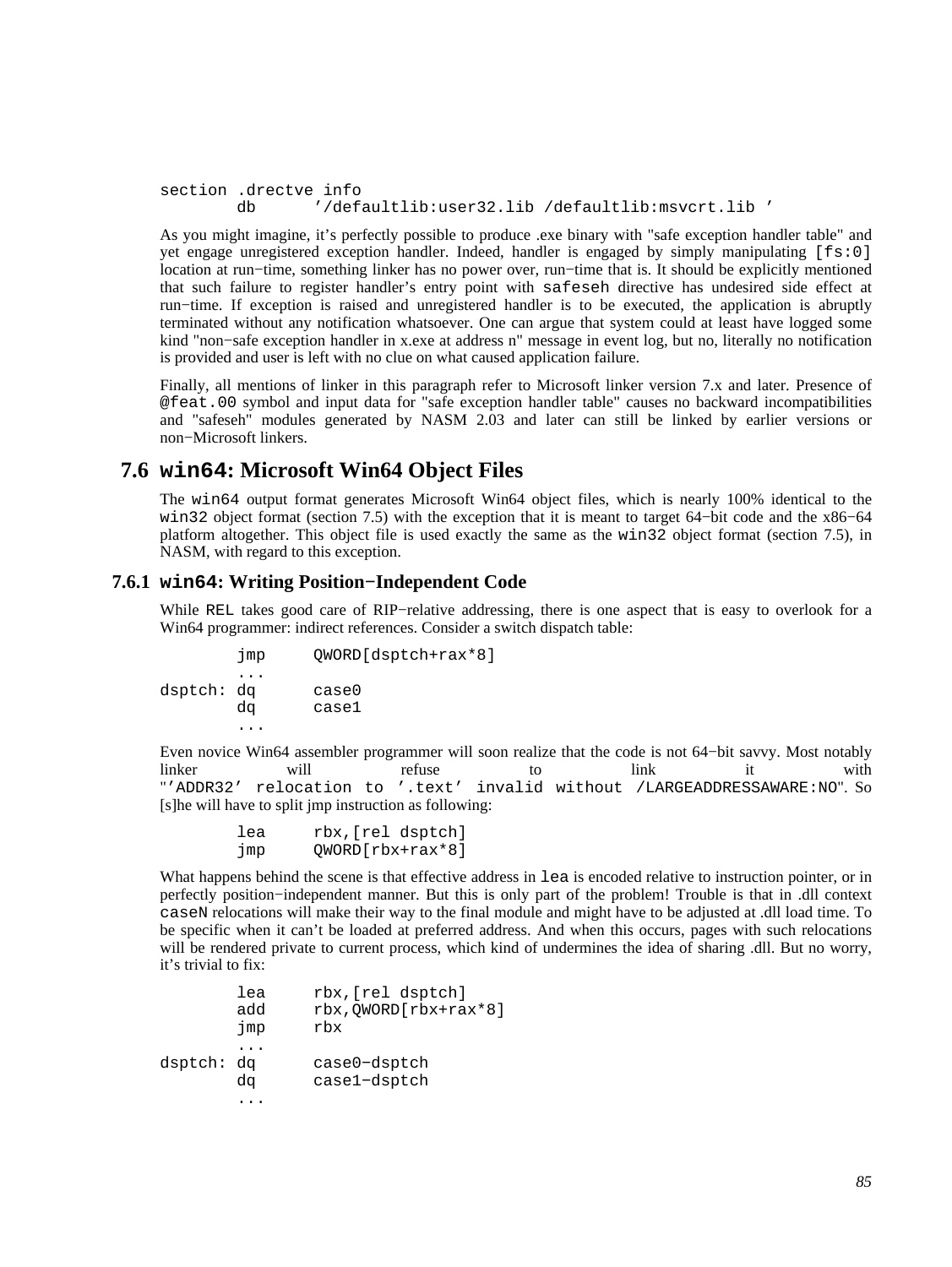NASM version 2.03 and later provides another alternative, wrt ..imagebase operator, which returns offset from base address of the current image, be it .exe or .dll module, therefore the name. For those acquainted with PE−COFF format base address denotes start of IMAGE\_DOS\_HEADER structure. Here is how to implement switch with these image−relative references:

|            | lea        | rbx, [rel dsptch]                                   |
|------------|------------|-----------------------------------------------------|
|            | mov<br>sub | eax, DWORD [rbx+rax*4]<br>rbx, dsptch wrt imagebase |
|            | add<br>jmp | rbx, rax<br>rbx                                     |
| dsptch: dd | dd         | case0 wrt imagebase<br>casel wrt imagebase          |

One can argue that the operator is redundant. Indeed, snippet before last works just fine with any NASM version and is not even Windows specific... The real reason for implementing wrt ..imagebase will become apparent in next paragraph.

It should be noted that wrt ..imagebase is defined as 32−bit operand only:

| dd  | label wrt imagebase      | ; ok  |
|-----|--------------------------|-------|
| da  | label wrt imagebase      | ; bad |
| mov | eax, label wrt imagebase | ; ok  |
| mov | rax, label wrt imagebase | ; bad |

#### **7.6.2 win64: Structured Exception Handling**

Structured exception handing in Win64 is completely different matter from Win32. Upon exception program counter value is noted, and linker−generated table comprising start and end addresses of all the functions [in given executable module] is traversed and compared to the saved program counter. Thus so called UNWIND\_INFO structure is identified. If it's not found, then offending subroutine is assumed to be "leaf" and just mentioned lookup procedure is attempted for its caller. In Win64 leaf function is such function that does not call any other function *nor* modifies any Win64 non−volatile registers, including stack pointer. The latter ensures that it's possible to identify leaf function's caller by simply pulling the value from the top of the stack.

While majority of subroutines written in assembler are not calling any other function, requirement for non−volatile registers' immutability leaves developer with not more than 7 registers and no stack frame, which is not necessarily what [s]he counted with. Customarily one would meet the requirement by saving non−volatile registers on stack and restoring them upon return, so what can go wrong? If [and only if] an exception is raised at run–time and no UNWIND\_INFO structure is associated with such "leaf" function, the stack unwind procedure will expect to find caller's return address on the top of stack immediately followed by its frame. Given that developer pushed caller's non−volatile registers on stack, would the value on top point at some code segment or even addressable space? Well, developer can attempt copying caller's return address to the top of stack and this would actually work in some very specific circumstances. But unless developer can guarantee that these circumstances are always met, it's more appropriate to assume worst case scenario, i.e. stack unwind procedure going berserk. Relevant question is what happens then? Application is abruptly terminated without any notification whatsoever. Just like in Win32 case, one can argue that system could at least have logged "unwind procedure went berserk in x.exe at address n" in event log, but no, no trace of failure is left.

Now, when we understand significance of the UNWIND\_INFO structure, let's discuss what's in it and/or how it's processed. First of all it is checked for presence of reference to custom language−specific exception handler. If there is one, then it's invoked. Depending on the return value, execution flow is resumed (exception is said to be "handled"), *or* rest of UNWIND\_INFO structure is processed as following. Beside optional reference to custom handler, it carries information about current callee's stack frame and where non−volatile registers are saved. Information is detailed enough to be able to reconstruct contents of caller's non−volatile registers upon call to current callee. And so caller's context is reconstructed, and then unwind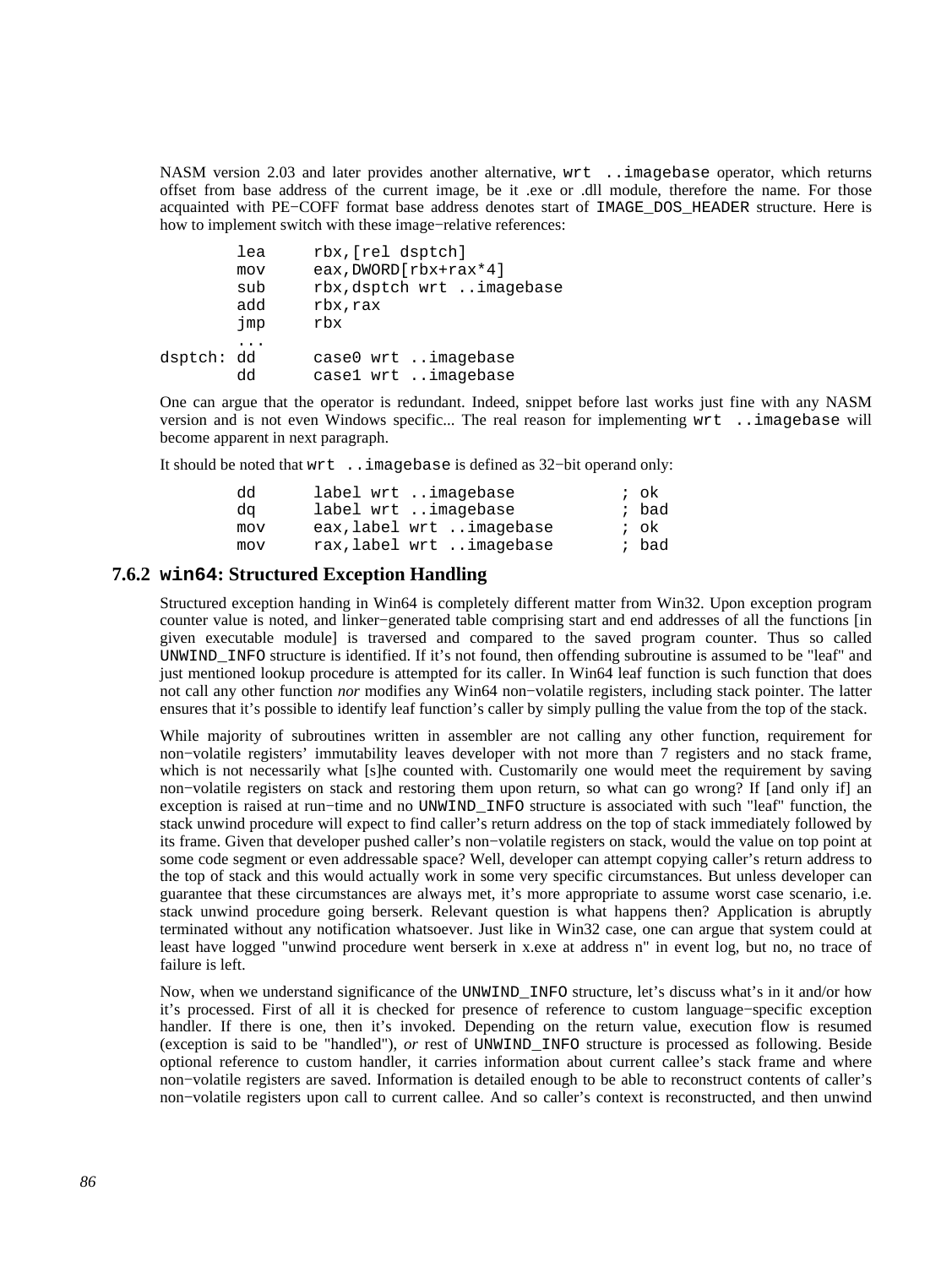procedure is repeated, i.e. another UNWIND\_INFO structure is associated, this time, with caller's instruction pointer, which is then checked for presence of reference to language−specific handler, etc. The procedure is recursively repeated till exception is handled. As last resort system "handles" it by generating memory core dump and terminating the application.

As for the moment of this writing NASM unfortunately does not facilitate generation of above mentioned detailed information about stack frame layout. But as of version 2.03 it implements building blocks for generating structures involved in stack unwinding. As simplest example, here is how to deploy custom exception handler for leaf function:

```
default rel 
section .text 
extern MessageBoxA 
handler: 
       sub rsp, 40
        mov rcx,0 
        lea rdx,[text] 
        lea r8,[caption] 
        mov r9,1 ; MB_OKCANCEL 
        call MessageBoxA 
       sub eax,1 ; incidentally suits as return value
                        ; for exception handler 
        add rsp,40 
        ret 
global main 
main: 
        xor rax,rax 
        mov rax,QWORD[rax] ; cause exception 
        ret 
main_end: 
text: db 'OK to rethrow, CANCEL to generate core dump',0 
caption:db 'SEGV',0 
section .pdata rdata align=4 
        dd main wrt ..imagebase 
       dd main end wrt ..imagebase
        dd xmain wrt ..imagebase 
section .xdata rdata align=8 
xmain: db 9,0,0,0 
        dd handler wrt ..imagebase 
section .drectve info 
        db '/defaultlib:user32.lib /defaultlib:msvcrt.lib '
```
What you see in .pdata section is element of the "table comprising start and end addresses of function" along with reference to associated UNWIND\_INFO structure. And what you see in .xdata section is UNWIND\_INFO structure describing function with no frame, but with designated exception handler. References are *required* to be image−relative (which is the real reason for implementing wrt ..imagebase operator). It should be noted that rdata align=n, as well as wrt ..imagebase, are optional in these two segments' contexts, i.e. can be omitted. Latter means that *all* 32−bit references, not only above listed required ones, placed into these two segments turn out image−relative. Why is it important to understand? Developer is allowed to append handler−specific data to UNWIND\_INFO structure, and if [s]he adds a 32−bit reference, then [s]he will have to remember to adjust its value to obtain the real pointer.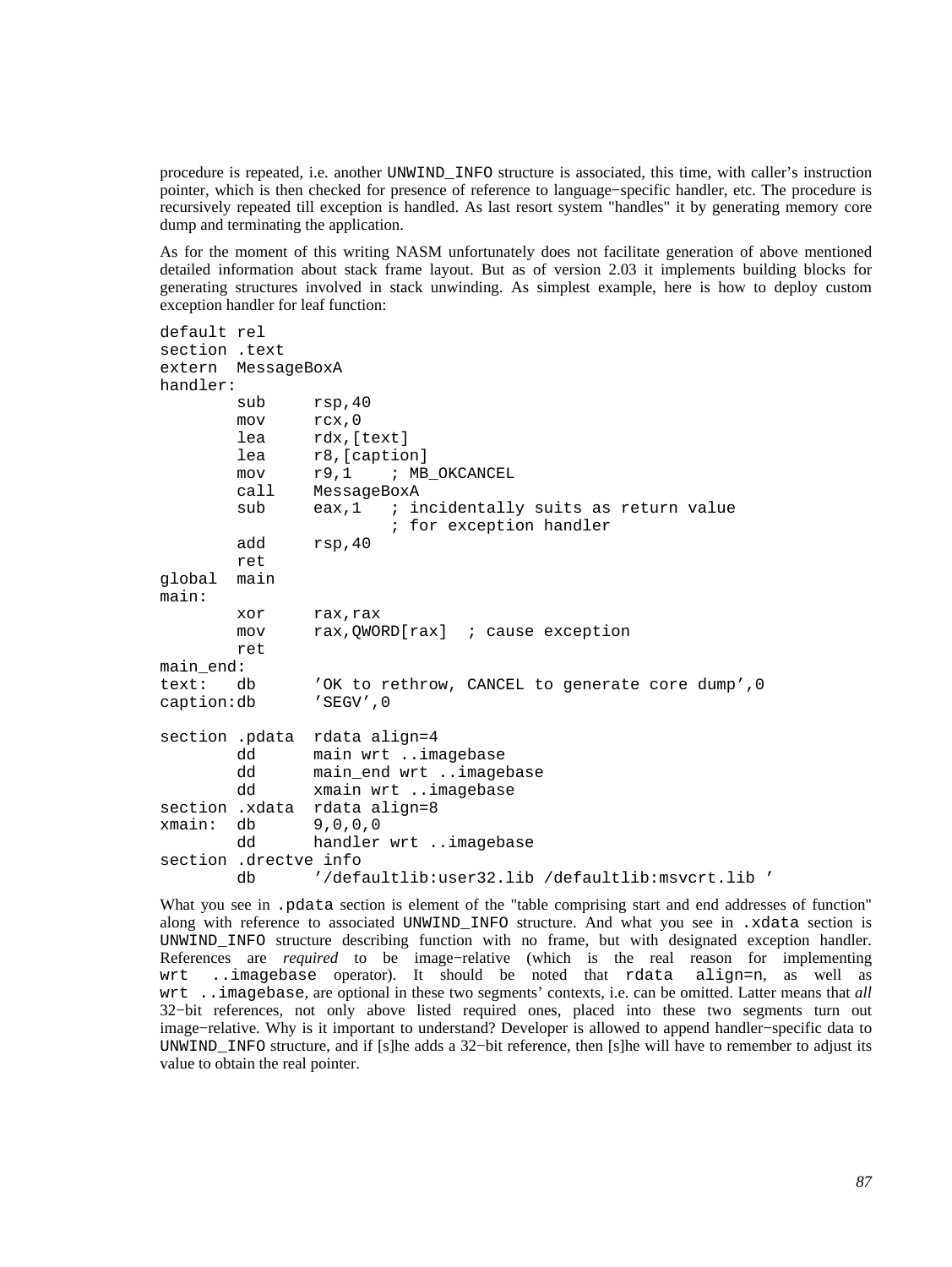As already mentioned, in Win64 terms leaf function is one that does not call any other function *nor* modifies any non−volatile register, including stack pointer. But it's not uncommon that assembler programmer plans to utilize every single register and sometimes even have variable stack frame. Is there anything one can do with bare building blocks? I.e. besides manually composing fully−fledged UNWIND\_INFO structure, which would surely be considered error−prone? Yes, there is. Recall that exception handler is called first, before stack layout is analyzed. As it turned out, it's perfectly possible to manipulate current callee's context in custom handler in manner that permits further stack unwinding. General idea is that handler would not actually "handle" the exception, but instead restore callee's context, as it was at its entry point and thus mimic leaf function. In other words, handler would simply undertake part of unwinding procedure. Consider following example:

#### function:

| mov<br>push<br>push                      | rax, rsp<br>r15<br>rbx                                           | ; copy rsp to volatile register<br>; save non-volatile registers                                                 |
|------------------------------------------|------------------------------------------------------------------|------------------------------------------------------------------------------------------------------------------|
| push<br>mov<br>sub                       | rbp<br>$r11$ , $rsp$<br>$r11$ , $rcx$                            | ; prepare variable stack frame                                                                                   |
| and<br>mov<br>mov<br>mov<br>magic point: | $r11, -64$<br>rsp,r11                                            | $QWORD[r11]$ , rax ; check for exceptions<br>; allocate stack frame<br>QWORD[rsp], rax ; save original rsp value |
| .<br>mov<br>mov<br>mov<br>mov            | $rbp,OWORD[r11-24]$<br>$rbx,OWORD[r11-16]$<br>$r15,OWORD[r11-8]$ | rll, OWORD[rsp] ; pull original rsp value                                                                        |
| mov<br>ret                               | rsp,r11                                                          | ; destroy frame                                                                                                  |

The keyword is that up to magic\_point original rsp value remains in chosen volatile register and no non−volatile register, except for rsp, is modified. While past magic\_point rsp remains constant till the very end of the function. In this case custom language−specific exception handler would look like this:

```
EXCEPTION DISPOSITION handler (EXCEPTION RECORD *rec, ULONG64 frame,
         CONTEXT *context,DISPATCHER_CONTEXT *disp) 
{ ULONG64 *rsp; 
     if (context−>Rip<(ULONG64)magic_point) 
         rsp = (ULONG64 *)context−>Rax; 
     else 
     { rsp = ((ULONG64 **)context−>Rsp)[0]; 
         context−>Rbp = rsp[−3]; 
         context−>Rbx = rsp[−2]; 
        context->R15 = resp[-1]; } 
     context−>Rsp = (ULONG64)rsp; 
     memcpy (disp−>ContextRecord,context,sizeof(CONTEXT)); 
     RtlVirtualUnwind(UNW_FLAG_NHANDLER,disp−>ImageBase, 
         dips−>ControlPc,disp−>FunctionEntry,disp−>ContextRecord, 
         &disp−>HandlerData,&disp−>EstablisherFrame,NULL); 
     return ExceptionContinueSearch; 
}
```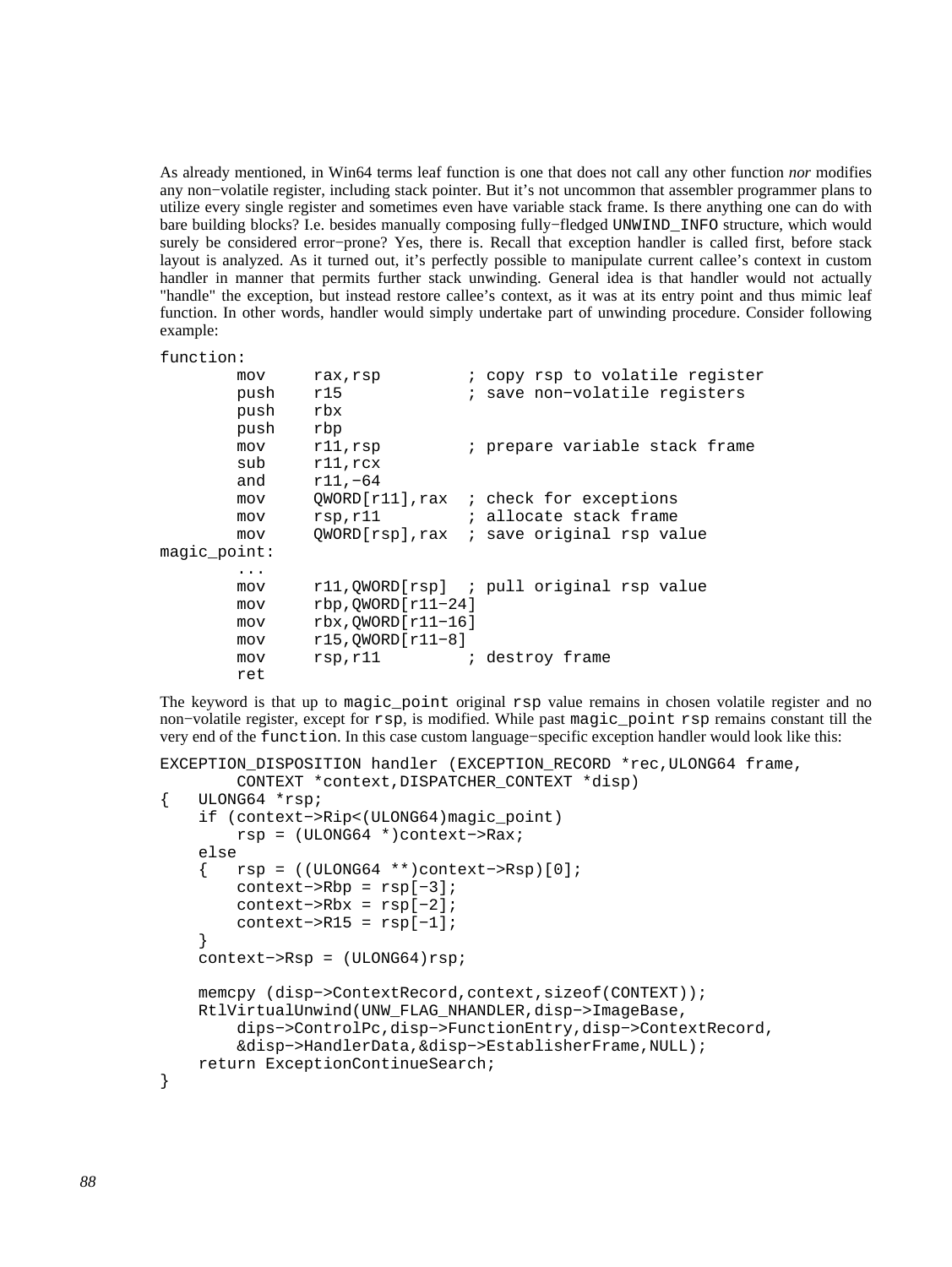As custom handler mimics leaf function, corresponding UNWIND\_INFO structure does not have to contain any information about stack frame and its layout.

# **7.7 coff: Common Object File Format**

The coff output type produces COFF object files suitable for linking with the DJGPP linker.

coff provides a default output file−name extension of .o.

The coff format supports the same extensions to the SECTION directive as win32 does, except that the align qualifier and the info section type are not supported.

# **7.8 macho32 and macho64: Mach Object File Format**

The macho32 and macho64 output formts produces Mach−O object files suitable for linking with the MacOS X linker. macho is a synonym for macho32.

macho provides a default output file−name extension of .o.

# **7.9 elf32 and elf64: Executable and Linkable Format Object Files**

<span id="page-88-0"></span>The elf32 and elf64 output formats generate ELF32 and ELF64 (Executable and Linkable Format) object files, as used by Linux as well as Unix System V, including Solaris x86, UnixWare and SCO Unix. elf provides a default output file−name extension of .o. elf is a synonym for elf32.

## **7.9.1 ELF specific directive osabi**

The ELF header specifies the application binary interface for the target operating system (OSABI). This field can be set by using the osabi directive with the numeric value (0−255) of the target system. If this directive is not used, the default value will be "UNIX System V ABI" (0) which will work on most systems which support ELF.

#### **7.9.2 elf Extensions to the SECTION Directive**

Like the obj format, elf allows you to specify additional information on the SECTION directive line, to control the type and properties of sections you declare. Section types and properties are generated automatically by NASM for the standard section names, but may still be overridden by these qualifiers.

The available qualifiers are:

- alloc defines the section to be one which is loaded into memory when the program is run. noalloc defines it to be one which is not, such as an informational or comment section.
- exec defines the section to be one which should have execute permission when the program is run. noexec defines it as one which should not.
- write defines the section to be one which should be writable when the program is run. nowrite defines it as one which should not.
- progbits defines the section to be one with explicit contents stored in the object file: an ordinary code or data section, for example, nobits defines the section to be one with no explicit contents given, such as a BSS section.
- align=, used with a trailing number as in  $obj$ , gives the alignment requirements of the section.
- tls defines the section to be one which contains thread local variables.

The defaults assumed by NASM if you do not specify the above qualifiers are: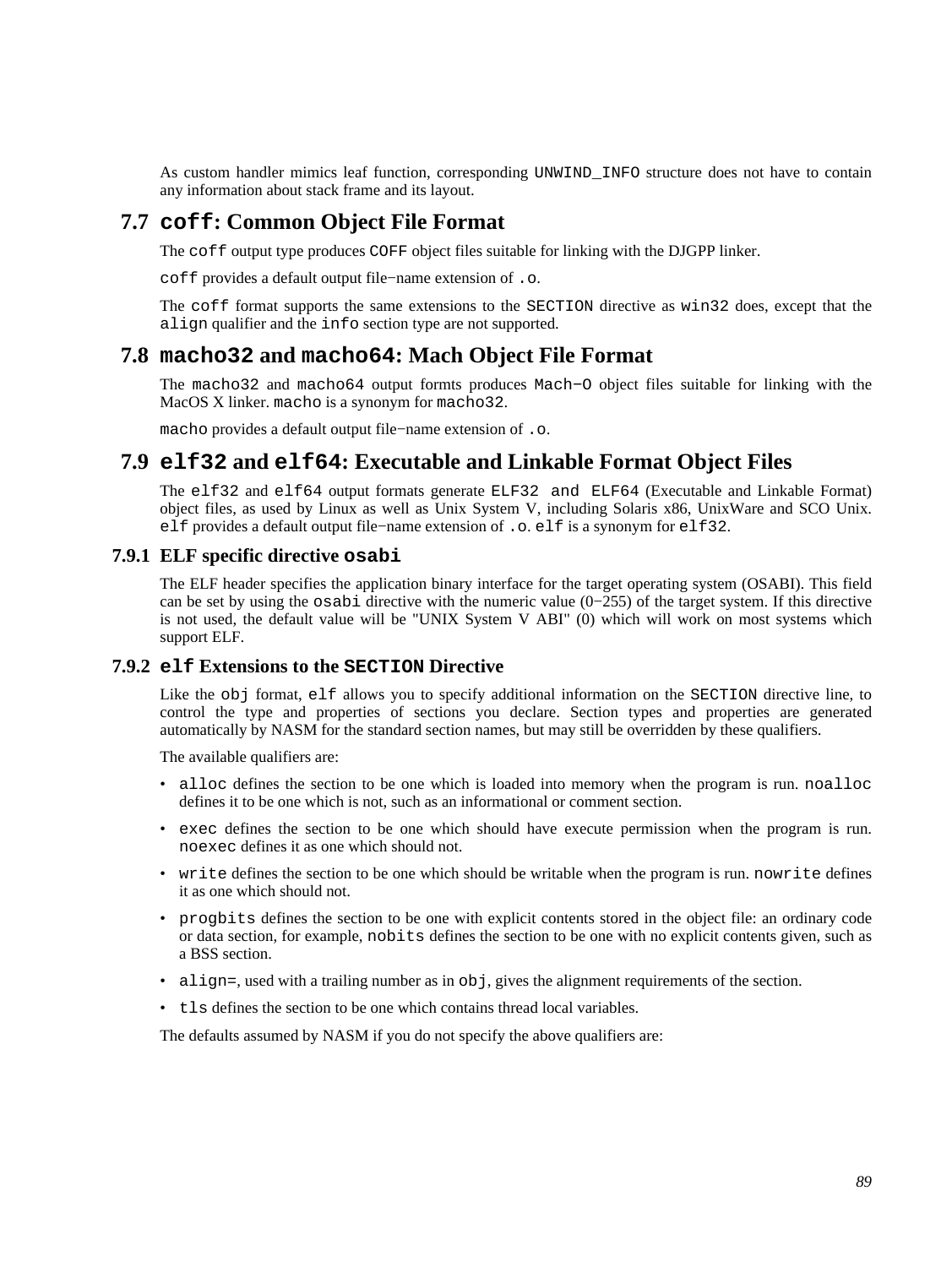| section .text   | progbits                  | alloc          | exec   | nowrite | align=16 |     |
|-----------------|---------------------------|----------------|--------|---------|----------|-----|
| section .rodata | progbits                  | alloc          | noexec | nowrite | align=4  |     |
|                 | section .lrodata progbits | alloc          | noexec | nowrite | align=4  |     |
| section .data   | progbits                  | alloc          | noexec | write   | align=4  |     |
| section .ldata  | progbits                  | alloc          | noexec | write   | align=4  |     |
| section .bss    | nobits                    | alloc          | noexec | write   | align=4  |     |
| section .lbss   | nobits                    | alloc          | noexec | write   | align=4  |     |
| section .tdata  | progbits                  | alloc          | noexec | write   | align=4  | tls |
| section .tbss   | nobits                    | alloc          | noexec | write   | align=4  | tls |
|                 | section .comment progbits | noalloc noexec |        | nowrite | align=1  |     |
| section other   | progbits                  | alloc          | noexec | nowrite | align=1  |     |

(Any section name other than those in the above table is treated by default like other in the above table. Please note that section names are case sensitive.)

#### **7.9.3 Position−Independent Code: elf Special Symbols and WRT**

<span id="page-89-0"></span>The ELF specification contains enough features to allow position−independent code (PIC) to be written, which makes ELF shared libraries very flexible. However, it also means NASM has to be able to generate a variety of ELF specific relocation types in ELF object files, if it is to be an assembler which can write PIC.

Since ELF does not support segment−base references, the WRT operator is not used for its normal purpose; therefore NASM's elf output format makes use of WRT for a different purpose, namely the PIC−specific relocation types.

elf defines five special symbols which you can use as the right−hand side of the WRT operator to obtain PIC relocation types. They are ..gotpc, ..gotoff, ..got, ..plt and ..sym. Their functions are summarized here:

- Referring to the symbol marking the global offset table base using  $wrt$ . gotpc will end up giving the distance from the beginning of the current section to the global offset table. (\_GLOBAL\_OFFSET\_TABLE\_ is the standard symbol name used to refer to the GOT.) So you would then need to add \$\$ to the result to get the real address of the GOT.
- Referring to a location in one of your own sections using wrt ..gotoff will give the distance from the beginning of the GOT to the specified location, so that adding on the address of the GOT would give the real address of the location you wanted.
- Referring to an external or global symbol using wrt ..got causes the linker to build an entry *in* the GOT containing the address of the symbol, and the reference gives the distance from the beginning of the GOT to the entry; so you can add on the address of the GOT, load from the resulting address, and end up with the address of the symbol.
- Referring to a procedure name using wrt ..plt causes the linker to build a procedure linkage table entry for the symbol, and the reference gives the address of the PLT entry. You can only use this in contexts which would generate a PC−relative relocation normally (i.e. as the destination for CALL or JMP), since ELF contains no relocation type to refer to PLT entries absolutely.
- Referring to a symbol name using wrt ..sym causes NASM to write an ordinary relocation, but instead of making the relocation relative to the start of the section and then adding on the offset to the symbol, it will write a relocation record aimed directly at the symbol in question. The distinction is a necessary one due to a peculiarity of the dynamic linker.

A fuller explanation of how to use these relocation types to write shared libraries entirely in NASM is given in [section 9.2.](#page-109-0)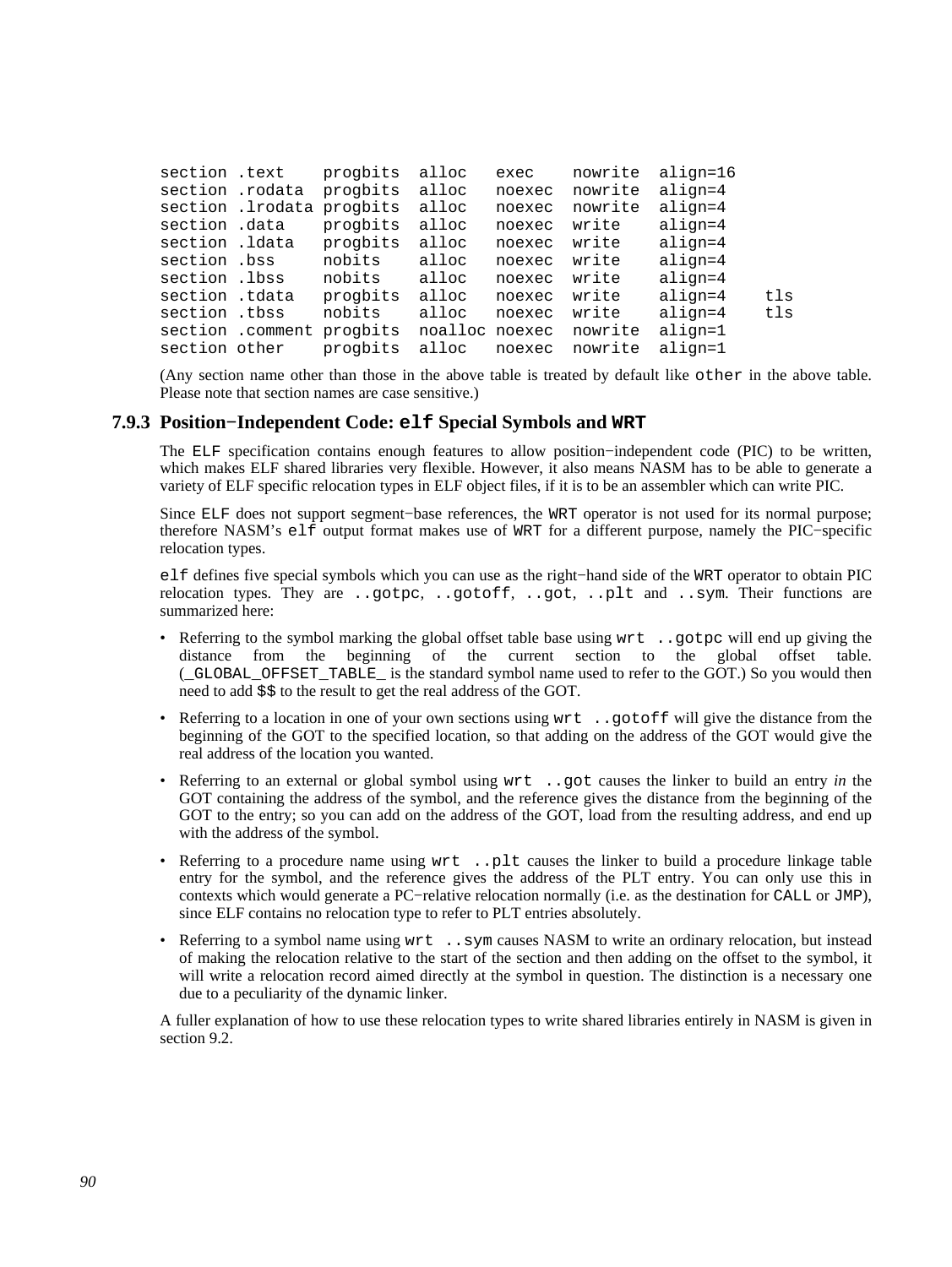## **7.9.4 Thread Local Storage: elf Special Symbols and WRT**

• In ELF32 mode, referring to an external or global symbol using wrt ..tlsie causes the linker to build an entry *in* the GOT containing the offset of the symbol within the TLS block, so you can access the value of the symbol with code such as:

```
 mov eax,[tid wrt ..tlsie] 
 mov [gs:eax],ebx
```
• In ELF64 mode, referring to an external or global symbol using  $wrt$ . . qottpoff causes the linker to build an entry *in* the GOT containing the offset of the symbol within the TLS block, so you can access the value of the symbol with code such as:

```
 mov rax,[rel tid wrt ..gottpoff] 
 mov rcx,[fs:rax]
```
#### **7.9.5 elf Extensions to the GLOBAL Directive**

<span id="page-90-0"></span>ELF object files can contain more information about a global symbol than just its address: they can contain the size of the symbol and its type as well. These are not merely debugger conveniences, but are actually necessary when the program being written is a shared library. NASM therefore supports some extensions to the GLOBAL directive, allowing you to specify these features.

You can specify whether a global variable is a function or a data object by suffixing the name with a colon and the word function or data. (object is a synonym for data.) For example:

global hashlookup:function, hashtable:data

exports the global symbol hashlookup as a function and hashtable as a data object.

Optionally, you can control the ELF visibility of the symbol. Just add one of the visibility keywords: default, internal, hidden, or protected. The default is default of course. For example, to make hashlookup hidden:

global hashlookup:function hidden

You can also specify the size of the data associated with the symbol, as a numeric expression (which may involve labels, and even forward references) after the type specifier. Like this:

global hashtable:data (hashtable.end − hashtable)

```
hashtable: 
        db this, that, theother i some data here
.end:
```
This makes NASM automatically calculate the length of the table and place that information into the ELF symbol table.

Declaring the type and size of global symbols is necessary when writing shared library code. For more information, see [section 9.2.4.](#page-111-0)

#### **7.9.6 elf Extensions to the COMMON Directive**

ELF also allows you to specify alignment requirements on common variables. This is done by putting a number (which must be a power of two) after the name and size of the common variable, separated (as usual) by a colon. For example, an array of doublewords would benefit from 4−byte alignment:

common dwordarray 128:4

This declares the total size of the array to be 128 bytes, and requires that it be aligned on a 4−byte boundary.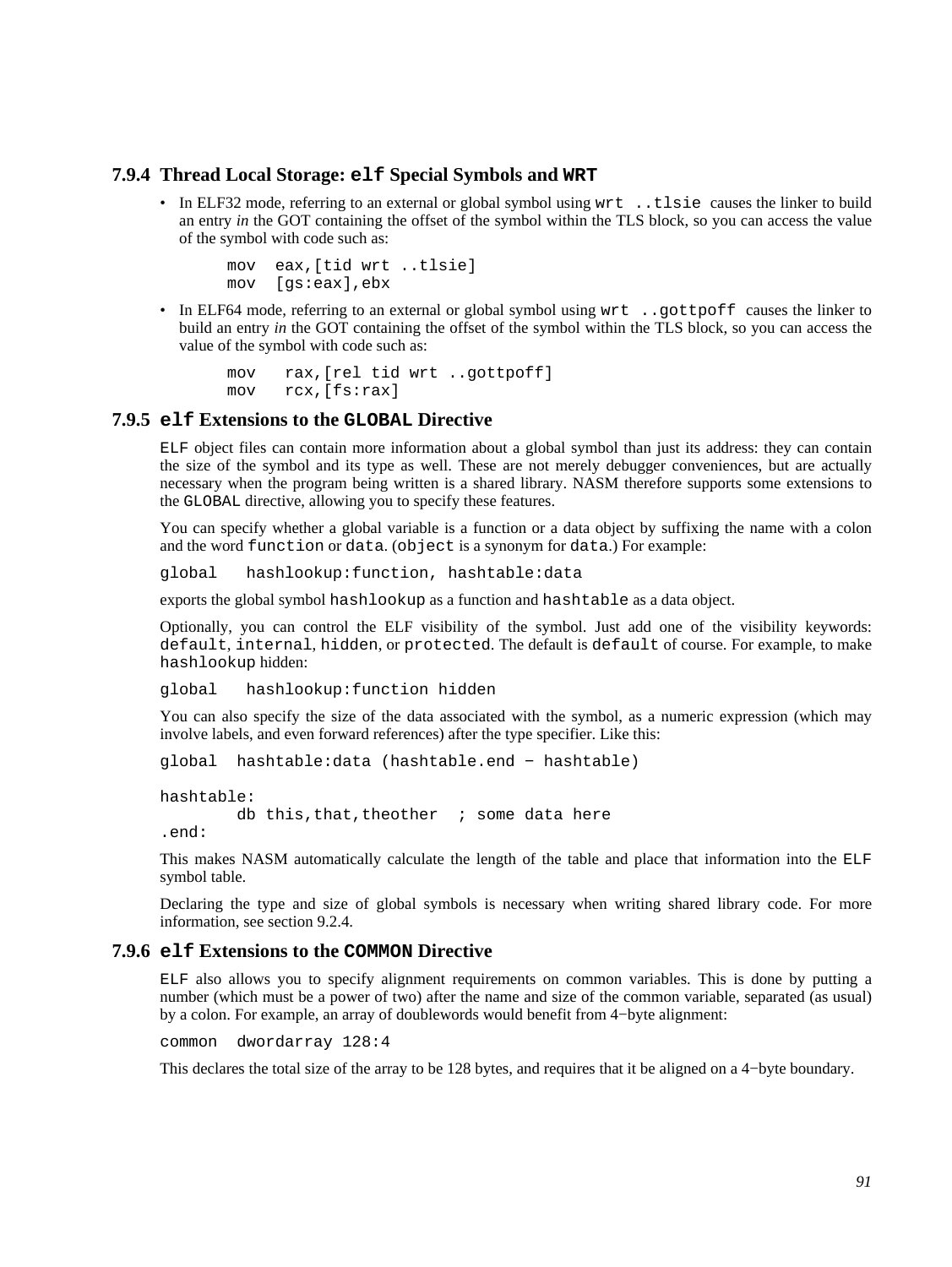## **7.9.7 16−bit code and ELF**

The ELF32 specification doesn't provide relocations for 8− and 16−bit values, but the GNU ld linker adds these as an extension. NASM can generate GNU−compatible relocations, to allow 16−bit code to be linked as ELF using GNU ld. If NASM is used with the −w+gnu−elf−extensions option, a warning is issued when one of these relocations is generated.

## **7.9.8 Debug formats and ELF**

ELF32 and ELF64 provide debug information in STABS and DWARF formats. Line number information is generated for all executable sections, but please note that only the ".text" section is executable by default.

# **7.10 aout: Linux a.out Object Files**

The aout format generates a.out object files, in the form used by early Linux systems (current Linux systems use ELF, see [section 7.9.](#page-88-0)) These differ from other a, out object files in that the magic number in the first four bytes of the file is different; also, some implementations of a.out, for example NetBSD's, support position−independent code, which Linux's implementation does not.

a.out provides a default output file−name extension of .o.

a.out is a very simple object format. It supports no special directives, no special symbols, no use of SEG or WRT, and no extensions to any standard directives. It supports only the three standard section names .text, .data and .bss.

# **7.11 aoutb: NetBSD/FreeBSD/OpenBSD a.out Object Files**

The aoutb format generates a.out object files, in the form used by the various free BSD Unix clones, NetBSD, FreeBSD and OpenBSD. For simple object files, this object format is exactly the same as aout except for the magic number in the first four bytes of the file. However, the aoutb format supports position−independent code in the same way as the elf format, so you can use it to write BSD shared libraries.

aoutb provides a default output file−name extension of .o.

aoutb supports no special directives, no special symbols, and only the three standard section names .text, .data and .bss. However, it also supports the same use of WRT as elf does, to provide position−independent code relocation types. See [section 7.9.3](#page-89-0) for full documentation of this feature.

aoutb also supports the same extensions to the GLOBAL directive as elf does: see [section 7.9.5](#page-90-0) for documentation of this.

# **7.12 as86: Minix/Linux as86 Object Files**

The Minix/Linux 16−bit assembler as86 has its own non−standard object file format. Although its companion linker 1d86 produces something close to ordinary a. out binaries as output, the object file format used to communicate between as 86 and 1d86 is not itself a. out.

NASM supports this format, just in case it is useful, as as86. as86 provides a default output file−name extension of .o.

as86 is a very simple object format (from the NASM user's point of view). It supports no special directives, no use of SEG or WRT, and no extensions to any standard directives. It supports only the three standard section names .text, .data and .bss. The only special symbol supported is ..start.

# **7.13 rdf: Relocatable Dynamic Object File Format**

The rdf output format produces RDOFF object files. RDOFF (Relocatable Dynamic Object File Format) is a home−grown object−file format, designed alongside NASM itself and reflecting in its file format the internal structure of the assembler.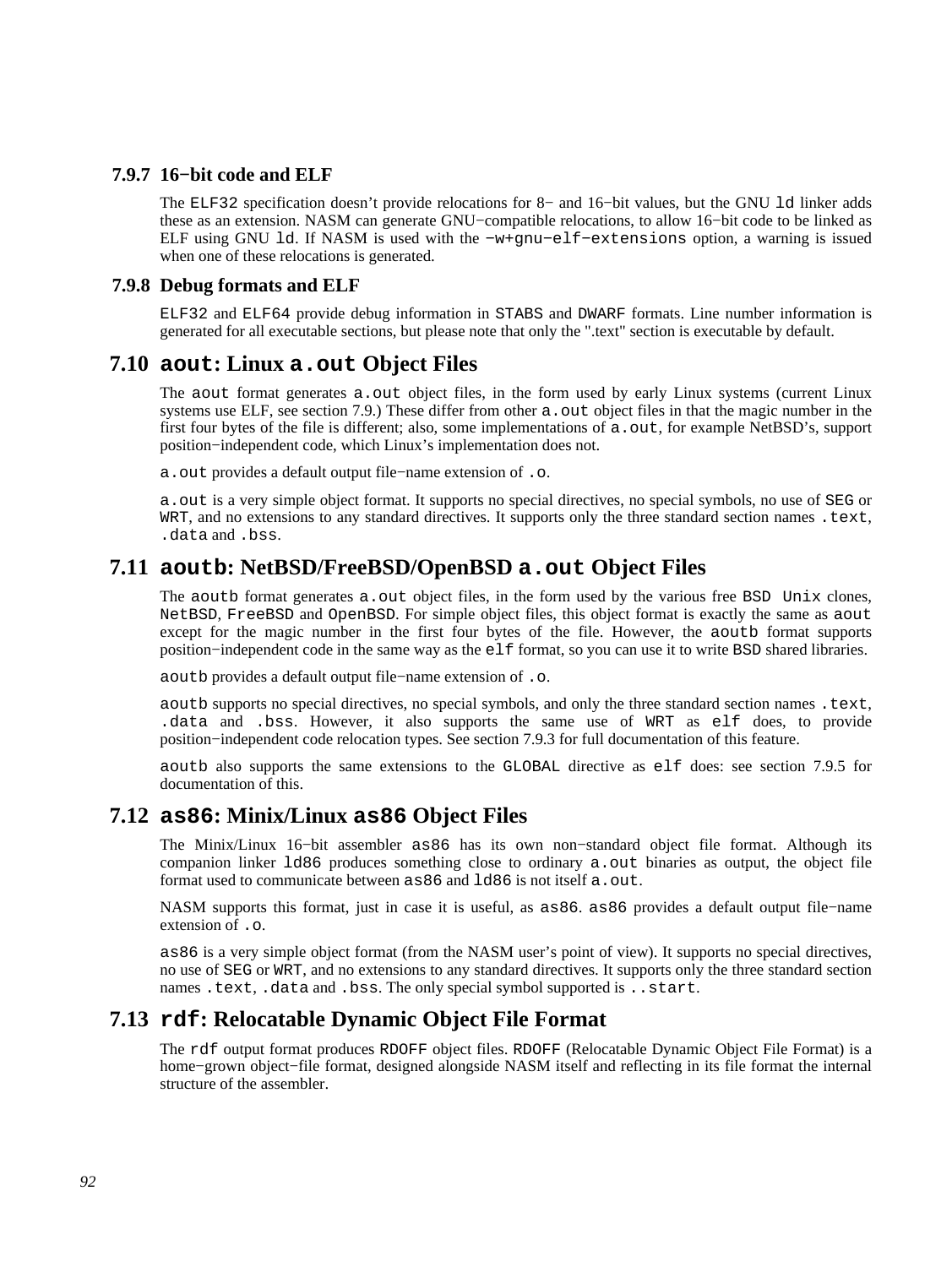RDOFF is not used by any well–known operating systems. Those writing their own systems, however, may well wish to use RDOFF as their object format, on the grounds that it is designed primarily for simplicity and contains very little file−header bureaucracy.

The Unix NASM archive, and the DOS archive which includes sources, both contain an rdoff subdirectory holding a set of RDOFF utilities: an RDF linker, an RDF static−library manager, an RDF file dump utility, and a program which will load and execute an RDF executable under Linux.

rdf supports only the standard section names .text, .data and .bss.

#### **7.13.1 Requiring a Library: The LIBRARY Directive**

RDOFF contains a mechanism for an object file to demand a given library to be linked to the module, either at load time or run time. This is done by the LIBRARY directive, which takes one argument which is the name of the module:

library mylib.rdl

## **7.13.2 Specifying a Module Name: The MODULE Directive**

Special RDOFF header record is used to store the name of the module. It can be used, for example, by run−time loader to perform dynamic linking. MODULE directive takes one argument which is the name of current module:

module mymodname

Note that when you statically link modules and tell linker to strip the symbols from output file, all module names will be stripped too. To avoid it, you should start module names with \$, like:

module \$kernel.core

#### **7.13.3 rdf Extensions to the GLOBAL Directive**

RDOFF global symbols can contain additional information needed by the static linker. You can mark a global symbol as exported, thus telling the linker do not strip it from target executable or library file. Like in ELF, you can also specify whether an exported symbol is a procedure (function) or data object.

Suffixing the name with a colon and the word export you make the symbol exported:

global sys\_open:export

To specify that exported symbol is a procedure (function), you add the word proc or function after declaration:

global sys\_open:export proc

Similarly, to specify exported data object, add the word data or object to the directive:

global kernel\_ticks:export data

#### **7.13.4 rdf Extensions to the EXTERN Directive**

By default the EXTERN directive in RDOFF declares a "pure external" symbol (i.e. the static linker will complain if such a symbol is not resolved). To declare an "imported" symbol, which must be resolved later during a dynamic linking phase, RDOFF offers an additional import modifier. As in GLOBAL, you can also specify whether an imported symbol is a procedure (function) or data object. For example:

 library \$libc extern \_open:import extern \_printf:import proc extern \_errno:import data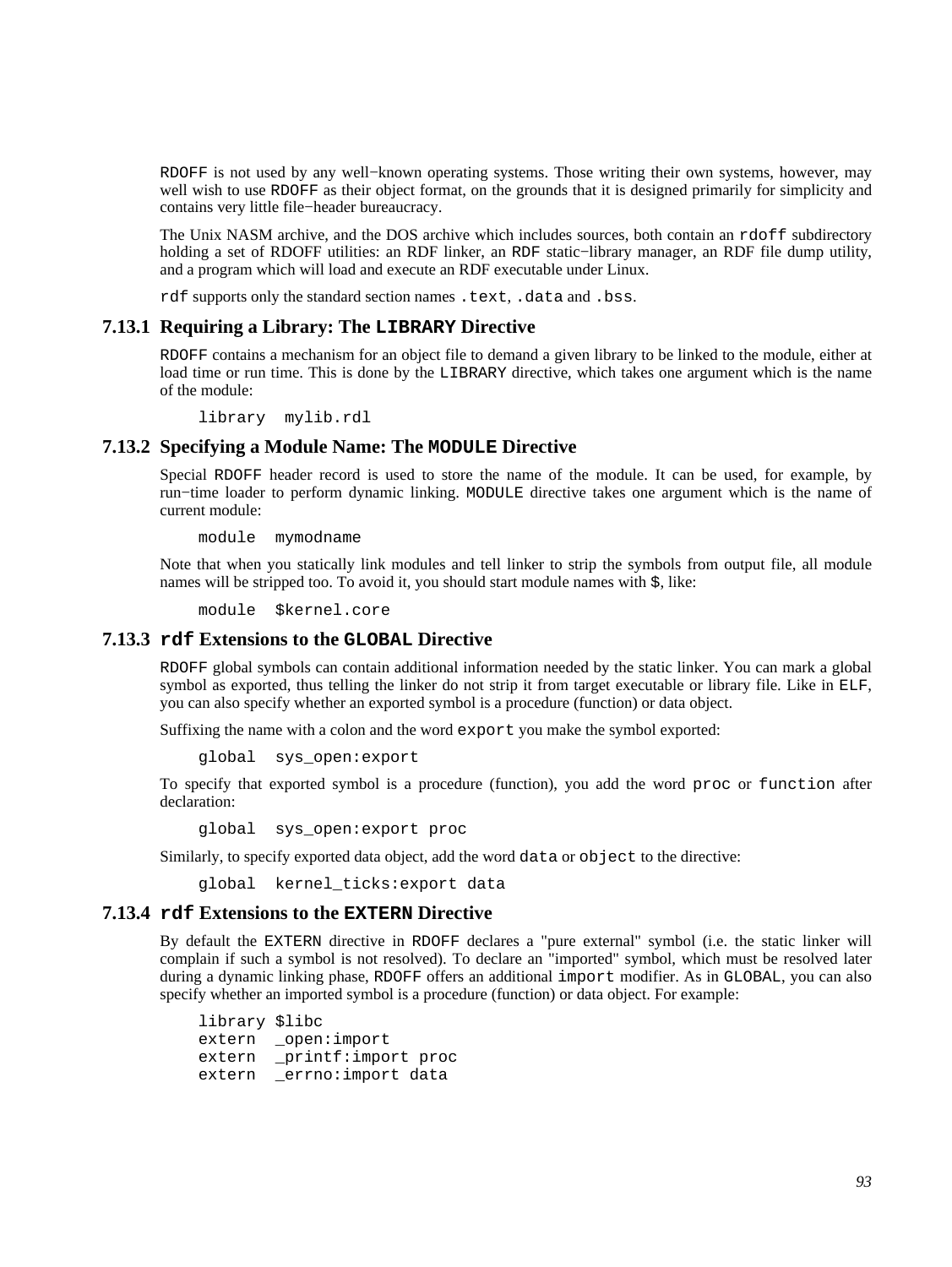Here the directive LIBRARY is also included, which gives the dynamic linker a hint as to where to find requested symbols.

# **7.14 dbg: Debugging Format**

The dbg output format is not built into NASM in the default configuration. If you are building your own NASM executable from the sources, you can define OF\_DBG in output/outform.h or on the compiler command line, and obtain the dbg output format.

The dbg format does not output an object file as such; instead, it outputs a text file which contains a complete list of all the transactions between the main body of NASM and the output−format back end module. It is primarily intended to aid people who want to write their own output drivers, so that they can get a clearer idea of the various requests the main program makes of the output driver, and in what order they happen.

For simple files, one can easily use the dbg format like this:

nasm −f dbg filename.asm

which will generate a diagnostic file called filename.dbg. However, this will not work well on files which were designed for a different object format, because each object format defines its own macros (usually user−level forms of directives), and those macros will not be defined in the dbg format. Therefore it can be useful to run NASM twice, in order to do the preprocessing with the native object format selected:

nasm −e −f rdf −o rdfprog.i rdfprog.asm nasm −a −f dbg rdfprog.i

This preprocesses rdfprog.asm into rdfprog.i, keeping the rdf object format selected in order to make sure RDF special directives are converted into primitive form correctly. Then the preprocessed source is fed through the dbg format to generate the final diagnostic output.

This workaround will still typically not work for programs intended for obj format, because the obj SEGMENT and GROUP directives have side effects of defining the segment and group names as symbols; dbg will not do this, so the program will not assemble. You will have to work around that by defining the symbols yourself (using EXTERN, for example) if you really need to get a dbg trace of an obj–specific source file.

dbg accepts any section name and any directives at all, and logs them all to its output file.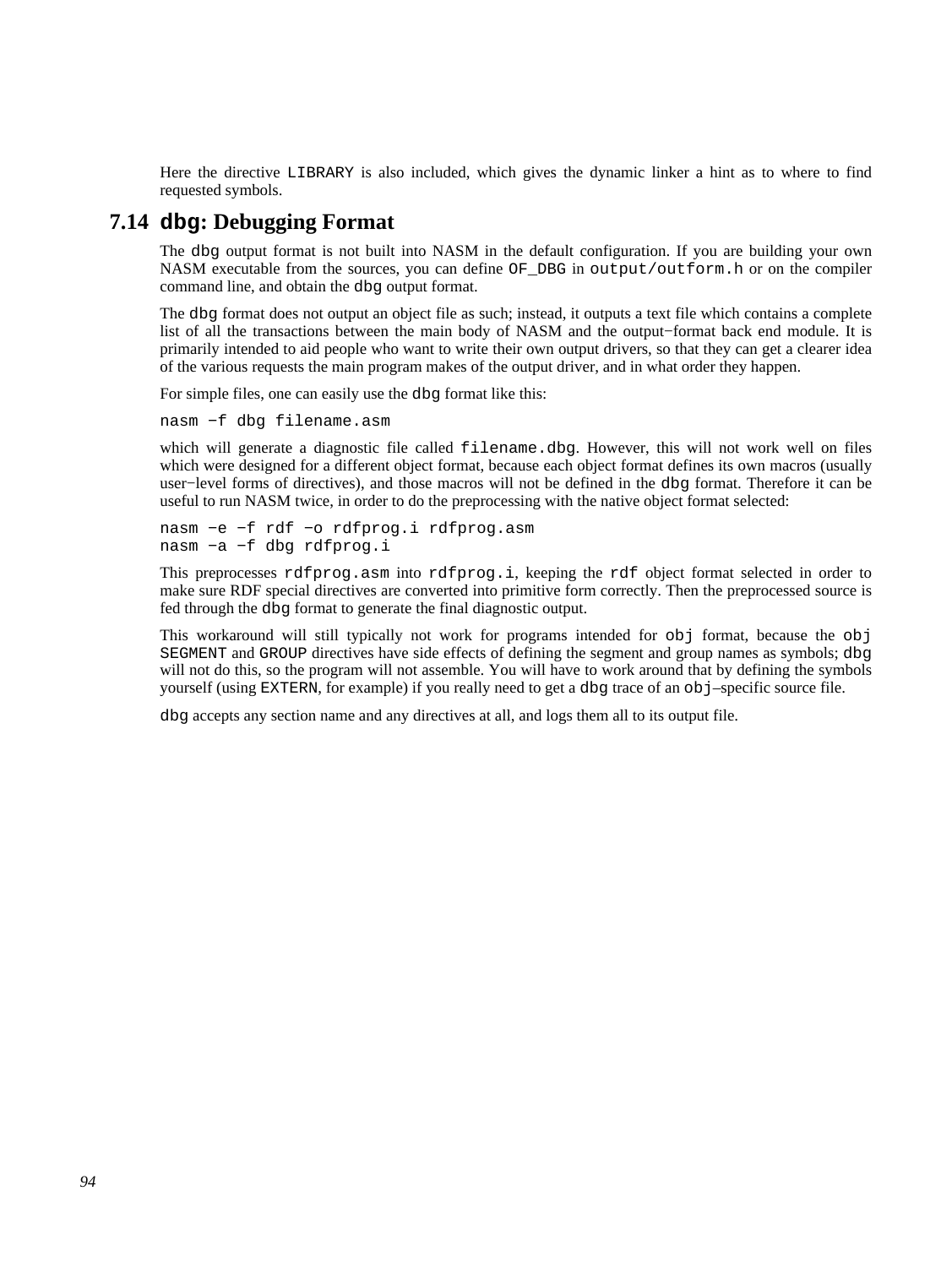# **Chapter 8: Writing 16−bit Code (DOS, Windows 3/3.1)**

This chapter attempts to cover some of the common issues encountered when writing 16−bit code to run under MS−DOS or Windows 3.x. It covers how to link programs to produce .EXE or .COM files, how to write .SYS device drivers, and how to interface assembly language code with 16−bit C compilers and with Borland Pascal.

## **8.1 Producing .EXE Files**

Any large program written under DOS needs to be built as a .EXE file: only .EXE files have the necessary internal structure required to span more than one 64K segment. Windows programs, also, have to be built as .EXE files, since Windows does not support the .COM format.

In general, you generate .EXE files by using the obj output format to produce one or more .OBJ files, and then linking them together using a linker. However, NASM also supports the direct generation of simple DOS .EXE files using the bin output format (by using DB and DW to construct the .EXE file header), and a macro package is supplied to do this. Thanks to Yann Guidon for contributing the code for this.

NASM may also support .EXE natively as another output format in future releases.

#### **8.1.1 Using the obj Format To Generate .EXE Files**

This section describes the usual method of generating .EXE files by linking .OBJ files together.

Most 16−bit programming language packages come with a suitable linker; if you have none of these, there is a free linker called VAL, available in LZH archive format from [x2ftp.oulu.fi](ftp://x2ftp.oulu.fi/pub/msdos/programming/lang/). An LZH archiver can be found at [ftp.simtel.net](ftp://ftp.simtel.net/pub/simtelnet/msdos/arcers). There is another 'free' linker (though this one doesn't come with sources) called FREELINK, available from [www.pcorner.com](http://www.pcorner.com/tpc/old/3-101.html). A third, djlink, written by DJ Delorie, is available at [www.delorie.com](http://www.delorie.com/djgpp/16bit/djlink/). A fourth linker, ALINK, written by Anthony A.J. Williams, is available at [alink.sourceforge.net](http://alink.sourceforge.net).

When linking several . OBJ files into a . EXE file, you should ensure that exactly one of them has a start point defined (using the ..start special symbol defined by the obj format: see [section 7.4.6\)](#page-81-2). If no module defines a start point, the linker will not know what value to give the entry−point field in the output file header; if more than one defines a start point, the linker will not know *which* value to use.

An example of a NASM source file which can be assembled to a . OBJ file and linked on its own to a . EXE is given here. It demonstrates the basic principles of defining a stack, initialising the segment registers, and declaring a start point. This file is also provided in the test subdirectory of the NASM archives, under the name objexe.asm.

segment code

```
..start:
```

| mov | ax,data     |
|-----|-------------|
| mov | ds,ax       |
| mov | ax, stack   |
| mov | ss,ax       |
| mov | sp,stacktop |

This initial piece of code sets up DS to point to the data segment, and initializes SS and SP to point to the top of the provided stack. Notice that interrupts are implicitly disabled for one instruction after a move into SS,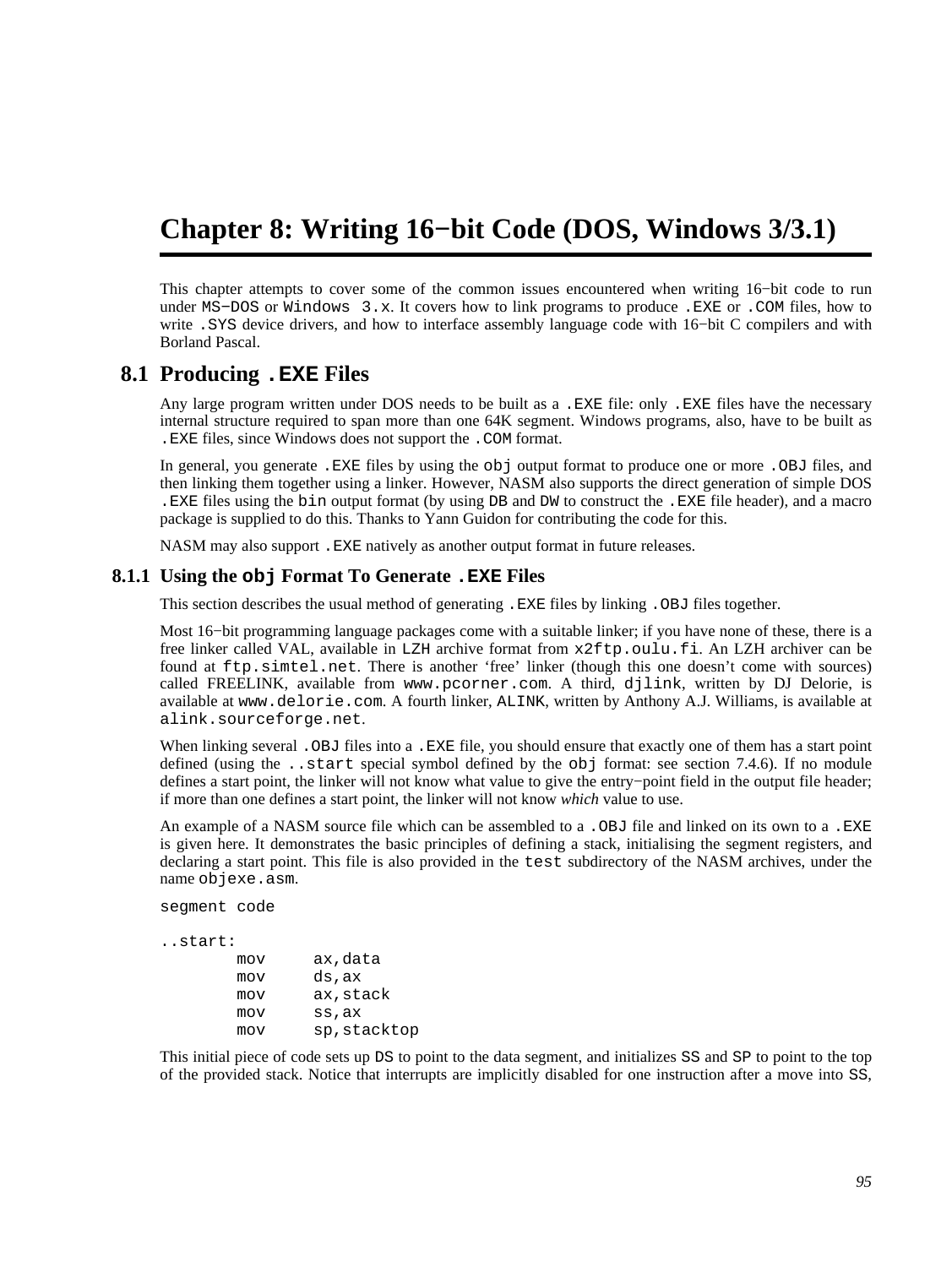precisely for this situation, so that there's no chance of an interrupt occurring between the loads of SS and SP and not having a stack to execute on.

Note also that the special symbol ..start is defined at the beginning of this code, which means that will be the entry point into the resulting executable file.

| mov | dx, hello |
|-----|-----------|
| mov | ah, 9     |
| int | 0x21      |

The above is the main program: load DS:DX with a pointer to the greeting message (hello is implicitly relative to the segment data, which was loaded into DS in the setup code, so the full pointer is valid), and call the DOS print−string function.

> mov ax,0x4c00 int 0x21

This terminates the program using another DOS system call.

segment data

hello: db 'hello, world', 13, 10, '\$'

The data segment contains the string we want to display.

segment stack stack resb 64

stacktop:

The above code declares a stack segment containing 64 bytes of uninitialized stack space, and points stacktop at the top of it. The directive segment stack stack defines a segment *called* stack, and also of *type* STACK. The latter is not necessary to the correct running of the program, but linkers are likely to issue warnings or errors if your program has no segment of type STACK.

The above file, when assembled into a .OBJ file, will link on its own to a valid .EXE file, which when run will print 'hello, world' and then exit.

## **8.1.2 Using the bin Format To Generate .EXE Files**

The .EXE file format is simple enough that it's possible to build a .EXE file by writing a pure−binary program and sticking a 32−byte header on the front. This header is simple enough that it can be generated using DB and DW commands by NASM itself, so that you can use the bin output format to directly generate .EXE files.

Included in the NASM archives, in the misc subdirectory, is a file exebin.mac of macros. It defines three macros: EXE\_begin, EXE\_stack and EXE\_end.

To produce a .EXE file using this method, you should start by using %include to load the exebin.mac macro package into your source file. You should then issue the EXE\_begin macro call (which takes no arguments) to generate the file header data. Then write code as normal for the bin format – you can use all three standard sections .text, .data and .bss. At the end of the file you should call the EXE\_end macro (again, no arguments), which defines some symbols to mark section sizes, and these symbols are referred to in the header code generated by EXE\_begin.

In this model, the code you end up writing starts at  $0 \times 100$ , just like a . COM file – in fact, if you strip off the 32−byte header from the resulting .EXE file, you will have a valid .COM program. All the segment bases are the same, so you are limited to a 64K program, again just like a .COM file. Note that an ORG directive is issued by the EXE\_begin macro, so you should not explicitly issue one of your own.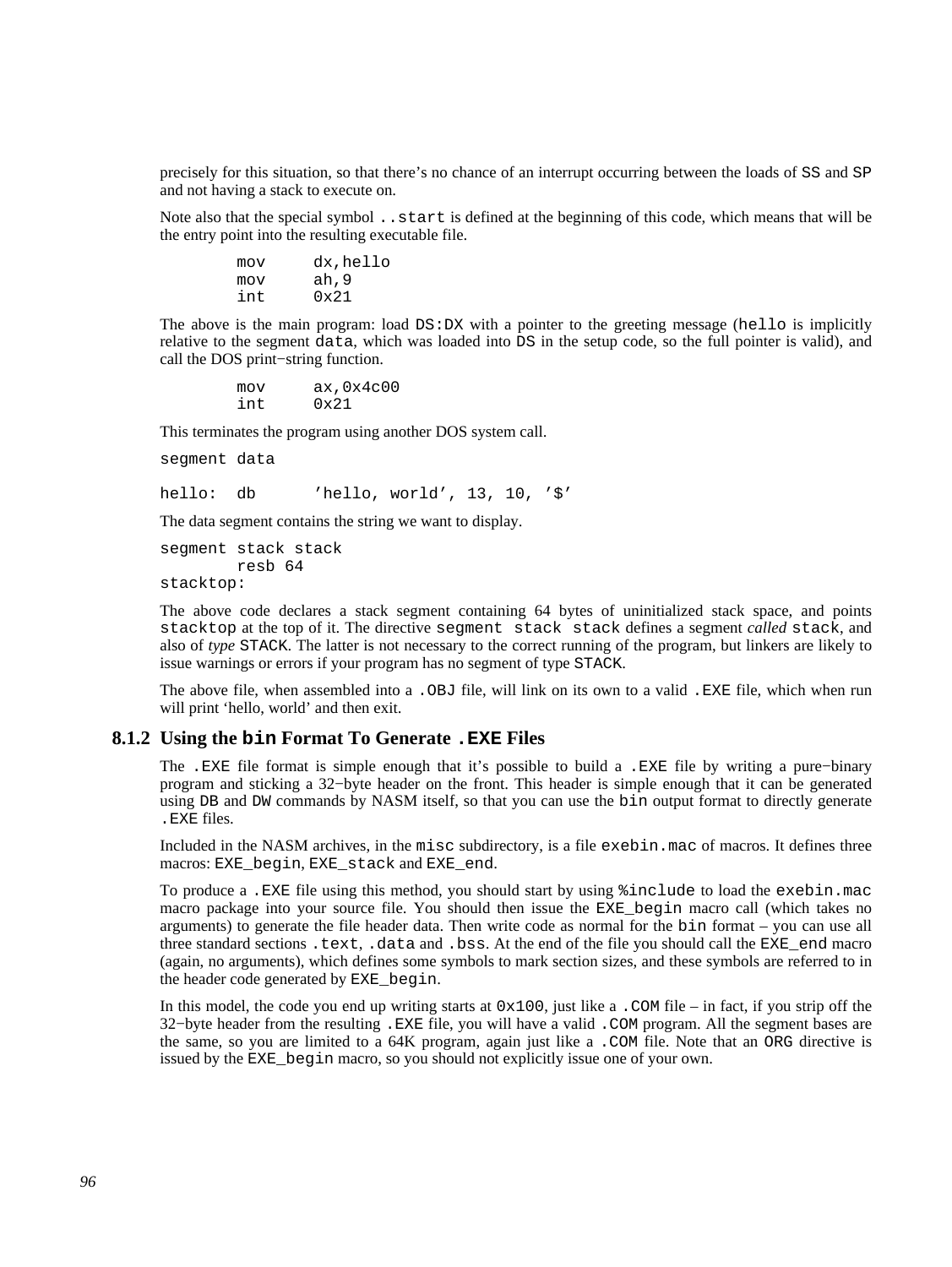You can't directly refer to your segment base value, unfortunately, since this would require a relocation in the header, and things would get a lot more complicated. So you should get your segment base by copying it out of CS instead.

On entry to your .EXE file, SS:SP are already set up to point to the top of a 2Kb stack. You can adjust the default stack size of 2Kb by calling the EXE\_stack macro. For example, to change the stack size of your program to 64 bytes, you would call EXE\_stack 64.

A sample program which generates a .EXE file in this way is given in the test subdirectory of the NASM archive, as binexe.asm.

## **8.2 Producing .COM Files**

While large DOS programs must be written as .EXE files, small ones are often better written as .COM files. .COM files are pure binary, and therefore most easily produced using the bin output format.

### **8.2.1 Using the bin Format To Generate .COM Files**

.COM files expect to be loaded at offset 100h into their segment (though the segment may change). Execution then begins at 100h, i.e. right at the start of the program. So to write a .COM program, you would create a source file looking like

```
 org 100h
```

```
section .text 
start: 
          ; put your code here 
section .data 
          ; put data items here 
section .bss 
          ; put uninitialized data here
```
The bin format puts the .text section first in the file, so you can declare data or BSS items before beginning to write code if you want to and the code will still end up at the front of the file where it belongs.

The BSS (uninitialized data) section does not take up space in the .COM file itself: instead, addresses of BSS items are resolved to point at space beyond the end of the file, on the grounds that this will be free memory when the program is run. Therefore you should not rely on your BSS being initialized to all zeros when you run.

To assemble the above program, you should use a command line like

nasm myprog.asm −fbin −o myprog.com

The bin format would produce a file called myprog if no explicit output file name were specified, so you have to override it and give the desired file name.

#### **8.2.2 Using the obj Format To Generate .COM Files**

If you are writing a .COM program as more than one module, you may wish to assemble several .OBJ files and link them together into a .COM program. You can do this, provided you have a linker capable of outputting .COM files directly (TLINK does this), or alternatively a converter program such as EXE2BIN to transform the .EXE file output from the linker into a .COM file.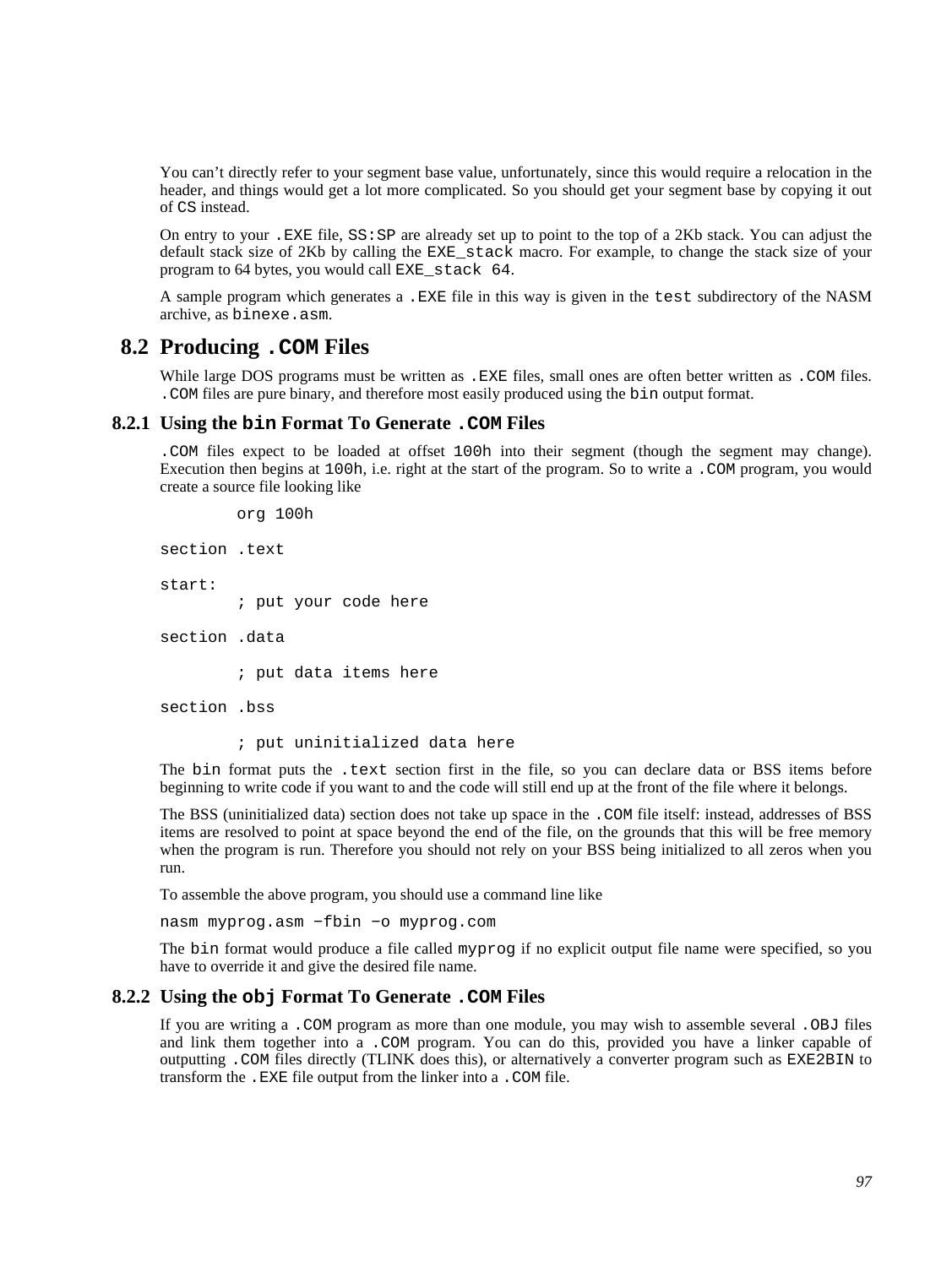If you do this, you need to take care of several things:

- The first object file containing code should start its code segment with a line like RESB 100h. This is to ensure that the code begins at offset 100h relative to the beginning of the code segment, so that the linker or converter program does not have to adjust address references within the file when generating the .COM file. Other assemblers use an ORG directive for this purpose, but ORG in NASM is a format−specific directive to the bin output format, and does not mean the same thing as it does in MASM−compatible assemblers.
- You don't need to define a stack segment.
- All your segments should be in the same group, so that every time your code or data references a symbol offset, all offsets are relative to the same segment base. This is because, when a .COM file is loaded, all the segment registers contain the same value.

#### **8.3 Producing .SYS Files**

MS−DOS device drivers – .SYS files – are pure binary files, similar to .COM files, except that they start at origin zero rather than 100h. Therefore, if you are writing a device driver using the bin format, you do not need the ORG directive, since the default origin for bin is zero. Similarly, if you are using obj, you do not need the RESB 100h at the start of your code segment.

.SYS files start with a header structure, containing pointers to the various routines inside the driver which do the work. This structure should be defined at the start of the code segment, even though it is not actually code.

For more information on the format of .SYS files, and the data which has to go in the header structure, a list of books is given in the Frequently Asked Questions list for the newsgroup [comp.os.msdos.programmer](news:comp.os.msdos.programmer).

## **8.4 Interfacing to 16−bit C Programs**

<span id="page-97-1"></span>This section covers the basics of writing assembly routines that call, or are called from, C programs. To do this, you would typically write an assembly module as a .OBJ file, and link it with your C modules to produce a mixed−language program.

#### **8.4.1 External Symbol Names**

<span id="page-97-0"></span>C compilers have the convention that the names of all global symbols (functions or data) they define are formed by prefixing an underscore to the name as it appears in the C program. So, for example, the function a C programmer thinks of as printf appears to an assembly language programmer as \_printf. This means that in your assembly programs, you can define symbols without a leading underscore, and not have to worry about name clashes with C symbols.

If you find the underscores inconvenient, you can define macros to replace the GLOBAL and EXTERN directives as follows:

```
%macro cglobal 1 
  global _%1 
   %define %1 _%1 
%endmacro 
%macro cextern 1 
   extern _%1 
   %define %1 _%1
```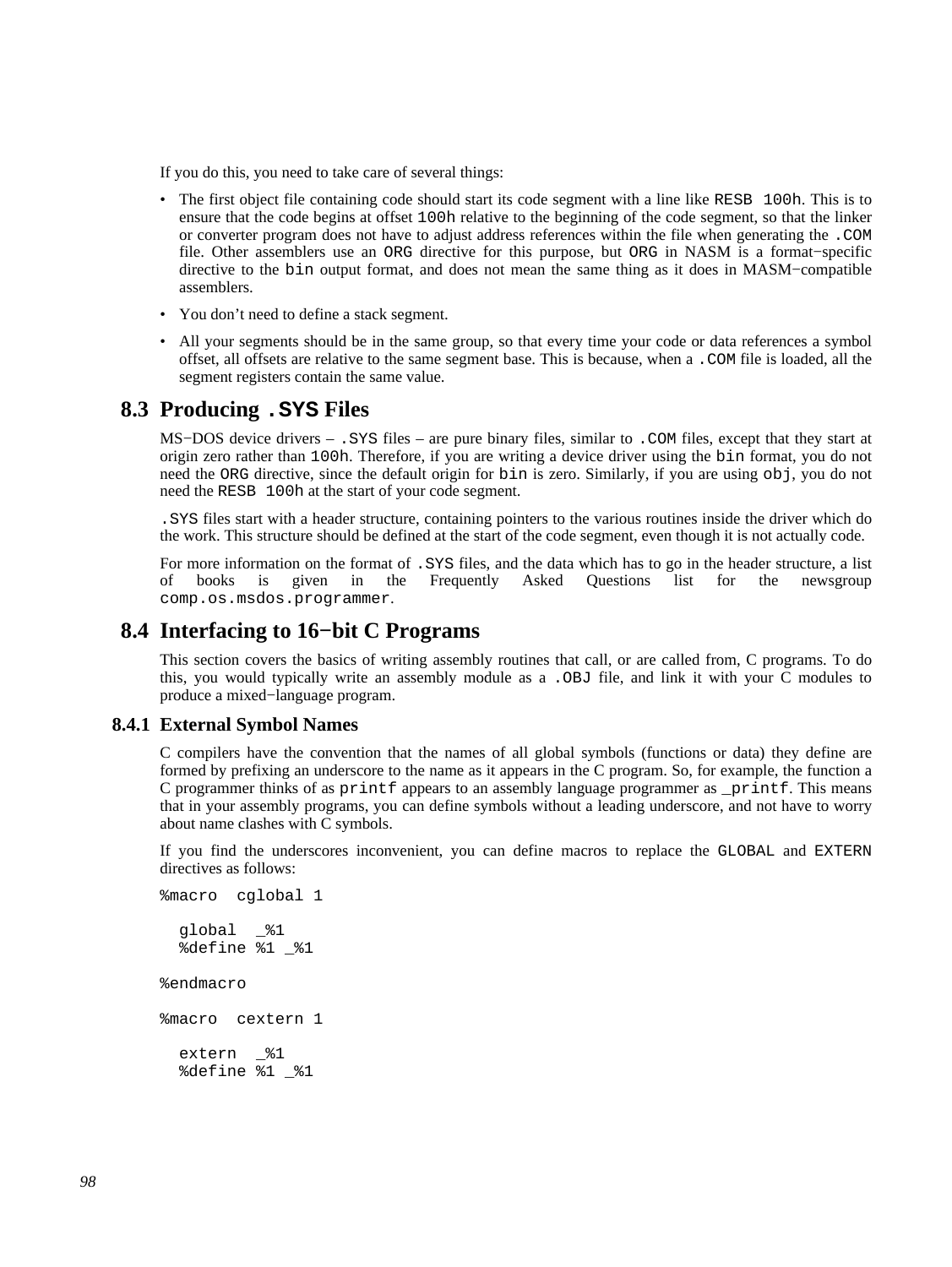%endmacro

(These forms of the macros only take one argument at a time; a %rep construct could solve this.)

If you then declare an external like this:

cextern printf

then the macro will expand it as

extern \_printf %define printf \_printf

Thereafter, you can reference printf as if it was a symbol, and the preprocessor will put the leading underscore on where necessary.

The cglobal macro works similarly. You must use cglobal before defining the symbol in question, but you would have had to do that anyway if you used GLOBAL.

Also see [section 2.1.27.](#page-23-0)

#### **8.4.2 Memory Models**

NASM contains no mechanism to support the various C memory models directly; you have to keep track yourself of which one you are writing for. This means you have to keep track of the following things:

- In models using a single code segment (tiny, small and compact), functions are near. This means that function pointers, when stored in data segments or pushed on the stack as function arguments, are 16 bits long and contain only an offset field (the CS register never changes its value, and always gives the segment part of the full function address), and that functions are called using ordinary near CALL instructions and return using RETN (which, in NASM, is synonymous with RET anyway). This means both that you should write your own routines to return with RETN, and that you should call external C routines with near CALL instructions.
- In models using more than one code segment (medium, large and huge), functions are far. This means that function pointers are 32 bits long (consisting of a 16−bit offset followed by a 16−bit segment), and that functions are called using CALL FAR (or CALL seg:offset) and return using RETF. Again, you should therefore write your own routines to return with RETF and use CALL FAR to call external routines.
- In models using a single data segment (tiny, small and medium), data pointers are 16 bits long, containing only an offset field (the DS register doesn't change its value, and always gives the segment part of the full data item address).
- In models using more than one data segment (compact, large and huge), data pointers are 32 bits long, consisting of a 16−bit offset followed by a 16−bit segment. You should still be careful not to modify DS in your routines without restoring it afterwards, but ES is free for you to use to access the contents of 32−bit data pointers you are passed.
- The huge memory model allows single data items to exceed 64K in size. In all other memory models, you can access the whole of a data item just by doing arithmetic on the offset field of the pointer you are given, whether a segment field is present or not; in huge model, you have to be more careful of your pointer arithmetic.
- In most memory models, there is a *default* data segment, whose segment address is kept in DS throughout the program. This data segment is typically the same segment as the stack, kept in SS, so that functions' local variables (which are stored on the stack) and global data items can both be accessed easily without changing DS. Particularly large data items are typically stored in other segments. However, some memory models (though not the standard ones, usually) allow the assumption that SS and DS hold the same value to be removed. Be careful about functions' local variables in this latter case.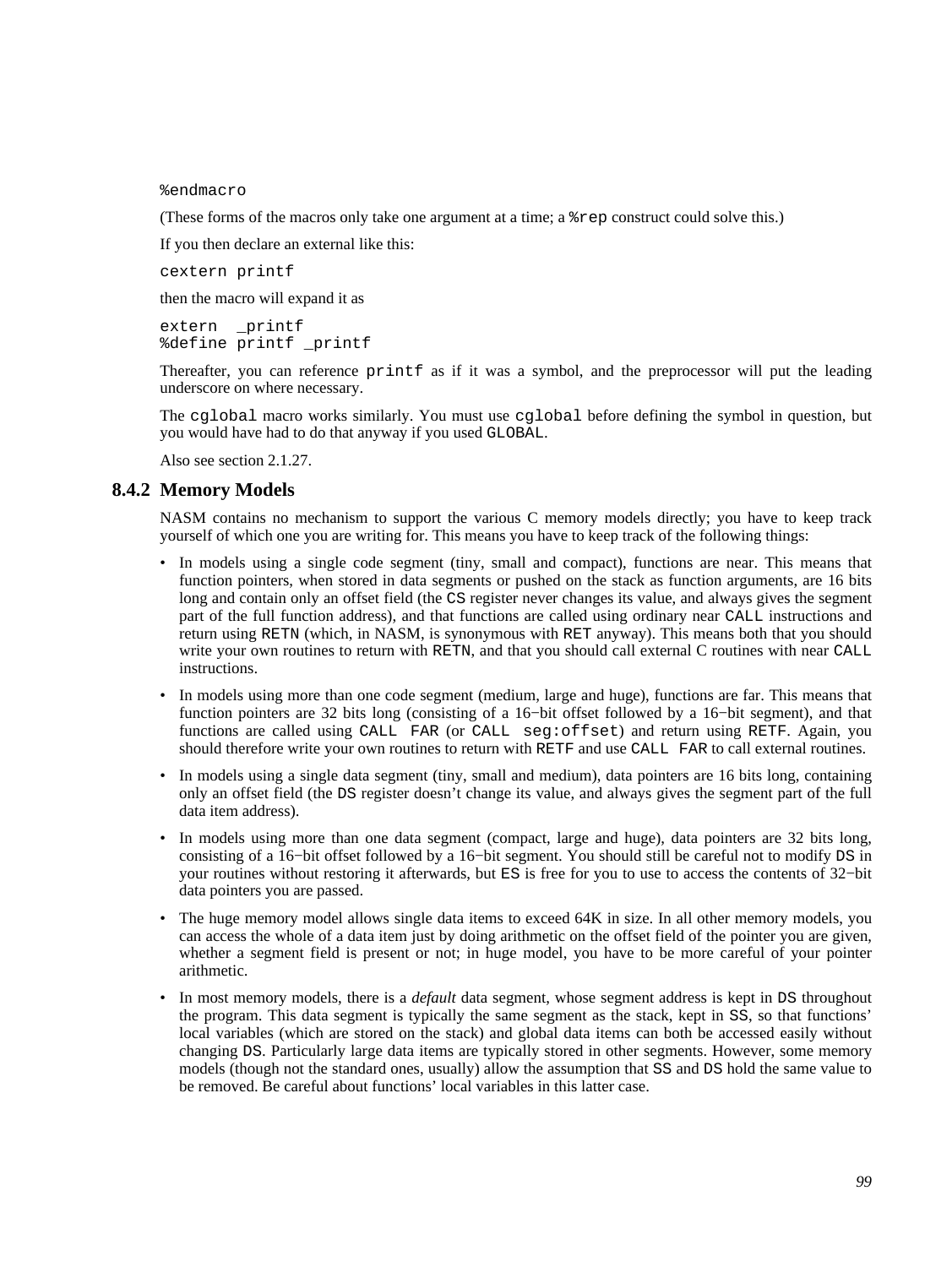In models with a single code segment, the segment is called TEXT, so your code segment must also go by this name in order to be linked into the same place as the main code segment. In models with a single data segment, or with a default data segment, it is called DATA.

### **8.4.3 Function Definitions and Function Calls**

The C calling convention in 16−bit programs is as follows. In the following description, the words *caller* and *callee* are used to denote the function doing the calling and the function which gets called.

- The caller pushes the function's parameters on the stack, one after another, in reverse order (right to left, so that the first argument specified to the function is pushed last).
- The caller then executes a CALL instruction to pass control to the callee. This CALL is either near or far depending on the memory model.
- The callee receives control, and typically (although this is not actually necessary, in functions which do not need to access their parameters) starts by saving the value of SP in BP so as to be able to use BP as a base pointer to find its parameters on the stack. However, the caller was probably doing this too, so part of the calling convention states that BP must be preserved by any C function. Hence the callee, if it is going to set up BP as a *frame pointer*, must push the previous value first.
- The callee may then access its parameters relative to BP. The word at [BP] holds the previous value of BP as it was pushed; the next word, at  $[BF+2]$ , holds the offset part of the return address, pushed implicitly by CALL. In a small−model (near) function, the parameters start after that, at [BP+4]; in a large−model (far) function, the segment part of the return address lives at [BP+4], and the parameters begin at [BP+6]. The leftmost parameter of the function, since it was pushed last, is accessible at this offset from BP; the others follow, at successively greater offsets. Thus, in a function such as printf which takes a variable number of parameters, the pushing of the parameters in reverse order means that the function knows where to find its first parameter, which tells it the number and type of the remaining ones.
- The callee may also wish to decrease SP further, so as to allocate space on the stack for local variables, which will then be accessible at negative offsets from BP.
- The callee, if it wishes to return a value to the caller, should leave the value in AL, AX or DX:AX depending on the size of the value. Floating−point results are sometimes (depending on the compiler) returned in ST0.
- Once the callee has finished processing, it restores SP from BP if it had allocated local stack space, then pops the previous value of BP, and returns via RETN or RETF depending on memory model.
- When the caller regains control from the callee, the function parameters are still on the stack, so it typically adds an immediate constant to SP to remove them (instead of executing a number of slow POP instructions). Thus, if a function is accidentally called with the wrong number of parameters due to a prototype mismatch, the stack will still be returned to a sensible state since the caller, which *knows* how many parameters it pushed, does the removing.

It is instructive to compare this calling convention with that for Pascal programs (described in [section 8.5.1](#page-103-0)). Pascal has a simpler convention, since no functions have variable numbers of parameters. Therefore the callee knows how many parameters it should have been passed, and is able to deallocate them from the stack itself by passing an immediate argument to the RET or RETF instruction, so the caller does not have to do it. Also, the parameters are pushed in left−to−right order, not right−to−left, which means that a compiler can give better guarantees about sequence points without performance suffering.

Thus, you would define a function in C style in the following way. The following example is for small model:

global \_myfunc

\_myfunc:

push bp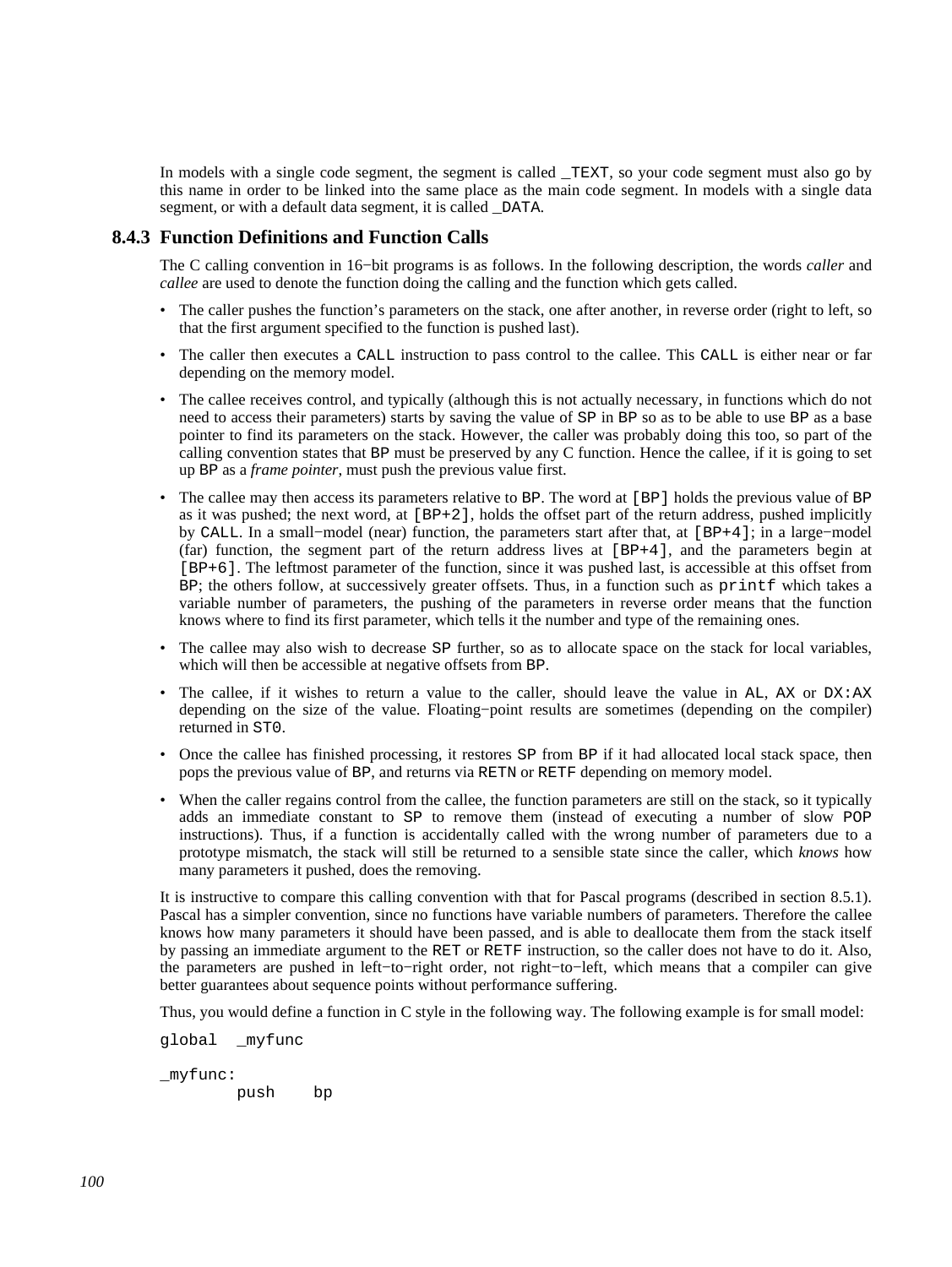```
 mov bp,sp 
sub sp,0x40 ; 64 bytes of local stack space
 mov bx,[bp+4] ; first parameter to function 
 ; some more code 
 mov sp,bp ; undo "sub sp,0x40" above 
 pop bp 
 ret
```
For a large−model function, you would replace RET by RETF, and look for the first parameter at [BP+6] instead of [BP+4]. Of course, if one of the parameters is a pointer, then the offsets of *subsequent* parameters will change depending on the memory model as well: far pointers take up four bytes on the stack when passed as a parameter, whereas near pointers take up two.

At the other end of the process, to call a C function from your assembly code, you would do something like this:

```
extern printf
```
 ; and then, further down... push word [myint] ; one of my integer variables push word mystring  $\cdot$  ; pointer into my data segment call \_printf<br>add sp,byte sp, byte 4 ; 'byte' saves space ; then those data items... segment DATA myint dw 1234 mystring db 'This number −> %d <− should be 1234',10,0

This piece of code is the small−model assembly equivalent of the C code

```
int myint = 1234; printf("This number −> %d <− should be 1234\n", myint);
```
In large model, the function−call code might look more like this. In this example, it is assumed that DS already holds the segment base of the segment \_DATA. If not, you would have to initialize it first.

```
 push word [myint] 
 push word seg mystring ; Now push the segment, and... 
push word mystring \cdots offset of "mystring"
call far printf
 add sp,byte 6
```
The integer value still takes up one word on the stack, since large model does not affect the size of the int data type. The first argument (pushed last) to printf, however, is a data pointer, and therefore has to contain a segment and offset part. The segment should be stored second in memory, and therefore must be pushed first. (Of course, PUSH DS would have been a shorter instruction than PUSH WORD SEG mystring, if DS was set up as the above example assumed.) Then the actual call becomes a far call, since functions expect far calls in large model; and SP has to be increased by 6 rather than 4 afterwards to make up for the extra word of parameters.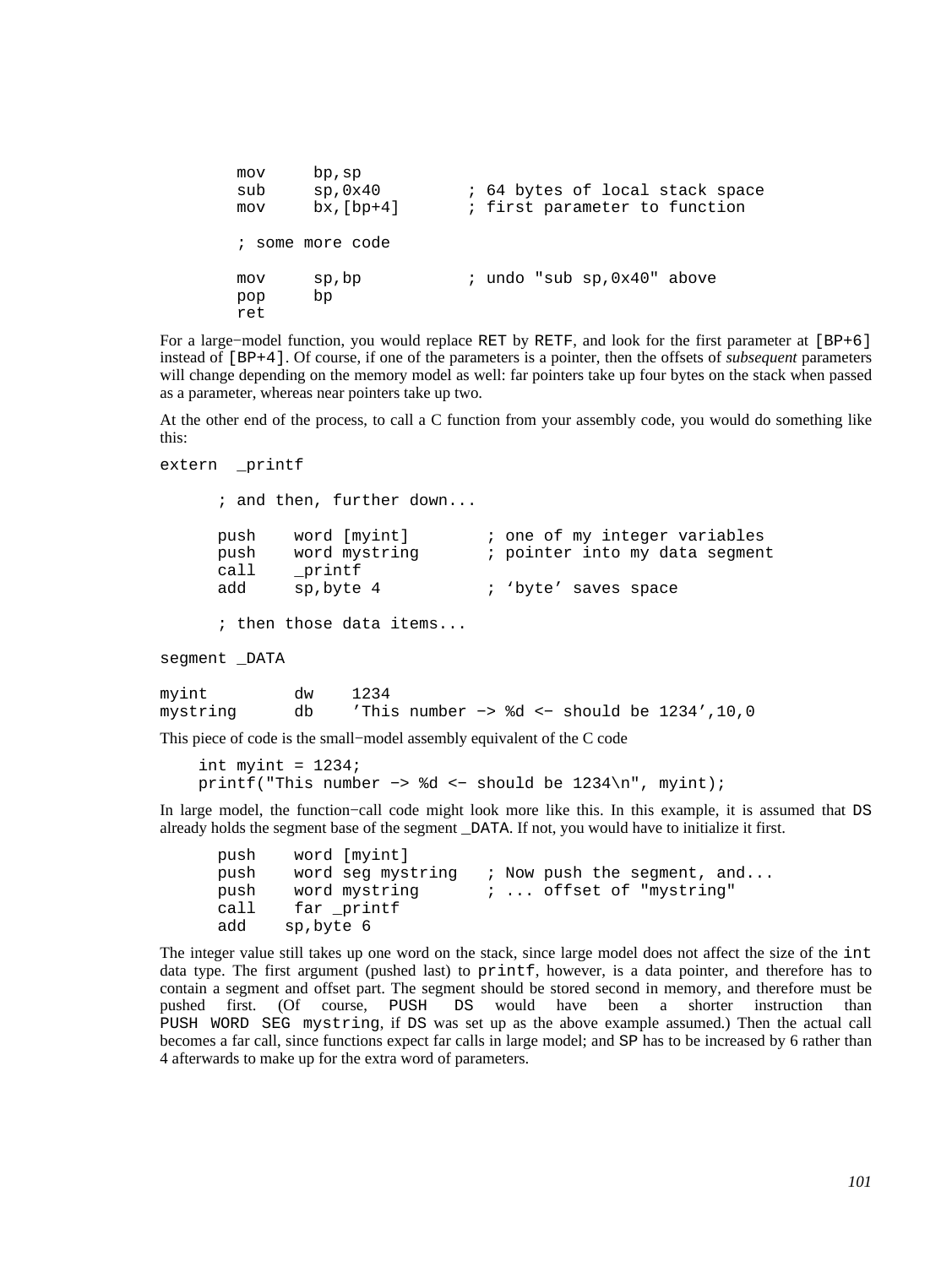## **8.4.4 Accessing Data Items**

To get at the contents of C variables, or to declare variables which C can access, you need only declare the names as GLOBAL or EXTERN. (Again, the names require leading underscores, as stated in [section 8.4.1](#page-97-0).) Thus, a C variable declared as int i can be accessed from assembler as

extern \_i

mov ax,[\_i]

And to declare your own integer variable which C programs can access as extern int j, you do this (making sure you are assembling in the \_DATA segment, if necessary):

global \_j

\_j dw 0

To access a C array, you need to know the size of the components of the array. For example, int variables are two bytes long, so if a C program declares an array as int  $a[10]$ , you can access a[3] by coding mov  $ax, \lceil a+6 \rceil$ . (The byte offset 6 is obtained by multiplying the desired array index, 3, by the size of the array element, 2.) The sizes of the C base types in 16−bit compilers are: 1 for char, 2 for short and int, 4 for long and float, and 8 for double.

To access a C data structure, you need to know the offset from the base of the structure to the field you are interested in. You can either do this by converting the C structure definition into a NASM structure definition (using STRUC), or by calculating the one offset and using just that.

To do either of these, you should read your C compiler's manual to find out how it organizes data structures. NASM gives no special alignment to structure members in its own STRUC macro, so you have to specify alignment yourself if the C compiler generates it. Typically, you might find that a structure like

```
struct { 
      char c; 
      int i; 
} foo;
```
might be four bytes long rather than three, since the int field would be aligned to a two−byte boundary. However, this sort of feature tends to be a configurable option in the C compiler, either using command−line options or #pragma lines, so you have to find out how your own compiler does it.

#### **8.4.5 c16.mac: Helper Macros for the 16−bit C Interface**

<span id="page-101-0"></span>Included in the NASM archives, in the misc directory, is a file c16.mac of macros. It defines three macros: proc, arg and endproc. These are intended to be used for C−style procedure definitions, and they automate a lot of the work involved in keeping track of the calling convention.

(An alternative, TASM compatible form of arg is also now built into NASM's preprocessor. See [section 4.8](#page-58-0) for details.)

An example of an assembly function using the macro set is given here:

proc \_nearproc

| arq |                 |
|-----|-----------------|
| arq |                 |
| mov | $ax/[bp + $Si]$ |
| mov | $bx/[bp + $31]$ |
| add | ax, [bx]        |
|     |                 |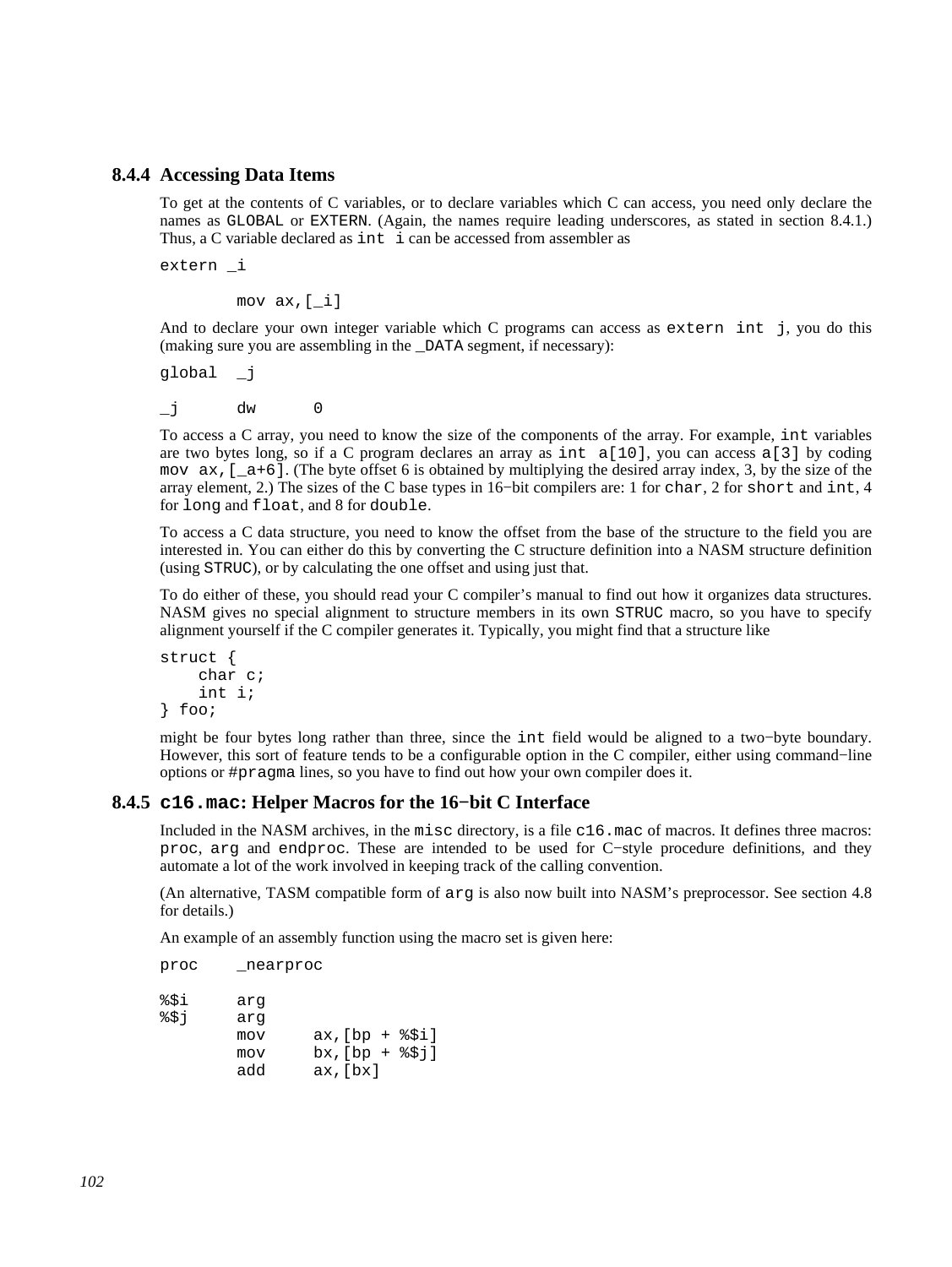#### endproc

This defines \_nearproc to be a procedure taking two arguments, the first  $(i)$  an integer and the second  $(j)$ a pointer to an integer. It returns  $i + *j$ .

Note that the arg macro has an EQU as the first line of its expansion, and since the label before the macro call gets prepended to the first line of the expanded macro, the EQU works, defining %\$i to be an offset from BP. A context−local variable is used, local to the context pushed by the proc macro and popped by the endproc macro, so that the same argument name can be used in later procedures. Of course, you don't *have* to do that.

The macro set produces code for near functions (tiny, small and compact−model code) by default. You can have it generate far functions (medium, large and huge−model code) by means of coding %define FARCODE. This changes the kind of return instruction generated by endproc, and also changes the starting point for the argument offsets. The macro set contains no intrinsic dependency on whether data pointers are far or not.

arg can take an optional parameter, giving the size of the argument. If no size is given, 2 is assumed, since it is likely that many function parameters will be of type int.

The large−model equivalent of the above function would look like this:

%define FARCODE

| proc | farproc |                         |
|------|---------|-------------------------|
| %\$i | arq     |                         |
| 851  | arq     | 4                       |
|      | mov     | $ax$ , $[bp + $Si]$     |
|      | mov     | $bx/[bp + $3j]$         |
|      | mov     | $es$ , $[bp + $3j + 2]$ |
|      | add     | $ax$ , $[bx]$           |

#### endproc

This makes use of the argument to the  $\arg \max$  macro to define a parameter of size 4, because  $\exists$  is now a far pointer. When we load from j, we must load a segment and an offset.

# **8.5 Interfacing to Borland Pascal Programs**

Interfacing to Borland Pascal programs is similar in concept to interfacing to 16−bit C programs. The differences are:

- The leading underscore required for interfacing to C programs is not required for Pascal.
- The memory model is always large: functions are far, data pointers are far, and no data item can be more than 64K long. (Actually, some functions are near, but only those functions that are local to a Pascal unit and never called from outside it. All assembly functions that Pascal calls, and all Pascal functions that assembly routines are able to call, are far.) However, all static data declared in a Pascal program goes into the default data segment, which is the one whose segment address will be in DS when control is passed to your assembly code. The only things that do not live in the default data segment are local variables (they live in the stack segment) and dynamically allocated variables. All data *pointers*, however, are far.
- The function calling convention is different described below.
- Some data types, such as strings, are stored differently.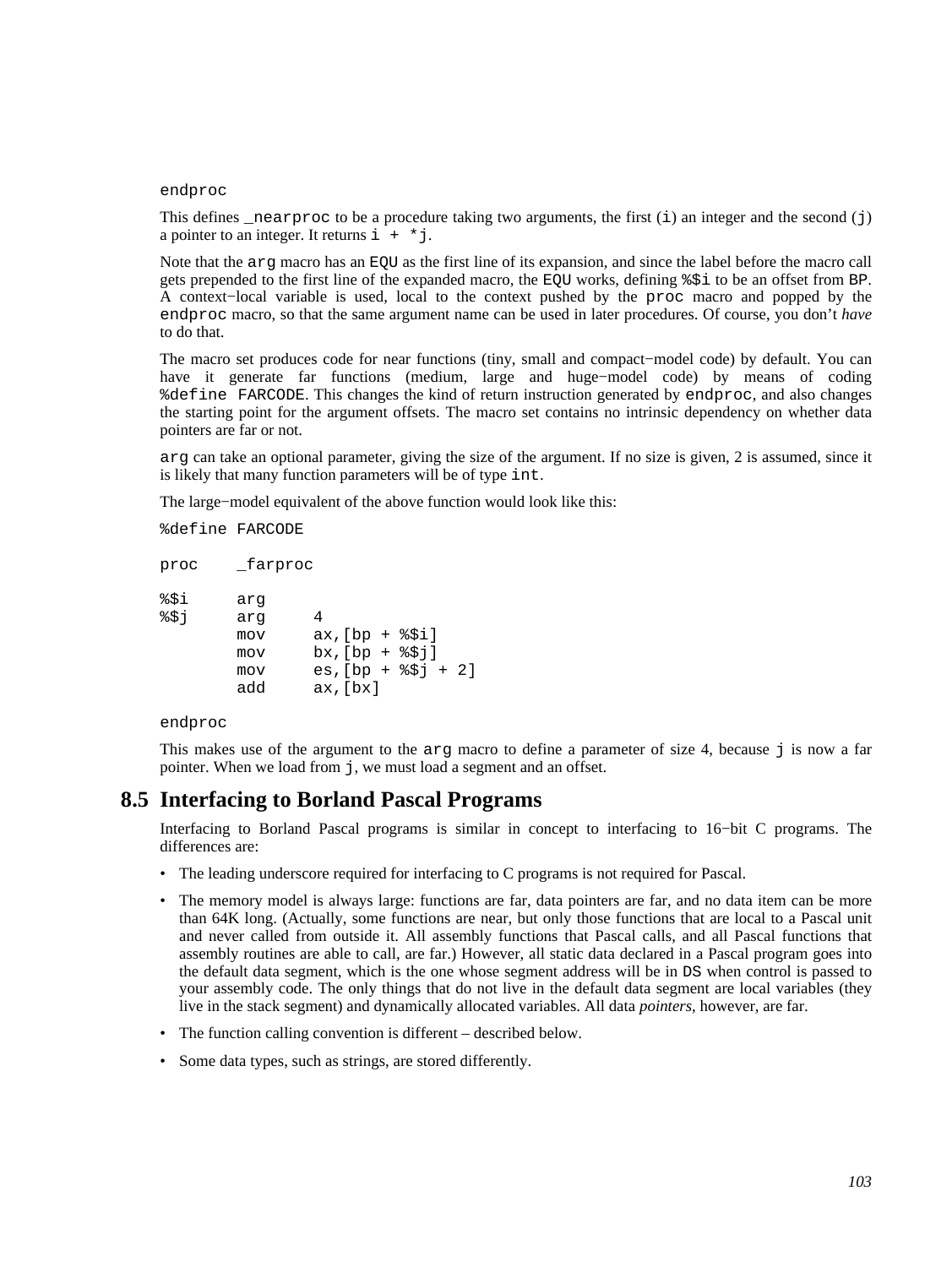• There are restrictions on the segment names you are allowed to use – Borland Pascal will ignore code or data declared in a segment it doesn't like the name of. The restrictions are described below.

## **8.5.1 The Pascal Calling Convention**

<span id="page-103-0"></span>The 16−bit Pascal calling convention is as follows. In the following description, the words *caller* and *callee* are used to denote the function doing the calling and the function which gets called.

- The caller pushes the function's parameters on the stack, one after another, in normal order (left to right, so that the first argument specified to the function is pushed first).
- The caller then executes a far CALL instruction to pass control to the callee.
- The callee receives control, and typically (although this is not actually necessary, in functions which do not need to access their parameters) starts by saving the value of SP in BP so as to be able to use BP as a base pointer to find its parameters on the stack. However, the caller was probably doing this too, so part of the calling convention states that BP must be preserved by any function. Hence the callee, if it is going to set up BP as a frame pointer, must push the previous value first.
- The callee may then access its parameters relative to BP. The word at [BP] holds the previous value of BP as it was pushed. The next word, at [BP+2], holds the offset part of the return address, and the next one at [BP+4] the segment part. The parameters begin at [BP+6]. The rightmost parameter of the function, since it was pushed last, is accessible at this offset from BP; the others follow, at successively greater offsets.
- The callee may also wish to decrease SP further, so as to allocate space on the stack for local variables, which will then be accessible at negative offsets from BP.
- The callee, if it wishes to return a value to the caller, should leave the value in  $AL$ ,  $AX$  or  $DX:AX$ depending on the size of the value. Floating−point results are returned in ST0. Results of type Real (Borland's own custom floating−point data type, not handled directly by the FPU) are returned in DX:BX:AX. To return a result of type String, the caller pushes a pointer to a temporary string before pushing the parameters, and the callee places the returned string value at that location. The pointer is not a parameter, and should not be removed from the stack by the RETF instruction.
- Once the callee has finished processing, it restores SP from BP if it had allocated local stack space, then pops the previous value of BP, and returns via RETF. It uses the form of RETF with an immediate parameter, giving the number of bytes taken up by the parameters on the stack. This causes the parameters to be removed from the stack as a side effect of the return instruction.
- When the caller regains control from the callee, the function parameters have already been removed from the stack, so it needs to do nothing further.

Thus, you would define a function in Pascal style, taking two Integer–type parameters, in the following way:

```
global myfunc 
myfunc: push bp 
       mov bp,sp 
      sub sp,0x40 ; 64 bytes of local stack space
       mov bx,[bp+8] ; first parameter to function 
       mov bx,[bp+6] ; second parameter to function 
        ; some more code 
      mov sp, bp \cdot i undo "sub sp, 0x40" above
       pop bp 
      retf 4 : total size of params is 4
```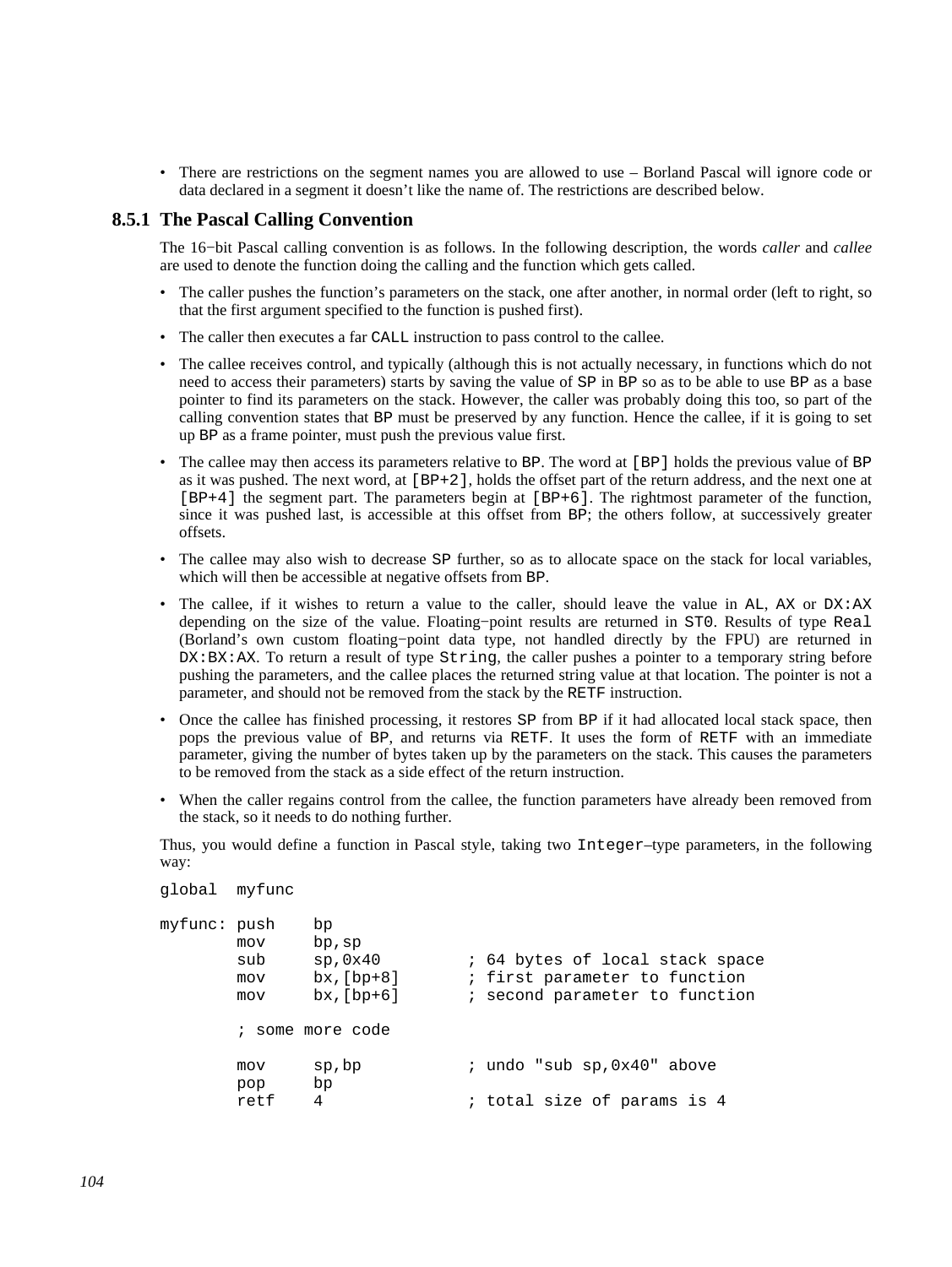At the other end of the process, to call a Pascal function from your assembly code, you would do something like this:

```
extern SomeFunc
```
 ; and then, further down... push word seg mystring ; Now push the segment, and... push word mystring  $\vdots$   $\vdots$  offset of "mystring"<br>push word [myint]  $\vdots$  one of my variables push word [myint] ; one of my variables call far SomeFunc

This is equivalent to the Pascal code

```
procedure SomeFunc(String: PChar; Int: Integer); 
     SomeFunc(@mystring, myint);
```
## **8.5.2 Borland Pascal Segment Name Restrictions**

Since Borland Pascal's internal unit file format is completely different from OBJ, it only makes a very sketchy job of actually reading and understanding the various information contained in a real OBJ file when it links that in. Therefore an object file intended to be linked to a Pascal program must obey a number of restrictions:

- Procedures and functions must be in a segment whose name is either CODE, CSEG, or something ending in  $_T$ EXT.
- initialized data must be in a segment whose name is either CONST or something ending in DATA.
- Uninitialized data must be in a segment whose name is either DATA, DSEG, or something ending in \_BSS.
- Any other segments in the object file are completely ignored. GROUP directives and segment attributes are also ignored.

#### **8.5.3 Using c16.mac With Pascal Programs**

The c16.mac macro package, described in [section 8.4.5](#page-101-0), can also be used to simplify writing functions to be called from Pascal programs, if you code %define PASCAL. This definition ensures that functions are far (it implies FARCODE), and also causes procedure return instructions to be generated with an operand.

Defining PASCAL does not change the code which calculates the argument offsets; you must declare your function's arguments in reverse order. For example:

%define PASCAL

```
proc _pascalproc 
%$j arg 4 
%$i arg 
       mov ax,[bp + <i>§</i> $i]mov bx, [bp + <i>§</i>5j]mov es, [bp + $$j + 2] add ax,[bx]
```
endproc

This defines the same routine, conceptually, as the example in [section 8.4.5:](#page-101-0) it defines a function taking two arguments, an integer and a pointer to an integer, which returns the sum of the integer and the contents of the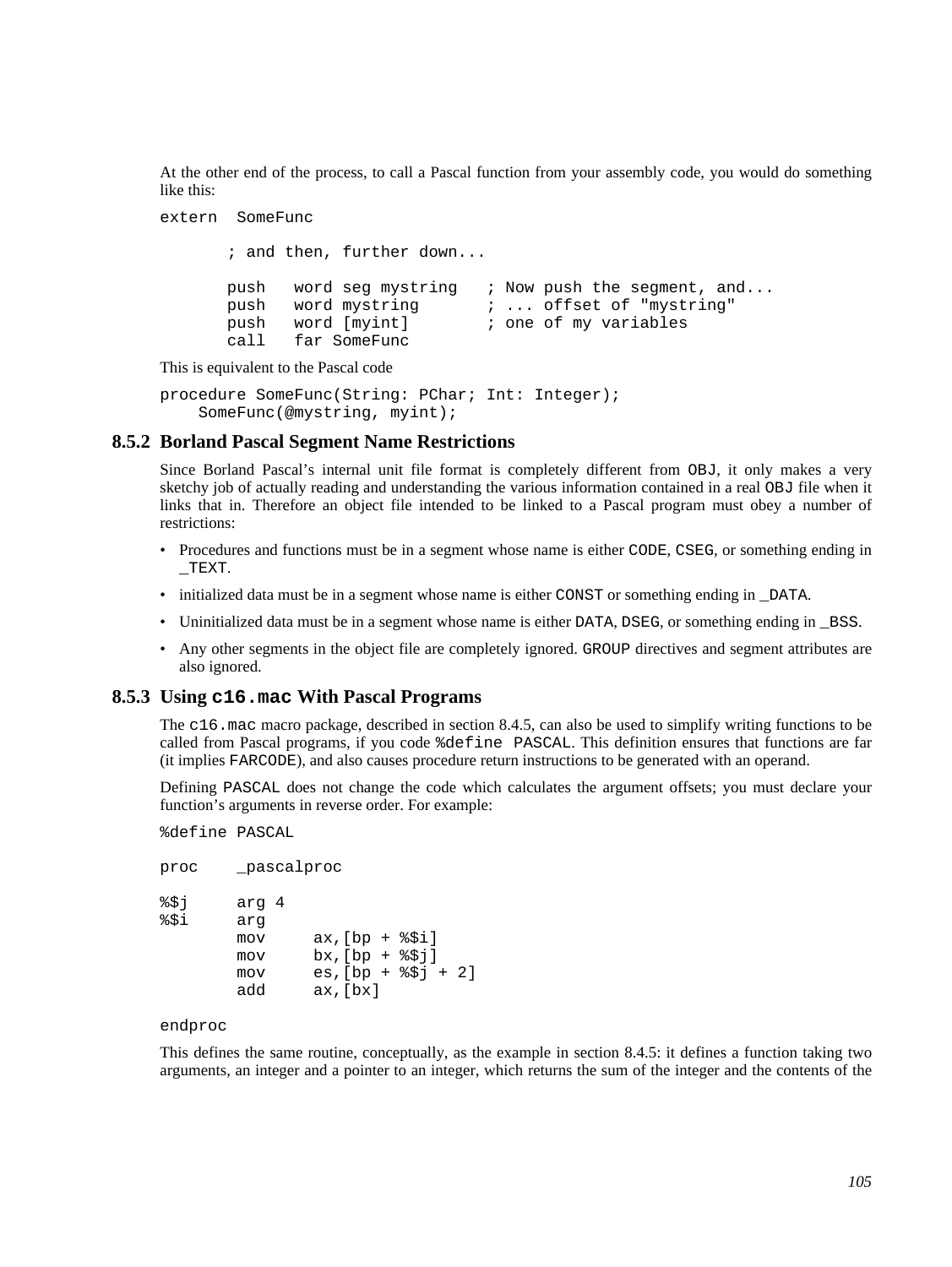pointer. The only difference between this code and the large−model C version is that PASCAL is defined instead of FARCODE, and that the arguments are declared in reverse order.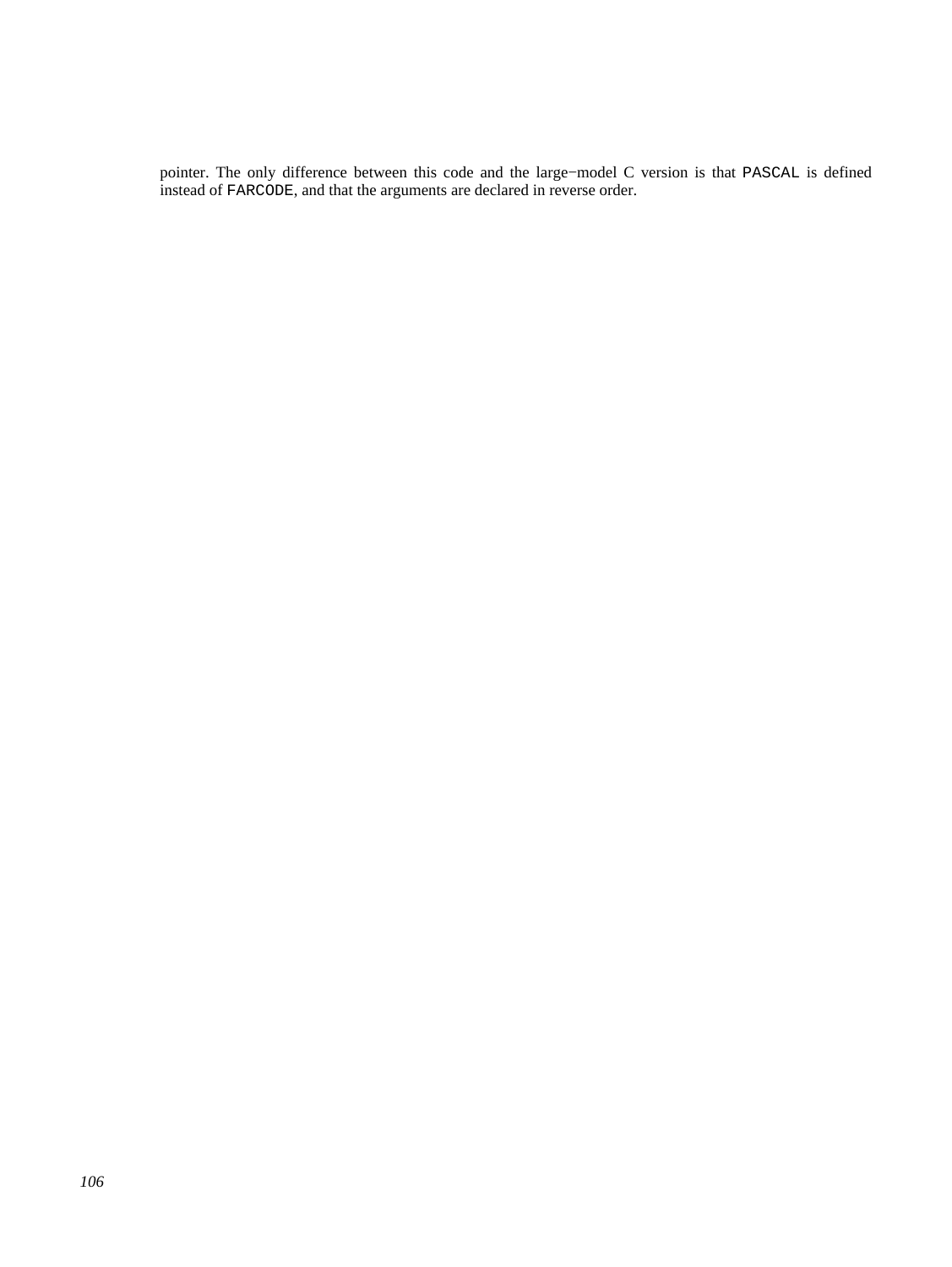# **Chapter 9: Writing 32−bit Code (Unix, Win32, DJGPP)**

This chapter attempts to cover some of the common issues involved when writing 32−bit code, to run under Win32 or Unix, or to be linked with C code generated by a Unix−style C compiler such as DJGPP. It covers how to write assembly code to interface with 32−bit C routines, and how to write position−independent code for shared libraries.

Almost all 32−bit code, and in particular all code running under Win32, DJGPP or any of the PC Unix variants, runs in *flat* memory model. This means that the segment registers and paging have already been set up to give you the same 32−bit 4Gb address space no matter what segment you work relative to, and that you should ignore all segment registers completely. When writing flat−model application code, you never need to use a segment override or modify any segment register, and the code−section addresses you pass to CALL and JMP live in the same address space as the data−section addresses you access your variables by and the stack−section addresses you access local variables and procedure parameters by. Every address is 32 bits long and contains only an offset part.

# **9.1 Interfacing to 32−bit C Programs**

A lot of the discussion in [section 8.4,](#page-97-1) about interfacing to 16−bit C programs, still applies when working in 32 bits. The absence of memory models or segmentation worries simplifies things a lot.

#### **9.1.1 External Symbol Names**

Most 32−bit C compilers share the convention used by 16−bit compilers, that the names of all global symbols (functions or data) they define are formed by prefixing an underscore to the name as it appears in the C program. However, not all of them do: the ELF specification states that C symbols do *not* have a leading underscore on their assembly−language names.

The older Linux a.out C compiler, all Win32 compilers, DJGPP, and NetBSD and FreeBSD, all use the leading underscore; for these compilers, the macros cextern and cglobal, as given in [section 8.4.1,](#page-97-0) will still work. For ELF, though, the leading underscore should not be used.

See also [section 2.1.27.](#page-23-0)

## **9.1.2 Function Definitions and Function Calls**

The C calling convention in 32−bit programs is as follows. In the following description, the words *caller* and *callee* are used to denote the function doing the calling and the function which gets called.

- The caller pushes the function's parameters on the stack, one after another, in reverse order (right to left, so that the first argument specified to the function is pushed last).
- The caller then executes a near CALL instruction to pass control to the callee.
- The callee receives control, and typically (although this is not actually necessary, in functions which do not need to access their parameters) starts by saving the value of ESP in EBP so as to be able to use EBP as a base pointer to find its parameters on the stack. However, the caller was probably doing this too, so part of the calling convention states that EBP must be preserved by any C function. Hence the callee, if it is going to set up EBP as a frame pointer, must push the previous value first.
- The callee may then access its parameters relative to EBP. The doubleword at [EBP] holds the previous value of EBP as it was pushed; the next doubleword, at [EBP+4], holds the return address, pushed implicitly by CALL. The parameters start after that, at [EBP+8]. The leftmost parameter of the function, since it was pushed last, is accessible at this offset from EBP; the others follow, at successively greater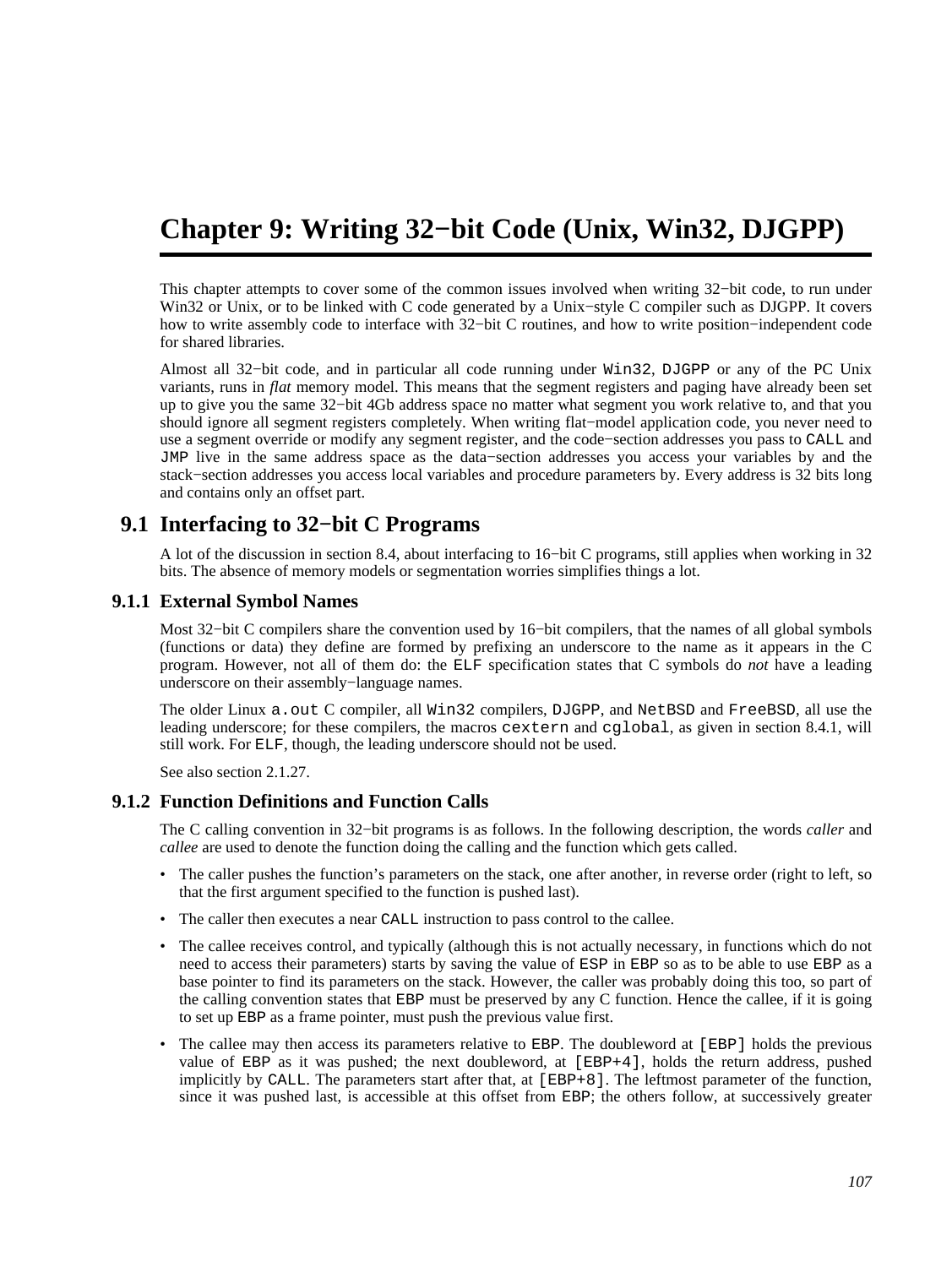offsets. Thus, in a function such as printf which takes a variable number of parameters, the pushing of the parameters in reverse order means that the function knows where to find its first parameter, which tells it the number and type of the remaining ones.

- The callee may also wish to decrease ESP further, so as to allocate space on the stack for local variables, which will then be accessible at negative offsets from EBP.
- The callee, if it wishes to return a value to the caller, should leave the value in AL, AX or EAX depending on the size of the value. Floating−point results are typically returned in ST0.
- Once the callee has finished processing, it restores ESP from EBP if it had allocated local stack space, then pops the previous value of EBP, and returns via RET (equivalently, RETN).
- When the caller regains control from the callee, the function parameters are still on the stack, so it typically adds an immediate constant to ESP to remove them (instead of executing a number of slow POP instructions). Thus, if a function is accidentally called with the wrong number of parameters due to a prototype mismatch, the stack will still be returned to a sensible state since the caller, which *knows* how many parameters it pushed, does the removing.

There is an alternative calling convention used by Win32 programs for Windows API calls, and also for functions called *by* the Windows API such as window procedures: they follow what Microsoft calls the \_\_stdcall convention. This is slightly closer to the Pascal convention, in that the callee clears the stack by passing a parameter to the RET instruction. However, the parameters are still pushed in right−to−left order.

Thus, you would define a function in C style in the following way:

```
global _myfunc 
_myfunc: 
                push ebp 
                mov ebp,esp 
               sub esp,0x40 ; 64 bytes of local stack space
                mov ebx,[ebp+8] ; first parameter to function 
                ; some more code 
               leave : : \mathbb{R}^p ; \mathbb{R}^p \mathbb{R}^p \mathbb{R}^p \mathbb{R}^p \mathbb{R}^p \mathbb{R}^p \mathbb{R}^p \mathbb{R}^p \mathbb{R}^p \mathbb{R}^p \mathbb{R}^p \mathbb{R}^p \mathbb{R}^p \mathbb{R}^p \mathbb{R}^p \mathbb{R}^p \mathbb{R}^p \mathbb{R}^ ret
```
At the other end of the process, to call a C function from your assembly code, you would do something like this:

```
extern _printf
```
 ; and then, further down... push dword [myint] ; one of my integer variables push dword mystring ; pointer into my data segment call \_printf add esp, byte 8 ; 'byte' saves space ; then those data items...

segment DATA

| myint                                                            | dd 1234 |  |  |  |  |  |
|------------------------------------------------------------------|---------|--|--|--|--|--|
| mystring db 'This number -> %d <- should be $1234'$ , $10$ , $0$ |         |  |  |  |  |  |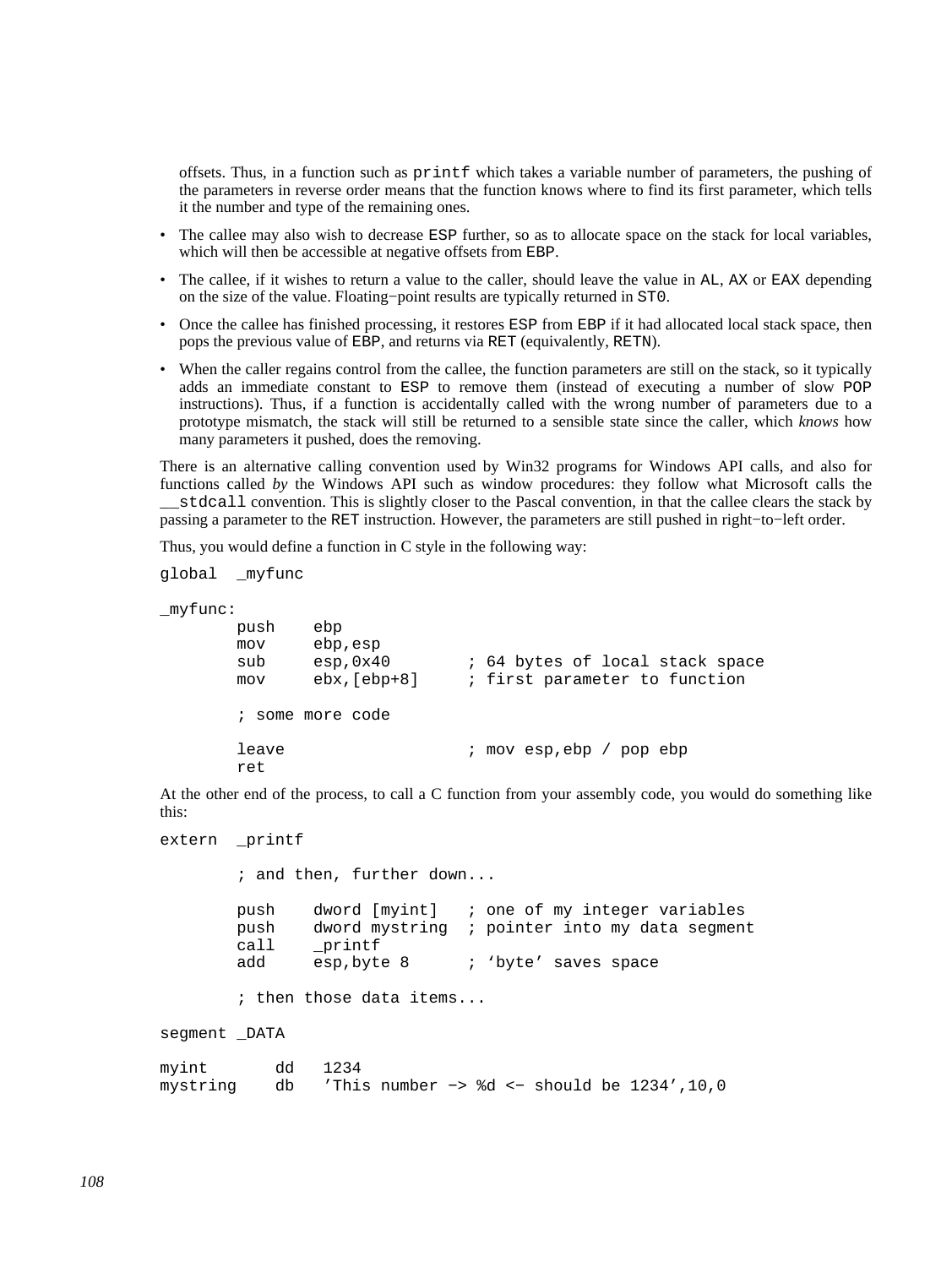This piece of code is the assembly equivalent of the C code

```
int myint = 1234; printf("This number −> %d <− should be 1234\n", myint);
```
#### **9.1.3 Accessing Data Items**

To get at the contents of C variables, or to declare variables which C can access, you need only declare the names as GLOBAL or EXTERN. (Again, the names require leading underscores, as stated in [section 9.1.1](#page-106-0).) Thus, a C variable declared as int i can be accessed from assembler as

> extern \_i mov eax,[\_i]

And to declare your own integer variable which C programs can access as extern int j, you do this (making sure you are assembling in the \_DATA segment, if necessary):

 global \_j  $j$  dd 0

To access a C array, you need to know the size of the components of the array. For example, int variables are four bytes long, so if a C program declares an array as int  $a[10]$ , you can access a[3] by coding mov  $ax$ ,  $[a+12]$ . (The byte offset 12 is obtained by multiplying the desired array index, 3, by the size of the array element, 4.) The sizes of the C base types in 32−bit compilers are: 1 for char, 2 for short, 4 for int, long and float, and 8 for double. Pointers, being 32−bit addresses, are also 4 bytes long.

To access a C data structure, you need to know the offset from the base of the structure to the field you are interested in. You can either do this by converting the C structure definition into a NASM structure definition (using STRUC), or by calculating the one offset and using just that.

To do either of these, you should read your C compiler's manual to find out how it organizes data structures. NASM gives no special alignment to structure members in its own STRUC macro, so you have to specify alignment yourself if the C compiler generates it. Typically, you might find that a structure like

```
struct { 
      char c; 
      int i; 
} foo;
```
might be eight bytes long rather than five, since the int field would be aligned to a four−byte boundary. However, this sort of feature is sometimes a configurable option in the C compiler, either using command−line options or #pragma lines, so you have to find out how your own compiler does it.

#### **9.1.4 c32.mac: Helper Macros for the 32−bit C Interface**

Included in the NASM archives, in the misc directory, is a file c32.mac of macros. It defines three macros: proc, arg and endproc. These are intended to be used for C−style procedure definitions, and they automate a lot of the work involved in keeping track of the calling convention.

An example of an assembly function using the macro set is given here:

```
proc _proc32 
%$i arg 
%$j arg 
        mov eax,[ebp + %$i] 
        mov ebx,[ebp + %$j] 
        add eax,[ebx]
```
endproc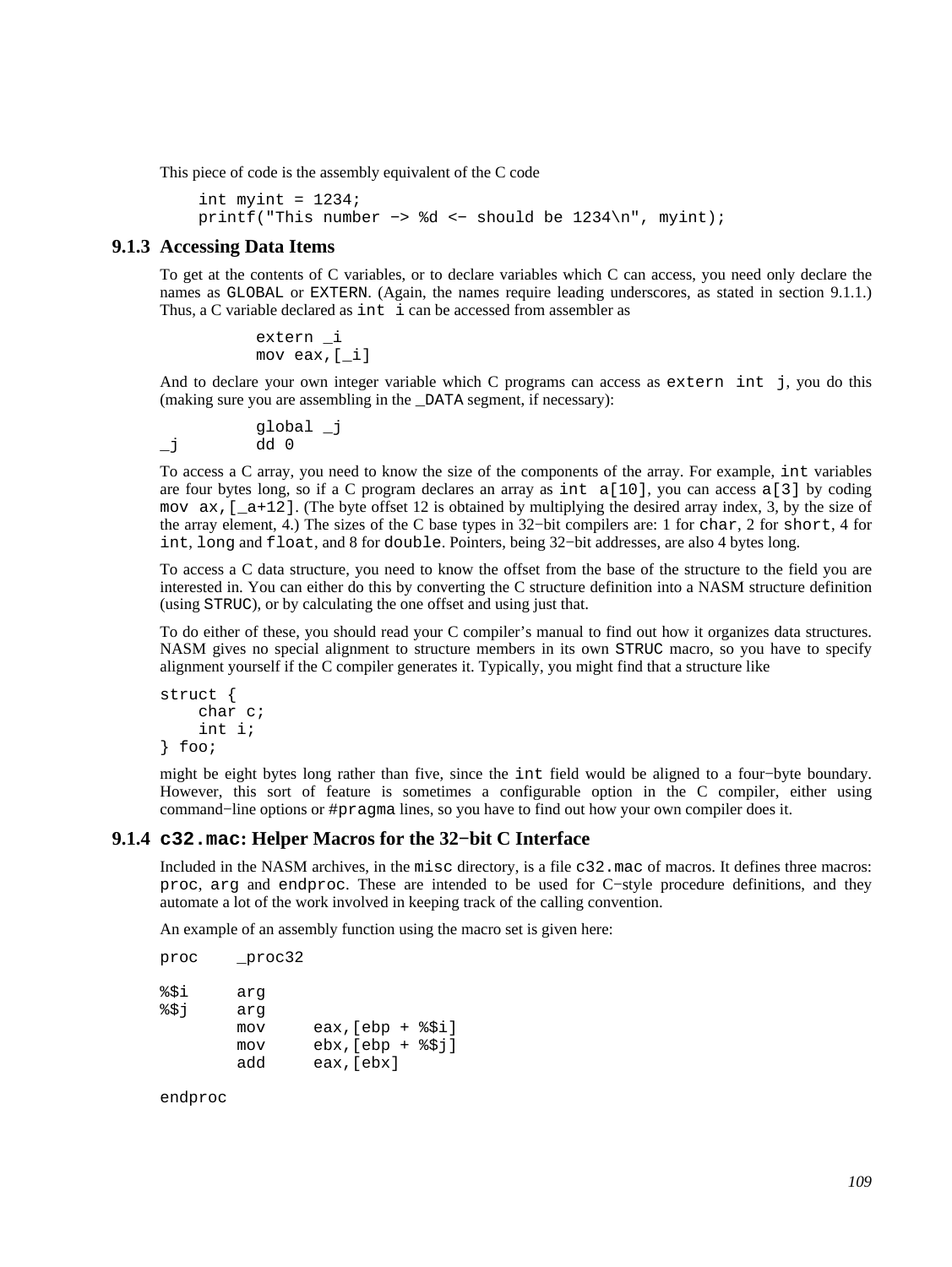This defines  $p\text{roc32}$  to be a procedure taking two arguments, the first (i) an integer and the second (j) and pointer to an integer. It returns  $i + *j$ .

Note that the arg macro has an EQU as the first line of its expansion, and since the label before the macro call gets prepended to the first line of the expanded macro, the EQU works, defining %\$i to be an offset from BP. A context−local variable is used, local to the context pushed by the proc macro and popped by the endproc macro, so that the same argument name can be used in later procedures. Of course, you don't *have* to do that.

arg can take an optional parameter, giving the size of the argument. If no size is given, 4 is assumed, since it is likely that many function parameters will be of type int or pointers.

## **9.2 Writing NetBSD/FreeBSD/OpenBSD and Linux/ELF Shared Libraries**

ELF replaced the older a.out object file format under Linux because it contains support for position−independent code (PIC), which makes writing shared libraries much easier. NASM supports the ELF position−independent code features, so you can write Linux ELF shared libraries in NASM.

NetBSD, and its close cousins FreeBSD and OpenBSD, take a different approach by hacking PIC support into the a.out format. NASM supports this as the aoutb output format, so you can write BSD shared libraries in NASM too.

The operating system loads a PIC shared library by memory–mapping the library file at an arbitrarily chosen point in the address space of the running process. The contents of the library's code section must therefore not depend on where it is loaded in memory.

Therefore, you cannot get at your variables by writing code like this:

mov eax,[myvar] ; WRONG

Instead, the linker provides an area of memory called the *global offset table*, or GOT; the GOT is situated at a constant distance from your library's code, so if you can find out where your library is loaded (which is typically done using a CALL and POP combination), you can obtain the address of the GOT, and you can then load the addresses of your variables out of linker−generated entries in the GOT.

The *data* section of a PIC shared library does not have these restrictions: since the data section is writable, it has to be copied into memory anyway rather than just paged in from the library file, so as long as it's being copied it can be relocated too. So you can put ordinary types of relocation in the data section without too much worry (but see [section 9.2.4](#page-111-0) for a caveat).

#### **9.2.1 Obtaining the Address of the GOT**

Each code module in your shared library should define the GOT as an external symbol:

extern GLOBAL OFFSET TABLE  $\quad$  ; in ELF extern GLOBAL OFFSET TABLE ; in BSD a.out

At the beginning of any function in your shared library which plans to access your data or BSS sections, you must first calculate the address of the GOT. This is typically done by writing the function in this form:

```
func: push ebp 
        mov ebp,esp 
        push ebx 
        call .get_GOT 
.get_GOT: 
        pop ebx 
        add ebx,_GLOBAL_OFFSET_TABLE_+$$−.get_GOT wrt ..gotpc 
        ; the function body comes here
```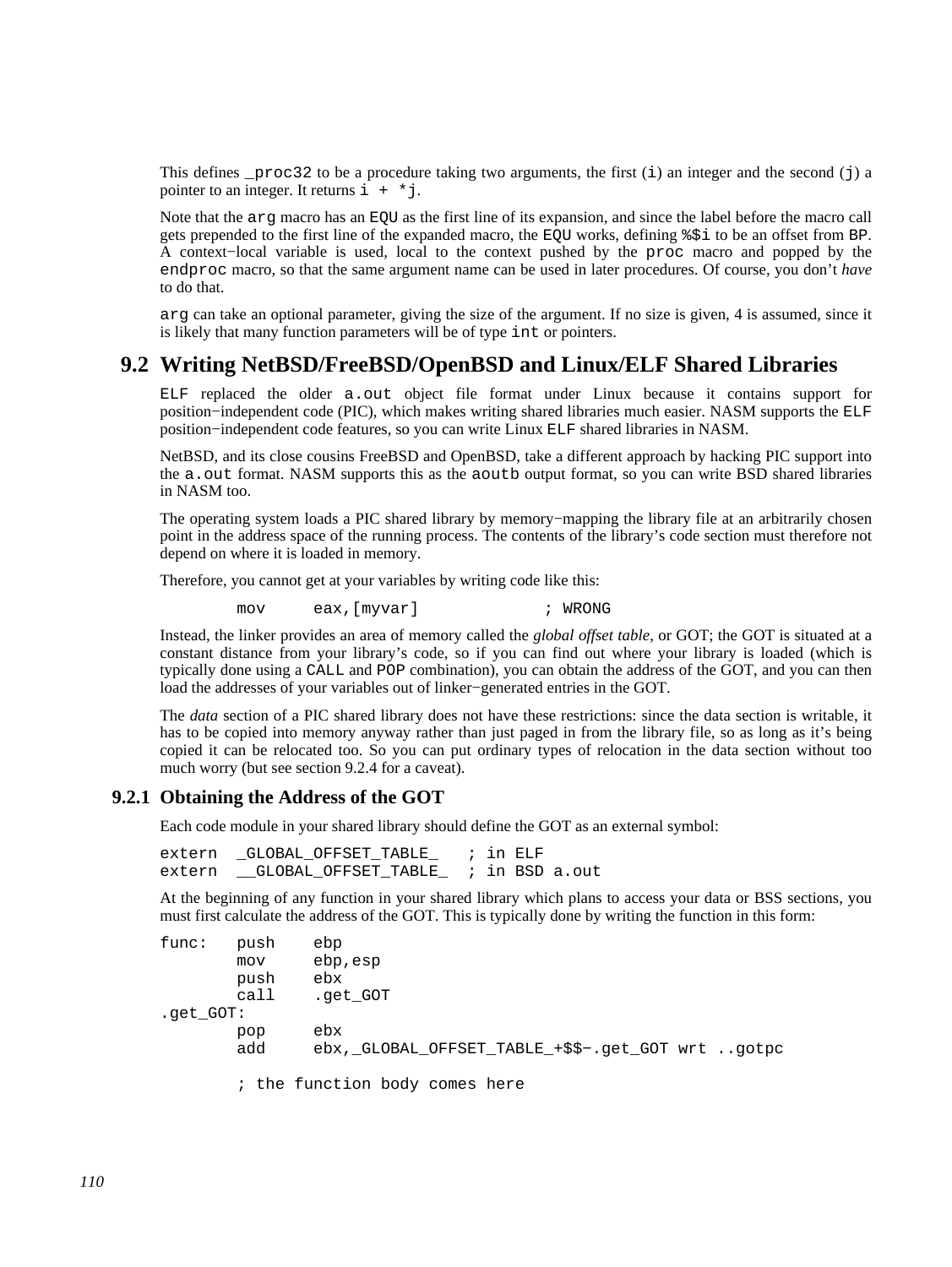mov ebx,[ebp−4] mov esp,ebp pop ebp ret

(For BSD, again, the symbol \_GLOBAL\_OFFSET\_TABLE requires a second leading underscore.)

The first two lines of this function are simply the standard C prologue to set up a stack frame, and the last three lines are standard C function epilogue. The third line, and the fourth to last line, save and restore the EBX register, because PIC shared libraries use this register to store the address of the GOT.

The interesting bit is the CALL instruction and the following two lines. The CALL and POP combination obtains the address of the label .get\_GOT, without having to know in advance where the program was loaded (since the CALL instruction is encoded relative to the current position). The ADD instruction makes use of one of the special PIC relocation types: GOTPC relocation. With the WRT ..gotpc qualifier specified, the symbol referenced (here \_GLOBAL\_OFFSET\_TABLE\_, the special symbol assigned to the GOT) is given as an offset from the beginning of the section. (Actually, ELF encodes it as the offset from the operand field of the ADD instruction, but NASM simplifies this deliberately, so you do things the same way for both ELF and BSD.) So the instruction then *adds* the beginning of the section, to get the real address of the GOT, and subtracts the value of .get\_GOT which it knows is in EBX. Therefore, by the time that instruction has finished, EBX contains the address of the GOT.

If you didn't follow that, don't worry: it's never necessary to obtain the address of the GOT by any other means, so you can put those three instructions into a macro and safely ignore them:

```
%macro get_GOT 0
```

```
 call %%getgot 
 %%getgot: 
      pop ebx 
      add ebx,_GLOBAL_OFFSET_TABLE_+$$−%%getgot wrt ..gotpc
```
%endmacro

#### **9.2.2 Finding Your Local Data Items**

Having got the GOT, you can then use it to obtain the addresses of your data items. Most variables will reside in the sections you have declared; they can be accessed using the ..gotoff special WRT type. The way this works is like this:

lea eax,[ebx+myvar wrt ..gotoff]

The expression myvar wrt ..gotoff is calculated, when the shared library is linked, to be the offset to the local variable myvar from the beginning of the GOT. Therefore, adding it to EBX as above will place the real address of myvar in EAX.

If you declare variables as GLOBAL without specifying a size for them, they are shared between code modules in the library, but do not get exported from the library to the program that loaded it. They will still be in your ordinary data and BSS sections, so you can access them in the same way as local variables, using the above ..gotoff mechanism.

Note that due to a peculiarity of the way BSD a. out format handles this relocation type, there must be at least one non−local symbol in the same section as the address you're trying to access.

#### **9.2.3 Finding External and Common Data Items**

If your library needs to get at an external variable (external to the *library*, not just to one of the modules within it), you must use the . got type to get at it. The . got type, instead of giving you the offset from the GOT base to the variable, gives you the offset from the GOT base to a GOT *entry* containing the address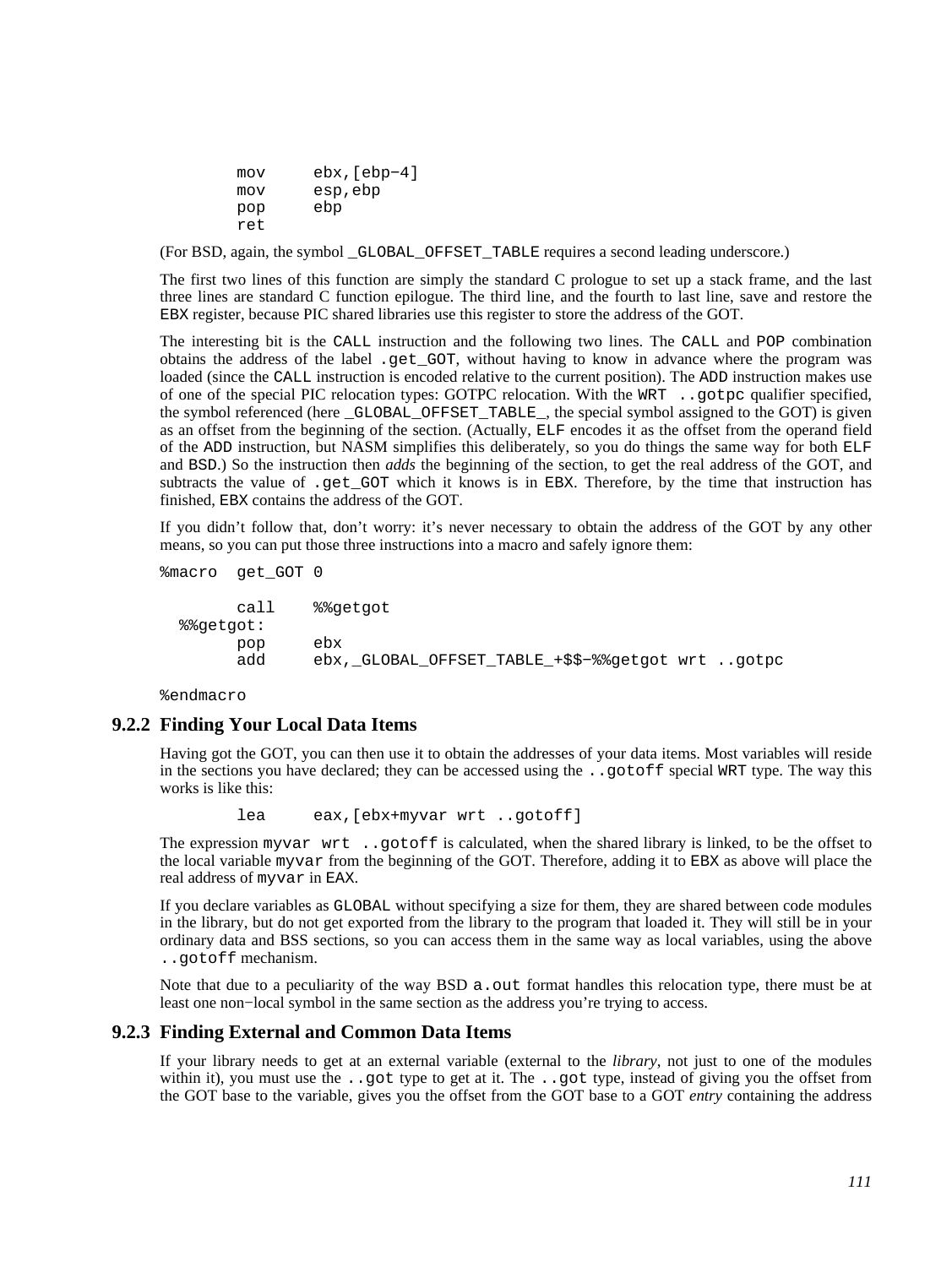of the variable. The linker will set up this GOT entry when it builds the library, and the dynamic linker will place the correct address in it at load time. So to obtain the address of an external variable extvar in EAX, you would code

mov eax,[ebx+extvar wrt ..got]

This loads the address of extvar out of an entry in the GOT. The linker, when it builds the shared library, collects together every relocation of type ..got, and builds the GOT so as to ensure it has every necessary entry present.

Common variables must also be accessed in this way.

#### **9.2.4 Exporting Symbols to the Library User**

<span id="page-111-0"></span>If you want to export symbols to the user of the library, you have to declare whether they are functions or data, and if they are data, you have to give the size of the data item. This is because the dynamic linker has to build procedure linkage table entries for any exported functions, and also moves exported data items away from the library's data section in which they were declared.

So to export a function to users of the library, you must use

|                                                                    | qlobal func:function               | ; declare it as a function |  |  |  |                     |  |
|--------------------------------------------------------------------|------------------------------------|----------------------------|--|--|--|---------------------|--|
| func: push                                                         | ebp                                |                            |  |  |  |                     |  |
|                                                                    | $i$ etc.                           |                            |  |  |  |                     |  |
| And to export a data item such as an array, you would have to code |                                    |                            |  |  |  |                     |  |
|                                                                    | qlobal  array:data array.end-array |                            |  |  |  | ; give the size too |  |

array: resd 128 .end:

Be careful: If you export a variable to the library user, by declaring it as GLOBAL and supplying a size, the variable will end up living in the data section of the main program, rather than in your library's data section, where you declared it. So you will have to access your own global variable with the ..got mechanism rather than ..gotoff, as if it were external (which, effectively, it has become).

Equally, if you need to store the address of an exported global in one of your data sections, you can't do it by means of the standard sort of code:

dataptr: dd global data item ; WRONG

NASM will interpret this code as an ordinary relocation, in which global\_data\_item is merely an offset from the beginning of the .data section (or whatever); so this reference will end up pointing at your data section instead of at the exported global which resides elsewhere.

Instead of the above code, then, you must write

dataptr: dd global\_data\_item wrt ..sym

which makes use of the special WRT type . . sym to instruct NASM to search the symbol table for a particular symbol at that address, rather than just relocating by section base.

Either method will work for functions: referring to one of your functions by means of

funcptr: dd my\_function

will give the user the address of the code you wrote, whereas

funcptr: dd my\_function wrt ..sym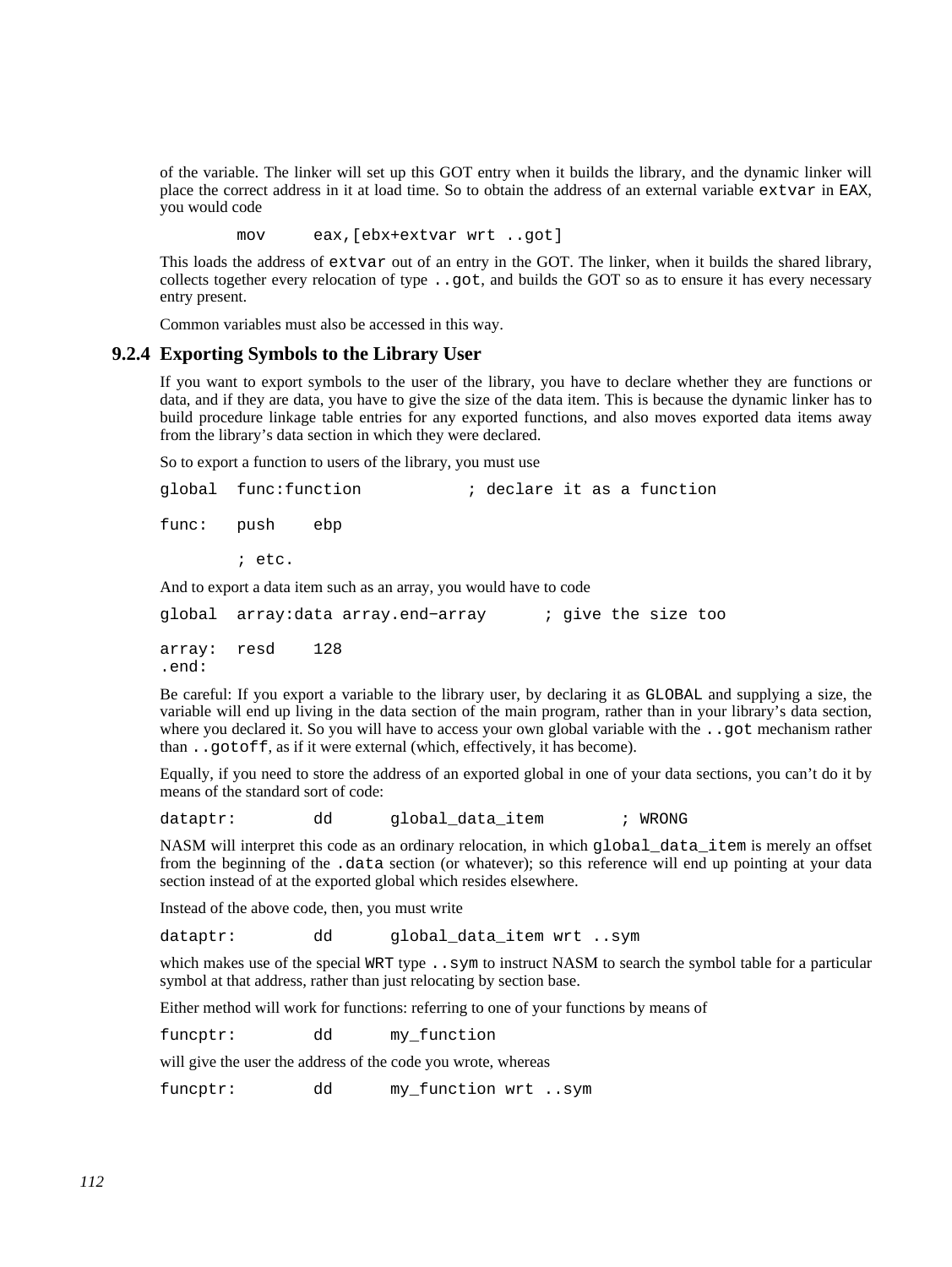will give the address of the procedure linkage table for the function, which is where the calling program will *believe* the function lives. Either address is a valid way to call the function.

#### **9.2.5 Calling Procedures Outside the Library**

Calling procedures outside your shared library has to be done by means of a *procedure linkage table*, or PLT. The PLT is placed at a known offset from where the library is loaded, so the library code can make calls to the PLT in a position−independent way. Within the PLT there is code to jump to offsets contained in the GOT, so function calls to other shared libraries or to routines in the main program can be transparently passed off to their real destinations.

To call an external routine, you must use another special PIC relocation type, WRT ..plt. This is much easier than the GOT−based ones: you simply replace calls such as CALL printf with the PLT−relative version CALL printf WRT ..plt.

#### **9.2.6 Generating the Library File**

Having written some code modules and assembled them to . o files, you then generate your shared library with a command such as

ld −shared −o library.so module1.o module2.o # for ELF<br>ld −Bshareable −o library.so module1.o module2.o # for BSD ld −Bshareable −o library.so module1.o module2.o

For ELF, if your shared library is going to reside in system directories such as /usr/lib or /lib, it is usually worth using the −soname flag to the linker, to store the final library file name, with a version number, into the library:

ld −shared −soname library.so.1 −o library.so.1.2 \*.o

You would then copy library.so.1.2 into the library directory, and create library.so.1 as a symbolic link to it.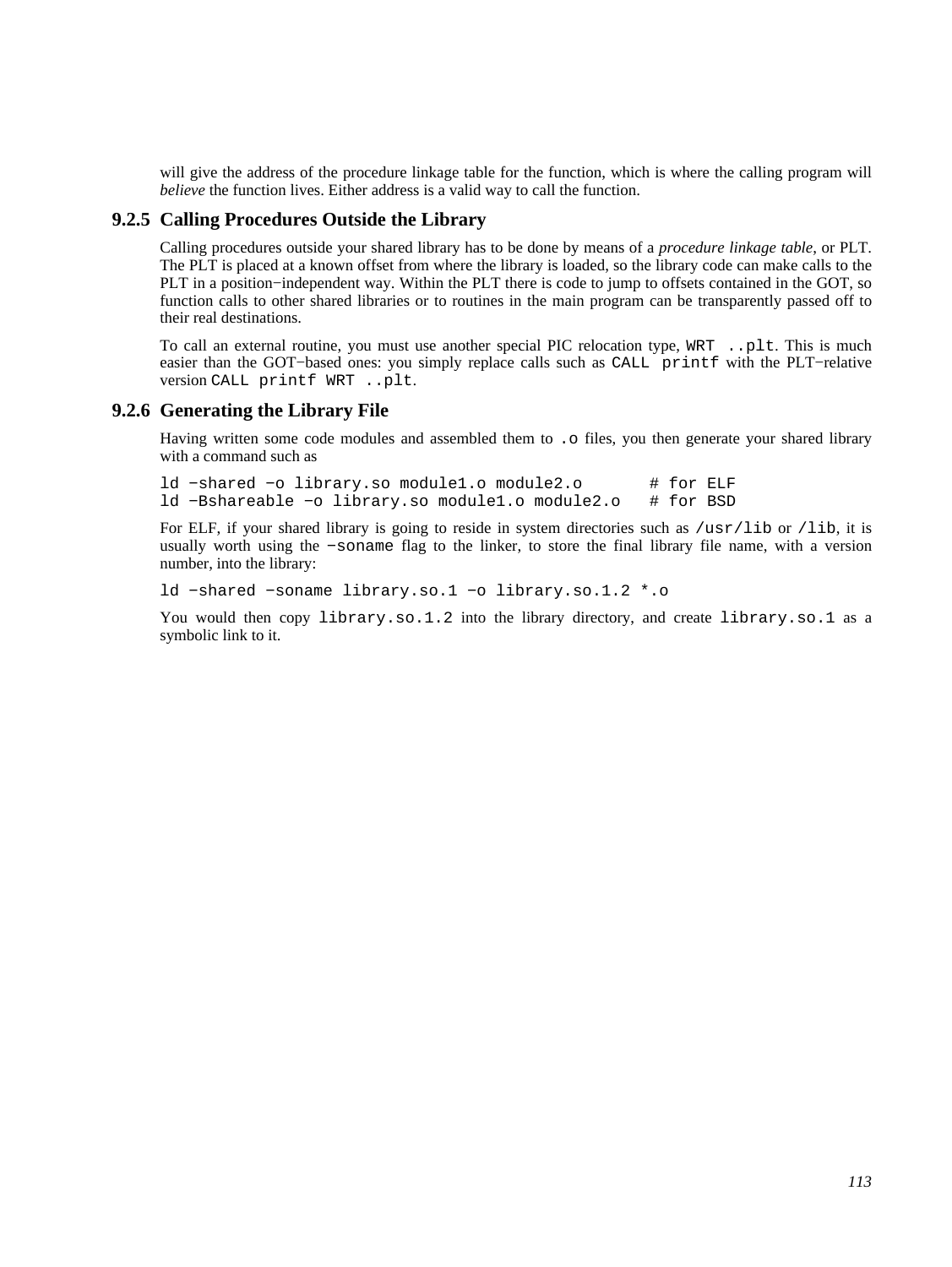## **Chapter 10: Mixing 16 and 32 Bit Code**

This chapter tries to cover some of the issues, largely related to unusual forms of addressing and jump instructions, encountered when writing operating system code such as protected−mode initialisation routines, which require code that operates in mixed segment sizes, such as code in a 16−bit segment trying to modify data in a 32−bit one, or jumps between different−size segments.

#### **10.1 Mixed−Size Jumps**

<span id="page-113-0"></span>The most common form of mixed–size instruction is the one used when writing a 32–bit OS: having done your setup in 16−bit mode, such as loading the kernel, you then have to boot it by switching into protected mode and jumping to the 32−bit kernel start address. In a fully 32−bit OS, this tends to be the *only* mixed−size instruction you need, since everything before it can be done in pure 16−bit code, and everything after it can be pure 32−bit.

This jump must specify a 48−bit far address, since the target segment is a 32−bit one. However, it must be assembled in a 16−bit segment, so just coding, for example,

jmp 0x1234:0x56789ABC ; wrong!

will not work, since the offset part of the address will be truncated to 0x9ABC and the jump will be an ordinary 16−bit far one.

The Linux kernel setup code gets round the inability of as86 to generate the required instruction by coding it manually, using DB instructions. NASM can go one better than that, by actually generating the right instruction itself. Here's how to do it right:

jmp dword 0x1234:0x56789ABC ; right

The DWORD prefix (strictly speaking, it should come *after* the colon, since it is declaring the *offset* field to be a doubleword; but NASM will accept either form, since both are unambiguous) forces the offset part to be treated as far, in the assumption that you are deliberately writing a jump from a 16−bit segment to a 32−bit one.

You can do the reverse operation, jumping from a 32−bit segment to a 16−bit one, by means of the WORD prefix:

jmp word 0x8765:0x4321 ; 32 to 16 bit

If the WORD prefix is specified in 16−bit mode, or the DWORD prefix in 32−bit mode, they will be ignored, since each is explicitly forcing NASM into a mode it was in anyway.

## **10.2 Addressing Between Different−Size Segments**

If your OS is mixed 16 and 32−bit, or if you are writing a DOS extender, you are likely to have to deal with some 16−bit segments and some 32−bit ones. At some point, you will probably end up writing code in a 16−bit segment which has to access data in a 32−bit segment, or vice versa.

If the data you are trying to access in a 32−bit segment lies within the first 64K of the segment, you may be able to get away with using an ordinary 16−bit addressing operation for the purpose; but sooner or later, you will want to do 32−bit addressing from 16−bit mode.

The easiest way to do this is to make sure you use a register for the address, since any effective address containing a 32−bit register is forced to be a 32−bit address. So you can do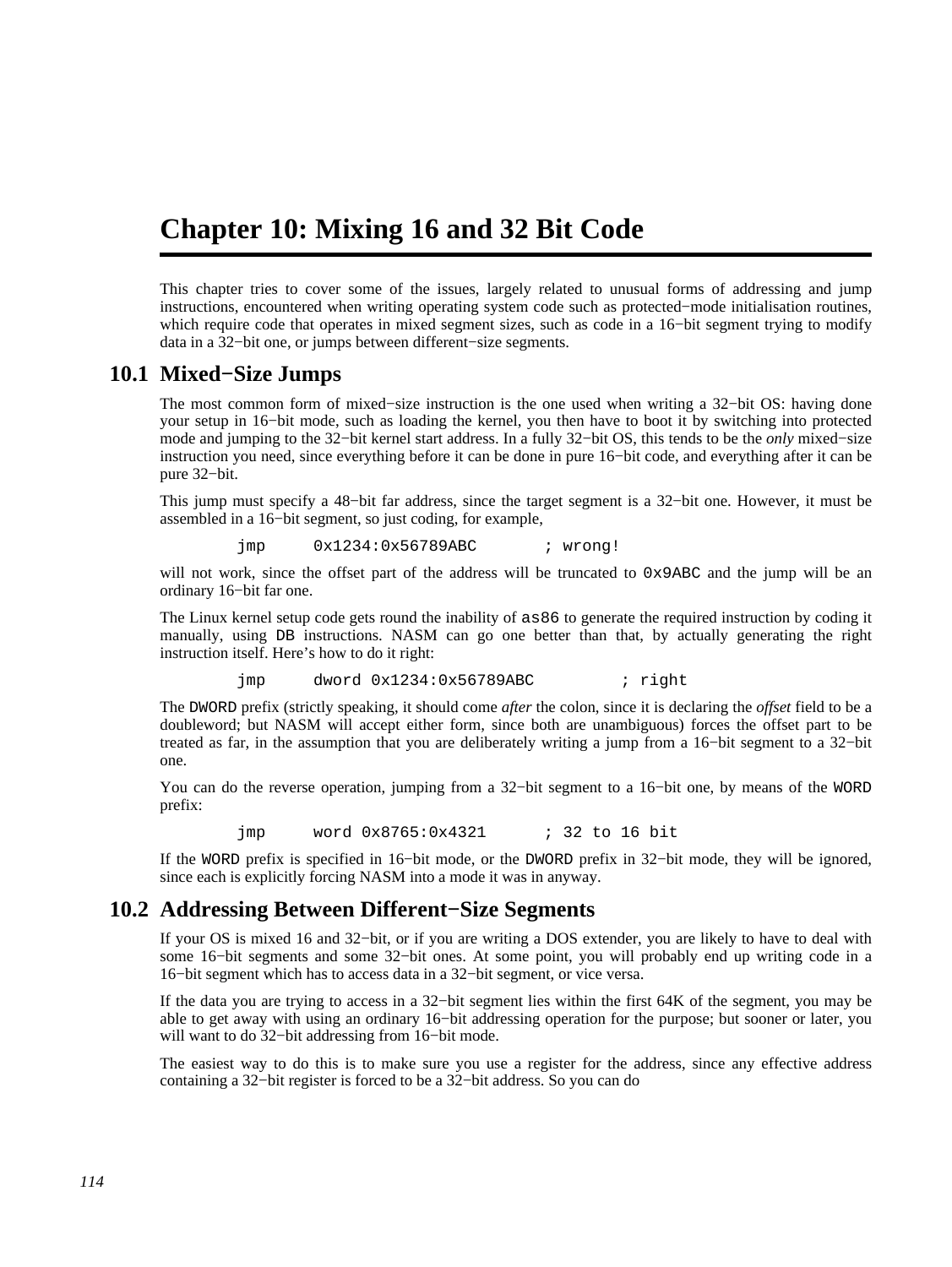mov eax, offset into 32 bit segment specified by fs mov dword [fs:eax],0x11223344

This is fine, but slightly cumbersome (since it wastes an instruction and a register) if you already know the precise offset you are aiming at. The x86 architecture does allow 32−bit effective addresses to specify nothing but a 4−byte offset, so why shouldn't NASM be able to generate the best instruction for the purpose?

It can. As in [section 10.1,](#page-113-0) you need only prefix the address with the DWORD keyword, and it will be forced to be a 32−bit address:

mov dword [fs:dword my\_offset],0x11223344

Also as in [section 10.1,](#page-113-0) NASM is not fussy about whether the DWORD prefix comes before or after the segment override, so arguably a nicer−looking way to code the above instruction is

mov dword [dword fs:my\_offset],0x11223344

Don't confuse the DWORD prefix *outside* the square brackets, which controls the size of the data stored at the address, with the one inside the square brackets which controls the length of the address itself. The two can quite easily be different:

mov word [dword 0x12345678],0x9ABC

This moves 16 bits of data to an address specified by a 32−bit offset.

You can also specify WORD or DWORD prefixes along with the FAR prefix to indirect far jumps or calls. For example:

call dword far [fs:word 0x4321]

This instruction contains an address specified by a 16−bit offset; it loads a 48−bit far pointer from that (16−bit segment and 32−bit offset), and calls that address.

## **10.3 Other Mixed−Size Instructions**

The other way you might want to access data might be using the string instructions (LODSx, STOSx and so on) or the XLATB instruction. These instructions, since they take no parameters, might seem to have no easy way to make them perform 32−bit addressing when assembled in a 16−bit segment.

This is the purpose of NASM's a16, a32 and a64 prefixes. If you are coding LODSB in a 16−bit segment but it is supposed to be accessing a string in a 32−bit segment, you should load the desired address into ESI and then code

a32 lodsb

The prefix forces the addressing size to 32 bits, meaning that LODSB loads from [DS:ESI] instead of [DS:SI]. To access a string in a 16−bit segment when coding in a 32−bit one, the corresponding a16 prefix can be used.

The a16, a32 and a64 prefixes can be applied to any instruction in NASM's instruction table, but most of them can generate all the useful forms without them. The prefixes are necessary only for instructions with implicit addressing: CMPSx, SCASx, LODSx, STOSx, MOVSx, INSx, OUTSx, and XLATB. Also, the various push and pop instructions (PUSHA and POPF as well as the more usual PUSH and POP) can accept a16, a32 or a64 prefixes to force a particular one of SP, ESP or RSP to be used as a stack pointer, in case the stack segment in use is a different size from the code segment.

PUSH and POP, when applied to segment registers in 32−bit mode, also have the slightly odd behaviour that they push and pop 4 bytes at a time, of which the top two are ignored and the bottom two give the value of the segment register being manipulated. To force the 16−bit behaviour of segment−register push and pop instructions, you can use the operand−size prefix o16: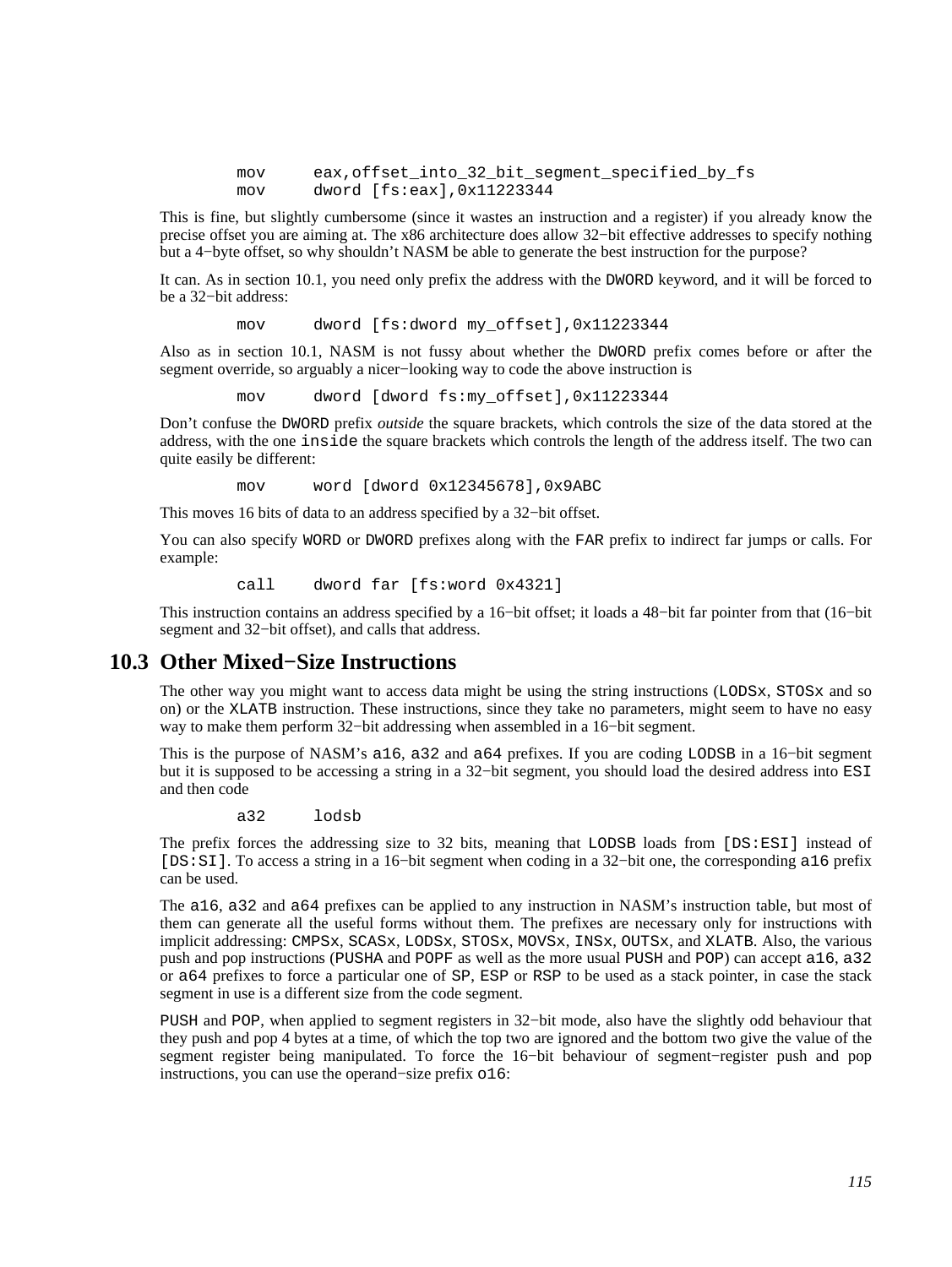| o16 push | SS |
|----------|----|
| o16 push | ds |

This code saves a doubleword of stack space by fitting two segment registers into the space which would normally be consumed by pushing one.

(You can also use the o32 prefix to force the 32−bit behaviour when in 16−bit mode, but this seems less useful.)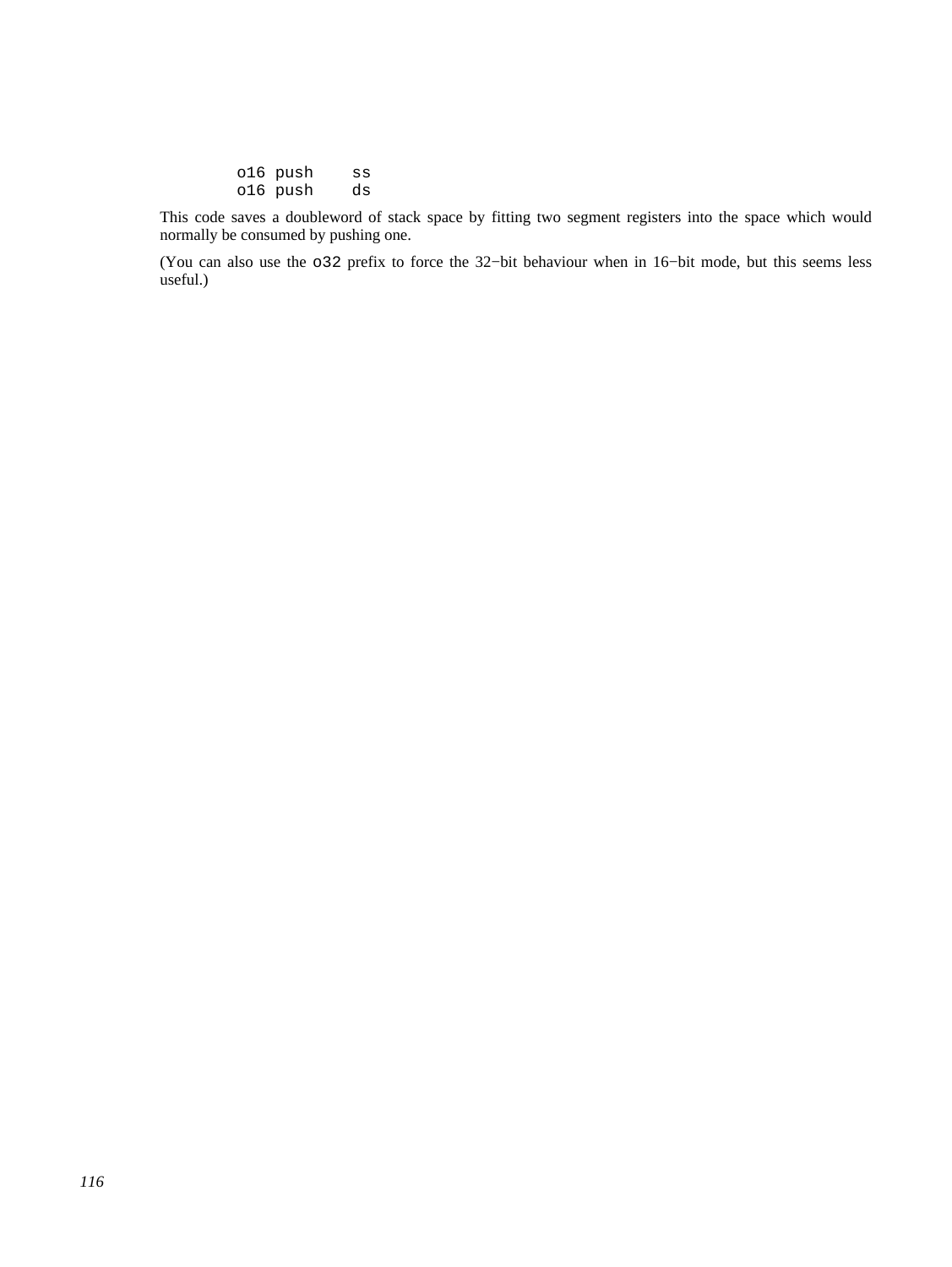## **Chapter 11: Writing 64−bit Code (Unix, Win64)**

This chapter attempts to cover some of the common issues involved when writing 64−bit code, to run under Win64 or Unix. It covers how to write assembly code to interface with 64−bit C routines, and how to write position−independent code for shared libraries.

All 64−bit code uses a flat memory model, since segmentation is not available in 64−bit mode. The one exception is the FS and GS registers, which still add their bases.

Position independence in 64−bit mode is significantly simpler, since the processor supports RIP–relative addressing directly; see the REL keyword [\(section 3.3\)](#page-28-0). On most 64−bit platforms, it is probably desirable to make that the default, using the directive DEFAULT REL [\(section 6.2\)](#page-71-0).

64−bit programming is relatively similar to 32−bit programming, but of course pointers are 64 bits long; additionally, all existing platforms pass arguments in registers rather than on the stack. Furthermore, 64−bit platforms use SSE2 by default for floating point. Please see the ABI documentation for your platform.

64−bit platforms differ in the sizes of the fundamental datatypes, not just from 32−bit platforms but from each other. If a specific size data type is desired, it is probably best to use the types defined in the Standard C header <inttypes.h>.

In 64−bit mode, the default instruction size is still 32 bits. When loading a value into a 32−bit register (but not an 8− or 16−bit register), the upper 32 bits of the corresponding 64−bit register are set to zero.

#### **11.1 Register Names in 64−bit Mode**

NASM uses the following names for general−purpose registers in 64−bit mode, for 8−, 16−, 32− and 64−bit references, respecitively:

 AL/AH, CL/CH, DL/DH, BL/BH, SPL, BPL, SIL, DIL, R8B−R15B AX, CX, DX, BX, SP, BP, SI, DI, R8W−R15W EAX, ECX, EDX, EBX, ESP, EBP, ESI, EDI, R8D−R15D RAX, RCX, RDX, RBX, RSP, RBP, RSI, RDI, R8−R15

This is consistent with the AMD documentation and most other assemblers. The Intel documentation, however, uses the names R8L−R15L for 8−bit references to the higher registers. It is possible to use those names by definiting them as macros; similarly, if one wants to use numeric names for the low 8 registers, define them as macros. The standard macro package altreg (see [section 5.1](#page-68-0)) can be used for this purpose.

#### **11.2 Immediates and Displacements in 64−bit Mode**

In 64−bit mode, immediates and displacements are generally only 32 bits wide. NASM will therefore truncate most displacements and immediates to 32 bits.

The only instruction which takes a full 64−bit immediate is:

MOV reg64,imm64

NASM will produce this instruction whenever the programmer uses MOV with an immediate into a 64−bit register. If this is not desirable, simply specify the equivalent 32−bit register, which will be automatically zero−extended by the processor, or specify the immediate as DWORD:

| mov rax, foo       |  | ; 64-bit immediate |
|--------------------|--|--------------------|
| mov rax, qword foo |  | ; (identical)      |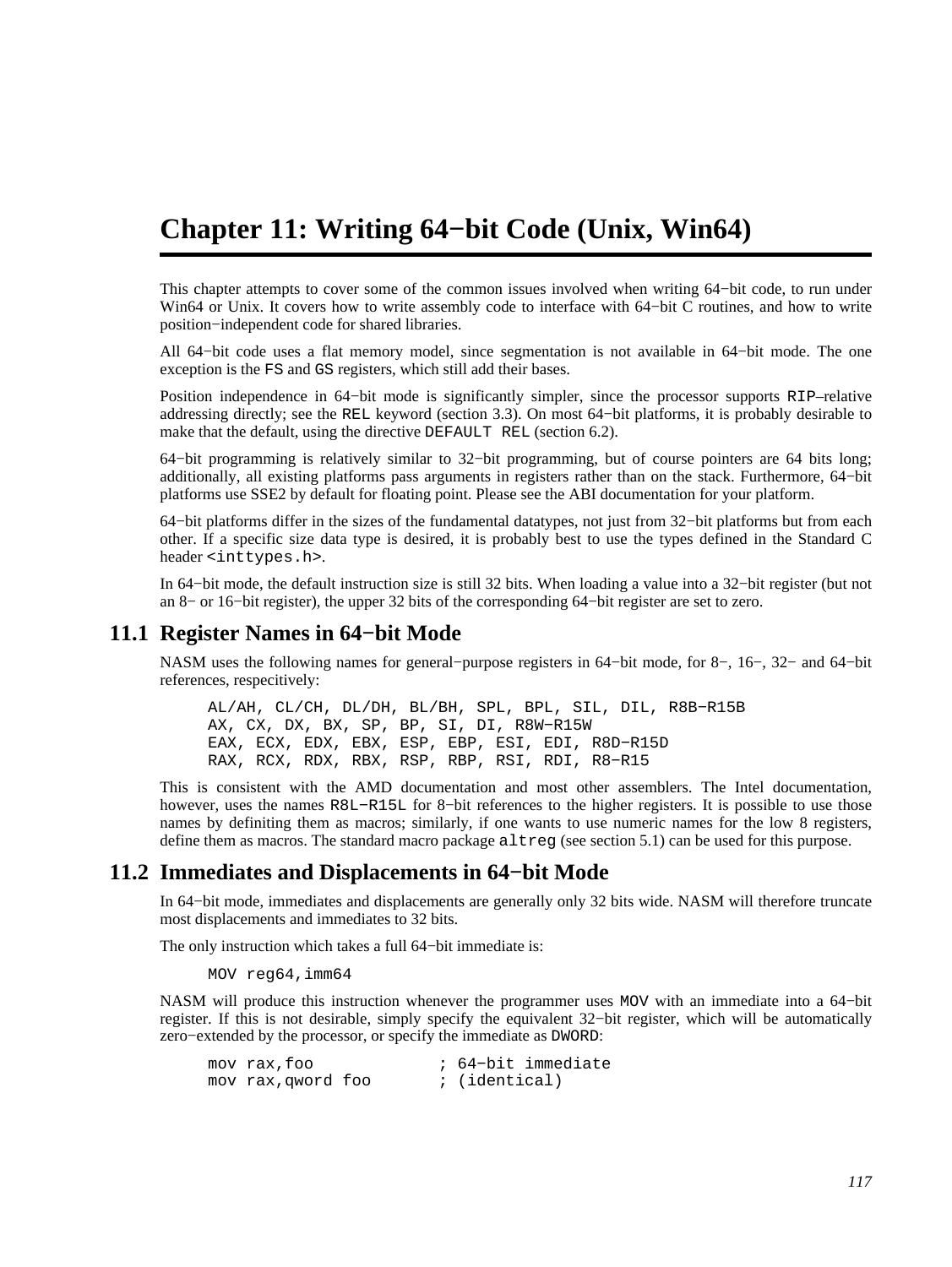mov eax,foo ; 32−bit immediate, zero−extended mov rax,dword foo ; 32−bit immediate, sign−extended

The length of these instructions are 10, 5 and 7 bytes, respectively.

The only instructions which take a full 64−bit *displacement* is loading or storing, using MOV, AL, AX, EAX or RAX (but no other registers) to an absolute 64−bit address. Since this is a relatively rarely used instruction (64−bit code generally uses relative addressing), the programmer has to explicitly declare the displacement size as QWORD:

```
 default abs 
      mov eax,[foo] ; 32−bit absolute disp, sign−extended 
 mov eax,[a32 foo] ; 32−bit absolute disp, zero−extended 
 mov eax,[qword foo] ; 64−bit absolute disp 
      default rel 
     mov eax, [foo] ; 32-bit relative disp<br>mov eax, [a32 foo] ; d:o, address truncate
                            ; d:o, address truncated to 32 bits(!)<br>; error
     mov eax, [qword foo]
      mov eax,[abs qword foo] ; 64−bit absolute disp
```
A sign−extended absolute displacement can access from –2 GB to +2 GB; a zero−extended absolute displacement can access from 0 to 4 GB.

#### **11.3 Interfacing to 64−bit C Programs (Unix)**

On Unix, the 64−bit ABI is defined by the document:

<http://www.nasm.us/links/unix64abi>

Although written for AT&T−syntax assembly, the concepts apply equally well for NASM−style assembly. What follows is a simplified summary.

The first six integer arguments (from the left) are passed in RDI, RSI, RDX, RCX, R8, and R9, in that order. Additional integer arguments are passed on the stack. These registers, plus RAX, R10 and R11 are destroyed by function calls, and thus are available for use by the function without saving.

Integer return values are passed in RAX and RDX, in that order.

Floating point is done using SSE registers, except for long double. Floating−point arguments are passed in XMM0 to XMM7; return is XMM0 and XMM1. long double are passed on the stack, and returned in ST0 and ST1.

All SSE and x87 registers are destroyed by function calls.

On 64−bit Unix, long is 64 bits.

Integer and SSE register arguments are counted separately, so for the case of

void foo(long a, double b, int c)

a is passed in RDI, b in XMM0, and c in ESI.

### **11.4 Interfacing to 64−bit C Programs (Win64)**

The Win64 ABI is described at:

<http://www.nasm.us/links/win64abi>

What follows is a simplified summary.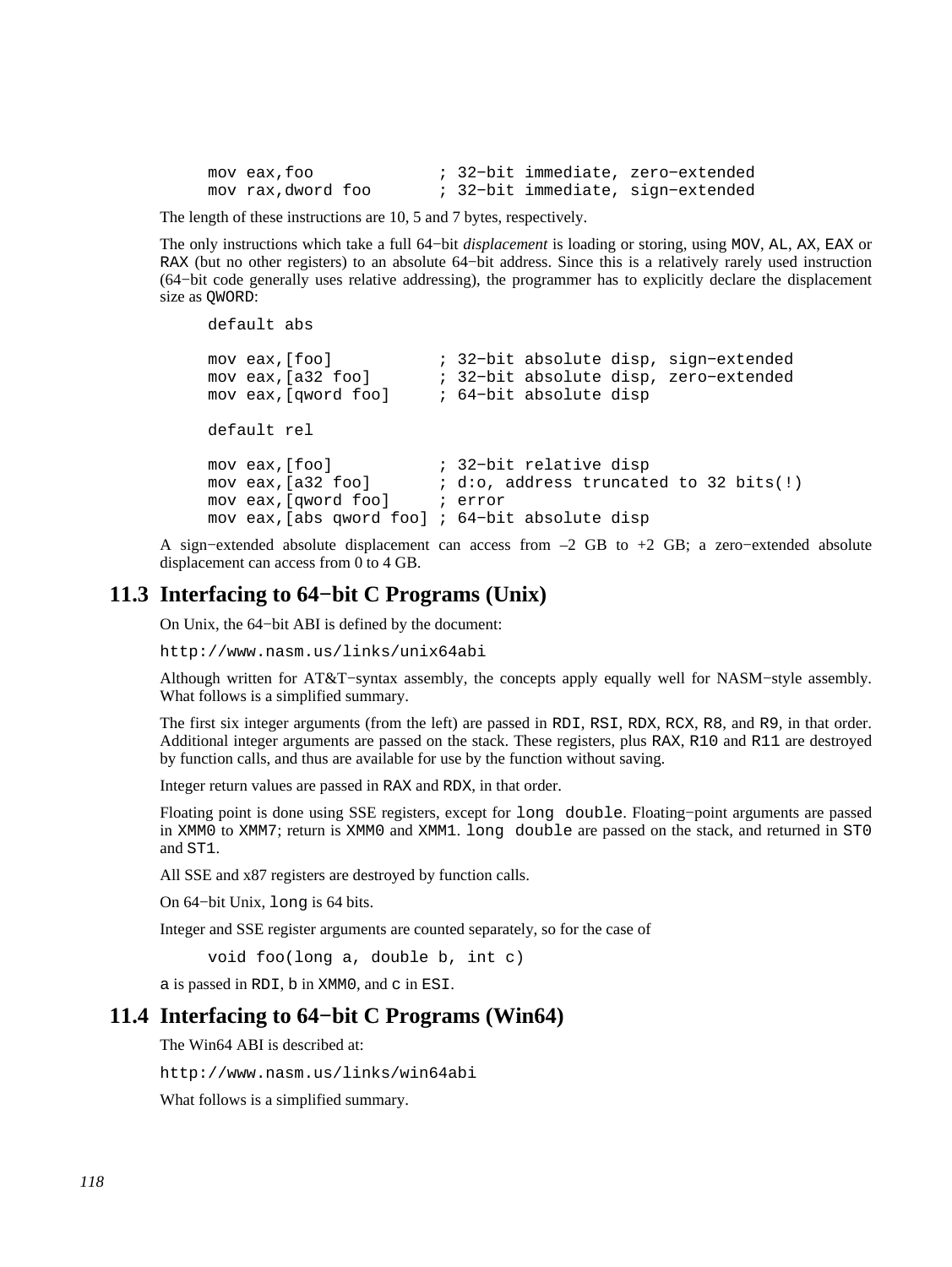The first four integer arguments are passed in RCX, RDX, R8 and R9, in that order. Additional integer arguments are passed on the stack. These registers, plus RAX, R10 and R11 are destroyed by function calls, and thus are available for use by the function without saving.

Integer return values are passed in RAX only.

Floating point is done using SSE registers, except for long double. Floating−point arguments are passed in XMM0 to XMM3; return is XMM0 only.

On Win64, long is 32 bits; long long or \_int64 is 64 bits.

Integer and SSE register arguments are counted together, so for the case of

void foo(long long a, double b, int c)

a is passed in RCX, b in XMM1, and c in R8D.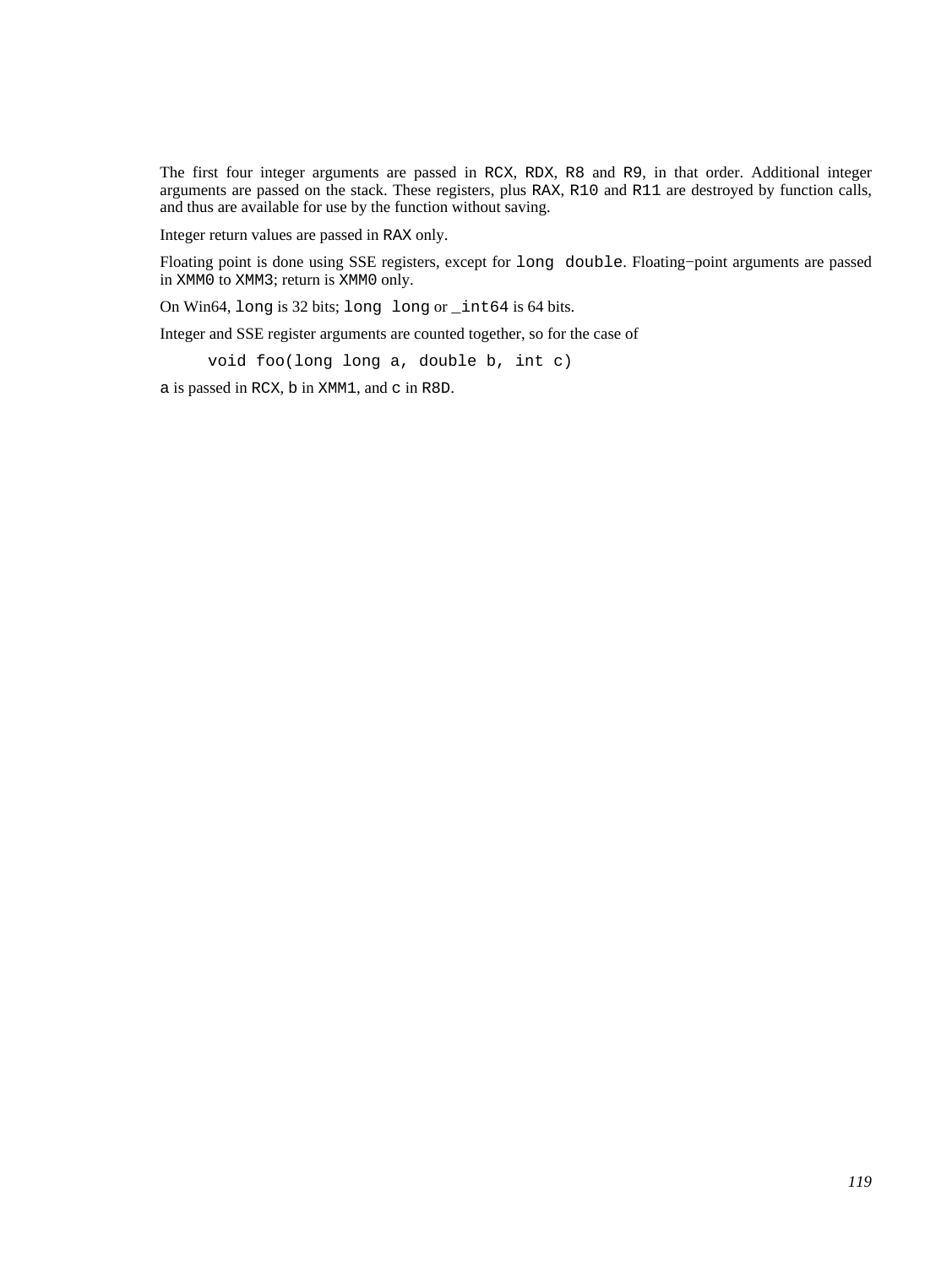## **Chapter 12: Troubleshooting**

This chapter describes some of the common problems that users have been known to encounter with NASM, and answers them. It also gives instructions for reporting bugs in NASM if you find a difficulty that isn't listed here.

## **12.1 Common Problems**

#### **12.1.1 NASM Generates Inefficient Code**

<span id="page-119-0"></span>We sometimes get 'bug' reports about NASM generating inefficient, or even 'wrong', code on instructions such as ADD ESP, 8. This is a deliberate design feature, connected to predictability of output: NASM, on seeing ADD ESP,8, will generate the form of the instruction which leaves room for a 32-bit offset. You need to code ADD ESP, BYTE 8 if you want the space–efficient form of the instruction. This isn't a bug, it's user error: if you prefer to have NASM produce the more efficient code automatically enable optimization with the −O option (see [section 2.1.22\)](#page-21-0).

#### **12.1.2 My Jumps are Out of Range**

Similarly, people complain that when they issue conditional jumps (which are SHORT by default) that try to jump too far, NASM reports 'short jump out of range' instead of making the jumps longer.

This, again, is partly a predictability issue, but in fact has a more practical reason as well. NASM has no means of being told what type of processor the code it is generating will be run on; so it cannot decide for itself that it should generate Jcc NEAR type instructions, because it doesn't know that it's working for a 386 or above. Alternatively, it could replace the out−of−range short JNE instruction with a very short JE instruction that jumps over a JMP NEAR; this is a sensible solution for processors below a 386, but hardly efficient on processors which have good branch prediction *and* could have used JNE NEAR instead. So, once again, it's up to the user, not the assembler, to decide what instructions should be generated. See [section](#page-21-0) [2.1.22.](#page-21-0)

#### **12.1.3 ORG Doesn't Work**

People writing boot sector programs in the bin format often complain that ORG doesn't work the way they'd like: in order to place the 0xAA55 signature word at the end of a 512−byte boot sector, people who are used to MASM tend to code

> ORG 0 ; some boot sector code ORG 510 DW 0xAA55

This is not the intended use of the ORG directive in NASM, and will not work. The correct way to solve this problem in NASM is to use the TIMES directive, like this:

> ORG 0 ; some boot sector code TIMES 510−(\$−\$\$) DB 0 DW 0xAA55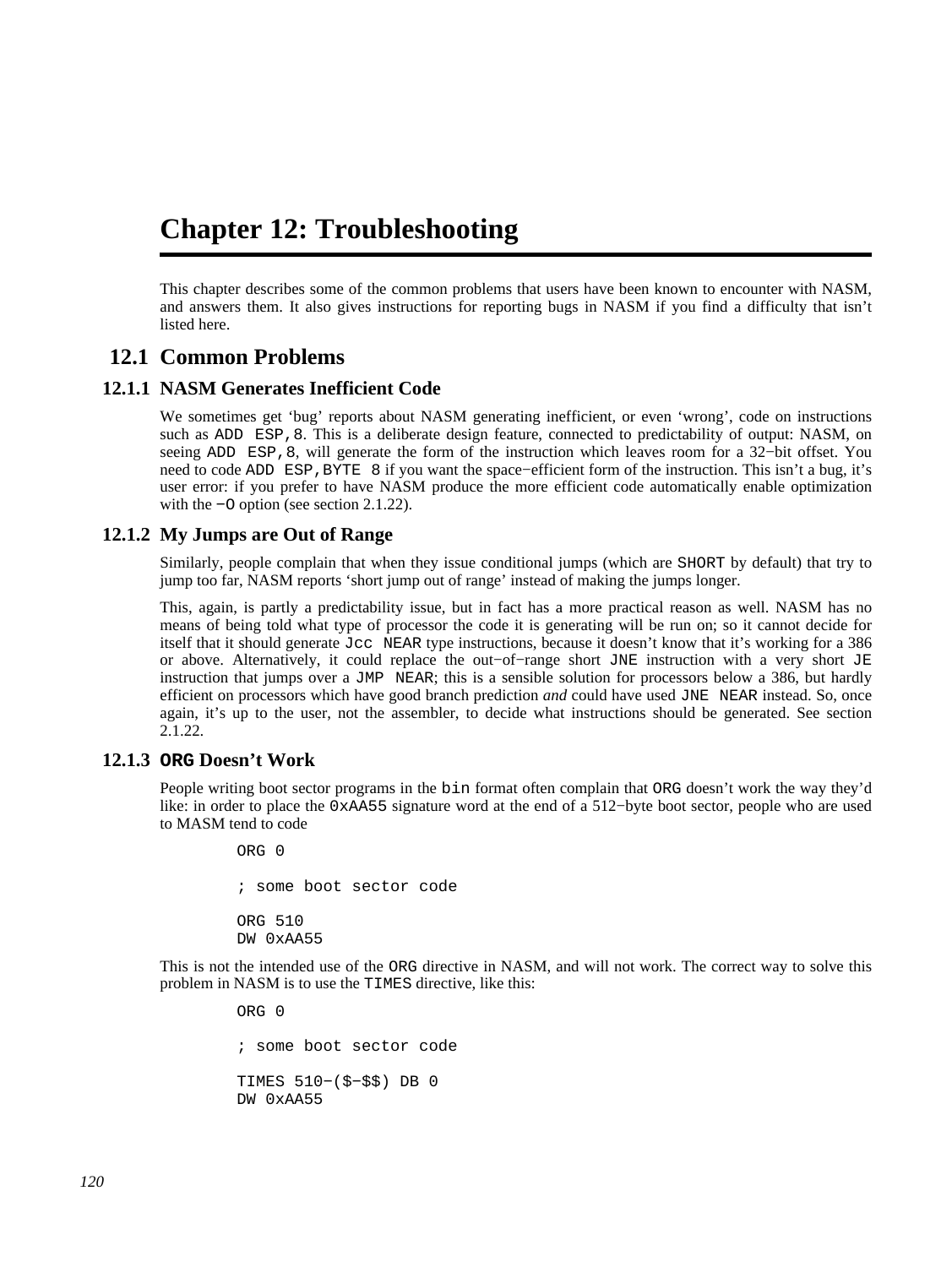The TIMES directive will insert exactly enough zero bytes into the output to move the assembly point up to 510. This method also has the advantage that if you accidentally fill your boot sector too full, NASM will catch the problem at assembly time and report it, so you won't end up with a boot sector that you have to disassemble to find out what's wrong with it.

#### **12.1.4 TIMES Doesn't Work**

The other common problem with the above code is people who write the TIMES line as

```
 TIMES 510−$ DB 0
```
by reasoning that  $\frac{1}{5}$  should be a pure number, just like 510, so the difference between them is also a pure number and can happily be fed to TIMES.

NASM is a *modular* assembler: the various component parts are designed to be easily separable for re−use, so they don't exchange information unnecessarily. In consequence, the bin output format, even though it has been told by the ORG directive that the .text section should start at 0, does not pass that information back to the expression evaluator. So from the evaluator's point of view, \$ isn't a pure number: it's an offset from a section base. Therefore the difference between  $\frac{1}{5}$  and 510 is also not a pure number, but involves a section base. Values involving section bases cannot be passed as arguments to TIMES.

The solution, as in the previous section, is to code the TIMES line in the form

TIMES 510−(\$−\$\$) DB 0

in which  $\frac{2}{3}$  and  $\frac{2}{3}$  are offsets from the same section base, and so their difference is a pure number. This will solve the problem and generate sensible code.

### **12.2 Bugs**

We have never yet released a version of NASM with any *known* bugs. That doesn't usually stop there being plenty we didn't know about, though. Any that you find should be reported firstly via the bugtracker at <http://www.nasm.us/> (click on "Bug Tracker"), or if that fails then through one of the contacts in [section 1.2.](#page-15-0)

Please read [section 2.2](#page-24-0) first, and don't report the bug if it's listed in there as a deliberate feature. (If you think the feature is badly thought out, feel free to send us reasons why you think it should be changed, but don't just send us mail saying 'This is a bug' if the documentation says we did it on purpose.) Then read [section 12.1](#page-119-0), and don't bother reporting the bug if it's listed there.

If you do report a bug, *please* give us all of the following information:

- What operating system you're running NASM under. DOS, Linux, NetBSD, Win16, Win32, VMS (I'd be impressed), whatever.
- If you're running NASM under DOS or Win32, tell us whether you've compiled your own executable from the DOS source archive, or whether you were using the standard distribution binaries out of the archive. If you were using a locally built executable, try to reproduce the problem using one of the standard binaries, as this will make it easier for us to reproduce your problem prior to fixing it.
- Which version of NASM you're using, and exactly how you invoked it. Give us the precise command line, and the contents of the NASMENV environment variable if any.
- Which versions of any supplementary programs you're using, and how you invoked them. If the problem only becomes visible at link time, tell us what linker you're using, what version of it you've got, and the exact linker command line. If the problem involves linking against object files generated by a compiler, tell us what compiler, what version, and what command line or options you used. (If you're compiling in an IDE, please try to reproduce the problem with the command−line version of the compiler.)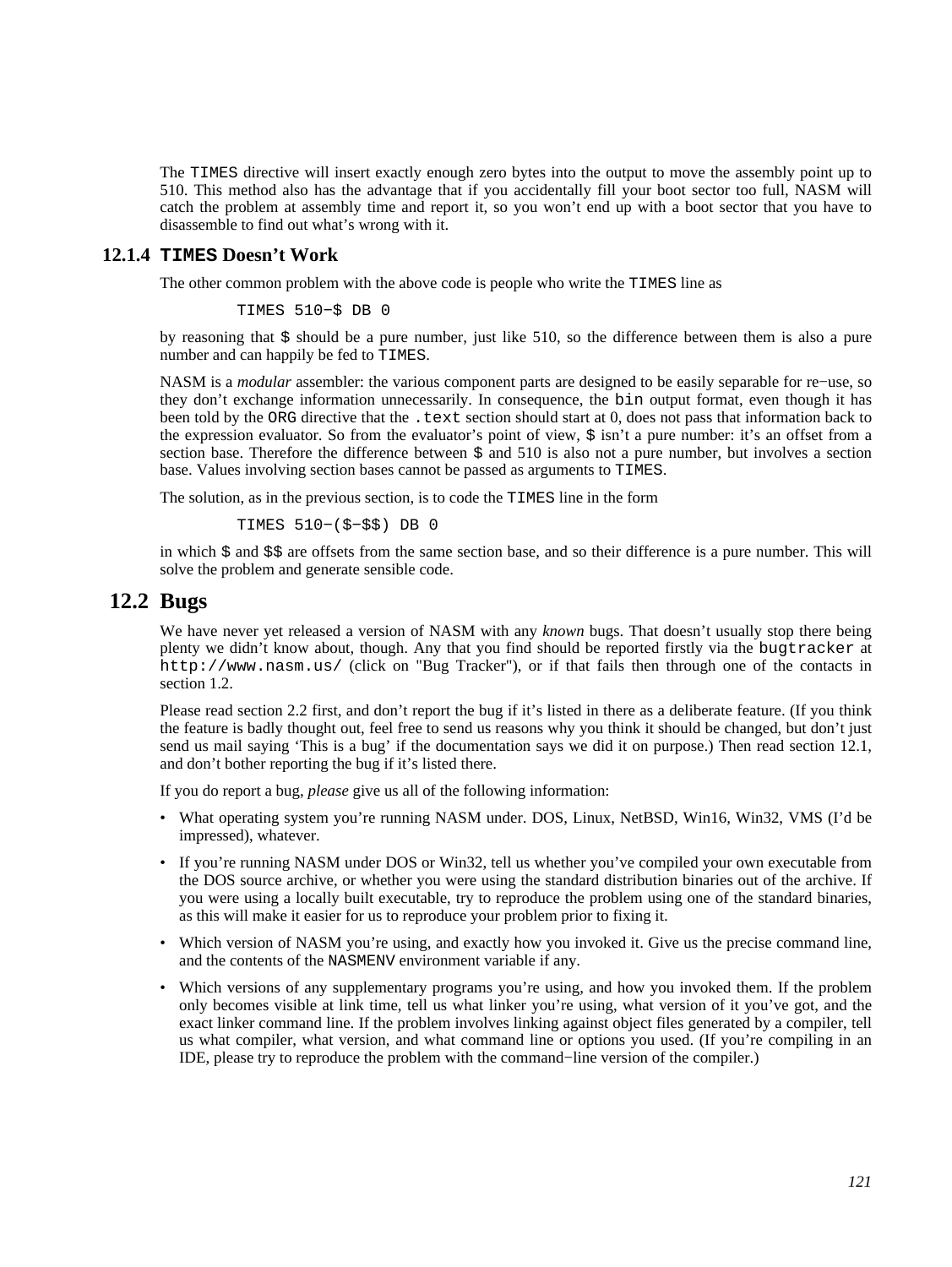- If at all possible, send us a NASM source file which exhibits the problem. If this causes copyright problems (e.g. you can only reproduce the bug in restricted−distribution code) then bear in mind the following two points: firstly, we guarantee that any source code sent to us for the purposes of debugging NASM will be used *only* for the purposes of debugging NASM, and that we will delete all our copies of it as soon as we have found and fixed the bug or bugs in question; and secondly, we would prefer *not* to be mailed large chunks of code anyway. The smaller the file, the better. A three−line sample file that does nothing useful *except* demonstrate the problem is much easier to work with than a fully fledged ten−thousand−line program. (Of course, some errors *do* only crop up in large files, so this may not be possible.)
- A description of what the problem actually *is*. 'It doesn't work' is *not* a helpful description! Please describe exactly what is happening that shouldn't be, or what isn't happening that should. Examples might be: 'NASM generates an error message saying Line 3 for an error that's actually on Line 5'; 'NASM generates an error message that I believe it shouldn't be generating at all'; 'NASM fails to generate an error message that I believe it *should* be generating'; 'the object file produced from this source code crashes my linker'; 'the ninth byte of the output file is 66 and I think it should be 77 instead'.
- If you believe the output file from NASM to be faulty, send it to us. That allows us to determine whether our own copy of NASM generates the same file, or whether the problem is related to portability issues between our development platforms and yours. We can handle binary files mailed to us as MIME attachments, uuencoded, and even BinHex. Alternatively, we may be able to provide an FTP site you can upload the suspect files to; but mailing them is easier for us.
- Any other information or data files that might be helpful. If, for example, the problem involves NASM failing to generate an object file while TASM can generate an equivalent file without trouble, then send us *both* object files, so we can see what TASM is doing differently from us.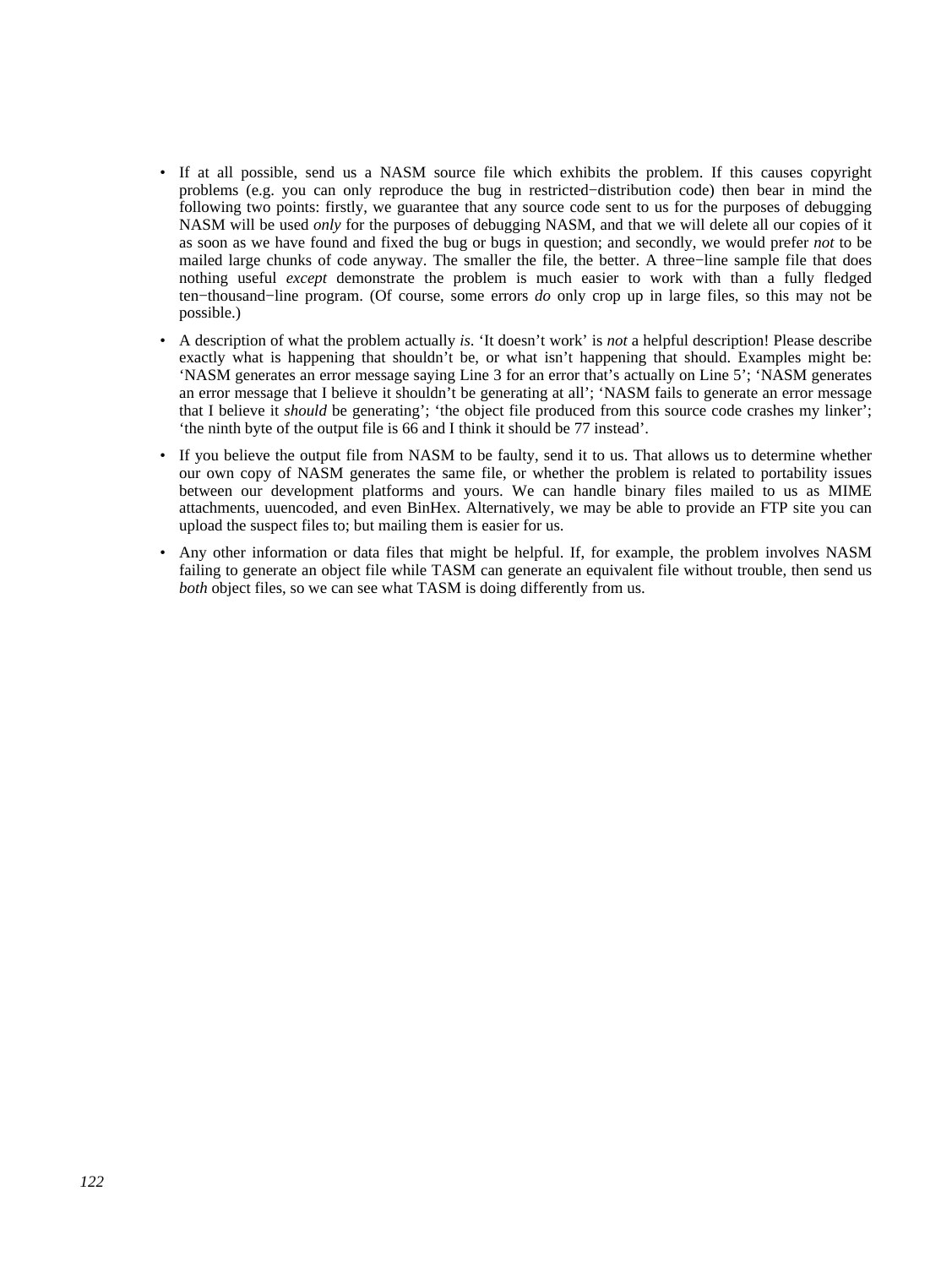## **Appendix A: Ndisasm**

The Netwide Disassembler, NDISASM

### **A.1 Introduction**

The Netwide Disassembler is a small companion program to the Netwide Assembler, NASM. It seemed a shame to have an x86 assembler, complete with a full instruction table, and not make as much use of it as possible, so here's a disassembler which shares the instruction table (and some other bits of code) with NASM.

The Netwide Disassembler does nothing except to produce disassemblies of *binary* source files. NDISASM does not have any understanding of object file formats, like objdump, and it will not understand DOS . EXE files like debug will. It just disassembles.

## **A.2 Getting Started: Installation**

See [section 1.3](#page-15-1) for installation instructions. NDISASM, like NASM, has a man page which you may want to put somewhere useful, if you are on a Unix system.

## **A.3 Running NDISASM**

To disassemble a file, you will typically use a command of the form

ndisasm −b {16|32|64} filename

NDISASM can disassemble 16−, 32− or 64−bit code equally easily, provided of course that you remember to specify which it is to work with. If no –b switch is present, NDISASM works in 16–bit mode by default. The −u switch (for USE32) also invokes 32−bit mode.

Two more command line options are −r which reports the version number of NDISASM you are running, and −h which gives a short summary of command line options.

#### **A.3.1 COM Files: Specifying an Origin**

To disassemble a DOS .COM file correctly, a disassembler must assume that the first instruction in the file is loaded at address  $0x100$ , rather than at zero. NDISASM, which assumes by default that any file you give it is loaded at zero, will therefore need to be informed of this.

The −o option allows you to declare a different origin for the file you are disassembling. Its argument may be expressed in any of the NASM numeric formats: decimal by default, if it begins with '\$' or '0x' or ends in 'H' it's hex, if it ends in 'Q' it's octal, and if it ends in 'B' it's binary.

Hence, to disassemble a . COM file:

ndisasm −o100h filename.com

will do the trick.

#### **A.3.2 Code Following Data: Synchronisation**

Suppose you are disassembling a file which contains some data which isn't machine code, and *then* contains some machine code. NDISASM will faithfully plough through the data section, producing machine instructions wherever it can (although most of them will look bizarre, and some may have unusual prefixes, e.g. 'FS OR AX,0x240A'), and generating 'DB' instructions ever so often if it's totally stumped. Then it will reach the code section.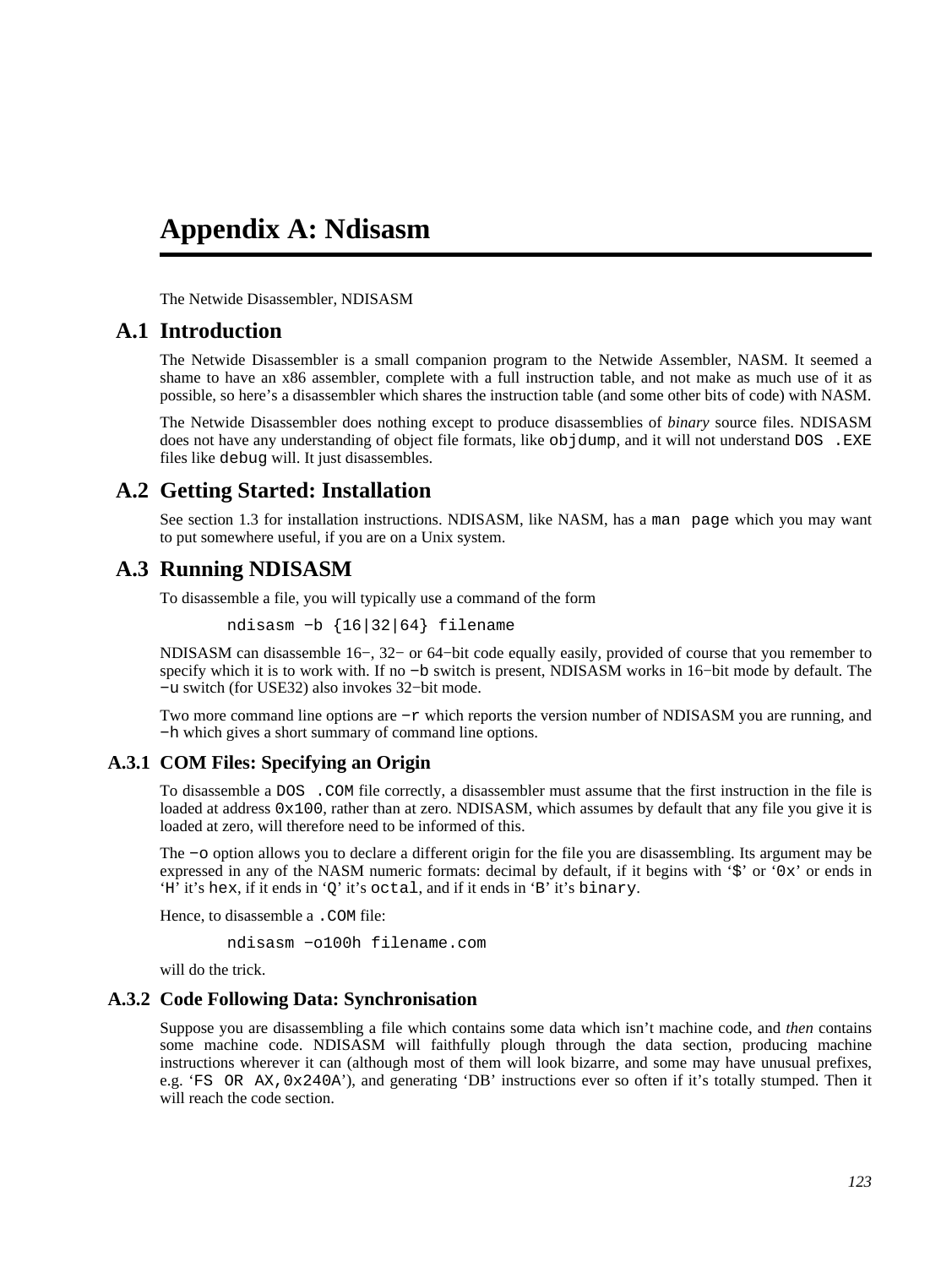Supposing NDISASM has just finished generating a strange machine instruction from part of the data section, and its file position is now one byte *before* the beginning of the code section. It's entirely possible that another spurious instruction will get generated, starting with the final byte of the data section, and then the correct first instruction in the code section will not be seen because the starting point skipped over it. This isn't really ideal.

To avoid this, you can specify a 'synchronisation' point, or indeed as many synchronisation points as you like (although NDISASM can only handle 2147483647 sync points internally). The definition of a sync point is this: NDISASM guarantees to hit sync points exactly during disassembly. If it is thinking about generating an instruction which would cause it to jump over a sync point, it will discard that instruction and output a 'db' instead. So it *will* start disassembly exactly from the sync point, and so you *will* see all the instructions in your code section.

Sync points are specified using the −s option: they are measured in terms of the program origin, not the file position. So if you want to synchronize after 32 bytes of a .COM file, you would have to do

ndisasm −o100h −s120h file.com

rather than

ndisasm −o100h −s20h file.com

As stated above, you can specify multiple sync markers if you need to, just by repeating the −s option.

#### **A.3.3 Mixed Code and Data: Automatic (Intelligent) Synchronisation**

Suppose you are disassembling the boot sector of a DOS floppy (maybe it has a virus, and you need to understand the virus so that you know what kinds of damage it might have done you). Typically, this will contain a JMP instruction, then some data, then the rest of the code. So there is a very good chance of NDISASM being *misaligned* when the data ends and the code begins. Hence a sync point is needed.

On the other hand, why should you have to specify the sync point manually? What you'd do in order to find where the sync point would be, surely, would be to read the JMP instruction, and then to use its target address as a sync point. So can NDISASM do that for you?

The answer, of course, is yes: using either of the synonymous switches −a (for automatic sync) or −i (for intelligent sync) will enable auto−sync mode. Auto−sync mode automatically generates a sync point for any forward−referring PC−relative jump or call instruction that NDISASM encounters. (Since NDISASM is one−pass, if it encounters a PC−relative jump whose target has already been processed, there isn't much it can do about it...)

Only PC−relative jumps are processed, since an absolute jump is either through a register (in which case NDISASM doesn't know what the register contains) or involves a segment address (in which case the target code isn't in the same segment that NDISASM is working in, and so the sync point can't be placed anywhere useful).

For some kinds of file, this mechanism will automatically put sync points in all the right places, and save you from having to place any sync points manually. However, it should be stressed that auto−sync mode is *not* guaranteed to catch all the sync points, and you may still have to place some manually.

Auto−sync mode doesn't prevent you from declaring manual sync points: it just adds automatically generated ones to the ones you provide. It's perfectly feasible to specify −i *and* some −s options.

Another caveat with auto−sync mode is that if, by some unpleasant fluke, something in your data section should disassemble to a PC−relative call or jump instruction, NDISASM may obediently place a sync point in a totally random place, for example in the middle of one of the instructions in your code section. So you may end up with a wrong disassembly even if you use auto−sync. Again, there isn't much I can do about this. If you have problems, you'll have to use manual sync points, or use the −k option (documented below) to suppress disassembly of the data area.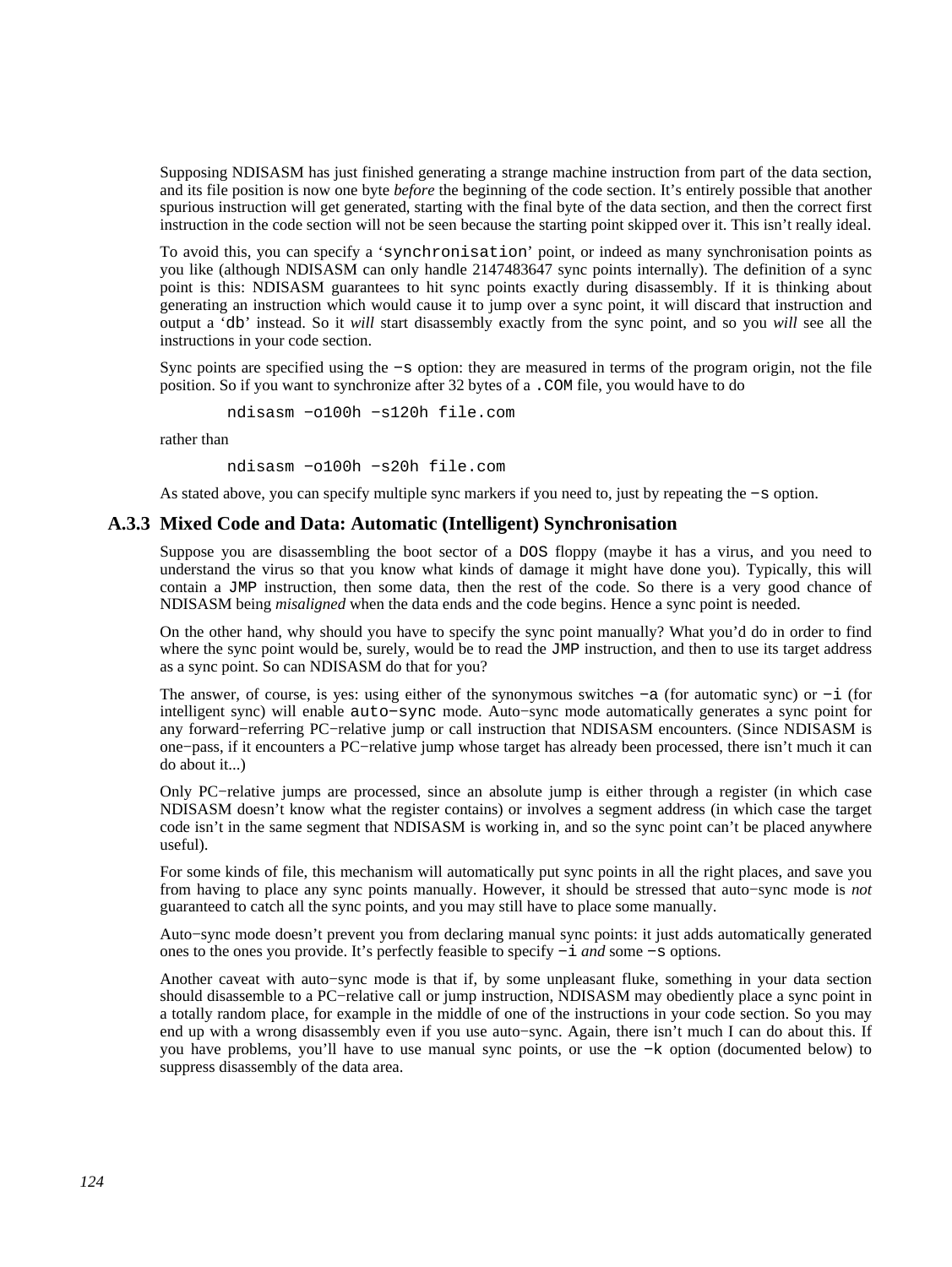#### **A.3.4 Other Options**

The −e option skips a header on the file, by ignoring the first N bytes. This means that the header is *not* counted towards the disassembly offset: if you give −e10 −o10, disassembly will start at byte 10 in the file, and this will be given offset 10, not 20.

The −k option is provided with two comma−separated numeric arguments, the first of which is an assembly offset and the second is a number of bytes to skip. This *will* count the skipped bytes towards the assembly offset: its use is to suppress disassembly of a data section which wouldn't contain anything you wanted to see anyway.

## **A.4 Bugs and Improvements**

There are no known bugs. However, any you find, with patches if possible, should be sent to [nasm−bugs@lists.sourceforge.net](mailto:nasm-bugs@lists.sourceforge.net), or to the developer's site at <http://www.nasm.us/> and we'll try to fix them. Feel free to send contributions and new features as well.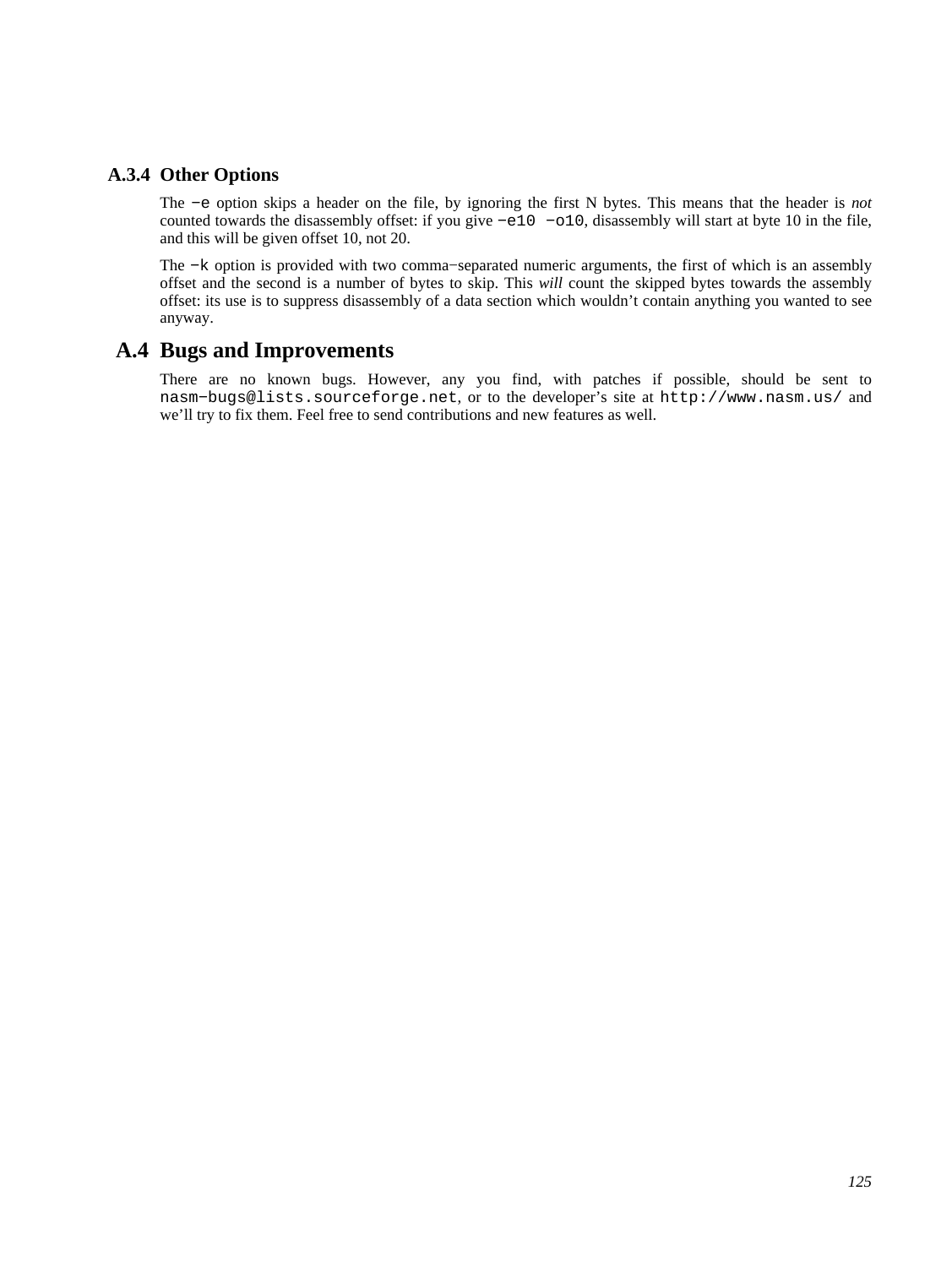# **Appendix B: Instruction List**

## **B.1 Introduction**

The following sections show the instructions which NASM currently supports. For each instruction, there is a separate entry for each supported addressing mode. The third column shows the processor type in which the instruction was introduced and, when appropriate, one or more usage flags.

#### **B.1.1 Special instructions...**

| DB          |     |      |
|-------------|-----|------|
| DW          |     |      |
| DD          |     |      |
| DQ          |     |      |
| DT          |     |      |
| DO          |     |      |
| DΥ          |     |      |
| <b>RESB</b> | imm | 8086 |
| <b>RESW</b> |     |      |
| <b>RESD</b> |     |      |
| RESQ        |     |      |
| REST        |     |      |
| <b>RESO</b> |     |      |
| RESY        |     |      |

### **B.1.2 Conventional instructions**

| AAA |                       | 8086, NOLONG |
|-----|-----------------------|--------------|
| AAD |                       | 8086, NOLONG |
| AAD | imm                   | 8086, NOLONG |
| AAM |                       | 8086, NOLONG |
| AAM | imm                   | 8086, NOLONG |
| AAS |                       | 8086, NOLONG |
| ADC | mem,reg8              | 8086         |
| ADC | reg8,reg8             | 8086         |
| ADC | mem, <sub>req16</sub> | 8086         |
| ADC | reg16,reg16           | 8086         |
| ADC | mem,reg32             | 386          |
| ADC | reg32, reg32          | 386          |
| ADC | mem, req64            | X64          |
| ADC | reg64,reg64           | X64          |
| ADC | reg8, mem             | 8086         |
| ADC | reg8,reg8             | 8086         |
| ADC | $req16$ , mem         | 8086         |
| ADC | reg16,reg16           | 8086         |
| ADC | $reg32$ , mem         | 386          |
| ADC | reg32,reg32           | 386          |
| ADC | $reg64,$ mem          | X64          |
| ADC | reg64, reg64          | X64          |
| ADC | $rm16$ , imm $8$      | 8086         |
|     |                       |              |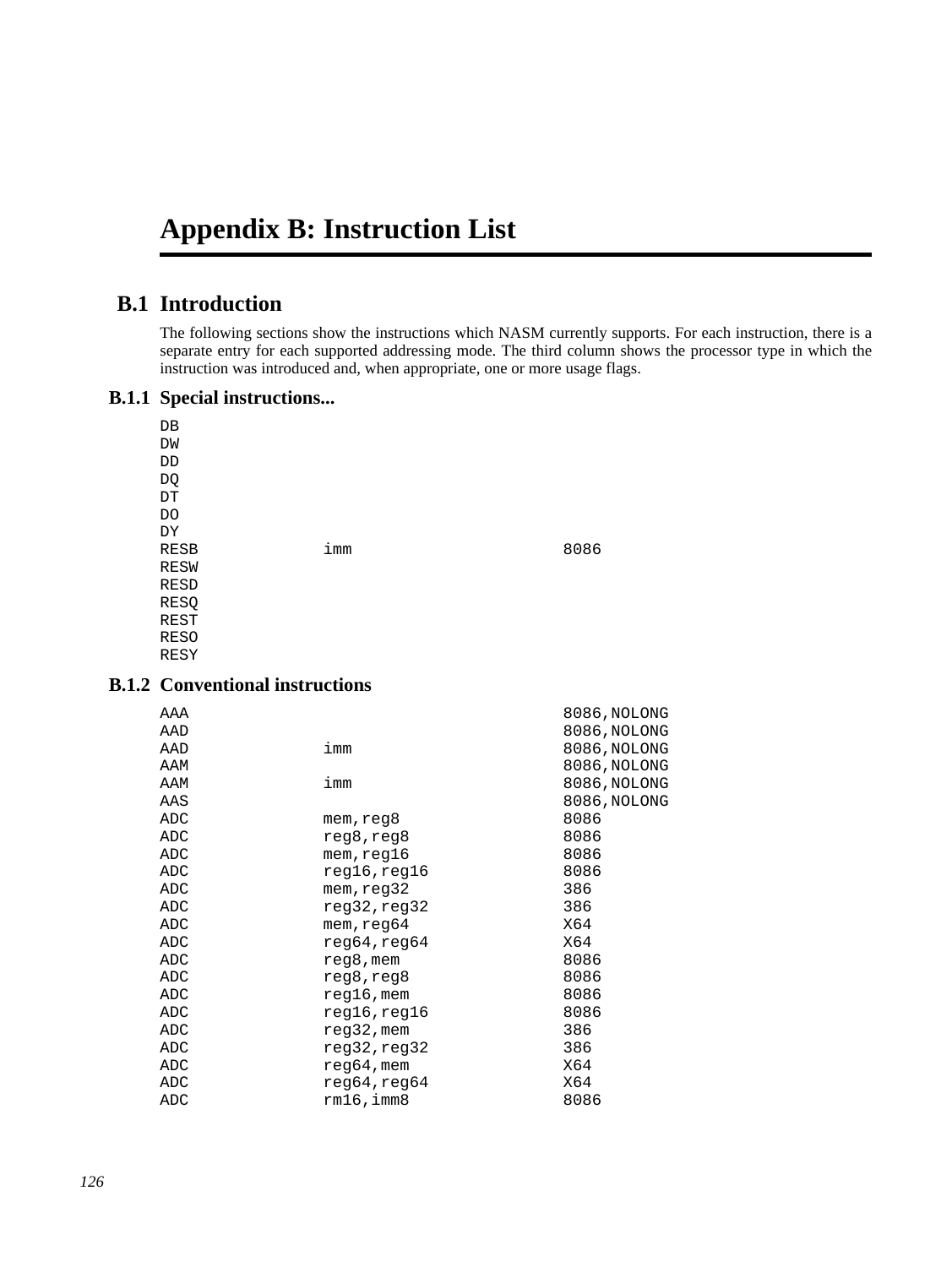| ADC        | $rm32$ , imm $8$ | 386  |
|------------|------------------|------|
| ADC        | $rm64$ ,imm $8$  | X64  |
| ADC        | reg_al,imm       | 8086 |
| ADC        | reg_ax, sbyte16  | 8086 |
| ADC        | reg_ax,imm       | 8086 |
| <b>ADC</b> | reg_eax, sbyte32 | 386  |
| ADC        | reg_eax,imm      | 386  |
| ADC        | reg_rax, sbyte64 | X64  |
| ADC        | reg_rax, imm     | X64  |
| ADC        | rm8,imm          | 8086 |
| ADC        | rm16, imm        | 8086 |
| <b>ADC</b> | $rm32$ , imm     | 386  |
| ADC        | rm64, imm        | X64  |
| ADC        | mem, imm8        | 8086 |
| ADC        | $m$ em, imm $16$ | 8086 |
| ADC        | $m$ em, imm $32$ | 386  |
| ADD        | mem, reg8        | 8086 |
| ADD        | reg8, reg8       | 8086 |
| ADD        | mem, reg16       | 8086 |
| ADD        | reg16, reg16     | 8086 |
|            |                  | 386  |
| ADD        | mem, reg32       |      |
| ADD        | reg32, reg32     | 386  |
| ADD        | mem, reg64       | X64  |
| ADD        | reg64, reg64     | X64  |
| ADD        | reg8, mem        | 8086 |
| ADD        | reg8, reg8       | 8086 |
| ADD        | reg16, mem       | 8086 |
| ADD        | reg16,reg16      | 8086 |
| ADD        | $reg32$ , mem    | 386  |
| ADD        | reg32, reg32     | 386  |
| ADD        | $reg64,$ mem     | X64  |
| ADD        | reg64, reg64     | X64  |
| ADD        | $rm16$ ,imm $8$  | 8086 |
| ADD        | $rm32$ , imm $8$ | 386  |
| ADD        | $rm64$ , imm $8$ | X64  |
| ADD        | reg_al, imm      | 8086 |
| ADD        | reg_ax, sbyte16  | 8086 |
| ADD        | reg_ax, imm      | 8086 |
| ADD        | reg_eax, sbyte32 | 386  |
| ADD        | reg_eax,imm      | 386  |
| ADD        | reg_rax, sbyte64 | X64  |
| ADD        | reg_rax,imm      | X64  |
| ADD        | rm8,imm          | 8086 |
| ADD        | $rm16$ , imm     | 8086 |
| ADD        | $rm32$ , imm     | 386  |
| ADD        | $rm64$ , imm     | X64  |
| ADD        | $m$ em, imm $8$  | 8086 |
| ADD        | $m$ em, imm $16$ | 8086 |
| ADD        | $m$ em, imm $32$ | 386  |
| AND        | mem, reg8        | 8086 |
| AND        | reg8,reg8        | 8086 |
| AND        | mem,reg16        | 8086 |
| AND        | reg16, reg16     | 8086 |
|            |                  |      |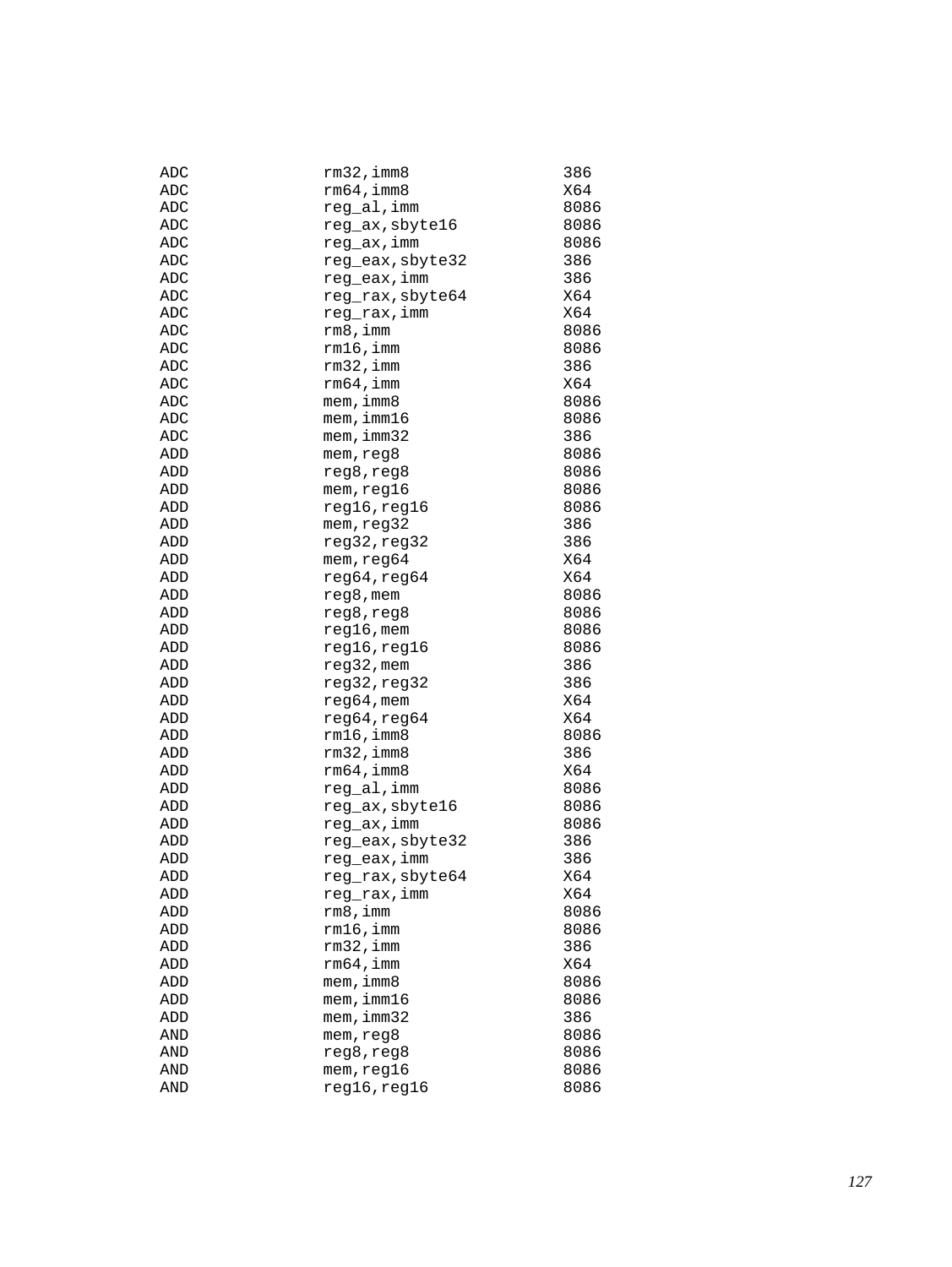| AND          | mem, reg32       | 386               |
|--------------|------------------|-------------------|
| AND          | reg32, reg32     | 386               |
| AND          | mem, reg64       | X64               |
| AND          | reg64, reg64     | X64               |
| AND          | $reg8$ , mem     | 8086              |
| AND          | reg8, reg8       | 8086              |
| AND          | $reg16$ , mem    | 8086              |
| AND          | reg16, reg16     | 8086              |
| AND          | $reg32$ , mem    | 386               |
| AND          | reg32, reg32     | 386               |
| AND          | $reg64,$ mem     | X64               |
| AND          | reg64, reg64     | X64               |
|              | $rm16$ , imm $8$ | 8086              |
| AND          |                  |                   |
| AND          | $rm32$ , imm $8$ | 386               |
| AND          | $rm64$ , imm $8$ | X64               |
| AND          | reg_al,imm       | 8086              |
| AND          | reg_ax, sbyte16  | 8086              |
| AND          | reg_ax,imm       | 8086              |
| AND          | reg_eax, sbyte32 | 386               |
| AND          | reg_eax,imm      | 386               |
| AND          | reg_rax, sbyte64 | X64               |
| AND          | reg_rax,imm      | X64               |
| AND          | rm 8, imm        | 8086              |
| AND          | $rm16$ , imm     | 8086              |
| AND          | $rm32$ , imm     | 386               |
| AND          | rm64, imm        | X64               |
| AND          | mem, imm8        | 8086              |
| AND          | $m$ em, imm $16$ | 8086              |
| AND          | mem, imm32       | 386               |
| ARPL         | mem, reg16       | 286, PROT, NOLONG |
| ARPL         | reg16, reg16     | 286, PROT, NOLONG |
| BB0_RESET    |                  | PENT, CYRIX, ND   |
| BB1 RESET    |                  | PENT, CYRIX, ND   |
| <b>BOUND</b> | $reg16$ , mem    | 186, NOLONG       |
| <b>BOUND</b> | $reg32$ , mem    | 386, NOLONG       |
| BSF          | $reg16$ , mem    | 386               |
|              |                  |                   |
| BSF          | reg16, reg16     | 386               |
| BSF          | $reg32$ , mem    | 386               |
| BSF          | reg32, reg32     | 386               |
| BSF          | $reg64,$ mem     | X64               |
| BSF          | reg64, reg64     | X64               |
| BSR          | $reg16$ , mem    | 386               |
| BSR          | reg16, reg16     | 386               |
| BSR          | $reg32$ , mem    | 386               |
| BSR          | reg32, reg32     | 386               |
| BSR          | $reg64,$ mem     | X64               |
| BSR          | reg64, reg64     | X64               |
| <b>BSWAP</b> | reg32            | 486               |
| <b>BSWAP</b> | reg64            | X64               |
| ВT           | mem, reg16       | 386               |
| ВT           | reg16, reg16     | 386               |
| ВT           | mem, reg32       | 386               |
| ВT           | reg32, reg32     | 386               |
|              |                  |                   |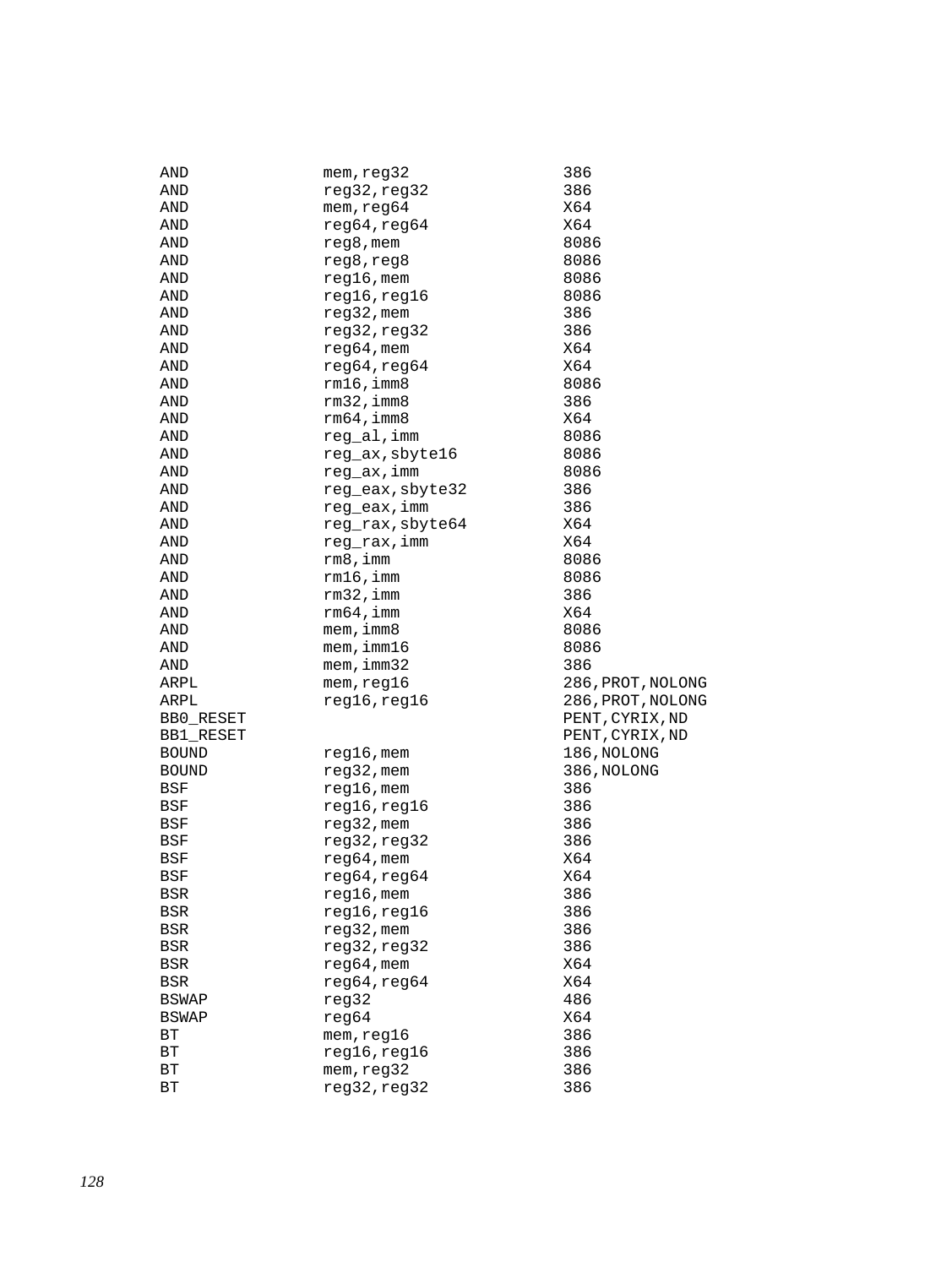| ВT         | mem, reg64                 | X64              |
|------------|----------------------------|------------------|
| ВT         | reg64, reg64               | X64              |
| ВT         | $rm16$ , imm               | 386              |
| ВT         | $rm32$ , imm               | 386              |
| ВT         | $rm64$ , imm               | X64              |
| <b>BTC</b> | mem, reg16                 | 386              |
| <b>BTC</b> | reg16, reg16               | 386              |
| <b>BTC</b> | mem, reg32                 | 386              |
| <b>BTC</b> | reg32, reg32               | 386              |
| <b>BTC</b> | mem, reg64                 | X64              |
| <b>BTC</b> | reg64, reg64               | X64              |
| <b>BTC</b> | $rm16$ , imm               | 386              |
| <b>BTC</b> | $rm32$ , imm               | 386              |
| <b>BTC</b> | $rm64$ , imm               | X64              |
| <b>BTR</b> | mem, reg16                 | 386              |
| BTR        | reg16,reg16                | 386              |
| <b>BTR</b> | mem, reg32                 | 386              |
| <b>BTR</b> | reg32, reg32               | 386              |
| <b>BTR</b> | mem, req64                 | X64              |
| <b>BTR</b> | reg64, reg64               | X64              |
| BTR        | $rm16$ , imm               | 386              |
| BTR        | $rm32$ , imm               | 386              |
| <b>BTR</b> | rm64, imm                  | X64              |
| <b>BTS</b> | mem, reg16                 | 386              |
| <b>BTS</b> | reg16, reg16               | 386              |
| <b>BTS</b> | mem, reg32                 | 386              |
| <b>BTS</b> | reg32, reg32               | 386              |
| <b>BTS</b> | mem, reg64                 | X64              |
| <b>BTS</b> | reg64, reg64               | X64              |
| <b>BTS</b> | $rm16$ , imm               | 386              |
| <b>BTS</b> | $rm32$ , imm               | 386              |
| <b>BTS</b> | $rm64$ , imm               | X64              |
| CALL       | imm                        | 8086             |
| CALL       | imm near                   | 8086             |
| CALL       | $imm$   far                | 8086, ND, NOLONG |
| CALL       | imm16                      | 8086             |
| CALL       | imm16 near                 | 8086             |
| CALL       | imm16 far                  | 8086, ND, NOLONG |
| CALL       | imm32                      | 386              |
| CALL       | $imm32$ near               | 386              |
| CALL       | imm32 far                  | 386, ND, NOLONG  |
| CALL       | imm:imm                    | 8086, NOLONG     |
| CALL       | imm16:imm                  | 8086, NOLONG     |
| CALL       | imm:imm16                  | 8086, NOLONG     |
| CALL       | imm32:imm                  | 386, NOLONG      |
| CALL       | imm:imm32                  | 386, NOLONG      |
| CALL       | $m$ em $far$               | 8086, NOLONG     |
| CALL       | $m$ em $far$               | X64              |
| CALL       | $m$ em16 $\frac{1}{2}$ far | 8086             |
| CALL       | $m$ em32 $\frac{1}{2}$ far | 386              |
| CALL       | $m$ em64 $\frac{1}{2}$ far | X64              |
| CALL       | $m$ em   near              | 8086             |
| CALL       | $m$ em16   near            | 8086             |
|            |                            |                  |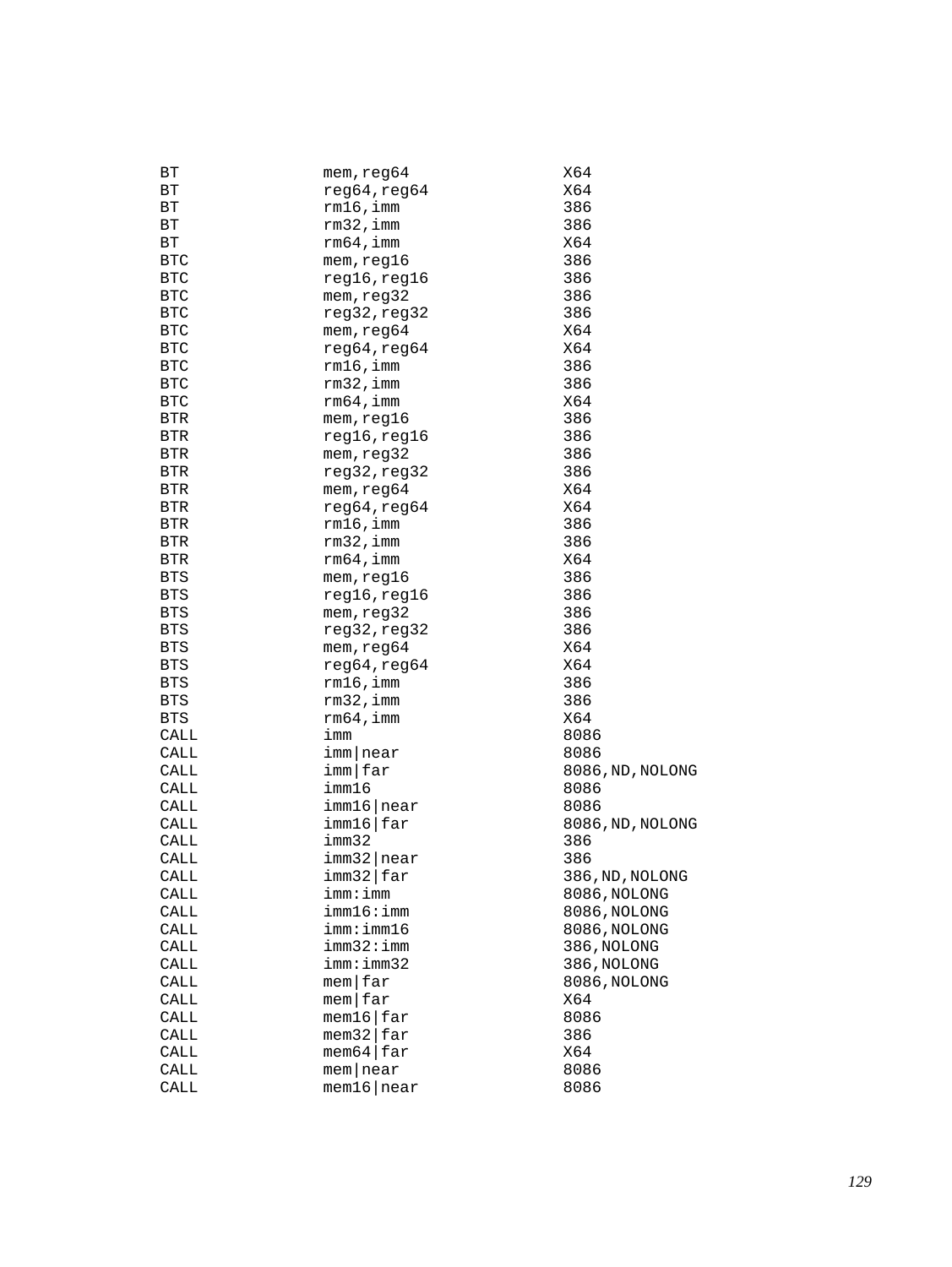| CALL         | $m$ em32   near  | 386, NOLONG |
|--------------|------------------|-------------|
| CALL         | $m$ em64   near  | X64         |
| CALL         | reg16            | 8086        |
| CALL         | reg32            | 386, NOLONG |
| CALL         | reg64            | X64         |
| CALL         | mem              | 8086        |
| CALL         | mem16            | 8086        |
| CALL         | $m$ em $32$      | 386, NOLONG |
| CALL         | $m$ em $64$      | X64         |
| <b>CBW</b>   |                  | 8086        |
| CDQ          |                  | 386         |
| CDOE         |                  | X64         |
| <b>CLC</b>   |                  | 8086        |
| <b>CLD</b>   |                  | 8086        |
| CLGI         |                  | X64, AMD    |
| CLI          |                  | 8086        |
| CLTS         |                  | 286,PRIV    |
| <b>CMC</b>   |                  | 8086        |
| <b>CMP</b>   | mem, reg8        | 8086        |
| <b>CMP</b>   | reg8, reg8       | 8086        |
| $\text{CMP}$ | mem, reg16       | 8086        |
| <b>CMP</b>   | reg16, reg16     | 8086        |
| <b>CMP</b>   | mem, reg32       | 386         |
| <b>CMP</b>   | reg32, reg32     | 386         |
| <b>CMP</b>   | mem, reg64       | X64         |
| <b>CMP</b>   | reg64, reg64     | X64         |
| <b>CMP</b>   | reg8, mem        | 8086        |
| <b>CMP</b>   | reg8,reg8        | 8086        |
| <b>CMP</b>   | reg16,mem        | 8086        |
| <b>CMP</b>   | reg16, reg16     | 8086        |
| <b>CMP</b>   | reg32, mem       | 386         |
| <b>CMP</b>   | reg32, reg32     | 386         |
| <b>CMP</b>   | $reg64,$ mem     | X64         |
| <b>CMP</b>   | reg64, reg64     | X64         |
| <b>CMP</b>   | rm16,imm8        | 8086        |
| <b>CMP</b>   | $rm32$ , imm $8$ | 386         |
| <b>CMP</b>   | $rm64$ , imm $8$ | X64         |
| <b>CMP</b>   | reg_al, imm      | 8086        |
| <b>CMP</b>   | reg_ax, sbyte16  | 8086        |
| <b>CMP</b>   | reg_ax,imm       | 8086        |
| <b>CMP</b>   | reg_eax, sbyte32 | 386         |
| CMP          | reg_eax,imm      | 386         |
| $\text{CMP}$ | reg rax, sbyte64 | X64         |
| $\text{CMP}$ | reg_rax,imm      | X64         |
| <b>CMP</b>   | rm8,imm          | 8086        |
| $\text{CMP}$ | rm16, imm        | 8086        |
| <b>CMP</b>   | $rm32$ , imm     | 386         |
|              | rm64, imm        | X64         |
| <b>CMP</b>   |                  |             |
| $\text{CMP}$ | $m$ em, imm $8$  | 8086        |
| $\text{CMP}$ | $m$ em, imm $16$ | 8086        |
| <b>CMP</b>   | $m$ em, imm $32$ | 386         |
| <b>CMPSB</b> |                  | 8086        |
| <b>CMPSD</b> |                  | 386         |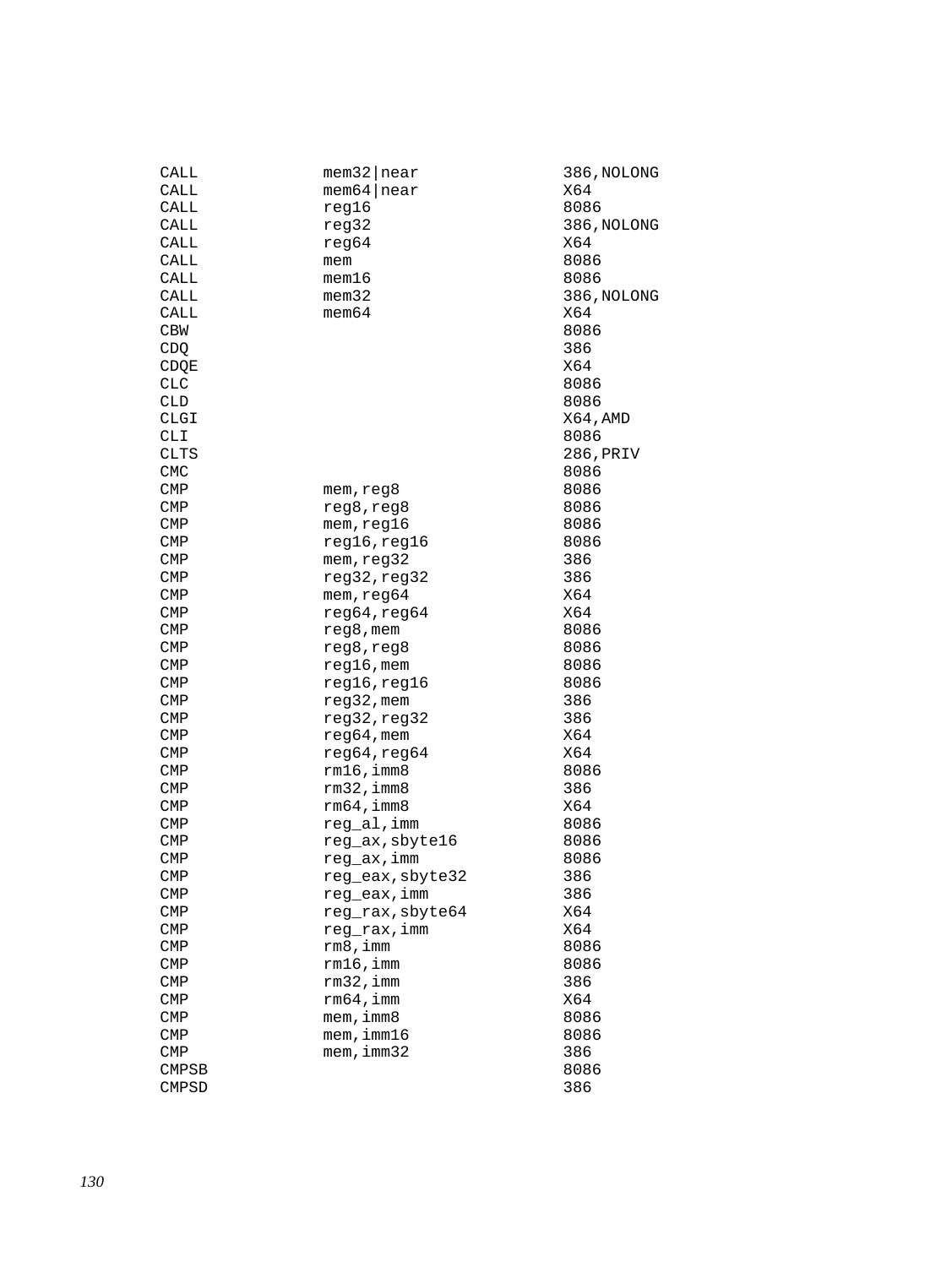| CMPSQ          |              | X64            |
|----------------|--------------|----------------|
| CMPSW          |              | 8086           |
| CMPXCHG        | mem, reg8    | PENT           |
| CMPXCHG        | reg8,reg8    | PENT           |
| CMPXCHG        | mem, reg16   | PENT           |
| CMPXCHG        | reg16, reg16 | PENT           |
| <b>CMPXCHG</b> | mem, reg32   | PENT           |
| CMPXCHG        | reg32, reg32 | PENT           |
| CMPXCHG        | mem, reg64   | X64            |
| CMPXCHG        | reg64, reg64 | X64            |
| CMPXCHG486     | mem, reg8    | 486, UNDOC, ND |
| CMPXCHG486     | reg8, reg8   | 486, UNDOC, ND |
| CMPXCHG486     | mem, reg16   | 486, UNDOC, ND |
| CMPXCHG486     |              |                |
|                | reg16, reg16 | 486, UNDOC, ND |
| CMPXCHG486     | mem, reg32   | 486, UNDOC, ND |
| CMPXCHG486     | reg32, reg32 | 486, UNDOC, ND |
| CMPXCHG8B      | mem          | PENT           |
| CMPXCHG16B     | mem          | X64            |
| CPUID          |              | PENT           |
| CPU READ       |              | PENT, CYRIX    |
| CPU WRITE      |              | PENT, CYRIX    |
| CQO            |              | X64            |
| CWD            |              | 8086           |
| CWDE           |              | 386            |
| DAA            |              | 8086, NOLONG   |
| DAS            |              | 8086, NOLONG   |
| DEC            | reg16        | 8086, NOLONG   |
| DEC            | reg32        | 386, NOLONG    |
| DEC            | rm8          | 8086           |
| DEC            | rm16         | 8086           |
| DEC            | rm32         | 386            |
| DEC            | rm64         | X64            |
| DIV            | rm8          | 8086           |
| DIV            | rm16         | 8086           |
| DIV            | rm32         | 386            |
| DIV            | rm64         | X64            |
| DMINT          |              | P6, CYRIX      |
| EMMS           |              | PENT, MMX      |
| ENTER          | imm,imm      | 186            |
| EQU            | imm          | 8086           |
| EQU            | imm:imm      | 8086           |
| F2XM1          |              | 8086, FPU      |
| FABS           |              | 8086, FPU      |
| FADD           | $m$ em $32$  | 8086, FPU      |
| FADD           | $m$ em $64$  | 8086, FPU      |
| FADD           | fpureg to    | 8086, FPU      |
| FADD           | fpureg       | 8086, FPU      |
| FADD           | fpureg, fpu0 | 8086, FPU      |
| FADD           | fpu0, fpureg | 8086, FPU      |
| FADD           |              | 8086, FPU, ND  |
| FADDP          | fpureg       | 8086, FPU      |
| FADDP          | fpureg, fpu0 | 8086, FPU      |
| FADDP          |              | 8086, FPU, ND  |
|                |              |                |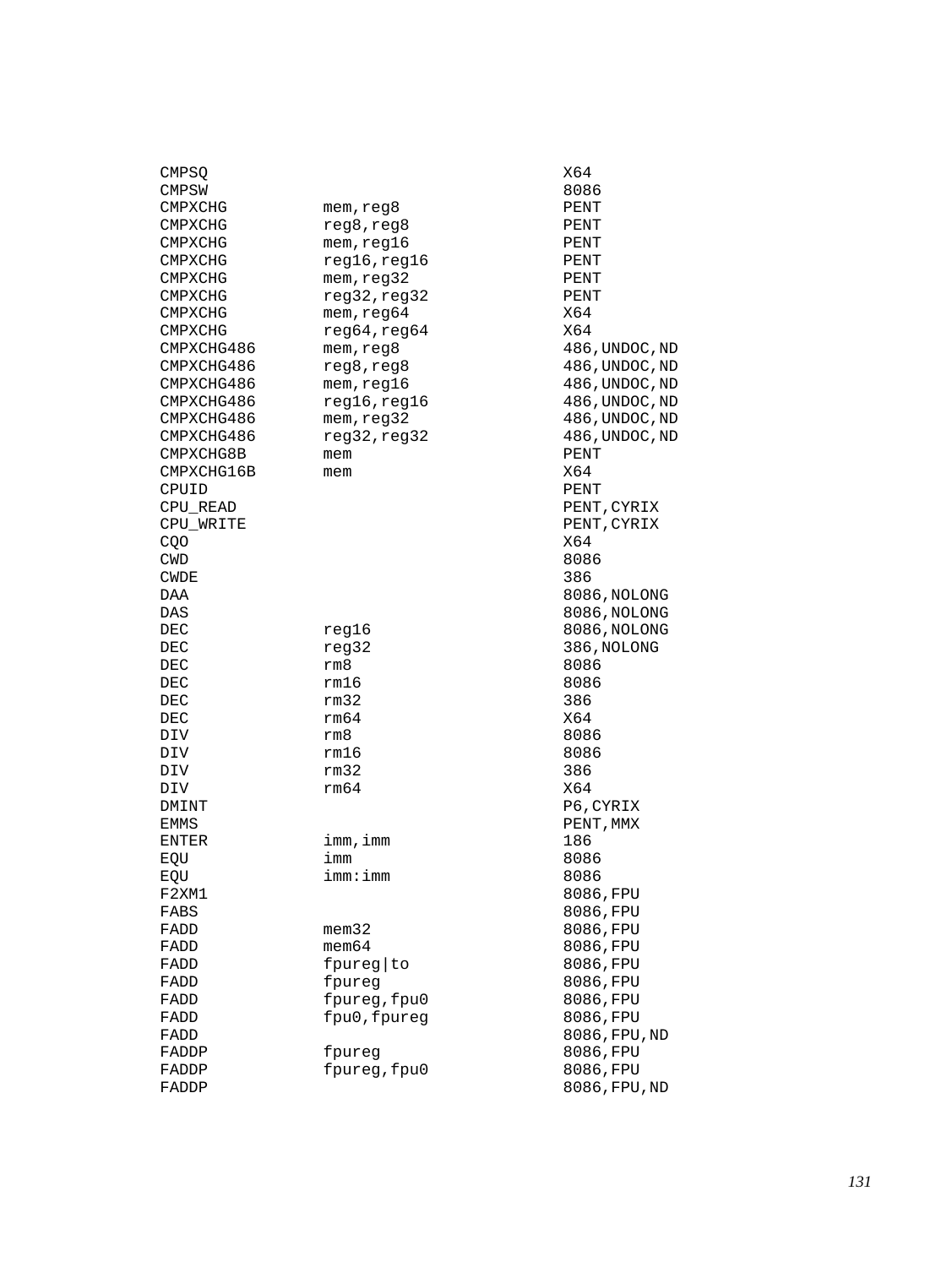| FBLD          | $m$ em $80$  | 8086, FPU     |
|---------------|--------------|---------------|
| FBLD          | mem          | 8086, FPU     |
| FBSTP         | $m$ em $80$  | 8086, FPU     |
| FBSTP         | mem          | 8086, FPU     |
| FCHS          |              | 8086, FPU     |
| FCLEX         |              | 8086, FPU     |
| <b>FCMOVB</b> | fpureg       | P6, FPU       |
| FCMOVB        | fpu0, fpureg | P6, FPU       |
| FCMOVB        |              | P6, FPU, ND   |
| FCMOVBE       | tpureg       | P6, FPU       |
| FCMOVBE       | fpu0, fpureg | P6, FPU       |
| FCMOVBE       |              | P6, FPU, ND   |
| FCMOVE        | fpureq       | P6, FPU       |
| FCMOVE        | fpu0, fpureg | P6, FPU       |
| FCMOVE        |              | P6, FPU, ND   |
| FCMOVNB       | fpureg       | P6, FPU       |
| FCMOVNB       | fpu0, fpureg | P6, FPU       |
| FCMOVNB       |              | P6, FPU, ND   |
| FCMOVNBE      | fpureg       | P6, FPU       |
| FCMOVNBE      | fpu0, fpureg | P6, FPU       |
| FCMOVNBE      |              | P6, FPU, ND   |
| FCMOVNE       | tpureg       | P6, FPU       |
| FCMOVNE       | fpu0, fpureg | P6, FPU       |
| FCMOVNE       |              | P6, FPU, ND   |
| FCMOVNU       | fpureg       | P6, FPU       |
| FCMOVNU       | fpu0, fpureg | P6, FPU       |
| FCMOVNU       |              | P6, FPU, ND   |
| FCMOVU        | fpureg       | P6, FPU       |
| FCMOVU        | fpu0, fpureg | P6, FPU       |
| FCMOVU        |              | P6, FPU, ND   |
| FCOM          | mem32        | 8086, FPU     |
| FCOM          | mem64        | 8086, FPU     |
| FCOM          | fpureg       | 8086, FPU     |
| FCOM          | fpu0, fpureg | 8086, FPU     |
| FCOM          |              | 8086, FPU, ND |
| FCOMI         | fpureg       | P6, FPU       |
| FCOMI         | fpu0, fpureg | P6, FPU       |
| FCOMI         |              | P6, FPU, ND   |
| FCOMIP        | fpureg       | P6, FPU       |
| FCOMIP        | fpu0, fpureg | P6, FPU       |
| FCOMIP        |              | P6, FPU, ND   |
| FCOMP         | mem32        | 8086, FPU     |
| FCOMP         | $m$ em $64$  | 8086, FPU     |
| FCOMP         | fpureg       | 8086, FPU     |
| FCOMP         | fpu0, fpureg | 8086, FPU     |
| FCOMP         |              | 8086, FPU, ND |
| FCOMPP        |              | 8086, FPU     |
| FCOS          |              | 386, FPU      |
| FDECSTP       |              | 8086, FPU     |
| FDISI         |              | 8086, FPU     |
| FDIV          | mem32        | 8086, FPU     |
| FDIV          | $m$ em $64$  | 8086, FPU     |
| FDIV          | fpureg to    | 8086, FPU     |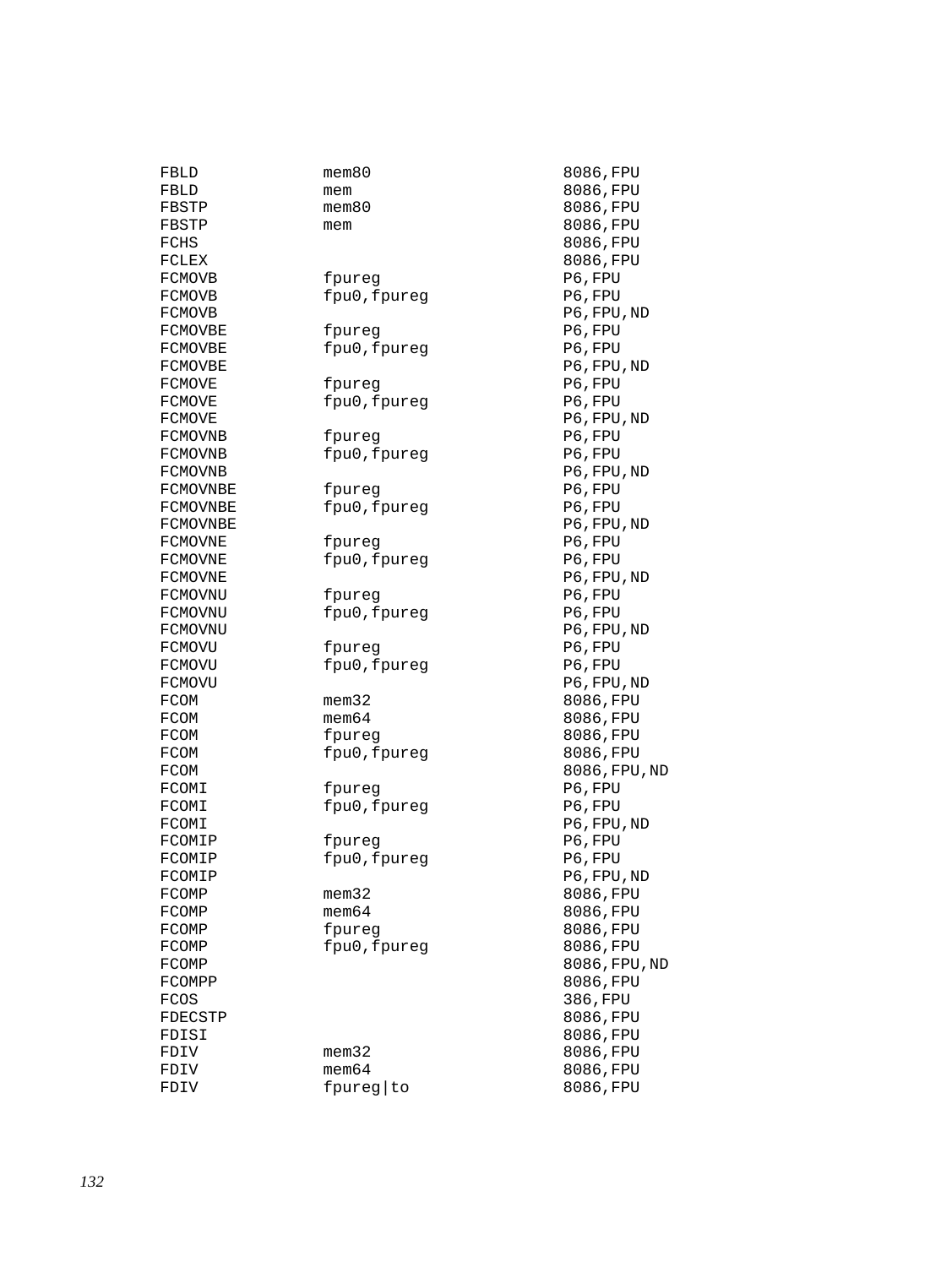| FDIV    | fpureg       | 8086,FPU        |
|---------|--------------|-----------------|
| FDIV    | fpureg, fpu0 | 8086, FPU       |
| FDIV    | fpu0, fpureg | 8086, FPU       |
| FDIV    |              | 8086, FPU, ND   |
| FDIVP   | fpureg       | 8086, FPU       |
| FDIVP   | fpureg, fpu0 | 8086, FPU       |
| FDIVP   |              | 8086, FPU, ND   |
| FDIVR   | $m$ em $32$  | 8086, FPU       |
| FDIVR   | $m$ em $64$  | 8086, FPU       |
| FDIVR   | fpureg to    | 8086, FPU       |
| FDIVR   | fpureg, fpu0 | 8086, FPU       |
| FDIVR   | fpureg       | 8086, FPU       |
| FDIVR   | fpu0, fpureg | 8086, FPU       |
| FDIVR   |              | 8086, FPU, ND   |
| FDIVRP  | fpureg       | 8086, FPU       |
| FDIVRP  | fpureg, fpu0 | 8086, FPU       |
| FDIVRP  |              | 8086, FPU, ND   |
| FEMMS   |              | PENT, 3DNOW     |
| FENI    |              | 8086, FPU       |
| FFREE   | fpureg       | 8086, FPU       |
| FFREE   |              | 8086, FPU       |
| FFREEP  | fpureg       | 286, FPU, UNDOC |
| FFREEP  |              | 286, FPU, UNDOC |
| FIADD   | $m$ em $32$  | 8086, FPU       |
| FIADD   | $m$ em $16$  | 8086, FPU       |
| FICOM   | $m$ em $32$  | 8086, FPU       |
| FICOM   | $m$ em $16$  | 8086, FPU       |
| FICOMP  | $m$ em $32$  | 8086, FPU       |
| FICOMP  | mem16        | 8086, FPU       |
| FIDIV   | $m$ em $32$  | 8086, FPU       |
| FIDIV   | $m$ em $16$  | 8086, FPU       |
| FIDIVR  | mem32        | 8086, FPU       |
| FIDIVR  | $m$ em $16$  | 8086, FPU       |
| FILD    | $m$ em $32$  | 8086, FPU       |
| FILD    | mem16        | 8086, FPU       |
| FILD    | $m$ em $64$  | 8086, FPU       |
| FIMUL   | $m$ em $32$  | 8086, FPU       |
| FIMUL   | mem16        | 8086, FPU       |
| FINCSTP |              | 8086, FPU       |
| FINIT   |              | 8086, FPU       |
| FIST    | mem32        | 8086, FPU       |
| FIST    | mem16        | 8086, FPU       |
| FISTP   | $m$ em $32$  | 8086, FPU       |
| FISTP   | mem16        | 8086, FPU       |
| FISTP   | mem64        | 8086, FPU       |
| FISTTP  | $m$ em $16$  | PRESCOTT, FPU   |
| FISTTP  | $m$ em $32$  | PRESCOTT, FPU   |
| FISTTP  | $m$ em $64$  | PRESCOTT, FPU   |
| FISUB   | $m$ em $32$  | 8086, FPU       |
| FISUB   | mem16        | 8086, FPU       |
| FISUBR  | $m$ em $32$  | 8086, FPU       |
| FISUBR  | $m$ em $16$  | 8086, FPU       |
| FLD     | $m$ em $32$  | 8086, FPU       |
|         |              |                 |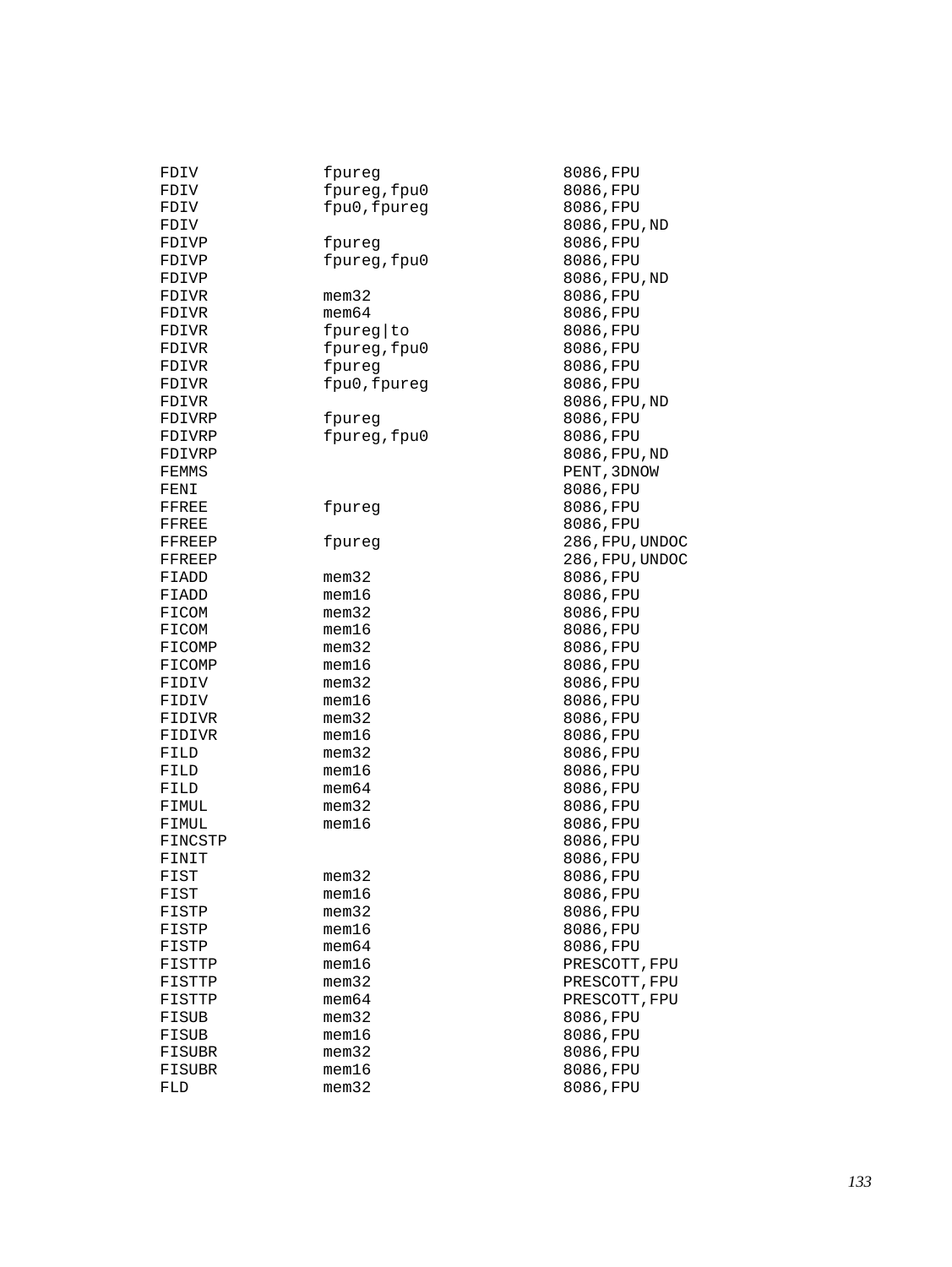| FLD              | mem64                | 8086,FPU               |
|------------------|----------------------|------------------------|
| FLD              | mem80                | 8086, FPU              |
| FLD              | fpureg               | 8086, FPU              |
| FLD              |                      | 8086,FPU,ND            |
| FLD1             |                      | 8086, FPU              |
| FLDCW            | mem                  | 8086, FPU, SW          |
| FLDENV           | mem                  | 8086,FPU               |
| FLDL2E           |                      | 8086, FPU              |
| FLDL2T           |                      | 8086, FPU              |
| FLDLG2           |                      | 8086, FPU              |
| FLDLN2           |                      | 8086, FPU              |
| FLDPI            |                      | 8086, FPU              |
| FLDZ             |                      | 8086, FPU              |
| FMUL             | mem32                | 8086, FPU              |
| FMUL             | mem64                | 8086, FPU              |
| FMUL             | fpureg to            | 8086, FPU              |
| FMUL             | fpureg, fpu0         | 8086, FPU              |
| FMUL             | fpureg               | 8086, FPU              |
| FMUL             | fpu0, fpureg         | 8086, FPU              |
| FMUL             |                      | 8086, FPU, ND          |
| FMULP            | fpureg               | 8086, FPU              |
| FMULP            | fpureg, fpu0         | 8086,FPU               |
| FMULP            |                      | 8086, FPU, ND          |
| FNCLEX           |                      | 8086,FPU               |
| FNDISI           |                      | 8086,FPU               |
| FNENI            |                      | 8086, FPU              |
| FNINIT           |                      | 8086, FPU              |
| FNOP             |                      | 8086, FPU              |
| FNSAVE           | mem                  | 8086, FPU              |
| FNSTCW           | mem                  | 8086, FPU, SW          |
| FNSTENV          | mem                  | 8086,FPU               |
| FNSTSW           | mem                  | 8086, FPU, SW          |
| FNSTSW           | reg_ax               | 286, FPU               |
| FPATAN           |                      | 8086,FPU               |
| FPREM            |                      | 8086, FPU              |
| FPREM1           |                      | 386, FPU               |
| FPTAN            |                      | 8086,FPU               |
| FRNDINT          |                      | 8086, FPU              |
| FRSTOR           |                      | 8086, FPU              |
| FSAVE            | mem                  | 8086, FPU              |
|                  | mem                  | 8086, FPU              |
| FSCALE<br>FSETPM |                      | 286, FPU               |
| FSIN             |                      | 386, FPU               |
| FSINCOS          |                      | 386, FPU               |
|                  |                      |                        |
| FSQRT            |                      | 8086, FPU              |
| FST              | mem32<br>$m$ em $64$ | 8086, FPU<br>8086, FPU |
| FST              |                      |                        |
| FST              | fpureq               | 8086, FPU              |
| FST              |                      | 8086, FPU, ND          |
| FSTCW            | mem                  | 8086, FPU, SW          |
| FSTENV           | mem                  | 8086, FPU              |
| FSTP             | mem32                | 8086, FPU              |
| FSTP             | mem64                | 8086, FPU              |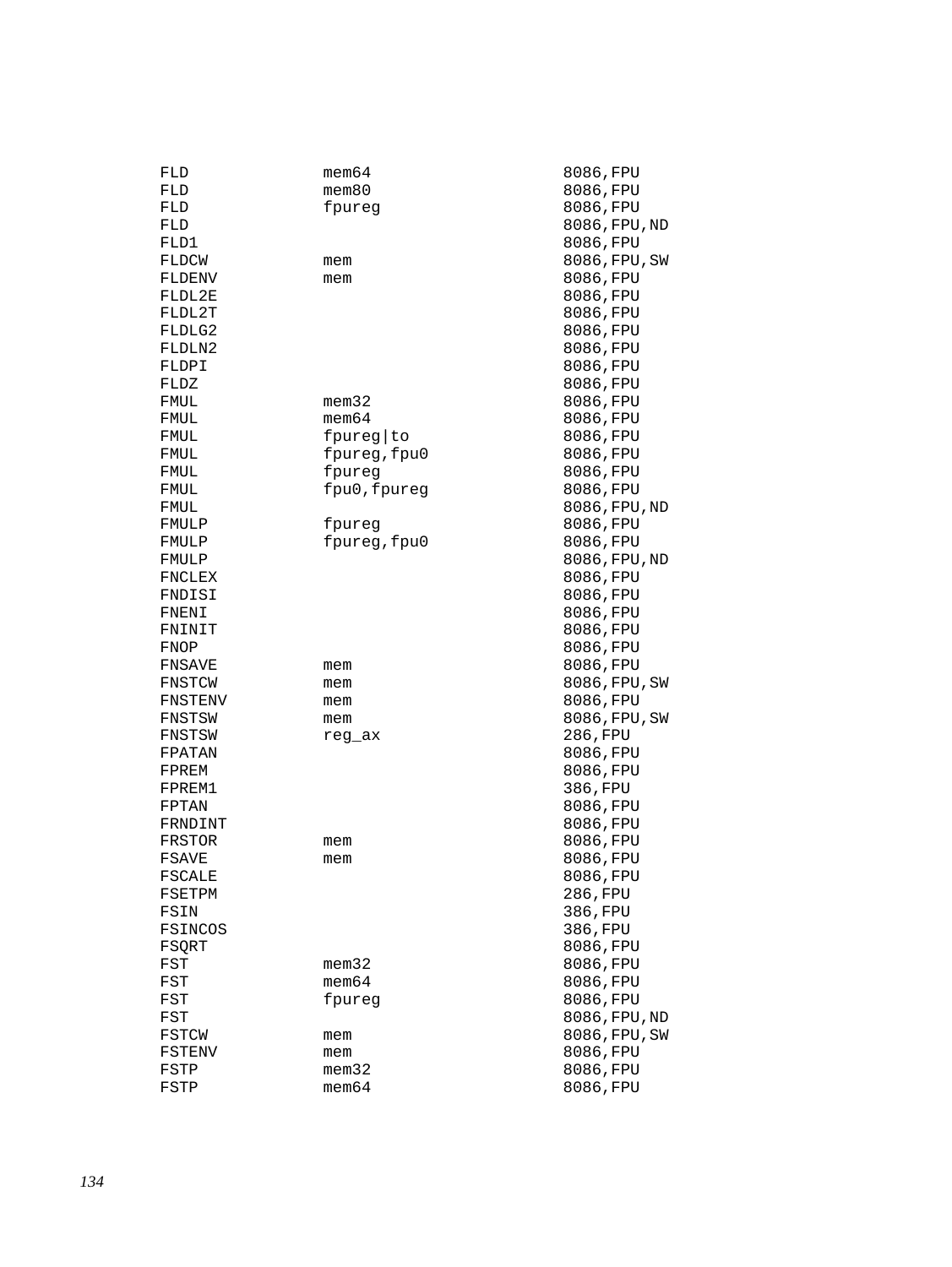| FSTP        | $m$ em $80$  | 8086, FPU          |
|-------------|--------------|--------------------|
| FSTP        | fpureg       | 8086, FPU          |
| FSTP        |              | 8086, FPU, ND      |
| FSTSW       | mem          | 8086, FPU, SW      |
| FSTSW       | reg_ax       | 286, FPU           |
| FSUB        | mem32        | 8086, FPU          |
| FSUB        | mem64        | 8086, FPU          |
| FSUB        | fpureg to    | 8086, FPU          |
| FSUB        | fpureg, fpu0 | 8086, FPU          |
| FSUB        | fpureg       | 8086, FPU          |
| FSUB        | fpu0, fpureg | 8086, FPU          |
| FSUB        |              | 8086, FPU, ND      |
| FSUBP       | fpureg       | 8086, FPU          |
| FSUBP       | fpureg, fpu0 | 8086, FPU          |
| FSUBP       |              | 8086, FPU, ND      |
| FSUBR       | $m$ em $32$  | 8086, FPU          |
| FSUBR       | mem64        | 8086, FPU          |
|             |              | 8086, FPU          |
| FSUBR       | fpureg to    |                    |
| FSUBR       | fpureg, fpu0 | 8086, FPU          |
| FSUBR       | fpureg       | 8086, FPU          |
| FSUBR       | fpu0, fpureg | 8086, FPU          |
| FSUBR       |              | 8086, FPU, ND      |
| FSUBRP      | fpureg       | 8086, FPU          |
| FSUBRP      | fpureg, fpu0 | 8086, FPU          |
| FSUBRP      |              | 8086, FPU, ND      |
| FTST        |              | 8086, FPU          |
| FUCOM       | fpureg       | 386,FPU            |
| FUCOM       | fpu0, fpureg | 386, FPU           |
| FUCOM       |              | 386, FPU, ND       |
| FUCOMI      | fpureg       | P6, FPU            |
| FUCOMI      | fpu0, fpureg | P6, FPU            |
| FUCOMI      |              | P6, FPU, ND        |
| FUCOMIP     | fpureg       | P6, FPU            |
| FUCOMIP     | fpu0, fpureg | P6, FPU            |
| FUCOMIP     |              | P6, FPU, ND        |
| FUCOMP      | fpureq       | 386, FPU           |
| FUCOMP      | fpu0, fpureg | 386, FPU           |
| FUCOMP      |              | 386, FPU, ND       |
| FUCOMPP     |              | 386, FPU           |
| FXAM        |              | 8086, FPU          |
| FXCH        | fpureg       | 8086, FPU          |
| FXCH        | fpureg, fpu0 | 8086, FPU          |
| FXCH        | fpu0, fpureg | 8086, FPU          |
| FXCH        |              | 8086, FPU, ND      |
| FXTRACT     |              | 8086, FPU          |
| FYL2X       |              | 8086, FPU          |
| FYL2XP1     |              | 8086, FPU          |
| HLT         |              | 8086, PRIV         |
| IBTS        | mem, reg16   | 386, SW, UNDOC, ND |
| <b>IBTS</b> | reg16, reg16 | 386, UNDOC, ND     |
| IBTS        | mem, reg32   | 386, SD, UNDOC, ND |
| IBTS        | reg32, reg32 | 386, UNDOC, ND     |
| ICEBP       |              | 386, ND            |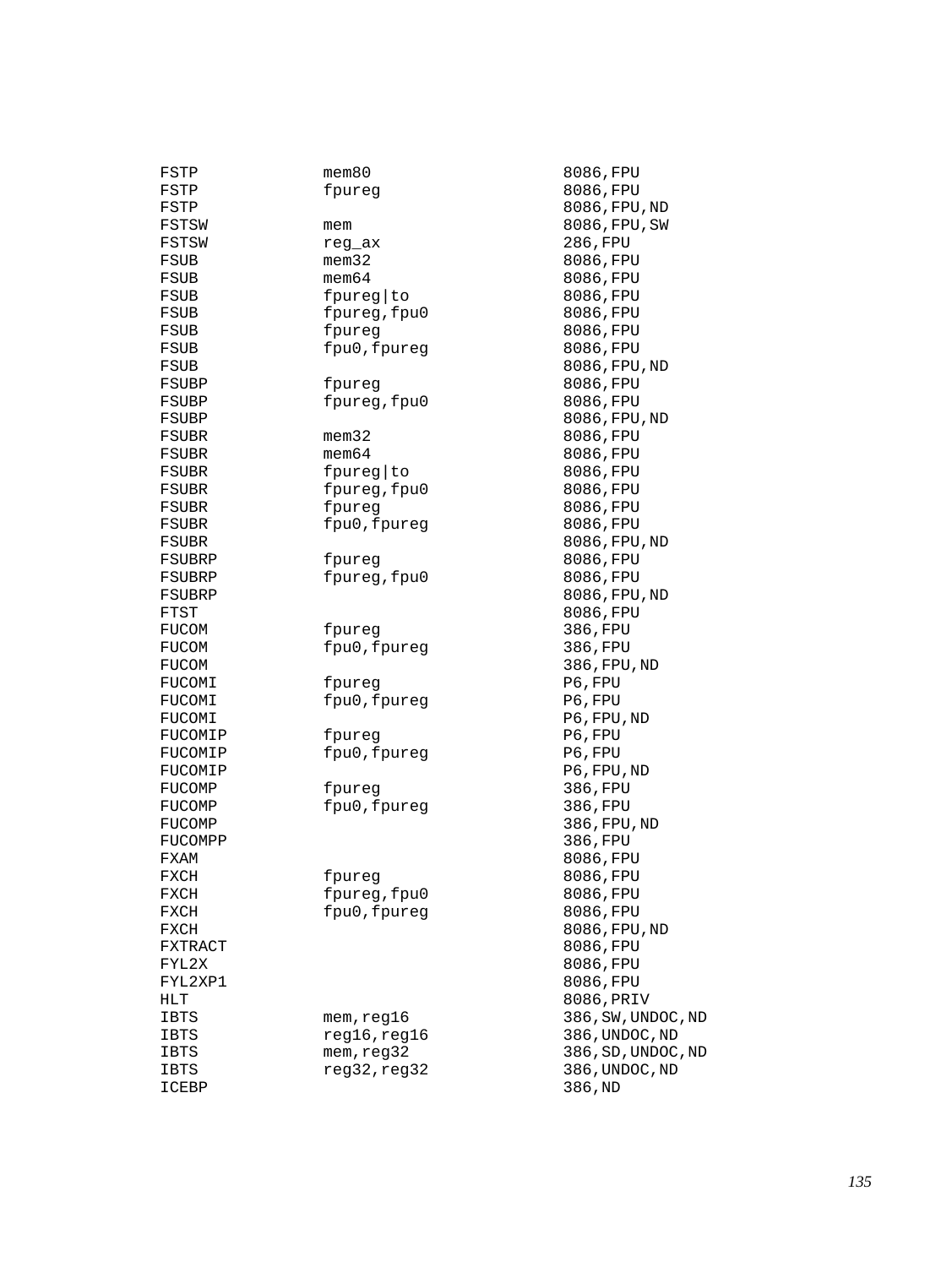| IDIV | rm8                    | 8086    |
|------|------------------------|---------|
| IDIV | rm16                   | 8086    |
| IDIV | rm32                   | 386     |
| IDIV | rm64                   | X64     |
| IMUL | rm8                    | 8086    |
| IMUL | rm16                   | 8086    |
| IMUL | rm32                   | 386     |
| IMUL | rm64                   | X64     |
| IMUL | reg16, mem             | 386     |
| IMUL | reg16, reg16           | 386     |
| IMUL | reg32, mem             | 386     |
| IMUL | reg32, reg32           | 386     |
| IMUL | $reg64,$ mem           | X64     |
| IMUL | reg64, reg64           | X64     |
| IMUL | $reg16$ , mem, imm $8$ | 186     |
| IMUL | reg16, mem, sbyte16    | 186,ND  |
| IMUL | reg16,mem,imm16        | 186     |
| IMUL | reg16, mem, imm        | 186, ND |
| IMUL | reg16,reg16,imm8       | 186     |
| IMUL | reg16,reg16,sbyte16    | 186,ND  |
| IMUL | reg16, reg16, imm16    | 186     |
| IMUL | reg16,reg16,imm        | 186,ND  |
| IMUL | reg32, mem, imm8       | 386     |
| IMUL | reg32, mem, sbyte32    | 386, ND |
| IMUL | $reg32$ , mem, $imm32$ | 386     |
| IMUL | reg32, mem, imm        | 386,ND  |
| IMUL | reg32, reg32, imm8     | 386     |
| IMUL | reg32, reg32, sbyte32  | 386, ND |
| IMUL | reg32,reg32,imm32      | 386     |
| IMUL | reg32, reg32, imm      | 386, ND |
| IMUL | reg64, mem, imm8       | X64     |
| IMUL | reg64, mem, sbyte64    | X64, ND |
| IMUL | reg64, mem, imm32      | X64     |
| IMUL | reg64, mem, imm        | X64, ND |
| IMUL | reg64,reg64,imm8       | X64     |
| IMUL | reg64, reg64, sbyte64  | X64, ND |
| IMUL | reg64,reg64,imm32      | X64     |
| IMUL | reg64,reg64,imm        | X64, ND |
| IMUL | reg16, imm8            | 186     |
| IMUL | reg16, sbyte16         | 186, ND |
| IMUL | reg16,imm16            | 186     |
| IMUL | reg16,imm              | 186,ND  |
| IMUL | reg32, imm8            | 386     |
| IMUL | reg32, sbyte32         | 386, ND |
| IMUL | reg32, imm32           | 386     |
| IMUL | reg32, imm             | 386,ND  |
| IMUL | reg64, imm8            | X64     |
| IMUL | reg64, sbyte64         | X64, ND |
| IMUL | reg64, imm32           | X64     |
| IMUL | reg64,imm              | X64,ND  |
| ΙN   | reg_al, imm            | 8086    |
| ΙN   | reg_ax,imm             | 8086    |
| ΙN   | reg_eax,imm            | 386     |
|      |                        |         |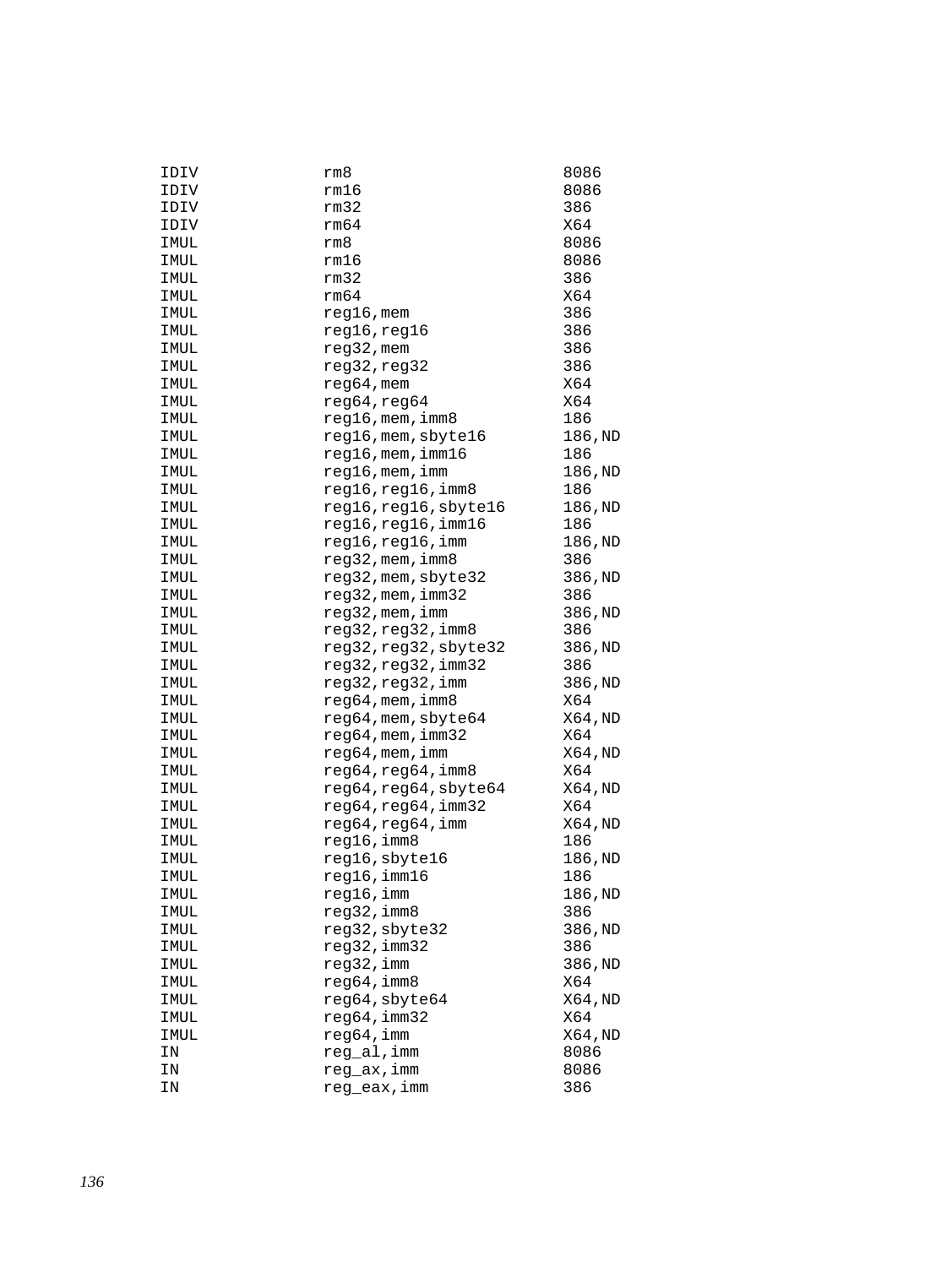| ΙN      | reg_al,reg_dx              | 8086                |
|---------|----------------------------|---------------------|
| ΙN      | reg_ax,reg_dx              | 8086                |
| ΙN      | reg_eax,reg_dx             | 386                 |
| INC     | reg16                      | 8086, NOLONG        |
| INC     | reg32                      | 386, NOLONG         |
| INC     | rm8                        | 8086                |
| INC     | rm16                       | 8086                |
| INC     | rm32                       | 386                 |
| INC     | rm64                       | X64                 |
| INCBIN  |                            |                     |
|         |                            |                     |
| INSB    |                            | 186                 |
| INSD    |                            | 386                 |
| INSW    |                            | 186                 |
| INT     | imm                        | 8086                |
| INT01   |                            | 386, ND             |
| INT1    |                            | 386                 |
| INT03   |                            | 8086,ND             |
| INT3    |                            | 8086                |
| INTO    |                            | 8086, NOLONG        |
| INVD    |                            | 486, PRIV           |
| INVLPG  | mem                        | 486,PRIV            |
| INVLPGA | reg_ax,reg_ecx             | X86_64, AMD, NOLONG |
| INVLPGA | reg_eax,reg_ecx            | $X86\_64$ , AMD     |
| INVLPGA | reg_rax, reg_ecx           | X64, AMD            |
| INVLPGA |                            | X86_64, AMD         |
| IRET    |                            | 8086                |
| IRETD   |                            | 386                 |
| IRETQ   |                            | X64                 |
| IRETW   |                            | 8086                |
| JCXZ    | imm                        | 8086, NOLONG        |
| JECXZ   | imm                        | 386                 |
| JRCXZ   | imm                        | X64                 |
|         |                            |                     |
| JMP     | imm short                  | 8086                |
| JMP     | imm                        | 8086,ND             |
| JMP     | imm                        | 8086                |
| JMP     | imm near                   | 8086,ND             |
| JMP     | imm far                    | 8086, ND, NOLONG    |
| JMP     | imm16                      | 8086                |
| JMP     | imm16 near                 | 8086,ND             |
| JMP     | imm16 far                  | 8086, ND, NOLONG    |
| JMP     | imm32                      | 386                 |
| JMP     | $imm32$  near              | 386, ND             |
| JMP     | imm32 far                  | 386, ND, NOLONG     |
| JMP     | imm:imm                    | 8086, NOLONG        |
| JMP     | imm16:imm                  | 8086, NOLONG        |
| JMP     | imm:imm16                  | 8086, NOLONG        |
| JMP     | imm32:imm                  | 386, NOLONG         |
| JMP     | imm:imm32                  | 386, NOLONG         |
| JMP     | $m$ em $ far$              | 8086, NOLONG        |
| JMP     | $m$ em $far$               | X64                 |
| JMP     | $m$ em16 $\frac{1}{2}$ far | 8086                |
| JMP     | $m$ em32 $f$ ar            | 386                 |
| JMP     | $m$ em64 $\frac{1}{2}$ far | X64                 |
|         |                            |                     |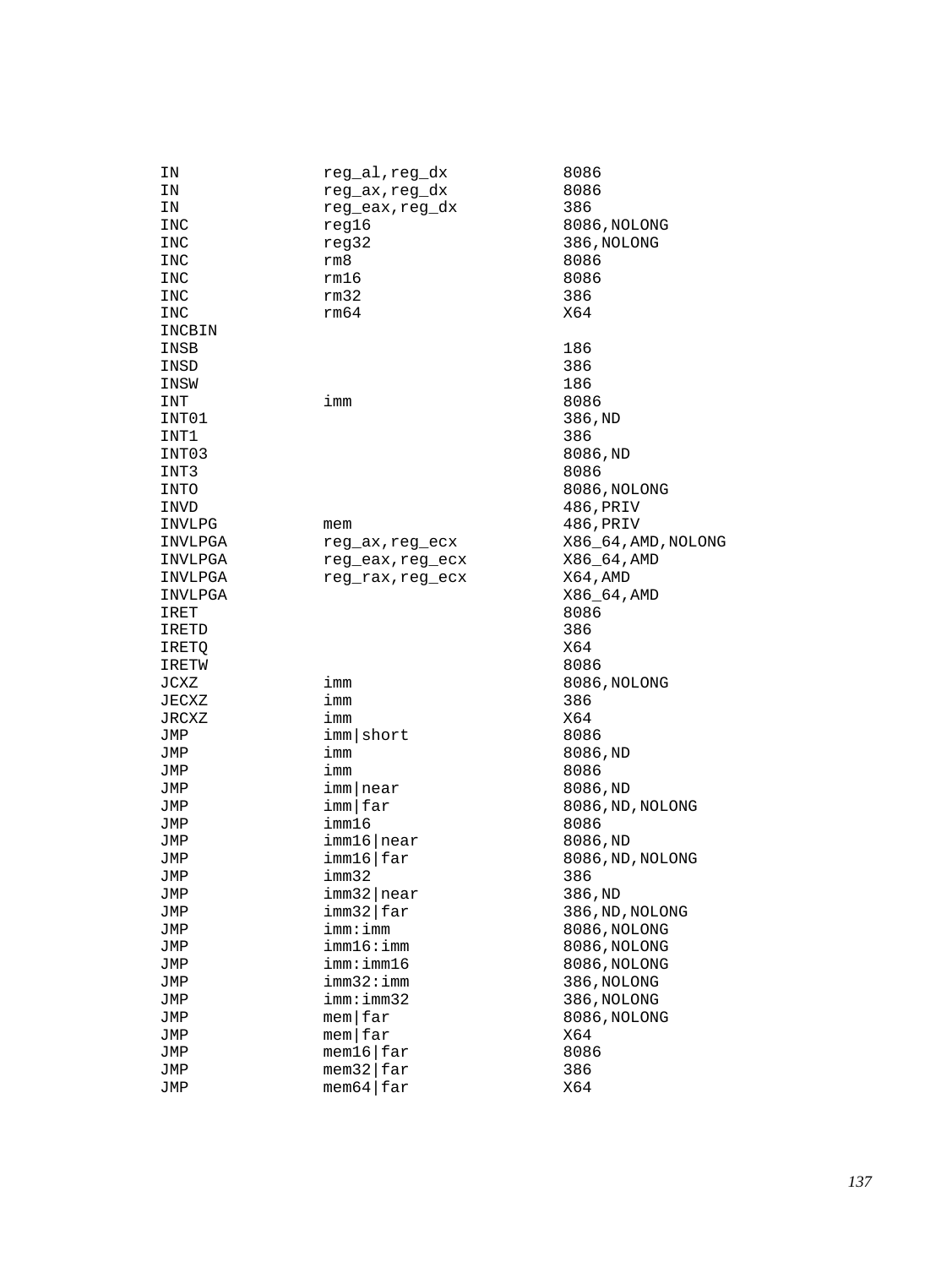| JMP     | $m$ em   near    | 8086            |
|---------|------------------|-----------------|
| JMP     | $m$ em16   near  | 8086            |
| JMP     | $m$ em32   near  | 386, NOLONG     |
| JMP     | $m$ em 64   near | X64             |
| JMP     | reg16            | 8086            |
| JMP     | reg32            | 386, NOLONG     |
| JMP     | reg64            | X64             |
| JMP     | mem              | 8086            |
| JMP     | $m$ em $16$      | 8086            |
| JMP     | $m$ em $32$      | 386, NOLONG     |
| JMP     | mem64            | X64             |
| JMPE    | imm              | IA64            |
|         | imm16            | IA64            |
| JMPE    |                  |                 |
| JMPE    | imm32            | IA64            |
| JMPE    | rm16             | IA64            |
| JMPE    | rm32             | IA64            |
| LAHF    |                  | 8086            |
| LAR     | reg16, mem       | 286, PROT, SW   |
| LAR     | reg16, reg16     | 286, PROT       |
| LAR     | reg16, reg32     | 386, PROT       |
| LAR     | reg16, reg64     | X64,PROT,ND     |
| LAR     | reg32, mem       | 386, PROT, SW   |
| LAR     | reg32,reg16      | 386, PROT       |
| LAR     | reg32, reg32     | 386, PROT       |
| LAR     | reg32, reg64     | X64, PROT, ND   |
| LAR     | $reg64,$ mem     | X64, PROT, SW   |
| LAR     | reg64,reg16      | X64, PROT       |
| LAR     | reg64, reg32     | X64, PROT       |
| LAR     | reg64, reg64     | X64, PROT       |
| LDS     | reg16, mem       | 8086, NOLONG    |
| LDS     | reg32, mem       | 386, NOLONG     |
| LEA     | $reg16$ , mem    | 8086            |
| LEA     | reg32, mem       | 386             |
|         |                  |                 |
| LEA     | $reg64$ , mem    | X64             |
| LEAVE   |                  | 186             |
| LES     | $req16$ , mem    | 8086, NOLONG    |
| LES     | reg32, mem       | 386, NOLONG     |
| LFENCE  |                  | X64, AMD        |
| LFS     | reg16,mem        | 386             |
| LFS     | reg32, mem       | 386             |
| LFS     | $reg64,$ mem     | X64             |
| LGDT    | mem              | 286,PRIV        |
| LGS     | $reg16$ , mem    | 386             |
| LGS     | reg32, mem       | 386             |
| LGS     | reg64, mem       | X64             |
| LIDT    | mem              | 286, PRIV       |
| LLDT    | mem              | 286, PROT, PRIV |
| LLDT    | mem16            | 286,PROT,PRIV   |
| LLDT    | reg16            | 286,PROT,PRIV   |
| LMSW    | mem              | 286,PRIV        |
| LMSW    | mem16            | 286, PRIV       |
|         |                  | 286, PRIV       |
| LMSW    | reg16            |                 |
| LOADALL |                  | 386, UNDOC      |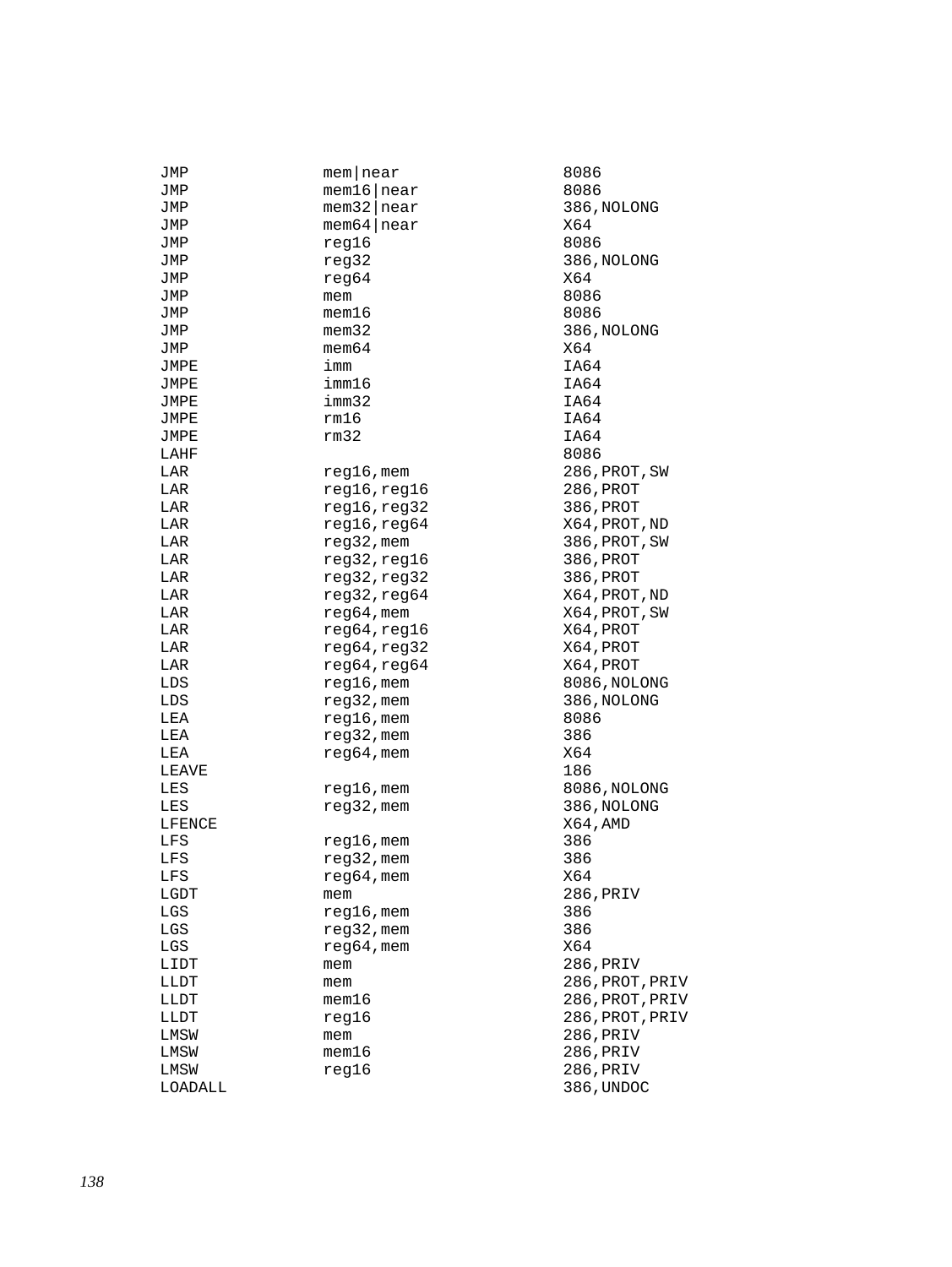| LOADALL286      |                           | 286, UNDOC      |
|-----------------|---------------------------|-----------------|
| LODSB           |                           | 8086            |
| LODSD           |                           | 386             |
| LODSQ           |                           | X64             |
| LODSW           |                           | 8086            |
| LOOP            | imm                       | 8086            |
| LOOP            | imm, reg_cx               | 8086, NOLONG    |
| LOOP            | imm, reg_ecx              | 386             |
| LOOP            | imm, reg_rcx              | X64             |
| LOOPE           | imm                       | 8086            |
| LOOPE           | imm, reg_cx               | 8086, NOLONG    |
| LOOPE           | imm, reg_ecx              | 386             |
| LOOPE           | imm, reg_rcx              | X64             |
| LOOPNE          | imm                       | 8086            |
| LOOPNE          | imm,reg_cx                | 8086, NOLONG    |
| LOOPNE          | imm, reg_ecx              | 386             |
| LOOPNE          | imm, reg_rcx              | X64             |
| LOOPNZ          | imm                       | 8086            |
| LOOPNZ          | imm, reg_cx               | 8086, NOLONG    |
| LOOPNZ          | imm, reg_ecx              | 386             |
|                 |                           | X64             |
| LOOPNZ<br>LOOPZ | imm,reg_rcx               | 8086            |
|                 | imm                       |                 |
| LOOPZ           | imm, reg_cx               | 8086, NOLONG    |
| LOOPZ           | imm, reg_ecx              | 386             |
| LOOPZ           | imm, reg_rcx              | X64             |
| LSL             | reg16, mem                | 286, PROT, SW   |
| LSL             | reg16, reg16              | 286, PROT       |
| LSL             | reg16, reg32              | 386, PROT       |
| LSL             | reg16,reg64               | X64, PROT, ND   |
| LSL             | reg32, mem                | 386, PROT, SW   |
| LSL             | reg32, reg16              | 386, PROT       |
| LSL             | reg32, reg32              | 386, PROT       |
| LSL             | reg32, reg64              | X64, PROT, ND   |
| LSL             | $reg64$ , mem             | X64, PROT, SW   |
| LSL             | reg64, reg16              | X64, PROT       |
| LSL             | reg64, reg32              | X64, PROT       |
| LSL             | reg64, reg64              | X64, PROT       |
| LSS             | reg16, mem                | 386             |
| LSS             | $reg32$ , mem             | 386             |
| LSS             | $reg64$ , mem             | X64             |
| LTR             | mem                       | 286, PROT, PRIV |
| LTR             | mem16                     | 286, PROT, PRIV |
| LTR             | reg16                     | 286, PROT, PRIV |
| MFENCE          |                           | X64, AMD        |
| MONITOR         |                           | PRESCOTT        |
| MONITOR         | reg eax, reg ecx, reg edx | PRESCOTT, ND    |
| MONITOR         | reg rax, reg ecx, reg edx | X64,ND          |
| MOV             | mem, req sreq             | 8086            |
| <b>MOV</b>      | reg16, reg_sreg           | 8086            |
| MOV             | reg32, reg_sreg           | 386             |
| MOV             | reg_sreg, mem             | 8086            |
| <b>MOV</b>      | reg_sreg, reg16           | 8086            |
| MOV             | reg_sreg,reg32            | 386             |
|                 |                           |                 |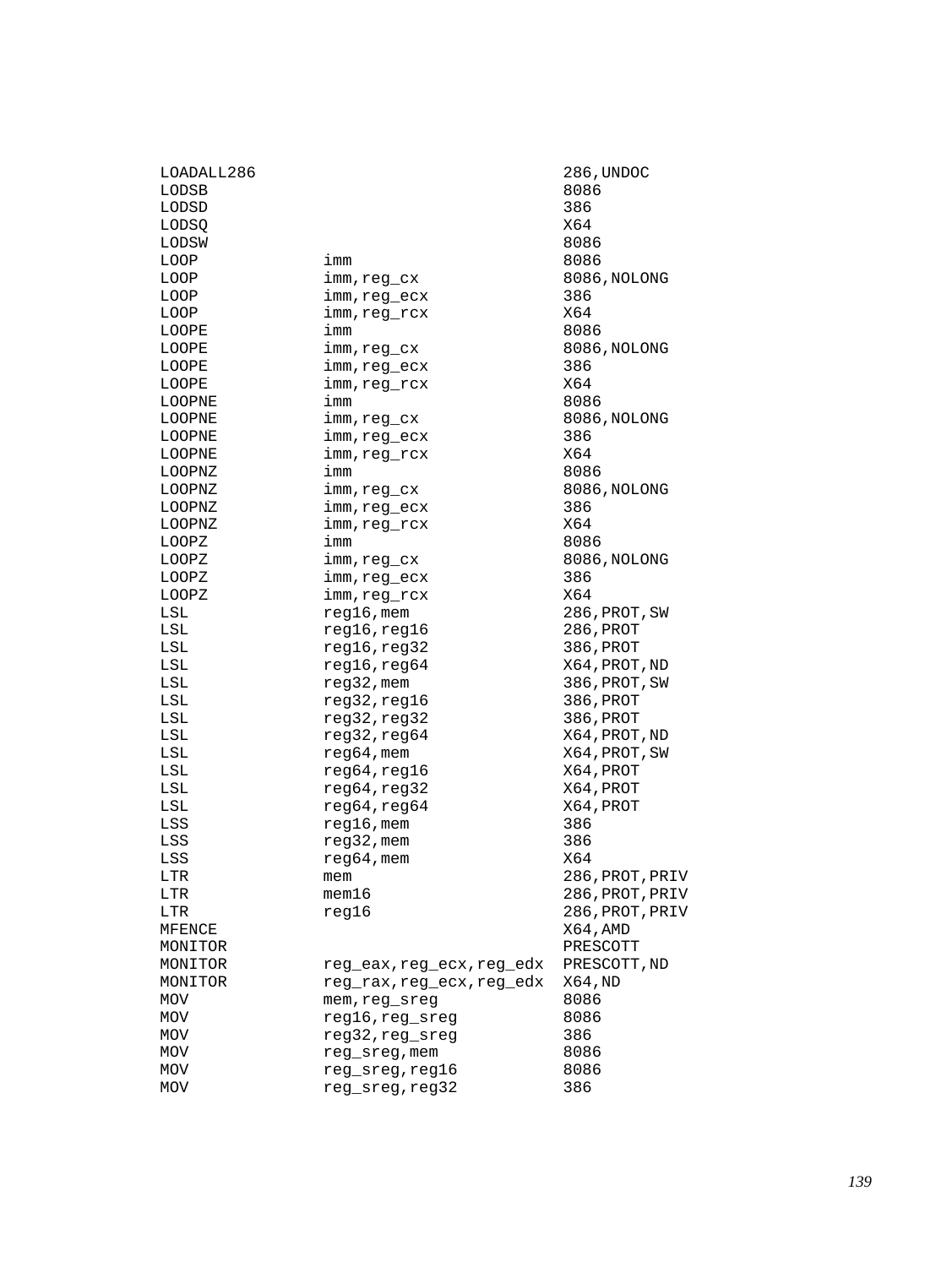| MOV        | reg al, mem offs  | 8086              |
|------------|-------------------|-------------------|
| MOV        | reg_ax, mem_offs  | 8086              |
| <b>MOV</b> | reg_eax, mem_offs | 386               |
| MOV        | reg_rax, mem_offs | X64               |
| MOV        | mem_offs, reg_al  | 8086              |
| MOV        | mem_offs, reg_ax  | 8086              |
| MOV        | mem_offs, reg_eax | 386               |
| MOV        | mem_offs, reg_rax | X64               |
| <b>MOV</b> | reg32, reg_creg   | 386, PRIV, NOLONG |
| <b>MOV</b> | reg64,reg_creg    | X64,PRIV          |
| MOV        | reg_creg, reg32   | 386, PRIV, NOLONG |
|            | reg_creg, reg64   |                   |
| MOV        |                   | X64, PRIV         |
| MOV        | reg32, reg_dreg   | 386, PRIV, NOLONG |
| MOV        | reg64, reg_dreg   | X64,PRIV          |
| <b>MOV</b> | reg_dreg, reg32   | 386, PRIV, NOLONG |
| <b>MOV</b> | reg_dreg, reg64   | X64, PRIV         |
| MOV        | reg32, reg_treg   | 386, NOLONG, ND   |
| MOV        | reg_treg, reg32   | 386, NOLONG, ND   |
| MOV        | mem, reg8         | 8086              |
| MOV        | reg8, reg8        | 8086              |
| <b>MOV</b> | mem, reg16        | 8086              |
| <b>MOV</b> | reg16, reg16      | 8086              |
| MOV        | mem, reg32        | 386               |
| MOV        | reg32, reg32      | 386               |
| MOV        | mem, reg64        | X64               |
| MOV        | reg64, reg64      | X64               |
| <b>MOV</b> | reg8, mem         | 8086              |
| MOV        | reg8, reg8        | 8086              |
| MOV        | reg16, mem        | 8086              |
| MOV        | reg16, reg16      | 8086              |
| MOV        | $reg32$ , mem     | 386               |
| MOV        | reg32, reg32      | 386               |
| <b>MOV</b> | $reg64$ , mem     | X64               |
| <b>MOV</b> | reg64, reg64      | X64               |
|            |                   |                   |
| MOV        | reg8,imm          | 8086              |
| MOV        | reg16, imm        | 8086              |
| MOV        | reg32, imm        | 386               |
| MOV        | reg64, imm        | X64               |
| <b>MOV</b> | rm 8, imm         | 8086              |
| MOV        | rm16, imm         | 8086              |
| MOV        | $rm32$ , imm      | 386               |
| <b>MOV</b> | $rm64$ , imm      | X64               |
| MOV        | $rm64$ , imm $32$ | X64               |
| MOV        | $m$ em, imm $8$   | 8086              |
| MOV        | mem, imm16        | 8086              |
| MOV        | $m$ em, imm $32$  | 386               |
| MOVD       | mmxreq, mem       | PENT,MMX,SD       |
| MOVD       | mmxreg, reg32     | PENT, MMX         |
| MOVD       | mem, mmxreg       | PENT, MMX, SD     |
| MOVD       | reg32, mmxreg     | PENT, MMX         |
| MOVD       | xmmreg, mem       | X64, SD           |
| MOVD       | xmmreg, reg32     | X64               |
| MOVD       | mem, xmmreq       | X64, SD           |
|            |                   |                   |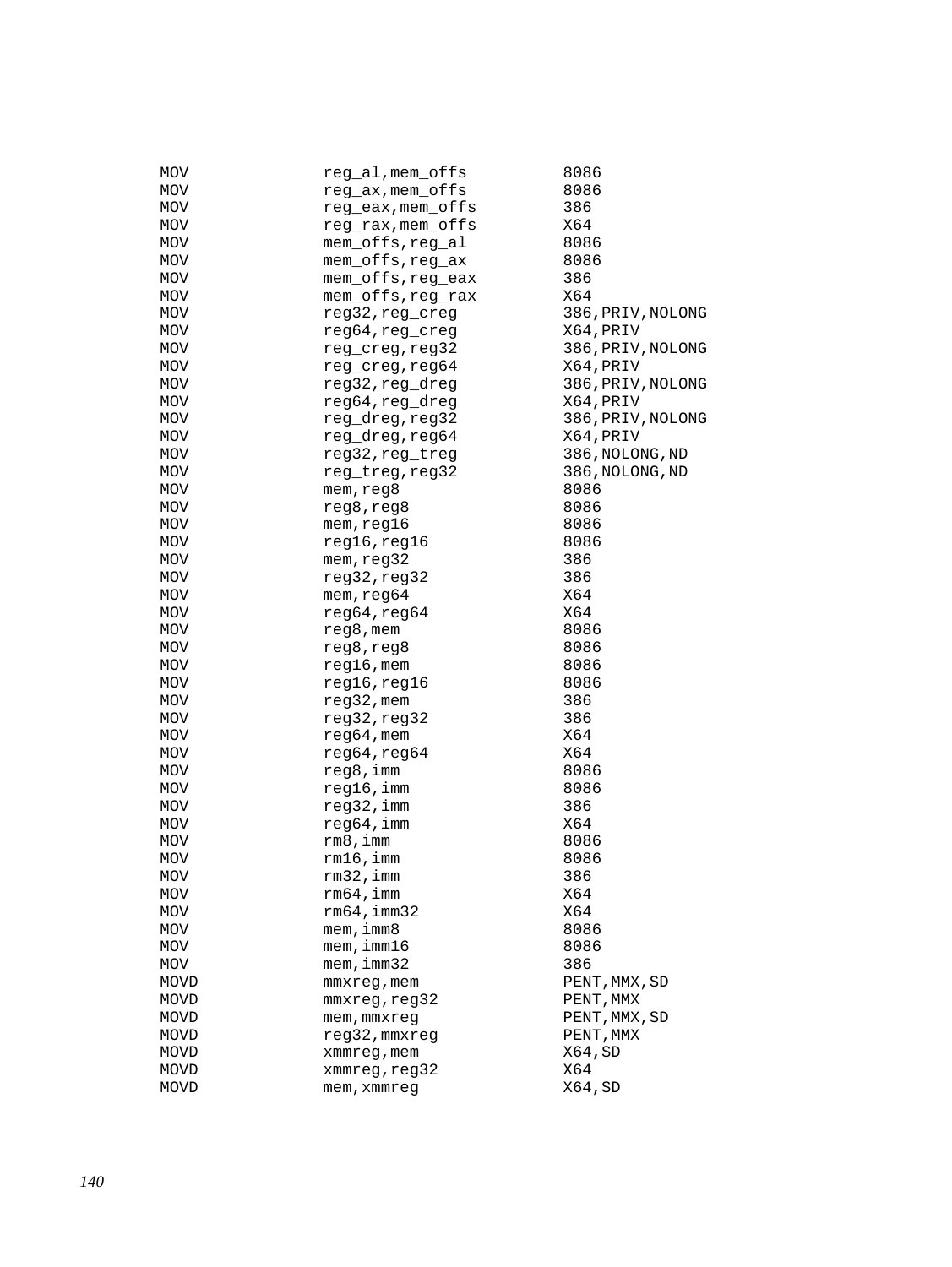| MOVD        | reg32, xmmreg                 | X64, SSE     |
|-------------|-------------------------------|--------------|
| MOVQ        | mmxreg, mmxrm                 | PENT, MMX    |
| MOVQ.       | mmxrm, mmxreg                 | PENT, MMX    |
| MOVQ.       | mmxreg,rm64                   | X64, MMX     |
| <b>MOVQ</b> | rm64, mmxreg                  | X64, MMX     |
| MOVSB       |                               | 8086         |
| MOVSD       |                               | 386          |
| MOVSQ       |                               | X64          |
| MOVSW       |                               | 8086         |
| MOVSX       | $reg16$ , mem                 | 386          |
| MOVSX       | reg16, reg8                   | 386          |
| MOVSX       | reg32, rm8                    | 386          |
| MOVSX       | reg32,rm16                    | 386          |
|             |                               | X64          |
| MOVSX       | reg64,rm8                     |              |
| MOVSX       | reg64,rm16                    | X64          |
| MOVSXD      | reg64,rm32                    | X64          |
| MOVSX       | reg64,rm32                    | X64, ND      |
| MOVZX       | $reg16$ , mem                 | 386          |
| MOVZX       | reg16, reg8                   | 386          |
| MOVZX       | reg32,rm8                     | 386          |
| MOVZX       | $req32$ , $rm16$              | 386          |
| MOVZX       | reg64, rm8                    | X64          |
| MOVZX       | reg64,rm16                    | X64          |
| MUL         | rm8                           | 8086         |
| MUL         | rm16                          | 8086         |
| MUL         | rm32                          | 386          |
|             |                               |              |
| MUL         | rm64                          | X64          |
| MWAIT       |                               | PRESCOTT     |
| MWAIT       | reg_eax, reg_ecx              | PRESCOTT, ND |
| NEG         | rm8                           | 8086         |
| NEG         | rm16                          | 8086         |
| NEG         | rm32                          | 386          |
| NEG         | rm64                          | X64          |
|             |                               | 8086         |
| NOP         |                               |              |
| NOP         | rm16                          | P6           |
| NOP         | rm32                          | P6           |
| NOP         | rm64                          | X64          |
| NOT         | rm8                           | 8086         |
| NOT         | rm16                          | 8086         |
| NOT         | rm32                          | 386          |
| NOT         | rm64                          | X64          |
| 0R          | mem, reg8                     | 8086         |
| 0R          | reg8, reg8                    | 8086         |
| OR          | mem,reg16                     | 8086         |
| 0R          | reg16, reg16                  | 8086         |
| OR          | mem, reg32                    | 386          |
| OR          | reg32, reg32                  | 386          |
| OR          | mem, reg64                    | X64          |
| OR          | reg64, reg64                  | X64          |
| OR          | $reg8$ , mem                  | 8086         |
| 0R          | reg8, reg8                    | 8086         |
| OR<br>OR    | $reg16$ , mem<br>reg16, reg16 | 8086<br>8086 |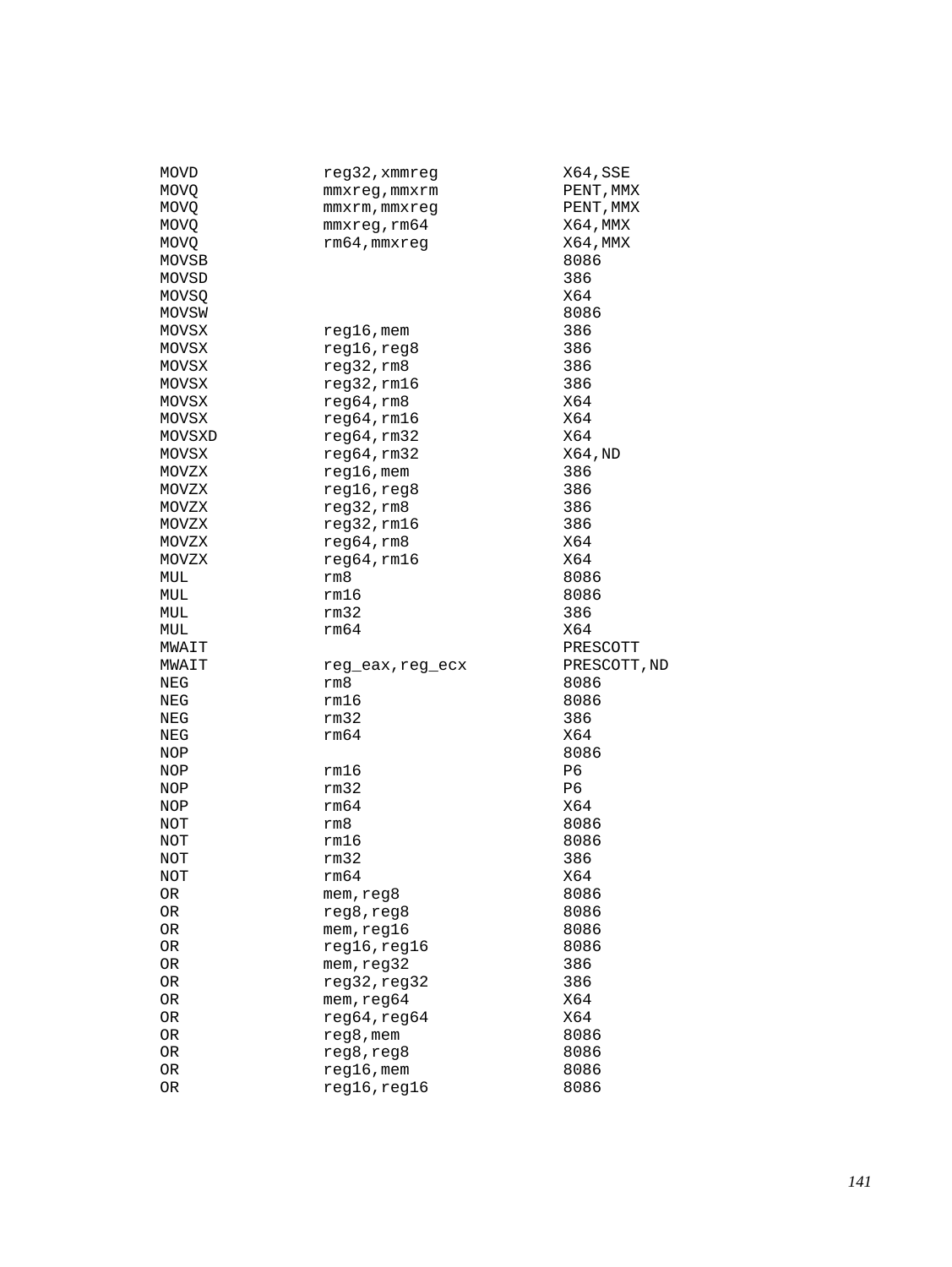| 0R         | reg32, mem       | 386              |
|------------|------------------|------------------|
| 0R         | reg32, reg32     | 386              |
| OR         | $req64$ , mem    | X64              |
| 0R         | reg64, reg64     | X64              |
| 0R         | $rm16$ , imm $8$ | 8086             |
| 0R         | $rm32$ , imm $8$ | 386              |
| 0R         | $rm64$ , imm $8$ | X64              |
| 0R         | reg_al,imm       | 8086             |
| 0R         | reg_ax, sbyte16  | 8086             |
| 0R         | reg_ax, imm      | 8086             |
| 0R         | reg_eax, sbyte32 | 386              |
| OR         | req eax, imm     | 386              |
| OR         | reg_rax, sbyte64 | X64              |
| 0R         | reg_rax,imm      | X64              |
| 0R         | rm 8, imm        | 8086             |
| 0R         | $rm16$ , imm     | 8086             |
| 0R         | $rm32$ , imm     | 386              |
| 0R         | $rm64$ , imm     | X64              |
| 0R         | $m$ em, imm $8$  | 8086             |
| 0R         | $m$ em, imm $16$ | 8086             |
|            | mem, imm32       |                  |
| 0R         |                  | 386<br>8086      |
| OUT        | imm,reg_al       |                  |
| OUT        | imm,reg_ax       | 8086             |
| OUT        | imm, reg_eax     | 386              |
| OUT        | reg_dx,reg_al    | 8086             |
| <b>OUT</b> | reg_dx, reg_ax   | 8086             |
| OUT        | reg dx, reg eax  | 386              |
| OUTSB      |                  | 186              |
| OUTSD      |                  | 386              |
| OUTSW      |                  | 186              |
| PACKSSDW   | mmxreg,mmxrm     | PENT, MMX        |
| PACKSSWB   | mmxreg,mmxrm     | PENT, MMX        |
| PACKUSWB   | mmxreg,mmxrm     | PENT, MMX        |
| PADDB      | mmxreg,mmxrm     | PENT, MMX        |
| PADDD      | mmxreg,mmxrm     | PENT, MMX        |
| PADDSB     | mmxreg, mmxrm    | PENT, MMX        |
| PADDSIW    | mmxreg, mmxrm    | PENT, MMX, CYRIX |
| PADDSW     | mmxreg,mmxrm     | PENT, MMX        |
| PADDUSB    | mmxreg, mmxrm    | PENT, MMX        |
| PADDUSW    | mmxreg,mmxrm     | PENT, MMX        |
| PADDW      | mmxreg, mmxrm    | PENT, MMX        |
| PAND       | mmxreq,mmxrm     | PENT, MMX        |
| PANDN      | mmxreg,mmxrm     | PENT, MMX        |
| PAUSE      |                  | 8086             |
| PAVEB      | mmxreg,mmxrm     | PENT, MMX, CYRIX |
| PAVGUSB    | mmxreg,mmxrm     | PENT, 3DNOW      |
| PCMPEQB    | mmxreg,mmxrm     | PENT, MMX        |
| PCMPEOD    | mmxreg,mmxrm     | PENT, MMX        |
| PCMPEOW    | mmxreg,mmxrm     | PENT, MMX        |
| PCMPGTB    | mmxreg,mmxrm     | PENT, MMX        |
| PCMPGTD    | mmxreg,mmxrm     | PENT, MMX        |
| PCMPGTW    | mmxreg,mmxrm     | PENT, MMX        |
| PDISTIB    | mmxreg, mem      | PENT, MMX, CYRIX |
|            |                  |                  |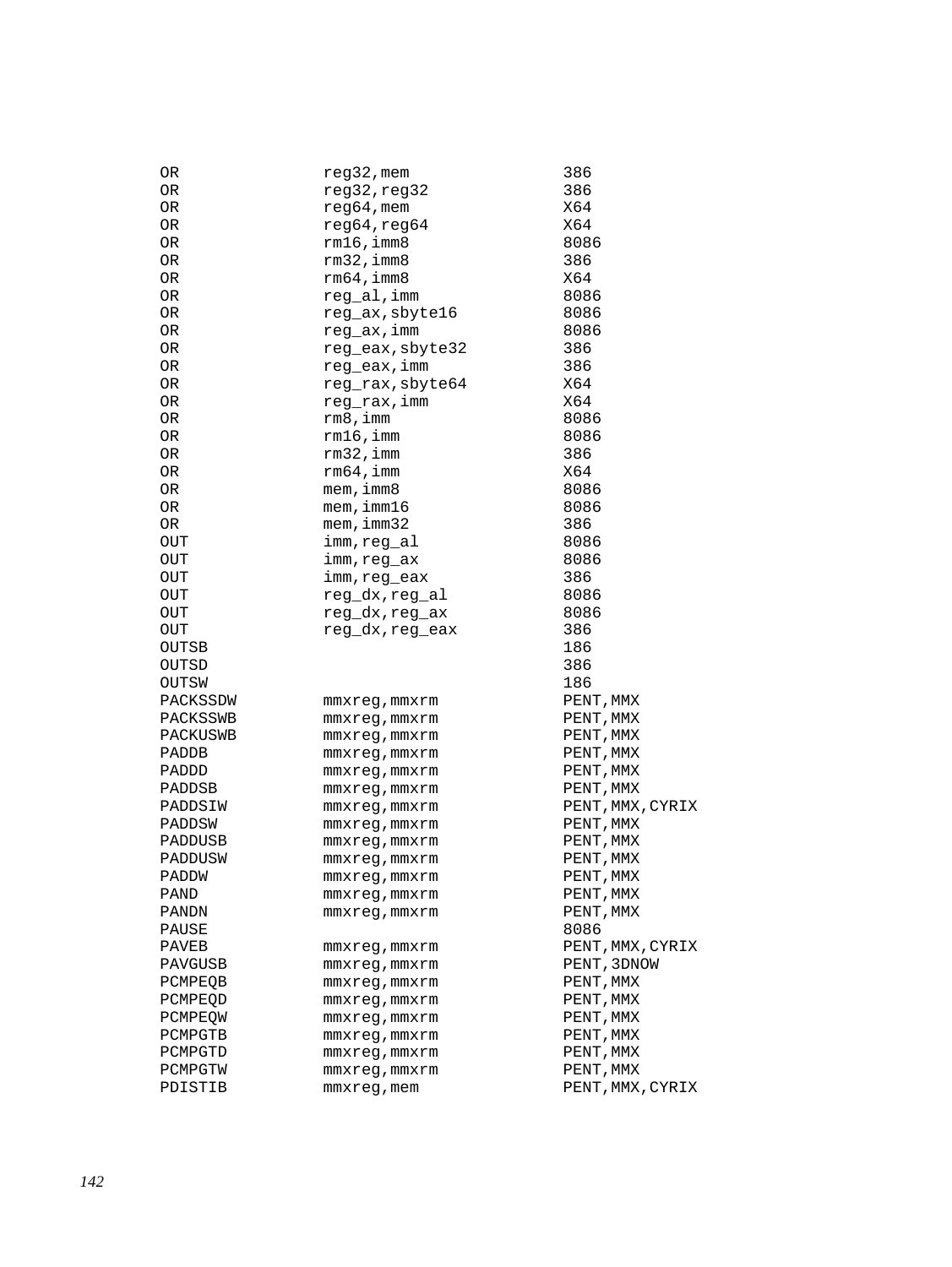| PF2ID     | mmxreg,mmxrm       | PENT, 3DNOW      |
|-----------|--------------------|------------------|
| PFACC     | mmxreg,mmxrm       | PENT, 3DNOW      |
| PFADD     | mmxreg,mmxrm       | PENT, 3DNOW      |
| PFCMPEQ   | mmxreg,mmxrm       | PENT, 3DNOW      |
| PFCMPGE   | mmxreg,mmxrm       | PENT, 3DNOW      |
| PFCMPGT   | mmxreg, mmxrm      | PENT, 3DNOW      |
| PFMAX     | mmxreg, mmxrm      | PENT, 3DNOW      |
| PFMIN     | mmxreg,mmxrm       | PENT, 3DNOW      |
| PFMUL     | mmxreg, mmxrm      | PENT, 3DNOW      |
| PFRCP     | mmxreq, mmxrm      | PENT, 3DNOW      |
| PFRCPIT1  | mmxreg,mmxrm       | PENT, 3DNOW      |
| PFRCPIT2  | mmxreg, mmxrm      | PENT, 3DNOW      |
| PFRSQIT1  | mmxreg, mmxrm      | PENT, 3DNOW      |
|           |                    | PENT, 3DNOW      |
| PFRSQRT   | mmxreg,mmxrm       |                  |
| PFSUB     | mmxreg, mmxrm      | PENT, 3DNOW      |
| PFSUBR    | mmxreg, mmxrm      | PENT, 3DNOW      |
| PI2FD     | mmxreg, mmxrm      | PENT, 3DNOW      |
| PMACHRIW  | mmxreg, mem        | PENT, MMX, CYRIX |
| PMADDWD   | mmxreg, mmxrm      | PENT, MMX        |
| PMAGW     | $mmxreg$ , $mmxrm$ | PENT, MMX, CYRIX |
| PMULHRIW  | mmxreg, mmxrm      | PENT, MMX, CYRIX |
| PMULHRWA  | mmxreg,mmxrm       | PENT, 3DNOW      |
| PMULHRWC  | $mmxreg$ , $mmxrm$ | PENT, MMX, CYRIX |
| PMULHW    | mmxreg, mmxrm      | PENT, MMX        |
| PMULLW    | mmxreg, mmxrm      | PENT, MMX        |
| PMVGEZB   | $mmxreg$ , mem     | PENT, MMX, CYRIX |
| PMVLZB    | mmxreg, mem        | PENT, MMX, CYRIX |
| PMVNZB    | mmxreg, mem        | PENT, MMX, CYRIX |
| PMVZB     | mmxreg, mem        | PENT, MMX, CYRIX |
| POP       | req16              | 8086             |
| POP       | reg32              | 386, NOLONG      |
| POP       | reg64              | X64              |
| POP       | rm16               | 8086             |
| POP       | rm32               | 386, NOLONG      |
| POP       | rm64               | X64              |
| POP       | reg_cs             | 8086,UNDOC,ND    |
| POP       | reg_dess           | 8086, NOLONG     |
| POP       | reg_fsgs           | 386              |
| POPA      |                    | 186, NOLONG      |
| POPAD     |                    | 386, NOLONG      |
| POPAW     |                    | 186, NOLONG      |
| POPF      |                    | 8086             |
| POPFD     |                    | 386, NOLONG      |
| POPFO     |                    | X64              |
| POPFW     |                    | 8086             |
|           |                    | PENT, MMX        |
| POR       | mmxreg,mmxrm       |                  |
| PREFETCH  | mem                | PENT, 3DNOW      |
| PREFETCHW | mem                | PENT, 3DNOW      |
| PSLLD     | mmxreg, mmxrm      | PENT, MMX        |
| PSLLD     | mmxreg,imm         | PENT, MMX        |
| PSLLQ     | mmxreq, mmxrm      | PENT, MMX        |
| PSLLQ     | mmxreg,imm         | PENT, MMX        |
| PSLLW     | mmxreq, mmxrm      | PENT, MMX        |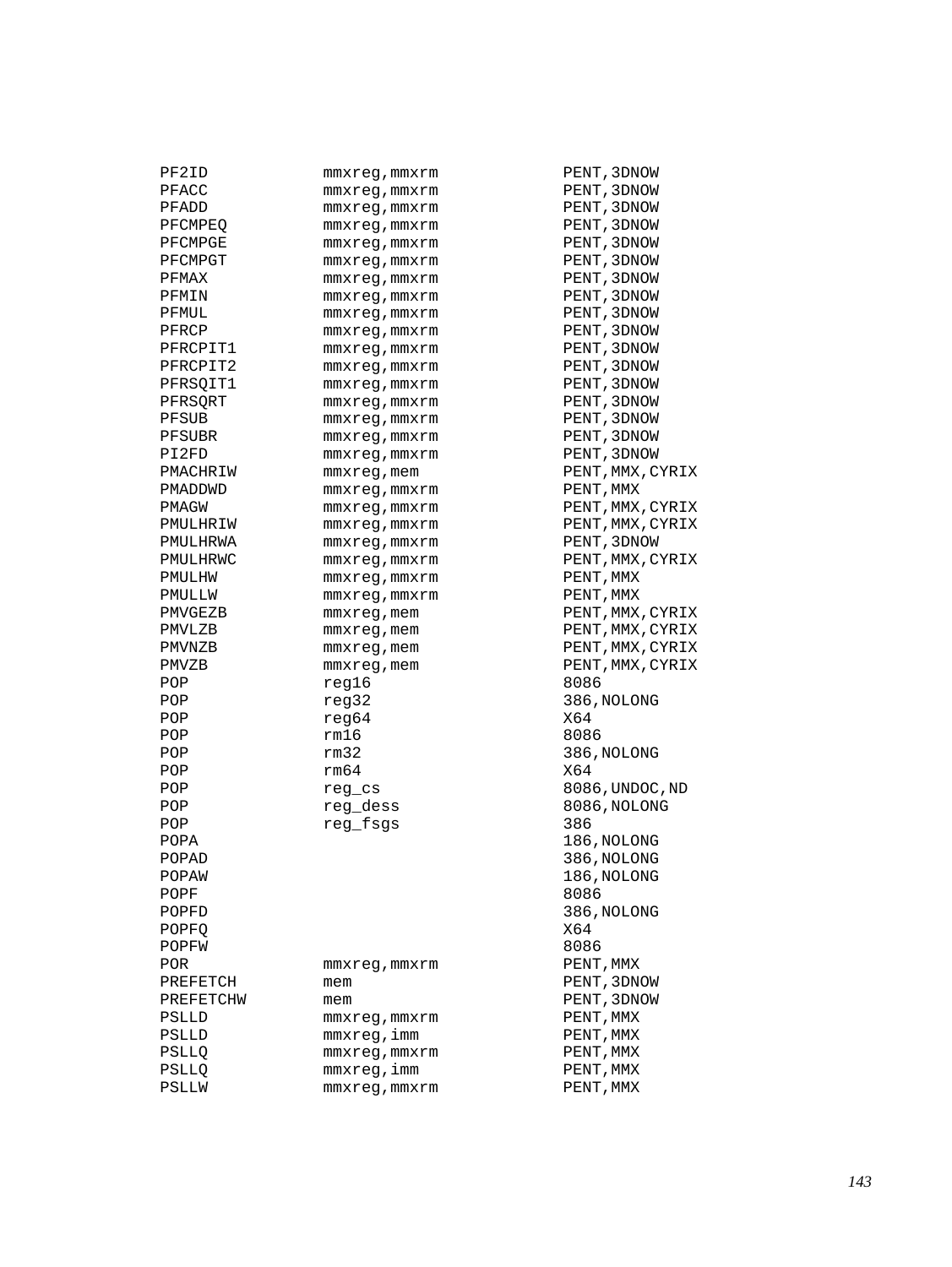| PSLLW       | mmxreg,imm                    | PENT, MMX            |
|-------------|-------------------------------|----------------------|
| PSRAD       | mmxreg,mmxrm                  | PENT, MMX            |
| PSRAD       | mmxreg,imm                    | PENT, MMX            |
| PSRAW       | mmxreg, mmxrm                 | PENT, MMX            |
| PSRAW       | mmxreg,imm                    | PENT, MMX            |
| PSRLD       | mmxreq, mmxrm                 | PENT, MMX            |
| PSRLD       | mmxreg, imm                   | PENT, MMX            |
| PSRLQ       | mmxreg, mmxrm                 | PENT, MMX            |
| PSRLQ       | mmxreg, imm                   | PENT, MMX            |
| PSRLW       | mmxreg, mmxrm                 | PENT, MMX            |
| PSRLW       | mmxreg, imm                   | PENT, MMX            |
| PSUBB       | mmxreq, mmxrm                 | PENT, MMX            |
| PSUBD       | mmxreg,mmxrm                  | PENT, MMX            |
| PSUBSB      | mmxreg,mmxrm                  | PENT, MMX            |
| PSUBSIW     | mmxreg, mmxrm                 | PENT, MMX, CYRIX     |
| PSUBSW      | mmxreg, mmxrm                 | PENT, MMX            |
| PSUBUSB     | mmxreg, mmxrm                 | PENT, MMX            |
| PSUBUSW     |                               | PENT, MMX            |
| PSUBW       | mmxreg,mmxrm<br>mmxreq, mmxrm | PENT, MMX            |
|             |                               |                      |
| PUNPCKHBW   | mmxreg,mmxrm                  | PENT, MMX            |
| PUNPCKHDO   | mmxreg,mmxrm                  | PENT, MMX            |
| PUNPCKHWD   | mmxreg, mmxrm                 | PENT, MMX            |
| PUNPCKLBW   | mmxreg, mmxrm                 | PENT, MMX            |
| PUNPCKLDQ   | mmxreq, mmxrm                 | PENT, MMX            |
| PUNPCKLWD   | mmxreq, mmxrm                 | PENT, MMX            |
| PUSH        | reg16                         | 8086                 |
| PUSH        | req32                         | 386, NOLONG          |
| PUSH        | reg64                         | X64                  |
| PUSH        | rm16                          | 8086                 |
| PUSH        | rm32                          | 386, NOLONG          |
| PUSH        | rm64                          | X64                  |
| PUSH        | reg_cs                        | 8086, NOLONG         |
| PUSH        | reg_dess                      | 8086, NOLONG         |
| PUSH        | reg_fsgs                      | 386                  |
| PUSH        | imm8                          | 186                  |
| PUSH        | imm16                         | 186, AR0, SZ         |
| PUSH        | imm32                         | 386, NOLONG, ARO, SZ |
| PUSH        | imm32                         | 386, NOLONG, SD      |
| PUSH        | imm32                         | X64, AR0, SZ         |
| PUSH        | imm64                         | X64, AR0, SZ         |
| PUSHA       |                               | 186, NOLONG          |
| PUSHAD      |                               | 386, NOLONG          |
| PUSHAW      |                               | 186, NOLONG          |
| PUSHF       |                               | 8086                 |
| PUSHFD      |                               | 386, NOLONG          |
| PUSHFO      |                               | X64                  |
| PUSHFW      |                               | 8086                 |
| <b>PXOR</b> | mmxreg, mmxrm                 | PENT, MMX            |
| RCL         | rm8, unity                    | 8086                 |
| RCL         | $rm8, reg_c1$                 | 8086                 |
| RCL         | rm 8, imm                     | 186                  |
| RCL         | rm16, unity                   | 8086                 |
| RCL         | $rm16, reg_c1$                | 8086                 |
|             |                               |                      |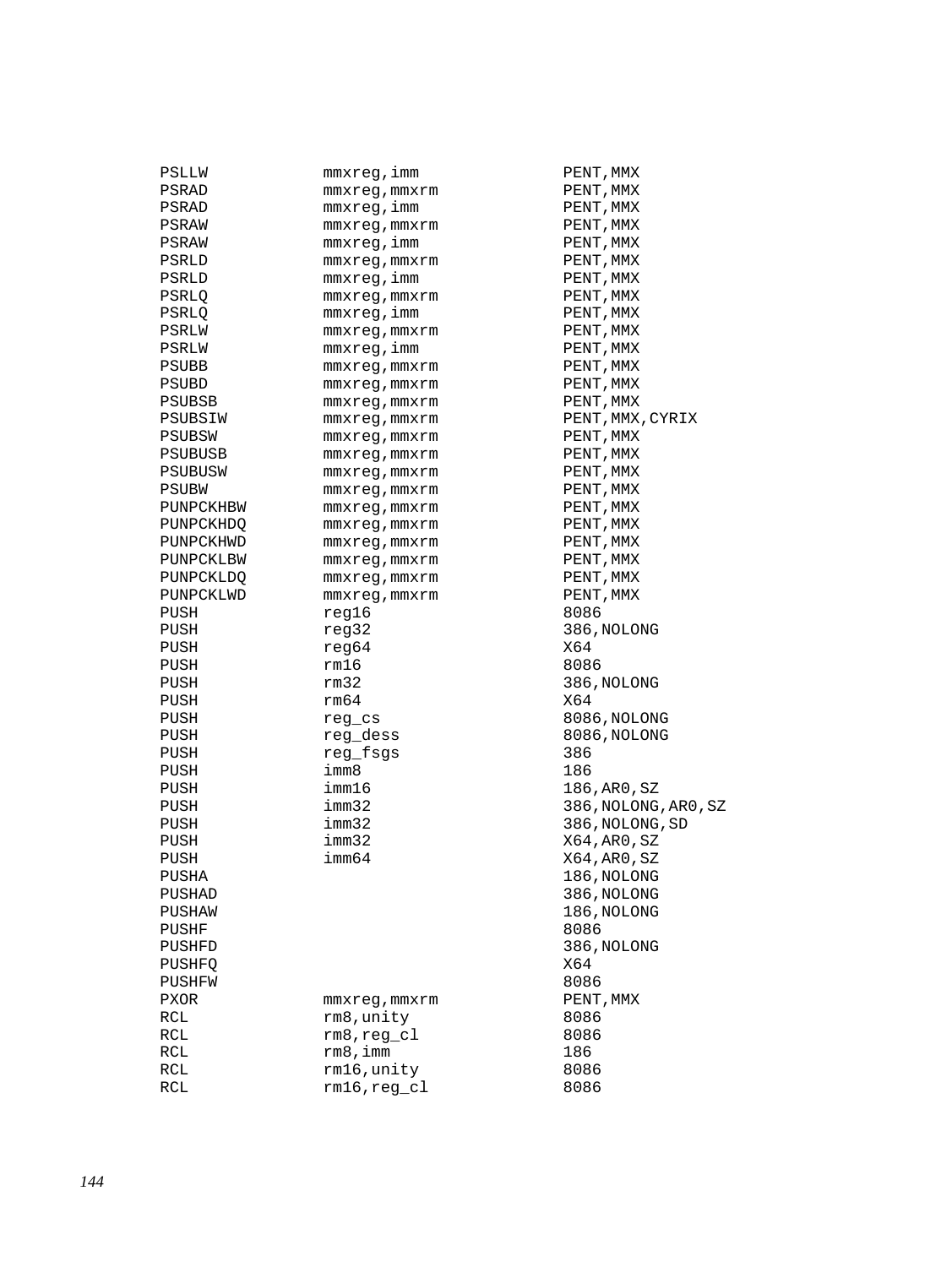| RCL          | $rm16$ , imm                  | 186        |
|--------------|-------------------------------|------------|
| RCL          | rm32, unity                   | 386        |
| RCL          | $rm32, reg_cl$                | 386        |
| RCL          | $rm32$ , imm                  | 386        |
| RCL          | rm64, unity                   | X64        |
| RCL          | $rm64, reg_c1$                | X64        |
| RCL          | $rm64$ , imm                  | X64        |
| <b>RCR</b>   | rm8, unity                    | 8086       |
| RCR          | $rm8, reg_c1$                 | 8086       |
| RCR          | rm 8, imm                     | 186        |
| <b>RCR</b>   | rm16, unity                   | 8086       |
| RCR          | $rm16, reg_cl$                | 8086       |
| <b>RCR</b>   | rm16, imm                     | 186        |
| RCR          | rm32, unity                   | 386        |
|              |                               |            |
| RCR          | $rm32, reg_cl$                | 386        |
| <b>RCR</b>   | $rm32$ , imm                  | 386        |
| <b>RCR</b>   | rm64, unity                   | X64        |
| RCR          | $rm64, reg_cl$                | X64        |
| <b>RCR</b>   | rm64, imm                     | X64        |
| RDSHR        | rm32                          | P6, CYRIXM |
| RDMSR        |                               | PENT, PRIV |
| <b>RDPMC</b> |                               | P6         |
| RDTSC        |                               | PENT       |
| RDTSCP       |                               | X86_64     |
| RET          |                               | 8086       |
| RET          | imm                           | 8086, SW   |
| RETF         |                               | 8086       |
|              |                               |            |
| RETF         | imm                           | 8086, SW   |
| RETN         |                               | 8086       |
| RETN         | imm                           | 8086, SW   |
| ROL          |                               | 8086       |
| ROL          | rm8, unity                    | 8086       |
| ROL          | $rm8, reg_c1$<br>rm 8, imm    | 186        |
| ROL          |                               | 8086       |
| ROL          | rm16,unity                    | 8086       |
|              | rm16,reg_cl                   | 186        |
| ROL          | $rm16$ , imm                  |            |
| ROL          | rm32, unity                   | 386        |
| ROL          | $rm32, reg_cl$                | 386        |
| ROL          | $rm32$ , imm                  | 386        |
| ROL          | rm64, unity                   | X64        |
| ROL          | $rm64, reg_cl$                | X64        |
| ROL          | $rm64$ , imm                  | X64        |
| ROR          | rm8, unity                    | 8086       |
| ROR          | $rm8, reg_cl$                 | 8086       |
| <b>ROR</b>   | rm 8, imm                     | 186        |
| <b>ROR</b>   | rm16, unity                   | 8086       |
| <b>ROR</b>   | rm16,reg_cl                   | 8086       |
| <b>ROR</b>   | $rm16$ , imm                  | 186        |
| <b>ROR</b>   | rm32, unity                   | 386        |
| <b>ROR</b>   | $rm32, reg_c1$                | 386        |
| <b>ROR</b>   | $rm32$ , imm                  | 386        |
| ROR<br>ROR   | rm64, unity<br>$rm64, reg_c1$ | X64<br>X64 |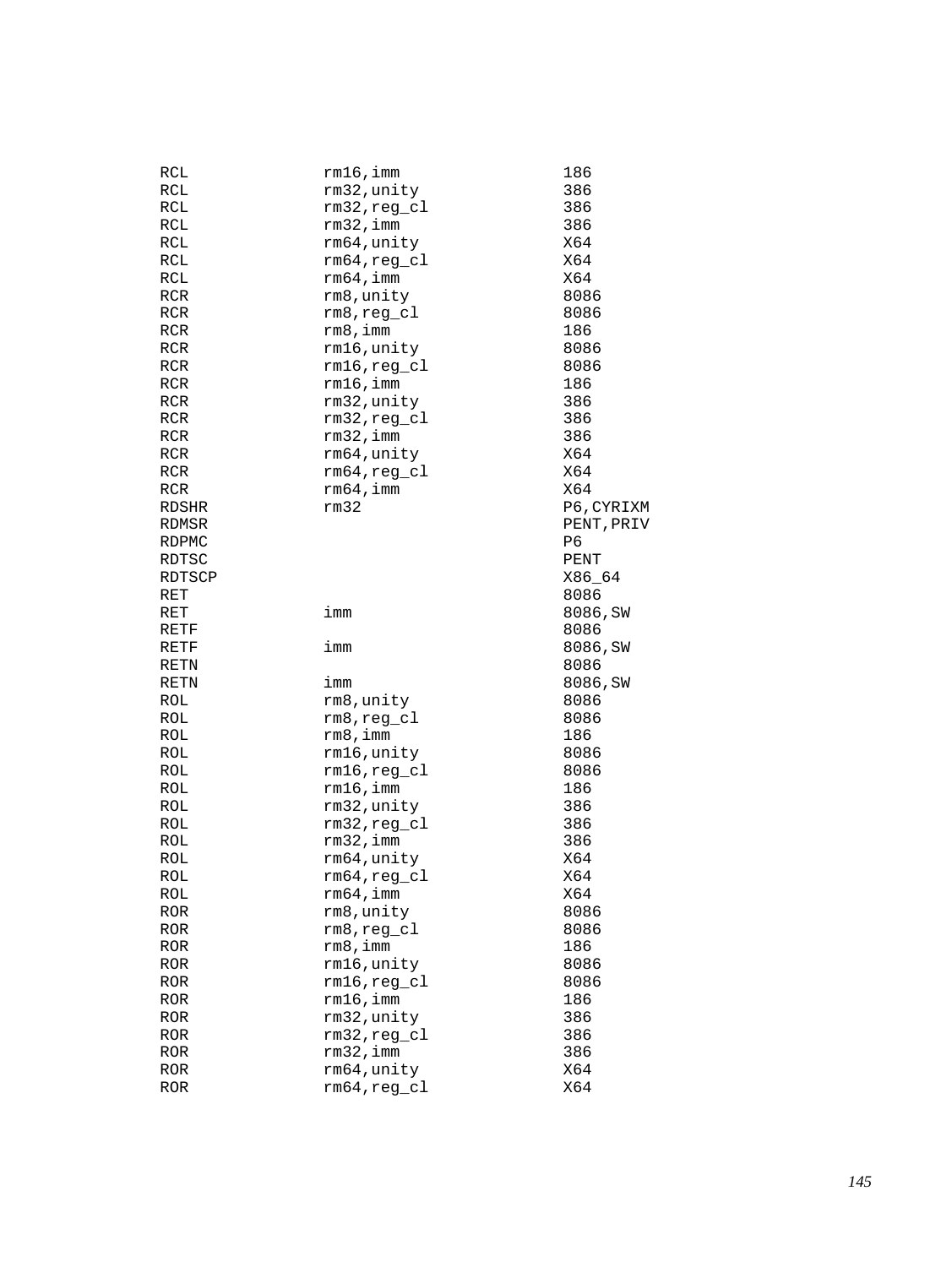| <b>ROR</b><br>RDM | $rm64$ , imm     | X64<br>P6, CYRIX, ND |
|-------------------|------------------|----------------------|
| RSDC              | reg_sreg, mem80  | 486, CYRIXM          |
| RSLDT             | mem80            | 486, CYRIXM          |
| RSM               |                  | PENTM                |
| RSTS              | $m$ em $80$      | 486, CYRIXM          |
| SAHF              |                  | 8086                 |
| SAL               | rm8,unity        | 8086,ND              |
| SAL               | $rm8, reg_c1$    | 8086, ND             |
| SAL               | rm 8, imm        | 186,ND               |
| SAL               | rm16, unity      | 8086, ND             |
| SAL               | $rm16, reg_c1$   | 8086, ND             |
| SAL               | $rm16$ , imm     | 186,ND               |
| SAL               | rm32, unity      | 386, ND              |
| SAL               | $rm32, reg_cl$   | 386, ND              |
| SAL               | $rm32$ , imm     | 386,ND               |
| SAL               | rm64, unity      | X64,ND               |
| SAL               | $rm64, reg_c1$   | X64,ND               |
| SAL               | $rm64$ , imm     | X64,ND               |
| <b>SALC</b>       |                  | 8086, UNDOC          |
| SAR               | rm8, unity       | 8086                 |
| SAR               | $rm8, reg_cl$    | 8086                 |
| SAR               | rm 8, imm        | 186                  |
| ${\tt SAR}$       | rm16, unity      | 8086                 |
| SAR               | $rm16, reg_cl$   | 8086                 |
| SAR               | rm16, imm        | 186                  |
| SAR               | rm32, unity      | 386                  |
| SAR               | $rm32, reg_cl$   | 386                  |
| SAR               | $rm32$ , imm     | 386                  |
| SAR               | rm64, unity      | X64                  |
| SAR               | $rm64, reg_c1$   | X64                  |
| SAR               | $rm64$ , imm     | X64                  |
| SBB               | mem, reg8        | 8086                 |
| SBB               | reg8, reg8       | 8086                 |
| SBB               | mem,reg16        | 8086                 |
| SBB               | reg16, reg16     | 8086                 |
| SBB               | mem, reg32       | 386                  |
| SBB               | reg32, reg32     | 386                  |
| SBB               | mem, reg64       | X64                  |
| <b>SBB</b>        | reg64, reg64     | X64                  |
| SBB               | reg8,mem         | 8086                 |
| SBB               | reg8,reg8        | 8086                 |
| SBB               | $reg16$ , mem    | 8086                 |
| SBB               | reg16, reg16     | 8086                 |
| SBB               | reg32, mem       | 386                  |
| SBB               | reg32, reg32     | 386                  |
| SBB               | reg64, mem       | X64                  |
| SBB               | reg64, reg64     | X64                  |
| <b>SBB</b>        | $rm16$ , imm $8$ | 8086                 |
| SBB               | $rm32$ , imm $8$ | 386                  |
| SBB               | rm64, imm8       | X64                  |
| SBB               | reg_al, imm      | 8086                 |
| SBB               | reg_ax, sbyte16  | 8086                 |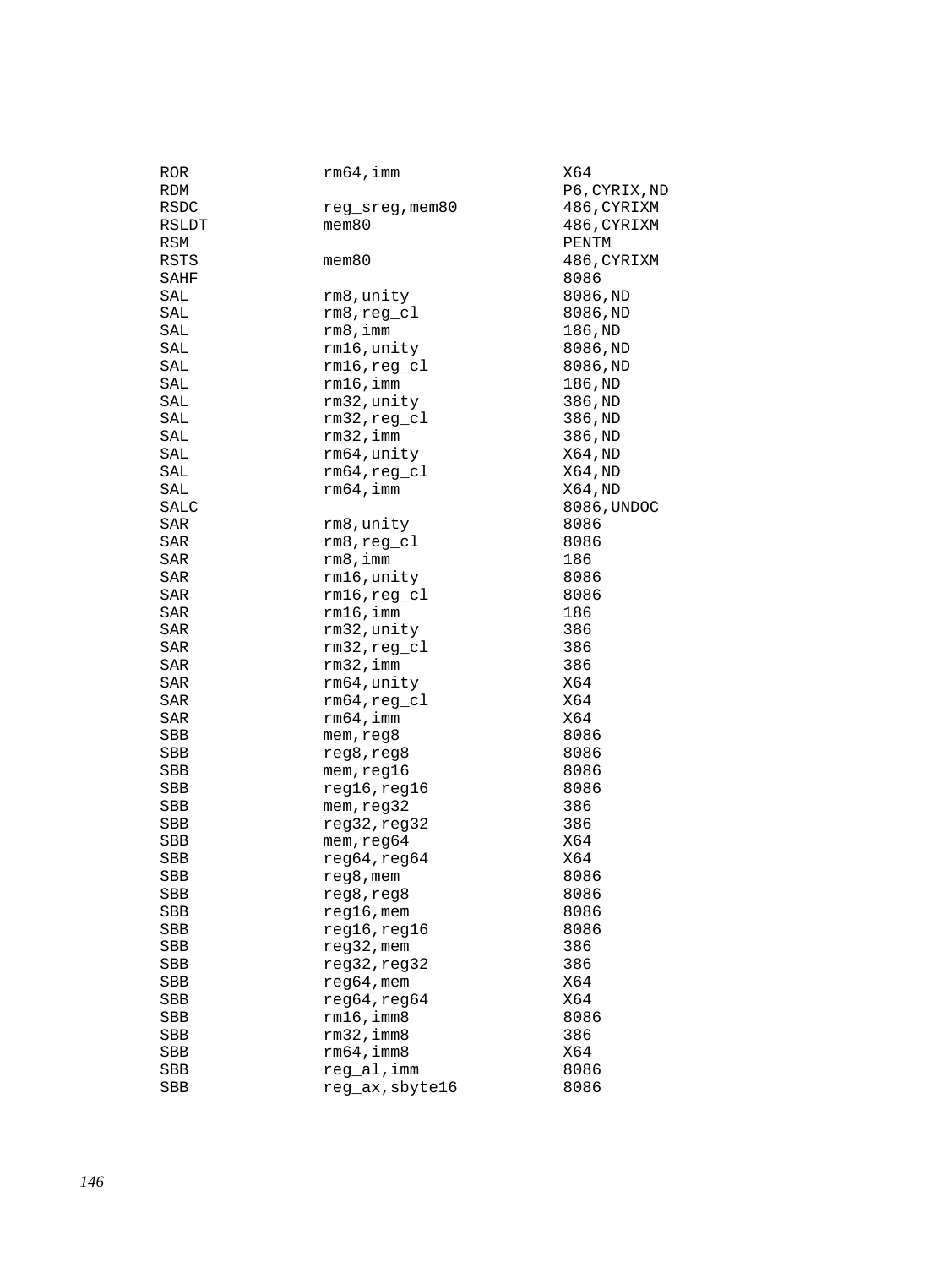| SBB          | reg_ax,imm           | 8086     |
|--------------|----------------------|----------|
| SBB          | reg_eax, sbyte32     | 386      |
| SBB          | reg_eax, imm         | 386      |
| SBB          | reg_rax, sbyte64     | X64      |
| SBB          | reg_rax,imm          | X64      |
| SBB          | rm8,imm              | 8086     |
| SBB          | rm16, imm            | 8086     |
| SBB          | $rm32$ , imm         | 386      |
| SBB          | $rm64$ , imm         | X64      |
| SBB          | $m$ em, imm $8$      | 8086     |
| SBB          | mem, imm16           | 8086     |
| SBB          | mem, imm32           | 386      |
| <b>SCASB</b> |                      | 8086     |
| SCASD        |                      | 386      |
|              |                      |          |
| SCASO        |                      | X64      |
| <b>SCASW</b> |                      | 8086     |
| SFENCE       |                      | X64, AMD |
| SGDT         | mem                  | 286      |
| SHL          | rm8, unity           | 8086     |
| SHL          | rm8,reg_cl           | 8086     |
| SHL          | rm 8, imm            | 186      |
| SHL          | rm16, unity          | 8086     |
| SHL          | $rm16, reg_c1$       | 8086     |
| SHL          | $rm16$ , imm         | 186      |
| SHL          | rm32, unity          | 386      |
| SHL          | $rm32, reg_c1$       | 386      |
| SHL          | $rm32$ , imm         | 386      |
| SHL          | rm64, unity          | X64      |
| SHL          | $rm64, reg\_cl$      | X64      |
| SHL          | $rm64$ , imm         | X64      |
| SHLD         | mem, reg16, imm      | 3862     |
| SHLD         | reg16, reg16, imm    | 3862     |
| SHLD         | mem, reg32, imm      | 3862     |
| SHLD         | reg32, reg32, imm    | 3862     |
| SHLD         | mem, reg64, imm      | X642     |
| SHLD         | reg64, reg64, imm    | X642     |
| SHLD         | mem, reg16, reg_cl   | 386      |
| SHLD         | reg16, reg16, reg_cl | 386      |
| SHLD         | mem, reg32, reg_cl   | 386      |
| SHLD         | reg32, reg32, reg_cl | 386      |
| SHLD         | mem, reg64, reg_cl   | X64      |
| SHLD         | reg64, reg64, reg_cl | X64      |
| <b>SHR</b>   | rm8, unity           | 8086     |
| SHR          | $rm8, reg_c1$        | 8086     |
|              |                      |          |
| <b>SHR</b>   | rm 8, imm            | 186      |
| SHR          | rm16, unity          | 8086     |
| SHR          | $rm16, reg_c1$       | 8086     |
| <b>SHR</b>   | $rm16$ , imm         | 186      |
| SHR          | rm32, unity          | 386      |
| SHR          | $rm32, reg_cl$       | 386      |
| <b>SHR</b>   | rm32, imm            | 386      |
| SHR          | rm64, unity          | X64      |
| <b>SHR</b>   | $rm64, reg_cl$       | X64      |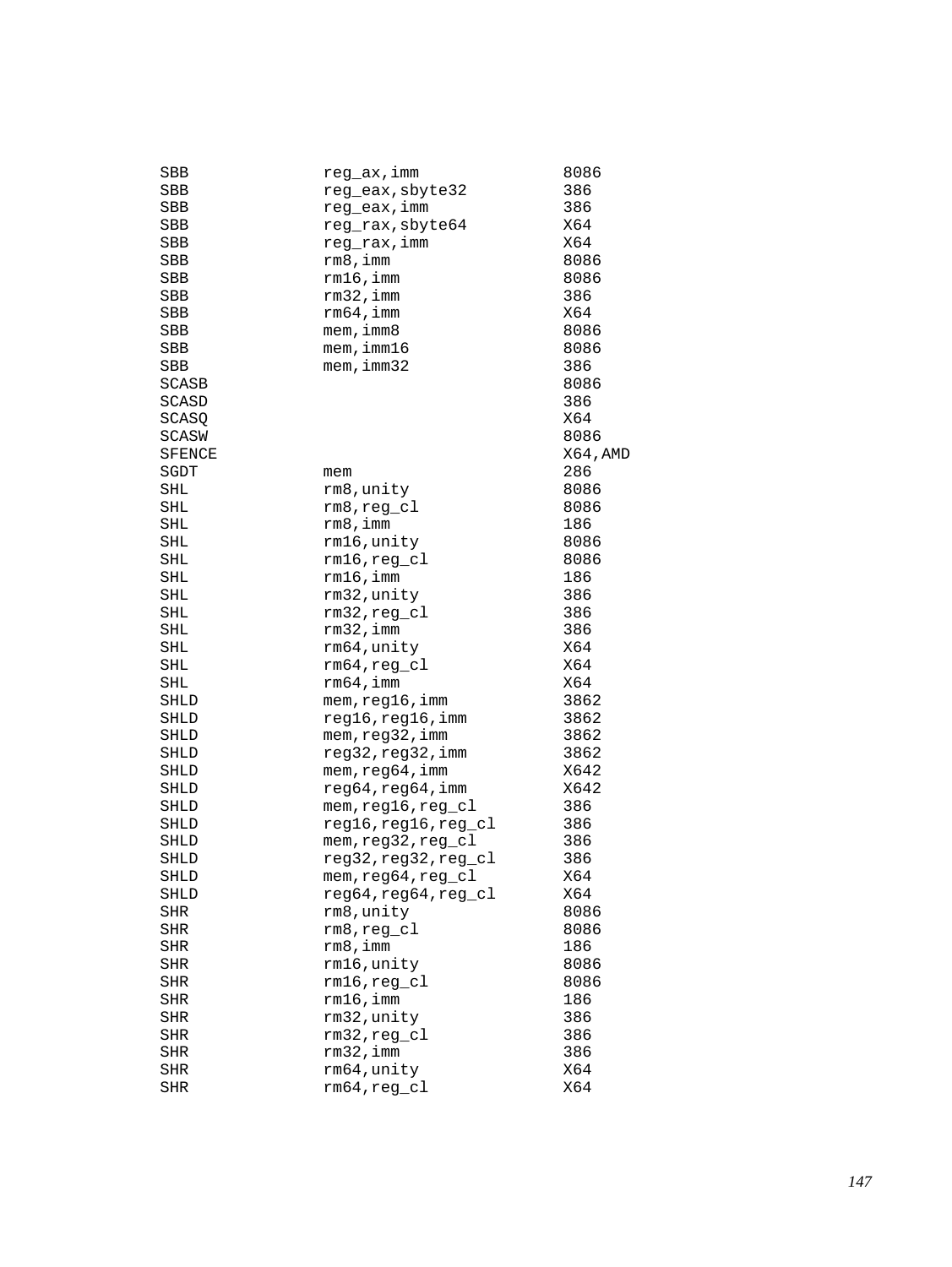| SHR        | $rm64$ ,imm          | X64            |
|------------|----------------------|----------------|
| SHRD       | mem, reg16, imm      | 3862           |
| SHRD       | reg16, reg16, imm    | 3862           |
| SHRD       | mem, reg32, imm      | 3862           |
| SHRD       | reg32,reg32,imm      | 3862           |
| SHRD       | mem, reg64, imm      | X642           |
| SHRD       | reg64, reg64, imm    | X642           |
| SHRD       | mem, reg16, reg_cl   | 386            |
| SHRD       | reg16, reg16, reg_cl | 386            |
| SHRD       | mem, reg32, reg_cl   | 386            |
| SHRD       | reg32, reg32, reg_cl | 386            |
|            | mem, reg64, reg_cl   | X64            |
| SHRD       |                      | X64            |
| SHRD       | reg64, reg64, reg_cl |                |
| SIDT       | mem                  | 286            |
| SLDT       | mem                  | 286            |
| SLDT       | $m$ em $16$          | 286            |
| SLDT       | reg16                | 286            |
| SLDT       | reg32                | 386            |
| SLDT       | reg64                | X64, ND        |
| SLDT       | reg64                | X64            |
| SKINIT     |                      | X64            |
| SMI        |                      | 386, UNDOC     |
| SMINT      |                      | P6, CYRIX, ND  |
| SMINTOLD   |                      | 486, CYRIX, ND |
| SMSW       | mem                  | 286            |
| SMSW       | $m$ em $16$          | 286            |
| SMSW       | reg16                | 286            |
| SMSW       | reg32                | 386            |
| STC        |                      | 8086           |
| STD        |                      | 8086           |
| STGI       |                      | X64            |
| STI        |                      | 8086           |
| STOSB      |                      | 8086           |
|            |                      | 386            |
| STOSD      |                      | X64            |
| STOSQ      |                      |                |
| STOSW      |                      | 8086           |
| STR        | mem                  | 286, PROT      |
| STR        | $m$ em $16$          | 286, PROT      |
| STR        | reg16                | 286, PROT      |
| STR        | reg32                | 386, PROT      |
| STR        | reg64                | X64            |
| SUB        | mem, reg8            | 8086           |
| SUB        | reg8, reg8           | 8086           |
| SUB        | mem, reg16           | 8086           |
| <b>SUB</b> | reg16, reg16         | 8086           |
| SUB        | mem, reg32           | 386            |
| SUB        | reg32, reg32         | 386            |
| <b>SUB</b> | mem, reg64           | X64            |
| SUB        | reg64, reg64         | X64            |
| SUB        | reg8, mem            | 8086           |
| <b>SUB</b> | reg8, reg8           | 8086           |
| SUB        | $reg16$ , mem        | 8086           |
| SUB        | reg16, reg16         | 8086           |
|            |                      |                |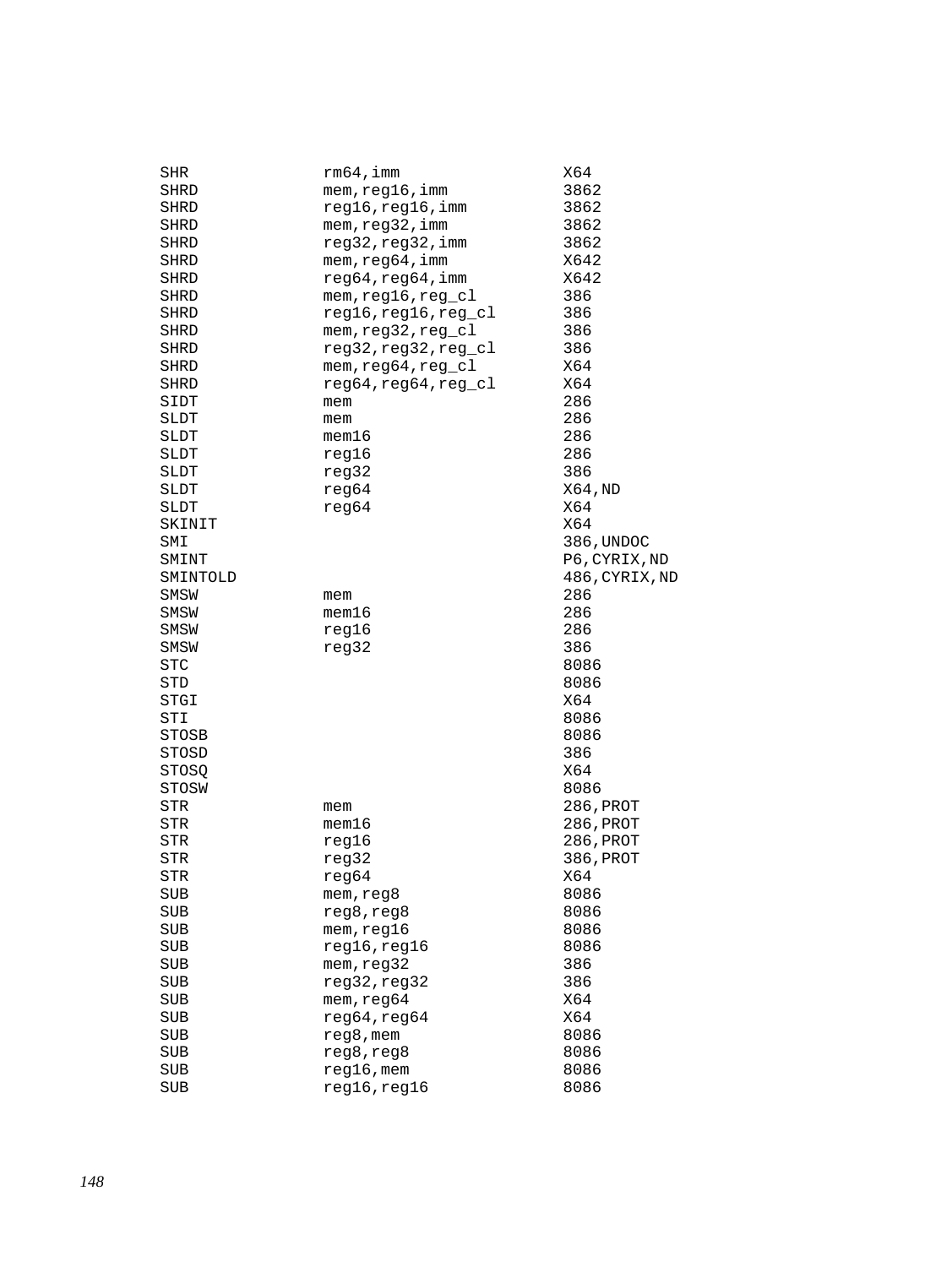| reg32, reg32<br>386<br>SUB<br>X64<br>SUB<br>$req64$ , mem<br>X64<br>SUB<br>reg64, reg64<br>$rm16$ , imm $8$<br>8086<br>SUB<br>$rm32$ , imm $8$<br>386<br>SUB<br>$rm64$ , imm $8$<br>X64<br><b>SUB</b><br>SUB<br>reg_al,imm<br>8086<br>reg_ax, sbyte16<br>SUB<br>8086<br><b>SUB</b><br>reg_ax,imm<br>8086<br>reg_eax, sbyte32<br>386<br>SUB<br>reg_eax, imm<br>386<br>SUB<br>reg_rax, sbyte64<br>X64<br>SUB<br>X64<br>SUB<br>reg_rax,imm<br>rm 8, imm<br>8086<br>SUB<br>SUB<br>rm16,imm<br>8086<br>$rm32$ , imm<br>386<br>SUB<br>$rm64$ , imm<br>X64<br>SUB<br>$m$ em, imm $8$<br>SUB<br>8086<br>$m$ em, imm $16$<br>SUB<br>8086<br>SUB<br>$m$ em, $imm32$<br>386<br><b>SVDC</b><br>mem80, reg_sreg<br>486,CYRIXM<br>$m$ em $80$<br>SVLDT<br>486, CYRIXM, ND<br>$m$ em $80$<br>486, CYRIXM<br>SVTS<br>X64<br>SWAPGS<br>P6, AMD<br>SYSCALL<br>P6<br>SYSENTER<br>SYSEXIT<br>P6, PRIV<br>SYSRET<br>P6, PRIV, AMD<br>8086<br>TEST<br>mem, reg8<br>TEST<br>reg8, reg8<br>8086<br>TEST<br>mem, reg16<br>8086<br>reg16, reg16<br>TEST<br>8086<br>TEST<br>mem, reg32<br>386<br>386<br>reg32, reg32<br>TEST<br>mem, reg64<br>X64<br>TEST<br>reg64, reg64<br>X64<br>TEST<br>$reg8$ , mem<br>8086<br>TEST<br>$reg16$ , mem<br>8086<br>TEST<br>386<br>TEST<br>$reg32$ , mem<br>X64<br>TEST<br>$reg64,$ mem<br>reg_al,imm<br>8086<br>TEST<br>reg_ax, imm<br>TEST<br>8086<br>reg_eax, imm<br>386<br>TEST<br>reg_rax, imm<br>X64<br>TEST<br>TEST<br>rm 8, imm<br>8086<br>$rm16$ , imm<br>8086<br>TEST<br>rm32, imm<br>386<br>TEST<br>rm64, imm<br>X64<br>TEST<br>mem, imm8<br>8086<br>TEST<br>mem, imm16<br>TEST<br>8086<br>mem, imm32<br>386<br>TEST<br>186, UNDOC<br>UD0 | SUB | $reg32$ , mem | 386 |
|------------------------------------------------------------------------------------------------------------------------------------------------------------------------------------------------------------------------------------------------------------------------------------------------------------------------------------------------------------------------------------------------------------------------------------------------------------------------------------------------------------------------------------------------------------------------------------------------------------------------------------------------------------------------------------------------------------------------------------------------------------------------------------------------------------------------------------------------------------------------------------------------------------------------------------------------------------------------------------------------------------------------------------------------------------------------------------------------------------------------------------------------------------------------------------------------------------------------------------------------------------------------------------------------------------------------------------------------------------------------------------------------------------------------------------------------------------------------------------------------------------------------------------------------------------------------------------------------------------------------------------------------------------|-----|---------------|-----|
|                                                                                                                                                                                                                                                                                                                                                                                                                                                                                                                                                                                                                                                                                                                                                                                                                                                                                                                                                                                                                                                                                                                                                                                                                                                                                                                                                                                                                                                                                                                                                                                                                                                            |     |               |     |
|                                                                                                                                                                                                                                                                                                                                                                                                                                                                                                                                                                                                                                                                                                                                                                                                                                                                                                                                                                                                                                                                                                                                                                                                                                                                                                                                                                                                                                                                                                                                                                                                                                                            |     |               |     |
|                                                                                                                                                                                                                                                                                                                                                                                                                                                                                                                                                                                                                                                                                                                                                                                                                                                                                                                                                                                                                                                                                                                                                                                                                                                                                                                                                                                                                                                                                                                                                                                                                                                            |     |               |     |
|                                                                                                                                                                                                                                                                                                                                                                                                                                                                                                                                                                                                                                                                                                                                                                                                                                                                                                                                                                                                                                                                                                                                                                                                                                                                                                                                                                                                                                                                                                                                                                                                                                                            |     |               |     |
|                                                                                                                                                                                                                                                                                                                                                                                                                                                                                                                                                                                                                                                                                                                                                                                                                                                                                                                                                                                                                                                                                                                                                                                                                                                                                                                                                                                                                                                                                                                                                                                                                                                            |     |               |     |
|                                                                                                                                                                                                                                                                                                                                                                                                                                                                                                                                                                                                                                                                                                                                                                                                                                                                                                                                                                                                                                                                                                                                                                                                                                                                                                                                                                                                                                                                                                                                                                                                                                                            |     |               |     |
|                                                                                                                                                                                                                                                                                                                                                                                                                                                                                                                                                                                                                                                                                                                                                                                                                                                                                                                                                                                                                                                                                                                                                                                                                                                                                                                                                                                                                                                                                                                                                                                                                                                            |     |               |     |
|                                                                                                                                                                                                                                                                                                                                                                                                                                                                                                                                                                                                                                                                                                                                                                                                                                                                                                                                                                                                                                                                                                                                                                                                                                                                                                                                                                                                                                                                                                                                                                                                                                                            |     |               |     |
|                                                                                                                                                                                                                                                                                                                                                                                                                                                                                                                                                                                                                                                                                                                                                                                                                                                                                                                                                                                                                                                                                                                                                                                                                                                                                                                                                                                                                                                                                                                                                                                                                                                            |     |               |     |
|                                                                                                                                                                                                                                                                                                                                                                                                                                                                                                                                                                                                                                                                                                                                                                                                                                                                                                                                                                                                                                                                                                                                                                                                                                                                                                                                                                                                                                                                                                                                                                                                                                                            |     |               |     |
|                                                                                                                                                                                                                                                                                                                                                                                                                                                                                                                                                                                                                                                                                                                                                                                                                                                                                                                                                                                                                                                                                                                                                                                                                                                                                                                                                                                                                                                                                                                                                                                                                                                            |     |               |     |
|                                                                                                                                                                                                                                                                                                                                                                                                                                                                                                                                                                                                                                                                                                                                                                                                                                                                                                                                                                                                                                                                                                                                                                                                                                                                                                                                                                                                                                                                                                                                                                                                                                                            |     |               |     |
|                                                                                                                                                                                                                                                                                                                                                                                                                                                                                                                                                                                                                                                                                                                                                                                                                                                                                                                                                                                                                                                                                                                                                                                                                                                                                                                                                                                                                                                                                                                                                                                                                                                            |     |               |     |
|                                                                                                                                                                                                                                                                                                                                                                                                                                                                                                                                                                                                                                                                                                                                                                                                                                                                                                                                                                                                                                                                                                                                                                                                                                                                                                                                                                                                                                                                                                                                                                                                                                                            |     |               |     |
|                                                                                                                                                                                                                                                                                                                                                                                                                                                                                                                                                                                                                                                                                                                                                                                                                                                                                                                                                                                                                                                                                                                                                                                                                                                                                                                                                                                                                                                                                                                                                                                                                                                            |     |               |     |
|                                                                                                                                                                                                                                                                                                                                                                                                                                                                                                                                                                                                                                                                                                                                                                                                                                                                                                                                                                                                                                                                                                                                                                                                                                                                                                                                                                                                                                                                                                                                                                                                                                                            |     |               |     |
|                                                                                                                                                                                                                                                                                                                                                                                                                                                                                                                                                                                                                                                                                                                                                                                                                                                                                                                                                                                                                                                                                                                                                                                                                                                                                                                                                                                                                                                                                                                                                                                                                                                            |     |               |     |
|                                                                                                                                                                                                                                                                                                                                                                                                                                                                                                                                                                                                                                                                                                                                                                                                                                                                                                                                                                                                                                                                                                                                                                                                                                                                                                                                                                                                                                                                                                                                                                                                                                                            |     |               |     |
|                                                                                                                                                                                                                                                                                                                                                                                                                                                                                                                                                                                                                                                                                                                                                                                                                                                                                                                                                                                                                                                                                                                                                                                                                                                                                                                                                                                                                                                                                                                                                                                                                                                            |     |               |     |
|                                                                                                                                                                                                                                                                                                                                                                                                                                                                                                                                                                                                                                                                                                                                                                                                                                                                                                                                                                                                                                                                                                                                                                                                                                                                                                                                                                                                                                                                                                                                                                                                                                                            |     |               |     |
|                                                                                                                                                                                                                                                                                                                                                                                                                                                                                                                                                                                                                                                                                                                                                                                                                                                                                                                                                                                                                                                                                                                                                                                                                                                                                                                                                                                                                                                                                                                                                                                                                                                            |     |               |     |
|                                                                                                                                                                                                                                                                                                                                                                                                                                                                                                                                                                                                                                                                                                                                                                                                                                                                                                                                                                                                                                                                                                                                                                                                                                                                                                                                                                                                                                                                                                                                                                                                                                                            |     |               |     |
|                                                                                                                                                                                                                                                                                                                                                                                                                                                                                                                                                                                                                                                                                                                                                                                                                                                                                                                                                                                                                                                                                                                                                                                                                                                                                                                                                                                                                                                                                                                                                                                                                                                            |     |               |     |
|                                                                                                                                                                                                                                                                                                                                                                                                                                                                                                                                                                                                                                                                                                                                                                                                                                                                                                                                                                                                                                                                                                                                                                                                                                                                                                                                                                                                                                                                                                                                                                                                                                                            |     |               |     |
|                                                                                                                                                                                                                                                                                                                                                                                                                                                                                                                                                                                                                                                                                                                                                                                                                                                                                                                                                                                                                                                                                                                                                                                                                                                                                                                                                                                                                                                                                                                                                                                                                                                            |     |               |     |
|                                                                                                                                                                                                                                                                                                                                                                                                                                                                                                                                                                                                                                                                                                                                                                                                                                                                                                                                                                                                                                                                                                                                                                                                                                                                                                                                                                                                                                                                                                                                                                                                                                                            |     |               |     |
|                                                                                                                                                                                                                                                                                                                                                                                                                                                                                                                                                                                                                                                                                                                                                                                                                                                                                                                                                                                                                                                                                                                                                                                                                                                                                                                                                                                                                                                                                                                                                                                                                                                            |     |               |     |
|                                                                                                                                                                                                                                                                                                                                                                                                                                                                                                                                                                                                                                                                                                                                                                                                                                                                                                                                                                                                                                                                                                                                                                                                                                                                                                                                                                                                                                                                                                                                                                                                                                                            |     |               |     |
|                                                                                                                                                                                                                                                                                                                                                                                                                                                                                                                                                                                                                                                                                                                                                                                                                                                                                                                                                                                                                                                                                                                                                                                                                                                                                                                                                                                                                                                                                                                                                                                                                                                            |     |               |     |
|                                                                                                                                                                                                                                                                                                                                                                                                                                                                                                                                                                                                                                                                                                                                                                                                                                                                                                                                                                                                                                                                                                                                                                                                                                                                                                                                                                                                                                                                                                                                                                                                                                                            |     |               |     |
|                                                                                                                                                                                                                                                                                                                                                                                                                                                                                                                                                                                                                                                                                                                                                                                                                                                                                                                                                                                                                                                                                                                                                                                                                                                                                                                                                                                                                                                                                                                                                                                                                                                            |     |               |     |
|                                                                                                                                                                                                                                                                                                                                                                                                                                                                                                                                                                                                                                                                                                                                                                                                                                                                                                                                                                                                                                                                                                                                                                                                                                                                                                                                                                                                                                                                                                                                                                                                                                                            |     |               |     |
|                                                                                                                                                                                                                                                                                                                                                                                                                                                                                                                                                                                                                                                                                                                                                                                                                                                                                                                                                                                                                                                                                                                                                                                                                                                                                                                                                                                                                                                                                                                                                                                                                                                            |     |               |     |
|                                                                                                                                                                                                                                                                                                                                                                                                                                                                                                                                                                                                                                                                                                                                                                                                                                                                                                                                                                                                                                                                                                                                                                                                                                                                                                                                                                                                                                                                                                                                                                                                                                                            |     |               |     |
|                                                                                                                                                                                                                                                                                                                                                                                                                                                                                                                                                                                                                                                                                                                                                                                                                                                                                                                                                                                                                                                                                                                                                                                                                                                                                                                                                                                                                                                                                                                                                                                                                                                            |     |               |     |
|                                                                                                                                                                                                                                                                                                                                                                                                                                                                                                                                                                                                                                                                                                                                                                                                                                                                                                                                                                                                                                                                                                                                                                                                                                                                                                                                                                                                                                                                                                                                                                                                                                                            |     |               |     |
|                                                                                                                                                                                                                                                                                                                                                                                                                                                                                                                                                                                                                                                                                                                                                                                                                                                                                                                                                                                                                                                                                                                                                                                                                                                                                                                                                                                                                                                                                                                                                                                                                                                            |     |               |     |
|                                                                                                                                                                                                                                                                                                                                                                                                                                                                                                                                                                                                                                                                                                                                                                                                                                                                                                                                                                                                                                                                                                                                                                                                                                                                                                                                                                                                                                                                                                                                                                                                                                                            |     |               |     |
|                                                                                                                                                                                                                                                                                                                                                                                                                                                                                                                                                                                                                                                                                                                                                                                                                                                                                                                                                                                                                                                                                                                                                                                                                                                                                                                                                                                                                                                                                                                                                                                                                                                            |     |               |     |
|                                                                                                                                                                                                                                                                                                                                                                                                                                                                                                                                                                                                                                                                                                                                                                                                                                                                                                                                                                                                                                                                                                                                                                                                                                                                                                                                                                                                                                                                                                                                                                                                                                                            |     |               |     |
|                                                                                                                                                                                                                                                                                                                                                                                                                                                                                                                                                                                                                                                                                                                                                                                                                                                                                                                                                                                                                                                                                                                                                                                                                                                                                                                                                                                                                                                                                                                                                                                                                                                            |     |               |     |
|                                                                                                                                                                                                                                                                                                                                                                                                                                                                                                                                                                                                                                                                                                                                                                                                                                                                                                                                                                                                                                                                                                                                                                                                                                                                                                                                                                                                                                                                                                                                                                                                                                                            |     |               |     |
|                                                                                                                                                                                                                                                                                                                                                                                                                                                                                                                                                                                                                                                                                                                                                                                                                                                                                                                                                                                                                                                                                                                                                                                                                                                                                                                                                                                                                                                                                                                                                                                                                                                            |     |               |     |
|                                                                                                                                                                                                                                                                                                                                                                                                                                                                                                                                                                                                                                                                                                                                                                                                                                                                                                                                                                                                                                                                                                                                                                                                                                                                                                                                                                                                                                                                                                                                                                                                                                                            |     |               |     |
|                                                                                                                                                                                                                                                                                                                                                                                                                                                                                                                                                                                                                                                                                                                                                                                                                                                                                                                                                                                                                                                                                                                                                                                                                                                                                                                                                                                                                                                                                                                                                                                                                                                            |     |               |     |
|                                                                                                                                                                                                                                                                                                                                                                                                                                                                                                                                                                                                                                                                                                                                                                                                                                                                                                                                                                                                                                                                                                                                                                                                                                                                                                                                                                                                                                                                                                                                                                                                                                                            |     |               |     |
|                                                                                                                                                                                                                                                                                                                                                                                                                                                                                                                                                                                                                                                                                                                                                                                                                                                                                                                                                                                                                                                                                                                                                                                                                                                                                                                                                                                                                                                                                                                                                                                                                                                            |     |               |     |
|                                                                                                                                                                                                                                                                                                                                                                                                                                                                                                                                                                                                                                                                                                                                                                                                                                                                                                                                                                                                                                                                                                                                                                                                                                                                                                                                                                                                                                                                                                                                                                                                                                                            |     |               |     |
|                                                                                                                                                                                                                                                                                                                                                                                                                                                                                                                                                                                                                                                                                                                                                                                                                                                                                                                                                                                                                                                                                                                                                                                                                                                                                                                                                                                                                                                                                                                                                                                                                                                            |     |               |     |
|                                                                                                                                                                                                                                                                                                                                                                                                                                                                                                                                                                                                                                                                                                                                                                                                                                                                                                                                                                                                                                                                                                                                                                                                                                                                                                                                                                                                                                                                                                                                                                                                                                                            |     |               |     |
|                                                                                                                                                                                                                                                                                                                                                                                                                                                                                                                                                                                                                                                                                                                                                                                                                                                                                                                                                                                                                                                                                                                                                                                                                                                                                                                                                                                                                                                                                                                                                                                                                                                            |     |               |     |
|                                                                                                                                                                                                                                                                                                                                                                                                                                                                                                                                                                                                                                                                                                                                                                                                                                                                                                                                                                                                                                                                                                                                                                                                                                                                                                                                                                                                                                                                                                                                                                                                                                                            |     |               |     |
|                                                                                                                                                                                                                                                                                                                                                                                                                                                                                                                                                                                                                                                                                                                                                                                                                                                                                                                                                                                                                                                                                                                                                                                                                                                                                                                                                                                                                                                                                                                                                                                                                                                            |     |               |     |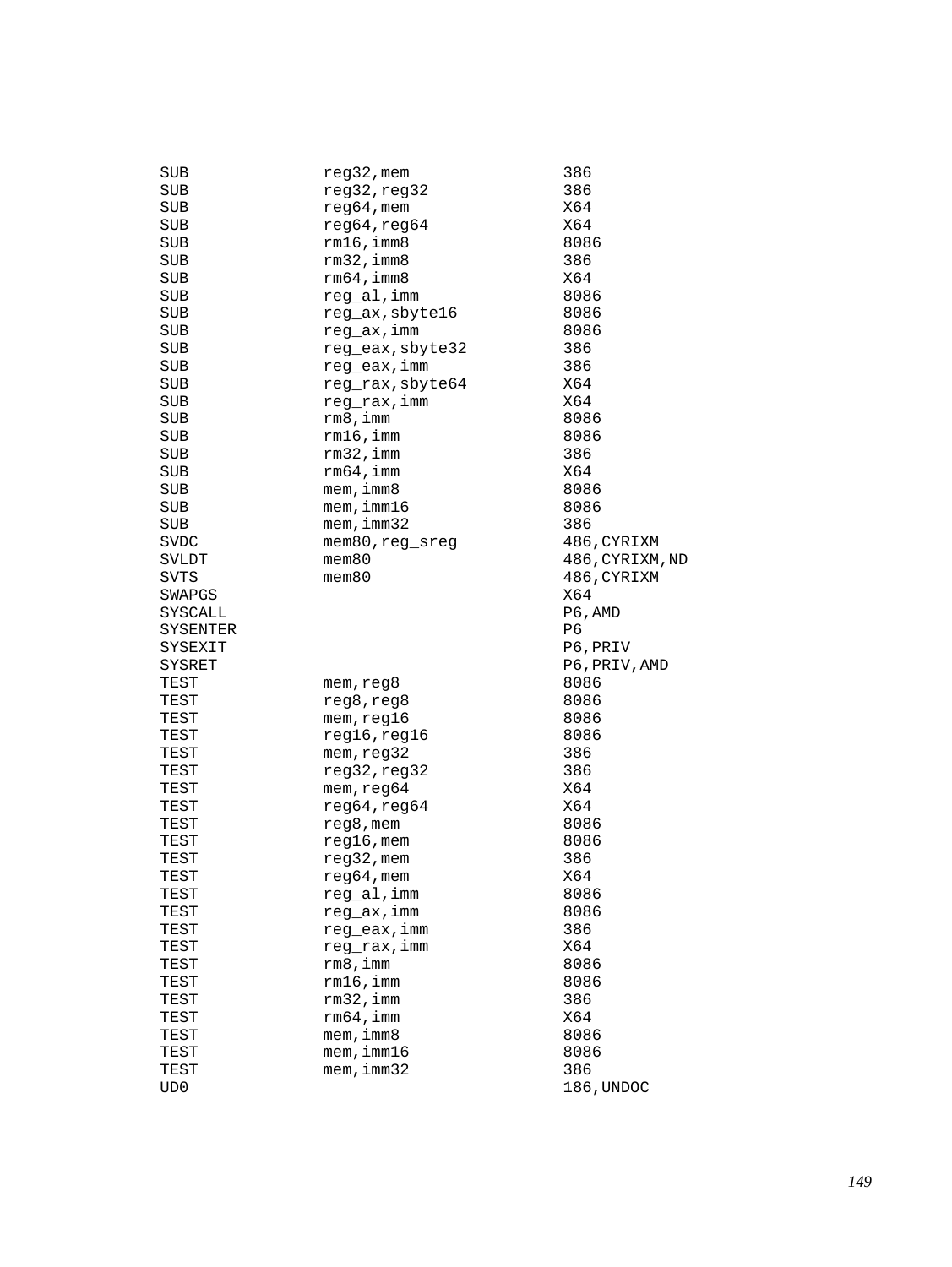| UD1         |                  | 186,U  |
|-------------|------------------|--------|
| UD2B        |                  | 186, U |
| UD2         |                  | 186    |
| UD2A        |                  | 186,N  |
| UMOV        | mem,reg8         | 386,U  |
| UMOV        | reg8, reg8       | 386, U |
| UMOV        | mem, reg16       | 386,U  |
| UMOV        | reg16, reg16     | 386,U  |
| UMOV        | mem, reg32       | 386,U  |
| UMOV        | reg32, reg32     | 386, U |
| UMOV        | $reg8$ , mem     | 386,U  |
| <b>UMOV</b> | reg8, reg8       | 386, U |
| <b>UMOV</b> | $reg16$ , mem    | 386, U |
| UMOV        | reg16, reg16     | 386,U  |
| UMOV        | $reg32$ , mem    | 386,U  |
| UMOV        | reg32, reg32     | 386, U |
| VERR        | mem              | 286,P  |
| VERR        | mem16            | 286, P |
| VERR        | reg16            | 286,P  |
| VERW        | mem              | 286,P  |
| VERW        | mem16            | 286,P  |
| VERW        | reg16            | 286,P  |
| FWAIT       |                  | 8086   |
| WBINVD      |                  | 486, P |
| WRSHR       | rm32             | P6,CY  |
| WRMSR       |                  | PENT,  |
| XADD        | mem,reg8         | 486    |
| XADD        | reg8, reg8       | 486    |
| XADD        | mem, reg16       | 486    |
| XADD        | reg16, reg16     | 486    |
| XADD        | mem, reg32       | 486    |
| XADD        | reg32, reg32     | 486    |
| XADD        | mem, reg64       | X64    |
| XADD        | reg64, reg64     | X64    |
| XBTS        | $reg16$ , mem    | 386,S  |
| XBTS        | reg16, reg16     | 386,U  |
| XBTS        | reg32, mem       | 386,S  |
| XBTS        | reg32, reg32     | 386,U  |
| <b>XCHG</b> | reg_ax, reg16    | 8086   |
| XCHG        | reg_eax,reg32na  | 386    |
| XCHG        | reg_rax,reg64    | X64    |
| XCHG        | reg16,reg_ax     | 8086   |
| XCHG        | reg32na, reg_eax | 386    |
| XCHG        | reg64, reg_rax   | X64    |
| XCHG        | reg eax, reg eax | 386,N  |
| XCHG        | reg8, mem        | 8086   |
| XCHG        | reg8, reg8       | 8086   |
| XCHG        | $reg16$ , mem    | 8086   |
| XCHG        | reg16, reg16     | 8086   |
| XCHG        | reg32, mem       | 386    |
| XCHG        | reg32, reg32     | 386    |
| XCHG        | $req64$ , mem    | X64    |
| XCHG        | reg64, reg64     | X64    |
|             |                  |        |

186, UNDOC 186, UNDOC, ND 186,ND 386, UNDOC, ND 386, UNDOC, ND 386, UNDOC, ND 386, UNDOC, ND 386, UNDOC, ND 386, UNDOC, ND 386, UNDOC, ND 386, UNDOC, ND 386, UNDOC, ND 386, UNDOC, ND 386, UNDOC, ND 386, UNDOC, ND 286, PROT 286, PROT 286, PROT 286, PROT 286, PROT 286, PROT<br>8086 486, PRIV P6, CYRIXM PENT, PRIV 386,SW,UNDOC,ND 386, UNDOC, ND 386,SD,UNDOC,ND 386, UNDOC, ND 386,NOLONG<br>8086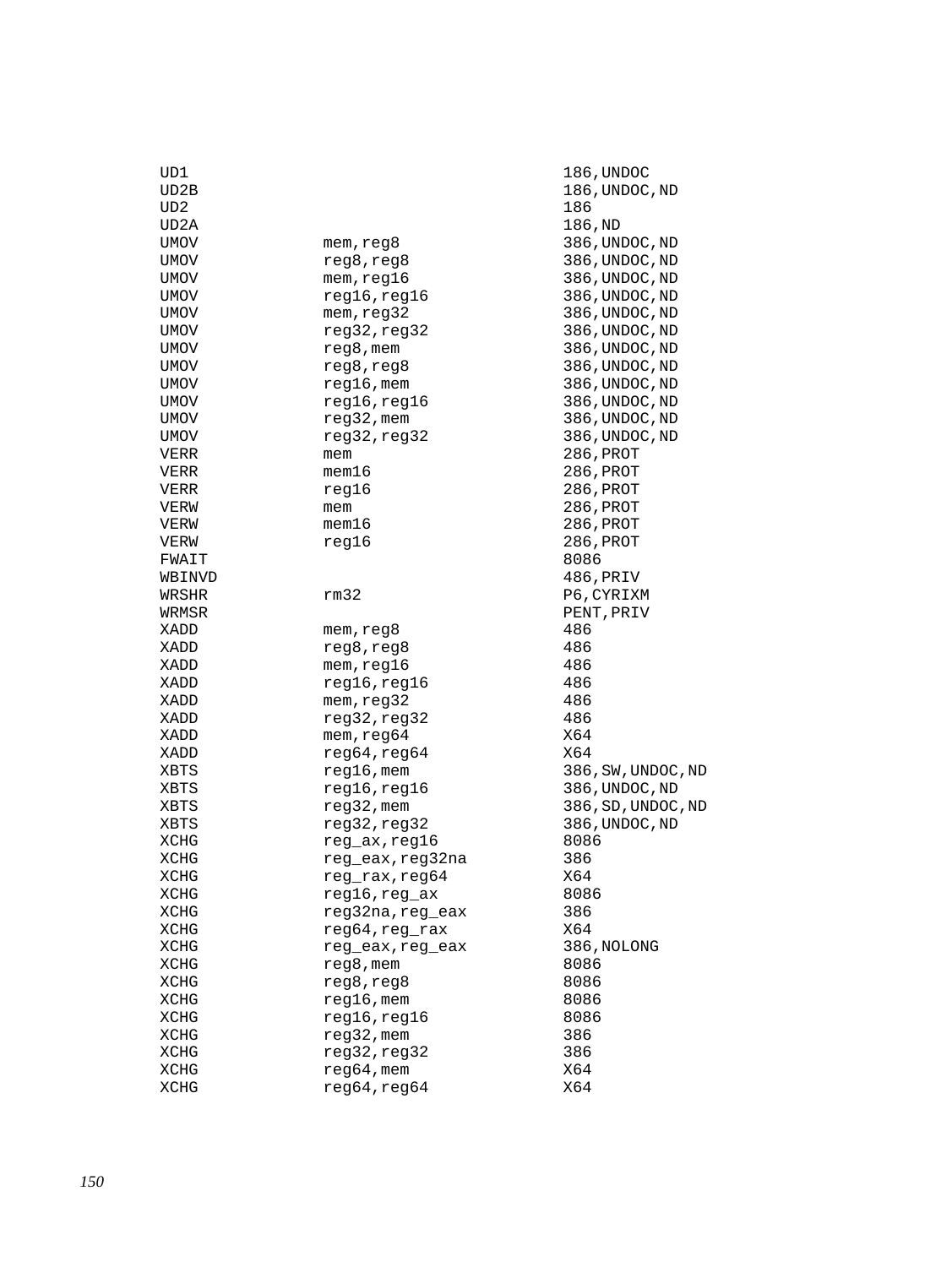| XCHG        | mem, reg8        | 8086       |
|-------------|------------------|------------|
| XCHG        | reg8, reg8       | 8086       |
| XCHG        | mem, reg16       | 8086       |
| <b>XCHG</b> | reg16, reg16     | 8086       |
| XCHG        | mem, reg32       | 386        |
| XCHG        | reg32,reg32      | 386        |
| XCHG        | mem, reg64       | X64        |
| XCHG        | reg64, reg64     | X64        |
| XLATB       |                  | 8086       |
| XLAT        |                  | 8086       |
| XOR         | mem, reg8        | 8086       |
| XOR         | reg8, reg8       | 8086       |
| XOR         | mem, reg16       | 8086       |
| XOR         | reg16, reg16     | 8086       |
| XOR         | mem, reg32       | 386        |
| XOR         | reg32, reg32     | 386        |
| XOR         | mem, reg64       | X64        |
| XOR         | reg64, reg64     | X64        |
| XOR         | reg8, mem        | 8086       |
| <b>XOR</b>  | reg8, reg8       | 8086       |
| XOR         | $reg16$ , mem    | 8086       |
| XOR         | reg16,reg16      | 8086       |
| XOR         |                  | 386        |
|             | reg32, mem       |            |
| XOR         | reg32, reg32     | 386<br>X64 |
| XOR         | $reg64,$ mem     | X64        |
| XOR         | reg64, reg64     |            |
| XOR         | $rm16$ , imm $8$ | 8086       |
| XOR         | $rm32$ , imm $8$ | 386        |
| XOR         | $rm64$ , imm $8$ | X64        |
| XOR         | reg_al, imm      | 8086       |
| XOR         | reg_ax, sbyte16  | 8086       |
| XOR         | reg_ax,imm       | 8086       |
| XOR         | reg_eax, sbyte32 | 386        |
| XOR         | reg_eax,imm      | 386        |
| XOR         | reg_rax, sbyte64 | X64        |
| XOR         | reg_rax, imm     | X64        |
| XOR         | rm8,imm          | 8086       |
| XOR         | $rm16$ , imm     | 8086       |
| XOR         | $rm32$ , imm     | 386        |
| XOR         | $rm64$ , imm     | X64        |
| <b>XOR</b>  | mem, imm8        | 8086       |
| XOR         | $m$ em, i $m$ 16 | 8086       |
| XOR         | $m$ em, imm $32$ | 386        |
| CMOVcc      | $req16$ , mem    | P6         |
| CMOVcc      | reg16, reg16     | P6         |
| CMOVcc      | reg32, mem       | P6         |
| CMOVcc      | reg32, reg32     | P6         |
| CMOVcc      | $reg64,$ mem     | X64        |
| CMOVcc      | reg64, reg64     | X64        |
| Jcc         | imm near         | 386        |
| Jcc         | imm16 near       | 386        |
| Jcc         | imm32   near     | 386        |
| Jcc         | imm short        | 8086, ND   |
|             |                  |            |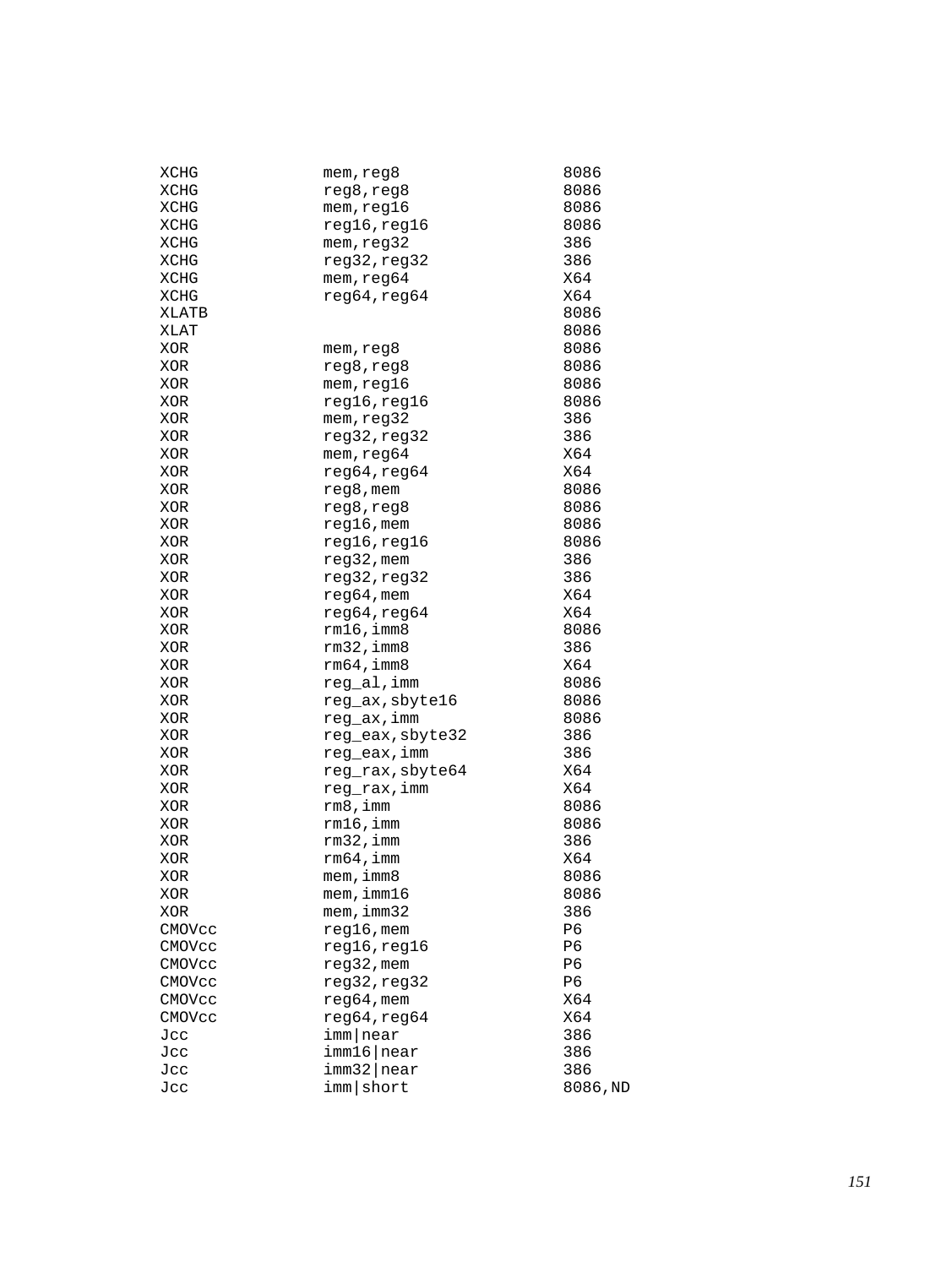| Jcc   | imm  | 8086, ND |
|-------|------|----------|
| Jcc   | imm  | 386, ND  |
| Jcc   | imm  | 8086, ND |
| Jcc   | imm  | 8086     |
| SETcc | mem  | 386      |
| SETcc | reg8 | 386      |

# **B.1.3 Katmai Streaming SIMD instructions (SSE –– a.k.a. KNI, XMM, MMX2)**

| ADDPS             | xmmreg, xmmrm           | KATMAI, SSE              |
|-------------------|-------------------------|--------------------------|
| ADDSS             | xmmreg,xmmrm            | KATMAI, SSE, SD          |
| ANDNPS            | xmmreg, xmmrm           | KATMAI, SSE              |
| ANDPS             | xmmreg, xmmrm           | KATMAI, SSE              |
| CMPEQPS           | xmmreg, xmmrm           | KATMAI, SSE              |
| CMPEOSS           | xmmreg, xmmrm           | KATMAI, SSE              |
| CMPLEPS           | xmmreg, xmmrm           | KATMAI, SSE              |
| CMPLESS           | xmmreg, xmmrm           | KATMAI, SSE              |
| CMPLTPS           | xmmreq, xmmrm           | KATMAI, SSE              |
| CMPLTSS           | xmmreg, xmmrm           | KATMAI, SSE              |
| <b>CMPNEOPS</b>   | xmmreq, xmmrm           | KATMAI, SSE              |
| CMPNEOSS          | xmmreg, xmmrm           | KATMAI, SSE              |
| CMPNLEPS          | xmmreg, xmmrm           | KATMAI, SSE              |
| CMPNLESS          | xmmreq, xmmrm           | KATMAI, SSE              |
| CMPNLTPS          | xmmreg, xmmrm           | KATMAI, SSE              |
| CMPNLTSS          | xmmreg, xmmrm           | KATMAI, SSE              |
| <b>CMPORDPS</b>   | xmmreq, xmmrm           | KATMAI, SSE              |
| CMPORDSS          | xmmreg, xmmrm           | KATMAI, SSE              |
| CMPUNORDPS        | xmmreg, xmmrm           | KATMAI, SSE              |
| <b>CMPUNORDSS</b> | xmmreg, xmmrm           | KATMAI, SSE              |
| <b>CMPPS</b>      | xmmreg, mem, imm        | KATMAI, SSE              |
| <b>CMPPS</b>      | xmmreg, xmmreg, imm     | KATMAI, SSE              |
| CMPSS             | $x$ mm $x$ eq, mem, imm | KATMAI, SSE              |
| CMPSS             | xmmreg, xmmreg, imm     | KATMAI,SSE               |
| COMISS            | xmmreq, xmmrm           | KATMAI, SSE              |
| CVTPI2PS          | xmmreg, mmxrm           | KATMAI, SSE, MMX         |
| CVTPS2PI          | mmxreg, xmmrm           | KATMAI, SSE, MMX         |
| CVTSI2SS          | xmmreg, mem             | KATMAI, SSE, SD, AR1, ND |
| CVTSI2SS          | xmmreg, rm32            | KATMAI, SSE, SD, AR1     |
| CVTSI2SS          | xmmreg, rm64            | X64,SSE,AR1              |
| CVTSS2SI          | reg32, xmmreg           | KATMAI, SSE, SD, AR1     |
| CVTSS2SI          | $req32$ , mem           | KATMAI, SSE, SD, AR1     |
| CVTSS2SI          | $req64$ , xmmreq        | X64, SSE, SD, AR1        |
| CVTSS2SI          | $reg64$ , mem           | X64,SSE,SD,AR1           |
| CVTTPS2PI         | $mmxreg$ , x $mmr$ m    | KATMAI, SSE, MMX         |
| CVTTSS2SI         | reg32, xmmrm            | KATMAI, SSE, SD, AR1     |
| CVTTSS2SI         | reg64, xmmrm            | X64, SSE, SD, AR1        |
| DIVPS             | xmmreg, xmmrm           | KATMAI, SSE              |
| DIVSS             | xmmreg, xmmrm           | KATMAI, SSE              |
| LDMXCSR           | mem                     | KATMAI, SSE, SD          |
| MAXPS             | xmmreg, xmmrm           | KATMAI, SSE              |
| MAXSS             | xmmreg, xmmrm           | KATMAI, SSE              |
| MINPS             | xmmreg, xmmrm           | KATMAI, SSE              |
| MINSS             | xmmreg, xmmrm           | KATMAI, SSE              |
| MOVAPS            | xmmreg, mem             | KATMAI, SSE              |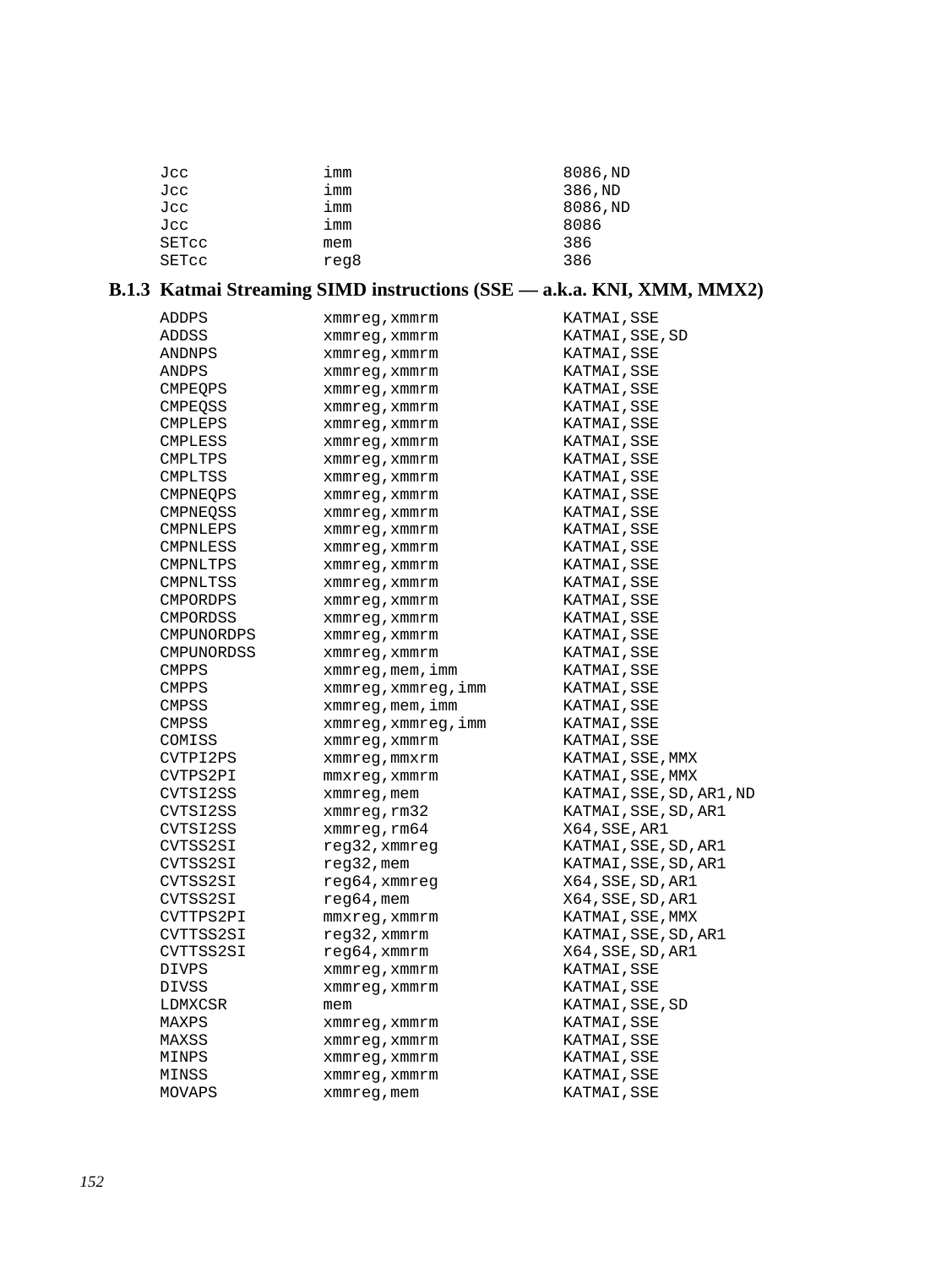| MOVAPS         | mem,xmmreq          | KATMAI, SSE     |
|----------------|---------------------|-----------------|
| MOVAPS         | xmmreg, xmmreg      | KATMAI, SSE     |
| MOVAPS         | xmmreg, xmmreg      | KATMAI, SSE     |
| MOVHPS         | xmmreg,mem          | KATMAI, SSE     |
| MOVHPS         | mem,xmmreq          | KATMAI, SSE     |
| MOVLHPS        | xmmreg, xmmreg      | KATMAI, SSE     |
| MOVLPS         | xmmreg,mem          | KATMAI, SSE     |
| MOVLPS         | mem,xmmreq          | KATMAI, SSE     |
| MOVHLPS        | xmmreg, xmmreg      | KATMAI, SSE     |
| MOVMSKPS       | $reg32$ , xmmreg    | KATMAI, SSE     |
| MOVMSKPS       | reg64, xmmreg       | X64, SSE        |
| MOVNTPS        | mem,xmmreq          | KATMAI, SSE     |
| MOVSS          | xmmreg, mem         | KATMAI, SSE     |
| MOVSS          | mem,xmmreq          | KATMAI, SSE     |
| MOVSS          | xmmreg, xmmreg      | KATMAI, SSE     |
| MOVSS          | xmmreg, xmmreg      | KATMAI, SSE     |
| MOVUPS         | xmmreg,mem          | KATMAI, SSE     |
| MOVUPS         | mem,xmmreq          | KATMAI, SSE     |
| MOVUPS         | xmmreg, xmmreg      | KATMAI, SSE     |
| MOVUPS         | xmmreg, xmmreg      | KATMAI, SSE     |
| MULPS          | xmmreq, xmmrm       | KATMAI, SSE     |
| MULSS          | xmmreg, xmmrm       | KATMAI, SSE     |
| ORPS           | xmmreg,xmmrm        | KATMAI, SSE     |
| RCPPS          | xmmreg, xmmrm       | KATMAI, SSE     |
| RCPSS          | xmmreg, xmmrm       | KATMAI, SSE     |
| RSORTPS        | xmmreg, xmmrm       | KATMAI, SSE     |
| <b>RSORTSS</b> | xmmreq, xmmrm       | KATMAI, SSE     |
| SHUFPS         | xmmreg, mem, imm    | KATMAI, SSE     |
| SHUFPS         | xmmreg, xmmreg, imm | KATMAI, SSE     |
| SORTPS         | xmmreq, xmmrm       | KATMAI, SSE     |
| SORTSS         | xmmreq, xmmrm       | KATMAI, SSE     |
| STMXCSR        | mem                 | KATMAI, SSE, SD |
| SUBPS          | xmmreg,xmmrm        | KATMAI, SSE     |
| <b>SUBSS</b>   | xmmreg,xmmrm        | KATMAI, SSE     |
| UCOMISS        | xmmreg, xmmrm       | KATMAI, SSE     |
| UNPCKHPS       | xmmreq, xmmrm       | KATMAI, SSE     |
| UNPCKLPS       | xmmreq, xmmrm       | KATMAI, SSE     |
| XORPS          | xmmreq, xmmrm       | KATMAI, SSE     |

### **B.1.4 Introduced in Deschutes but necessary for SSE support**

| mem | P6.SSE.FPU    |
|-----|---------------|
| mem | X64, SSE, FPU |
| mem | P6, SSE, FPU  |
| mem | X64,SSE,FPU   |
|     |               |

# **B.1.5 XSAVE group (AVX and extended state)**

| XGETBV     |     | NEHALEM       |
|------------|-----|---------------|
| XSETBV     |     | NEHALEM, PRIV |
| XSAVE      | mem | NEHALEM       |
| XSAVE64    | mem | LONG, NEHALEM |
| XSAVEOPT   | mem | FUTURE        |
| XSAVEOPT64 | mem | LONG, FUTURE  |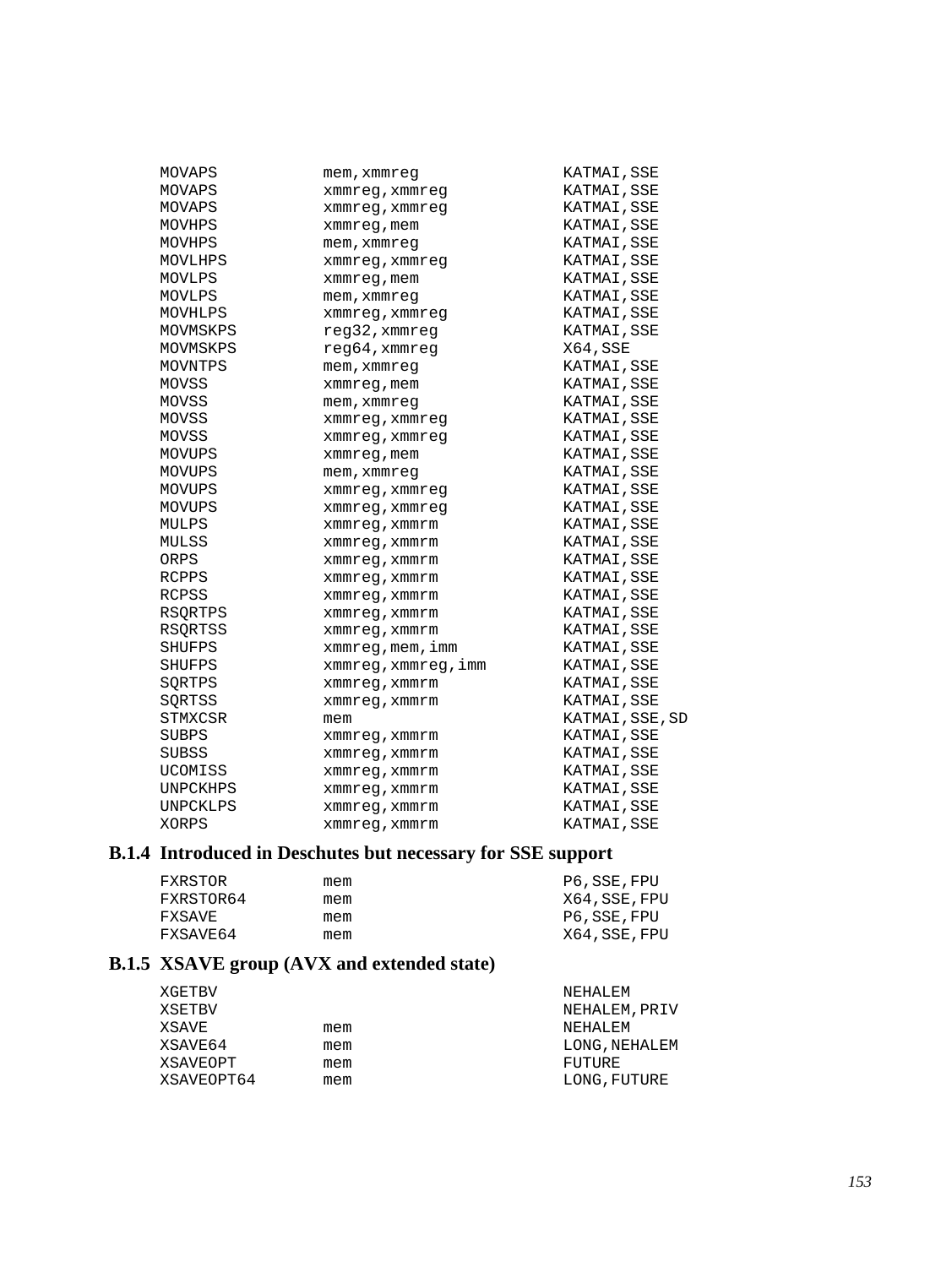| XRSTOR   | mem | NEHALEM       |
|----------|-----|---------------|
| XRSTOR64 | mem | LONG, NEHALEM |

#### **B.1.6 Generic memory operations**

| PREFETCHNTA | mem | KATMAT |
|-------------|-----|--------|
| PREFETCHTO  | mem | KATMAT |
| PREFETCHT1  | mem | KATMAT |
| PREFETCHT2  | mem | KATMAT |
| SFENCE      |     | ΚΆΤΜΑΤ |

### **B.1.7 New MMX instructions introduced in Katmai**

| MASKMOVO | mmxreq,mmxreq       | KATMAI, MMX  |
|----------|---------------------|--------------|
| MOVNTO   | mem, mmxreq         | KATMAI, MMX  |
| PAVGB    | mmxreq,mmxrm        | KATMAI, MMX  |
| PAVGW    | $mmxreq$ , $mmxrm$  | KATMAI, MMX  |
| PEXTRW   | reg32, mmxreg, imm  | KATMAI, MMX  |
| PINSRW   | $mmxreq$ , mem, imm | KATMAI, MMX  |
| PINSRW   | mmxreq,rm16,imm     | KATMAI, MMX  |
| PINSRW   | mmxreq, req32, imm  | KATMAI, MMX  |
| PMAXSW   | mmxreq,mmxrm        | KATMAI, MMX  |
| PMAXUB   | $mmxreq$ , $mmxrm$  | KATMAI, MMX  |
| PMINSW   | mmxreq, mmxrm       | KATMAI, MMX  |
| PMINUB   | mmxreq,mmxrm        | KATMAI, MMX  |
| PMOVMSKB | reg32, mmxreg       | KATMAI, MMX  |
| PMULHUW  | mmxreq, mmxrm       | KATMAI, MMX  |
| PSADBW   | mmxreq, mmxrm       | KATMAI, MMX  |
| PSHUFW   | mmxreq, mmxrm, imm  | KATMAI, MMX2 |
|          |                     |              |

#### **B.1.8 AMD Enhanced 3DNow! (Athlon) instructions**

| PF2IW   | mmxreq, mmxrm | PENT, 3DNOW |
|---------|---------------|-------------|
| PFNACC  | mmxreq, mmxrm | PENT, 3DNOW |
| PFPNACC | mmxreq, mmxrm | PENT, 3DNOW |
| PT2FW   | mmxreq, mmxrm | PENT, 3DNOW |
| PSWAPD  | mmxreq, mmxrm | PENT, 3DNOW |

### **B.1.9 Willamette SSE2 Cacheability Instructions**

| MASKMOVDOU | xmmreg, xmmreg | WILLAMETTE, SSE2     |
|------------|----------------|----------------------|
| CLFLUSH    | mem            | WILLAMETTE, SSE2     |
| MOVNTDO    | mem, xmmreg    | WILLAMETTE, SSE2, SO |
| MOVNTI     | mem, read32    | WILLAMETTE, SD       |
| MOVNTI     | mem, read64    | X64                  |
| MOVNTPD    | mem, xmmreg    | WILLAMETTE, SSE2, SO |
| LFENCE     |                | WILLAMETTE, SSE2     |
| MFENCE     |                | WILLAMETTE, SSE2     |

#### **B.1.10 Willamette MMX instructions (SSE2 SIMD Integer Instructions)**

| MOVD   | mem, xmmreg    | WILLAMETTE, SSE2, SD |
|--------|----------------|----------------------|
| MOVD   | xmmreg, mem    | WILLAMETTE, SSE2, SD |
| MOVD   | xmmreq, rm32   | WILLAMETTE, SSE2     |
| MOVD   | rm32, xmmreq   | WILLAMETTE, SSE2     |
| MOVDOA | xmmreg, xmmreg | WILLAMETTE, SSE2     |
| MOVDOA | mem, xmmreq    | WILLAMETTE, SSE2, SO |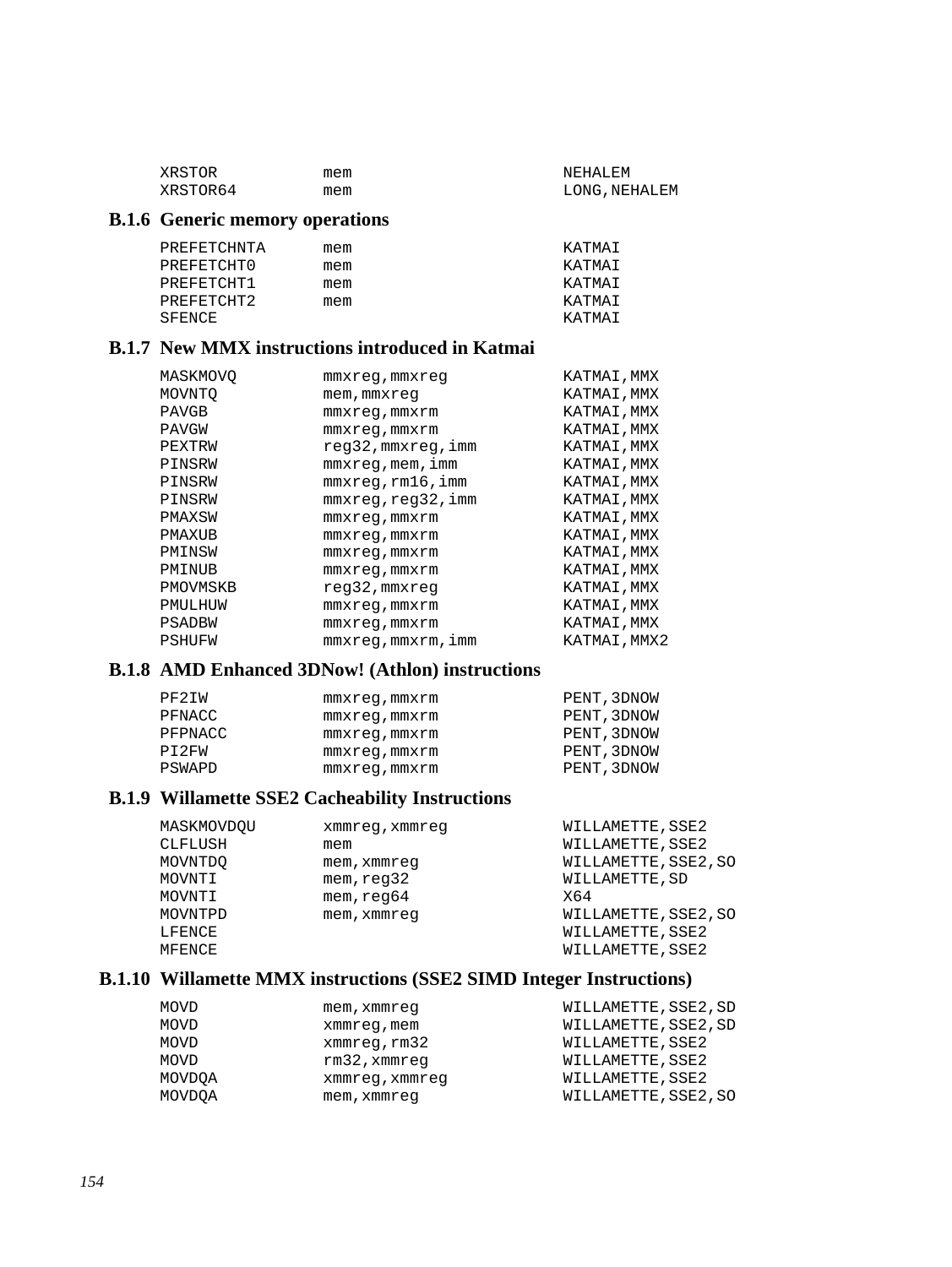| MUVDQA       | xmmreg,mem              |
|--------------|-------------------------|
| MOVDQA       | xmmreg,xmmreg           |
| MOVDQU       | xmmreg, xmmreg          |
| MOVDQU       | mem, xmmreg             |
| MOVDQU       | xmmreg,mem              |
| MOVDOU       | xmmreg, xmmreg          |
| MOVDQ2Q      | mmxreg, xmmreg          |
| MOVQ         | xmmreg,xmmreg           |
| MOVQ         | xmmreg, xmmreg          |
| MOVQ         | mem, xmmreg             |
| MOVO         | xmmreg, mem             |
| MOVQ         | xmmreg,rm64             |
| MOVQ         | rm64,xmmreg             |
| MOVQ2DQ      | xmmreg,mmxreg           |
| PACKSSWB     | xmmreg, xmmrm           |
| PACKSSDW     | xmmreg, xmmrm           |
| PACKUSWB     | xmmreg, xmmrm           |
| PADDB        | xmmreg, xmmrm           |
| PADDW        |                         |
| PADDD        | xmmreg, xmmrm           |
|              | xmmreg, xmmrm           |
| <b>PADDO</b> | mmxreq,mmxrm            |
| PADDO        | xmmreg, xmmrm           |
| PADDSB       | xmmreq, xmmrm           |
| PADDSW       | xmmreg, xmmrm           |
| PADDUSB      | xmmreg, xmmrm           |
| PADDUSW      | xmmreg, xmmrm           |
| PAND         | xmmreg, xmmrm           |
| PANDN        | xmmreg, xmmrm           |
| PAVGB        | xmmreg, xmmrm           |
| PAVGW        | xmmreg, xmmrm           |
| PCMPEQB      | xmmreg, xmmrm           |
| PCMPEOW      | xmmreg, xmmrm           |
| PCMPEQD      | xmmreg, xmmrm           |
| PCMPGTB      | xmmreg, xmmrm           |
| PCMPGTW      | xmmreg, xmmrm           |
| PCMPGTD      | xmmreg, xmmrm           |
| PEXTRW       | reg32, xmmreg, imm      |
| PINSRW       | xmmreg,reg16,imm        |
| PINSRW       | xmmreg, reg32, imm      |
| PINSRW       | $x$ mm $x$ eg, mem, imm |
| PINSRW       | xmmreg,mem16,imm        |
| PMADDWD      | xmmreg, xmmrm           |
| PMAXSW       | xmmreg,xmmrm            |
| PMAXUB       | xmmreg, xmmrm           |
| PMINSW       | xmmreg, xmmrm           |
| PMINUB       | xmmreg, xmmrm           |
| PMOVMSKB     | reg32, xmmreg           |
| PMULHUW      | xmmreq, xmmrm           |
| PMULHW       | xmmreg, xmmrm           |
| PMULLW       | xmmreg, xmmrm           |
| PMULUDO      | mmxreq, mmxrm           |
| PMULUDQ      | xmmreg, xmmrm           |
| POR.         | xmmreg, xmmrm           |
|              |                         |

MOVDQA xmmreg,mem WILLAMETTE, SSE2, SO WILLAMETTE, SSE2 WILLAMETTE, SSE2 WILLAMETTE, SSE2, SO WILLAMETTE, SSE2, SO WILLAMETTE, SSE2 WILLAMETTE, SSE2 WILLAMETTE, SSE2 WILLAMETTE, SSE2 WILLAMETTE, SSE2 WILLAMETTE, SSE2  $X64$ , SSE2  $X64,$ SSE2 WILLAMETTE, SSE2 WILLAMETTE, SSE2, SO WILLAMETTE, SSE2, SO WILLAMETTE, SSE2, SO WILLAMETTE, SSE2, SO WILLAMETTE, SSE2, SO WILLAMETTE, SSE2, SO WILLAMETTE, MMX WILLAMETTE, SSE2, SO WILLAMETTE, SSE2, SO WILLAMETTE, SSE2, SO WILLAMETTE, SSE2, SO WILLAMETTE, SSE2, SO WILLAMETTE, SSE2, SO WILLAMETTE, SSE2, SO WILLAMETTE, SSE2, SO WILLAMETTE, SSE2, SO WILLAMETTE, SSE2, SO WILLAMETTE, SSE2, SO WILLAMETTE, SSE2, SO WILLAMETTE, SSE2, SO WILLAMETTE, SSE2, SO WILLAMETTE, SSE2, SO metry of the MILLAMETTE, SSE2 m $WILLAMETTE,SSE2$ metry and the MILLAMETTE, SSE2, ND WILLAMETTE, SSE2 m $WILLAMETTE, SSE2$ WILLAMETTE, SSE2, SO WILLAMETTE, SSE2, SO WILLAMETTE, SSE2, SO WILLAMETTE, SSE2, SO WILLAMETTE, SSE2, SO WILLAMETTE, SSE2 WILLAMETTE, SSE2, SO WILLAMETTE, SSE2, SO WILLAMETTE, SSE2, SO WILLAMETTE, SSE2, SO WILLAMETTE, SSE2, SO WILLAMETTE, SSE2, SO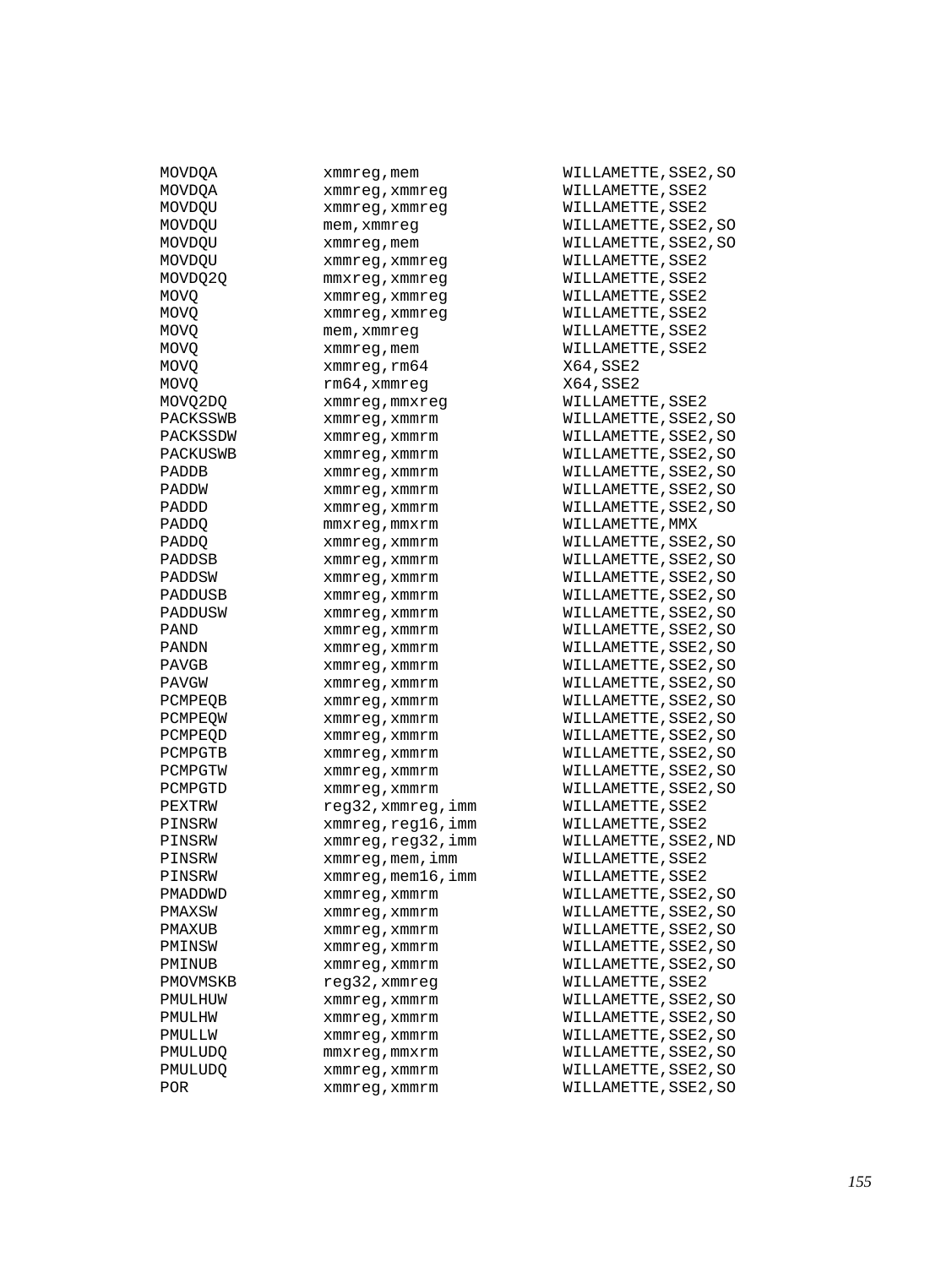| PSADBW       | xmmreq, xmmrm       | WILLAMETTE, SSE2, SO  |
|--------------|---------------------|-----------------------|
| PSHUFD       | xmmreg, xmmreg, imm | WILLAMETTE, SSE2      |
| PSHUFD       | xmmreg, mem, imm    | WILLAMETTE, SSE22     |
| PSHUFHW      | xmmreg, xmmreg, imm | WILLAMETTE, SSE2      |
| PSHUFHW      | xmmreg, mem, imm    | WILLAMETTE, SSE22     |
| PSHUFLW      | xmmreg, xmmreg, imm | WILLAMETTE, SSE2      |
| PSHUFLW      | xmmreg, mem, imm    | WILLAMETTE, SSE22     |
| PSLLDO       | xmmreg, imm         | WILLAMETTE, SSE2, AR1 |
| PSLLW        | xmmreq, xmmrm       | WILLAMETTE, SSE2, SO  |
| PSLLW        | xmmreg, imm         | WILLAMETTE, SSE2, AR1 |
| PSLLD        | xmmreg, xmmrm       | WILLAMETTE, SSE2, SO  |
| PSLLD        | xmmreg, imm         | WILLAMETTE, SSE2, AR1 |
| PSLLO        | xmmreq, xmmrm       | WILLAMETTE, SSE2, SO  |
| PSLLQ        | xmmreg, imm         | WILLAMETTE, SSE2, AR1 |
| PSRAW        | xmmreq, xmmrm       | WILLAMETTE, SSE2, SO  |
| PSRAW        | xmmreg, imm         | WILLAMETTE, SSE2, AR1 |
| PSRAD        | xmmreq, xmmrm       | WILLAMETTE, SSE2, SO  |
| PSRAD        | xmmreq, imm         | WILLAMETTE, SSE2, AR1 |
| PSRLDQ       | xmmreg, imm         | WILLAMETTE, SSE2, AR1 |
| PSRLW        | xmmreg, xmmrm       | WILLAMETTE, SSE2, SO  |
| PSRLW        | xmmreg, imm         | WILLAMETTE, SSE2, AR1 |
| PSRLD        | xmmreg, xmmrm       | WILLAMETTE, SSE2, SO  |
| PSRLD        | xmmreg, imm         | WILLAMETTE, SSE2, AR1 |
| PSRLO        | xmmreq, xmmrm       | WILLAMETTE, SSE2, SO  |
| PSRLO        | xmmreg, imm         | WILLAMETTE, SSE2, AR1 |
| PSUBB        | xmmreg, xmmrm       | WILLAMETTE, SSE2, SO  |
| PSUBW        | xmmreq, xmmrm       | WILLAMETTE, SSE2, SO  |
| PSUBD        | xmmreq, xmmrm       | WILLAMETTE, SSE2, SO  |
| PSUBO        | mmxreg, mmxrm       | WILLAMETTE, SSE2, SO  |
| <b>PSUBO</b> | xmmreq, xmmrm       | WILLAMETTE, SSE2, SO  |
| PSUBSB       | xmmreg, xmmrm       | WILLAMETTE, SSE2, SO  |
| PSUBSW       | xmmreg, xmmrm       | WILLAMETTE, SSE2, SO  |
| PSUBUSB      | xmmreg, xmmrm       | WILLAMETTE, SSE2, SO  |
| PSUBUSW      | xmmreg, xmmrm       | WILLAMETTE, SSE2, SO  |
| PUNPCKHBW    | xmmreg, xmmrm       | WILLAMETTE, SSE2, SO  |
| PUNPCKHWD    | xmmreg, xmmrm       | WILLAMETTE, SSE2, SO  |
| PUNPCKHDQ    | xmmreq, xmmrm       | WILLAMETTE, SSE2, SO  |
| PUNPCKHODO   | xmmreg, xmmrm       | WILLAMETTE, SSE2, SO  |
| PUNPCKLBW    | xmmreg, xmmrm       | WILLAMETTE, SSE2, SO  |
| PUNPCKLWD    | xmmreq, xmmrm       | WILLAMETTE, SSE2, SO  |
| PUNPCKLDQ    | xmmreg, xmmrm       | WILLAMETTE, SSE2, SO  |
| PUNPCKLQDQ   | xmmreq, xmmrm       | WILLAMETTE, SSE2, SO  |
| <b>PXOR</b>  | xmmreg, xmmrm       | WILLAMETTE, SSE2, SO  |

### **B.1.11 Willamette Streaming SIMD instructions (SSE2)**

| ADDPD   | xmmreq, xmmrm | WILLAMETTE, SSE2, SO |
|---------|---------------|----------------------|
| ADDSD   | xmmreq, xmmrm | WILLAMETTE, SSE2     |
| ANDNPD  | xmmreq, xmmrm | WILLAMETTE, SSE2, SO |
| ANDPD   | xmmreq, xmmrm | WILLAMETTE, SSE2, SO |
| CMPEOPD | xmmreq, xmmrm | WILLAMETTE, SSE2, SO |
| CMPEOSD | xmmreq, xmmrm | WILLAMETTE, SSE2     |
| CMPLEPD | xmmreq, xmmrm | WILLAMETTE, SSE2, SO |
| CMPLESD | xmmreq, xmmrm | WILLAMETTE, SSE2     |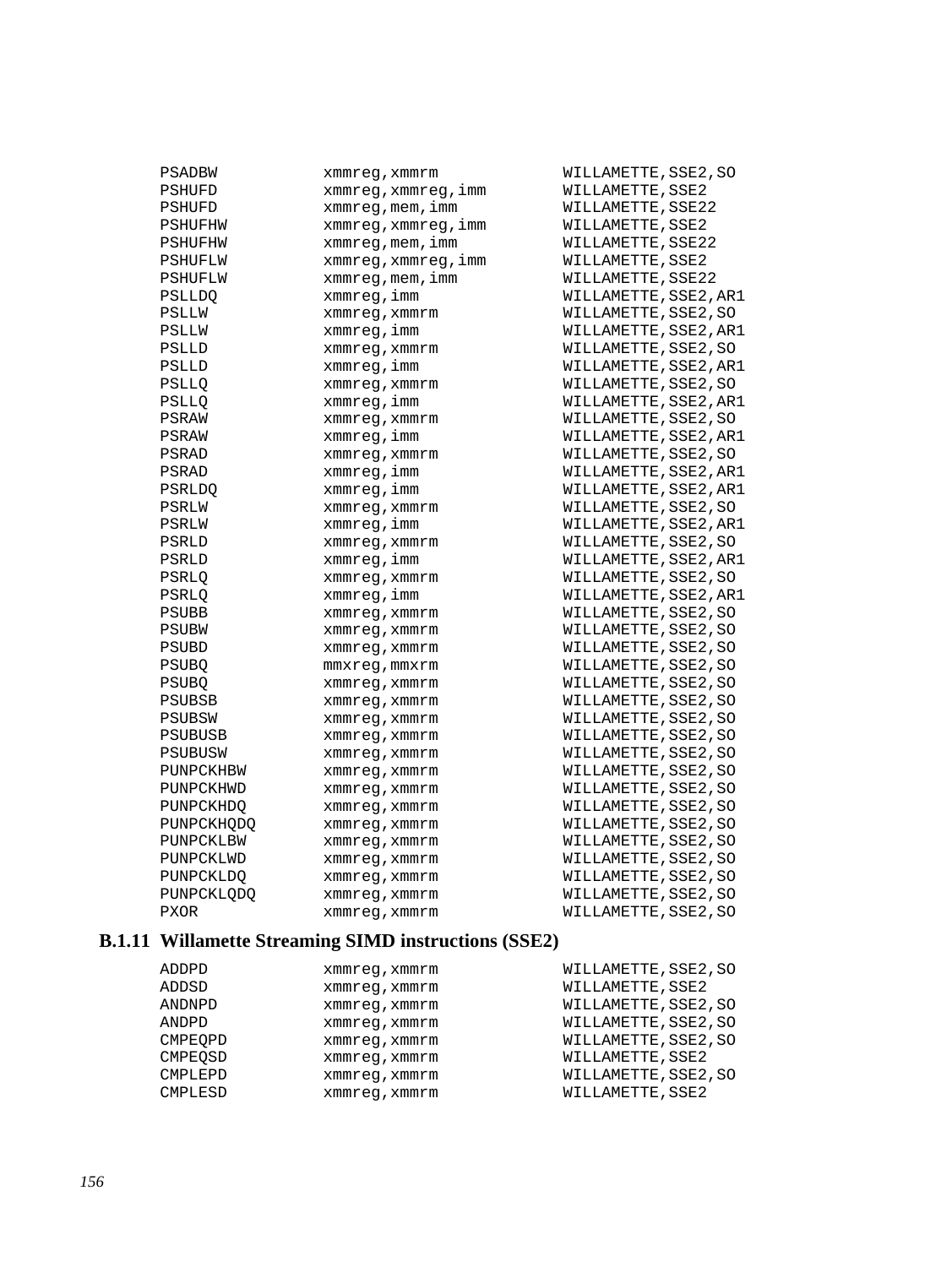| ヒツヒロエヒレ    | ∧ռաս⊥ <del>շ</del> ց , ∧ռաս⊥ ա |
|------------|--------------------------------|
| CMPLTSD    | xmmreg, xmmrm                  |
| CMPNEQPD   | xmmreg, xmmrm                  |
| CMPNEOSD   | xmmreg, xmmrm                  |
| CMPNLEPD   | xmmreg, xmmrm                  |
| CMPNLESD   | xmmreg, xmmrm                  |
| CMPNLTPD   | xmmreg, xmmrm                  |
| CMPNLTSD   | xmmreg, xmmrm                  |
| CMPORDPD   | xmmreg, xmmrm                  |
| CMPORDSD   | xmmreg, xmmrm                  |
| CMPUNORDPD | xmmreg, xmmrm                  |
| CMPUNORDSD | xmmreg, xmmrm                  |
| CMPPD      | xmmreg, xmmrm, imm             |
| CMPSD      | xmmreg, xmmrm, imm             |
| COMISD     | xmmreg, xmmrm                  |
| CVTDQ2PD   | xmmreg, xmmrm                  |
| CVTDQ2PS   | xmmreg, xmmrm                  |
| CVTPD2D0   | xmmreg, xmmrm                  |
| CVTPD2PI   | mmxreq, xmmrm                  |
| CVTPD2PS   | xmmreg, xmmrm                  |
| CVTPI2PD   | xmmreg, mmxrm                  |
| CVTPS2DO   | xmmreq, xmmrm                  |
| CVTPS2PD   | xmmreg, xmmrm                  |
| CVTSD2SI   | reg32,xmmreg                   |
| CVTSD2SI   | reg32, mem                     |
| CVTSD2SI   | reg64, xmmreg                  |
| CVTSD2SI   | reg64, mem                     |
| CVTSD2SS   | xmmreg, xmmrm                  |
| CVTSI2SD   | xmmreg, mem                    |
| CVTSI2SD   | xmmreg, rm32                   |
| CVTSI2SD   | xmmreg, rm64                   |
| CVTSS2SD   | xmmreg, xmmrm                  |
| CVTTPD2PI  | mmxreg, xmmrm                  |
| CVTTPD2DQ  | xmmreg, xmmrm                  |
| CVTTPS2DQ  | xmmreg, xmmrm                  |
| CVTTSD2SI  | reg32, xmmreg                  |
| CVTTSD2SI  | reg32, mem                     |
| CVTTSD2SI  | reg64, xmmreg                  |
| CVTTSD2SI  | $reg64,$ mem                   |
| DIVPD      | xmmreg, xmmrm                  |
| DIVSD      | xmmreg, xmmrm                  |
| MAXPD      |                                |
| MAXSD      | xmmreg,xmmrm                   |
| MINPD      | xmmreg,xmmrm                   |
| MINSD      | xmmreg, xmmrm                  |
| MOVAPD     | xmmreg, xmmrm                  |
|            | xmmreg, xmmreg                 |
| MOVAPD     | xmmreg,xmmreg                  |
| MOVAPD     | mem, xmmreg                    |
| MOVAPD     | xmmreg, mem                    |
| MOVHPD     | mem, xmmreg                    |
| MOVHPD     | xmmreg,mem                     |
| MOVLPD     | mem, xmmreq                    |
| MOVLPD     | xmmreg,mem                     |

CMPLTPD xmmreg,xmmrm WILLAMETTE, SSE2, SO WILLAMETTE, SSE2 WILLAMETTE, SSE2, SO WILLAMETTE, SSE2 WILLAMETTE, SSE2, SO WILLAMETTE, SSE2 WILLAMETTE, SSE2, SO WILLAMETTE, SSE2 WILLAMETTE, SSE2, SO WILLAMETTE, SSE2 WILLAMETTE, SSE2, SO WILLAMETTE, SSE2 WILLAMETTE, SSE22 WILLAMETTE, SSE2 WILLAMETTE, SSE2 WILLAMETTE, SSE2 WILLAMETTE, SSE2, SO WILLAMETTE, SSE2, SO WILLAMETTE, SSE2, SO WILLAMETTE, SSE2, SO WILLAMETTE, SSE2 WILLAMETTE, SSE2, SO WILLAMETTE, SSE2 WILLAMETTE, SSE2, AR1 WILLAMETTE, SSE2, AR1  $X64$ , SSE2, AR1  $X64, SSE2, ARI$ WILLAMETTE, SSE2 WILLAMETTE, SSE2, SD, AR1, ND WILLAMETTE, SSE2, SD, AR1 X64,SSE2,AR1 WILLAMETTE, SSE2, SD WILLAMETTE, SSE2, SO WILLAMETTE, SSE2, SO WILLAMETTE, SSE2, SO WILLAMETTE, SSE2, AR1 WILLAMETTE, SSE2, AR1  $X64$ , SSE2, AR1  $X64,$ SSE2,AR1 WILLAMETTE, SSE2, SO WILLAMETTE, SSE2 WILLAMETTE, SSE2, SO WILLAMETTE, SSE2 WILLAMETTE, SSE2, SO WILLAMETTE, SSE2 WILLAMETTE, SSE2 WILLAMETTE, SSE2 WILLAMETTE, SSE2, SO WILLAMETTE, SSE2, SO WILLAMETTE, SSE2 WILLAMETTE, SSE2 WILLAMETTE, SSE2 WILLAMETTE, SSE2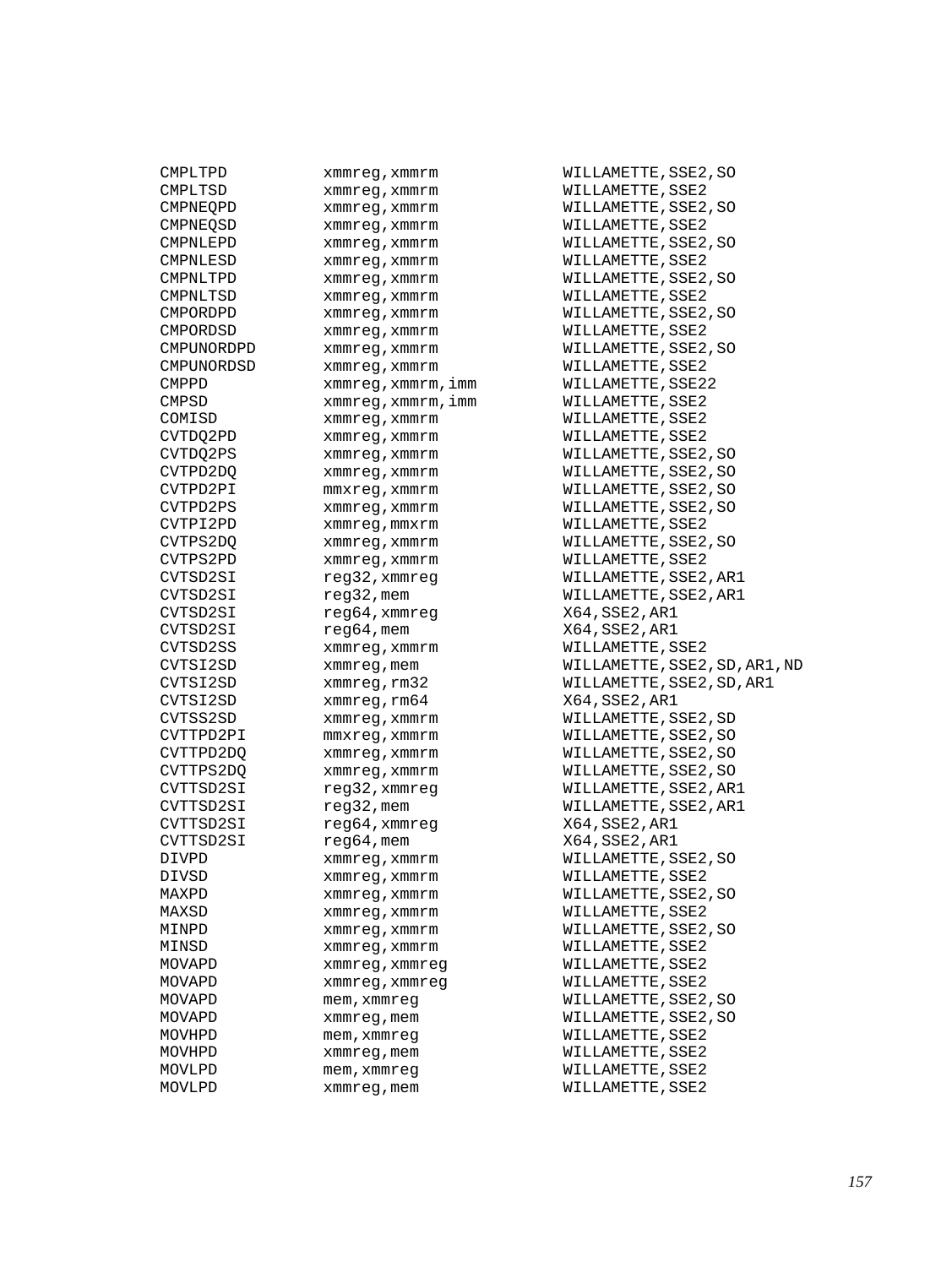| MOVMSKPD | $req32$ , xmmreq        | WILLAMETTE, SSE2     |
|----------|-------------------------|----------------------|
| MOVMSKPD | $req64$ , xmmreq        | X64, SSE2            |
| MOVSD    | xmmreg, xmmreg          | WILLAMETTE, SSE2     |
| MOVSD    | xmmreg, xmmreg          | WILLAMETTE, SSE2     |
| MOVSD    | mem, xmmreq             | WILLAMETTE, SSE2     |
| MOVSD    | xmmreg, mem             | WILLAMETTE, SSE2     |
| MOVUPD   | xmmreg, xmmreg          | WILLAMETTE, SSE2     |
| MOVUPD   | xmmreg, xmmreg          | WILLAMETTE, SSE2     |
| MOVUPD   | mem, xmmreq             | WILLAMETTE, SSE2, SO |
| MOVUPD   | xmmreg, mem             | WILLAMETTE, SSE2, SO |
| MULPD    | xmmreg, xmmrm           | WILLAMETTE, SSE2, SO |
| MULSD    | xmmreq, xmmrm           | WILLAMETTE, SSE2     |
| ORPD     | xmmreg, xmmrm           | WILLAMETTE, SSE2, SO |
| SHUFPD   | xmmreg, xmmreg, imm     | WILLAMETTE, SSE2     |
| SHUFPD   | $x$ mm $x$ eq, mem, imm | WILLAMETTE, SSE2     |
| SORTPD   | xmmreg, xmmrm           | WILLAMETTE, SSE2, SO |
| SQRTSD   | xmmreg, xmmrm           | WILLAMETTE, SSE2     |
| SUBPD    | xmmreq, xmmrm           | WILLAMETTE, SSE2, SO |
| SUBSD    | xmmreg, xmmrm           | WILLAMETTE, SSE2     |
| UCOMISD  | xmmreg, xmmrm           | WILLAMETTE, SSE2     |
| UNPCKHPD | xmmreq, xmmrm           | WILLAMETTE, SSE2, SO |
| UNPCKLPD | xmmreg, xmmrm           | WILLAMETTE, SSE2, SO |
| XORPD    | xmmreg, xmmrm           | WILLAMETTE, SSE2, SO |

#### **B.1.12 Prescott New Instructions (SSE3)**

| ADDSUBPD      | xmmreg, xmmrm | PRESCOTT, SSE3, SO |
|---------------|---------------|--------------------|
| ADDSUBPS      | xmmreq, xmmrm | PRESCOTT, SSE3, SO |
| HADDPD        | xmmreq, xmmrm | PRESCOTT, SSE3, SO |
| HADDPS        | xmmreq, xmmrm | PRESCOTT, SSE3, SO |
| HSUBPD        | xmmreq, xmmrm | PRESCOTT, SSE3, SO |
| <b>HSUBPS</b> | xmmreq, xmmrm | PRESCOTT, SSE3, SO |
| LDDOU         | xmmreg, mem   | PRESCOTT, SSE3, SO |
| MOVDDUP       | xmmreq, xmmrm | PRESCOTT, SSE3     |
| MOVSHDUP      | xmmreq, xmmrm | PRESCOTT, SSE3     |
| MOVSLDUP      | xmmreq, xmmrm | PRESCOTT, SSE3     |

#### **B.1.13 VMX Instructions**

| VMCALL       |              | VMX             |
|--------------|--------------|-----------------|
| VMCLEAR      | mem          | VMX             |
| VMLAUNCH     |              | VMX             |
| VMLOAD       |              | X64, VMX        |
| VMMCALL      |              | X64, VMX        |
| VMPTRLD      | mem          | VMX             |
| VMPTRST      | mem          | VMX             |
| VMREAD       | rm32, read32 | VMX, NOLONG, SD |
| VMREAD       | rm64, read64 | X64, VMX        |
| VMRESUME     |              | VMX             |
| <b>VMRUN</b> |              | X64, VMX        |
| VMSAVE       |              | X64, VMX        |
| VMWRITE      | req32,rm32   | VMX, NOLONG, SD |
| VMWRITE      | req64, rm64  | X64, VMX        |
| VMXOFF       |              | VMX             |
| VMXON        | mem          | VMX             |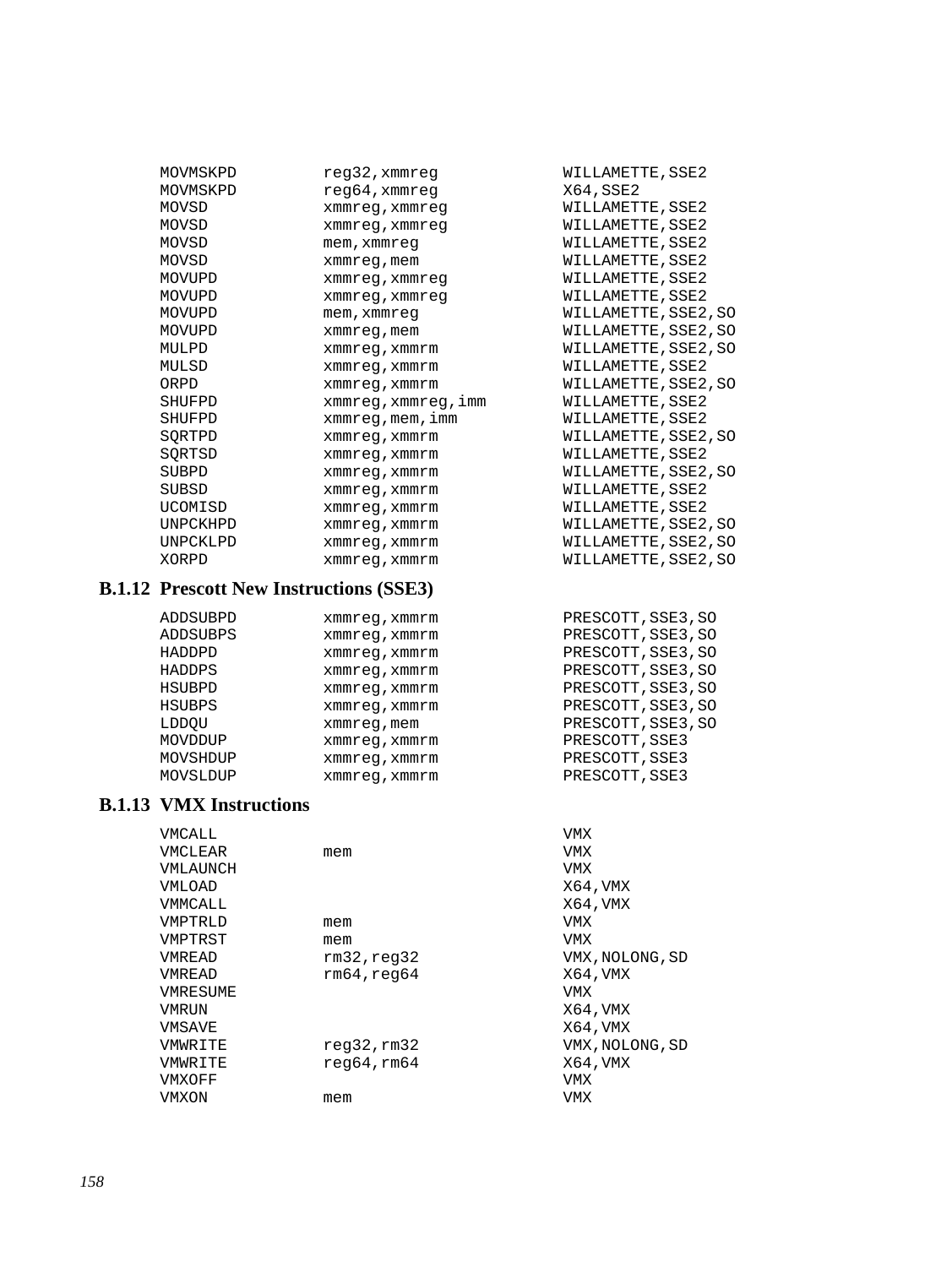### **B.1.14 Extended Page Tables VMX instructions**

| INVEPT  | reg32, mem | VMX, SO, NOLONG |
|---------|------------|-----------------|
| INVEPT  | reg64,mem  | VMX, SO, LONG   |
| INVVPID | reg32, mem | VMX, SO, NOLONG |
| INVVPID | reg64,mem  | VMX, SO, LONG   |

## **B.1.15 Tejas New Instructions (SSSE3)**

| PABSB         | $mmxreq$ , $mmxrm$ | SSSE3,MMX  |
|---------------|--------------------|------------|
| PABSB         | xmmreg, xmmrm      | SSSE3      |
| PABSW         | $mmxreg$ , $mmxrm$ | SSSE3, MMX |
| PABSW         | xmmreq, xmmrm      | SSSE3      |
| PABSD         | mmxreq, mmxrm      | SSSE3, MMX |
| PABSD         | xmmreq, xmmrm      | SSSE3      |
| PALIGNR       | mmxreq, mmxrm, imm | SSSE3, MMX |
| PALIGNR       | xmmreq, xmmrm, imm | SSSE3      |
| PHADDW        | mmxreq, mmxrm      | SSSE3, MMX |
| PHADDW        | xmmreg, xmmrm      | SSSE3      |
| PHADDD        | mmxreq, mmxrm      | SSSE3, MMX |
| PHADDD        | xmmreg, xmmrm      | SSSE3      |
| PHADDSW       | mmxreq, mmxrm      | SSSE3, MMX |
| PHADDSW       | xmmreq, xmmrm      | SSSE3      |
| PHSUBW        | mmxreq, mmxrm      | SSSE3, MMX |
| PHSUBW        | xmmreq, xmmrm      | SSSE3      |
| PHSUBD        | mmxreq, mmxrm      | SSSE3, MMX |
| PHSUBD        | xmmreg, xmmrm      | SSSE3      |
| PHSUBSW       | mmxreq, mmxrm      | SSSE3, MMX |
| PHSUBSW       | xmmreg, xmmrm      | SSSE3      |
| PMADDUBSW     | mmxreq, mmxrm      | SSSE3, MMX |
| PMADDUBSW     | xmmreq, xmmrm      | SSSE3      |
| PMULHRSW      | $mmxreg$ , $mmxrm$ | SSSE3,MMX  |
| PMULHRSW      | xmmreg, xmmrm      | SSSE3      |
| <b>PSHUFB</b> | mmxreq, mmxrm      | SSSE3, MMX |
| PSHUFB        | xmmreg, xmmrm      | SSSE3      |
| PSIGNB        | $mmxreg$ , $mmxrm$ | SSSE3, MMX |
| PSIGNB        | xmmreg, xmmrm      | SSSE3      |
| PSIGNW        | mmxreq, mmxrm      | SSSE3, MMX |
| PSIGNW        | xmmreq, xmmrm      | SSSE3      |
| PSIGND        | $mmxreg$ , $mmxrm$ | SSSE3, MMX |
| PSIGND        | xmmreq, xmmrm      | SSSE3      |

### **B.1.16 AMD SSE4A**

| EXTRO   | xmmreg, imm, imm         | SSE4A, AMD     |
|---------|--------------------------|----------------|
| EXTRO   | xmmreg, xmmreg           | SSE4A, AMD     |
| INSERTO | xmmreg, xmmreg, imm, imm | SSE4A, AMD     |
| INSERTO | xmmreg, xmmreg           | SSE4A, AMD     |
| MOVNTSD | mem, xmmreg              | SSE4A, AMD     |
| MOVNTSS | mem, xmmreg              | SSE4A, AMD, SD |

### **B.1.17 New instructions in Barcelona**

| LZCNT | reg16,rm16 | P6,AMD  |
|-------|------------|---------|
| LZCNT | reg32,rm32 | P6,AMD  |
| LZCNT | reg64,rm64 | X64,AMD |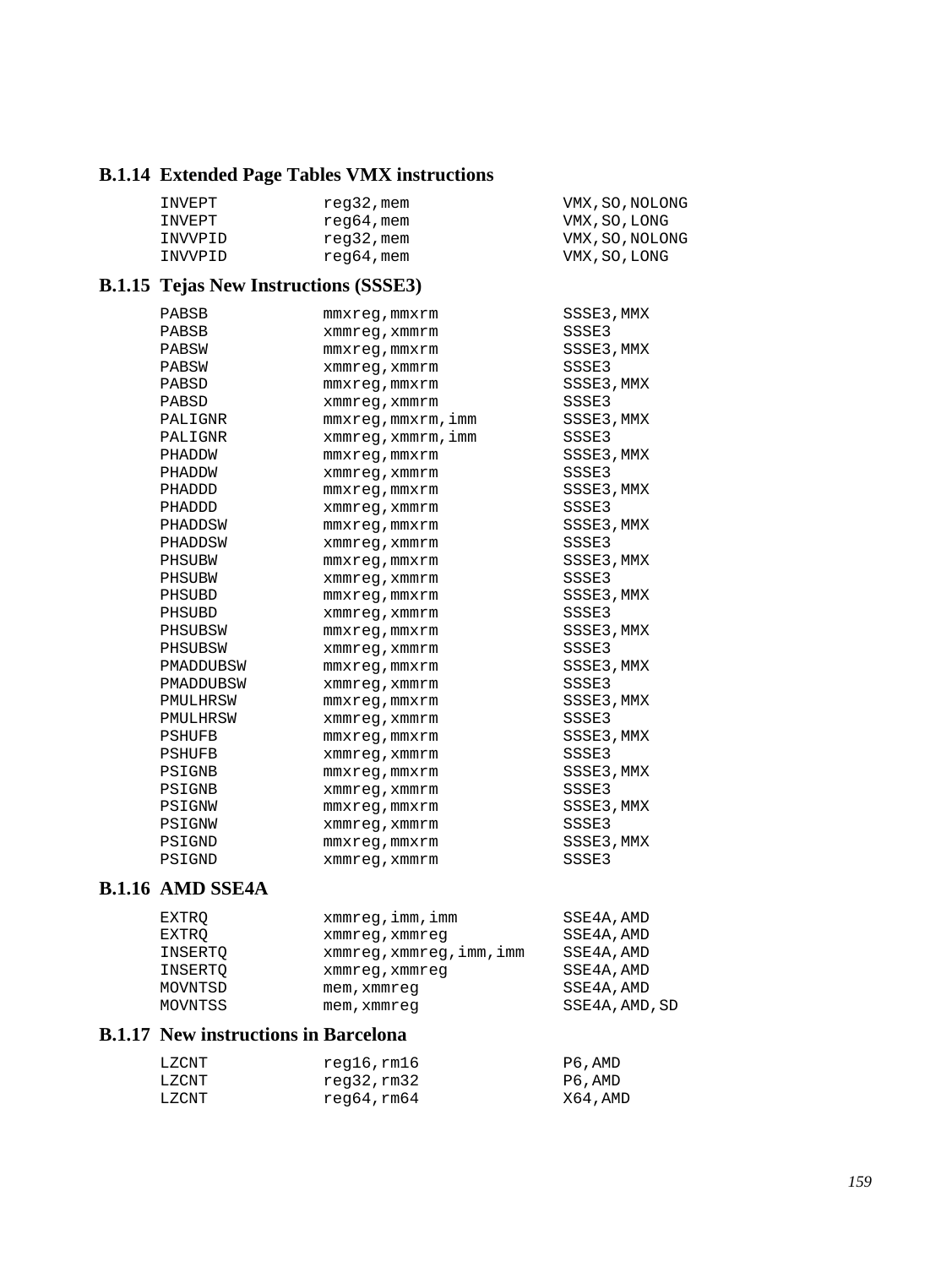## **B.1.18 Penryn New Instructions (SSE4.1)**

| BLENDPD         | xmmreg, xmmrm, imm            | SSE41      |
|-----------------|-------------------------------|------------|
| <b>BLENDPS</b>  | xmmreg, xmmrm, imm            | SSE41      |
| <b>BLENDVPD</b> | xmmreq, xmmrm, xmm0           | SSE41      |
| <b>BLENDVPS</b> | $xmmreg$ , $xmmrm$ , $xmm0$   | SSE41      |
| <b>DPPD</b>     | xmmreg, xmmrm, imm            | SSE41      |
| DPPS            | xmmreg, xmmrm, imm            | SSE41      |
| EXTRACTPS       | rm32, xmmreq, imm             | SSE41      |
| EXTRACTPS       | reg64, xmmreg, imm            | SSE41, X64 |
| INSERTPS        | xmmreg, xmmrm, imm            | SSE41, SD  |
| MOVNTDQA        | xmmreg, mem                   | SSE41      |
| MPSADBW         | xmmreq, xmmrm, imm            | SSE41      |
| PACKUSDW        | xmmreq, xmmrm                 | SSE41      |
| PBLENDVB        | xmmreg, xmmrm, xmm0           | SSE41      |
| PBLENDW         | xmmreg, xmmrm, imm            | SSE41      |
| <b>PCMPEOO</b>  | xmmreg, xmmrm                 | SSE41      |
| PEXTRB          | reg32, xmmreg, imm            | SSE41      |
| PEXTRB          | $mem8$ , $xmmreg$ , $imm$     | SSE41      |
| PEXTRB          | reg64,xmmreg,imm              | SSE41, X64 |
| PEXTRD          | rm32, xmmreg, imm             | SSE41      |
| PEXTRO          | rm64, xmmreg, imm             | SSE41, X64 |
| PEXTRW          | reg32, xmmreg, imm            | SSE41      |
| PEXTRW          | $m$ em $16$ , xmm $r$ eg, imm | SSE41      |
| PEXTRW          | reg64,xmmreg,imm              | SSE41, X64 |
| PHMINPOSUW      | xmmreq, xmmrm                 | SSE41      |
| PINSRB          | xmmreg, mem, imm              | SSE41      |
| PINSRB          | xmmreg, rm8, imm              | SSE41      |
| PINSRB          | xmmreg, reg32, imm            | SSE41      |
| PINSRD          | $x$ mm $x$ eq, mem, imm       | SSE41      |
| PINSRD          | xmmreg, rm32, imm             | SSE41      |
| PINSRO          | xmmreg, mem, imm              | SSE41, X64 |
| PINSRQ          | xmmreg, rm64, imm             | SSE41, X64 |
| PMAXSB          | xmmreg, xmmrm                 | SSE41      |
| PMAXSD          | xmmreg, xmmrm                 | SSE41      |
| PMAXUD          | xmmreg, xmmrm                 | SSE41      |
| PMAXUW          | xmmreg, xmmrm                 | SSE41      |
| PMINSB          | xmmreg, xmmrm                 | SSE41      |
| PMINSD          | xmmreg, xmmrm                 | SSE41      |
| PMINUD          | xmmreg, xmmrm                 | SSE41      |
| PMINUW          | xmmreq, xmmrm                 | SSE41      |
| PMOVSXBW        | xmmreq, xmmrm                 | SSE41      |
| PMOVSXBD        | xmmreg, xmmrm                 | SSE41, SD  |
| PMOVSXBQ        | xmmreg, xmmrm                 | SSE41,SW   |
| PMOVSXWD        | xmmreq, xmmrm                 | SSE41      |
| PMOVSXWQ        | xmmreg, xmmrm                 | SSE41, SD  |
| PMOVSXDQ        | xmmreg, xmmrm                 | SSE41      |
| PMOVZXBW        | xmmreg, xmmrm                 | SSE41      |
| PMOVZXBD        | xmmreg, xmmrm                 | SSE41, SD  |
| PMOVZXBQ        | xmmreq, xmmrm                 | SSE41, SW  |
| PMOVZXWD        | xmmreq, xmmrm                 | SSE41      |
| PMOVZXWO        | xmmreq, xmmrm                 | SSE41, SD  |
| PMOVZXDQ        | xmmreg, xmmrm                 | SSE41      |
| PMULDQ          | xmmreg, xmmrm                 | SSE41      |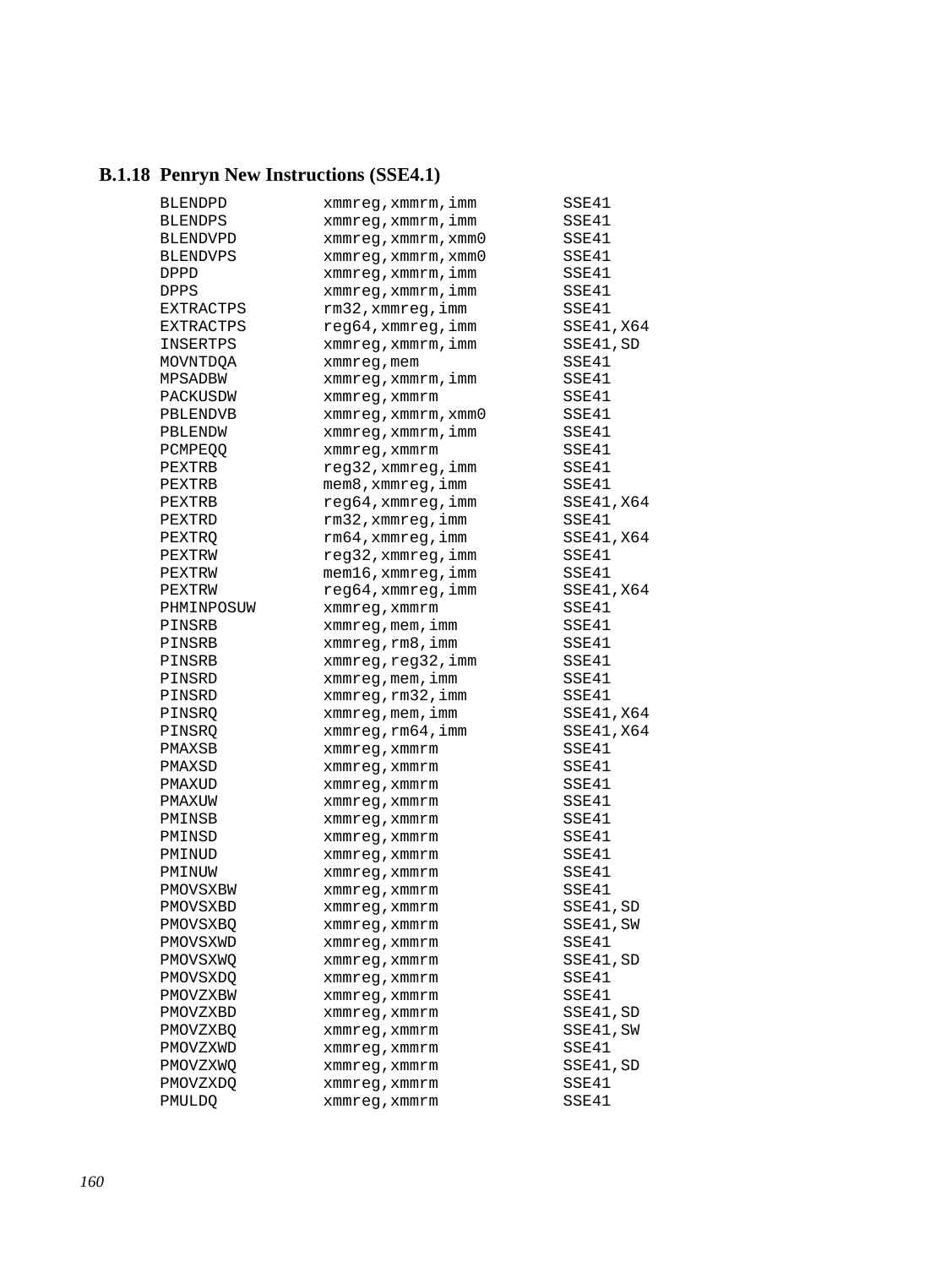| PMULLD         | xmmreq, xmmrm      | SSE41 |
|----------------|--------------------|-------|
| PTEST          | xmmreq, xmmrm      | SSE41 |
| ROUNDPD        | xmmreg, xmmrm, imm | SSE41 |
| <b>ROUNDPS</b> | xmmreq, xmmrm, imm | SSE41 |
| ROUNDSD        | xmmreq, xmmrm, imm | SSE41 |
| <b>ROUNDSS</b> | xmmreq, xmmrm, imm | SSE41 |

#### **B.1.19 Nehalem New Instructions (SSE4.2)**

| SSE42        |
|--------------|
| SSE42        |
| SSE42        |
| SSE42, X64   |
| SSE42, X64   |
| SSE42        |
| SSE42        |
| SSE42        |
| SSE42        |
| SSE42        |
| NEHALEM, SW  |
| NEHALEM, SD  |
| NEHALEM, X64 |
|              |

#### **B.1.20 Intel SMX**

GETSEC KATMAI

### **B.1.21 Geode (Cyrix) 3DNow! additions**

| PFRCPV   | mmxreg,mmxrm | PENT, 3DNOW, CYRIX |
|----------|--------------|--------------------|
| PFRSORTV | mmxreg,mmxrm | PENT, 3DNOW, CYRIX |

#### **B.1.22 Intel new instructions in ???**

| MOVBE | $req16$ , mem $16$        | NEHALEM |
|-------|---------------------------|---------|
| MOVBE | $req32$ , mem $32$        | NEHALEM |
| MOVBE | $r$ eq64, mem64           | NEHALEM |
| MOVBE | $m$ em $16$ , $req16$     | NEHALEM |
| MOVBE | $m$ em $32$ , $r$ eq $32$ | NEHALEM |
| MOVBE | $m$ em $64$ , $r$ eq $64$ | NEHALEM |

#### **B.1.23 Intel AES instructions**

| AESENC          | $xmmreq$ , $xmmrm128$  | SSE, WESTMERE        |
|-----------------|------------------------|----------------------|
| AESENCLAST      | $xmmreq$ , $xmmrm128$  | <b>SSE, WESTMERE</b> |
| AESDEC          | $xmmreq$ , $xmmrm128$  | <b>SSE, WESTMERE</b> |
| AESDECLAST      | $xmmreq$ , $xmmrml28$  | SSE, WESTMERE        |
| AESIMC          | $xmmreq$ , $xmmrm128$  | <b>SSE, WESTMERE</b> |
| AESKEYGENASSIST | xmmreq, xmmrm128, imm8 | SSE, WESTMERE        |

#### **B.1.24 Intel AVX AES instructions**

| VAESENC     | xmmreq, xmmreq*, xmmrm128             | AVX, SANDYBRIDGE |
|-------------|---------------------------------------|------------------|
| VAESENCLAST | xmmreq, xmmreq*, xmmrm128             | AVX, SANDYBRIDGE |
| VAESDEC     | xmmreq, xmmreq*, xmmrm128             | AVX, SANDYBRIDGE |
| VAESDECLAST | xmmreq, xmmreq*, xmmrm128             | AVX, SANDYBRIDGE |
| VAESIMC     | $xmmreq$ , $xmmrm128$                 | AVX, SANDYBRIDGE |
|             | VAESKEYGENASSIST xmmreq,xmmrm128,imm8 | AVX, SANDYBRIDGE |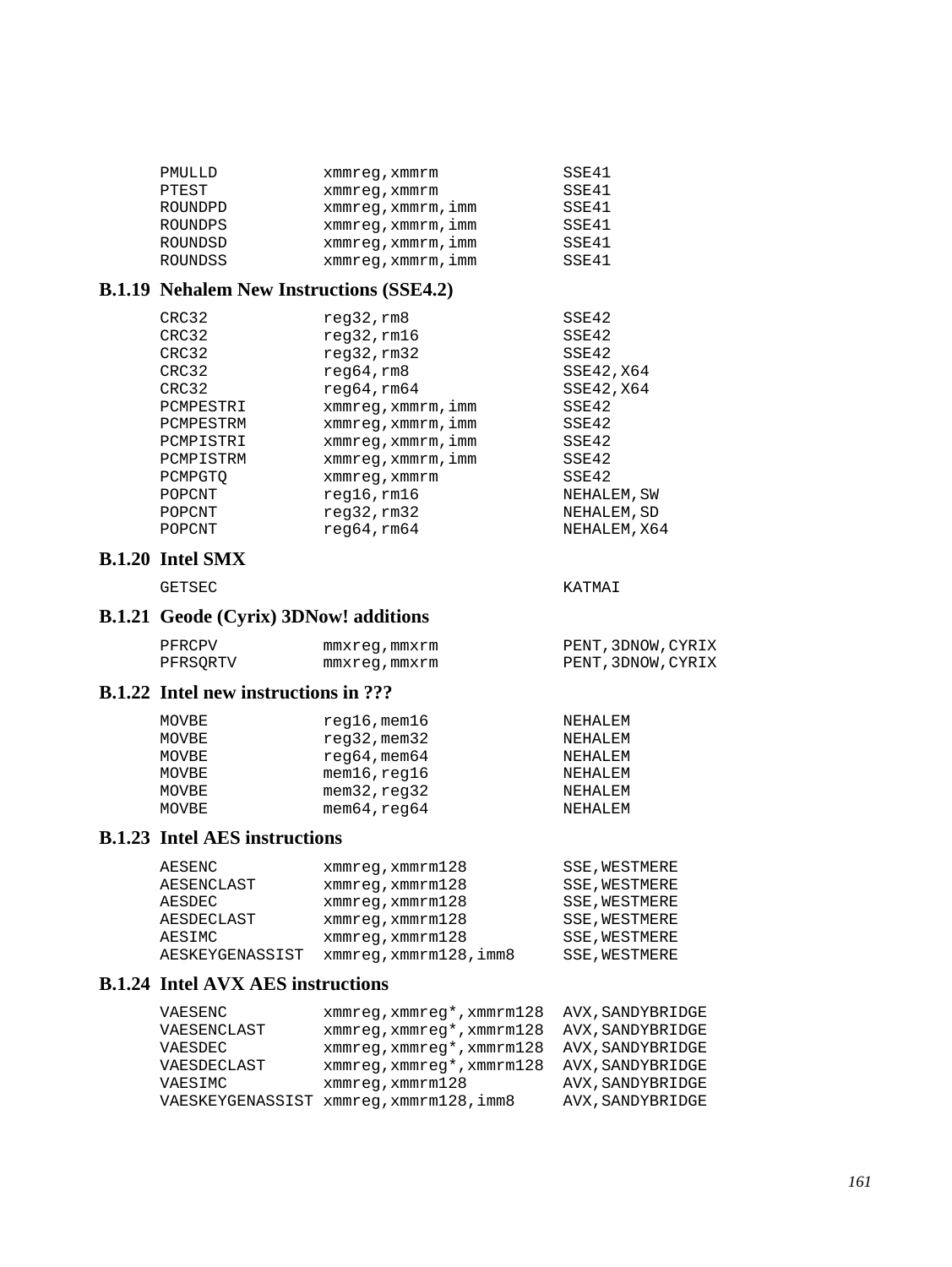### **B.1.25 Intel AVX instructions**

| VADDPD         | xmmreg, xmmreg*, xmmrm128                              | AVX, SANDYBRIDGE                                   |
|----------------|--------------------------------------------------------|----------------------------------------------------|
| VADDPD         | ymmreg, ymmreg*, ymmrm256                              | AVX, SANDYBRIDGE                                   |
| VADDPS         | xmmreg, xmmreg*, xmmrm128                              | AVX, SANDYBRIDGE                                   |
| VADDPS         | ymmreg, ymmreg*, ymmrm256                              | AVX, SANDYBRIDGE                                   |
| VADDSD         | xmmreg, xmmreg*, xmmrm64                               | AVX, SANDYBRIDGE                                   |
| VADDSS         | xmmreg, xmmreg*, xmmrm32                               | AVX, SANDYBRIDGE                                   |
| VADDSUBPD      | xmmreg, xmmreg*, xmmrm128                              | AVX, SANDYBRIDGE                                   |
| VADDSUBPD      | ymmreg, ymmreg*, ymmrm256                              | AVX, SANDYBRIDGE                                   |
| VADDSUBPS      | xmmreg, xmmreg*, xmmrm128                              | AVX, SANDYBRIDGE                                   |
| VADDSUBPS      | ymmreg, ymmreg*, ymmrm256                              | AVX, SANDYBRIDGE                                   |
| VANDPD         | xmmreg, xmmreg*, xmmrm128                              | AVX, SANDYBRIDGE                                   |
| VANDPD         | ymmreg, ymmreg*, ymmrm256                              | AVX, SANDYBRIDGE                                   |
| <b>VANDPS</b>  | xmmreg, xmmreg*, xmmrm128                              | AVX, SANDYBRIDGE                                   |
| VANDPS         | ymmreg, ymmreg*, ymmrm256                              | AVX, SANDYBRIDGE                                   |
| VANDNPD        | xmmreg, xmmreg*, xmmrm128                              | AVX, SANDYBRIDGE                                   |
| VANDNPD        | ymmreg, ymmreg*, ymmrm256                              | AVX, SANDYBRIDGE                                   |
| VANDNPS        | xmmreg, xmmreg*, xmmrm128                              | AVX, SANDYBRIDGE                                   |
| VANDNPS        | ymmreg, ymmreg*, ymmrm256                              | AVX, SANDYBRIDGE                                   |
| VBLENDPD       |                                                        | xmmreg, xmmreg*, xmmrm128, imm8 AVX, SANDYBRIDGE   |
| VBLENDPD       |                                                        | ymmreg, ymmreg*, ymmrm256, imm8 AVX, SANDYBRIDGE   |
| VBLENDPS       |                                                        | xmmreg, xmmreg*, xmmrm128, imm8 AVX, SANDYBRIDGE   |
| VBLENDPS       |                                                        | ymmreg, ymmreg*, ymmrm256, imm8 AVX, SANDYBRIDGE   |
| VBLENDVPD      |                                                        | xmmreg, xmmreg*, xmmrm128, xmmreg AVX, SANDYBRIDGE |
| VBLENDVPD      |                                                        | ymmreg, ymmreg*, ymmrm256, ymmreg AVX, SANDYBRIDGE |
| VBLENDVPS      |                                                        | xmmreg, xmmreg*, xmmrm128, xmmreg AVX, SANDYBRIDGE |
| VBLENDVPS      |                                                        | ymmreg, ymmreg*, ymmrm256, ymmreg AVX, SANDYBRIDGE |
| VBROADCASTSS   | xmmreg, mem32                                          | AVX, SANDYBRIDGE                                   |
| VBROADCASTSS   | ymmreg, mem32                                          | AVX, SANDYBRIDGE                                   |
| VBROADCASTSD   | ymmreg, mem64                                          | AVX, SANDYBRIDGE                                   |
| VBROADCASTF128 | ymmreg, mem128                                         | AVX, SANDYBRIDGE                                   |
| VCMPEQ_OSPD    | xmmreg, xmmreg*, xmmrm128                              | AVX, SANDYBRIDGE                                   |
| VCMPEQ OSPD    | ymmreg, ymmreg*, ymmrm256                              | AVX, SANDYBRIDGE                                   |
| VCMPEQPD       | xmmreg, xmmreg*, xmmrm128                              | AVX, SANDYBRIDGE                                   |
| VCMPEQPD       | ymmreg, ymmreg*, ymmrm256                              | AVX, SANDYBRIDGE                                   |
| VCMPLT_OSPD    | xmmreg, xmmreg*, xmmrm128                              | AVX, SANDYBRIDGE                                   |
| VCMPLT_OSPD    | ymmreg, ymmreg*, ymmrm256                              | AVX, SANDYBRIDGE                                   |
| VCMPLTPD       | xmmreg, xmmreg*, xmmrm128                              | AVX, SANDYBRIDGE                                   |
| VCMPLTPD       | ymmreg, ymmreg*, ymmrm256                              | AVX, SANDYBRIDGE                                   |
| VCMPLE_OSPD    | xmmreg, xmmreg*, xmmrm128                              | AVX, SANDYBRIDGE                                   |
| VCMPLE OSPD    | ymmreg,ymmreg*,ymmrm256                                | AVX, SANDYBRIDGE                                   |
| VCMPLEPD       | xmmreg, xmmreg*, xmmrm128                              | AVX, SANDYBRIDGE                                   |
| VCMPLEPD       | ymmreg, ymmreg*, ymmrm256                              | AVX, SANDYBRIDGE                                   |
| VCMPUNORD_QPD  | xmmreg, xmmreg*, xmmrm128                              | AVX, SANDYBRIDGE                                   |
| VCMPUNORD OPD  | ymmreg, ymmreg*, ymmrm256                              | AVX, SANDYBRIDGE                                   |
| VCMPUNORDPD    | xmmreg, xmmreg*, xmmrm128                              | AVX, SANDYBRIDGE                                   |
| VCMPUNORDPD    | ymmreg, ymmreg*, ymmrm256                              | AVX, SANDYBRIDGE                                   |
| VCMPNEQ_UQPD   | xmmreg, xmmreg*, xmmrm128                              | AVX, SANDYBRIDGE                                   |
| VCMPNEQ_UQPD   | ymmreg, ymmreg*, ymmrm256                              | AVX, SANDYBRIDGE                                   |
| VCMPNEQPD      | xmmreg, xmmreg*, xmmrm128                              | AVX, SANDYBRIDGE                                   |
| VCMPNEOPD      | ymmreg, ymmreg*, ymmrm256                              | AVX, SANDYBRIDGE                                   |
| VCMPNLT_USPD   |                                                        | AVX, SANDYBRIDGE                                   |
|                |                                                        |                                                    |
| VCMPNLT_USPD   | xmmreg, xmmreg*, xmmrm128<br>ymmreg, ymmreg*, ymmrm256 | AVX, SANDYBRIDGE                                   |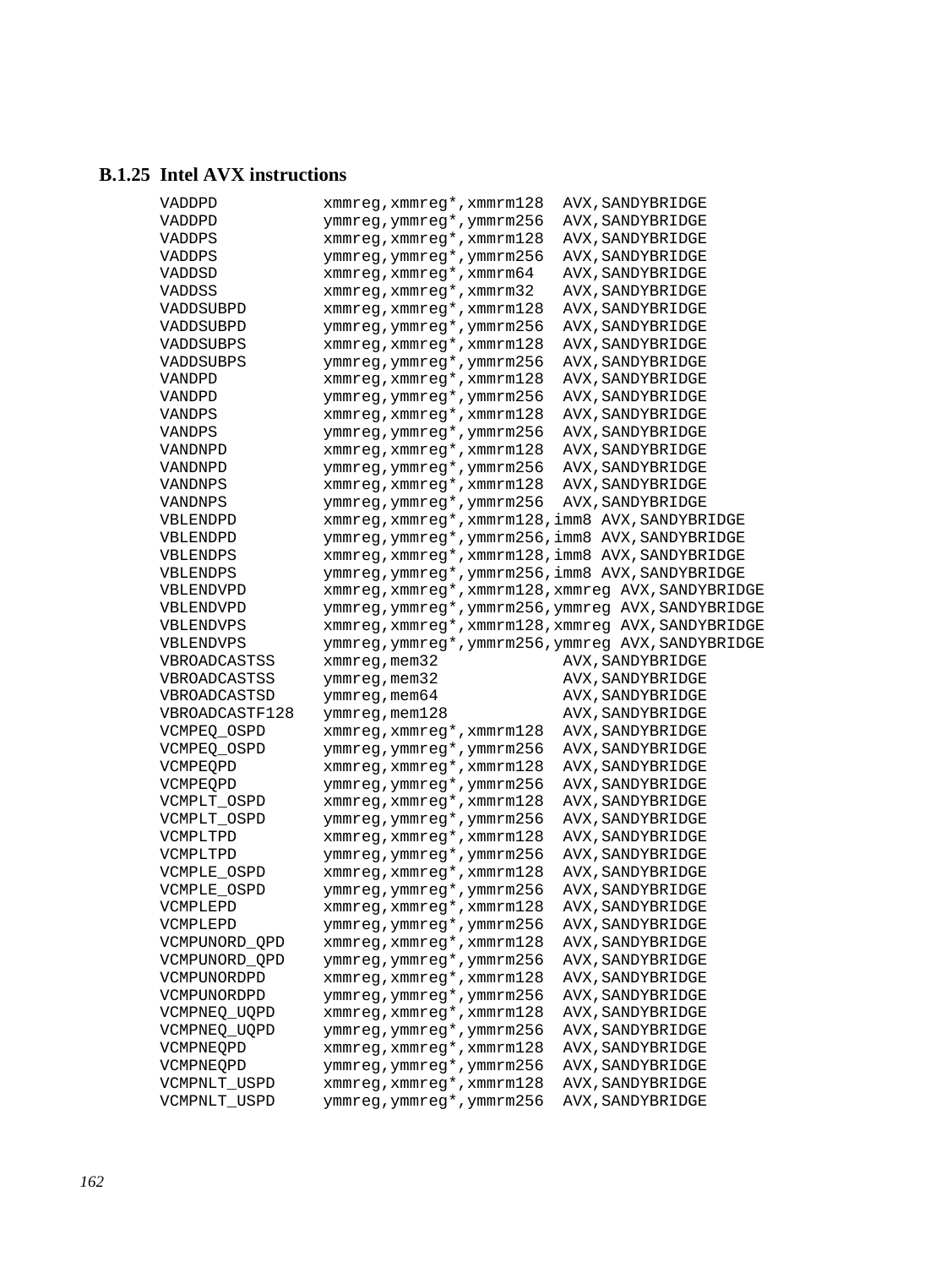| VCMPNLTPD                  | xmmreg, xmmreg*, xmmrm128                            | AVX, SANDYBRIDGE |
|----------------------------|------------------------------------------------------|------------------|
| VCMPNLTPD                  | ymmreg, ymmreg*, ymmrm256                            | AVX, SANDYBRIDGE |
| VCMPNLE_USPD               | xmmreg, xmmreg*, xmmrm128                            | AVX, SANDYBRIDGE |
| VCMPNLE_USPD               | ymmreg, ymmreg*, ymmrm256                            | AVX, SANDYBRIDGE |
| VCMPNLEPD                  | xmmreg, xmmreg*, xmmrm128                            | AVX, SANDYBRIDGE |
| VCMPNLEPD                  | ymmreg, ymmreg*, ymmrm256                            | AVX, SANDYBRIDGE |
| VCMPORD OPD                | xmmreg, xmmreg*, xmmrm128                            | AVX, SANDYBRIDGE |
| VCMPORD_QPD                | ymmreg, ymmreg*, ymmrm256                            | AVX, SANDYBRIDGE |
| VCMPORDPD                  | xmmreg, xmmreg*, xmmrm128                            | AVX, SANDYBRIDGE |
| VCMPORDPD                  | ymmreg, ymmreg*, ymmrm256                            | AVX, SANDYBRIDGE |
| VCMPEQ_UQPD                | xmmreg, xmmreg*, xmmrm128                            | AVX, SANDYBRIDGE |
| VCMPEQ_UQPD                | ymmreg, ymmreg*, ymmrm256                            | AVX, SANDYBRIDGE |
| VCMPNGE_USPD               | xmmreg, xmmreg*, xmmrm128                            | AVX, SANDYBRIDGE |
| VCMPNGE_USPD               | ymmreg, ymmreg*, ymmrm256                            | AVX, SANDYBRIDGE |
| VCMPNGEPD                  | xmmreg, xmmreg*, xmmrm128                            | AVX, SANDYBRIDGE |
| VCMPNGEPD                  | ymmreg,ymmreg*,ymmrm256                              | AVX, SANDYBRIDGE |
| VCMPNGT_USPD               | xmmreg, xmmreg*, xmmrm128                            | AVX, SANDYBRIDGE |
| VCMPNGT_USPD               | ymmreg,ymmreg*,ymmrm256                              | AVX, SANDYBRIDGE |
| VCMPNGTPD                  | xmmreg, xmmreg*, xmmrm128                            | AVX, SANDYBRIDGE |
| VCMPNGTPD                  | ymmreg, ymmreg*, ymmrm256                            | AVX, SANDYBRIDGE |
| VCMPFALSE OQPD             | xmmreg, xmmreg*, xmmrm128                            | AVX, SANDYBRIDGE |
| VCMPFALSE_OQPD             | ymmreg, ymmreg*, ymmrm256                            | AVX, SANDYBRIDGE |
| VCMPFALSEPD                | xmmreg, xmmreg*, xmmrm128                            | AVX, SANDYBRIDGE |
| VCMPFALSEPD                | ymmreg, ymmreg*, ymmrm256                            | AVX, SANDYBRIDGE |
| VCMPNEQ_OQPD               | xmmreg, xmmreg*, xmmrm128                            | AVX, SANDYBRIDGE |
| VCMPNEQ_OQPD               | ymmreg, ymmreg*, ymmrm256                            | AVX, SANDYBRIDGE |
| VCMPGE OSPD                | xmmreg, xmmreg*, xmmrm128                            | AVX, SANDYBRIDGE |
| VCMPGE_OSPD                | ymmreg,ymmreg*,ymmrm256                              | AVX, SANDYBRIDGE |
| VCMPGEPD                   | xmmreg, xmmreg*, xmmrm128                            | AVX, SANDYBRIDGE |
| VCMPGEPD                   | ymmreg,ymmreg*,ymmrm256                              | AVX, SANDYBRIDGE |
| VCMPGT OSPD                | xmmreg, xmmreg*, xmmrm128                            | AVX, SANDYBRIDGE |
| VCMPGT_OSPD                | ymmreg, ymmreg*, ymmrm256                            | AVX, SANDYBRIDGE |
| VCMPGTPD                   | xmmreg, xmmreg*, xmmrm128                            | AVX, SANDYBRIDGE |
| VCMPGTPD                   | ymmreg, ymmreg*, ymmrm256                            | AVX, SANDYBRIDGE |
| VCMPTRUE_UQPD              | xmmreg, xmmreg*, xmmrm128                            | AVX, SANDYBRIDGE |
| VCMPTRUE_UQPD              | ymmreg,ymmreg*,ymmrm256                              | AVX, SANDYBRIDGE |
| VCMPTRUEPD                 | xmmreg, xmmreg*, xmmrm128                            | AVX, SANDYBRIDGE |
| VCMPTRUEPD                 | ymmreg, ymmreg*, ymmrm256                            |                  |
|                            | xmmreg, xmmreg*, xmmrm128                            | AVX, SANDYBRIDGE |
| VCMPEO OSPD                |                                                      | AVX, SANDYBRIDGE |
| VCMPEQ OSPD                | ymmreg,ymmreg*,ymmrm256<br>xmmreg, xmmreg*, xmmrm128 | AVX, SANDYBRIDGE |
| VCMPLT_OQPD                |                                                      | AVX, SANDYBRIDGE |
| VCMPLT_OQPD<br>VCMPLE_OQPD | ymmreg, ymmreg*, ymmrm256                            | AVX, SANDYBRIDGE |
|                            | xmmreg, xmmreg*, xmmrm128                            | AVX, SANDYBRIDGE |
| VCMPLE_OQPD                | ymmreg, ymmreg*, ymmrm256                            | AVX, SANDYBRIDGE |
| VCMPUNORD_SPD              | xmmreg, xmmreg*, xmmrm128                            | AVX, SANDYBRIDGE |
| VCMPUNORD_SPD              | ymmreg, ymmreg*, ymmrm256                            | AVX, SANDYBRIDGE |
| VCMPNEQ_USPD               | xmmreg, xmmreg*, xmmrm128                            | AVX, SANDYBRIDGE |
| VCMPNEQ_USPD               | ymmreg, ymmreg*, ymmrm256                            | AVX, SANDYBRIDGE |
| VCMPNLT_UQPD               | xmmreg, xmmreg*, xmmrm128                            | AVX, SANDYBRIDGE |
| VCMPNLT_UQPD               | ymmreg, ymmreg*, ymmrm256                            | AVX, SANDYBRIDGE |
| VCMPNLE_UQPD               | xmmreg, xmmreg*, xmmrm128                            | AVX, SANDYBRIDGE |
| VCMPNLE_UQPD               | ymmreg, ymmreg*, ymmrm256                            | AVX, SANDYBRIDGE |
| VCMPORD_SPD                | xmmreg, xmmreg*, xmmrm128                            | AVX, SANDYBRIDGE |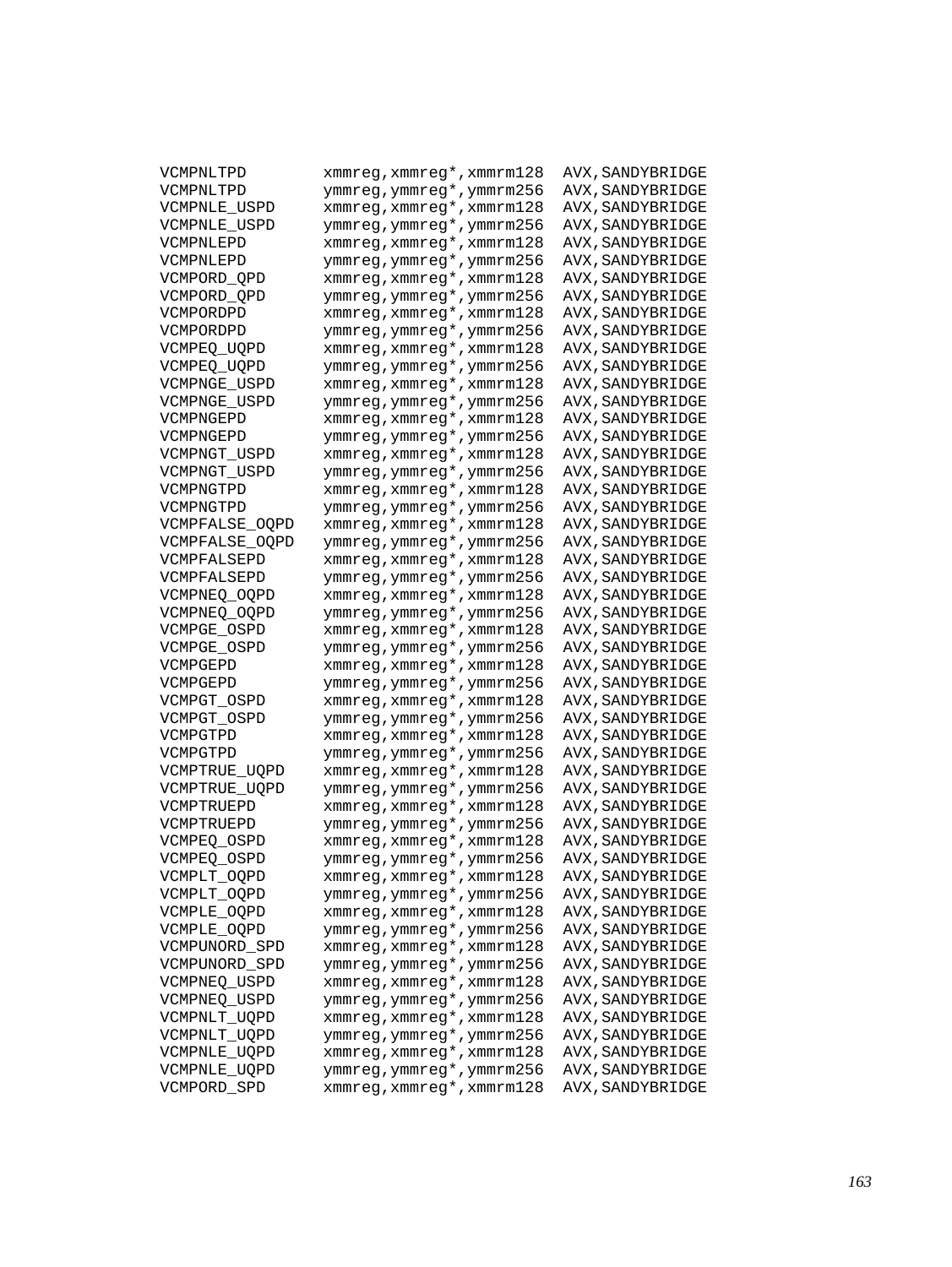| VCMPORD_SPD    | ymmreg, ymmreg*, ymmrm256                        | AVX, SANDYBRIDGE |
|----------------|--------------------------------------------------|------------------|
| VCMPEQ_USPD    | xmmreg, xmmreg*, xmmrm128                        | AVX, SANDYBRIDGE |
| VCMPEQ USPD    | ymmreg, ymmreg*, ymmrm256                        | AVX, SANDYBRIDGE |
| VCMPNGE_UQPD   | xmmreg, xmmreg*, xmmrm128                        | AVX, SANDYBRIDGE |
| VCMPNGE_UQPD   | ymmreg, ymmreg*, ymmrm256                        | AVX, SANDYBRIDGE |
| VCMPNGT_UQPD   | xmmreg, xmmreg*, xmmrm128                        | AVX, SANDYBRIDGE |
| VCMPNGT_UQPD   | ymmreg, ymmreg*, ymmrm256                        | AVX, SANDYBRIDGE |
| VCMPFALSE_OSPD | xmmreg, xmmreg*, xmmrm128                        | AVX, SANDYBRIDGE |
| VCMPFALSE OSPD | ymmreg, ymmreg*, ymmrm256                        | AVX, SANDYBRIDGE |
| VCMPNEQ OSPD   | xmmreg, xmmreg*, xmmrm128                        | AVX, SANDYBRIDGE |
| VCMPNEQ_OSPD   | ymmreg, ymmreg*, ymmrm256                        | AVX, SANDYBRIDGE |
| VCMPGE_OQPD    | xmmreg, xmmreg*, xmmrm128                        | AVX, SANDYBRIDGE |
| VCMPGE_OQPD    | ymmreg, ymmreg*, ymmrm256                        | AVX, SANDYBRIDGE |
| VCMPGT_OQPD    | xmmreg, xmmreg*, xmmrm128                        | AVX, SANDYBRIDGE |
| VCMPGT_OQPD    | ymmreg, ymmreg*, ymmrm256                        | AVX, SANDYBRIDGE |
| VCMPTRUE_USPD  | xmmreg, xmmreg*, xmmrm128                        | AVX, SANDYBRIDGE |
| VCMPTRUE USPD  | ymmreg, ymmreg*, ymmrm256                        | AVX, SANDYBRIDGE |
| VCMPPD         | xmmreg, xmmreg*, xmmrm128, imm8 AVX, SANDYBRIDGE |                  |
| VCMPPD         | ymmreg, ymmreg*, ymmrm256, imm8 AVX, SANDYBRIDGE |                  |
| VCMPEQ_OSPS    | xmmreg, xmmreg*, xmmrm128                        | AVX, SANDYBRIDGE |
| VCMPEO OSPS    | ymmreg, ymmreg*, ymmrm256                        | AVX, SANDYBRIDGE |
| VCMPEQPS       | xmmreg, xmmreg*, xmmrm128                        | AVX, SANDYBRIDGE |
| VCMPEQPS       | ymmreg, ymmreg*, ymmrm256                        | AVX, SANDYBRIDGE |
| VCMPLT_OSPS    | xmmreg, xmmreg*, xmmrm128                        | AVX, SANDYBRIDGE |
| VCMPLT_OSPS    | ymmreg, ymmreg*, ymmrm256                        | AVX, SANDYBRIDGE |
| VCMPLTPS       | xmmreg, xmmreg*, xmmrm128                        | AVX, SANDYBRIDGE |
| VCMPLTPS       | ymmreg, ymmreg*, ymmrm256                        | AVX, SANDYBRIDGE |
| VCMPLE_OSPS    | xmmreg, xmmreg*, xmmrm128                        | AVX, SANDYBRIDGE |
| VCMPLE_OSPS    | ymmreg, ymmreg*, ymmrm256                        | AVX, SANDYBRIDGE |
| VCMPLEPS       | xmmreg, xmmreg*, xmmrm128                        | AVX, SANDYBRIDGE |
| VCMPLEPS       | ymmreg, ymmreg*, ymmrm256                        | AVX, SANDYBRIDGE |
| VCMPUNORD_QPS  | xmmreg, xmmreg*, xmmrm128                        | AVX, SANDYBRIDGE |
| VCMPUNORD_QPS  | ymmreg, ymmreg*, ymmrm256                        | AVX, SANDYBRIDGE |
| VCMPUNORDPS    | xmmreg, xmmreg*, xmmrm128                        | AVX, SANDYBRIDGE |
| VCMPUNORDPS    | ymmreg, ymmreg*, ymmrm256                        | AVX, SANDYBRIDGE |
| VCMPNEQ_UQPS   | xmmreg, xmmreg*, xmmrm128                        | AVX, SANDYBRIDGE |
| VCMPNEQ_UQPS   | ymmreg, ymmreg*, ymmrm256                        | AVX, SANDYBRIDGE |
| VCMPNEQPS      | xmmreg, xmmreg*, xmmrm128                        | AVX, SANDYBRIDGE |
| VCMPNEQPS      | ymmreg, ymmreg*, ymmrm256                        | AVX, SANDYBRIDGE |
| VCMPNLT_USPS   | xmmreg, xmmreg*, xmmrm128                        | AVX, SANDYBRIDGE |
| VCMPNLT_USPS   | ymmreg,ymmreg*,ymmrm256                          | AVX, SANDYBRIDGE |
| VCMPNLTPS      | xmmreg, xmmreg*, xmmrm128                        | AVX, SANDYBRIDGE |
| VCMPNLTPS      | ymmreg, ymmreg*, ymmrm256                        | AVX, SANDYBRIDGE |
| VCMPNLE_USPS   | xmmreg, xmmreg*, xmmrm128                        | AVX, SANDYBRIDGE |
| VCMPNLE USPS   | ymmreg, ymmreg*, ymmrm256                        | AVX, SANDYBRIDGE |
| VCMPNLEPS      | xmmreg, xmmreg*, xmmrm128                        | AVX, SANDYBRIDGE |
| VCMPNLEPS      | ymmreg, ymmreg*, ymmrm256                        | AVX, SANDYBRIDGE |
| VCMPORD_QPS    | xmmreg, xmmreg*, xmmrm128                        | AVX, SANDYBRIDGE |
| VCMPORD_QPS    | ymmreg, ymmreg*, ymmrm256                        | AVX, SANDYBRIDGE |
| VCMPORDPS      | xmmreg, xmmreg*, xmmrm128                        | AVX, SANDYBRIDGE |
| VCMPORDPS      | ymmreg, ymmreg*, ymmrm256                        | AVX, SANDYBRIDGE |
| VCMPEO UOPS    | xmmreg, xmmreg*, xmmrm128                        | AVX, SANDYBRIDGE |
| VCMPEQ_UQPS    | ymmreg, ymmreg*, ymmrm256                        | AVX, SANDYBRIDGE |
|                |                                                  |                  |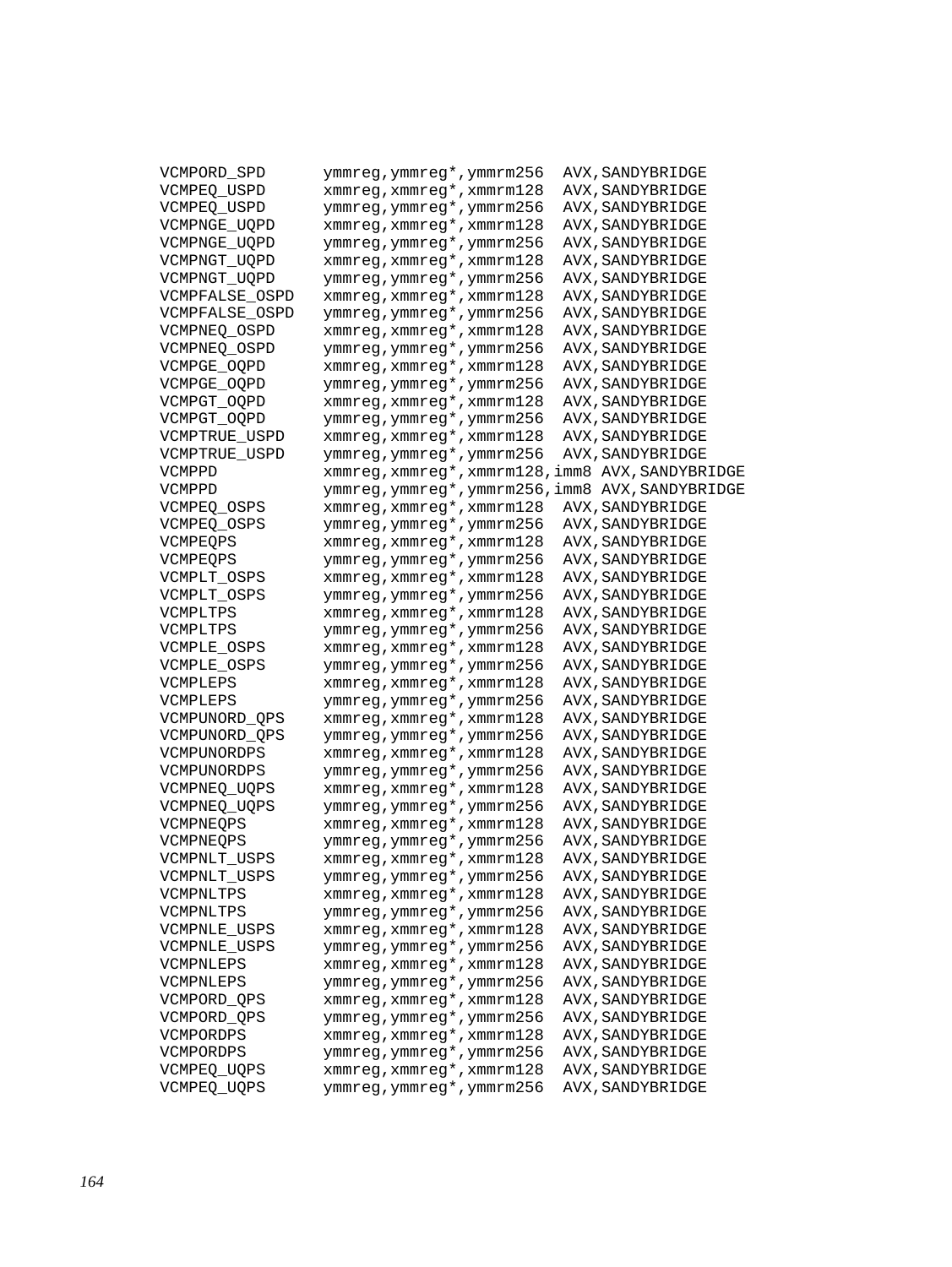| VCMPNGE_USPS   | xmmreg, xmmreg*, xmmrm128                              | AVX, SANDYBRIDGE |
|----------------|--------------------------------------------------------|------------------|
| VCMPNGE USPS   | ymmreg, ymmreg*, ymmrm256                              | AVX, SANDYBRIDGE |
| VCMPNGEPS      | xmmreg, xmmreg*, xmmrm128                              | AVX, SANDYBRIDGE |
| VCMPNGEPS      | ymmreg, ymmreg*, ymmrm256                              | AVX, SANDYBRIDGE |
| VCMPNGT_USPS   | xmmreg, xmmreg*, xmmrm128                              | AVX, SANDYBRIDGE |
| VCMPNGT USPS   | ymmreg, ymmreg*, ymmrm256                              | AVX, SANDYBRIDGE |
| VCMPNGTPS      | xmmreg, xmmreg*, xmmrm128                              | AVX, SANDYBRIDGE |
| VCMPNGTPS      | ymmreg, ymmreg*, ymmrm256                              | AVX, SANDYBRIDGE |
| VCMPFALSE_OQPS | xmmreg, xmmreg*, xmmrm128                              | AVX, SANDYBRIDGE |
| VCMPFALSE_OQPS | ymmreg, ymmreg*, ymmrm256                              | AVX, SANDYBRIDGE |
| VCMPFALSEPS    | xmmreg, xmmreg*, xmmrm128                              | AVX, SANDYBRIDGE |
| VCMPFALSEPS    | ymmreg, ymmreg*, ymmrm256                              | AVX, SANDYBRIDGE |
| VCMPNEO OOPS   | xmmreg, xmmreg*, xmmrm128                              | AVX, SANDYBRIDGE |
| VCMPNEQ_OQPS   | ymmreg, ymmreg*, ymmrm256                              | AVX, SANDYBRIDGE |
| VCMPGE OSPS    | xmmreg, xmmreg*, xmmrm128                              | AVX, SANDYBRIDGE |
| VCMPGE OSPS    | ymmreg, ymmreg*, ymmrm256                              | AVX, SANDYBRIDGE |
| VCMPGEPS       | xmmreg, xmmreg*, xmmrm128                              | AVX, SANDYBRIDGE |
| VCMPGEPS       | ymmreg, ymmreg*, ymmrm256                              | AVX, SANDYBRIDGE |
| VCMPGT OSPS    | xmmreg, xmmreg*, xmmrm128                              | AVX, SANDYBRIDGE |
| VCMPGT_OSPS    | ymmreg, ymmreg*, ymmrm256                              | AVX, SANDYBRIDGE |
| VCMPGTPS       | xmmreg, xmmreg*, xmmrm128                              | AVX, SANDYBRIDGE |
| VCMPGTPS       | ymmreg, ymmreg*, ymmrm256                              | AVX, SANDYBRIDGE |
| VCMPTRUE_UQPS  | xmmreg, xmmreg*, xmmrm128                              | AVX, SANDYBRIDGE |
| VCMPTRUE_UQPS  | ymmreg, ymmreg*, ymmrm256                              | AVX, SANDYBRIDGE |
| VCMPTRUEPS     | xmmreg, xmmreg*, xmmrm128                              | AVX, SANDYBRIDGE |
| VCMPTRUEPS     | ymmreg, ymmreg*, ymmrm256                              | AVX, SANDYBRIDGE |
| VCMPEO OSPS    | xmmreg, xmmreg*, xmmrm128                              | AVX, SANDYBRIDGE |
| VCMPEQ_OSPS    | ymmreg, ymmreg*, ymmrm256                              | AVX, SANDYBRIDGE |
| VCMPLT_OQPS    | xmmreg, xmmreg*, xmmrm128                              | AVX, SANDYBRIDGE |
| VCMPLT_OQPS    | ymmreg, ymmreg*, ymmrm256                              | AVX, SANDYBRIDGE |
| VCMPLE_OQPS    | xmmreg, xmmreg*, xmmrm128                              | AVX, SANDYBRIDGE |
| VCMPLE_OQPS    | ymmreg, ymmreg*, ymmrm256                              | AVX, SANDYBRIDGE |
| VCMPUNORD_SPS  | xmmreg, xmmreg*, xmmrm128                              |                  |
| VCMPUNORD_SPS  | ymmreg, ymmreg*, ymmrm256                              | AVX, SANDYBRIDGE |
|                | xmmreg, xmmreg*, xmmrm128                              | AVX, SANDYBRIDGE |
| VCMPNEQ_USPS   |                                                        | AVX, SANDYBRIDGE |
| VCMPNEO USPS   | ymmreg, ymmreg*, ymmrm256                              | AVX, SANDYBRIDGE |
| VCMPNLT_UQPS   | xmmreg, xmmreg*, xmmrm128<br>ymmreg, ymmreg*, ymmrm256 | AVX, SANDYBRIDGE |
| VCMPNLT_UQPS   | xmmreg, xmmreg*, xmmrm128                              | AVX, SANDYBRIDGE |
| VCMPNLE_UQPS   |                                                        | AVX, SANDYBRIDGE |
| VCMPNLE UQPS   | ymmreg, ymmreg*, ymmrm256                              | AVX, SANDYBRIDGE |
| VCMPORD_SPS    | xmmreg, xmmreg*, xmmrm128                              | AVX, SANDYBRIDGE |
| VCMPORD SPS    | ymmreg, ymmreg*, ymmrm256                              | AVX, SANDYBRIDGE |
| VCMPEQ_USPS    | xmmreg, xmmreg*, xmmrm128<br>ymmreg, ymmreg*, ymmrm256 | AVX, SANDYBRIDGE |
| VCMPEQ_USPS    |                                                        | AVX, SANDYBRIDGE |
| VCMPNGE_UQPS   | xmmreg, xmmreg*, xmmrm128                              | AVX, SANDYBRIDGE |
| VCMPNGE_UQPS   | ymmreg, ymmreg*, ymmrm256                              | AVX, SANDYBRIDGE |
| VCMPNGT_UQPS   | xmmreg, xmmreg*, xmmrm128                              | AVX, SANDYBRIDGE |
| VCMPNGT_UQPS   | ymmreg, ymmreg*, ymmrm256                              | AVX, SANDYBRIDGE |
| VCMPFALSE_OSPS | xmmreg, xmmreg*, xmmrm128                              | AVX, SANDYBRIDGE |
| VCMPFALSE_OSPS | ymmreg, ymmreg*, ymmrm256                              | AVX, SANDYBRIDGE |
| VCMPNEQ_OSPS   | xmmreg, xmmreg*, xmmrm128                              | AVX, SANDYBRIDGE |
| VCMPNEQ_OSPS   | ymmreg, ymmreg*, ymmrm256                              | AVX, SANDYBRIDGE |
| VCMPGE_OQPS    | xmmreg, xmmreg*, xmmrm128                              | AVX, SANDYBRIDGE |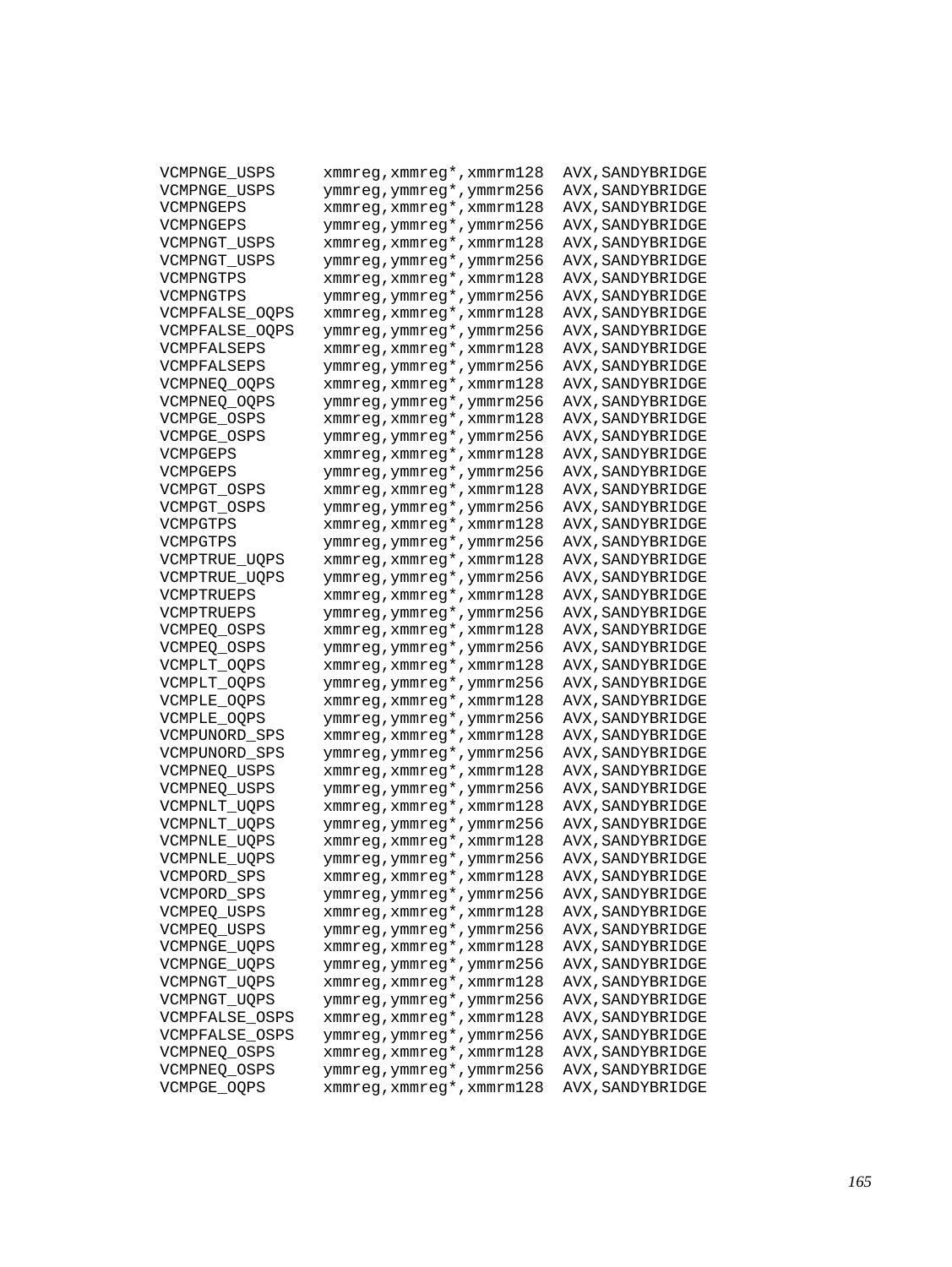| VCMPGE OOPS    | ymmreg, ymmreg*, ymmrm256                            | AVX, SANDYBRIDGE |
|----------------|------------------------------------------------------|------------------|
| VCMPGT_OQPS    | xmmreg, xmmreg*, xmmrm128                            | AVX, SANDYBRIDGE |
| VCMPGT_OQPS    | ymmreg, ymmreg*, ymmrm256                            | AVX, SANDYBRIDGE |
| VCMPTRUE USPS  | xmmreg, xmmreg*, xmmrm128                            | AVX, SANDYBRIDGE |
| VCMPTRUE USPS  | ymmreg, ymmreg*, ymmrm256                            | AVX, SANDYBRIDGE |
| VCMPPS         | xmmreg, xmmreg*, xmmrm128, imm8 AVX, SANDYBRIDGE     |                  |
| VCMPPS         | ymmreg, ymmreg*, ymmrm256, imm8 AVX, SANDYBRIDGE     |                  |
| VCMPEQ_OSSD    | xmmreg, xmmreg*, xmmrm64                             | AVX, SANDYBRIDGE |
| VCMPEOSD       | xmmreg, xmmreg*, xmmrm64                             | AVX, SANDYBRIDGE |
| VCMPLT OSSD    | xmmreg, xmmreg*, xmmrm64                             | AVX, SANDYBRIDGE |
| VCMPLTSD       | xmmreg, xmmreg*, xmmrm64                             | AVX, SANDYBRIDGE |
| VCMPLE_OSSD    | xmmreg, xmmreg*, xmmrm64                             | AVX, SANDYBRIDGE |
| VCMPLESD       | xmmreg, xmmreg*, xmmrm64                             | AVX, SANDYBRIDGE |
| VCMPUNORD_QSD  | xmmreg, xmmreg*, xmmrm64                             | AVX, SANDYBRIDGE |
| VCMPUNORDSD    | xmmreg, xmmreg*, xmmrm64                             | AVX, SANDYBRIDGE |
| VCMPNEO UOSD   | xmmreg, xmmreg*, xmmrm64                             | AVX, SANDYBRIDGE |
| VCMPNEQSD      | xmmreg, xmmreg*, xmmrm64                             | AVX, SANDYBRIDGE |
| VCMPNLT_USSD   | xmmreg, xmmreg*, xmmrm64                             | AVX, SANDYBRIDGE |
| VCMPNLTSD      | xmmreg, xmmreg*, xmmrm64                             | AVX, SANDYBRIDGE |
| VCMPNLE USSD   | xmmreg, xmmreg*, xmmrm64                             | AVX, SANDYBRIDGE |
| VCMPNLESD      | xmmreg, xmmreg*, xmmrm64                             | AVX, SANDYBRIDGE |
| VCMPORD OSD    | xmmreg, xmmreg*, xmmrm64                             | AVX, SANDYBRIDGE |
| VCMPORDSD      | xmmreg, xmmreg*, xmmrm64                             | AVX, SANDYBRIDGE |
| VCMPEO UOSD    | xmmreg, xmmreg*, xmmrm64                             | AVX, SANDYBRIDGE |
| VCMPNGE_USSD   | xmmreg, xmmreg*, xmmrm64                             | AVX, SANDYBRIDGE |
| VCMPNGESD      | xmmreg, xmmreg*, xmmrm64                             | AVX, SANDYBRIDGE |
| VCMPNGT USSD   | xmmreg, xmmreg*, xmmrm64                             | AVX, SANDYBRIDGE |
| VCMPNGTSD      | xmmreg, xmmreg*, xmmrm64                             | AVX, SANDYBRIDGE |
| VCMPFALSE_OQSD | xmmreg, xmmreg*, xmmrm64                             | AVX, SANDYBRIDGE |
| VCMPFALSESD    | xmmreg, xmmreg*, xmmrm64                             | AVX, SANDYBRIDGE |
| VCMPNEQ_OQSD   | $x$ mmreg, $x$ mmreg*, $x$ mmrm64                    | AVX, SANDYBRIDGE |
| VCMPGE_OSSD    | xmmreg, xmmreg*, xmmrm64                             | AVX, SANDYBRIDGE |
| VCMPGESD       | xmmreg, xmmreg*, xmmrm64                             | AVX, SANDYBRIDGE |
| VCMPGT OSSD    | xmmreg, xmmreg*, xmmrm64                             | AVX, SANDYBRIDGE |
| VCMPGTSD       | xmmreg, xmmreg*, xmmrm64                             | AVX, SANDYBRIDGE |
| VCMPTRUE_UQSD  | xmmreg, xmmreg*, xmmrm64                             | AVX, SANDYBRIDGE |
| VCMPTRUESD     | xmmreg, xmmreg*, xmmrm64                             | AVX, SANDYBRIDGE |
| VCMPEQ OSSD    | xmmreg, xmmreg*, xmmrm64                             | AVX, SANDYBRIDGE |
| VCMPLT_OQSD    | xmmreg, xmmreg*, xmmrm64                             | AVX, SANDYBRIDGE |
| VCMPLE_OQSD    | xmmreg, xmmreg*, xmmrm64                             | AVX, SANDYBRIDGE |
| VCMPUNORD_SSD  | xmmreg, xmmreg*, xmmrm64                             | AVX, SANDYBRIDGE |
|                |                                                      |                  |
| VCMPNEQ_USSD   | xmmreg, xmmreg*, xmmrm64<br>xmmreg, xmmreg*, xmmrm64 | AVX, SANDYBRIDGE |
| VCMPNLT_UQSD   | xmmreg, xmmreg*, xmmrm64                             | AVX, SANDYBRIDGE |
| VCMPNLE_UQSD   | xmmreq, xmmreq*, xmmrm64                             | AVX, SANDYBRIDGE |
| VCMPORD_SSD    | xmmreg, xmmreg*, xmmrm64                             | AVX, SANDYBRIDGE |
| VCMPEQ_USSD    | xmmreg, xmmreg*, xmmrm64                             | AVX, SANDYBRIDGE |
| VCMPNGE_UQSD   |                                                      | AVX, SANDYBRIDGE |
| VCMPNGT_UQSD   | xmmreg, xmmreg*, xmmrm64                             | AVX, SANDYBRIDGE |
| VCMPFALSE_OSSD | xmmreg, xmmreg*, xmmrm64                             | AVX, SANDYBRIDGE |
| VCMPNEQ_OSSD   | xmmreg, xmmreg*, xmmrm64                             | AVX, SANDYBRIDGE |
| VCMPGE_OQSD    | xmmreg, xmmreg*, xmmrm64                             | AVX, SANDYBRIDGE |
| VCMPGT_OQSD    | xmmreg, xmmreg*, xmmrm64                             | AVX, SANDYBRIDGE |
| VCMPTRUE_USSD  | xmmreg, xmmreg*, xmmrm64                             | AVX, SANDYBRIDGE |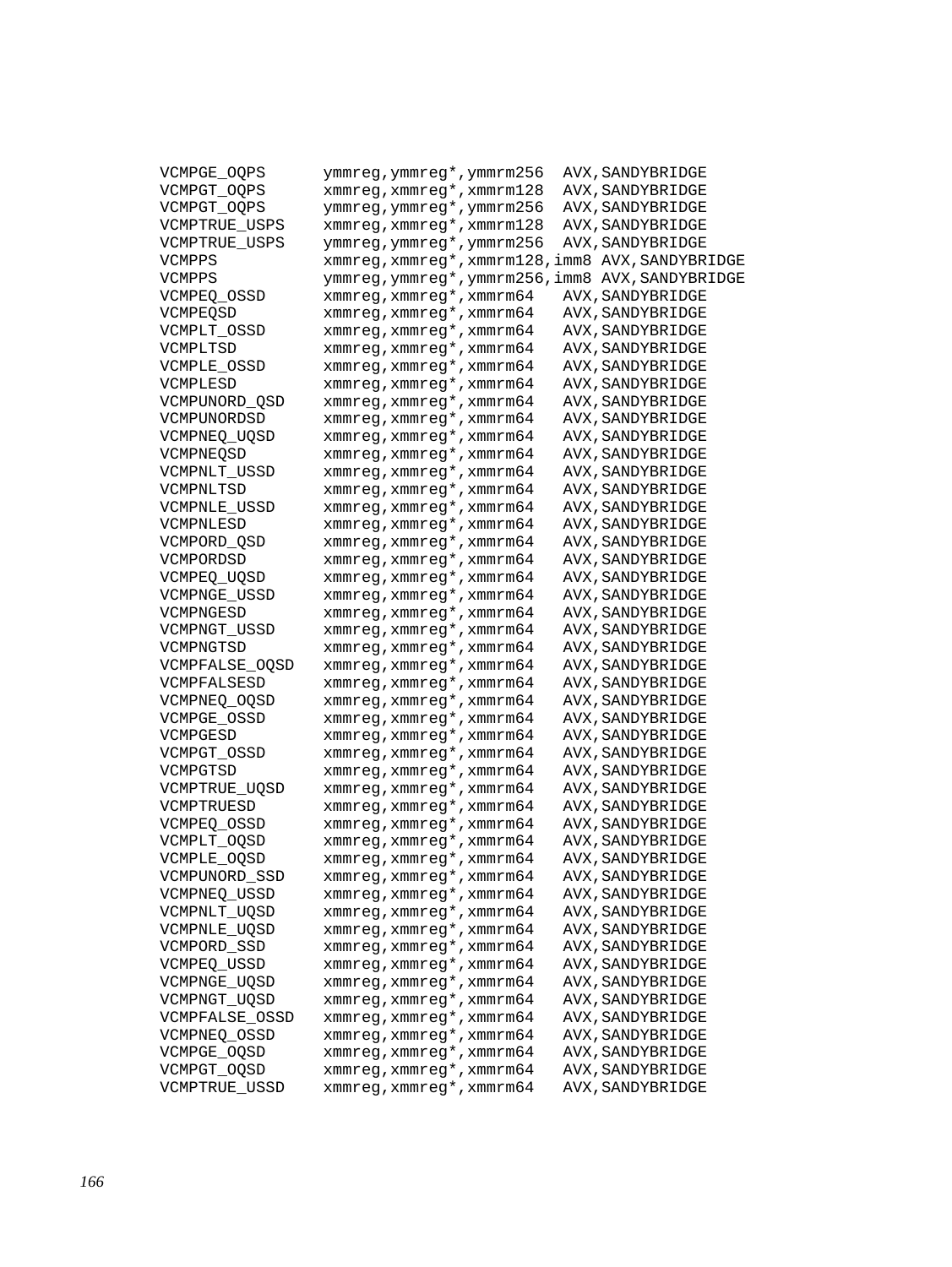| VCMPSD               |                          | xmmreg, xmmreg*, xmmrm64, imm8 AVX, SANDYBRIDGE |
|----------------------|--------------------------|-------------------------------------------------|
| VCMPEO OSSS          | xmmreg, xmmreg*, xmmrm64 | AVX, SANDYBRIDGE                                |
| VCMPEQSS             | xmmreg, xmmreg*, xmmrm64 | AVX, SANDYBRIDGE                                |
| VCMPLT OSSS          | xmmreg, xmmreg*, xmmrm64 | AVX, SANDYBRIDGE                                |
| VCMPLTSS             | xmmreg, xmmreg*, xmmrm64 | AVX, SANDYBRIDGE                                |
| VCMPLE OSSS          | xmmreg, xmmreg*, xmmrm64 | AVX, SANDYBRIDGE                                |
| VCMPLESS             | xmmreg, xmmreg*, xmmrm64 | AVX, SANDYBRIDGE                                |
| VCMPUNORD_QSS        | xmmreg, xmmreg*, xmmrm64 | AVX, SANDYBRIDGE                                |
| VCMPUNORDSS          | xmmreg, xmmreg*, xmmrm64 | AVX, SANDYBRIDGE                                |
| VCMPNEO UOSS         | xmmreg, xmmreg*, xmmrm64 | AVX, SANDYBRIDGE                                |
| VCMPNEQSS            | xmmreg, xmmreg*, xmmrm64 | AVX, SANDYBRIDGE                                |
| VCMPNLT USSS         | xmmreg, xmmreg*, xmmrm64 | AVX, SANDYBRIDGE                                |
| VCMPNLTSS            | xmmreg, xmmreg*, xmmrm64 | AVX, SANDYBRIDGE                                |
| VCMPNLE USSS         | xmmreg, xmmreg*, xmmrm64 | AVX, SANDYBRIDGE                                |
| VCMPNLESS            | xmmreg, xmmreg*, xmmrm64 | AVX, SANDYBRIDGE                                |
| VCMPORD QSS          | xmmreg, xmmreg*, xmmrm64 | AVX, SANDYBRIDGE                                |
| VCMPORDSS            | xmmreg, xmmreg*, xmmrm64 | AVX, SANDYBRIDGE                                |
| VCMPEQ_UQSS          | xmmreg, xmmreg*, xmmrm64 | AVX, SANDYBRIDGE                                |
| VCMPNGE_USSS         | xmmreg, xmmreg*, xmmrm64 | AVX, SANDYBRIDGE                                |
| VCMPNGESS            | xmmreg, xmmreg*, xmmrm64 | AVX, SANDYBRIDGE                                |
| VCMPNGT USSS         | xmmreg, xmmreg*, xmmrm64 |                                                 |
| VCMPNGTSS            | xmmreg, xmmreg*, xmmrm64 | AVX, SANDYBRIDGE<br>AVX, SANDYBRIDGE            |
|                      | xmmreg, xmmreg*, xmmrm64 | AVX, SANDYBRIDGE                                |
| VCMPFALSE_OQSS       |                          |                                                 |
| VCMPFALSESS          | xmmreg, xmmreg*, xmmrm64 | AVX, SANDYBRIDGE                                |
| VCMPNEO OOSS         | xmmreg, xmmreg*, xmmrm64 | AVX, SANDYBRIDGE                                |
| <b>VCMPGE OSSS</b>   | xmmreg, xmmreg*, xmmrm64 | AVX, SANDYBRIDGE                                |
| VCMPGESS             | xmmreg, xmmreg*, xmmrm64 | AVX, SANDYBRIDGE                                |
| VCMPGT OSSS          | xmmreg, xmmreg*, xmmrm64 | AVX, SANDYBRIDGE                                |
| VCMPGTSS             | xmmreg, xmmreg*, xmmrm64 | AVX, SANDYBRIDGE                                |
| VCMPTRUE_UQSS        | xmmreg, xmmreg*, xmmrm64 | AVX, SANDYBRIDGE                                |
| VCMPTRUESS           | xmmreg, xmmreg*, xmmrm64 | AVX, SANDYBRIDGE                                |
| VCMPEQ_OSSS          | xmmreg, xmmreg*, xmmrm64 | AVX, SANDYBRIDGE                                |
| VCMPLT OOSS          | xmmreg, xmmreg*, xmmrm64 | AVX, SANDYBRIDGE                                |
| VCMPLE_OQSS          | xmmreg, xmmreg*, xmmrm64 | AVX, SANDYBRIDGE                                |
| VCMPUNORD_SSS        | xmmreg, xmmreg*, xmmrm64 | AVX, SANDYBRIDGE                                |
| VCMPNEQ_USSS         | xmmreg, xmmreg*, xmmrm64 | AVX, SANDYBRIDGE                                |
| VCMPNLT_UQSS         | xmmreg, xmmreg*, xmmrm64 | AVX, SANDYBRIDGE                                |
| VCMPNLE_UQSS         | xmmreg, xmmreg*, xmmrm64 | AVX, SANDYBRIDGE                                |
| VCMPORD SSS          | xmmreg, xmmreg*, xmmrm64 | AVX, SANDYBRIDGE                                |
| VCMPEO USSS          | xmmreg, xmmreg*, xmmrm64 | AVX, SANDYBRIDGE                                |
| <b>VCMPNGE UOSS</b>  | xmmreg, xmmreg*, xmmrm64 | AVX, SANDYBRIDGE                                |
| VCMPNGT_UQSS         | xmmreg, xmmreg*, xmmrm64 | AVX, SANDYBRIDGE                                |
| VCMPFALSE_OSSS       | xmmreg, xmmreg*, xmmrm64 | AVX, SANDYBRIDGE                                |
| VCMPNEO OSSS         | xmmreg, xmmreg*, xmmrm64 | AVX, SANDYBRIDGE                                |
| VCMPGE_OQSS          | xmmreg, xmmreg*, xmmrm64 | AVX, SANDYBRIDGE                                |
| VCMPGT_OQSS          | xmmreg, xmmreg*, xmmrm64 | AVX, SANDYBRIDGE                                |
| <b>VCMPTRUE USSS</b> | xmmreg, xmmreg*, xmmrm64 | AVX, SANDYBRIDGE                                |
| VCMPSS               |                          | xmmreg, xmmreg*, xmmrm64, imm8 AVX, SANDYBRIDGE |
| VCOMISD              | xmmreg, xmmrm64          | AVX, SANDYBRIDGE                                |
| VCOMISS              | xmmreg, xmmrm32          | AVX, SANDYBRIDGE                                |
| VCVTDQ2PD            | xmmreg, xmmrm64          | AVX, SANDYBRIDGE                                |
| VCVTDQ2PD            | ymmreg, xmmrm128         | AVX, SANDYBRIDGE                                |
| VCVTDQ2PS            | xmmreg, xmmrm128         | AVX, SANDYBRIDGE                                |
|                      |                          |                                                 |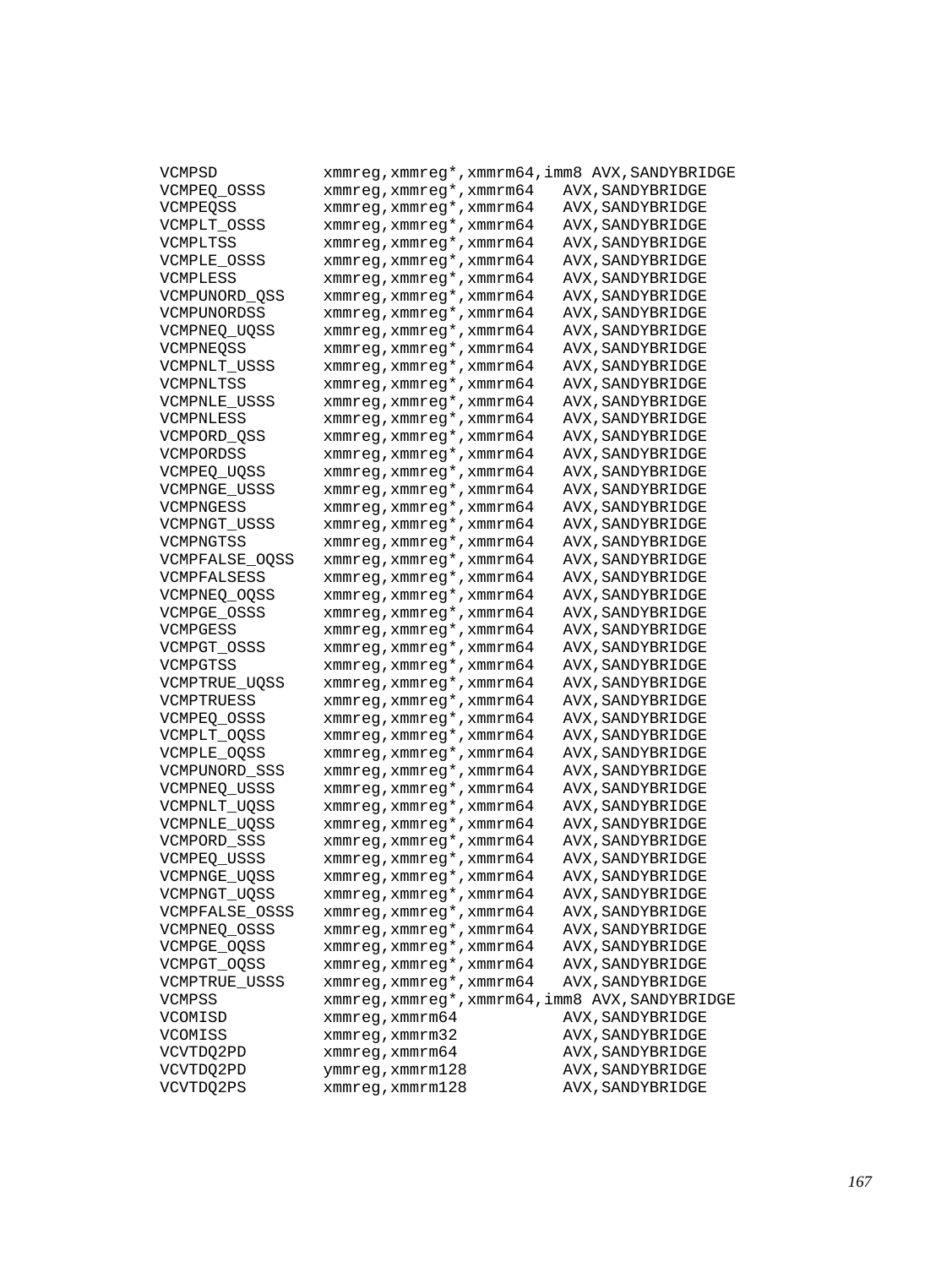| VCVTDQ2PS    | ymmreg, ymmrm256                                 | AVX, SANDYBRIDGE         |
|--------------|--------------------------------------------------|--------------------------|
| VCVTPD2DQ    | xmmreg, xmmreg                                   | AVX, SANDYBRIDGE         |
| VCVTPD2DQ    | xmmreg, mem128                                   | AVX, SANDYBRIDGE, SO     |
| VCVTPD2DQ    | xmmreg, ymmreg                                   | AVX, SANDYBRIDGE         |
| VCVTPD2DQ    | xmmreg, mem256                                   | AVX, SANDYBRIDGE, SY     |
| VCVTPD2PS    | xmmreg, xmmreg                                   | AVX, SANDYBRIDGE         |
| VCVTPD2PS    | xmmreg, mem128                                   | AVX, SANDYBRIDGE, SO     |
| VCVTPD2PS    | xmmreg, ymmreg                                   | AVX, SANDYBRIDGE         |
| VCVTPD2PS    | xmmreg, mem256                                   | AVX, SANDYBRIDGE, SY     |
| VCVTPS2DQ    | xmmreg, xmmrm128                                 | AVX, SANDYBRIDGE         |
| VCVTPS2DO    | ymmreg, ymmrm256                                 | AVX, SANDYBRIDGE         |
| VCVTPS2PD    | xmmreg, xmmrm64                                  | AVX, SANDYBRIDGE         |
| VCVTPS2PD    | ymmreg, xmmrm128                                 | AVX, SANDYBRIDGE         |
| VCVTSD2SI    | reg32, xmmrm64                                   | AVX, SANDYBRIDGE         |
| VCVTSD2SI    | reg64, xmmrm64                                   | AVX, SANDYBRIDGE, LONG   |
| VCVTSD2SS    | xmmreg, xmmreg*, xmmrm64                         | AVX, SANDYBRIDGE         |
| VCVTSI2SD    | xmmreg, xmmreg*, rm32                            | AVX, SANDYBRIDGE, SD     |
| VCVTSI2SD    | xmmreg, xmmreg*, mem32                           | AVX, SANDYBRIDGE, ND, SD |
| VCVTSI2SD    | xmmreg, xmmreg*, rm64                            | AVX, SANDYBRIDGE, LONG   |
| VCVTSI2SS    | xmmreg, xmmreg*, rm32                            | AVX, SANDYBRIDGE, SD     |
| VCVTSI2SS    | xmmreg, xmmreg*, mem32                           | AVX, SANDYBRIDGE, ND, SD |
| VCVTSI2SS    | xmmreg, xmmreg*, rm64                            |                          |
| VCVTSS2SD    | xmmreg, xmmreg*, xmmrm32                         | AVX, SANDYBRIDGE, LONG   |
| VCVTSS2SI    |                                                  | AVX, SANDYBRIDGE         |
|              | reg32, xmmrm32                                   | AVX, SANDYBRIDGE         |
| VCVTSS2SI    | reg64, xmmrm32                                   | AVX, SANDYBRIDGE, LONG   |
| VCVTTPD2DQ   | xmmreg, xmmreg                                   | AVX, SANDYBRIDGE         |
| VCVTTPD2DQ   | xmmreg, mem128                                   | AVX, SANDYBRIDGE, SO     |
| VCVTTPD2DQ   | xmmreg, ymmreg                                   | AVX, SANDYBRIDGE         |
| VCVTTPD2DQ   | xmmreg, mem256                                   | AVX, SANDYBRIDGE, SY     |
| VCVTTPS2DQ   | xmmreg, xmmrm128                                 | AVX, SANDYBRIDGE         |
| VCVTTPS2DQ   | ymmreg, ymmrm256                                 | AVX, SANDYBRIDGE         |
| VCVTTSD2SI   | reg32, xmmrm64                                   | AVX, SANDYBRIDGE         |
| VCVTTSD2SI   | reg64, xmmrm64                                   | AVX, SANDYBRIDGE, LONG   |
| VCVTTSS2SI   | reg32, xmmrm32                                   | AVX, SANDYBRIDGE         |
| VCVTTSS2SI   | reg64, xmmrm32                                   | AVX, SANDYBRIDGE, LONG   |
| VDIVPD       | xmmreg, xmmreg*, xmmrm128                        | AVX, SANDYBRIDGE         |
| VDIVPD       | ymmreg, ymmreg*, ymmrm256                        | AVX, SANDYBRIDGE         |
| VDIVPS       | xmmreg, xmmreg*, xmmrm128                        | AVX, SANDYBRIDGE         |
| VDIVPS       | ymmreg, ymmreg*, ymmrm256                        | AVX, SANDYBRIDGE         |
| VDIVSD       | xmmreg, xmmreg*, xmmrm64                         | AVX, SANDYBRIDGE         |
| VDIVSS       | $x$ mmreg, $x$ mmreg*, $x$ mmrm32                | AVX, SANDYBRIDGE         |
| VDPPD        | xmmreg, xmmreg*, xmmrm128, imm8 AVX, SANDYBRIDGE |                          |
| <b>VDPPS</b> | xmmreg, xmmreg*, xmmrm128, imm8 AVX, SANDYBRIDGE |                          |
| <b>VDPPS</b> | ymmreg, ymmreg*, ymmrm256, imm8 AVX, SANDYBRIDGE |                          |
| VEXTRACTF128 | xmmrm128, xmmreg, imm8                           | AVX, SANDYBRIDGE         |
| VEXTRACTPS   | rm32, xmmreg, imm8                               | AVX, SANDYBRIDGE         |
| VHADDPD      | xmmreg, xmmreg*, xmmrm128                        | AVX, SANDYBRIDGE         |
| VHADDPD      | ymmreg, ymmreg*, ymmrm256                        | AVX, SANDYBRIDGE         |
| VHADDPS      | xmmreg, xmmreg*, xmmrm128                        | AVX, SANDYBRIDGE         |
| VHADDPS      | ymmreg, ymmreg*, ymmrm256                        | AVX, SANDYBRIDGE         |
| VHSUBPD      | xmmreg, xmmreg*, xmmrm128                        | AVX, SANDYBRIDGE         |
| VHSUBPD      | ymmreg, ymmreg*, ymmrm256                        | AVX, SANDYBRIDGE         |
| VHSUBPS      | xmmreg, xmmreg*, xmmrm128                        | AVX, SANDYBRIDGE         |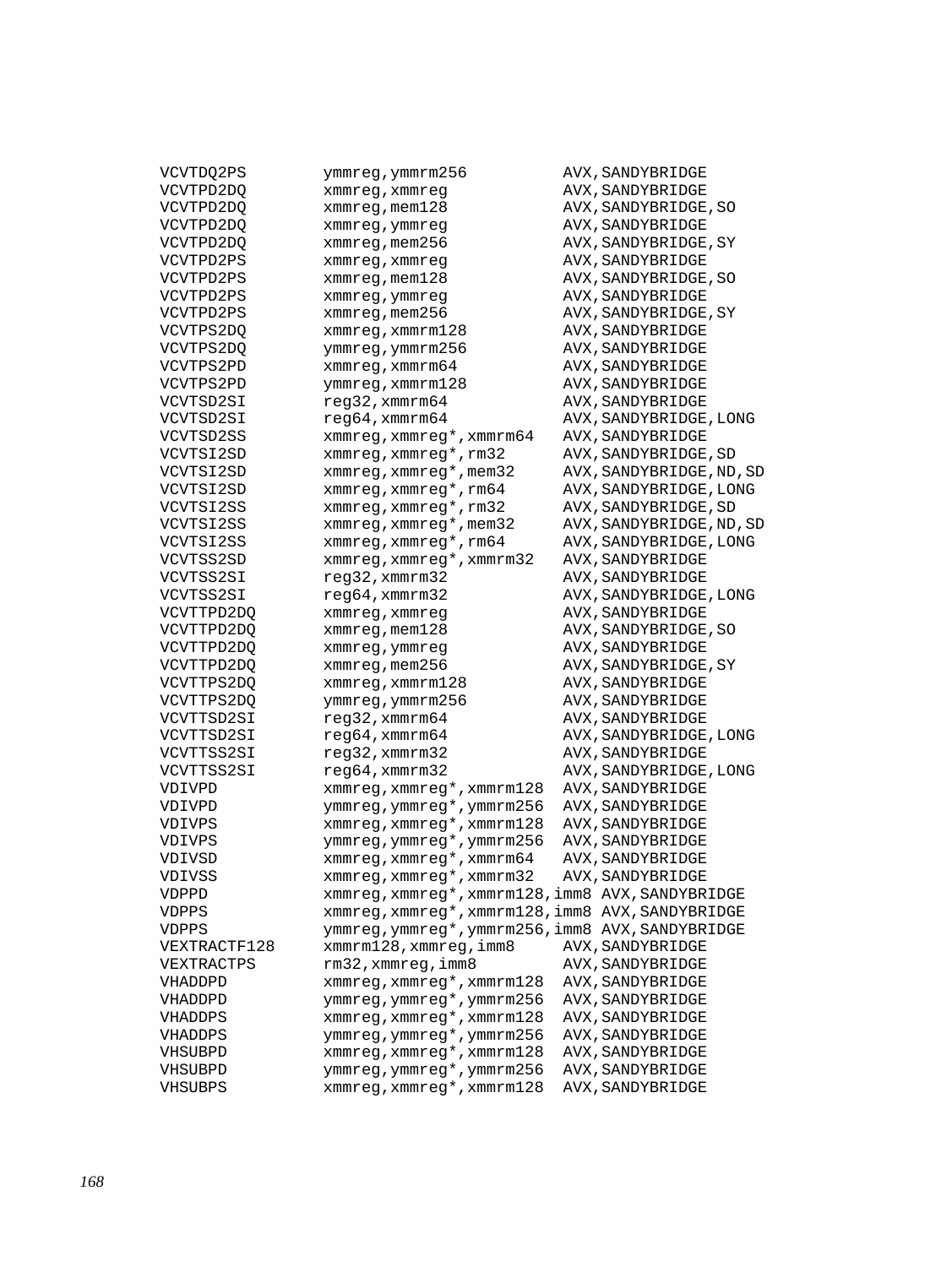| VHSUBPS        | ymmreg, ymmreg*, ymmrm256                       | AVX, SANDYBRIDGE       |
|----------------|-------------------------------------------------|------------------------|
| VINSERTF128    | ymmreg, ymmreg, xmmrm128, imm8 AVX, SANDYBRIDGE |                        |
| VINSERTPS      | xmmreg, xmmreg*, xmmrm32, imm8 AVX, SANDYBRIDGE |                        |
| VLDDQU         | xmmreg, mem128                                  | AVX, SANDYBRIDGE       |
| VLDQQU         | ymmreg, mem256                                  | AVX, SANDYBRIDGE       |
| VLDMXCSR       | mem32                                           | AVX, SANDYBRIDGE       |
| VMASKMOVDQU    | xmmreg, xmmreg                                  | AVX, SANDYBRIDGE       |
| VMASKMOVPS     | xmmreg, xmmreg, mem128                          | AVX, SANDYBRIDGE       |
| VMASKMOVPS     | ymmreg, ymmreg, mem256                          | AVX, SANDYBRIDGE       |
| VMASKMOVPS     | mem128, xmmreg, xmmreg                          | AVX, SANDYBRIDGE, SO   |
| VMASKMOVPS     | mem256, xmmreg, xmmreg                          | AVX, SANDYBRIDGE, SY   |
| VMASKMOVPD     | xmmreg, xmmreg, mem128                          | AVX, SANDYBRIDGE       |
| VMASKMOVPD     | ymmreg, ymmreg, mem256                          | AVX, SANDYBRIDGE       |
| VMASKMOVPD     | mem128, xmmreg, xmmreg                          | AVX, SANDYBRIDGE       |
| VMASKMOVPD     | mem256, ymmreg, ymmreg                          | AVX, SANDYBRIDGE       |
| VMAXPD         | xmmreg, xmmreg*, xmmrm128                       | AVX, SANDYBRIDGE       |
| VMAXPD         | ymmreg, ymmreg*, ymmrm256                       | AVX, SANDYBRIDGE       |
| VMAXPS         | xmmreg, xmmreg*, xmmrm128                       | AVX, SANDYBRIDGE       |
| VMAXPS         | ymmreg, ymmreg*, ymmrm256                       | AVX, SANDYBRIDGE       |
| VMAXSD         | xmmreg, xmmreg*, xmmrm64                        | AVX, SANDYBRIDGE       |
| VMAXSS         | xmmreg, xmmreg*, xmmrm32                        | AVX, SANDYBRIDGE       |
| VMINPD         | xmmreg, xmmreg*, xmmrm128                       | AVX, SANDYBRIDGE       |
| VMINPD         | ymmreg, ymmreg*, ymmrm256                       | AVX, SANDYBRIDGE       |
| VMINPS         | xmmreg, xmmreg*, xmmrm128                       | AVX, SANDYBRIDGE       |
| VMINPS         | ymmreg, ymmreg*, ymmrm256                       | AVX, SANDYBRIDGE       |
| VMINSD         | xmmreg, xmmreg*, xmmrm64                        | AVX, SANDYBRIDGE       |
| VMINSS         | xmmreg, xmmreg*, xmmrm32                        | AVX, SANDYBRIDGE       |
| VMOVAPD        | xmmreg, xmmrm128                                | AVX, SANDYBRIDGE       |
| VMOVAPD        | xmmrm128, xmmreg                                | AVX, SANDYBRIDGE       |
| VMOVAPD        | ymmreg, ymmrm256                                | AVX, SANDYBRIDGE       |
| VMOVAPD        | ymmrm256, ymmreg                                | AVX, SANDYBRIDGE       |
| VMOVAPS        | xmmreg, xmmrm128                                | AVX, SANDYBRIDGE       |
| VMOVAPS        | xmmrm128, xmmreg                                | AVX, SANDYBRIDGE       |
| VMOVAPS        | ymmreg, ymmrm256                                | AVX, SANDYBRIDGE       |
| VMOVAPS        | ymmrm256, ymmreg                                | AVX, SANDYBRIDGE       |
| VMOVD          | xmmreg, rm32                                    | AVX, SANDYBRIDGE       |
| VMOVD          | rm32, xmmreg                                    | AVX, SANDYBRIDGE       |
| <b>VMOVO</b>   | xmmreg, xmmrm64                                 | AVX, SANDYBRIDGE       |
| <b>VMOVO</b>   | xmmrm64, xmmreg                                 | AVX, SANDYBRIDGE       |
| VMOVQ          | xmmreg, rm64                                    | AVX, SANDYBRIDGE, LONG |
| <b>VMOVQ</b>   | rm64, xmmreg                                    | AVX, SANDYBRIDGE, LONG |
| VMOVDDUP       | xmmreg, xmmrm64                                 | AVX, SANDYBRIDGE       |
| VMOVDDUP       | ymmreg, ymmrm256                                | AVX, SANDYBRIDGE       |
| <b>VMOVDQA</b> | xmmreg, xmmrm128                                | AVX, SANDYBRIDGE       |
| VMOVDQA        | xmmrm128, xmmreg                                | AVX, SANDYBRIDGE       |
| VMOVQQA        | ymmreg, ymmrm256                                | AVX, SANDYBRIDGE       |
| VMOVQQA        | ymmrm256, ymmreg                                | AVX, SANDYBRIDGE       |
| VMOVDQA        | ymmreg, ymmrm                                   | AVX, SANDYBRIDGE       |
| VMOVDQA        | ymmrm256, ymmreg                                | AVX, SANDYBRIDGE       |
| VMOVDQU        | xmmreg, xmmrm128                                | AVX, SANDYBRIDGE       |
| VMOVDQU        | xmmrm128, xmmreg                                | AVX, SANDYBRIDGE       |
| VMOVQQU        | ymmreg, ymmrm256                                | AVX, SANDYBRIDGE       |
| <b>VMOVOQU</b> | ymmrm256, ymmreg                                | AVX, SANDYBRIDGE       |
|                |                                                 |                        |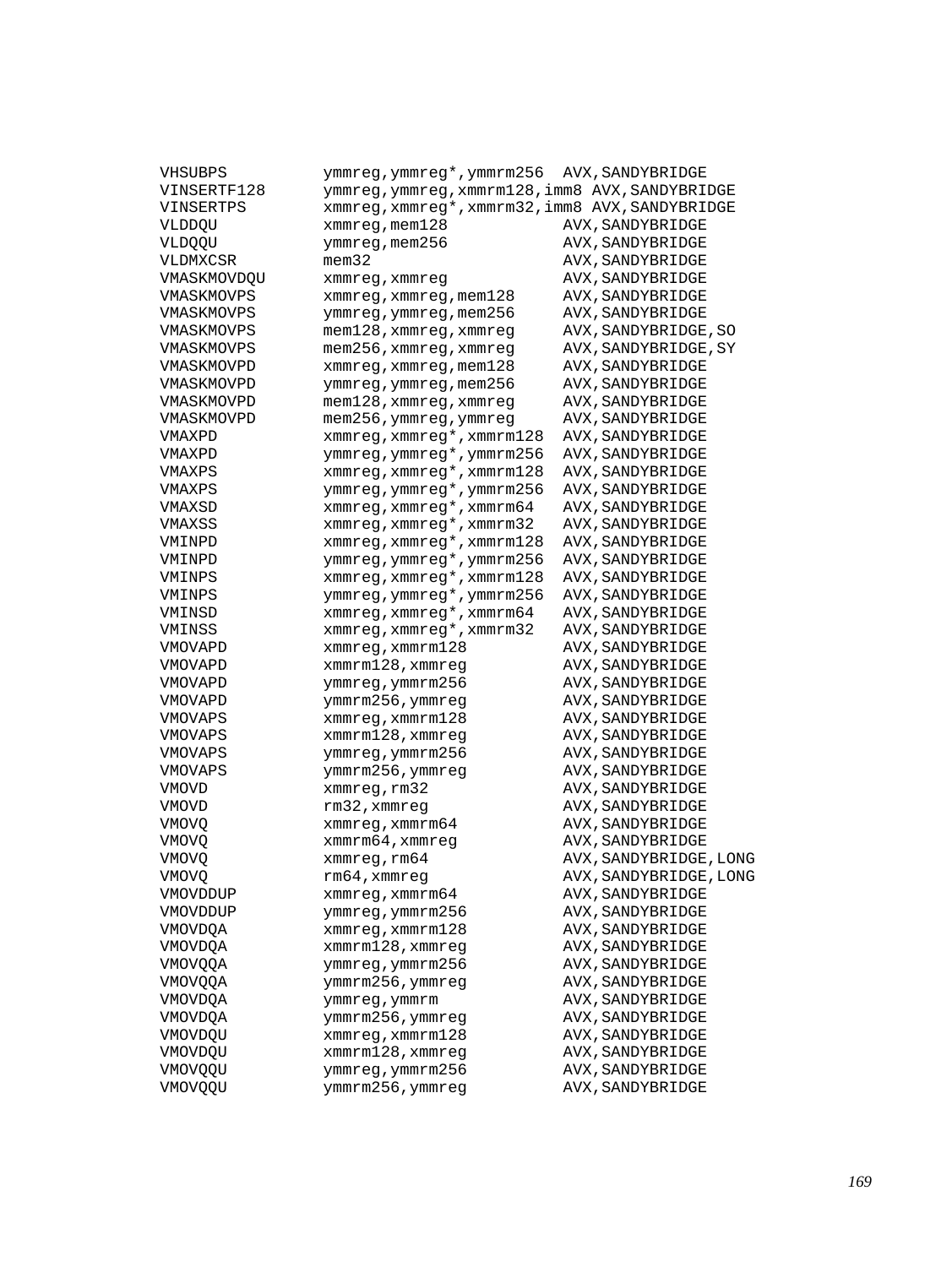| VMOVDQU              | ymmreg,ymmrm256                                  | AVX, SANDYBRIDGE       |
|----------------------|--------------------------------------------------|------------------------|
| VMOVDQU              | ymmrm256, ymmreg                                 | AVX, SANDYBRIDGE       |
| VMOVHLPS             | xmmreg, xmmreg*, xmmreg                          | AVX, SANDYBRIDGE       |
| VMOVHPD              | xmmreg, xmmreg*, mem64                           | AVX, SANDYBRIDGE       |
| VMOVHPD              | mem64, xmmreg                                    | AVX, SANDYBRIDGE       |
| VMOVHPS              | xmmreg, xmmreg*, mem64                           | AVX, SANDYBRIDGE       |
| VMOVHPS              | mem64, xmmreg                                    | AVX, SANDYBRIDGE       |
| VMOVLHPS             | xmmreg, xmmreg*, xmmreg                          | AVX, SANDYBRIDGE       |
| VMOVLPD              | xmmreg, xmmreg*, mem64                           | AVX, SANDYBRIDGE       |
| VMOVLPD              | mem64, xmmreg                                    | AVX, SANDYBRIDGE       |
| VMOVLPS              | xmmreg, xmmreg*, mem64                           | AVX, SANDYBRIDGE       |
| VMOVLPS              | mem64, xmmreg                                    | AVX, SANDYBRIDGE       |
| VMOVMSKPD            | reg64, xmmreg                                    | AVX, SANDYBRIDGE, LONG |
| VMOVMSKPD            | reg32, xmmreg                                    | AVX, SANDYBRIDGE       |
| VMOVMSKPD            | reg64,ymmreg                                     | AVX, SANDYBRIDGE, LONG |
| VMOVMSKPD            | reg32, ymmreg                                    | AVX, SANDYBRIDGE       |
| VMOVMSKPS            | reg64, xmmreg                                    | AVX, SANDYBRIDGE, LONG |
| VMOVMSKPS            | reg32, xmmreg                                    | AVX, SANDYBRIDGE       |
| VMOVMSKPS            | reg64, ymmreg                                    | AVX, SANDYBRIDGE, LONG |
| VMOVMSKPS            | reg32, ymmreg                                    | AVX, SANDYBRIDGE       |
|                      |                                                  | AVX, SANDYBRIDGE       |
| VMOVNTDQ             | $m$ em $128$ , xmm $r$ eg                        | AVX, SANDYBRIDGE       |
| VMOVNTQQ<br>VMOVNTDO | mem256, ymmreg<br>mem256, ymmreg                 |                        |
|                      |                                                  | AVX, SANDYBRIDGE       |
| VMOVNTDQA            | xmmreg, mem128                                   | AVX, SANDYBRIDGE       |
| VMOVNTPD             | $m$ em $128$ , xmm $r$ eg                        | AVX, SANDYBRIDGE       |
| VMOVNTPD             | mem256, ymmreg                                   | AVX, SANDYBRIDGE       |
| VMOVNTPS             | mem128, xmmreg                                   | AVX, SANDYBRIDGE       |
| VMOVNTPS             | mem128, ymmreg                                   | AVX, SANDYBRIDGE       |
| VMOVSD               | xmmreg, xmmreg*, xmmreg                          | AVX, SANDYBRIDGE       |
| VMOVSD               | xmmreg, mem64                                    | AVX, SANDYBRIDGE       |
| VMOVSD               | xmmreg, xmmreg*, xmmreg                          | AVX, SANDYBRIDGE       |
| VMOVSD               | mem64, xmmreg                                    | AVX, SANDYBRIDGE       |
| VMOVSHDUP            | $x$ mm $req$ , $x$ mm $r$ m $128$                | AVX, SANDYBRIDGE       |
| VMOVSHDUP            | ymmreg, ymmrm256                                 | AVX, SANDYBRIDGE       |
| VMOVSLDUP            | xmmreg, xmmrm128                                 | AVX, SANDYBRIDGE       |
| VMOVSLDUP            | ymmreg, ymmrm256                                 | AVX, SANDYBRIDGE       |
| VMOVSS               | xmmreg, xmmreg*, xmmreg                          | AVX, SANDYBRIDGE       |
| VMOVSS               | xmmreg, mem64                                    | AVX, SANDYBRIDGE       |
| VMOVSS               | xmmreg, xmmreg*, xmmreg                          | AVX, SANDYBRIDGE       |
| VMOVSS               | $m$ em $64$ , xmm $r$ eg                         | AVX, SANDYBRIDGE       |
| VMOVUPD              | xmmreg, xmmrm128                                 | AVX, SANDYBRIDGE       |
| VMOVUPD              | xmmrm128, xmmreg                                 | AVX, SANDYBRIDGE       |
| VMOVUPD              | ymmreg, ymmrm256                                 | AVX, SANDYBRIDGE       |
| VMOVUPD              | ymmrm256, ymmreg                                 | AVX, SANDYBRIDGE       |
| VMOVUPS              | xmmreg, xmmrm128                                 | AVX, SANDYBRIDGE       |
| VMOVUPS              | xmmrm128, xmmreg                                 | AVX, SANDYBRIDGE       |
| VMOVUPS              | ymmreg, ymmrm256                                 | AVX, SANDYBRIDGE       |
| <b>VMOVUPS</b>       | ymmrm256, ymmreg                                 | AVX, SANDYBRIDGE       |
| VMPSADBW             | xmmreg, xmmreg*, xmmrm128, imm8 AVX, SANDYBRIDGE |                        |
| VMULPD               | xmmreg, xmmreg*, xmmrm128                        | AVX, SANDYBRIDGE       |
| VMULPD               | ymmreg, ymmreg*, ymmrm256                        | AVX, SANDYBRIDGE       |
| VMULPS               | xmmreg, xmmreg*, xmmrm128                        | AVX, SANDYBRIDGE       |
| VMULPS               | ymmreg, ymmreg*, ymmrm256                        | AVX, SANDYBRIDGE       |
|                      |                                                  |                        |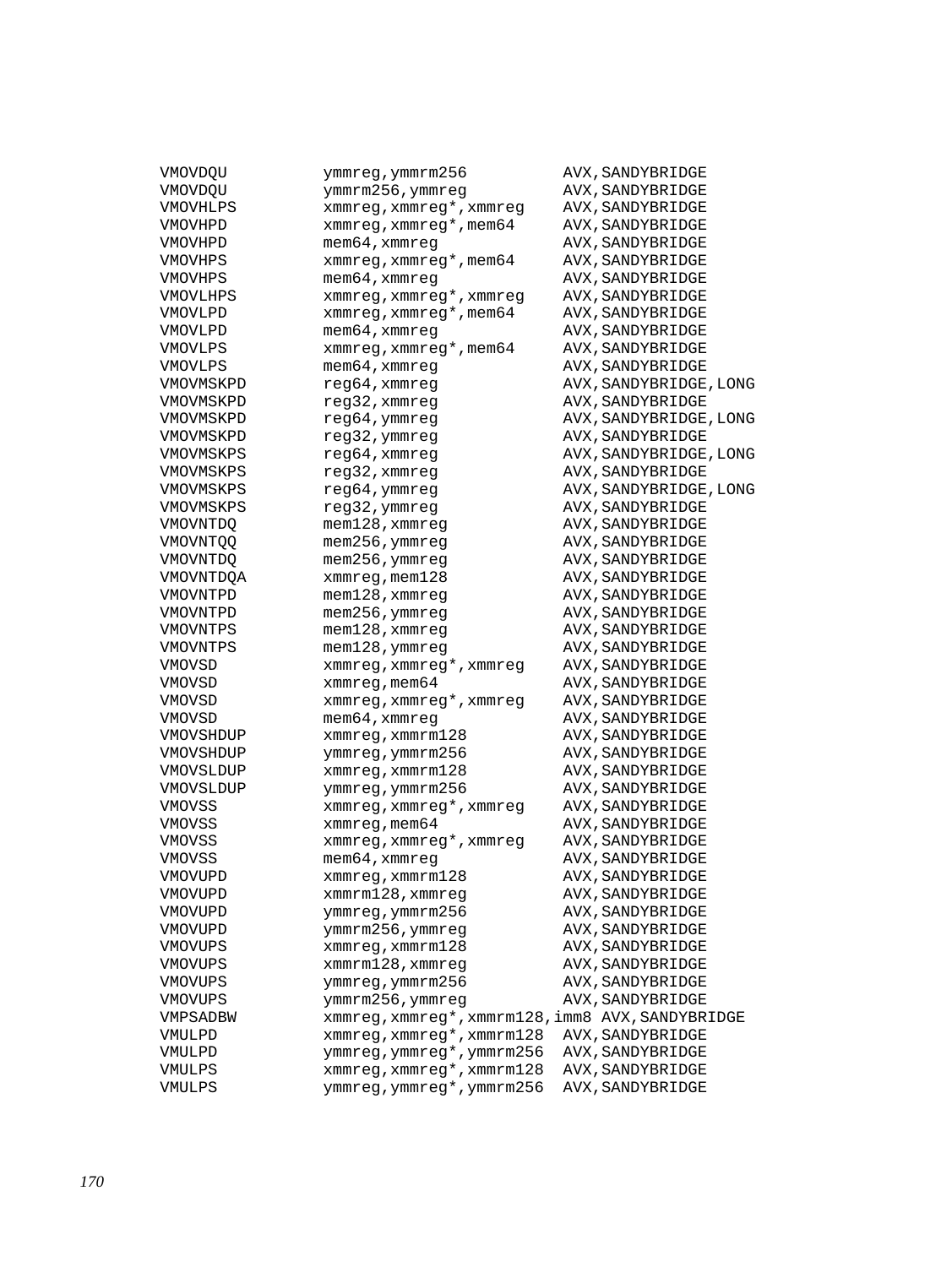| VMULSD          | xmmreg, xmmreg*, xmmrm64                           | AVX, SANDYBRIDGE       |
|-----------------|----------------------------------------------------|------------------------|
| VMULSS          | xmmreg, xmmreg*, xmmrm32                           | AVX, SANDYBRIDGE       |
| VORPD           | xmmreg, xmmreg*, xmmrm128                          | AVX, SANDYBRIDGE       |
| VORPD           | ymmreg, ymmreg*, ymmrm256                          | AVX, SANDYBRIDGE       |
| VORPS           | xmmreg, xmmreg*, xmmrm128                          | AVX, SANDYBRIDGE       |
| VORPS           | ymmreg, ymmreg*, ymmrm256                          | AVX, SANDYBRIDGE       |
| <b>VPABSB</b>   | $xmmreg$ , $xmmrm128$                              | AVX, SANDYBRIDGE       |
| VPABSW          | xmmreg, xmmrm128                                   | AVX, SANDYBRIDGE       |
| VPABSD          | $x$ mm $r$ eq, $x$ mm $r$ m $128$                  | AVX, SANDYBRIDGE       |
| VPACKSSWB       | xmmreg, xmmreg*, xmmrm128                          | AVX, SANDYBRIDGE       |
| VPACKSSDW       | xmmreg, xmmreg*, xmmrm128                          | AVX, SANDYBRIDGE       |
| VPACKUSWB       | xmmreg, xmmreg*, xmmrm128                          | AVX, SANDYBRIDGE       |
| VPACKUSDW       | xmmreg, xmmreg*, xmmrm128                          | AVX, SANDYBRIDGE       |
| VPADDB          | xmmreg, xmmreg*, xmmrm128                          | AVX, SANDYBRIDGE       |
| VPADDW          | xmmreg, xmmreg*, xmmrm128                          | AVX, SANDYBRIDGE       |
| VPADDD          | xmmreg, xmmreg*, xmmrm128                          | AVX, SANDYBRIDGE       |
| <b>VPADDQ</b>   | xmmreg, xmmreg*, xmmrm128                          | AVX, SANDYBRIDGE       |
| VPADDSB         | xmmreg, xmmreg*, xmmrm128                          | AVX, SANDYBRIDGE       |
| VPADDSW         | xmmreg, xmmreg*, xmmrm128                          | AVX, SANDYBRIDGE       |
| VPADDUSB        | xmmreg, xmmreg*, xmmrm128                          | AVX, SANDYBRIDGE       |
| VPADDUSW        | xmmreg, xmmreg*, xmmrm128                          | AVX, SANDYBRIDGE       |
| VPALIGNR        | xmmreg, xmmreg*, xmmrm128, imm8 AVX, SANDYBRIDGE   |                        |
| VPAND           | xmmreg, xmmreg*, xmmrm128                          | AVX, SANDYBRIDGE       |
| VPANDN          | xmmreg, xmmreg*, xmmrm128                          | AVX, SANDYBRIDGE       |
| <b>VPAVGB</b>   | xmmreg, xmmreg*, xmmrm128                          | AVX, SANDYBRIDGE       |
| VPAVGW          | xmmreg, xmmreg*, xmmrm128                          | AVX, SANDYBRIDGE       |
| VPBLENDVB       | xmmreg, xmmreg*, xmmrm128, xmmreg AVX, SANDYBRIDGE |                        |
| VPBLENDW        | xmmreg, xmmreg*, xmmrm128, imm8 AVX, SANDYBRIDGE   |                        |
| VPCMPESTRI      | xmmreg, xmmrm128, imm8                             | AVX, SANDYBRIDGE       |
| VPCMPESTRM      | xmmreg, xmmrm128, imm8                             | AVX, SANDYBRIDGE       |
| VPCMPISTRI      | xmmreg, xmmrm128, imm8                             | AVX, SANDYBRIDGE       |
| VPCMPISTRM      | xmmreg, xmmrm128, imm8                             | AVX, SANDYBRIDGE       |
| VPCMPEQB        | xmmreg, xmmreg*, xmmrm128                          | AVX, SANDYBRIDGE       |
| VPCMPEQW        | xmmreg, xmmreg*, xmmrm128                          | AVX, SANDYBRIDGE       |
| VPCMPEOD        | xmmreg, xmmreg*, xmmrm128                          | AVX, SANDYBRIDGE       |
| <b>VPCMPEOO</b> | xmmreg, xmmreg*, xmmrm128                          | AVX, SANDYBRIDGE       |
| VPCMPGTB        | xmmreg, xmmreg*, xmmrm128                          | AVX, SANDYBRIDGE       |
| VPCMPGTW        | xmmreg, xmmreg*, xmmrm128                          | AVX, SANDYBRIDGE       |
| VPCMPGTD        | xmmreg, xmmreg*, xmmrm128                          | AVX, SANDYBRIDGE       |
| VPCMPGTQ        | xmmreg, xmmreg*, xmmrm128                          | AVX, SANDYBRIDGE       |
| VPERMILPD       | xmmreg, xmmreg, xmmrm128                           | AVX, SANDYBRIDGE       |
| VPERMILPD       | ymmreg, ymmreg, ymmrm256                           | AVX, SANDYBRIDGE       |
| VPERMILPD       | xmmreg, xmmrm128, imm8                             | AVX, SANDYBRIDGE       |
| VPERMILPD       | ymmreg, ymmrm256, imm8                             | AVX, SANDYBRIDGE       |
| VPERMILPS       | xmmreg, xmmreg, xmmrm128                           | AVX, SANDYBRIDGE       |
| VPERMILPS       | ymmreg, ymmreg, ymmrm256                           | AVX, SANDYBRIDGE       |
| VPERMILPS       | xmmreg, xmmrm128, imm8                             | AVX, SANDYBRIDGE       |
| VPERMILPS       | ymmreg, ymmrm256, imm8                             | AVX, SANDYBRIDGE       |
| VPERM2F128      | ymmreg, ymmreg, ymmrm256, imm8 AVX, SANDYBRIDGE    |                        |
| VPEXTRB         | reg64, xmmreg, imm8                                | AVX, SANDYBRIDGE, LONG |
| VPEXTRB         |                                                    |                        |
|                 | reg32, xmmreg, imm8                                | AVX, SANDYBRIDGE       |
| VPEXTRB         | mem8, xmmreg, imm8                                 | AVX, SANDYBRIDGE       |
| VPEXTRW         | reg64, xmmreg, imm8                                | AVX, SANDYBRIDGE, LONG |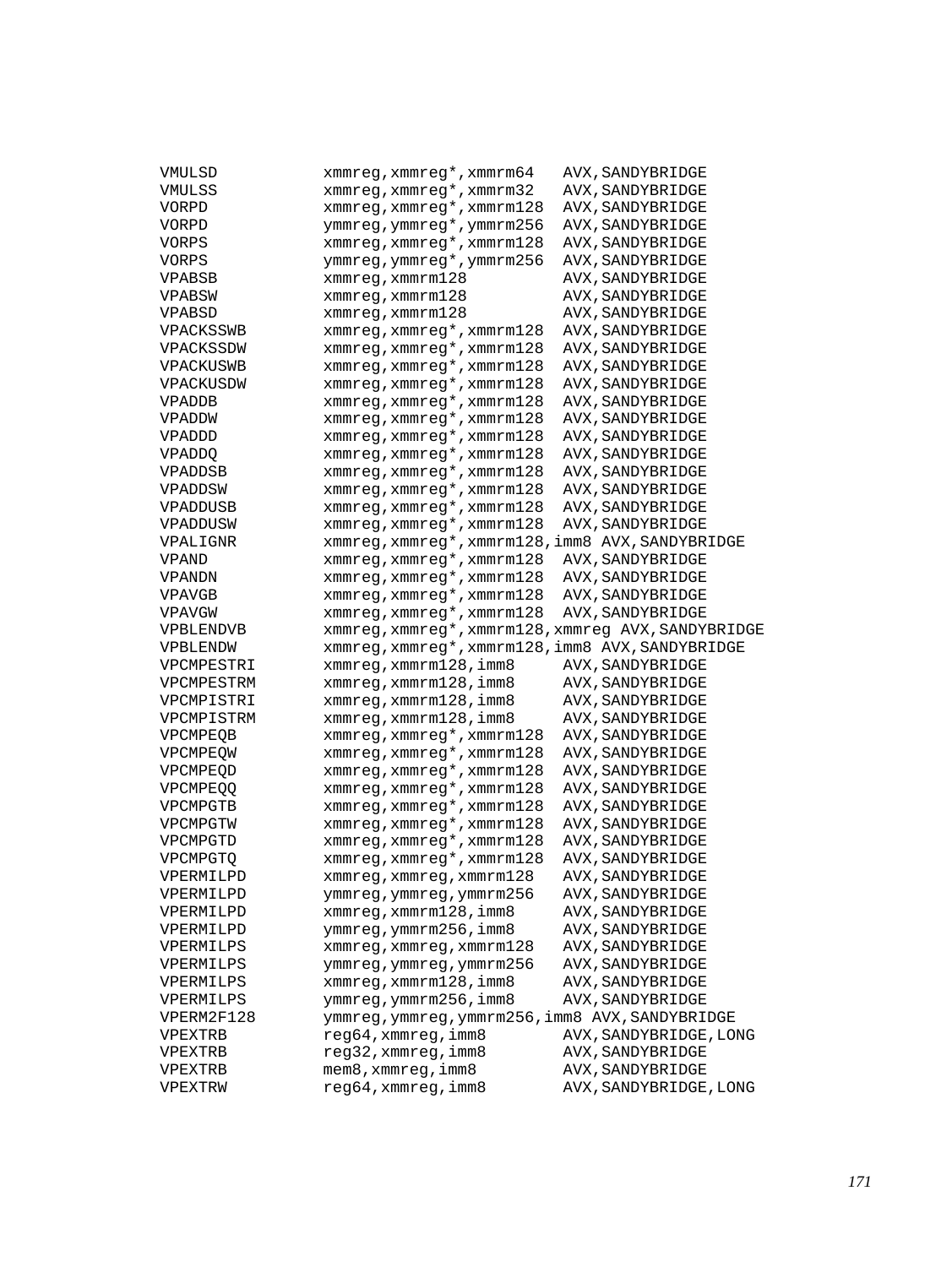| VPEXTRW                | reg32,xmmreg,imm8                                   | AVX, SANDYBRIDGE       |
|------------------------|-----------------------------------------------------|------------------------|
| VPEXTRW                | mem16,xmmreg,imm8                                   | AVX, SANDYBRIDGE       |
| VPEXTRW                | reg64, xmmreg, imm8                                 | AVX, SANDYBRIDGE, LONG |
| VPEXTRW                | reg32, xmmreg, imm8                                 | AVX, SANDYBRIDGE       |
| VPEXTRW                | $m$ em $16$ , xmmreg, imm $8$                       | AVX, SANDYBRIDGE       |
| VPEXTRD                | reg64, xmmreg, imm8                                 | AVX, SANDYBRIDGE, LONG |
| VPEXTRD                | rm32, xmmreg, imm8                                  | AVX, SANDYBRIDGE       |
| VPEXTRQ                | rm64,xmmreg,imm8                                    | AVX, SANDYBRIDGE, LONG |
| VPHADDW                | xmmreg, xmmreg*, xmmrm128                           | AVX, SANDYBRIDGE       |
| VPHADDD                | xmmreg, xmmreg*, xmmrm128                           | AVX, SANDYBRIDGE       |
| VPHADDSW               | xmmreg, xmmreg*, xmmrm128                           | AVX, SANDYBRIDGE       |
| VPHMINPOSUW            | $x$ mm $r$ eq, $x$ mm $r$ m $128$                   | AVX, SANDYBRIDGE       |
| VPHSUBW                | xmmreg, xmmreg*, xmmrm128                           | AVX, SANDYBRIDGE       |
| VPHSUBD                | xmmreg, xmmreg*, xmmrm128                           | AVX, SANDYBRIDGE       |
| VPHSUBSW               | xmmreg, xmmreg*, xmmrm128                           | AVX, SANDYBRIDGE       |
| VPINSRB                | xmmreg, xmmreg*, mem8, imm8 AVX, SANDYBRIDGE        |                        |
| VPINSRB                | xmmreg, xmmreg*, rm8, imm8                          | AVX, SANDYBRIDGE       |
| VPINSRB                | xmmreg, xmmreg*, reg32, imm8 AVX, SANDYBRIDGE       |                        |
| VPINSRW                | xmmreg, xmmreg*, mem16, imm8 AVX, SANDYBRIDGE       |                        |
| VPINSRW                | xmmreg, xmmreg*, rm16, imm8 AVX, SANDYBRIDGE        |                        |
| VPINSRW                | xmmreg, xmmreg*, reg32, imm8 AVX, SANDYBRIDGE       |                        |
| VPINSRD                | xmmreg, xmmreg*, mem32, imm8 AVX, SANDYBRIDGE       |                        |
| VPINSRD                | xmmreg, xmmreg*, rm32, imm8 AVX, SANDYBRIDGE        |                        |
| VPINSRQ                | xmmreg, xmmreg*, mem64, imm8 AVX, SANDYBRIDGE, LONG |                        |
| VPINSRQ                | xmmreg, xmmreg*, rm64, imm8 AVX, SANDYBRIDGE, LONG  |                        |
| VPMADDWD               | xmmreg, xmmreg*, xmmrm128                           | AVX, SANDYBRIDGE       |
| VPMADDUBSW             | xmmreg, xmmreg*, xmmrm128                           | AVX, SANDYBRIDGE       |
| VPMAXSB                | xmmreg, xmmreg*, xmmrm128                           | AVX, SANDYBRIDGE       |
| VPMAXSW                | xmmreg, xmmreg*, xmmrm128                           | AVX, SANDYBRIDGE       |
| VPMAXSD                | xmmreg, xmmreg*, xmmrm128                           | AVX, SANDYBRIDGE       |
| VPMAXUB                | xmmreg, xmmreg*, xmmrm128                           | AVX, SANDYBRIDGE       |
| VPMAXUW                | xmmreg, xmmreg*, xmmrm128                           | AVX, SANDYBRIDGE       |
| VPMAXUD                | xmmreg, xmmreg*, xmmrm128                           | AVX, SANDYBRIDGE       |
| VPMINSB                | xmmreg, xmmreg*, xmmrm128                           | AVX, SANDYBRIDGE       |
| VPMINSW                | xmmreg, xmmreg*, xmmrm128                           | AVX, SANDYBRIDGE       |
| VPMINSD                | xmmreg, xmmreg*, xmmrm128                           | AVX, SANDYBRIDGE       |
| VPMINUB                | xmmreg, xmmreg*, xmmrm128                           | AVX, SANDYBRIDGE       |
| VPMINUW                | xmmreg, xmmreg*, xmmrm128                           | AVX, SANDYBRIDGE       |
| VPMINUD                | xmmreg, xmmreg*, xmmrm128                           | AVX, SANDYBRIDGE       |
|                        | reg64, xmmreg                                       | AVX, SANDYBRIDGE, LONG |
| VPMOVMSKB<br>VPMOVMSKB | reg32, xmmreg                                       | AVX, SANDYBRIDGE       |
|                        |                                                     | AVX, SANDYBRIDGE       |
| VPMOVSXBW<br>VPMOVSXBD | xmmreg, xmmrm64<br>$xmmreg$ , $xmmrm32$             | AVX, SANDYBRIDGE       |
|                        | xmmreq, xmmrm16                                     |                        |
| <b>VPMOVSXBQ</b>       |                                                     | AVX, SANDYBRIDGE       |
| VPMOVSXWD              | xmmreq, xmmrm64                                     | AVX, SANDYBRIDGE       |
| VPMOVSXWO              | xmmreg, xmmrm32                                     | AVX, SANDYBRIDGE       |
| <b>VPMOVSXDQ</b>       | xmmreg, xmmrm64                                     | AVX, SANDYBRIDGE       |
| VPMOVZXBW              | xmmreq, xmmrm64                                     | AVX, SANDYBRIDGE       |
| VPMOVZXBD              | xmmreq, xmmrm32                                     | AVX, SANDYBRIDGE       |
| <b>VPMOVZXBO</b>       | $xmmreg$ , $xmmrm16$                                | AVX, SANDYBRIDGE       |
| VPMOVZXWD              | xmmreq, xmmrm64                                     | AVX, SANDYBRIDGE       |
| VPMOVZXWQ              | xmmreg, xmmrm32                                     | AVX, SANDYBRIDGE       |
| VPMOVZXDO              | xmmreg, xmmrm64                                     | AVX, SANDYBRIDGE       |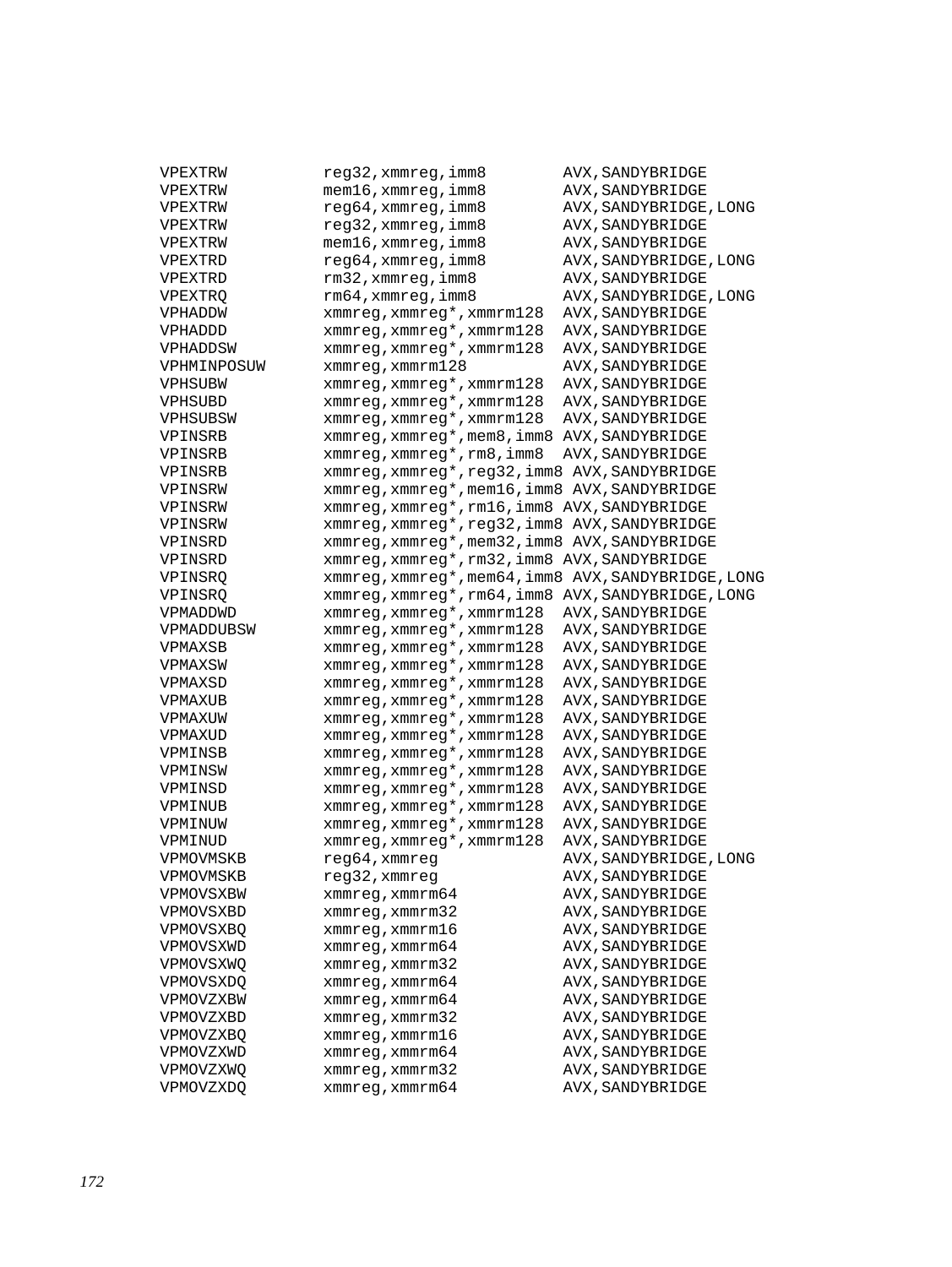| VPMULHUW           | xmmreg,xmmreg*,xmmrm128              | AVX, SANDYBRIDGE |
|--------------------|--------------------------------------|------------------|
| VPMULHRSW          | xmmreg, xmmreg*, xmmrm128            | AVX, SANDYBRIDGE |
| VPMULHW            | xmmreg, xmmreg*, xmmrm128            | AVX, SANDYBRIDGE |
| VPMULLW            | xmmreg, xmmreg*, xmmrm128            | AVX, SANDYBRIDGE |
| VPMULLD            | xmmreg, xmmreg*, xmmrm128            | AVX, SANDYBRIDGE |
| VPMULUDQ           | xmmreg, xmmreg*, xmmrm128            | AVX, SANDYBRIDGE |
| <b>VPMULDO</b>     | xmmreg, xmmreg*, xmmrm128            | AVX, SANDYBRIDGE |
| <b>VPOR</b>        | xmmreg, xmmreg*, xmmrm128            | AVX, SANDYBRIDGE |
| VPSADBW            | xmmreg, xmmreg*, xmmrm128            | AVX, SANDYBRIDGE |
| VPSHUFB            | xmmreg, xmmreg*, xmmrm128            | AVX, SANDYBRIDGE |
| VPSHUFD            | xmmreg, xmmrm128, imm8               | AVX, SANDYBRIDGE |
| VPSHUFHW           | xmmreg, xmmrm128, imm8               | AVX, SANDYBRIDGE |
| VPSHUFLW           | xmmreg, xmmrm128, imm8               | AVX, SANDYBRIDGE |
| VPSIGNB            | xmmreg, xmmreg*, xmmrm128            | AVX, SANDYBRIDGE |
| VPSIGNW            | xmmreg, xmmreg*, xmmrm128            | AVX, SANDYBRIDGE |
| VPSIGND            | xmmreg, xmmreg*, xmmrm128            | AVX, SANDYBRIDGE |
| VPSLLDQ            | xmmreg,xmmreg*,imm8                  | AVX, SANDYBRIDGE |
| <b>VPSRLDQ</b>     | xmmreg, xmmreg*, imm8                | AVX, SANDYBRIDGE |
| VPSLLW             | xmmreg, xmmreg*, xmmrm128            | AVX, SANDYBRIDGE |
| VPSLLW             | xmmreg, xmmreg*, imm8                | AVX, SANDYBRIDGE |
| VPSLLD             | xmmreg, xmmreg*, xmmrm128            | AVX, SANDYBRIDGE |
| VPSLLD             | xmmreg, xmmreg*, imm8                | AVX, SANDYBRIDGE |
| VPSLLQ             | xmmreg, xmmreg*, xmmrm128            | AVX, SANDYBRIDGE |
| VPSLLQ             | xmmreg, xmmreg*, imm8                | AVX, SANDYBRIDGE |
| VPSRAW             | xmmreg, xmmreg*, xmmrm128            | AVX, SANDYBRIDGE |
| VPSRAW             | xmmreg, xmmreg*, imm8                | AVX, SANDYBRIDGE |
| VPSRAD             | xmmreg, xmmreg*, xmmrm128            | AVX, SANDYBRIDGE |
| VPSRAD             | xmmreg,xmmreg*,imm8                  | AVX, SANDYBRIDGE |
| VPSRLW             | xmmreg, xmmreg*, xmmrm128            | AVX, SANDYBRIDGE |
| VPSRLW             | xmmreg, xmmreg*, imm8                | AVX, SANDYBRIDGE |
| VPSRLD             | xmmreg, xmmreg*, xmmrm128            | AVX, SANDYBRIDGE |
| VPSRLD             | xmmreg, xmmreg*, imm8                | AVX, SANDYBRIDGE |
|                    | xmmreg, xmmreg*, xmmrm128            |                  |
| VPSRLQ             |                                      | AVX, SANDYBRIDGE |
| VPSRLQ             | xmmreg,xmmreg*,imm8                  | AVX, SANDYBRIDGE |
| VPTEST             | xmmreg, xmmrm128<br>ymmreg, ymmrm256 | AVX, SANDYBRIDGE |
| VPTEST             |                                      | AVX, SANDYBRIDGE |
| VPSUBB             | xmmreg, xmmreg*, xmmrm128            | AVX, SANDYBRIDGE |
| VPSUBW             | xmmreg, xmmreg*, xmmrm128            | AVX, SANDYBRIDGE |
| VPSUBD             | xmmreg, xmmreg*, xmmrm128            | AVX, SANDYBRIDGE |
| VPSUBQ             | xmmreg, xmmreg*, xmmrm128            | AVX, SANDYBRIDGE |
| VPSUBSB            | xmmreg, xmmreg*, xmmrm128            | AVX, SANDYBRIDGE |
| VPSUBSW            | xmmreg, xmmreg*, xmmrm128            | AVX, SANDYBRIDGE |
| VPSUBUSB           | xmmreg, xmmreg*, xmmrm128            | AVX, SANDYBRIDGE |
| VPSUBUSW           | xmmreg, xmmreg*, xmmrm128            | AVX, SANDYBRIDGE |
| VPUNPCKHBW         | xmmreg, xmmreg*, xmmrm128            | AVX, SANDYBRIDGE |
| VPUNPCKHWD         | xmmreg, xmmreg*, xmmrm128            | AVX, SANDYBRIDGE |
| VPUNPCKHDQ         | xmmreg, xmmreg*, xmmrm128            | AVX, SANDYBRIDGE |
| <b>VPUNPCKHODO</b> | xmmreg, xmmreg*, xmmrm128            | AVX, SANDYBRIDGE |
| VPUNPCKLBW         | xmmreg, xmmreg*, xmmrm128            | AVX, SANDYBRIDGE |
| VPUNPCKLWD         | xmmreg, xmmreg*, xmmrm128            | AVX, SANDYBRIDGE |
| VPUNPCKLDQ         | xmmreg, xmmreg*, xmmrm128            | AVX, SANDYBRIDGE |
| VPUNPCKLQDQ        | xmmreg, xmmreg*, xmmrm128            | AVX, SANDYBRIDGE |
| <b>VPXOR</b>       | xmmreg, xmmreg*, xmmrm128            | AVX, SANDYBRIDGE |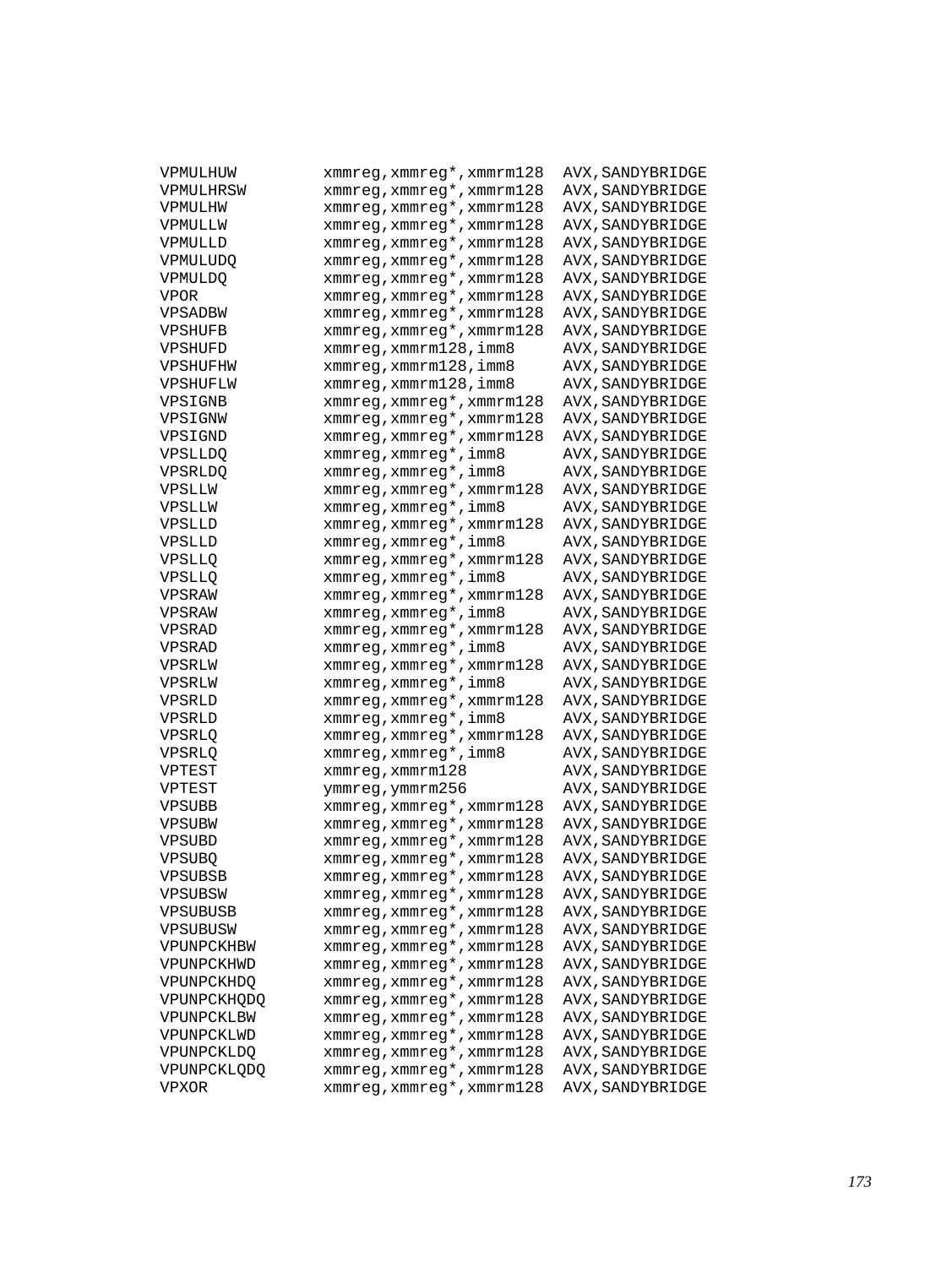| VRCPPS     | xmmreg,xmmrm128                                  | AVX, SANDYBRIDGE |
|------------|--------------------------------------------------|------------------|
| VRCPPS     | ymmreg,ymmrm256                                  | AVX, SANDYBRIDGE |
| VRCPSS     | xmmreg, xmmreg*, xmmrm32                         | AVX, SANDYBRIDGE |
| VRSQRTPS   | xmmreg, xmmrm128                                 | AVX, SANDYBRIDGE |
| VRSQRTPS   | ymmreg, ymmrm256                                 | AVX, SANDYBRIDGE |
| VRSORTSS   | xmmreg, xmmreg*, xmmrm32                         | AVX, SANDYBRIDGE |
| VROUNDPD   | xmmreg, xmmrm128, imm8                           | AVX, SANDYBRIDGE |
| VROUNDPD   | ymmreg, ymmrm256, imm8                           | AVX, SANDYBRIDGE |
| VROUNDPS   | xmmreg, xmmrm128, imm8                           | AVX, SANDYBRIDGE |
| VROUNDPS   | ymmreg, ymmrm256, imm8                           | AVX, SANDYBRIDGE |
| VROUNDSD   | xmmreg, xmmreg*, xmmrm64, imm8 AVX, SANDYBRIDGE  |                  |
| VROUNDSS   | xmmreg, xmmreg*, xmmrm32, imm8 AVX, SANDYBRIDGE  |                  |
| VSHUFPD    | xmmreg, xmmreg*, xmmrm128, imm8 AVX, SANDYBRIDGE |                  |
| VSHUFPD    | ymmreg, ymmreg*, ymmrm256, imm8 AVX, SANDYBRIDGE |                  |
| VSHUFPS    | xmmreg, xmmreg*, xmmrm128, imm8 AVX, SANDYBRIDGE |                  |
| VSHUFPS    | ymmreg, ymmreg*, ymmrm256, imm8 AVX, SANDYBRIDGE |                  |
| VSQRTPD    | xmmreg, xmmrm128                                 | AVX, SANDYBRIDGE |
| VSQRTPD    | ymmreg, ymmrm256                                 | AVX, SANDYBRIDGE |
| VSQRTPS    | xmmreg, xmmrm128                                 | AVX, SANDYBRIDGE |
| VSQRTPS    | ymmreg, ymmrm256                                 | AVX, SANDYBRIDGE |
| VSQRTSD    | xmmreg, xmmreg*, xmmrm64                         | AVX, SANDYBRIDGE |
| VSQRTSS    | xmmreg, xmmreg*, xmmrm32                         | AVX, SANDYBRIDGE |
| VSTMXCSR   | mem32                                            | AVX, SANDYBRIDGE |
| VSUBPD     | xmmreg, xmmreg*, xmmrm128                        | AVX, SANDYBRIDGE |
| VSUBPD     | ymmreg, ymmreg*, ymmrm256                        | AVX, SANDYBRIDGE |
| VSUBPS     | xmmreg, xmmreg*, xmmrm128                        | AVX, SANDYBRIDGE |
| VSUBPS     | ymmreg, ymmreg*, ymmrm256                        | AVX, SANDYBRIDGE |
| VSUBSD     | xmmreg, xmmreg*, xmmrm64                         | AVX, SANDYBRIDGE |
| VSUBSS     | xmmreg, xmmreg*, xmmrm32                         | AVX, SANDYBRIDGE |
| VTESTPS    | xmmreg, xmmrm128                                 | AVX, SANDYBRIDGE |
| VTESTPS    | ymmreg, ymmrm256                                 | AVX, SANDYBRIDGE |
| VTESTPD    | xmmreg, xmmrm128                                 | AVX, SANDYBRIDGE |
| VTESTPD    | ymmreg, ymmrm256                                 | AVX, SANDYBRIDGE |
| VUCOMISD   | xmmreg, xmmrm64                                  | AVX, SANDYBRIDGE |
| VUCOMISS   | xmmreg, xmmrm32                                  | AVX, SANDYBRIDGE |
| VUNPCKHPD  | xmmreg, xmmreg*, xmmrm128                        | AVX, SANDYBRIDGE |
| VUNPCKHPD  | ymmreg, ymmreg*, ymmrm256                        | AVX, SANDYBRIDGE |
| VUNPCKHPS  | xmmreg, xmmreg*, xmmrm128                        | AVX, SANDYBRIDGE |
| VUNPCKHPS  | ymmreg, ymmreg*, ymmrm256                        | AVX, SANDYBRIDGE |
| VUNPCKLPD  | xmmreg, xmmreg*, xmmrm128                        | AVX, SANDYBRIDGE |
| VUNPCKLPD  | ymmreg, ymmreg*, ymmrm256                        | AVX, SANDYBRIDGE |
| VUNPCKLPS  | xmmreg, xmmreg*, xmmrm128                        | AVX, SANDYBRIDGE |
| VUNPCKLPS  | ymmreg, ymmreg*, ymmrm256                        | AVX, SANDYBRIDGE |
| VXORPD     | xmmreg, xmmreg*, xmmrm128                        | AVX, SANDYBRIDGE |
| VXORPD     | ymmreg, ymmreg*, ymmrm256                        | AVX, SANDYBRIDGE |
| VXORPS     | xmmreg, xmmreg*, xmmrm128                        | AVX, SANDYBRIDGE |
| VXORPS     | ymmreg, ymmreg*, ymmrm256                        | AVX, SANDYBRIDGE |
| VZEROALL   |                                                  | AVX, SANDYBRIDGE |
| VZEROUPPER |                                                  | AVX, SANDYBRIDGE |

## **B.1.26 Intel Carry−Less Multiplication instructions (CLMUL)**

| PCLMULLQLQDQ | xmmreq, xmmrm128 | SSE, WESTMERE |
|--------------|------------------|---------------|
| PCLMULHQLQDQ | xmmreq, xmmrm128 | SSE, WESTMERE |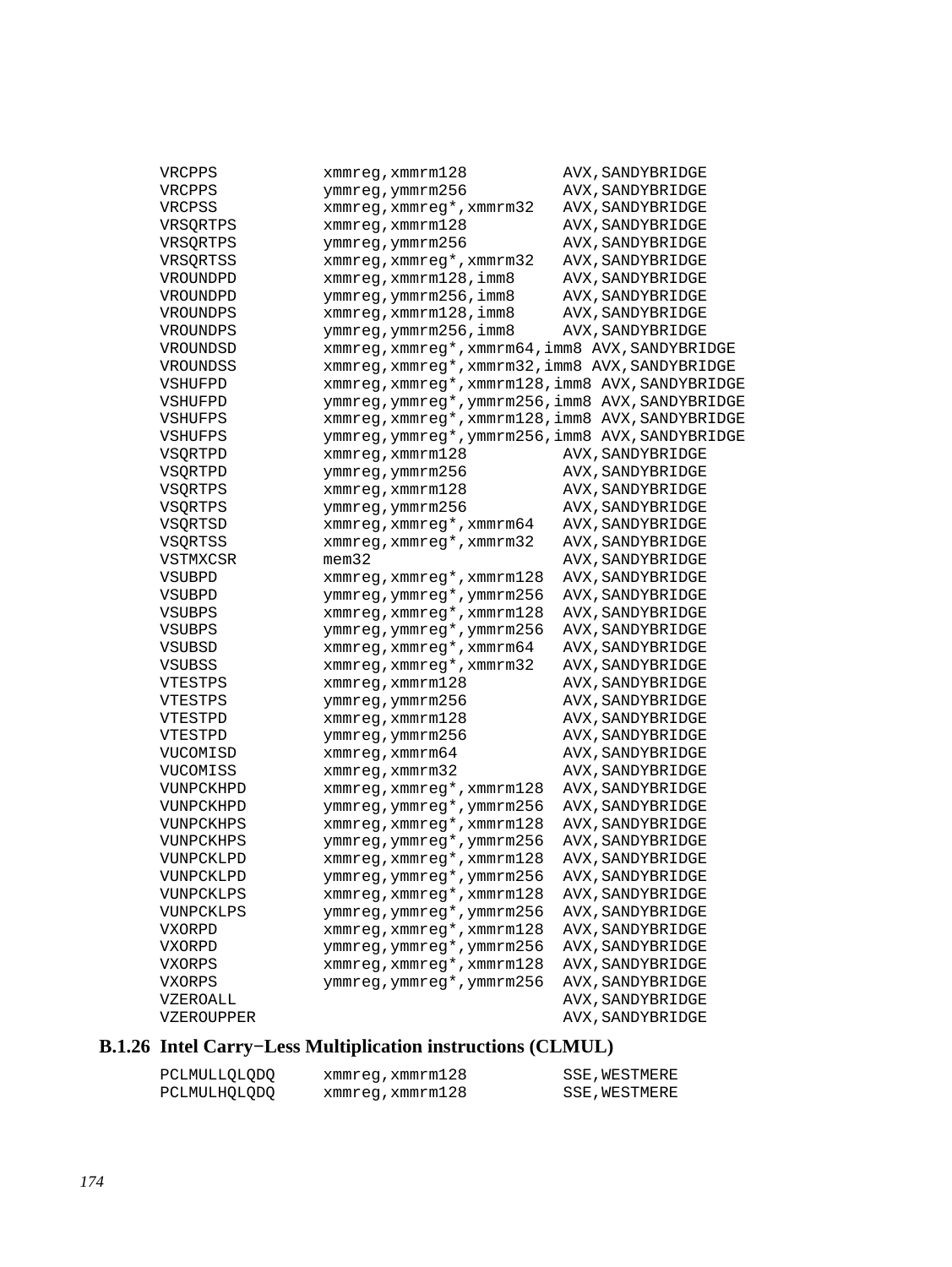| PCLMULLOHODO | xmmreg,xmmrm128      | SSE, WESTMERE |
|--------------|----------------------|---------------|
| PCLMULHOHODO | xmmreg,xmmrm128      | SSE, WESTMERE |
| PCLMULODO    | xmmreg,xmmrm128,imm8 | SSE, WESTMERE |

## **B.1.27 Intel AVX Carry−Less Multiplication instructions (CLMUL)**

| VPCLMULLOLODO | xmmreq,xmmreq*,xmmrm128                          | AVX, SANDYBRIDGE |
|---------------|--------------------------------------------------|------------------|
| VPCLMULHOLODO | xmmreg, xmmreg*, xmmrm128                        | AVX, SANDYBRIDGE |
| VPCLMULLOHODO | xmmreg, xmmreg*, xmmrm128                        | AVX, SANDYBRIDGE |
| VPCLMULHOHODO | xmmreg, xmmreg*, xmmrm128 AVX, SANDYBRIDGE       |                  |
| VPCLMULODO    | xmmreg, xmmreg*, xmmrm128, imm8 AVX, SANDYBRIDGE |                  |

## **B.1.28 Intel Fused Multiply−Add instructions (FMA)**

| VFMADD132PS    | xmmreg,xmmreg,xmmrm128   | FMA,FUTURE  |
|----------------|--------------------------|-------------|
| VFMADD132PS    | ymmreg,ymmreg,ymmrm256   | FMA, FUTURE |
| VFMADD132PD    | xmmreg, xmmreg, xmmrm128 | FMA, FUTURE |
| VFMADD132PD    | ymmreg,ymmreg,ymmrm256   | FMA, FUTURE |
| VFMADD312PS    | xmmreg, xmmreg, xmmrm128 | FMA,FUTURE  |
| VFMADD312PS    | ymmreg,ymmreg,ymmrm256   | FMA, FUTURE |
| VFMADD312PD    | xmmreg,xmmreg,xmmrm128   | FMA,FUTURE  |
| VFMADD312PD    | ymmreg,ymmreg,ymmrm256   | FMA,FUTURE  |
| VFMADD213PS    | xmmreg, xmmreg, xmmrm128 | FMA, FUTURE |
| VFMADD213PS    | ymmreg,ymmreg,ymmrm256   | FMA, FUTURE |
| VFMADD213PD    | xmmreg, xmmreg, xmmrm128 | FMA, FUTURE |
| VFMADD213PD    | ymmreg, ymmreg, ymmrm256 | FMA,FUTURE  |
| VFMADD123PS    | xmmreg,xmmreg,xmmrm128   | FMA, FUTURE |
| VFMADD123PS    | ymmreg,ymmreg,ymmrm256   | FMA,FUTURE  |
| VFMADD123PD    | xmmreg, xmmreg, xmmrm128 | FMA, FUTURE |
| VFMADD123PD    | ymmreg,ymmreg,ymmrm256   | FMA,FUTURE  |
| VFMADD231PS    | xmmreg, xmmreg, xmmrm128 | FMA, FUTURE |
| VFMADD231PS    | ymmreg, ymmreg, ymmrm256 | FMA,FUTURE  |
| VFMADD231PD    | xmmreg,xmmreg,xmmrm128   | FMA,FUTURE  |
| VFMADD231PD    | ymmreg,ymmreg,ymmrm256   | FMA,FUTURE  |
| VFMADD321PS    | xmmreg, xmmreg, xmmrm128 | FMA, FUTURE |
| VFMADD321PS    | ymmreg, ymmreg, ymmrm256 | FMA,FUTURE  |
| VFMADD321PD    | xmmreg,xmmreg,xmmrm128   | FMA, FUTURE |
| VFMADD321PD    | ymmreg, ymmreg, ymmrm256 | FMA, FUTURE |
| VFMADDSUB132PS | xmmreg,xmmreg,xmmrm128   | FMA,FUTURE  |
| VFMADDSUB132PS | ymmreg,ymmreg,ymmrm256   | FMA,FUTURE  |
| VFMADDSUB132PD | xmmreg, xmmreg, xmmrm128 | FMA, FUTURE |
| VFMADDSUB132PD | ymmreg,ymmreg,ymmrm256   | FMA, FUTURE |
| VFMADDSUB312PS | xmmreg, xmmreg, xmmrm128 | FMA, FUTURE |
| VFMADDSUB312PS | ymmreg,ymmreg,ymmrm256   | FMA, FUTURE |
| VFMADDSUB312PD | xmmreg,xmmreg,xmmrm128   | FMA, FUTURE |
| VFMADDSUB312PD | ymmreg,ymmreg,ymmrm256   | FMA, FUTURE |
| VFMADDSUB213PS | xmmreg, xmmreg, xmmrm128 | FMA,FUTURE  |
| VFMADDSUB213PS | ymmreg,ymmreg,ymmrm256   | FMA, FUTURE |
| VFMADDSUB213PD | xmmreg, xmmreg, xmmrm128 | FMA, FUTURE |
| VFMADDSUB213PD | ymmreg,ymmreg,ymmrm256   | FMA, FUTURE |
| VFMADDSUB123PS | xmmreg,xmmreg,xmmrm128   | FMA,FUTURE  |
| VFMADDSUB123PS | ymmreg,ymmreg,ymmrm256   | FMA, FUTURE |
| VFMADDSUB123PD | xmmreg, xmmreg, xmmrm128 | FMA, FUTURE |
| VFMADDSUB123PD | ymmreg, ymmreg, ymmrm256 | FMA, FUTURE |
| VFMADDSUB231PS | xmmreg, xmmreg, xmmrm128 | FMA, FUTURE |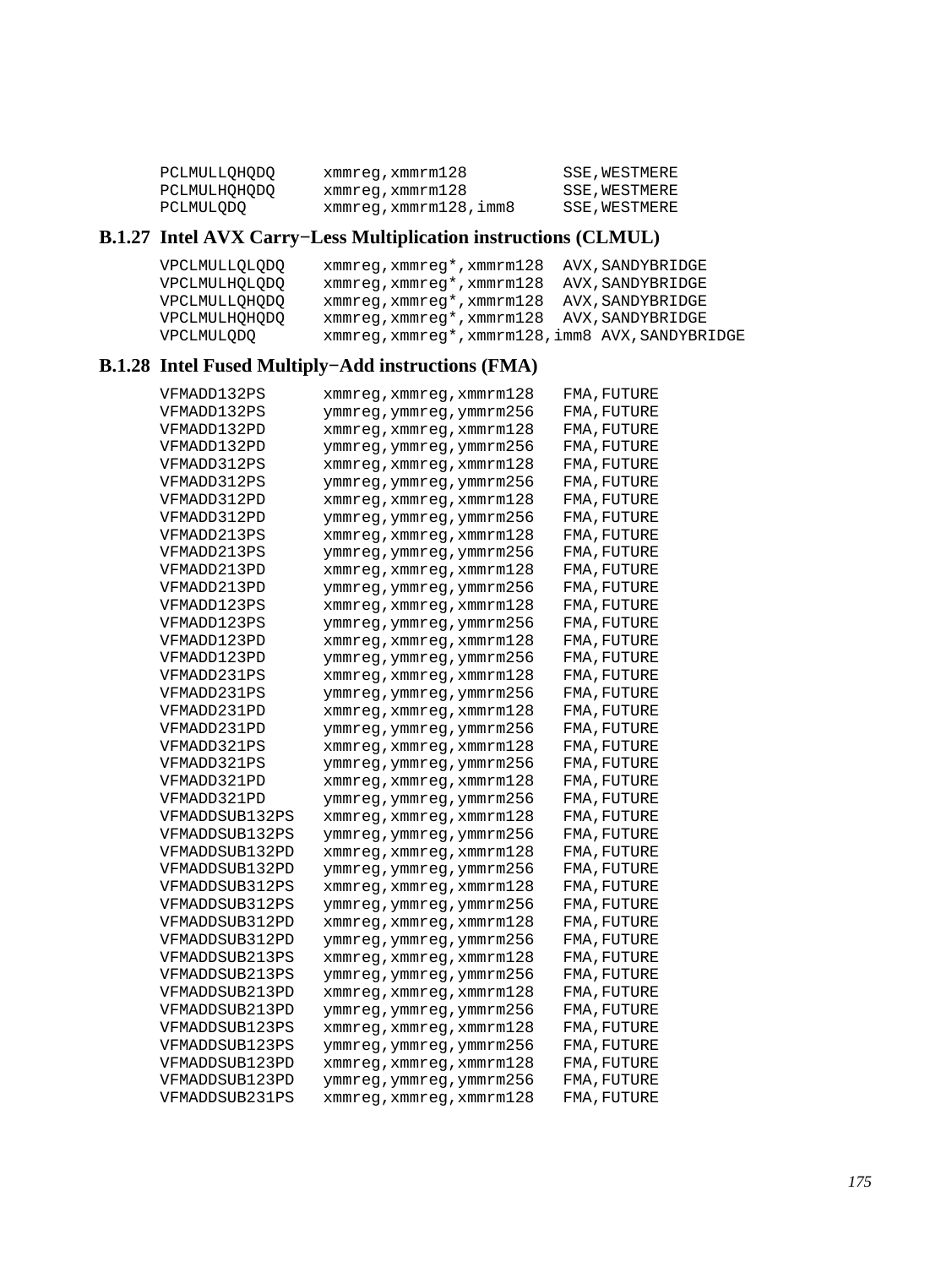| VFMADDSUB231PS | ymmreg,ymmreg,ymmrm256   | FMA,FUTURE  |
|----------------|--------------------------|-------------|
| VFMADDSUB231PD | xmmreg,xmmreg,xmmrm128   | FMA, FUTURE |
| VFMADDSUB231PD | ymmreg,ymmreg,ymmrm256   | FMA, FUTURE |
| VFMADDSUB321PS | xmmreg,xmmreg,xmmrm128   | FMA, FUTURE |
| VFMADDSUB321PS | ymmreg, ymmreg, ymmrm256 | FMA, FUTURE |
| VFMADDSUB321PD | xmmreg,xmmreg,xmmrm128   | FMA, FUTURE |
| VFMADDSUB321PD | ymmreg, ymmreg, ymmrm256 | FMA, FUTURE |
| VFMSUB132PS    | xmmreg,xmmreg,xmmrm128   | FMA, FUTURE |
| VFMSUB132PS    | ymmreg,ymmreg,ymmrm256   | FMA, FUTURE |
| VFMSUB132PD    | xmmreg, xmmreg, xmmrm128 | FMA, FUTURE |
| VFMSUB132PD    | ymmreg,ymmreg,ymmrm256   | FMA, FUTURE |
| VFMSUB312PS    | xmmreg,xmmreg,xmmrm128   | FMA, FUTURE |
| VFMSUB312PS    | ymmreg,ymmreg,ymmrm256   | FMA, FUTURE |
| VFMSUB312PD    | xmmreg,xmmreg,xmmrm128   | FMA,FUTURE  |
| VFMSUB312PD    | ymmreg,ymmreg,ymmrm256   | FMA, FUTURE |
| VFMSUB213PS    | xmmreg,xmmreg,xmmrm128   | FMA, FUTURE |
| VFMSUB213PS    | ymmreg, ymmreg, ymmrm256 | FMA, FUTURE |
| VFMSUB213PD    | xmmreg, xmmreg, xmmrm128 | FMA, FUTURE |
| VFMSUB213PD    | ymmreg,ymmreg,ymmrm256   | FMA, FUTURE |
| VFMSUB123PS    | xmmreg,xmmreg,xmmrm128   | FMA, FUTURE |
| VFMSUB123PS    | ymmreg,ymmreg,ymmrm256   | FMA, FUTURE |
| VFMSUB123PD    | xmmreg, xmmreg, xmmrm128 | FMA, FUTURE |
| VFMSUB123PD    | ymmreg,ymmreg,ymmrm256   | FMA, FUTURE |
| VFMSUB231PS    | xmmreg,xmmreg,xmmrm128   | FMA, FUTURE |
| VFMSUB231PS    | ymmreg, ymmreg, ymmrm256 | FMA, FUTURE |
| VFMSUB231PD    | xmmreg,xmmreg,xmmrm128   | FMA, FUTURE |
| VFMSUB231PD    | ymmreg,ymmreg,ymmrm256   | FMA, FUTURE |
| VFMSUB321PS    | xmmreg,xmmreg,xmmrm128   | FMA, FUTURE |
| VFMSUB321PS    | ymmreg, ymmreg, ymmrm256 | FMA, FUTURE |
| VFMSUB321PD    | xmmreg, xmmreg, xmmrm128 | FMA, FUTURE |
| VFMSUB321PD    | ymmreg, ymmreg, ymmrm256 | FMA, FUTURE |
| VFMSUBADD132PS | xmmreg,xmmreg,xmmrm128   | FMA,FUTURE  |
| VFMSUBADD132PS | ymmreg,ymmreg,ymmrm256   | FMA, FUTURE |
| VFMSUBADD132PD | xmmreg, xmmreg, xmmrm128 | FMA, FUTURE |
| VFMSUBADD132PD |                          |             |
| VFMSUBADD312PS | ymmreg,ymmreg,ymmrm256   | FMA,FUTURE  |
| VFMSUBADD312PS | xmmreg, xmmreg, xmmrm128 | FMA, FUTURE |
| VFMSUBADD312PD | ymmreg, ymmreg, ymmrm256 | FMA, FUTURE |
|                | xmmreg,xmmreg,xmmrm128   | FMA,FUTURE  |
| VFMSUBADD312PD | ymmreg,ymmreg,ymmrm256   | FMA,FUTURE  |
| VFMSUBADD213PS | xmmreg, xmmreg, xmmrm128 | FMA,FUTURE  |
| VFMSUBADD213PS | ymmreg,ymmreg,ymmrm256   | FMA, FUTURE |
| VFMSUBADD213PD | xmmreg, xmmreg, xmmrm128 | FMA, FUTURE |
| VFMSUBADD213PD | ymmreg, ymmreg, ymmrm256 | FMA, FUTURE |
| VFMSUBADD123PS | xmmreq, xmmreq, xmmrm128 | FMA, FUTURE |
| VFMSUBADD123PS | ymmreg, ymmreg, ymmrm256 | FMA, FUTURE |
| VFMSUBADD123PD | xmmreg, xmmreg, xmmrm128 | FMA, FUTURE |
| VFMSUBADD123PD | ymmreg, ymmreg, ymmrm256 | FMA, FUTURE |
| VFMSUBADD231PS | xmmreg, xmmreg, xmmrm128 | FMA, FUTURE |
| VFMSUBADD231PS | ymmreg, ymmreg, ymmrm256 | FMA, FUTURE |
| VFMSUBADD231PD | xmmreg, xmmreg, xmmrm128 | FMA, FUTURE |
| VFMSUBADD231PD | ymmreg, ymmreg, ymmrm256 | FMA, FUTURE |
| VFMSUBADD321PS | xmmreg, xmmreg, xmmrm128 | FMA, FUTURE |
| VFMSUBADD321PS | ymmreg, ymmreg, ymmrm256 | FMA, FUTURE |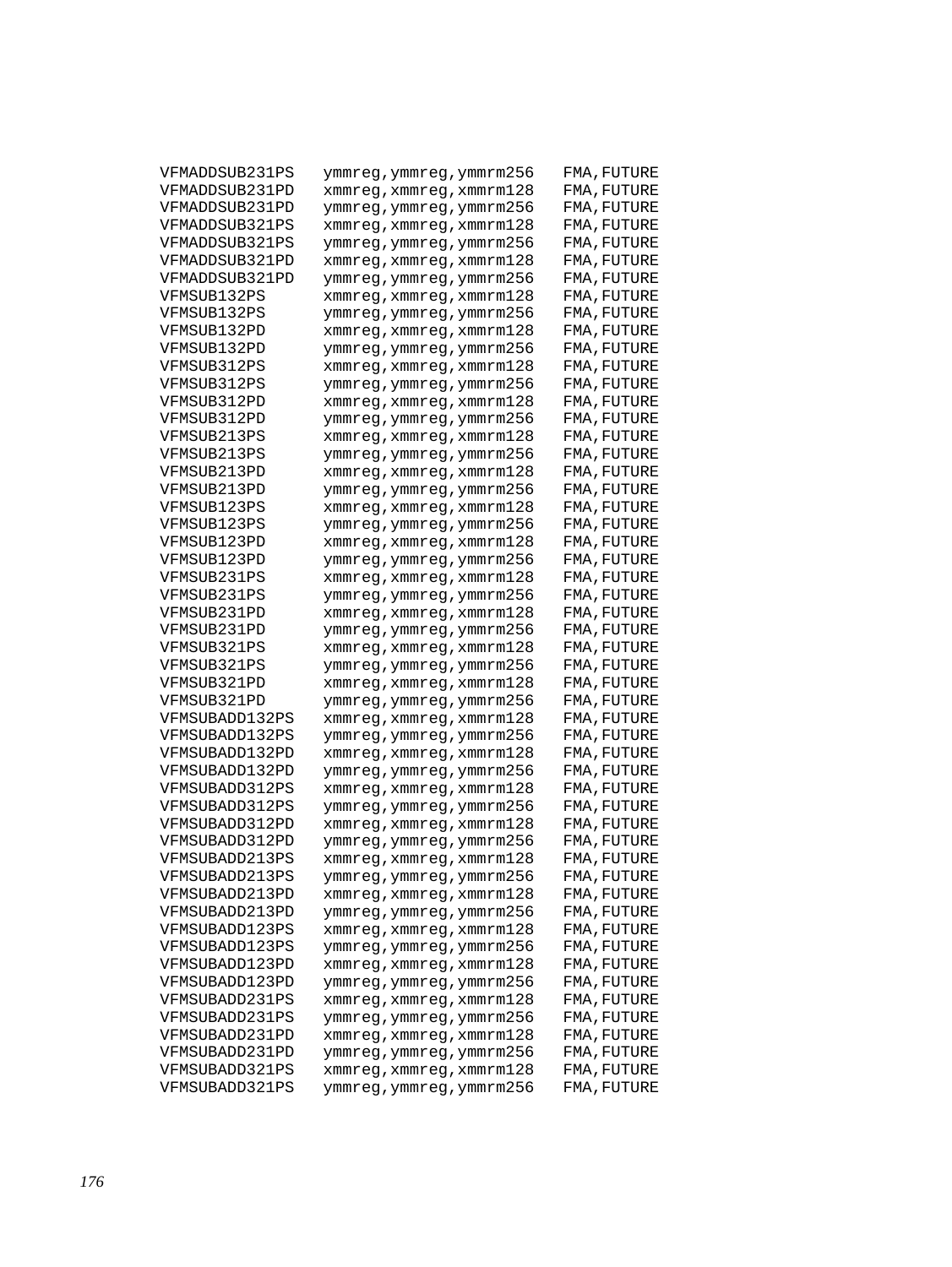| VFMSUBADD321PD | xmmreg, xmmreg, xmmrm128 | FMA,FUTURE  |
|----------------|--------------------------|-------------|
| VFMSUBADD321PD | ymmreg, ymmreg, ymmrm256 | FMA,FUTURE  |
| VFNMADD132PS   | xmmreg,xmmreg,xmmrm128   | FMA, FUTURE |
| VFNMADD132PS   | ymmreg,ymmreg,ymmrm256   | FMA, FUTURE |
| VFNMADD132PD   | xmmreg, xmmreg, xmmrm128 | FMA, FUTURE |
| VFNMADD132PD   | ymmreg,ymmreg,ymmrm256   | FMA, FUTURE |
| VFNMADD312PS   | xmmreg,xmmreg,xmmrm128   | FMA, FUTURE |
| VFNMADD312PS   | ymmreg, ymmreg, ymmrm256 | FMA,FUTURE  |
| VFNMADD312PD   | xmmreg,xmmreg,xmmrm128   | FMA, FUTURE |
| VFNMADD312PD   | ymmreg,ymmreg,ymmrm256   | FMA,FUTURE  |
| VFNMADD213PS   | xmmreg,xmmreg,xmmrm128   | FMA, FUTURE |
| VFNMADD213PS   | ymmreg,ymmreg,ymmrm256   | FMA,FUTURE  |
| VFNMADD213PD   | xmmreg,xmmreg,xmmrm128   | FMA, FUTURE |
| VFNMADD213PD   | ymmreg, ymmreg, ymmrm256 | FMA,FUTURE  |
| VFNMADD123PS   | xmmreg,xmmreg,xmmrm128   | FMA,FUTURE  |
| VFNMADD123PS   | ymmreg, ymmreg, ymmrm256 | FMA, FUTURE |
| VFNMADD123PD   | xmmreg, xmmreg, xmmrm128 | FMA, FUTURE |
| VFNMADD123PD   | ymmreg,ymmreg,ymmrm256   | FMA, FUTURE |
| VFNMADD231PS   | xmmreg,xmmreg,xmmrm128   | FMA, FUTURE |
| VFNMADD231PS   | ymmreg, ymmreg, ymmrm256 | FMA,FUTURE  |
| VFNMADD231PD   | xmmreg,xmmreg,xmmrm128   | FMA, FUTURE |
| VFNMADD231PD   | ymmreg,ymmreg,ymmrm256   | FMA, FUTURE |
| VFNMADD321PS   | xmmreg,xmmreg,xmmrm128   | FMA,FUTURE  |
| VFNMADD321PS   | ymmreg,ymmreg,ymmrm256   | FMA,FUTURE  |
| VFNMADD321PD   | xmmreg,xmmreg,xmmrm128   | FMA, FUTURE |
| VFNMADD321PD   | ymmreg, ymmreg, ymmrm256 | FMA,FUTURE  |
| VFNMSUB132PS   | xmmreg,xmmreg,xmmrm128   | FMA,FUTURE  |
| VFNMSUB132PS   | ymmreg,ymmreg,ymmrm256   | FMA,FUTURE  |
| VFNMSUB132PD   | xmmreg, xmmreg, xmmrm128 | FMA,FUTURE  |
| VFNMSUB132PD   | ymmreg,ymmreg,ymmrm256   | FMA,FUTURE  |
| VFNMSUB312PS   | xmmreg,xmmreg,xmmrm128   | FMA, FUTURE |
| VFNMSUB312PS   | ymmreg, ymmreg, ymmrm256 | FMA,FUTURE  |
| VFNMSUB312PD   | xmmreg,xmmreg,xmmrm128   | FMA, FUTURE |
| VFNMSUB312PD   | ymmreg,ymmreg,ymmrm256   | FMA, FUTURE |
| VFNMSUB213PS   | xmmreg, xmmreg, xmmrm128 | FMA, FUTURE |
| VFNMSUB213PS   | ymmreg,ymmreg,ymmrm256   | FMA, FUTURE |
| VFNMSUB213PD   | xmmreg,xmmreg,xmmrm128   | FMA, FUTURE |
| VFNMSUB213PD   | ymmreg, ymmreg, ymmrm256 | FMA,FUTURE  |
| VFNMSUB123PS   | xmmreg,xmmreg,xmmrm128   | FMA, FUTURE |
| VFNMSUB123PS   | ymmreg, ymmreg, ymmrm256 | FMA, FUTURE |
| VFNMSUB123PD   | xmmreg,xmmreg,xmmrm128   | FMA,FUTURE  |
| VFNMSUB123PD   | ymmreg,ymmreg,ymmrm256   | FMA,FUTURE  |
| VFNMSUB231PS   | xmmreg, xmmreg, xmmrm128 | FMA, FUTURE |
| VFNMSUB231PS   | ymmreg, ymmreg, ymmrm256 | FMA, FUTURE |
| VFNMSUB231PD   | xmmreg, xmmreg, xmmrm128 | FMA, FUTURE |
| VFNMSUB231PD   | ymmreg, ymmreg, ymmrm256 | FMA, FUTURE |
| VFNMSUB321PS   | xmmreg, xmmreg, xmmrm128 | FMA, FUTURE |
| VFNMSUB321PS   | ymmreg, ymmreg, ymmrm256 | FMA, FUTURE |
| VFNMSUB321PD   | xmmreg, xmmreg, xmmrm128 | FMA, FUTURE |
| VFNMSUB321PD   | ymmreg, ymmreg, ymmrm256 | FMA, FUTURE |
| VFMADD132SS    | xmmreg, xmmreg, xmmrm32  | FMA, FUTURE |
| VFMADD132SD    | xmmreq, xmmreq, xmmrm64  | FMA, FUTURE |
| VFMADD312SS    | xmmreg, xmmreg, xmmrm32  | FMA, FUTURE |
|                |                          |             |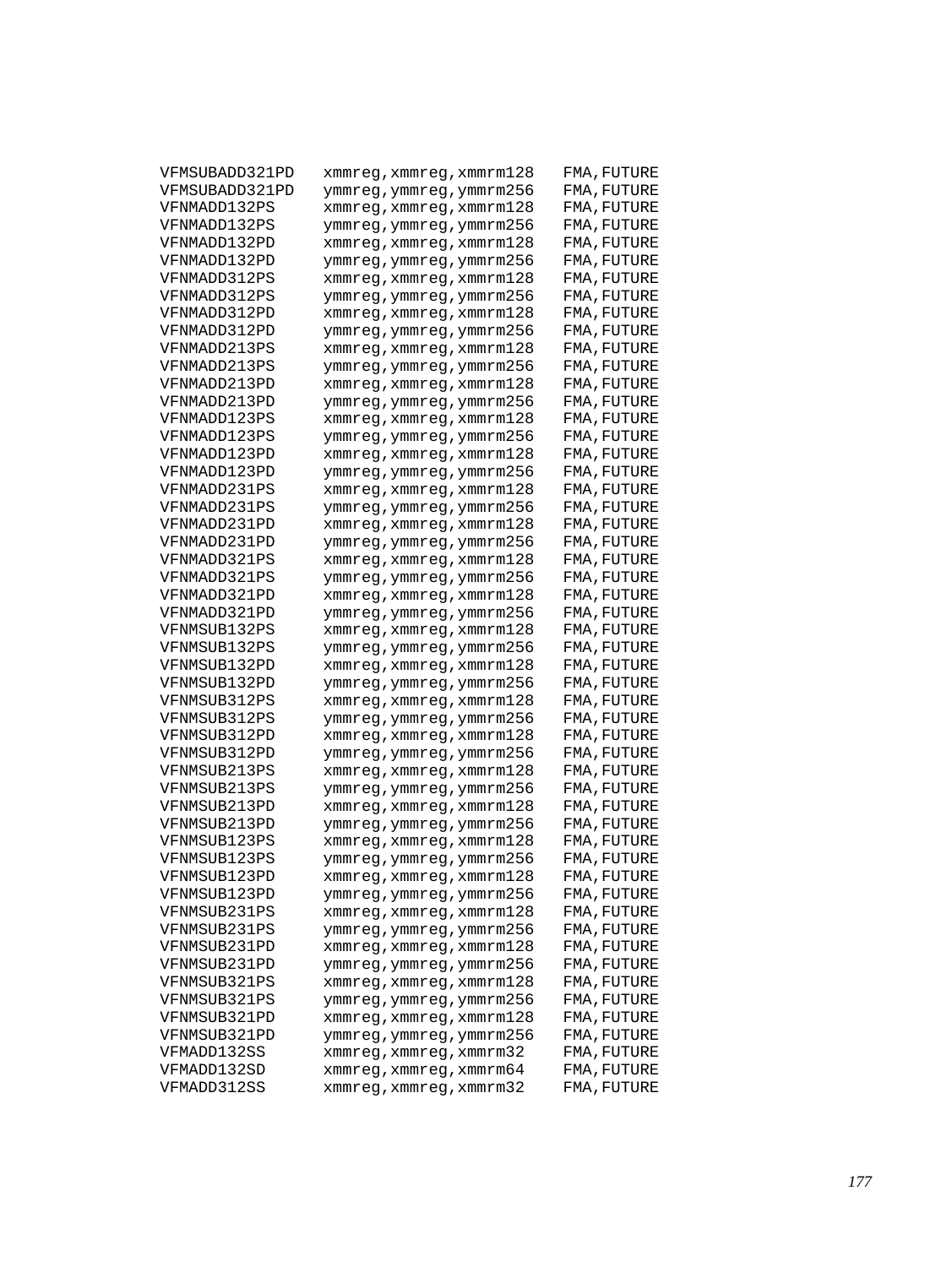| VFMADD312SD  | xmmreg,xmmreg,xmmrm64   | FMA,FUTURE  |
|--------------|-------------------------|-------------|
| VFMADD213SS  | xmmreg,xmmreg,xmmrm32   | FMA,FUTURE  |
| VFMADD213SD  | xmmreg,xmmreg,xmmrm64   | FMA, FUTURE |
| VFMADD123SS  | xmmreg,xmmreg,xmmrm32   | FMA, FUTURE |
| VFMADD123SD  | xmmreg,xmmreg,xmmrm64   | FMA, FUTURE |
| VFMADD231SS  | xmmreg,xmmreg,xmmrm32   | FMA, FUTURE |
| VFMADD231SD  | xmmreg, xmmreg, xmmrm64 | FMA, FUTURE |
| VFMADD321SS  | xmmreg,xmmreg,xmmrm32   | FMA, FUTURE |
| VFMADD321SD  | xmmreg, xmmreg, xmmrm64 | FMA, FUTURE |
| VFMSUB132SS  | xmmreg,xmmreg,xmmrm32   | FMA, FUTURE |
| VFMSUB132SD  | xmmreg,xmmreg,xmmrm64   | FMA, FUTURE |
| VFMSUB312SS  | xmmreg, xmmreg, xmmrm32 | FMA, FUTURE |
| VFMSUB312SD  | xmmreg,xmmreg,xmmrm64   | FMA, FUTURE |
| VFMSUB213SS  | xmmreg,xmmreg,xmmrm32   | FMA, FUTURE |
| VFMSUB213SD  | xmmreg,xmmreg,xmmrm64   | FMA, FUTURE |
| VFMSUB123SS  | xmmreg, xmmreg, xmmrm32 | FMA, FUTURE |
| VFMSUB123SD  | xmmreg,xmmreg,xmmrm64   | FMA, FUTURE |
| VFMSUB231SS  | xmmreg, xmmreg, xmmrm32 | FMA, FUTURE |
| VFMSUB231SD  | xmmreg,xmmreg,xmmrm64   | FMA, FUTURE |
| VFMSUB321SS  | xmmreg,xmmreg,xmmrm32   | FMA, FUTURE |
| VFMSUB321SD  | xmmreg,xmmreg,xmmrm64   | FMA, FUTURE |
| VFNMADD132SS | xmmreg, xmmreg, xmmrm32 | FMA, FUTURE |
| VFNMADD132SD | xmmreg,xmmreg,xmmrm64   | FMA, FUTURE |
| VFNMADD312SS | xmmreg,xmmreg,xmmrm32   | FMA, FUTURE |
| VFNMADD312SD | xmmreg,xmmreg,xmmrm64   | FMA, FUTURE |
| VFNMADD213SS | xmmreg,xmmreg,xmmrm32   | FMA, FUTURE |
| VFNMADD213SD | xmmreg,xmmreg,xmmrm64   | FMA, FUTURE |
| VFNMADD123SS | xmmreg,xmmreg,xmmrm32   | FMA, FUTURE |
| VFNMADD123SD | xmmreg,xmmreg,xmmrm64   | FMA, FUTURE |
| VFNMADD231SS | xmmreg,xmmreg,xmmrm32   | FMA, FUTURE |
| VFNMADD231SD | xmmreg,xmmreg,xmmrm64   | FMA, FUTURE |
| VFNMADD321SS | xmmreg,xmmreg,xmmrm32   | FMA, FUTURE |
| VFNMADD321SD | xmmreg, xmmreg, xmmrm64 | FMA, FUTURE |
| VFNMSUB132SS | xmmreg,xmmreg,xmmrm32   | FMA, FUTURE |
| VFNMSUB132SD | xmmreg,xmmreg,xmmrm64   | FMA, FUTURE |
| VFNMSUB312SS | xmmreg,xmmreg,xmmrm32   | FMA, FUTURE |
| VFNMSUB312SD | xmmreg,xmmreg,xmmrm64   | FMA, FUTURE |
| VFNMSUB213SS | xmmreg, xmmreg, xmmrm32 | FMA, FUTURE |
| VFNMSUB213SD | xmmreg, xmmreg, xmmrm64 | FMA, FUTURE |
| VFNMSUB123SS | xmmreg, xmmreg, xmmrm32 | FMA, FUTURE |
| VFNMSUB123SD | xmmreg,xmmreg,xmmrm64   | FMA, FUTURE |
| VFNMSUB231SS | xmmreg, xmmreg, xmmrm32 | FMA, FUTURE |
| VFNMSUB231SD | xmmreg,xmmreg,xmmrm64   | FMA, FUTURE |
| VFNMSUB321SS | xmmreg, xmmreg, xmmrm32 | FMA, FUTURE |
| VFNMSUB321SD | xmmreg,xmmreg,xmmrm64   | FMA, FUTURE |
|              |                         |             |

## **B.1.29 Intel post−32 nm processor instructions**

| RDFSBASE      | reg32 | LONG, FUTURE |
|---------------|-------|--------------|
| RDFSBASE      | reg64 | LONG, FUTURE |
| RDGSBASE      | reg32 | LONG, FUTURE |
| RDGSBASE      | reg64 | LONG, FUTURE |
| RDRAND        | req16 | FUTURE       |
| <b>RDRAND</b> | reg32 | FUTURE       |
|               |       |              |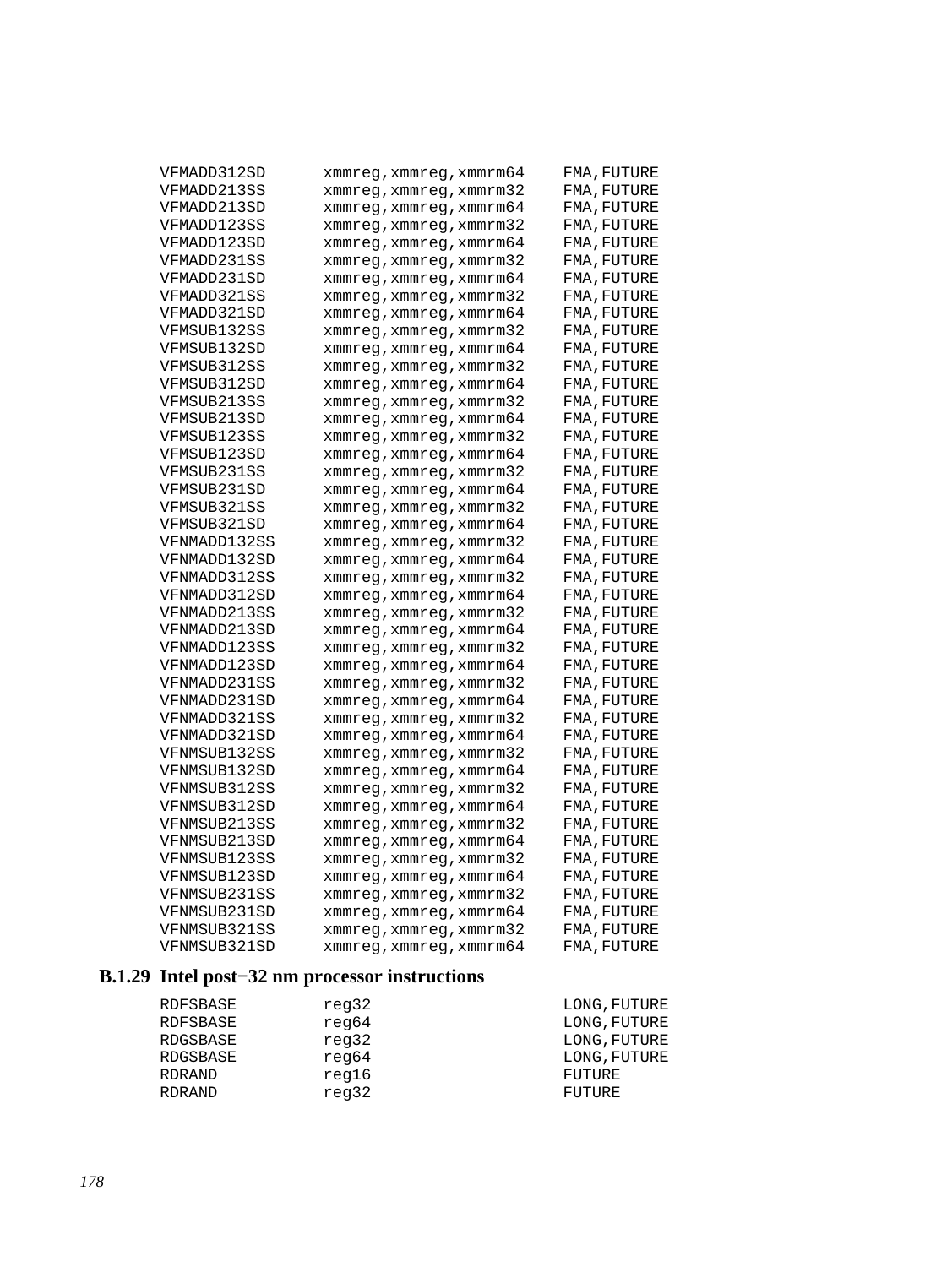| RDRAND    | reg64                  | LONG, FUTURE |
|-----------|------------------------|--------------|
| WRFSBASE  | reg32                  | LONG, FUTURE |
| WRFSBASE  | reg64                  | LONG, FUTURE |
| WRGSBASE  | reg32                  | LONG, FUTURE |
| WRGSBASE  | reg64                  | LONG, FUTURE |
| VCVTPH2PS | $ymm$ req, $xmmrm128$  | AVX, FUTURE  |
| VCVTPH2PS | xmmreq, xmmrm64        | AVX, FUTURE  |
| VCVTPS2PH | xmmrm128, ymmreg, imm8 | AVX, FUTURE  |
| VCVTPS2PH | xmmrm64, xmmreq, imm8  | AVX, FUTURE  |

### **B.1.30 VIA (Centaur) security instructions**

| XSTORE    | PENT, CYRIX |
|-----------|-------------|
| XCRYPTECB | PENT, CYRIX |
| XCRYPTCBC | PENT, CYRIX |
| XCRYPTCTR | PENT, CYRIX |
| XCRYPTCFB | PENT, CYRIX |
| XCRYPTOFB | PENT, CYRIX |
| MONTMUL   | PENT, CYRIX |
| XSHA1     | PENT, CYRIX |
| XSHA256   | PENT, CYRIX |

## **B.1.31 AMD Lightweight Profiling (LWP) instructions**

| LLWPCB        | reg32              | AMD, 386 |
|---------------|--------------------|----------|
| LLWPCB        | reg64              | AMD, X64 |
| <b>SLWPCB</b> | reg32              | AMD, 386 |
| <b>SLWPCB</b> | reg64              | AMD, X64 |
| LWPVAL        | req32, rm32, imm32 | AMD, 386 |
| LWPVAL        | reg64,rm32,imm32   | AMD, X64 |
| LWPINS        | reg32,rm32,imm32   | AMD, 386 |
| LWPINS        | reg64, rm32, imm32 | AMD, X64 |

#### **B.1.32 AMD XOP and FMA4 instructions (SSE5)**

| VFMADDPD    | xmmreg, xmmreg*, xmmrm128, xmmreg AMD, SSE5 |
|-------------|---------------------------------------------|
| VFMADDPD    | ymmreg,ymmreg*,ymmrm256,ymmreg AMD,SSE5     |
| VFMADDPD    | xmmreg, xmmreg*, xmmreg, xmmrm128 AMD, SSE5 |
| VFMADDPD    | ymmreg, ymmreg*, ymmreg, ymmrm256 AMD, SSE5 |
| VFMADDPS    | xmmreg, xmmreg*, xmmrm128, xmmreg AMD, SSE5 |
| VFMADDPS    | ymmreg, ymmreg*, ymmrm256, ymmreg AMD, SSE5 |
| VFMADDPS    | xmmreg, xmmreg*, xmmreg, xmmrm128 AMD, SSE5 |
| VFMADDPS    | ymmreg, ymmreg*, ymmreg, ymmrm256 AMD, SSE5 |
| VFMADDSD    | xmmreg, xmmreg*, xmmrm64, xmmreg AMD, SSE5  |
| VFMADDSD    | xmmreg, xmmreg*, xmmreg, xmmrm64 AMD, SSE5  |
| VFMADDSS    | xmmreg, xmmreg*, xmmrm32, xmmreg AMD, SSE5  |
| VFMADDSS    | xmmreg, xmmreg*, xmmreg, xmmrm32 AMD, SSE5  |
| VFMADDSUBPD | xmmreg, xmmreg*, xmmrm128, xmmreg AMD, SSE5 |
| VFMADDSUBPD | ymmreg, ymmreg*, ymmrm256, ymmreg AMD, SSE5 |
| VFMADDSUBPD | xmmreg, xmmreg*, xmmreg, xmmrm128 AMD, SSE5 |
| VFMADDSUBPD | ymmreg, ymmreg*, ymmreg, ymmrm256 AMD, SSE5 |
| VFMADDSUBPS | xmmreg, xmmreg*, xmmrm128, xmmreg AMD, SSE5 |
| VFMADDSUBPS | ymmreg, ymmreg*, ymmrm256, ymmreg AMD, SSE5 |
| VFMADDSUBPS | xmmreg, xmmreg*, xmmreg, xmmrm128 AMD, SSE5 |
| VFMADDSUBPS | ymmreg, ymmreg*, ymmreg, ymmrm256 AMD, SSE5 |
|             |                                             |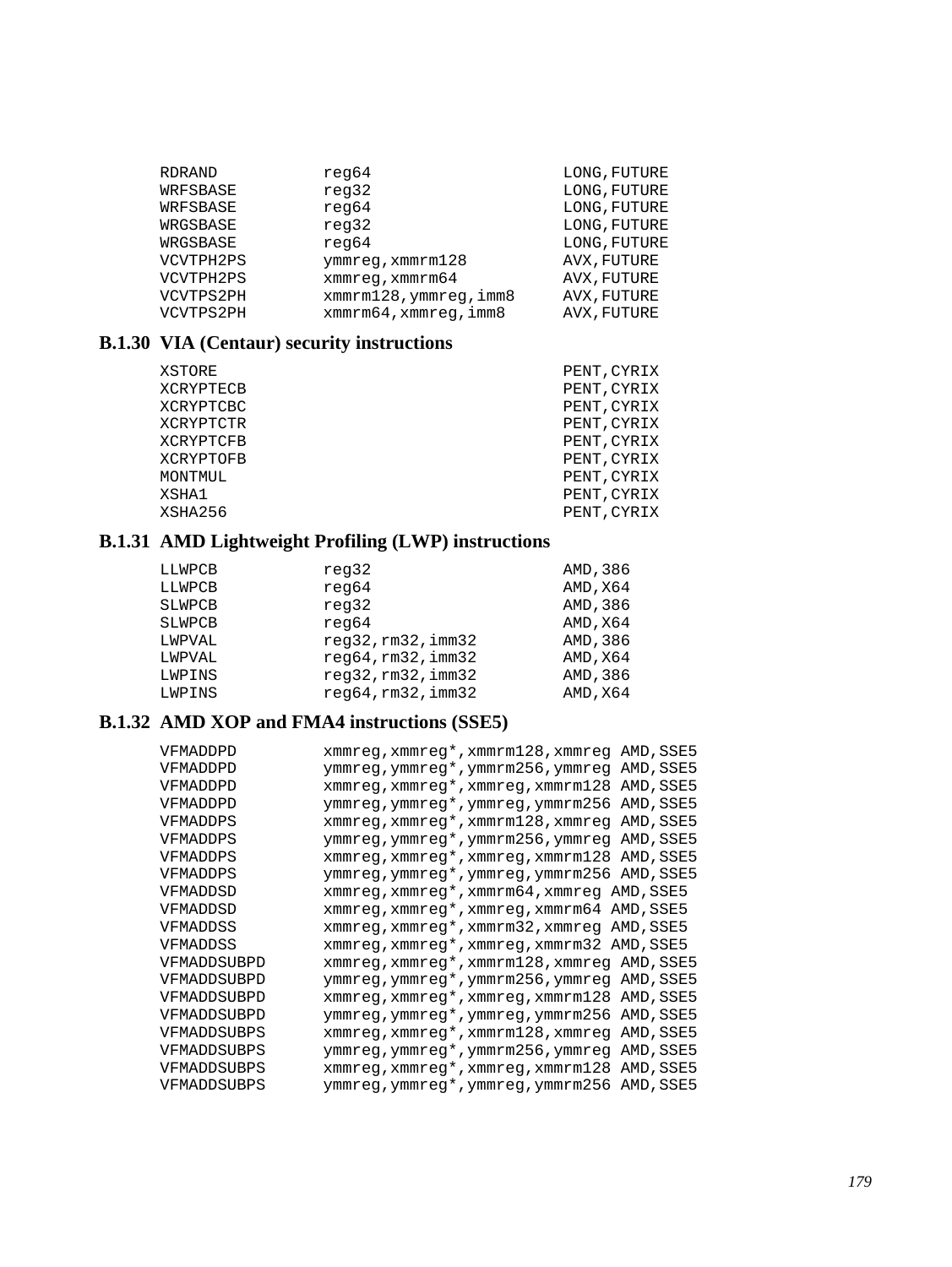| VFMSUBADDPD   | xmmreg, xmmreg*, xmmrm128, xmmreg AMD, SSE5        |
|---------------|----------------------------------------------------|
| VFMSUBADDPD   | ymmreg, ymmreg*, ymmrm256, ymmreg AMD, SSE5        |
| VFMSUBADDPD   | xmmreg, xmmreg*, xmmreg, xmmrm128 AMD, SSE5        |
| VFMSUBADDPD   | ymmreg, ymmreg*, ymmreg, ymmrm256 AMD, SSE5        |
| VFMSUBADDPS   | xmmreg, xmmreg*, xmmrm128, xmmreg AMD, SSE5        |
| VFMSUBADDPS   | ymmreg, ymmreg*, ymmrm256, ymmreg AMD, SSE5        |
| VFMSUBADDPS   | xmmreg, xmmreg*, xmmreg, xmmrm128 AMD, SSE5        |
| VFMSUBADDPS   | ymmreg, ymmreg*, ymmreg, ymmrm256 AMD, SSE5        |
| VFMSUBPD      | xmmreg, xmmreg*, xmmrm128, xmmreg AMD, SSE5        |
| VFMSUBPD      | ymmreg, ymmreg*, ymmrm256, ymmreg AMD, SSE5        |
| VFMSUBPD      | xmmreg, xmmreg*, xmmreg, xmmrm128 AMD, SSE5        |
| VFMSUBPD      | ymmreg, ymmreg*, ymmreg, ymmrm256 AMD, SSE5        |
| VFMSUBPS      | xmmreg, xmmreg*, xmmrm128, xmmreg AMD, SSE5        |
| VFMSUBPS      | ymmreg, ymmreg*, ymmrm256, ymmreg AMD, SSE5        |
| VFMSUBPS      | xmmreg, xmmreg*, xmmreg, xmmrm128 AMD, SSE5        |
| VFMSUBPS      | ymmreg, ymmreg*, ymmreg, ymmrm256 AMD, SSE5        |
| VFMSUBSD      | xmmreg, xmmreg*, xmmrm64, xmmreg AMD, SSE5         |
| VFMSUBSD      | xmmreg, xmmreg*, xmmreg, xmmrm64 AMD, SSE5         |
| VFMSUBSS      | xmmreg, xmmreg*, xmmrm32, xmmreg AMD, SSE5         |
| VFMSUBSS      | xmmreg, xmmreg*, xmmreg, xmmrm32 AMD, SSE5         |
| VFNMADDPD     | xmmreg, xmmreg*, xmmrm128, xmmreg AMD, SSE5        |
| VFNMADDPD     | ymmreg, ymmreg*, ymmrm256, ymmreg AMD, SSE5        |
| VFNMADDPD     | xmmreg, xmmreg*, xmmreg, xmmrm128 AMD, SSE5        |
| VFNMADDPD     | ymmreg, ymmreg*, ymmreg, ymmrm256 AMD, SSE5        |
| VFNMADDPS     | xmmreg, xmmreg*, xmmrm128, xmmreg AMD, SSE5        |
| VFNMADDPS     | ymmreg, ymmreg*, ymmrm256, ymmreg AMD, SSE5        |
| VFNMADDPS     | xmmreg, xmmreg*, xmmreg, xmmrm128 AMD, SSE5        |
| VFNMADDPS     | ymmreg, ymmreg*, ymmreg, ymmrm256 AMD, SSE5        |
| VFNMADDSD     | xmmreg, xmmreg*, xmmrm64, xmmreg AMD, SSE5         |
| VFNMADDSD     | xmmreg, xmmreg*, xmmreg, xmmrm64 AMD, SSE5         |
| VFNMADDSS     | xmmreg, xmmreg*, xmmrm32, xmmreg AMD, SSE5         |
| VFNMADDSS     | xmmreg, xmmreg*, xmmreg, xmmrm32 AMD, SSE5         |
| VFNMSUBPD     | xmmreg, xmmreg*, xmmrm128, xmmreg AMD, SSE5        |
| VFNMSUBPD     | ymmreg, ymmreg*, ymmrm256, ymmreg AMD, SSE5        |
| VFNMSUBPD     | xmmreg, xmmreg*, xmmreg, xmmrm128 AMD, SSE5        |
| VFNMSUBPD     | ymmreg, ymmreg*, ymmreg, ymmrm256 AMD, SSE5        |
| VFNMSUBPS     | xmmreg, xmmreg*, xmmrm128, xmmreg AMD, SSE5        |
| VFNMSUBPS     | ymmreg, ymmreg*, ymmrm256, ymmreg AMD, SSE5        |
| VFNMSUBPS     | xmmreg, xmmreg*, xmmreg, xmmrm128 AMD, SSE5        |
| VFNMSUBPS     | ymmreg, ymmreg*, ymmreg, ymmrm256 AMD, SSE5        |
| VFNMSUBSD     | xmmreg, xmmreg*, xmmrm64, xmmreg AMD, SSE5         |
| VFNMSUBSD     | xmmreg, xmmreg*, xmmreg, xmmrm64 AMD, SSE5         |
| VFNMSUBSS     | xmmreg, xmmreg*, xmmrm32, xmmreg AMD, SSE5         |
| VFNMSUBSS     | xmmreg, xmmreg*, xmmreg, xmmrm32 AMD, SSE5         |
| VFRCZPD       | AMD, SSE5<br>$xmmreg$ , $xmmrm128*$                |
| VFRCZPD       | ymmreg, ymmrm256*<br>AMD, SSE5                     |
| VFRCZPS       | $x$ mmreg, $x$ mmrm $128*$<br>AMD, SSE5            |
| VFRCZPS       | AMD, SSE5                                          |
| VFRCZSD       | ymmreg, ymmrm256*<br>xmmreg, xmmrm64*<br>AMD, SSE5 |
| VFRCZSS       | AMD, SSE5<br>$x$ mmreg, $x$ mmrm $32*$             |
| <b>VPCMOV</b> | xmmreg, xmmreg*, xmmrm128, xmmreg AMD, SSE5        |
| <b>VPCMOV</b> | ymmreg, ymmreg*, ymmrm256, ymmreg AMD, SSE5        |
| <b>VPCMOV</b> | xmmreg, xmmreg*, xmmreg, xmmrm128 AMD, SSE5        |
|               |                                                    |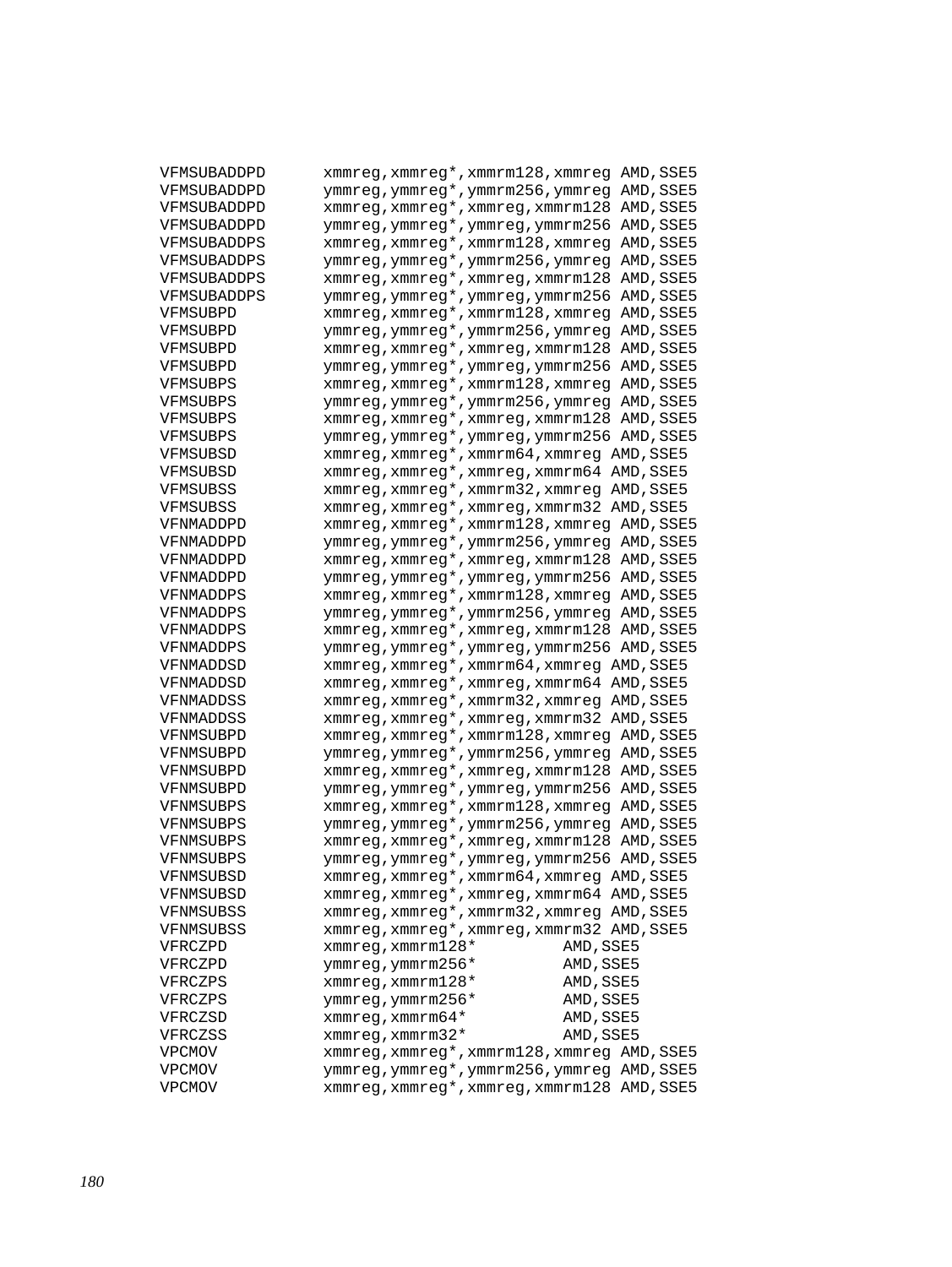| VPCMOV          | ymmreg, ymmreg*, ymmreg, ymmrm256 AMD, SSE5          |
|-----------------|------------------------------------------------------|
| <b>VPCOMB</b>   | xmmreg, xmmreg*, xmmrm128, imm8 AMD, SSE5            |
| <b>VPCOMD</b>   | xmmreg, xmmreg*, xmmrm128, imm8<br>AMD, SSE5         |
| <b>VPCOMQ</b>   | xmmreg, xmmreg*, xmmrm128, imm8<br>AMD, SSE5         |
| VPCOMUB         | xmmreg, xmmreg*, xmmrm128, imm8<br>AMD, SSE5         |
| VPCOMUD         | xmmreg, xmmreg*, xmmrm128, imm8<br>AMD, SSE5         |
| <b>VPCOMUO</b>  | xmmreg, xmmreg*, xmmrm128, imm8<br>AMD, SSE5         |
| VPCOMUW         | xmmreg, xmmreg*, xmmrm128, imm8<br>AMD, SSE5         |
| VPCOMW          | xmmreg, xmmreg*, xmmrm128, imm8<br>AMD, SSE5         |
| VPHADDBD        | $xmmreg$ , $xmmrm128*$<br>AMD, SSE5                  |
| <b>VPHADDBO</b> | AMD, SSE5<br>$x$ mmreg, $x$ mmrm $128*$              |
| VPHADDBW        | $x$ mmreg, $x$ mmrm $128*$<br>AMD, SSE5              |
| <b>VPHADDDQ</b> | AMD, SSE5<br>$x$ mmreg, $x$ mmrm $128*$              |
| VPHADDUBD       | AMD, SSE5<br>$x$ mmreg, $x$ mmrm $128*$              |
| VPHADDUBQ       | $x$ mmreq, $x$ mmrm $128*$<br>AMD, SSE5              |
| VPHADDUBW       | $x$ mmreq, $x$ mmrm $128*$<br>AMD, SSE5              |
| VPHADDUDQ       | $x$ mmreg, $x$ mmrm $128*$<br>AMD, SSE5              |
| VPHADDUWD       | $x$ mmreg, $x$ mmrm $128*$<br>AMD, SSE5              |
| VPHADDUWQ       | xmmreg, xmmrm128*<br>AMD, SSE5                       |
|                 | AMD, SSE5                                            |
| VPHADDWD        | $x$ mmreg, $x$ mmrm $128*$                           |
| VPHADDWQ        | $x$ mmreq, $x$ mmrm $128*$<br>AMD, SSE5<br>AMD, SSE5 |
| VPHSUBBW        | $x$ mmreq, $x$ mmrm $128*$                           |
| <b>VPHSUBDO</b> | $x$ mmreg, $x$ mmrm $128*$<br>AMD, SSE5              |
| VPHSUBWD        | $xmmreg$ , $xmmrm128*$<br>AMD, SSE5                  |
| VPMACSDD        | xmmreg, xmmreg*, xmmrm128, xmmreg AMD, SSE5          |
| VPMACSDOH       | xmmreg, xmmreg*, xmmrm128, xmmreg AMD, SSE5          |
| VPMACSDOL       | xmmreg, xmmreg*, xmmrm128, xmmreg AMD, SSE5          |
| VPMACSSDD       | xmmreg, xmmreg*, xmmrm128, xmmreg AMD, SSE5          |
| VPMACSSDOH      | xmmreg, xmmreg*, xmmrm128, xmmreg AMD, SSE5          |
| VPMACSSDQL      | xmmreg, xmmreg*, xmmrm128, xmmreg AMD, SSE5          |
| VPMACSSWD       | xmmreg, xmmreg*, xmmrm128, xmmreg AMD, SSE5          |
| VPMACSSWW       | xmmreg, xmmreg*, xmmrm128, xmmreg AMD, SSE5          |
| VPMACSWD        | xmmreg, xmmreg*, xmmrm128, xmmreg AMD, SSE5          |
| VPMACSWW        | xmmreg, xmmreg*, xmmrm128, xmmreg AMD, SSE5          |
| VPMADCSSWD      | xmmreg, xmmreg*, xmmrm128, xmmreg AMD, SSE5          |
| VPMADCSWD       | xmmreg, xmmreg*, xmmrm128, xmmreg AMD, SSE5          |
| VPPERM          | xmmreg, xmmreg*, xmmreg, xmmrm128 AMD, SSE5          |
| VPPERM          | xmmreg, xmmreg*, xmmrm128, xmmreg AMD, SSE5          |
| VPROTB          | xmmreg,xmmrm128*,xmmreg<br>AMD, SSE5                 |
| <b>VPROTB</b>   | xmmreg, xmmreg*, xmmrm128<br>AMD, SSE5               |
| VPROTB          | xmmreg, xmmrm128*, imm8<br>AMD, SSE5                 |
| VPROTD          | xmmreg, xmmrm128*, xmmreg<br>AMD, SSE5               |
| VPROTD          | xmmreg, xmmreg*, xmmrm128<br>AMD, SSE5               |
| VPROTD          | xmmreg, xmmrm128*, imm8<br>AMD, SSE5                 |
| VPROTO          | xmmreg, xmmrm128*, xmmreg<br>AMD, SSE5               |
| VPROTO          | xmmreq, xmmreq*, xmmrm128<br>AMD, SSE5               |
| VPROTQ          | xmmreg, xmmrm128*, imm8<br>AMD, SSE5                 |
| VPROTW          | xmmreq, xmmrm128*, xmmreq<br>AMD, SSE5               |
| VPROTW          | xmmreg, xmmreg*, xmmrm128<br>AMD, SSE5               |
| VPROTW          | xmmreg, xmmrm128*, imm8<br>AMD, SSE5                 |
| VPSHAB          | xmmreg, xmmrm128*, xmmreg<br>AMD, SSE5               |
| VPSHAB          | xmmreg, xmmreg*, xmmrm128<br>AMD, SSE5               |
| VPSHAD          | xmmreg, xmmrm128*, xmmreg<br>AMD, SSE5               |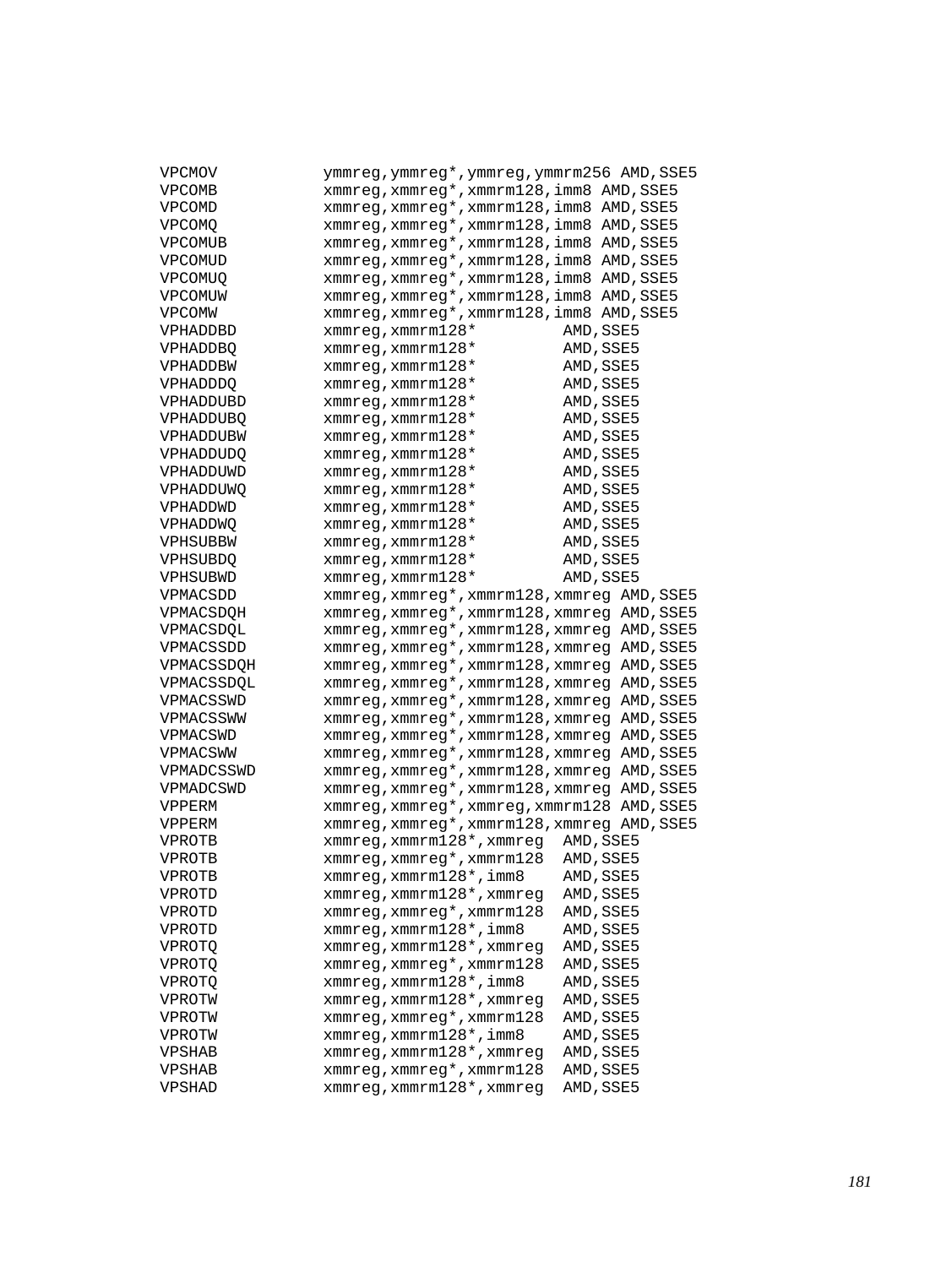| VPSHAD        | xmmreg, xmmreg*, xmmrm128         | AMD, SSE5 |
|---------------|-----------------------------------|-----------|
| <b>VPSHAO</b> | $xmmreg$ , $xmmrm128*$ , $xmmreg$ | AMD, SSE5 |
| <b>VPSHAO</b> | $xmmreg$ , $xmmreg*$ , $xmmrm128$ | AMD, SSE5 |
| VPSHAW        | $xmmreg$ , $xmmrm128*$ , $xmmreg$ | AMD, SSE5 |
| VPSHAW        | $xmmreg$ , $xmmreg*$ , $xmmrm128$ | AMD, SSE5 |
| <b>VPSHLB</b> | $xmmreg$ , $xmmrm128*$ , $xmmreg$ | AMD, SSE5 |
| <b>VPSHLB</b> | $xmmreg$ , $xmmreg*$ , $xmmrm128$ | AMD, SSE5 |
| <b>VPSHLD</b> | $xmmreq$ , $xmmrm128*$ , $xmmreq$ | AMD, SSE5 |
| <b>VPSHLD</b> | $xmmreg$ , $xmmreg*$ , $xmmrm128$ | AMD, SSE5 |
| <b>VPSHLO</b> | $xmmreg$ , $xmmrm128*$ , $xmmreg$ | AMD, SSE5 |
| <b>VPSHLQ</b> | xmmreg, xmmreg*, xmmrm128         | AMD, SSE5 |
| VPSHLW        | xmmreg, xmmrm128*, xmmreg         | AMD, SSE5 |
| VPSHLW        | xmmreg, xmmreg*, xmmrm128         | AMD, SSE5 |

# **B.1.33 Systematic names for the hinting nop instructions**

| HINT NOPO  | rm16 | P6, UNDOC  |
|------------|------|------------|
| HINT NOPO  | rm32 | P6, UNDOC  |
| HINT NOPO  | rm64 | X64, UNDOC |
| HINT NOP1  | rm16 | P6, UNDOC  |
| HINT NOP1  | rm32 | P6, UNDOC  |
| HINT NOP1  | rm64 | X64,UNDOC  |
| HINT NOP2  | rm16 | P6, UNDOC  |
| HINT_NOP2  | rm32 | P6, UNDOC  |
| HINT_NOP2  | rm64 | X64, UNDOC |
| HINT_NOP3  | rm16 | P6, UNDOC  |
| HINT NOP3  | rm32 | P6, UNDOC  |
| HINT NOP3  | rm64 | X64, UNDOC |
| HINT_NOP4  | rm16 | P6, UNDOC  |
| HINT_NOP4  | rm32 | P6, UNDOC  |
| HINT_NOP4  | rm64 | X64, UNDOC |
| HINT NOP5  | rm16 | P6, UNDOC  |
| HINT NOP5  | rm32 | P6, UNDOC  |
| HINT NOP5  | rm64 | X64, UNDOC |
| HINT_NOP6  | rm16 | P6, UNDOC  |
| HINT NOP6  | rm32 | P6, UNDOC  |
| HINT NOP6  | rm64 | X64,UNDOC  |
| HINT NOP7  | rm16 | P6, UNDOC  |
| HINT NOP7  | rm32 | P6, UNDOC  |
| HINT NOP7  | rm64 | X64,UNDOC  |
| HINT NOP8  | rm16 | P6, UNDOC  |
| HINT NOP8  | rm32 | P6, UNDOC  |
| HINT NOP8  | rm64 | X64,UNDOC  |
| HINT NOP9  | rm16 | P6, UNDOC  |
| HINT_NOP9  | rm32 | P6, UNDOC  |
| HINT NOP9  | rm64 | X64, UNDOC |
| HINT NOP10 | rm16 | P6, UNDOC  |
| HINT_NOP10 | rm32 | P6, UNDOC  |
| HINT_NOP10 | rm64 | X64,UNDOC  |
| HINT_NOP11 | rm16 | P6, UNDOC  |
| HINT NOP11 | rm32 | P6, UNDOC  |
| HINT NOP11 | rm64 | X64,UNDOC  |
| HINT NOP12 | rm16 | P6, UNDOC  |
| HINT NOP12 | rm32 | P6, UNDOC  |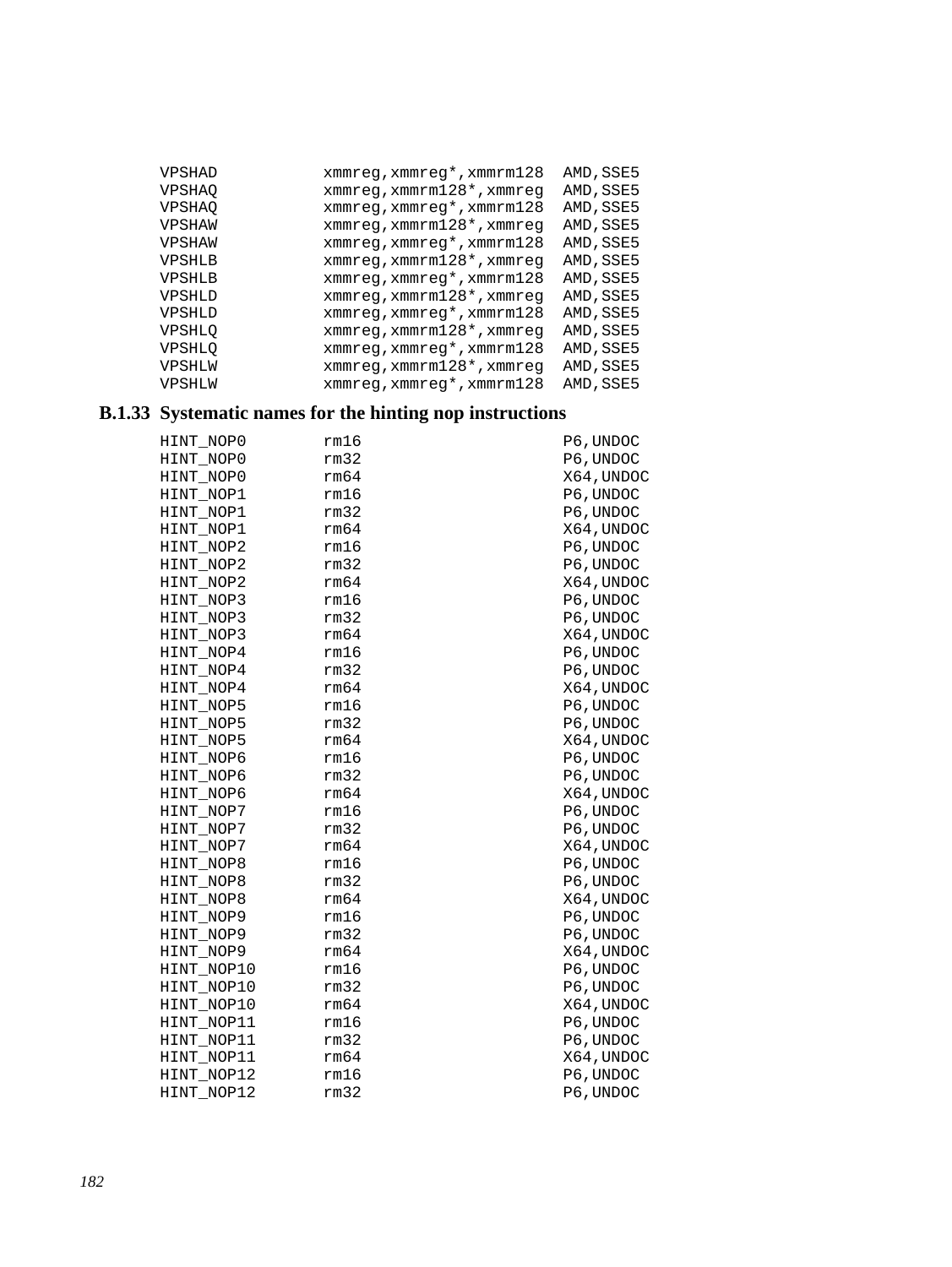| HINT_NOP12 | rm64 | X64, UNDOC            |
|------------|------|-----------------------|
| HINT NOP13 | rm16 | P6, UNDOC             |
| HINT NOP13 | rm32 | P6, UNDOC             |
| HINT NOP13 | rm64 | X64,UNDOC             |
| HINT_NOP14 | rm16 | P6, UNDOC             |
| HINT_NOP14 | rm32 | P6, UNDOC             |
| HINT_NOP14 | rm64 | X64, UNDOC            |
| HINT_NOP15 | rm16 | $\mathtt{P6}$ , UNDOC |
| HINT_NOP15 | rm32 | P6, UNDOC             |
| HINT_NOP15 | rm64 | X64,UNDOC             |
| HINT_NOP16 | rm16 | P6, UNDOC             |
| HINT_NOP16 | rm32 | P6, UNDOC             |
| HINT_NOP16 | rm64 | X64, UNDOC            |
| HINT NOP17 | rm16 | $\mathtt{P6}$ , UNDOC |
| HINT_NOP17 | rm32 | P6, UNDOC             |
| HINT NOP17 | rm64 | X64,UNDOC             |
| HINT_NOP18 | rm16 | P6, UNDOC             |
| HINT_NOP18 | rm32 | P6, UNDOC             |
| HINT_NOP18 | rm64 | X64,UNDOC             |
| HINT_NOP19 | rm16 | P6, UNDOC             |
| HINT_NOP19 | rm32 | P6, UNDOC             |
| HINT_NOP19 | rm64 | X64,UNDOC             |
| HINT_NOP20 | rm16 | P6, UNDOC             |
| HINT_NOP20 | rm32 | P6, UNDOC             |
| HINT_NOP20 | rm64 | X64,UNDOC             |
| HINT NOP21 | rm16 | $\mathtt{P6}$ , UNDOC |
| HINT_NOP21 | rm32 | P6, UNDOC             |
| HINT NOP21 | rm64 | X64,UNDOC             |
| HINT_NOP22 | rm16 | P6, UNDOC             |
| HINT_NOP22 | rm32 | P6, UNDOC             |
| HINT_NOP22 | rm64 | X64,UNDOC             |
| HINT_NOP23 | rm16 | $\mathtt{P6}$ , UNDOC |
| HINT NOP23 | rm32 | P6, UNDOC             |
| HINT_NOP23 | rm64 | X64,UNDOC             |
| HINT_NOP24 | rm16 | P6, UNDOC             |
| HINT_NOP24 | rm32 | P6, UNDOC             |
| HINT_NOP24 | rm64 | X64,UNDOC             |
| HINT_NOP25 | rm16 | P6, UNDOC             |
| HINT_NOP25 | rm32 | P6, UNDOC             |
| HINT NOP25 | rm64 | X64, UNDOC            |
| HINT NOP26 | rm16 | P6,UNDOC              |
| HINT_NOP26 | rm32 | P6, UNDOC             |
| HINT_NOP26 | rm64 | X64,UNDOC             |
| HINT NOP27 | rm16 | P6, UNDOC             |
| HINT_NOP27 | rm32 | P6, UNDOC             |
| HINT NOP27 | rm64 | X64,UNDOC             |
| HINT_NOP28 | rm16 | P6, UNDOC             |
| HINT NOP28 | rm32 | P6, UNDOC             |
| HINT_NOP28 | rm64 | X64,UNDOC             |
| HINT_NOP29 | rm16 | P6, UNDOC             |
| HINT_NOP29 | rm32 | P6, UNDOC             |
| HINT NOP29 | rm64 | X64, UNDOC            |
| HINT_NOP30 | rm16 | P6, UNDOC             |
|            |      |                       |

4, UNDOC 4, UNDOC , UNDOC 4, UNDOC 4, UNDOC , UNDOC 4, UNDOC 4, UNDOC , UNDOC 4, UNDOC 4, UNDOC , UNDOC<br>, UNDOC 4, UNDOC 4, UNDOC , UNDOC 4, UNDOC 4, UNDOC , UNDOC<br>, UNDOC 4, UNDOC 4, UNDOC , UNDOC 4, UNDOC 4, UNDOC , UNDOC<br>, UNDOC 4, UNDOC 4, UNDOC , UNDOC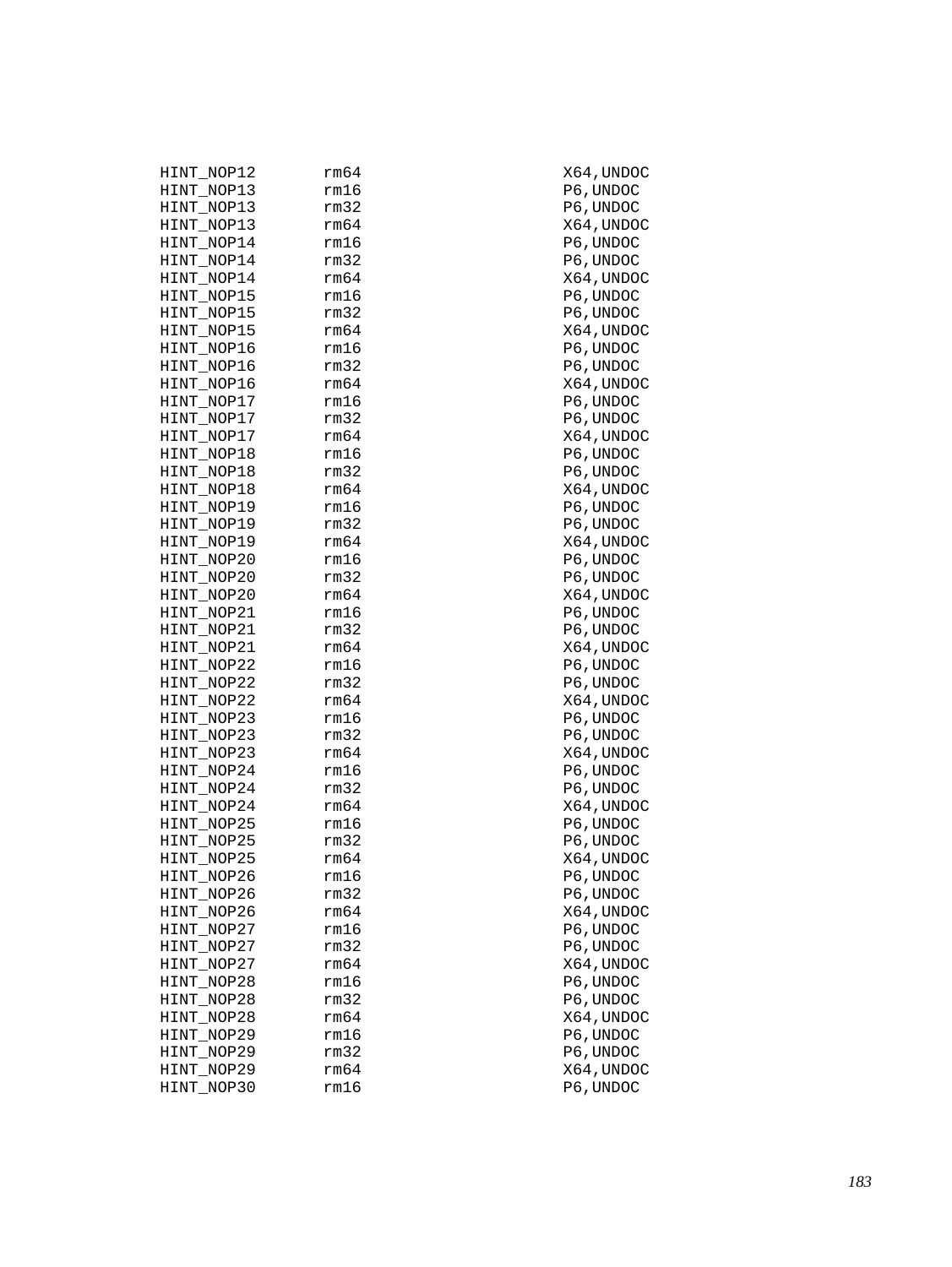| HINT_NOP30 | rm32 | P6,UNDOC         |
|------------|------|------------------|
| HINT NOP30 | rm64 | X64, UNDOC       |
| HINT_NOP31 | rm16 | P6, UNDOC        |
| HINT_NOP31 | rm32 | P6, UNDOC        |
| HINT_NOP31 | rm64 | X64, UNDOC       |
| HINT NOP32 | rm16 | P6,UNDOC         |
| HINT_NOP32 | rm32 | P6, UNDOC        |
| HINT_NOP32 | rm64 | X64, UNDOC       |
| HINT_NOP33 | rm16 | P6, UNDOC        |
| HINT_NOP33 | rm32 | P6, UNDOC        |
| HINT_NOP33 | rm64 | X64, UNDOC       |
| HINT NOP34 | rm16 | P6,UNDOC         |
|            | rm32 | P6,UNDOC         |
| HINT_NOP34 | rm64 |                  |
| HINT_NOP34 | rm16 | X64, UNDOC       |
| HINT_NOP35 |      | P6, UNDOC        |
| HINT_NOP35 | rm32 | P6, UNDOC        |
| HINT_NOP35 | rm64 | X64, UNDOC       |
| HINT NOP36 | rm16 | P6,UNDOC         |
| HINT_NOP36 | rm32 | P6,UNDOC         |
| HINT_NOP36 | rm64 | X64, UNDOC       |
| HINT_NOP37 | rm16 | P6, UNDOC        |
| HINT_NOP37 | rm32 | P6, UNDOC        |
| HINT_NOP37 | rm64 | X64, UNDOC       |
| HINT NOP38 | rm16 | P6, UNDOC        |
| HINT_NOP38 | rm32 | P6,UNDOC         |
| HINT_NOP38 | rm64 | X64, UNDOC       |
| HINT_NOP39 | rm16 | P6, UNDOC        |
| HINT_NOP39 | rm32 | P6, UNDOC        |
| HINT_NOP39 | rm64 | X64, UNDOC       |
| HINT NOP40 | rm16 | P6,UNDOC         |
| HINT_NOP40 | rm32 | P6,UNDOC         |
| HINT_NOP40 | rm64 | X64, UNDOC       |
| HINT_NOP41 | rm16 | P6, UNDOC        |
| HINT_NOP41 | rm32 | P6, UNDOC        |
| HINT_NOP41 | rm64 | X64, UNDOC       |
| HINT NOP42 | rm16 | P6,UNDOC         |
|            |      |                  |
| HINT_NOP42 | rm32 | P6,UNDOC         |
| HINT_NOP42 | rm64 | X64,UNDOC        |
| HINT_NOP43 | rm16 | P6, UNDOC        |
| HINT_NOP43 | rm32 | P6, UNDOC        |
| HINT_NOP43 | rm64 | X64,UNDOC        |
| HINT_NOP44 | rm16 | P6,UNDOC         |
| HINT_NOP44 | rm32 | P6, UNDOC        |
| HINT_NOP44 | rm64 | X64, UNDOC       |
| HINT_NOP45 | rm16 | P6, UNDOC        |
| HINT_NOP45 | rm32 | P6, UNDOC        |
| HINT_NOP45 | rm64 | X64, UNDOC       |
| HINT NOP46 | rm16 | P6,UNDOC         |
| HINT_NOP46 | rm32 | P6, UNDOC        |
| HINT_NOP46 | rm64 | X64, UNDOC       |
| HINT NOP47 | rm16 | P6, UNDOC        |
| HINT_NOP47 | rm32 | $\rm P6$ , UNDOC |
| HINT NOP47 | rm64 | X64, UNDOC       |
|            |      |                  |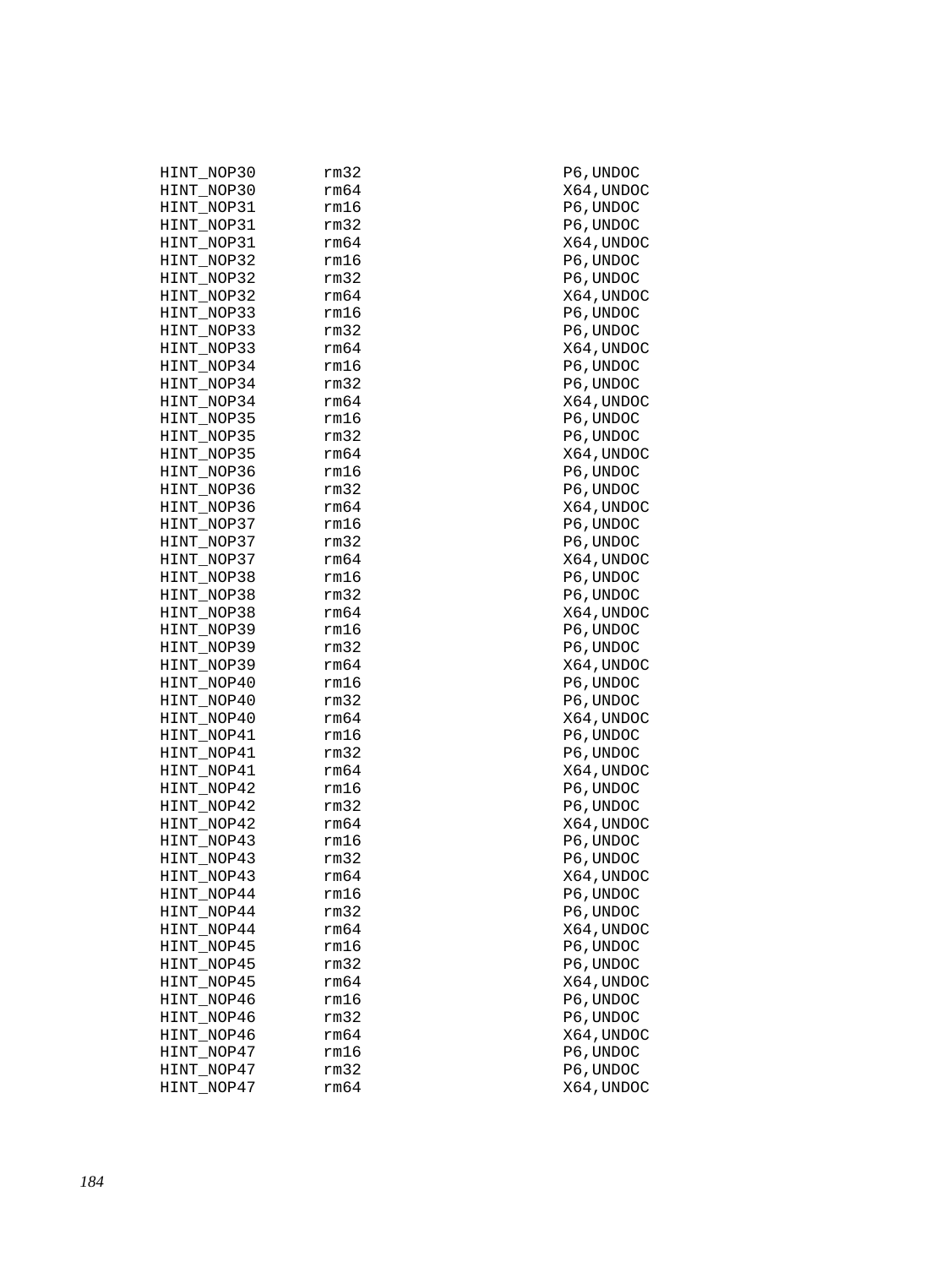| HINT_NOP48 | rm16 | P6,UNDOC   |
|------------|------|------------|
| HINT_NOP48 | rm32 | P6, UNDOC  |
| HINT NOP48 | rm64 | X64, UNDOC |
| HINT_NOP49 | rm16 | P6, UNDOC  |
| HINT NOP49 | rm32 | P6, UNDOC  |
| HINT NOP49 | rm64 | X64, UNDOC |
| HINT_NOP50 | rm16 | P6,UNDOC   |
| HINT_NOP50 | rm32 | P6, UNDOC  |
| HINT NOP50 | rm64 | X64, UNDOC |
| HINT_NOP51 | rm16 | P6, UNDOC  |
| HINT NOP51 | rm32 | P6, UNDOC  |
| HINT NOP51 | rm64 | X64, UNDOC |
| HINT_NOP52 | rm16 | P6,UNDOC   |
| HINT_NOP52 | rm32 | P6, UNDOC  |
| HINT NOP52 | rm64 | X64, UNDOC |
| HINT_NOP53 | rm16 | P6, UNDOC  |
| HINT NOP53 | rm32 | P6, UNDOC  |
| HINT NOP53 | rm64 | X64,UNDOC  |
| HINT_NOP54 | rm16 | P6,UNDOC   |
| HINT_NOP54 | rm32 | P6, UNDOC  |
| HINT NOP54 | rm64 | X64, UNDOC |
| HINT_NOP55 | rm16 | P6, UNDOC  |
| HINT_NOP55 | rm32 | P6, UNDOC  |
| HINT NOP55 | rm64 | X64, UNDOC |
| HINT_NOP56 | rm16 | P6,UNDOC   |
| HINT_NOP56 | rm32 | P6, UNDOC  |
| HINT NOP56 | rm64 | X64, UNDOC |
| HINT_NOP57 | rm16 | P6, UNDOC  |
| HINT NOP57 | rm32 | P6,UNDOC   |
| HINT NOP57 | rm64 | X64,UNDOC  |
| HINT_NOP58 | rm16 | P6, UNDOC  |
| HINT_NOP58 | rm32 | P6, UNDOC  |
| HINT NOP58 | rm64 | X64, UNDOC |
| HINT_NOP59 | rm16 | P6, UNDOC  |
| HINT_NOP59 | rm32 | P6, UNDOC  |
| HINT NOP59 | rm64 | X64,UNDOC  |
| HINT_NOP60 | rm16 | P6,UNDOC   |
| HINT_NOP60 | rm32 | P6, UNDOC  |
| HINT NOP60 | rm64 | X64, UNDOC |
| HINT_NOP61 | rm16 | P6, UNDOC  |
| HINT_NOP61 | rm32 | P6, UNDOC  |
| HINT_NOP61 | rm64 | X64,UNDOC  |
| HINT_NOP62 | rm16 | P6, UNDOC  |
| HINT_NOP62 | rm32 | P6, UNDOC  |
| HINT_NOP62 | rm64 | X64, UNDOC |
| HINT_NOP63 | rm16 | P6, UNDOC  |
| HINT_NOP63 | rm32 | P6, UNDOC  |
| HINT_NOP63 | rm64 | X64,UNDOC  |
|            |      |            |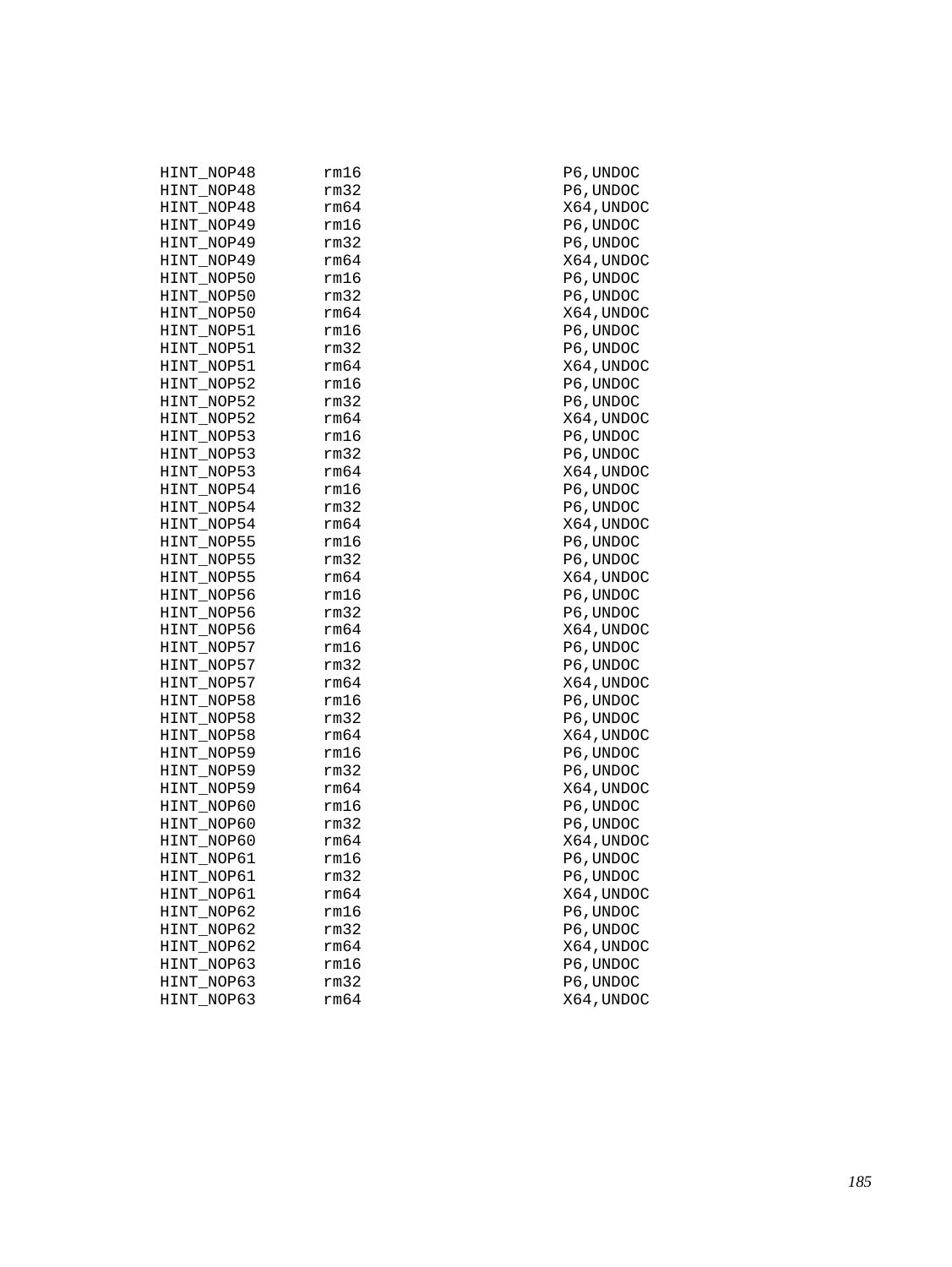# **Appendix C: NASM Version History**

# **C.1 NASM 2 Series**

The NASM 2 series support x86−64, and is the production version of NASM since 2007.

# **C.1.1 Version 2.09.04**

- Fix incorrect labels offset for VEX intructions.
- Eliminate bogus warning on implicit operand size override.
- $\text{\textdegree}$  if term could not handle 64 bit numbers.
- The COFF backend was limiting relocations number to 16 bits even if in real there were a way more relocations.

# **C.1.2 Version 2.09.03**

- Print  $s$ macro name inside  $s$ rep blocks on error.
- Fix preprocessor expansion behaviour. It happened sometime too early and sometime simply wrong. Move behaviour back to the origins (down to NASM 2.05.01).
- Fix unitialized data dereference on OMF output format.
- Issue warning on unterminated  $\frac{1}{6}$  construct.
- Fix for documentation typo.

# **C.1.3 Version 2.09.02**

- Fix reversed tokens when %deftok produces more than one output token.
- Fix segmentation fault on disassembling some VEX instructions.
- Missing %endif did not always cause error.
- Fix typo in documentation.
- Compound context local preprocessor single line macro identifiers were not expanded early enough and as result lead to unresolved symbols.

# **C.1.4 Version 2.09.01**

- Fix NULL dereference on missed %deftok second parameter.
- Fix NULL dereference on invalid %substr parameters.

# **C.1.5 Version 2.09**

- Fixed assignment the magnitude of %rep counter. It is limited to 62 bits now.
- Fixed NULL dereference if argument of %strlen resolves to whitespace. For example if nonexistent macro parameter is used.
- %ifenv, %elifenv, %ifnenv, and %elifnenv directives introduced. See [section 4.4.9.](#page-52-0)
- Fixed NULL dereference if environment variable is missed.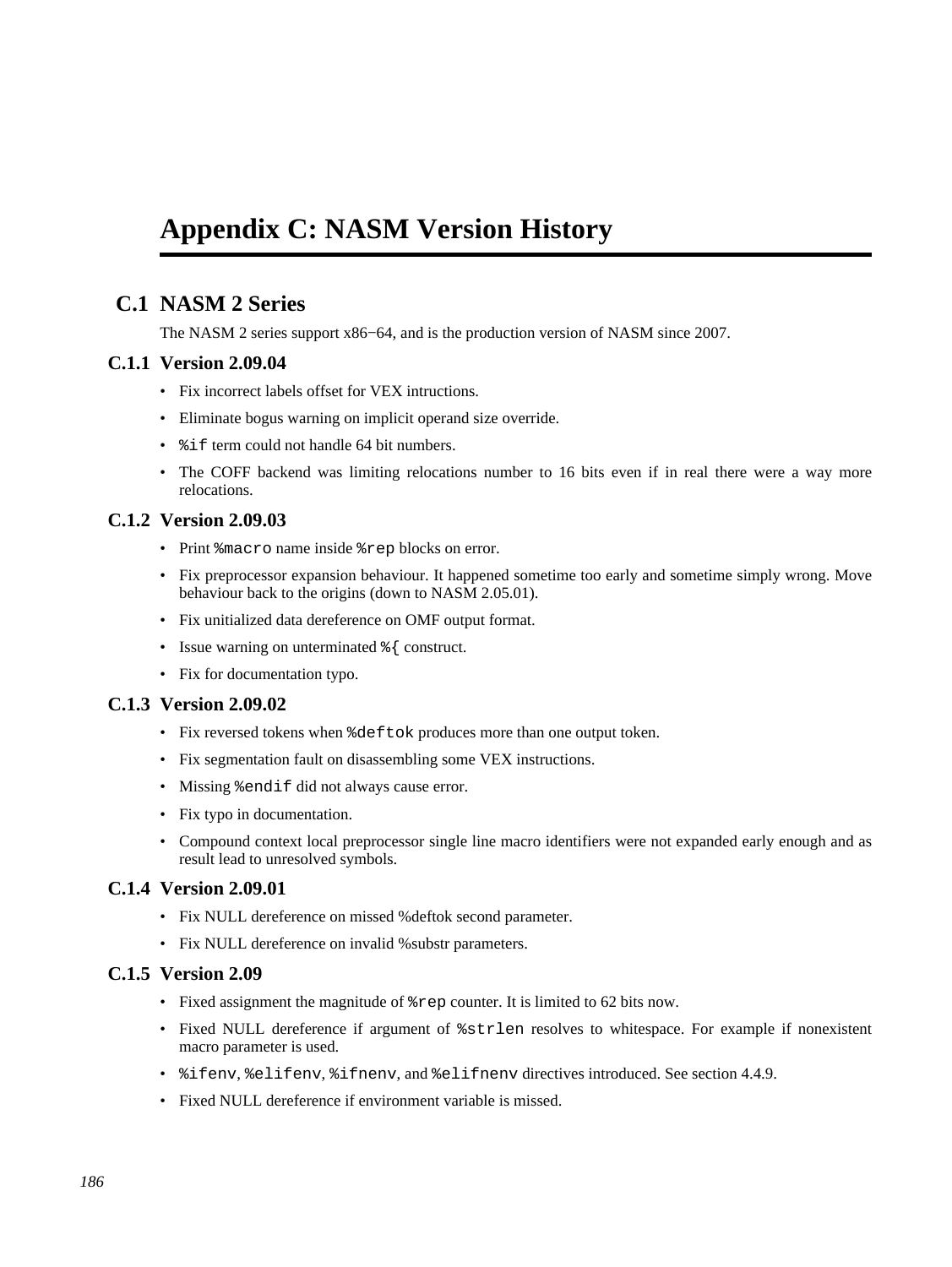- Updates of new AVX v7 Intel instructions.
- PUSH imm32 is now officially documented.
- Fix for encoding the LFS, LGS and LSS in 64−bit mode.
- Fixes for compatibility with OpenWatcom compiler and DOS 8.3 file format limitation.
- Macros parameters range expansion introduced. See [section 4.3.4.](#page-44-0)
- Backward compatibility on expanging of local sigle macros restored.
- 8 bit relocations for elf and bin output formats are introduced.
- Short intersegment jumps are permitted now.
- An alignment more than 64 bytes are allowed for win32, win64 output formats.
- SECTALIGN directive introduced. See [section 4.11.13.](#page-66-0)
- nojmp option introduced in smartalign package. See [section 5.2.](#page-68-0)
- Short aliases win, elf and macho for output formats are introduced. Each stands for win32, elf32 and macho32 accordingly.
- Faster handling of missing directives implemented.
- Various small improvements in documentation.
- No hang anymore if unable to open malloc.log file.
- The environments without vsnprintf function are able to build nasm again.
- AMD LWP instructions updated.
- Tighten EA checks. We warn a user if there overflow in EA addressing.
- Make −Ox the default optimization level. For the legacy behavior, specify −O0 explicitly. See [section](#page-21-0) [2.1.22.](#page-21-0)
- Environment variables read with %! or tested with %ifenv can now contain non−identifier characters if surrounded by quotes. See [section 4.10.2.](#page-61-0)
- Add a new standard macro package %use fp for floating−point convenience macros. See [section 5.3](#page-69-0).

#### **C.1.6 Version 2.08.02**

• Fix crash under certain circumstances when using the %+ operator.

#### **C.1.7 Version 2.08.01**

• Fix the %use statement, which was broken in 2.08.

#### **C.1.8 Version 2.08**

- A number of enhancements/fixes in macros area.
- Support for converting strings to tokens. See [section 4.1.9.](#page-41-0)
- Fuzzy operand size logic introduced.
- Fix COFF stack overrun on too long export identifiers.
- Fix Macho−O alignment bug.
- Fix crashes with –fwin32 on file with many exports.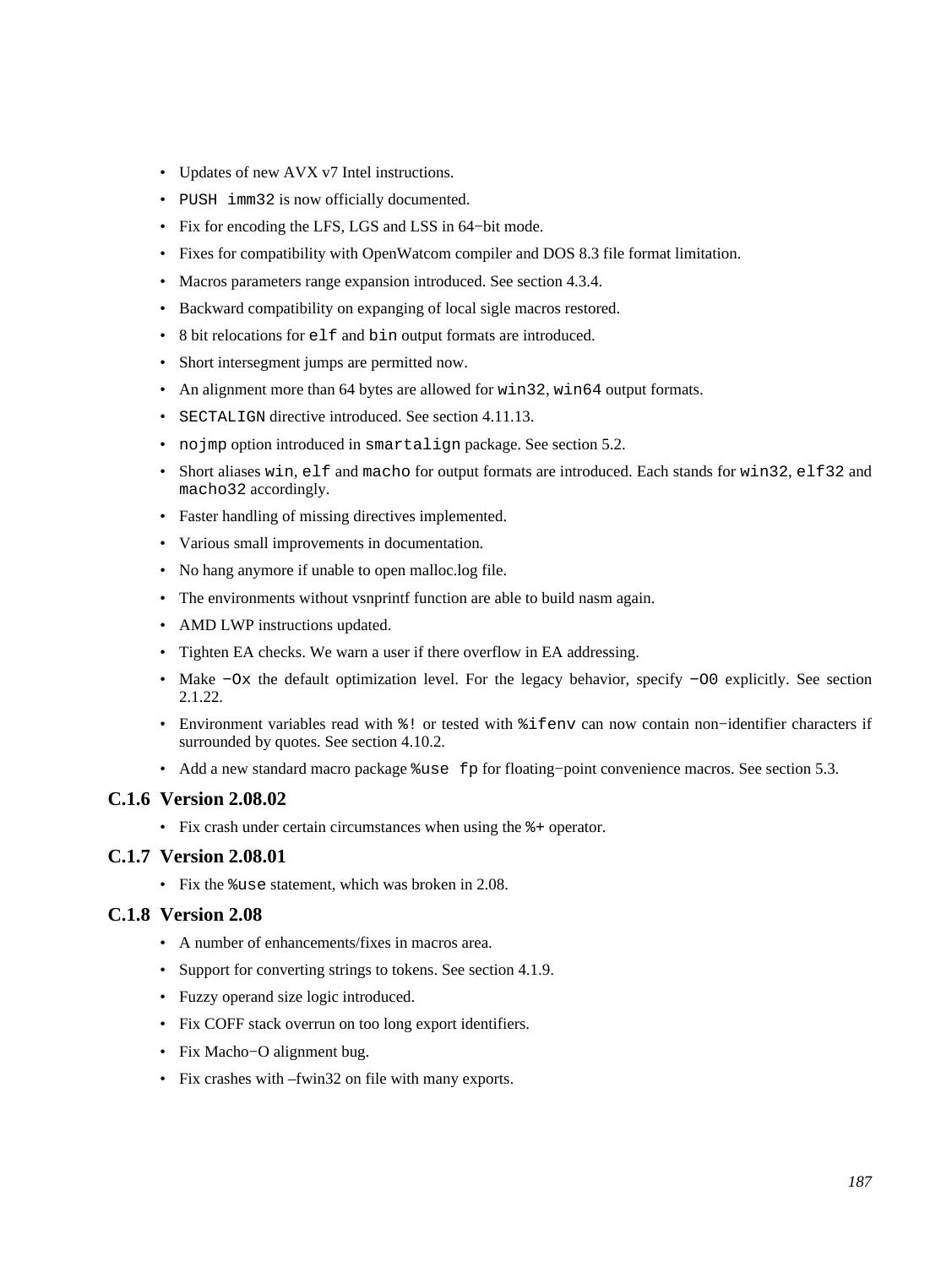- Fix stack overrun for too long [DEBUG id].
- Fix incorrect sbyte usage in IMUL (hit only if optimization flag passed).
- Append ending token for .stabs records in the ELF output format.
- New NSIS script which uses ModernUI and MultiUser approach.
- Visual Studio 2008 NASM integration (rules file).
- Warn a user if a constant is too long (and as result will be stripped).
- The obsoleted pre−XOP AMD SSE5 instruction set which was never actualized was removed.
- Fix stack overrun on too long error file name passed from the command line.
- Bind symbols to the .text section by default (ie in case if SECTION directive was omitted) in the ELF output format.
- Fix sync points array index wrapping.
- A few fixes for FMA4 and XOP instruction templates.
- Add AMD Lightweight Profiling (LWP) instructions.
- Fix the offset for %arg in 64−bit mode.
- An undefined local macro  $(*)$ ; no longer matches a global macro with the same name.
- Fix NULL dereference on too long local labels.

#### **C.1.9 Version 2.07**

- NASM is now under the 2−clause BSD license. See [section 1.1.2.](#page-14-0)
- Fix the section type for the .strtab section in the elf64 output format.
- Fix the handling of COMMON directives in the obj output format.
- New ith and srec output formats; these are variants of the bin output format which output Intel hex and Motorola S−records, respectively. See [section 7.2](#page-77-0) and [section 7.3.](#page-77-1)
- rdf2ihx replaced with an enhanced rdf2bin, which can output binary, COM, Intel hex or Motorola S−records.
- The Windows installer now puts the NASM directory first in the PATH of the "NASM Shell".
- Revert the early expansion behavior of %+ to pre−2.06 behavior: %+ is only expanded late.
- Yet another Mach−O alignment fix.
- Don't delete the list file on errors. Also, include error and warning information in the list file.
- Support for 64−bit Mach−O output, see [section 7.8.](#page-88-0)
- Fix assert failure on certain operations that involve strings with high−bit bytes.

#### **C.1.10 Version 2.06**

- This release is dedicated to the memory of Charles A. Crayne, long time NASM developer as well as moderator of comp.lang.asm.x86 and author of the book *Serious Assembler*. We miss you, Chuck.
- Support for indirect macro expansion  $(\xi$  [ . . . ]). See [section 4.1.3.](#page-39-0)
- & pop can now take an argument, see [section 4.7.1.](#page-55-0)
- The argument to %use is no longer macro–expanded. Use %[...] if macro expansion is desired.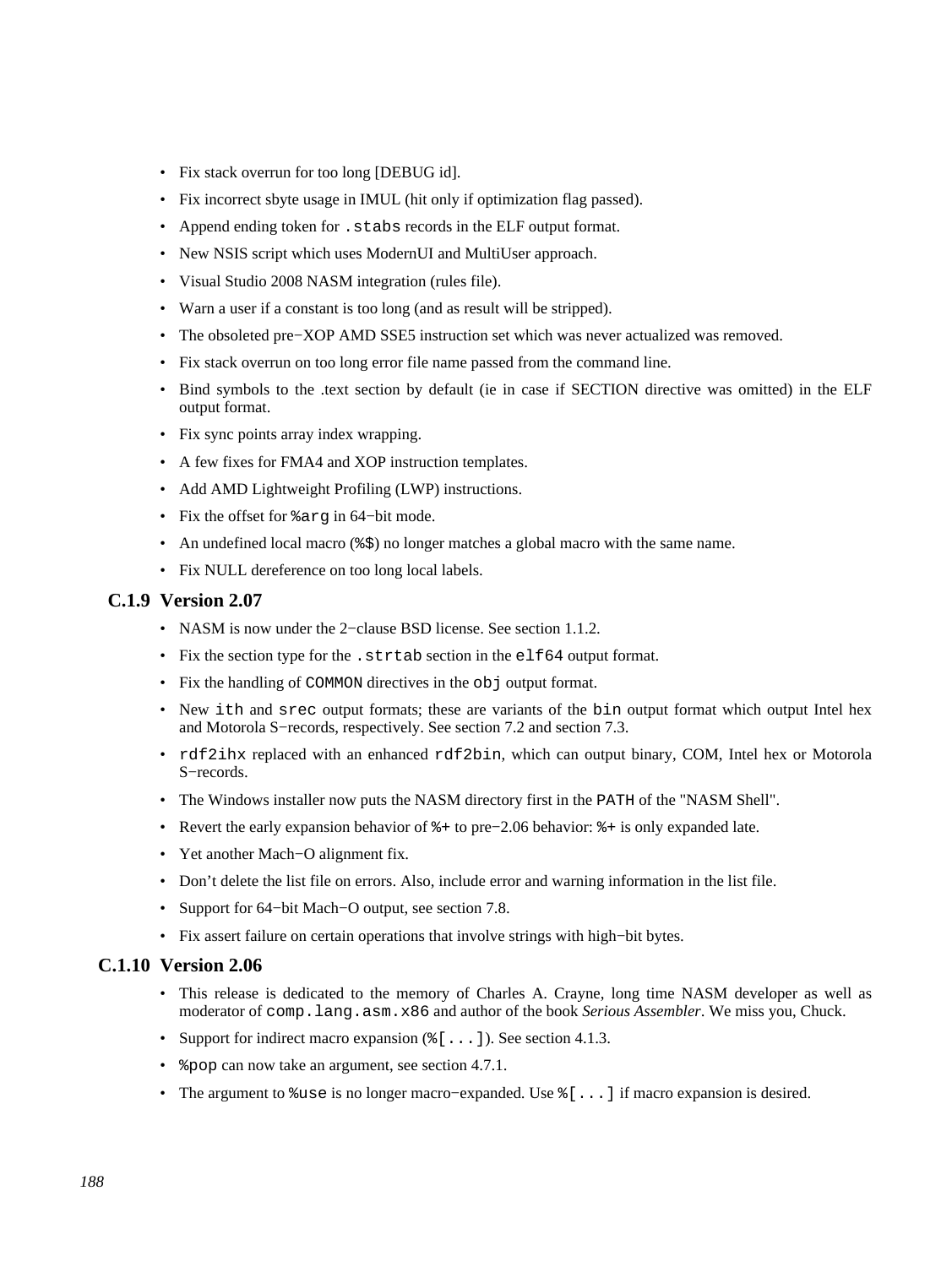- Support for thread−local storage in ELF32 and ELF64. See [section 7.9.4.](#page-90-0)
- Fix crash on %ifmacro without an argument.
- Correct the arguments to the POPCNT instruction.
- Fix section alignment in the Mach−O format.
- Update AVX support to version 5 of the Intel specification.
- Fix the handling of accesses to context−local macros from higher levels in the context stack.
- Treat WAIT as a prefix rather than as an instruction, thereby allowing constructs like O16 FSAVE to work correctly.
- Support for structures with a non−zero base offset. See [section 4.11.10.](#page-64-0)
- Correctly handle preprocessor token concatenation (see [section 4.3.9\)](#page-47-0) involving floating−point numbers.
- The PINSR series of instructions have been corrected and rationalized.
- Removed AMD SSE5, replaced with the new XOP/FMA4/CVT16 (rev 3.03) spec.
- The ELF backends no longer automatically generate a . comment section.
- Add additional "well−known" ELF sections with default attributes. See [section 7.9.2.](#page-88-1)

# **C.1.11 Version 2.05.01**

• Fix the −w/−W option parsing, which was broken in NASM 2.05.

# **C.1.12 Version 2.05**

- Fix redundant REX.W prefix on JMP reg64.
- Make the behaviour of −O0 match NASM 0.98 legacy behavior. See [section 2.1.22.](#page-21-0)
- −w−user can be used to suppress the output of %warning directives. See [section 2.1.24.](#page-22-0)
- Fix bug where ALIGN would issue a full alignment datum instead of zero bytes.
- Fix offsets in list files.
- Fix %include inside multi−line macros or loops.
- Fix error where NASM would generate a spurious warning on valid optimizations of immediate values.
- Fix arguments to a number of the CVT SSE instructions.
- Fix RIP−relative offsets when the instruction carries an immediate.
- Massive overhaul of the ELF64 backend for spec compliance.
- Fix the Geode PFRCPV and PFRSQRTV instruction.
- Fix the SSE 4.2 CRC32 instruction.

# **C.1.13 Version 2.04**

- Sanitize macro handing in the %error directive.
- New %warning directive to issue user−controlled warnings.
- % terror directives are now deferred to the final assembly phase.
- New  $\text{\$fatal}$  directive to immediately terminate assembly.
- New  $s$  strcat directive to join quoted strings together.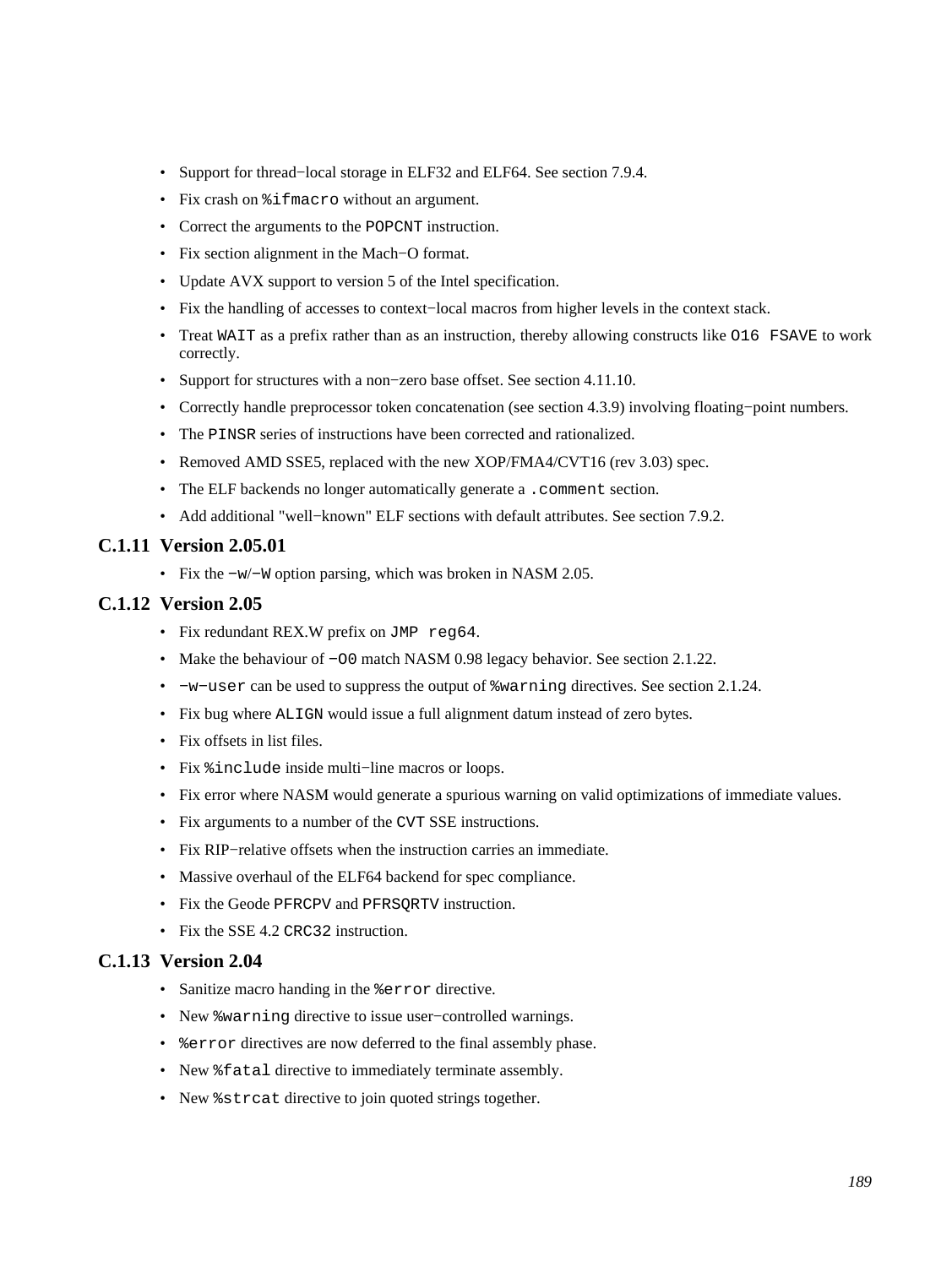- New  $s$ use macro directive to support standard macro directives. See [section 4.6.4.](#page-54-0)
- Excess default parameters to %macro now issues a warning by default. See [section 4.3.](#page-42-0)
- Fix %ifn and %elifn.
- Fix nested %else clauses.
- Correct the handling of nested %reps.
- New %unmacro directive to undeclare a multi−line macro. See [section 4.3.12.](#page-49-0)
- Builtin macro **PASS** which expands to the current assembly pass. See [section 4.11.9.](#page-64-1)
- \_\_utf16\_\_ and \_\_utf32\_\_ operators to generate UTF−16 and UTF−32 strings. See [section 3.4.5.](#page-31-0)
- Fix bug in case−insensitive matching when compiled on platforms that don't use the configure script. Of the official release binaries, that only affected the OS/2 binary.
- Support for x87 packed BCD constants. See [section 3.4.7.](#page-33-0)
- Correct the LTR and SLDT instructions in 64−bit mode.
- Fix unnecessary REX.W prefix on indirect jumps in 64−bit mode.
- Add AVX versions of the AES instructions (VAES...).
- Fix the 256−bit FMA instructions.
- Add 256−bit AVX stores per the latest AVX spec.
- VIA XCRYPT instructions can now be written either with or without REP, apparently different versions of the VIA spec wrote them differently.
- Add missing 64−bit MOVNTI instruction.
- Fix the operand size of VMREAD and VMWRITE.
- Numerous bug fixes, especially to the AES, AVX and VTX instructions.
- The optimizer now always runs until it converges. It also runs even when disabled, but doesn't optimize. This allows most forward references to be resolved properly.
- $\gamma$  &  $\gamma$  and no longer needs a context identifier; omitting the context identifier results in an anonymous context.

### **C.1.14 Version 2.03.01**

- Fix buffer overflow in the listing module.
- Fix the handling of hexadecimal escape codes in '...' strings.
- The Postscript/PDF documentation has been reformatted.
- The −F option now implies −g.

# **C.1.15 Version 2.03**

- Add support for Intel AVX, CLMUL and FMA instructions, including YMM registers.
- dy, resy and yword for 32−byte operands.
- Fix some SSE5 instructions.
- Intel INVEPT, INVVPID and MOVBE instructions.
- Fix checking for critical expressions when the optimizer is enabled.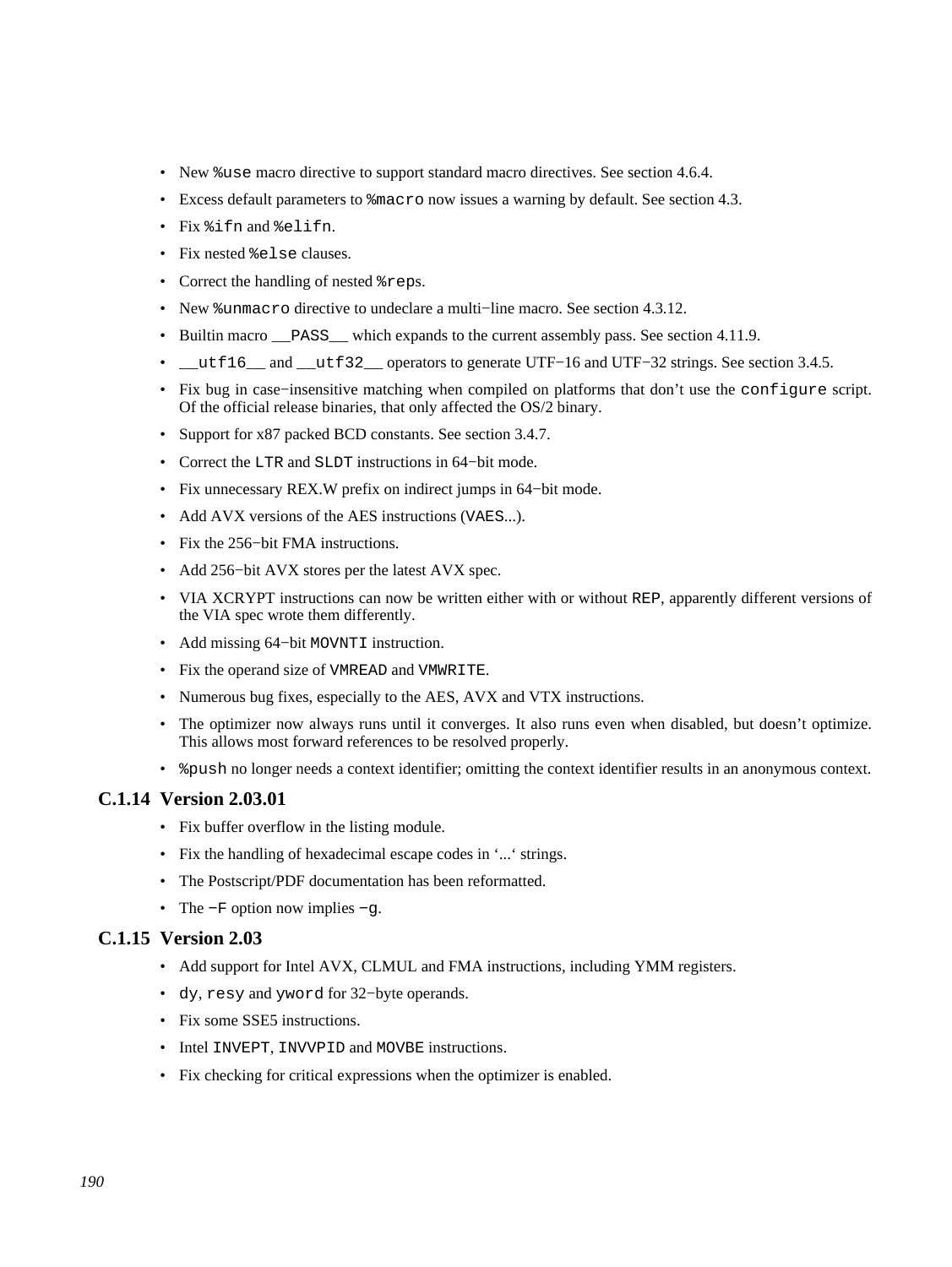- Support the DWARF debugging format for ELF targets.
- Fix optimizations of signed bytes.
- Fix operation on bigendian machines.
- Fix buffer overflow in the preprocessor.
- SAFESEH support for Win32, IMAGEREL for Win64 (SEH).
- %? and %?? to refer to the name of a macro itself. In particular, %idefine keyword \$%? can be used to make a keyword "disappear".
- New options for dependency generation: −MD, −MF, −MP, −MT, −MQ.
- New preprocessor directives %pathsearch and %depend; INCBIN reimplemented as a macro.
- $\frac{1}{2}$  include now resolves macros in a sane manner.
- %substr can now be used to get other than one−character substrings.
- New type of character/string constants, using backquotes ('...'), which support C−style escape sequences.
- %defstr and %idefstr to stringize macro definitions before creation.
- Fix forward references used in EQU statements.

# **C.1.16 Version 2.02**

- Additional fixes for MMX operands with explicit qword, as well as (hopefully) SSE operands with oword.
- Fix handling of truncated strings with DO.
- Fix segfaults due to memory overwrites when floating−point constants were used.
- Fix segfaults due to missing include files.
- Fix OpenWatcom Makefiles for DOS and OS/2.
- Add autogenerated instruction list back into the documentation.
- ELF: Fix segfault when generating stabs, and no symbols have been defined.
- ELF: Experimental support for DWARF debugging information.
- New compile date and time standard macros.
- %ifnum now returns true for negative numbers.
- New %iftoken test for a single token.
- New %ifempty test for empty expansion.
- Add support for the XSAVE instruction group.
- Makefile for Netware/gcc.
- Fix issue with some warnings getting emitted way too many times.
- Autogenerated instruction list added to the documentation.

# **C.1.17 Version 2.01**

• Fix the handling of MMX registers with explicit qword tags on memory (broken in 2.00 due to 64−bit changes.)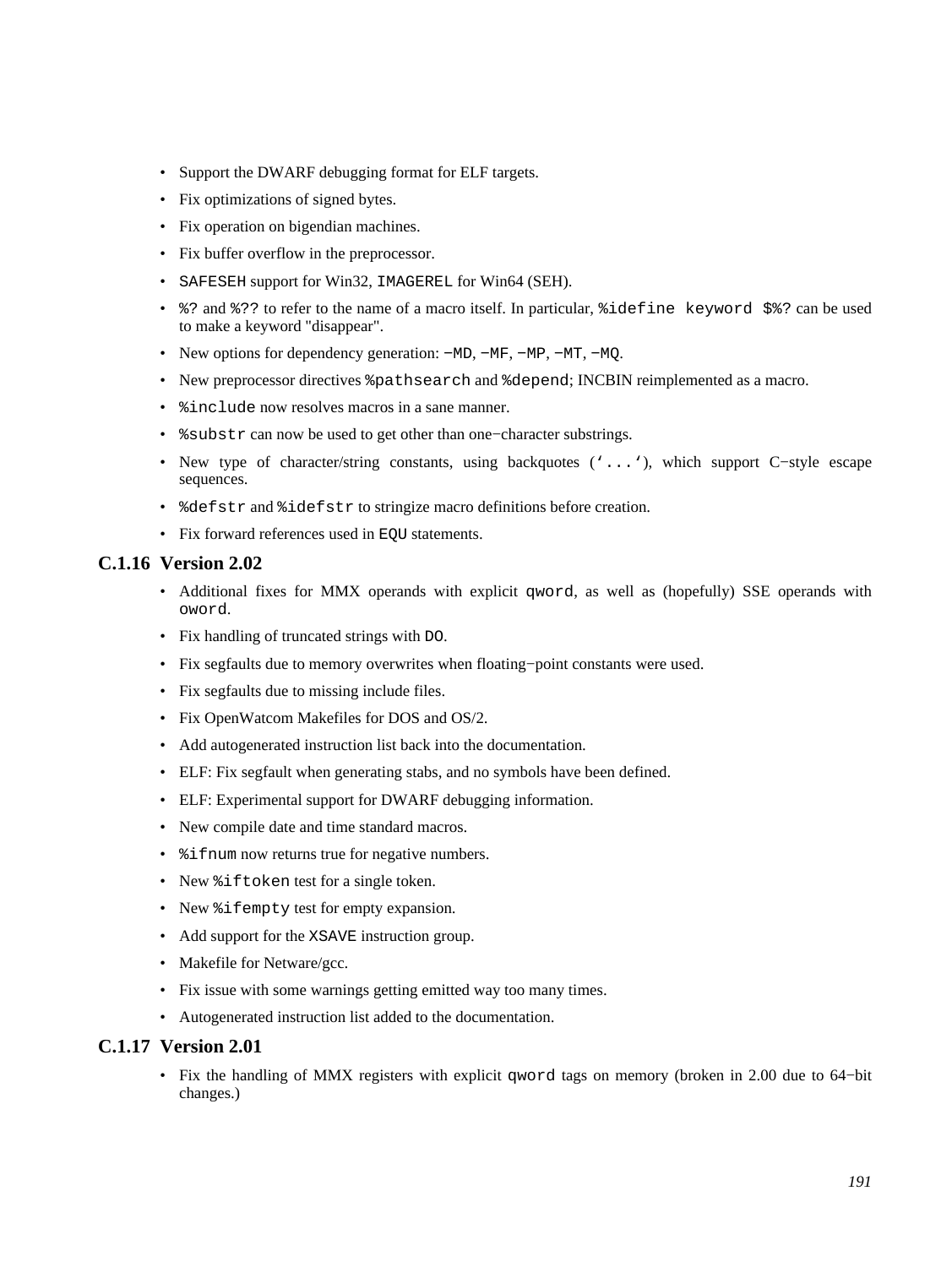- Fix the PREFETCH instructions.
- Fix the documentation.
- Fix debugging info when using −f elf (backwards compatibility alias for −f elf32).
- Man pages for rdoff tools (from the Debian project.)
- ELF: handle large numbers of sections.
- Fix corrupt output when the optimizer runs out of passes.

## **C.1.18 Version 2.00**

- Added c99 data−type compliance.
- Added general x86−64 support.
- Added win64 (x86−64 COFF) output format.
- Added \_\_BITS\_\_ standard macro.
- Renamed the elf output format to elf32 for clarity.
- Added elf64 and macho (MacOS X) output formats.
- Added Numeric constants in dq directive.
- Added oword, do and reso pseudo operands.
- Allow underscores in numbers.
- Added 8−, 16− and 128−bit floating−point formats.
- Added binary, octal and hexadecimal floating−point.
- Correct the generation of floating−point constants.
- Added floating−point option control.
- Added Infinity and NaN floating point support.
- Added ELF Symbol Visibility support.
- Added setting OSABI value in ELF header directive.
- Added Generate Makefile Dependencies option.
- Added Unlimited Optimization Passes option.
- Added %IFN and %ELIFN support.
- Added Logical Negation Operator.
- Enhanced Stack Relative Preprocessor Directives.
- Enhanced ELF Debug Formats.
- Enhanced Send Errors to a File option.
- Added SSSE3, SSE4.1, SSE4.2, SSE5 support.
- Added a large number of additional instructions.
- Significant performance improvements.
- −w+warning and −w−warning can now be written as –Wwarning and –Wno−warning, respectively. See [section 2.1.24.](#page-22-0)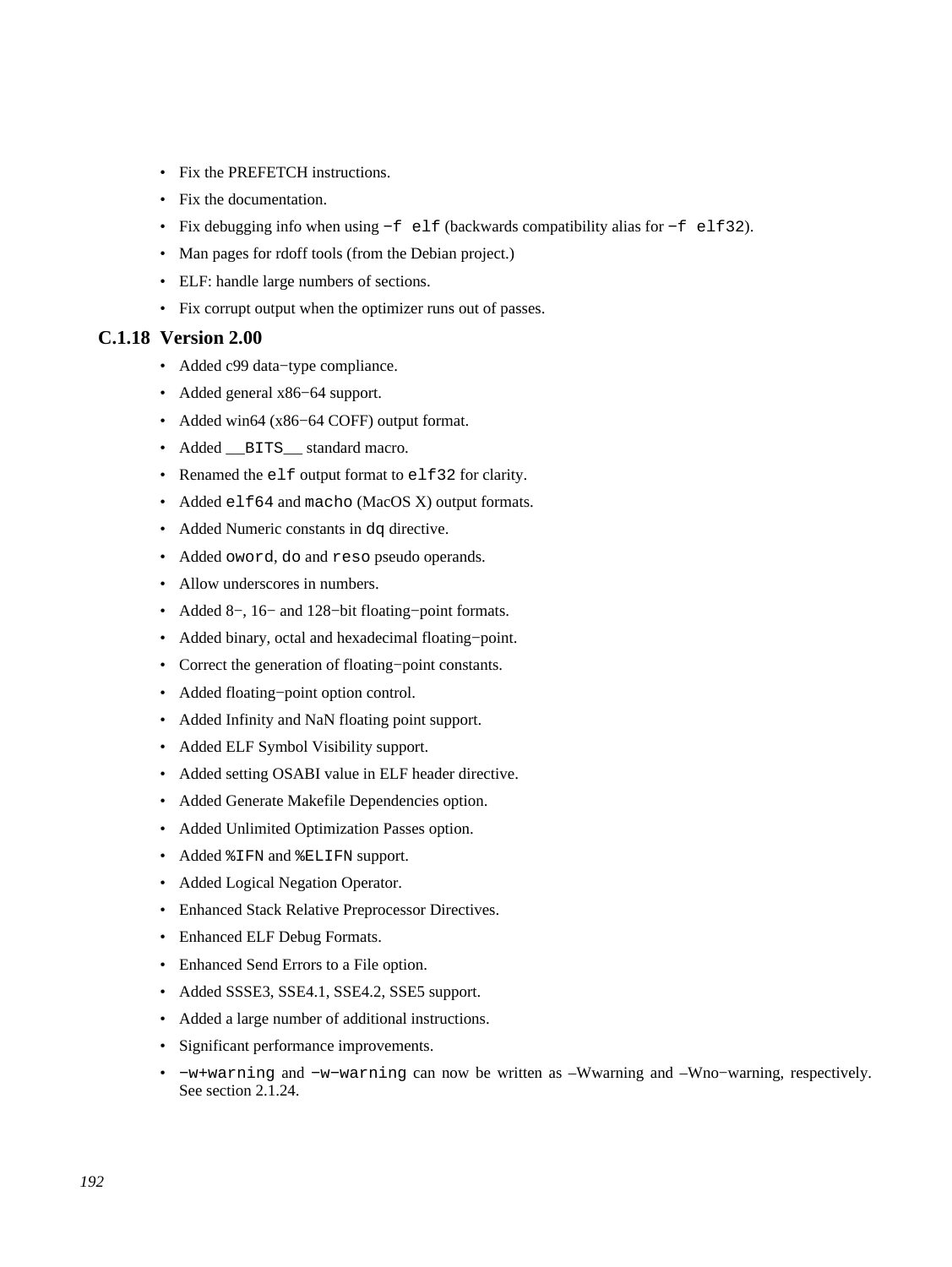- Add −w+error to treat warnings as errors. See [section 2.1.24.](#page-22-0)
- Add −w+all and −w−all to enable or disable all suppressible warnings. See [section 2.1.24.](#page-22-0)

# **C.2 NASM 0.98 Series**

The 0.98 series was the production versions of NASM from 1999 to 2007.

# **C.2.1 Version 0.98.39**

- fix buffer overflow
- fix outas 86's . bss handling
- "make spotless" no longer deletes config.h.in.
- $\epsilon$  (el)if(n)idn insensitivity to string quotes difference (#809300).
- (nasm.c) \_\_ OUTPUT\_FORMAT\_\_ changed to string value instead of symbol.

# **C.2.2 Version 0.98.38**

- Add Makefile for 16–bit DOS binaries under OpenWatcom, and modify mkdep.pl to be able to generate completely pathless dependencies, as required by OpenWatcom wmake (it supports path searches, but not explicit paths.)
- Fix the STR instruction.
- Fix the ELF output format, which was broken under certain circumstances due to the addition of stabs support.
- Quick−fix Borland format debug−info for −f obj
- Fix for  $*$  rep with no arguments (#560568)
- Fix concatenation of preprocessor function call (#794686)
- Fix long label causes coredump (#677841)
- Use autoheader as well as autoconf to keep configure from generating ridiculously long command lines.
- Make sure that all of the formats which support debugging output actually will suppress debugging output when −g not specified.

# **C.2.3 Version 0.98.37**

- Paths given in −I switch searched for incbin–ed as well as %include–ed files.
- Added stabs debugging for the ELF output format, patch from Martin Wawro.
- Fix output/outbin.c to allow origin > 80000000h.
- Make −U switch work.
- Fix the use of relative offsets with explicit prefixes, e.g. a32 loop foo.
- Remove backslash().
- Fix the SMSW and SLDT instructions.
- −O2 and −O3 are no longer aliases for −O10 and −O15. If you mean the latter, please say so! :)

# **C.2.4 Version 0.98.36**

• Update rdoff – librarian/archiver – common rec – docs!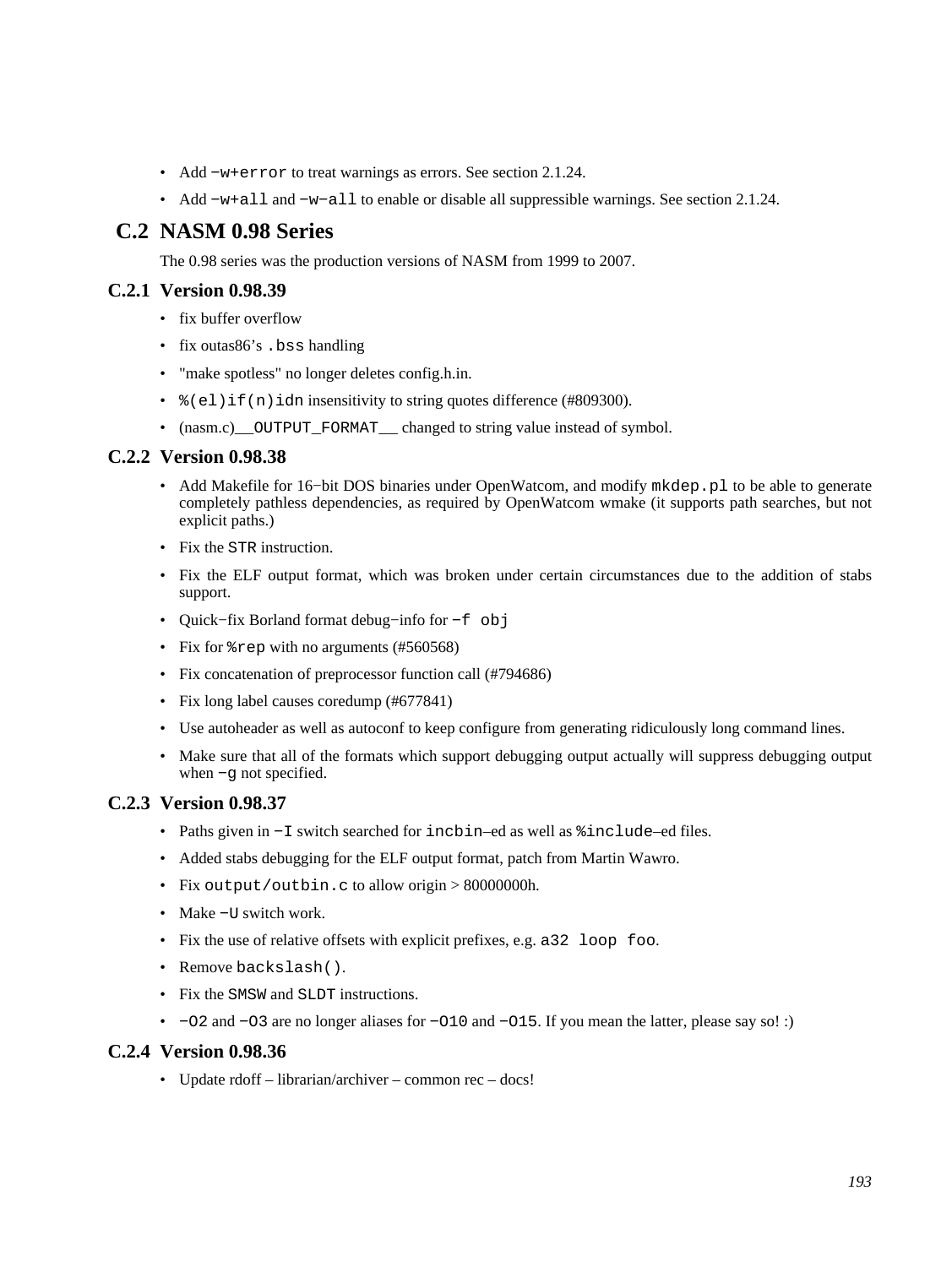- Fix signed/unsigned problems.
- Fix JMP FAR label and CALL FAR label.
- Add new multisection support map files fix align bug
- Fix sysexit, movhps/movlps reg,reg bugs in insns.dat
- Q or O suffixes indicate octal
- Support Prescott new instructions (PNI).
- Cyrix XSTORE instruction.

### **C.2.5 Version 0.98.35**

- Fix build failure on 16−bit DOS (Makefile.bc3 workaround for compiler bug.)
- Fix dependencies and compiler warnings.
- Add "const" in a number of places.
- Add –X option to specify error reporting format (use –Xvc to integrate with Microsoft Visual Studio.)
- Minor changes for code legibility.
- Drop use of tmpnam() in rdoff (security fix.)

# **C.2.6 Version 0.98.34**

- Correct additional address−size vs. operand−size confusions.
- Generate dependencies for all Makefiles automatically.
- Add support for unimplemented (but theoretically available) registers such as tr0 and cr5. Segment registers 6 and 7 are called segr6 and segr7 for the operations which they can be represented.
- Correct some disassembler bugs related to redundant address−size prefixes. Some work still remains in this area.
- Correctly generate an error for things like "SEG eax".
- Add the JMPE instruction, enabled by "CPU IA64".
- Correct compilation on newer gcc/glibc platforms.
- Issue an error on things like "jmp far eax".

#### **C.2.7 Version 0.98.33**

- New \_\_NASM\_PATCHLEVEL\_\_ and \_\_NASM\_VERSION\_ID\_\_ standard macros to round out the version−query macros. version.pl now understands X.YYplWW or X.YY.ZZplWW as a version number, equivalent to X.YY.ZZ.WW (or X.YY.0.WW, as appropriate).
- New keyword "strict" to disable the optimization of specific operands.
- Fix the handing of size overrides with JMP instructions (instructions such as "jmp dword foo".)
- Fix the handling of "ABSOLUTE label", where "label" points into a relocatable segment.
- Fix OBJ output format with lots of externs.
- More documentation updates.
- Add –Ov option to get verbose information about optimizations.
- Undo a braindead change which broke %elif directives.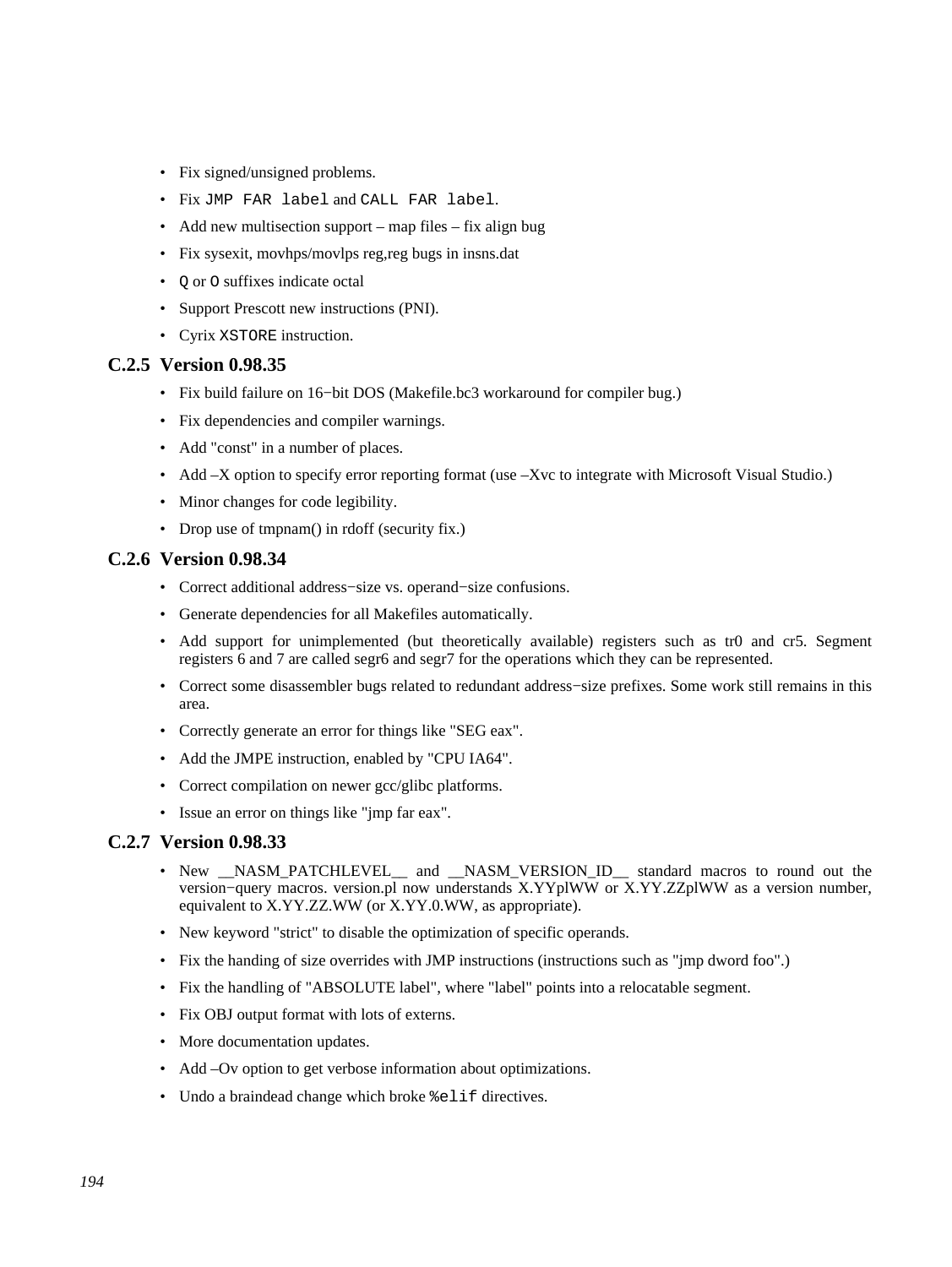• Makefile updates.

#### **C.2.8 Version 0.98.32**

- Fix NASM crashing when %macro directives were left unterminated.
- Lots of documentation updates.
- Complete rewrite of the PostScript/PDF documentation generator.
- The MS Visual C++ Makefile was updated and corrected.
- Recognize .rodata as a standard section name in ELF.
- Fix some obsolete Perl4−isms in Perl scripts.
- Fix configure.in to work with autoconf 2.5x.
- Fix a couple of "make cleaner" misses.
- Make the normal "./configure && make" work with Cygwin.

### **C.2.9 Version 0.98.31**

- Correctly build in a separate object directory again.
- Derive all references to the version number from the version file.
- New standard macros \_\_NASM\_SUBMINOR\_\_ and \_\_NASM\_VER\_\_ macros.
- Lots of Makefile updates and bug fixes.
- New  $\frac{1}{2}$  fmacro directive to test for multiline macros.
- Documentation updates.
- Fixes for 16−bit OBJ format output.
- Changed the NASM environment variable to NASMENV.

### **C.2.10 Version 0.98.30**

- Changed doc files a lot: completely removed old READMExx and Wishlist files, incorporating all information in CHANGES and TODO.
- I waited a long time to rename zoutieee.c to (original) outieee.c
- moved all output modules to output/ subdirectory.
- Added 'make strip' target to strip debug info from nasm & ndisasm.
- Added INSTALL file with installation instructions.
- Added –v option description to nasm man.
- Added dist makefile target to produce source distributions.
- 16−bit support for ELF output format (GNU extension, but useful.)

#### **C.2.11 Version 0.98.28**

• Fastcooked this for Debian's Woody release: Frank applied the INCBIN bug patch to 0.98.25alt and called it 0.98.28 to not confuse poor little apt−get.

#### **C.2.12 Version 0.98.26**

• Reorganised files even better from 0.98.25alt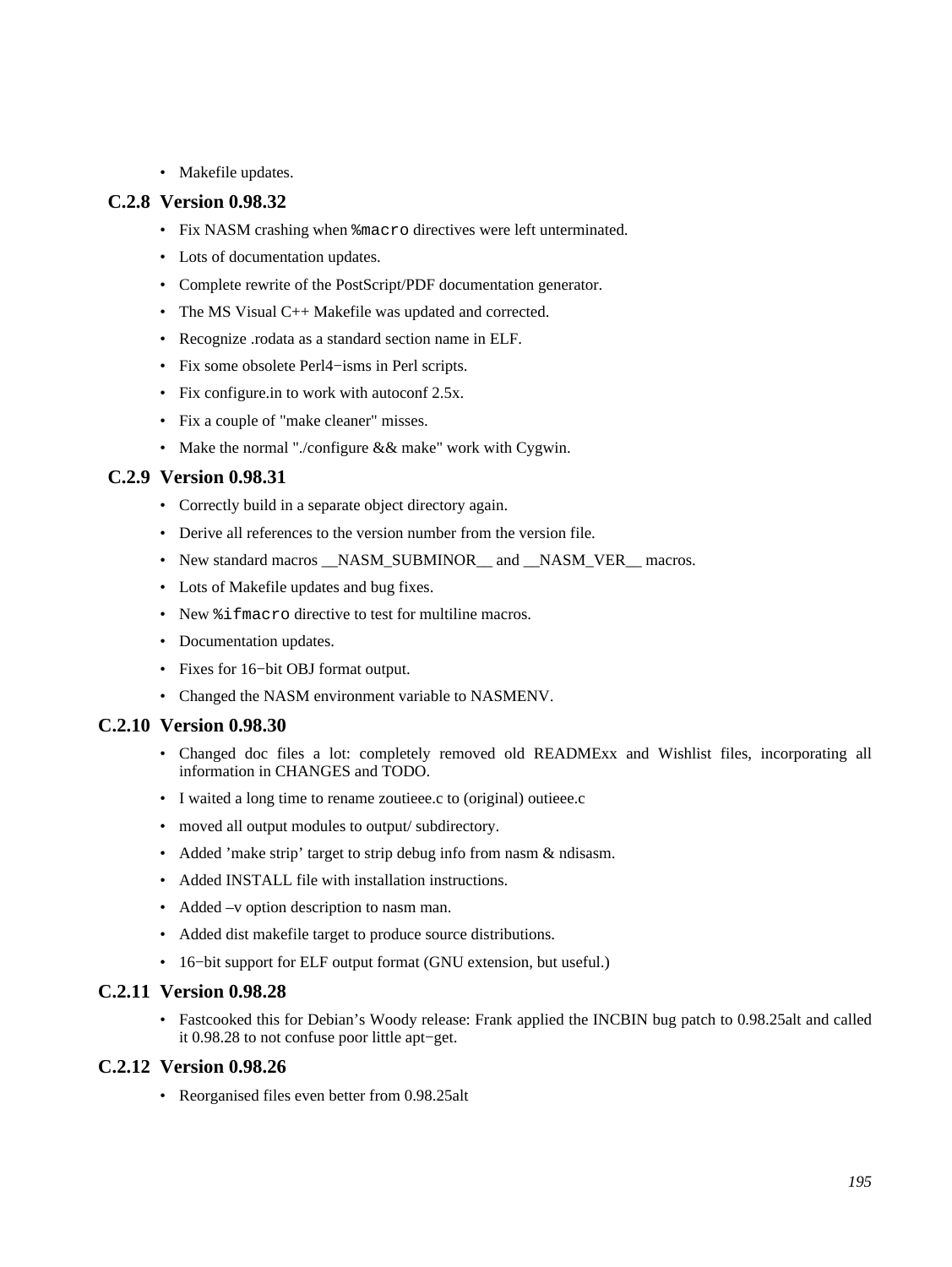# **C.2.13 Version 0.98.25alt**

- Prettified the source tree. Moved files to more reasonable places.
- Added findleak.pl script to misc/ directory.
- Attempted to fix doc.

## **C.2.14 Version 0.98.25**

- Line continuation character \.
- Docs inadvertantly reverted "dos packaging".

### **C.2.15 Version 0.98.24p1**

• FIXME: Someone, document this please.

### **C.2.16 Version 0.98.24**

• Documentation – Ndisasm doc added to Nasm.doc.

# **C.2.17 Version 0.98.23**

- Attempted to remove rdoff version1
- Lino Mastrodomenico's patches to preproc.c (%\$\$ bug?).

#### **C.2.18 Version 0.98.22**

• Update rdoff2 – attempt to remove v1.

#### **C.2.19 Version 0.98.21**

• Optimization fixes.

#### **C.2.20 Version 0.98.20**

• Optimization fixes.

#### **C.2.21 Version 0.98.19**

• H. J. Lu's patch back out.

#### **C.2.22 Version 0.98.18**

• Added ".rdata" to "−f win32".

# **C.2.23 Version 0.98.17**

• H. J. Lu's "bogus elf" patch. (Red Hat problem?)

### **C.2.24 Version 0.98.16**

• Fix whitespace before "[section ..." bug.

#### **C.2.25 Version 0.98.15**

- Rdoff changes (?).
- Fix fixes to memory leaks.

#### **C.2.26 Version 0.98.14**

• Fix memory leaks.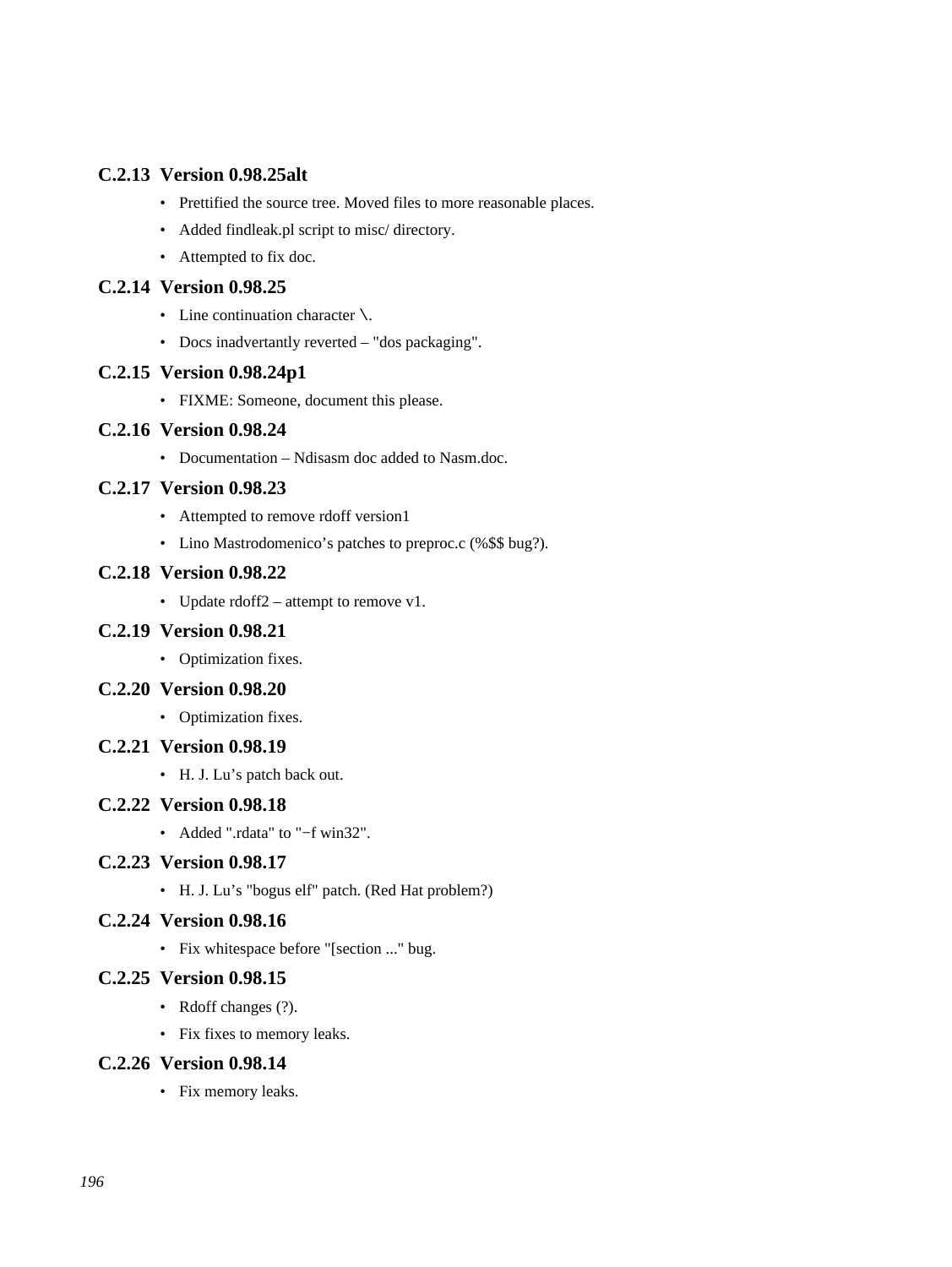# **C.2.27 Version 0.98.13**

• There was no 0.98.13

# **C.2.28 Version 0.98.12**

- Update optimization (new function of "−O1")
- Changes to test/bintest.asm (?).

# **C.2.29 Version 0.98.11**

- Optimization changes.
- Ndisasm fixed.

# **C.2.30 Version 0.98.10**

• There was no 0.98.10

# **C.2.31 Version 0.98.09**

- Add multiple sections support to "−f bin".
- Changed GLOBAL\_TEMP\_BASE in outelf.c from 6 to 15.
- Add "−v" as an alias to the "−r" switch.
- Remove "#ifdef" from Tasm compatibility options.
- Remove redundant size−overrides on "mov ds, ex", etc.
- Fixes to SSE2, other insns.dat (?).
- Enable uppercase "I" and "P" switches.
- Case insinsitive "seg" and "wrt".
- Update install.sh (?).
- Allocate tokens in blocks.
- Improve "invalid effective address" messages.

# **C.2.32 Version 0.98.08**

- Add "%strlen" and "%substr" macro operators
- Fixed broken c16.mac.
- Unterminated string error reported.
- Fixed bugs as per 0.98bf

# **C.2.33 Version 0.98.09b with John Coffman patches released 28−Oct−2001**

Changes from 0.98.07 release to 98.09b as of 28−Oct−2001

- More closely compatible with 0.98 when –O0 is implied or specified. Not strictly identical, since backward branches in range of short offsets are recognized, and signed byte values with no explicit size specification will be assembled as a single byte.
- More forgiving with the PUSH instruction. 0.98 requires a size to be specified always. 0.98.09b will imply the size from the current BITS setting (16 or 32).
- Changed definition of the optimization flag: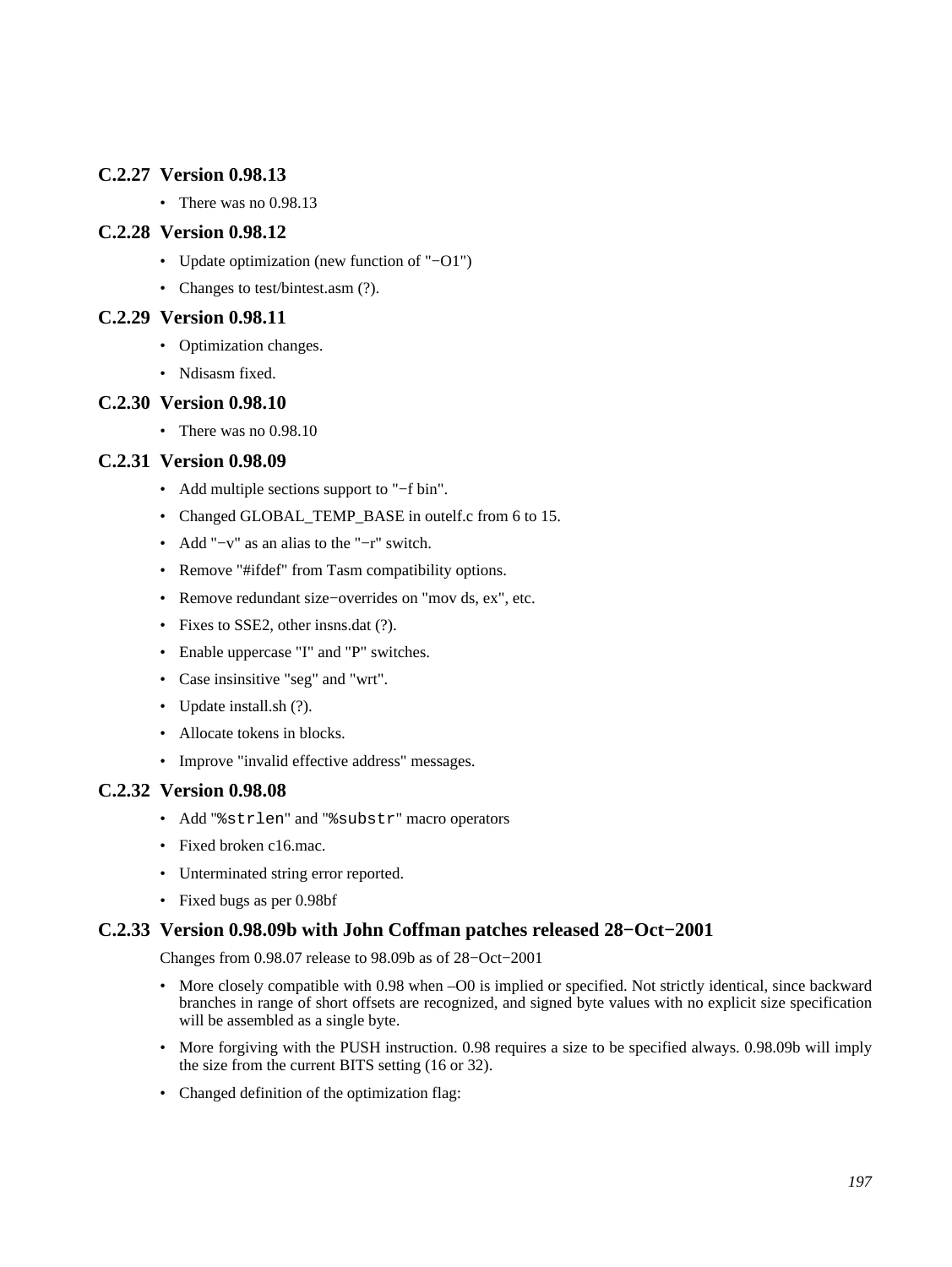–O0 strict two−pass assembly, JMP and Jcc are handled more like 0.98, except that back− ward JMPs are short, if possible.

–O1 strict two−pass assembly, but forward branches are assembled with code guaranteed to reach; may produce larger code than –O0, but will produce successful assembly more often if branch offset sizes are not specified.

–O2 multi−pass optimization, minimize branch offsets; also will minimize signed immed− iate bytes, overriding size specification.

–O3 like –O2, but more passes taken, if needed

#### **C.2.34 Version 0.98.07 released 01/28/01**

• Added Stepane Denis' SSE2 instructions to a \*working\* version of the code – some earlier versions were based on broken code – sorry 'bout that. version "0.98.07"

01/28/01

• Cosmetic modifications to nasm.c, nasm.h, AUTHORS, MODIFIED

#### **C.2.35 Version 0.98.06f released 01/18/01**

• – Add "metalbrain"s jecxz bug fix in insns.dat – alter nasmdoc.src to match – version "0.98.06f"

#### **C.2.36 Version 0.98.06e released 01/09/01**

• Removed the "outforms.h" file – it appears to be someone's old backup of "outform.h". version "0.98.06e"

01/09/01

- fbk finally added the fix for the "multiple %includes bug", known since 7/27/99 reported originally (?) and sent to us by Austin Lunnen – he reports that John Fine had a fix within the day. Here it is...
- Nelson Rush resigns from the group. Big thanks to Nelson for his leadership and enthusiasm in getting these changes incorporated into Nasm!
- fbk [list +], [list –] directives ineptly implemented, should be re−written or removed, perhaps.
- Brian Raiter / fbk "elfso bug" fix applied to aouth format as well testing might be desirable...

08/07/00

- James Seter –postfix, –prefix command line switches.
- Yuri Zaporogets rdoff utility changes.

#### **C.2.37 Version 0.98p1**

- GAS−like palign (Panos Minos)
- FIXME: Someone, fill this in with details

#### **C.2.38 Version 0.98bf (bug−fixed)**

• Fixed – elf and aoutb bug – shared libraries – multiple "%include" bug in "−f obj" – jcxz, jecxz bug – unrecognized option bug in ndisasm

#### **C.2.39 Version 0.98.03 with John Coffman's changes released 27−Jul−2000**

• Added signed byte optimizations for the 0x81/0x83 class of instructions: ADC, ADD, AND, CMP, OR, SBB, SUB, XOR: when used as 'ADD reg16,imm' or 'ADD reg32,imm.' Also optimization of signed byte form of 'PUSH imm' and 'IMUL reg,imm'/'IMUL reg,reg,imm.' No size specification is needed.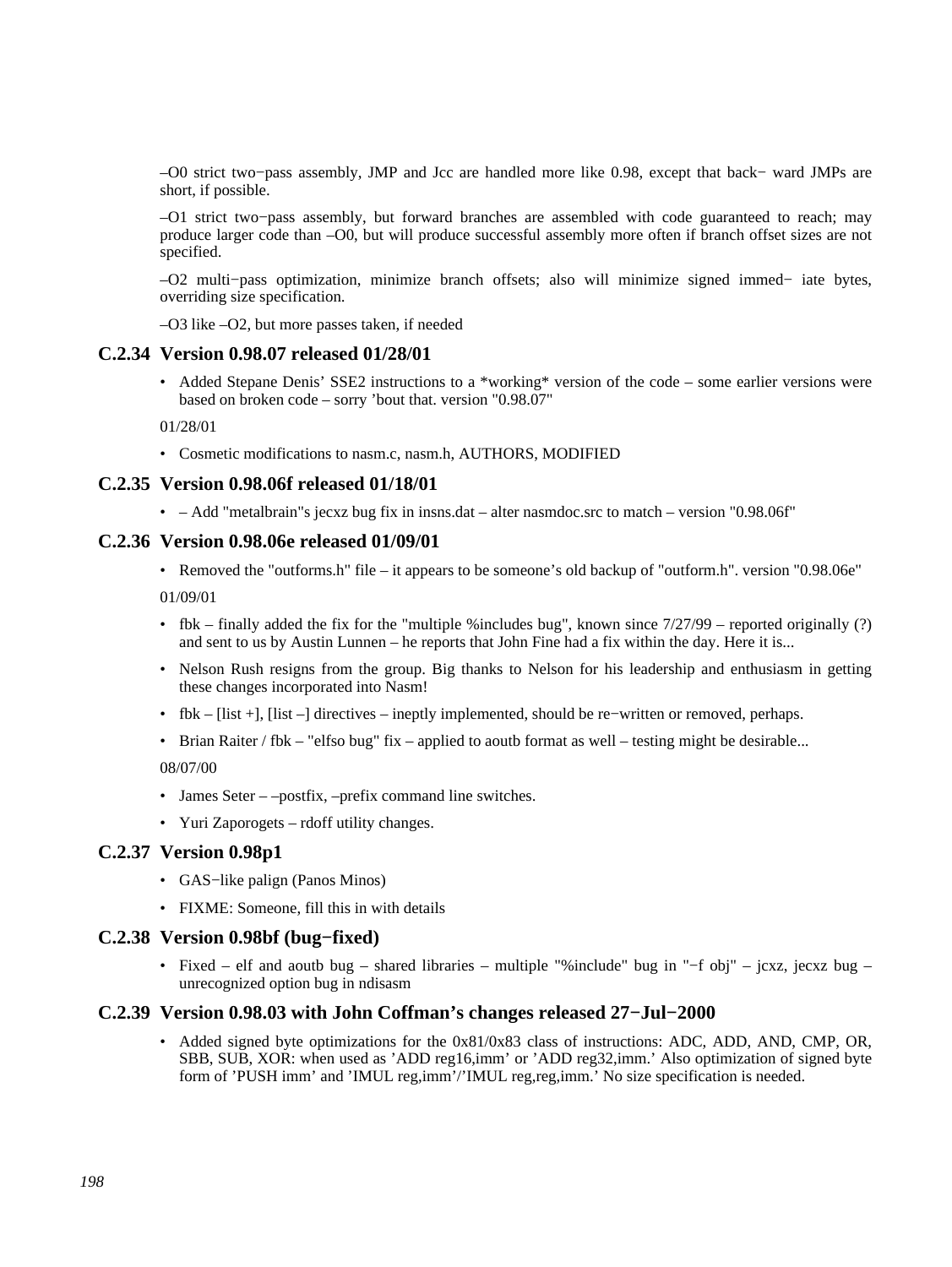• Added multi−pass JMP and Jcc offset optimization. Offsets on forward references will preferentially use the short form, without the need to code a specific size (short or near) for the branch. Added instructions for 'Jcc label' to use the form 'Jnotcc \$+3/JMP label', in cases where a short offset is out of bounds. If compiling for a 386 or higher CPU, then the 386 form of Jcc will be used instead.

This feature is controlled by a new command−line switch: "O", (upper case letter O). "−O0" reverts the assembler to no extra optimization passes, "−O1" allows up to 5 extra passes, and "−O2"(default), allows up to 10 extra optimization passes.

- Added a new directive: 'cpu XXX', where XXX is any of: 8086, 186, 286, 386, 486, 586, pentium, 686, PPro, P2, P3 or Katmai. All are case insensitive. All instructions will be selected only if they apply to the selected cpu or lower. Corrected a couple of bugs in cpu−dependence in 'insns.dat'.
- Added to 'standard.mac', the "use16" and "use32" forms of the "bits 16/32" directive. This is nothing new, just conforms to a lot of other assemblers. (minor)
- Changed label allocation from 320/32 (10000 labels @ 200K+) to 32/37 (1000 labels); makes running under DOS much easier. Since additional label space is allocated dynamically, this should have no effect on large programs with lots of labels. The 37 is a prime, believed to be better for hashing. (minor)

### **C.2.40 Version 0.98.03**

"Integrated patchfile 0.98−0.98.01. I call this version 0.98.03 for historical reasons: 0.98.02 was trashed." ––John Coffman <johninsd@san.rr.com>, 27−Jul−2000

- Kendall Bennett's SciTech MGL changes
- Note that you must define "TASM\_COMPAT" at compile−time to get the Tasm Ideal Mode compatibility.
- All changes can be compiled in and out using the TASM\_COMPAT macros, and when compiled without TASM\_COMPAT defined we get the exact same binary as the unmodified 0.98 sources.
- standard.mac, macros.c: Added macros to ignore TASM directives before first include
- nasm.h: Added extern declaration for tasm\_compatible\_mode
- nasm.c: Added global variable tasm\_compatible\_mode
- Added command line switch for TASM compatible mode (−t)
- Changed version command line to reflect when compiled with TASM additions
- Added response file processing to allow all arguments on a single line (response file is @resp rather than –@resp for NASM format).
- labels.c: Changes islocal() macro to support TASM style @@local labels.
- Added islocalchar() macro to support TASM style @@local labels.
- parser.c: Added support for TASM style memory references (ie: mov [DWORD eax],10 rather than the NASM style mov DWORD [eax],10).
- preproc.c: Added new directives, %arg, %local, %stacksize to directives table
- Added support for TASM style directives without a leading % symbol.
- Integrated a block of changes from Andrew Zabolotny  $\langle \text{bit@elec} \rangle$ .
- A new keyword %xdefine and its case−insensitive counterpart %ixdefine. They work almost the same way as %define and %idefine but expand the definition immediately, not on the invocation. Something like a cross between %define and %assign. The "x" suffix stands for "eXpand", so "xdefine" can be deciphered as "expand−and−define". Thus you can do things like this: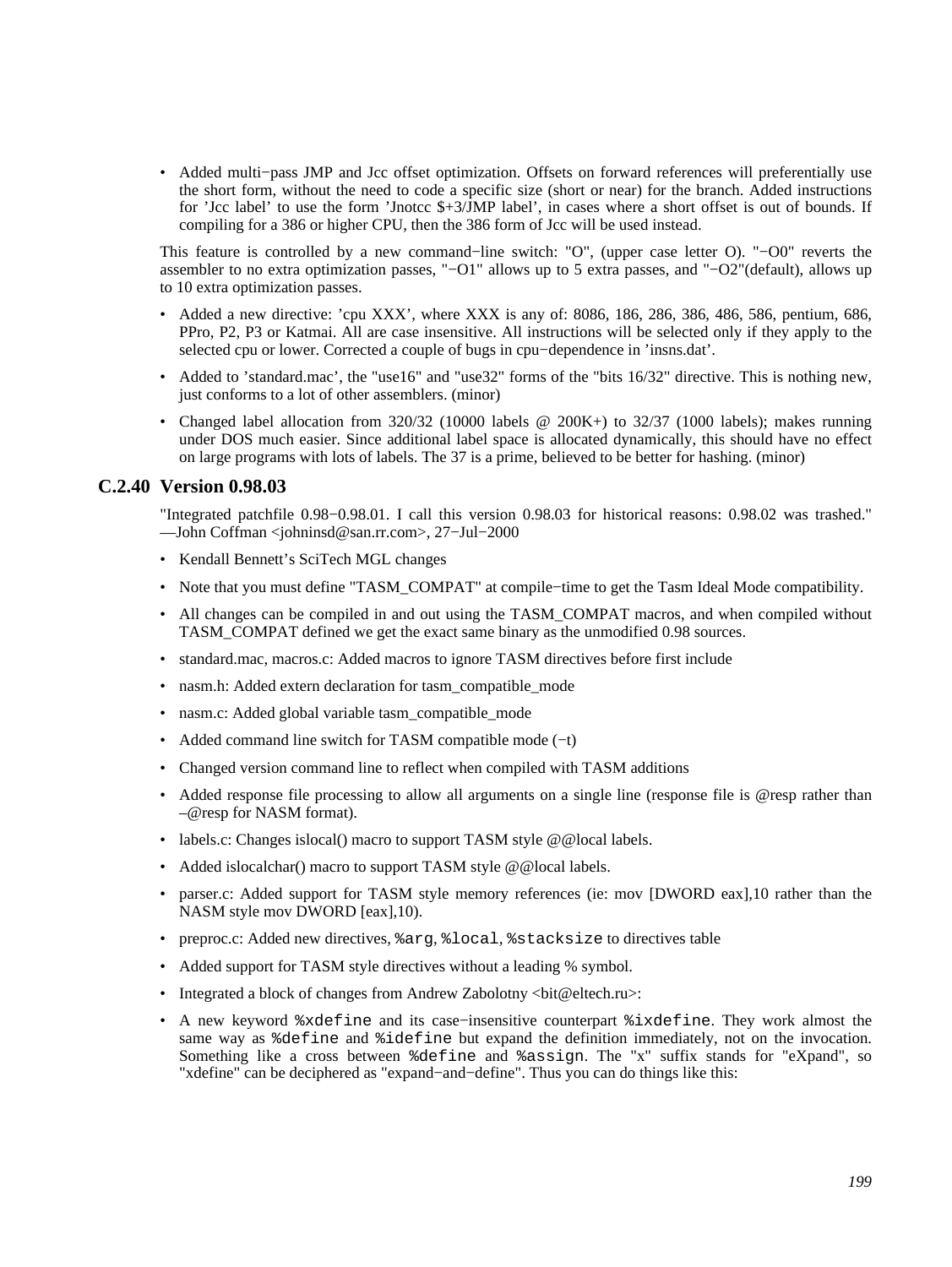```
 %assign ofs 0 
 %macro arg 1 
         %xdefine %1 dword [esp+ofs] 
         %assign ofs ofs+4 
 %endmacro
```
• Changed the place where the expansion of %\$name macros are expanded. Now they are converted into ..@ctxnum.name form when detokenizing, so there are no quirks as before when using %\$name arguments to macros, in macros etc. For example:

```
 %macro abc 1 
         %define %1 hello 
 %endm 
 abc %$here 
 %$here
```
Now last line will be expanded into "hello" as expected. This also allows for lots of goodies, a good example are extended "proc" macros included in this archive.

• Added a check for "cstk" in smacro\_defined() before calling get\_ctx() – this allows for things like:

```
 %ifdef %$abc 
 %endif
```
to work without warnings even in no context.

- Added a check for "cstk" in %if\*ctx and %elif\*ctx directives this allows to use %ifctx without excessive warnings. If there is no active context, %ifctx goes through "false" branch.
- Removed "user error: " prefix with  $\epsilon$  error directive: it just clobbers the output and has absolutely no functionality. Besides, this allows to write macros that does not differ from built−in functions in any way.
- Added expansion of string that is output by  $*$  error directive. Now you can do things like:

```
 %define hello(x) Hello, x!
```
 %define %\$name andy %error "hello(%\$name)"

Same happened with %include directive.

• Now all directives that expect an identifier will try to expand and concatenate everything without whitespaces in between before usage. For example, with "unfixed" nasm the commands

```
 %define %$abc hello 
 %define __%$abc goodbye 
\$$abc
```
would produce "incorrect" output: last line will expand to

hello goodbyehello

Not quite what you expected, eh? :–) The answer is that preprocessor treats the %define construct as if it would be

%define \_\_ %\$abc goodbye

(note the white space between \_\_ and %\$abc). After my "fix" it will "correctly" expand into

goodbye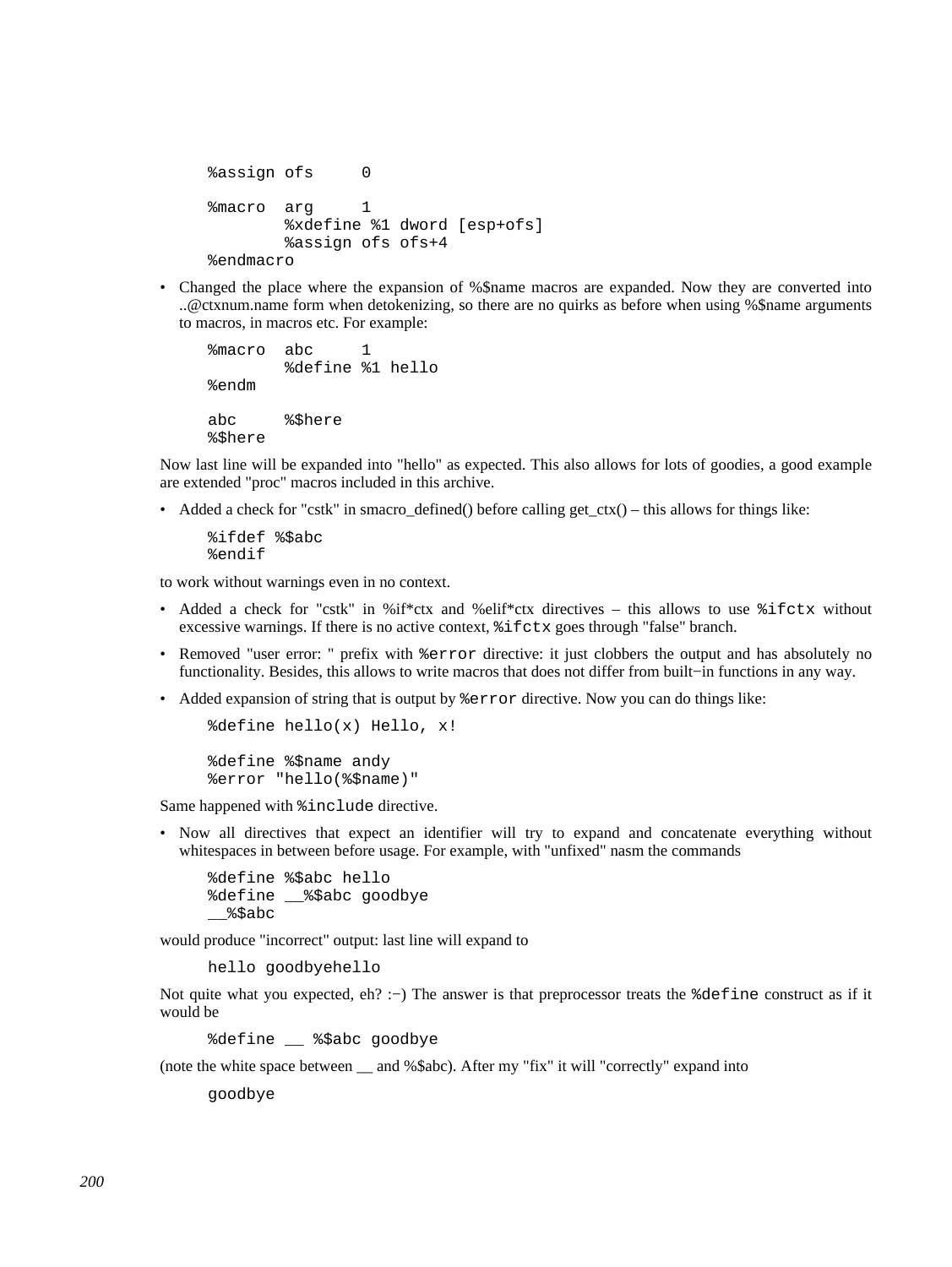as expected. Note that I use quotes around words "correct", "incorrect" etc because this is rather a feature not a bug; however current behaviour is more logical (and allows more advanced macro usage :−).

Same change was applied to: %push,%macro,%imacro,%define,%idefine,%xdefine,%ixdefine, %assign,%iassign,%undef

- A new directive [WARNING {+|−}warning−id] have been added. It works only if the assembly phase is enabled (i.e. it doesn't work with nasm –e).
- A new warning type: macro−selfref. By default this warning is disabled; when enabled NASM warns when a macro self−references itself; for example the following source:

```
 [WARNING macro−selfref] 
 %macro push 1−* 
         %rep %0 
                push %1 
                 %rotate 1 
         %endrep 
 %endmacro
```
push eax,ebx,ecx

will produce a warning, but if we remove the first line we won't see it anymore (which is The Right Thing To Do {tm} IMHO since C preprocessor eats such constructs without warnings at all).

- Added a "error" routine to preprocessor which always will set ERR\_PASS1 bit in severity\_code. This removes annoying repeated errors on first and second passes from preprocessor.
- Added the %+ operator in single−line macros for concatenating two identifiers. Usage example:

```
%define myfunc otherfunc
%define cextern(x) _ * * x cextern (myfunc)
```
After first expansion, third line will become "\_myfunc". After this expansion is performed again so it becomes " otherunc".

• Now if preprocessor is in a non−emitting state, no warning or error will be emitted. Example:

```
 %if 1 
         mov eax,ebx 
 %else 
         put anything you want between these two brackets, 
         even macro−parameter references %1 or local 
         labels %$zz or macro−local labels %%zz − no 
         warning will be emitted. 
 %endif
```
• Context−local variables on expansion as a last resort are looked up in outer contexts. For example, the following piece:

 %push outer %define %\$a [esp] %push inner %\$a %pop %pop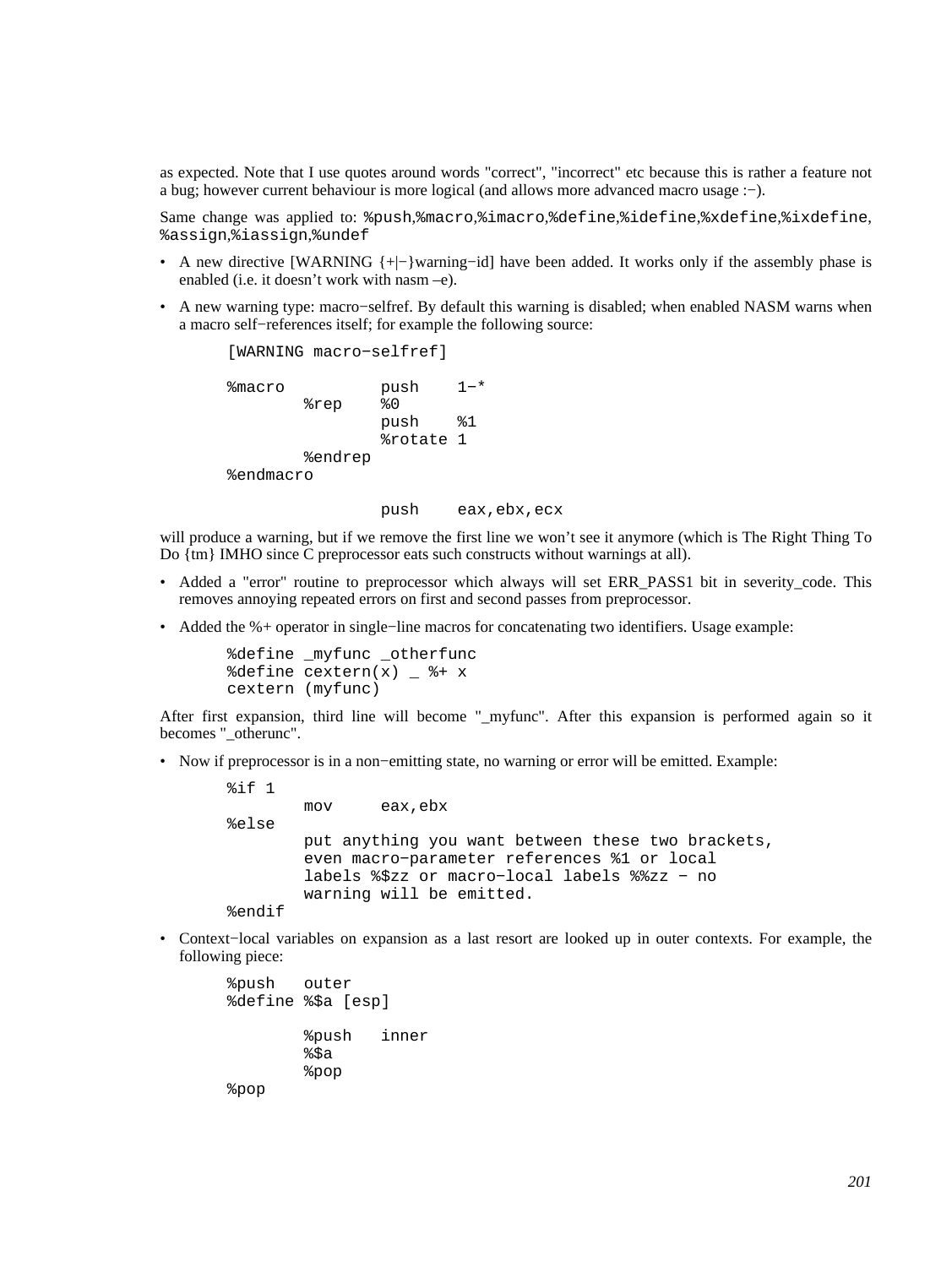will expand correctly the fourth line to [esp]; if we'll define another %\$a inside the "inner" context, it will take precedence over outer definition. However, this modification has been applied only to expand\_smacro and not to smacro define: as a consequence expansion looks in outer contexts, but  $\hat{\tau}$  if def won't look in outer contexts.

This behaviour is needed because we don't want nested contexts to act on already defined local macros. Example:

```
 %define %$arg1 [esp+4] 
 test eax,eax 
 if nz 
        mov eax,%$arg1 
 endif
```
In this example the "if" mmacro enters into the "if" context, so %\$arg1 is not valid anymore inside "if". Of course it could be worked around by using explicitely %\$\$arg1 but this is ugly IMHO.

- Fixed memory leak in %undef. The origline wasn't freed before exiting on success.
- Fixed trap in preprocessor when line expanded to empty set of tokens. This happens, for example, in the following case:

```
 #define SOMETHING 
 SOMETHING
```
#### **C.2.41 Version 0.98**

All changes since NASM 0.98p3 have been produced by H. Peter Anvin <hpa@zytor.com>.

- The documentation comment delimiter is
- Allow EQU definitions to refer to external labels; reported by Pedro Gimeno.
- Re−enable support for RDOFF v1; reported by Pedro Gimeno.
- Updated License file per OK from Simon and Julian.

#### **C.2.42 Version 0.98p9**

- Update documentation (although the instruction set reference will have to wait; I don't want to hold up the 0.98 release for it.)
- Verified that the NASM implementation of the PEXTRW and PMOVMSKB instructions is correct. The encoding differs from what the Intel manuals document, but the Pentium III behaviour matches NASM, not the Intel manuals.
- Fix handling of implicit sizes in PSHUFW and PINSRW, reported by Stefan Hoffmeister.
- Resurrect the –s option, which was removed when changing the diagnostic output to stdout.

### **C.2.43 Version 0.98p8**

- Fix for "DB" when NASM is running on a bigendian machine.
- Invoke insns. pl once for each output script, making Makefile. in legal for "make  $-i$ ".
- Improve the Unix configure−based makefiles to make package creation easier.
- Included an RPM .spec file for building RPM (RedHat Package Manager) packages on Linux or Unix systems.
- Fix Makefile dependency problems.
- Change src/rdsrc.pl to include sectioning information in info output; required for install−info to work.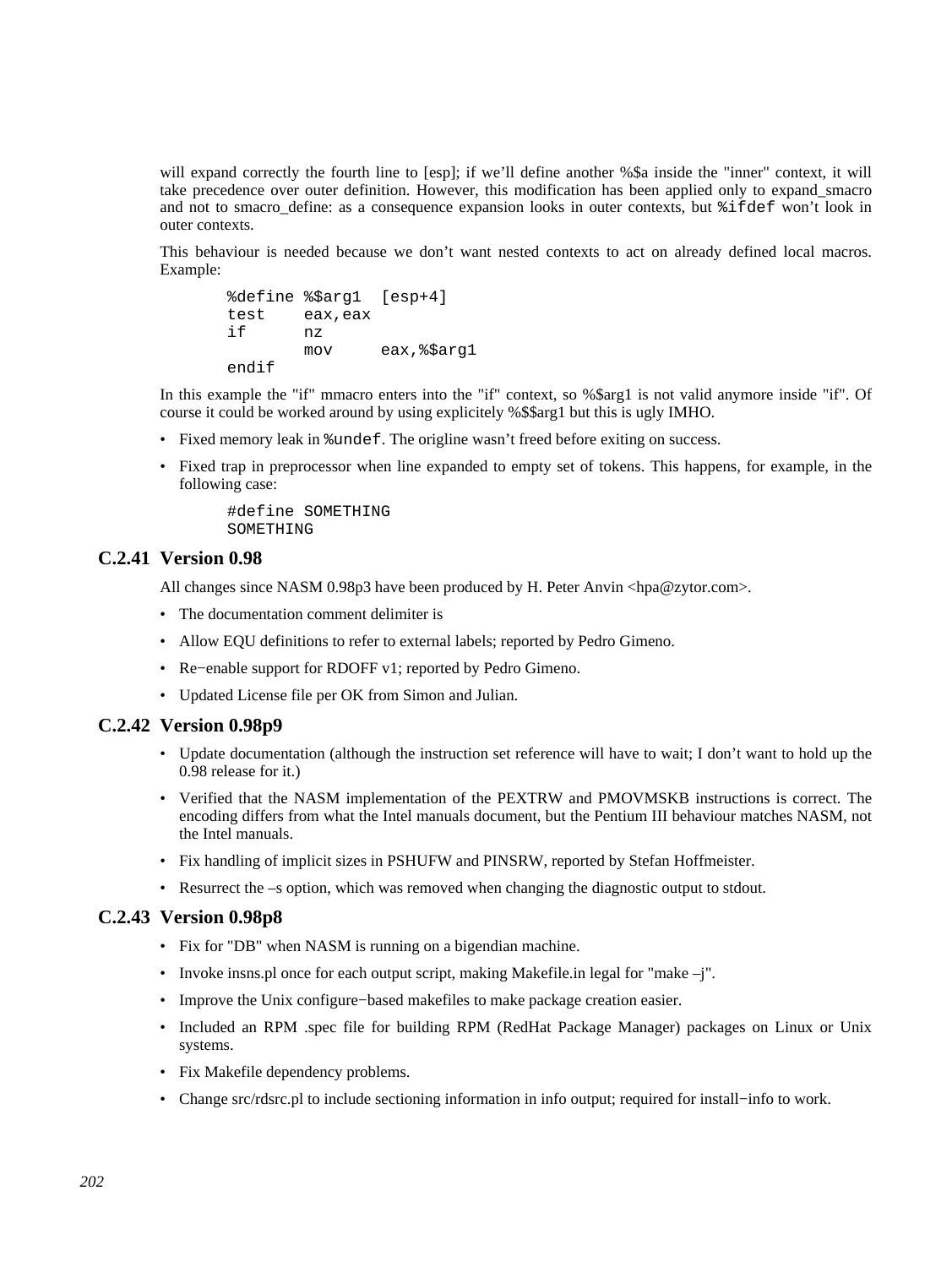- Updated the RDOFF distribution to version 2 from Jules; minor massaging to make it compile in my environment.
- Split doc files that can be built by anyone with a Perl interpreter off into a separate archive.
- "Dress rehearsal" release!

## **C.2.44 Version 0.98p7**

- Fixed opcodes with a third byte−sized immediate argument to not complain if given "byte" on the immediate.
- Allow %undef to remove single–line macros with arguments. This matches the behaviour of #undef in the C preprocessor.
- Allow  $-d$ ,  $-u$ ,  $-i$  and  $-p$  to be specified as  $-D$ ,  $-U$ ,  $-i$  and  $-P$  for compatibility with most C compilers and preprocessors. This allows Makefile options to be shared between cc and nasm, for example.
- Minor cleanups.
- Went through the list of Katmai instructions and hopefully fixed the (rather few) mistakes in it.
- (Hopefully) fixed a number of disassembler bugs related to ambiguous instructions (disambiguated by –p) and SSE instructions with REP.
- Fix for bug reported by Mark Junger: "call dword 0x12345678" should work and may add an OSP (affected CALL, JMP, Jcc).
- Fix for environments when "stderr" isn't a compile−time constant.

#### **C.2.45 Version 0.98p6**

- Took officially over coordination of the 0.98 release; so drop the p3.x notation. Skipped p4 and p5 to avoid confusion with John Fine's J4 and J5 releases.
- Update the documentation; however, it still doesn't include documentation for the various new instructions. I somehow wonder if it makes sense to have an instruction set reference in the assembler manual when Intel et al have PDF versions of their manuals online.
- Recognize "idt" or "centaur" for the –p option to ndisasm.
- Changed error messages back to stderr where they belong, but add an –E option to redirect them elsewhere (the DOS shell cannot redirect stderr.)
- –M option to generate Makefile dependencies (based on code from Alex Verstak.)
- %undef preprocessor directive, and –u option, that undefines a single−line macro.
- OS/2 Makefile (Mkfiles/Makefile.os2) for Borland under OS/2; from Chuck Crayne.
- Various minor bugfixes (reported by): Dangling %s in preproc.c (Martin Junker)
- THERE ARE KNOWN BUGS IN SSE AND THE OTHER KATMAI INSTRUCTIONS. I am on a trip and didn't bring the Katmai instruction reference, so I can't work on them right now.
- Updated the License file per agreement with Simon and Jules to include a GPL distribution clause.

#### **C.2.46 Version 0.98p3.7**

- (Hopefully) fixed the canned Makefiles to include the outrdf2 and zoutieee modules.
- Renamed changes.asm to changed.asm.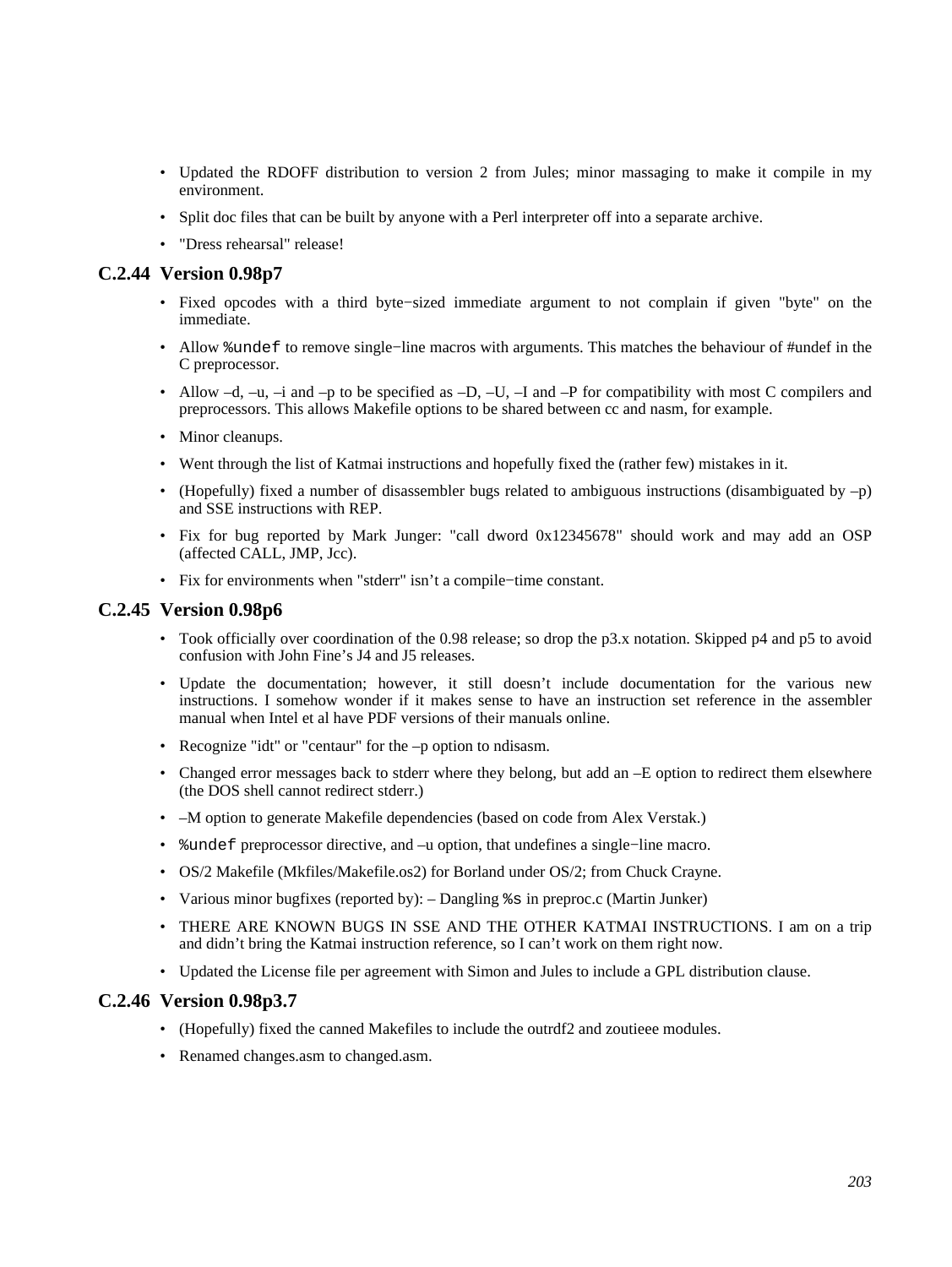# **C.2.47 Version 0.98p3.6**

• Fixed a bunch of instructions that were added in 0.98p3.5 which had memory operands, and the address−size prefix was missing from the instruction pattern.

# **C.2.48 Version 0.98p3.5**

- Merged in changes from John S. Fine's 0.98−J5 release. John's based 0.98−J5 on my 0.98p3.3 release; this merges the changes.
- Expanded the instructions flag field to a long so we can fit more flags; mark SSE (KNI) and AMD or Katmai−specific instructions as such.
- Fix the "PRIV" flag on a bunch of instructions, and create new "PROT" flag for protected−mode−only instructions (orthogonal to if the instruction is privileged!) and new "SMM" flag for SMM−only instructions.
- Added AMD−only SYSCALL and SYSRET instructions.
- Make SSE actually work, and add new Katmai MMX instructions.
- Added a -p (preferred vendor) option to ndisasm so that it can distinguish e.g. Cyrix opcodes also used in SSE. For example:

```
 ndisasm −p cyrix aliased.bin 
00000000 670F514310 paddsiw mm0, [ebx+0x10]<br>00000005 670F514320 paddsiw mm0, [ebx+0x20]
                                paddsiw mm0, [ebx+0x20]
 ndisasm −p intel aliased.bin 
 00000000 670F514310 sqrtps xmm0,[ebx+0x10] 
 00000005 670F514320 sqrtps xmm0,[ebx+0x20]
```
• Added a bunch of Cyrix−specific instructions.

#### **C.2.49 Version 0.98p3.4**

- Made at least an attempt to modify all the additional Makefiles (in the Mkfiles directory). I can't test it, but this was the best I could do.
- DOS DJGPP+"Opus Make" Makefile from John S. Fine.
- changes.asm changes from John S. Fine.

#### **C.2.50 Version 0.98p3.3**

- Patch from Conan Brink to allow nesting of  $*$ rep directives.
- If we're going to allow INT01 as an alias for INT1/ICEBP (one of Jules 0.98p3 changes), then we should allow INT03 as an alias for INT3 as well.
- Updated changes.asm to include the latest changes.
- Tried to clean up the <CR>s that had snuck in from a DOS/Windows environment into my Unix environment, and try to make sure than DOS/Windows users get them back.
- We would silently generate broken tools if insns.dat wasn't sorted properly. Change insns.pl so that the order doesn't matter.
- Fix bug in insns.pl (introduced by me) which would cause conditional instructions to have an extra "cc" in disassembly, e.g. "jnz" disassembled as "jccnz".

#### **C.2.51 Version 0.98p3.2**

• Merged in John S. Fine's changes from his 0.98−J4 prerelease; see http://www.csoft.net/cz/johnfine/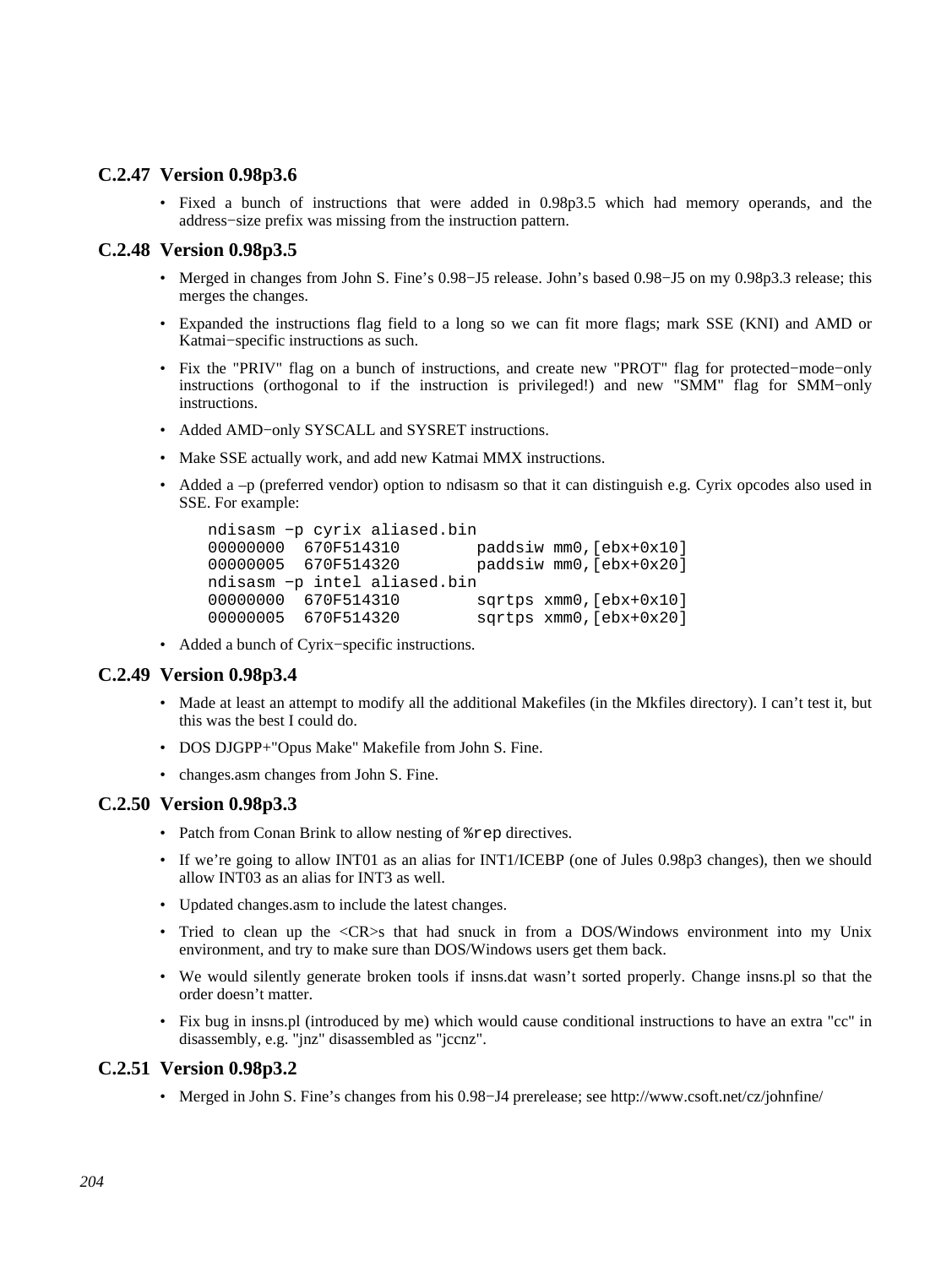- Changed previous "spotless" Makefile target (appropriate for distribution) to "distclean", and added "cleaner" target which is same as "clean" except deletes files generated by Perl scripts; "spotless" is union.
- Removed BASIC programs from distribution. Get a Perl interpreter instead (see below.)
- Calling this "pre−release 3.2" rather than "p3−hpa2" because of John's contributions.
- Actually link in the IEEE output format (zoutieee.c); fix a bunch of compiler warnings in that file. Note I don't know what IEEE output is supposed to look like, so these changes were made "blind".

#### **C.2.52 Version 0.98p3−hpa**

- Merged nasm098p3.zip with nasm−0.97.tar.gz to create a fully buildable version for Unix systems (Makefile.in updates, etc.)
- Changed insns.pl to create the instruction tables in nasm.h and names.c, so that a new instruction can be added by adding it \*only\* to insns.dat.
- Added the following new instructions: SYSENTER, SYSEXIT, FXSAVE, FXRSTOR, UD1, UD2 (the latter two are two opcodes that Intel guarantee will never be used; one of them is documented as UD2 in Intel documentation, the other one just as "Undefined Opcode" –– calling it UD1 seemed to make sense.)
- MAX SYMBOL was defined to be 9, but LOADALL286 and LOADALL386 are 10 characters long. Now MAX SYMBOL is derived from insns.dat.
- A note on the BASIC programs included: forget them. insns.bas is already out of date. Get yourself a Perl interpreter for your platform of choice at [http://www.cpan.org/ports/index.html.](http://www.cpan.org/ports/index.html)

#### **C.2.53 Version 0.98 pre−release 3**

- added response file support, improved command line handling, new layout help screen
- fixed limit checking bug, 'OUT byte nn, reg' bug, and a couple of rdoff related bugs, updated Wishlist; 0.98 Prerelease 3.

#### **C.2.54 Version 0.98 pre−release 2**

• fixed bug in outcoff.c to do with truncating section names longer than 8 characters, referencing beyond end of string; 0.98 pre−release 2

#### **C.2.55 Version 0.98 pre−release 1**

- Fixed a bug whereby STRUC didn't work at all in RDF.
- Fixed a problem with group specification in PUBDEFs in OBJ.
- Improved ease of adding new output formats. Contribution due to Fox Cutter.
- Fixed a bug in relocations in the 'bin' format: was showing up when a relocatable reference crossed an 8192−byte boundary in any output section.
- Fixed a bug in local labels: local−label lookups were inconsistent between passes one and two if an EQU occurred between the definition of a global label and the subsequent use of a local label local to that global.
- Fixed a seg−fault in the preprocessor (again) which happened when you use a blank line as the first line of a multi−line macro definition and then defined a label on the same line as a call to that macro.
- Fixed a stale−pointer bug in the handling of the NASM environment variable. Thanks to Thomas McWilliams.
- ELF had a hard limit on the number of sections which caused segfaults when transgressed. Fixed.
- Added ability for ndisasm to read from stdin by using '−' as the filename.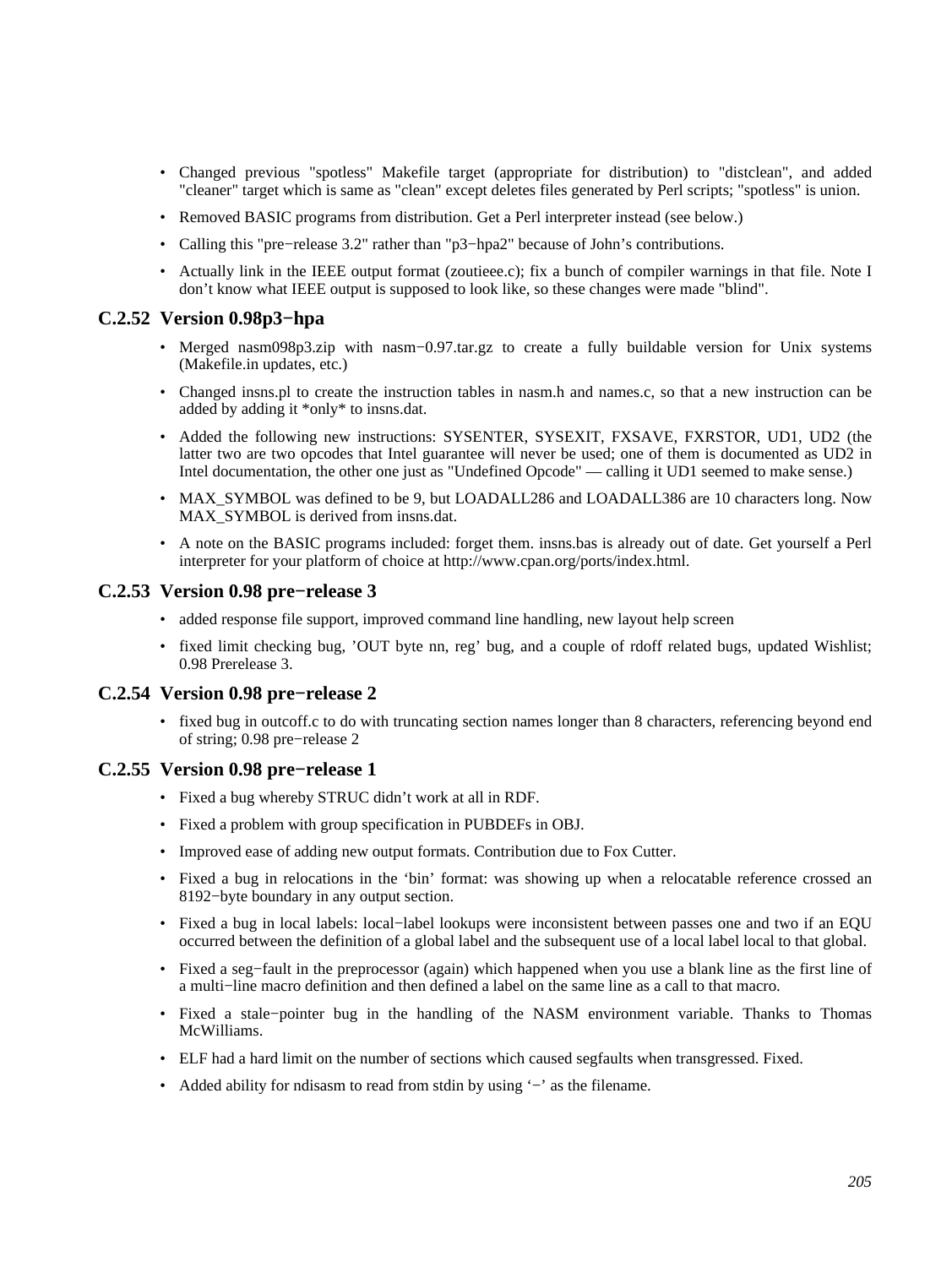- ndisasm wasn't outputting the TO keyword. Fixed.
- Fixed error cascade on bogus expression in  $\hat{\tau}$  = an error in evaluation was causing the entire  $\hat{\tau}$  if to be discarded, thus creating trouble later when the %else or %endif was encountered.
- Forward reference tracking was instruction−granular not operand− granular, which was causing 286−specific code to be generated needlessly on code of the form 'shr word [forwardref],1'. Thanks to Jim Hague for sending a patch.
- All messages now appear on stdout, as sending them to stderr serves no useful purpose other than to make redirection difficult.
- Fixed the problem with EQUs pointing to an external symbol this now generates an error message.
- Allowed multiple size prefixes to an operand, of which only the first is taken into account.
- Incorporated John Fine's changes, including fixes of a large number of preprocessor bugs, some small problems in OBJ, and a reworking of label handling to define labels before their line is assembled, rather than after.
- Reformatted a lot of the source code to be more readable. Included 'coding.txt' as a guideline for how to format code for contributors.
- Stopped nested  $r = s$  causing a panic they now cause a slightly more friendly error message instead.
- Fixed floating point constant problems (patch by Pedro Gimeno)
- Fixed the return value of insn\_size() not being checked for  $-1$ , indicating an error.
- Incorporated 3Dnow! instructions.
- Fixed the 'mov eax,  $eax + ebx$ ' bug.
- Fixed the GLOBAL EQU bug in ELF. Released developers release 3.
- Incorporated John Fine's command line parsing changes
- Incorporated David Lindauer's OMF debug support
- Made changes for LCC 4.0 support (\_\_NASM\_CDecl\_\_, removed register size specification warning when sizes agree).

# **C.3 NASM 0.9 Series**

Revisions before 0.98.

#### **C.3.1 Version 0.97 released December 1997**

- This was entirely a bug−fix release to 0.96, which seems to have got cursed. Silly me.
- Fixed stupid mistake in OBJ which caused 'MOV EAX,<constant>' to fail. Caused by an error in the 'MOV EAX,<segment>' support.
- ndisasm hung at EOF when compiled with lcc on Linux because lcc on Linux somehow breaks feof(). ndisasm now does not rely on feof().
- A heading in the documentation was missing due to a markup error in the indexing. Fixed.
- Fixed failure to update all pointers on realloc() within extended− operand code in parser.c. Was causing wrong behaviour and seg faults on lines such as 'dd 0.0,0.0,0.0,0.0,...'
- Fixed a subtle preprocessor bug whereby invoking one multi−line macro on the first line of the expansion of another, when the second had been invoked with a label defined before it, didn't expand the inner macro.
- Added internal.doc back in to the distribution archives it was missing in 0.96 \*blush\*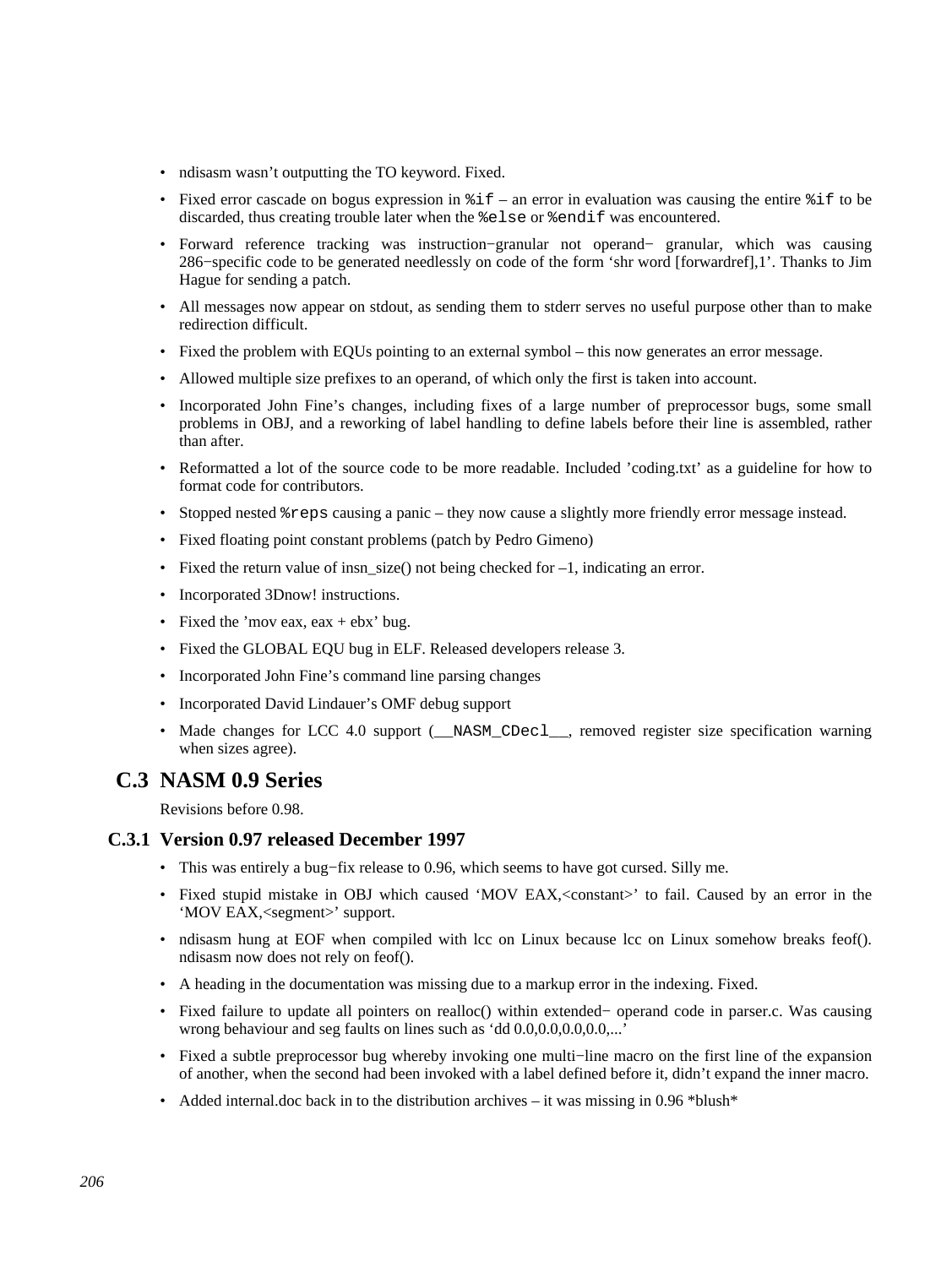- Fixed bug causing 0.96 to be unable to assemble its own test files, specifically objtest.asm. \*blush again\*
- Fixed seg−faults and bogus error messages caused by mismatching %rep and %endrep within multi−line macro definitions.
- Fixed a problem with buffer overrun in OBJ, which was causing corruption at ends of long PUBDEF records.
- Separated DOS archives into main−program and documentation to reduce download size.

### **C.3.2 Version 0.96 released November 1997**

- Fixed a bug whereby, if 'nasm sourcefile' would cause a filename collision warning and put output into 'nasm.out', then 'nasm sourcefile –o outputfile' still gave the warning even though the '−o' was honoured. Fixed name pollution under Digital UNIX: one of its header files defined R\_SP, which broke the enum in nasm.h.
- Fixed minor instruction table problems: FUCOM and FUCOMP didn't have two−operand forms; NDISASM didn't recognise the longer register forms of PUSH and POP (eg FF F3 for PUSH BX); TEST mem,imm32 was flagged as undocumented; the 32–bit forms of CMOV had 16–bit operand size prefixes; 'AAD imm' and 'AAM imm' are no longer flagged as undocumented because the Intel Architecture reference documents them.
- Fixed a problem with the local−label mechanism, whereby strange types of symbol (EQUs, auto−defined OBJ segment base symbols) interfered with the 'previous global label' value and screwed up local labels.
- Fixed a bug whereby the stub preprocessor didn't communicate with the listing file generator, so that the –a and –l options in conjunction would produce a useless listing file.
- Merged 'os2' object file format back into 'obj', after discovering that 'obj' \_also\_ shouldn't have a link pass separator in a module containing a non−trivial MODEND. Flat segments are now declared using the FLAT attribute. 'os2' is no longer a valid object format name: use 'obj'.
- Removed the fixed−size temporary storage in the evaluator. Very very long expressions (like 'mov  $ax,1+1+1+1+...$ ' for two hundred 1s or so) should now no longer crash NASM.
- Fixed a bug involving segfaults on disassembly of MMX instructions, by changing the meaning of one of the operand−type flags in nasm.h. This may cause other apparently unrelated MMX problems; it needs to be tested thoroughly.
- Fixed some buffer overrun problems with large OBJ output files. Thanks to DJ Delorie for the bug report and fix.
- Made preprocess–only mode actually listen to the  $\frac{1}{2}$  line markers as it prints them, so that it can report errors more sanely.
- Re−designed the evaluator to keep more sensible track of expressions involving forward references: can now cope with previously−nightmare situations such as:

```
 mov ax,foo | bar 
 foo equ 1 
 bar equ 2
```
- Added the ALIGN and ALIGNB standard macros.
- Added PIC support in ELF: use of WRT to obtain the four extra relocation types needed.
- Added the ability for output file formats to define their own extensions to the GLOBAL, COMMON and EXTERN directives.
- Implemented common−variable alignment, and global−symbol type and size declarations, in ELF.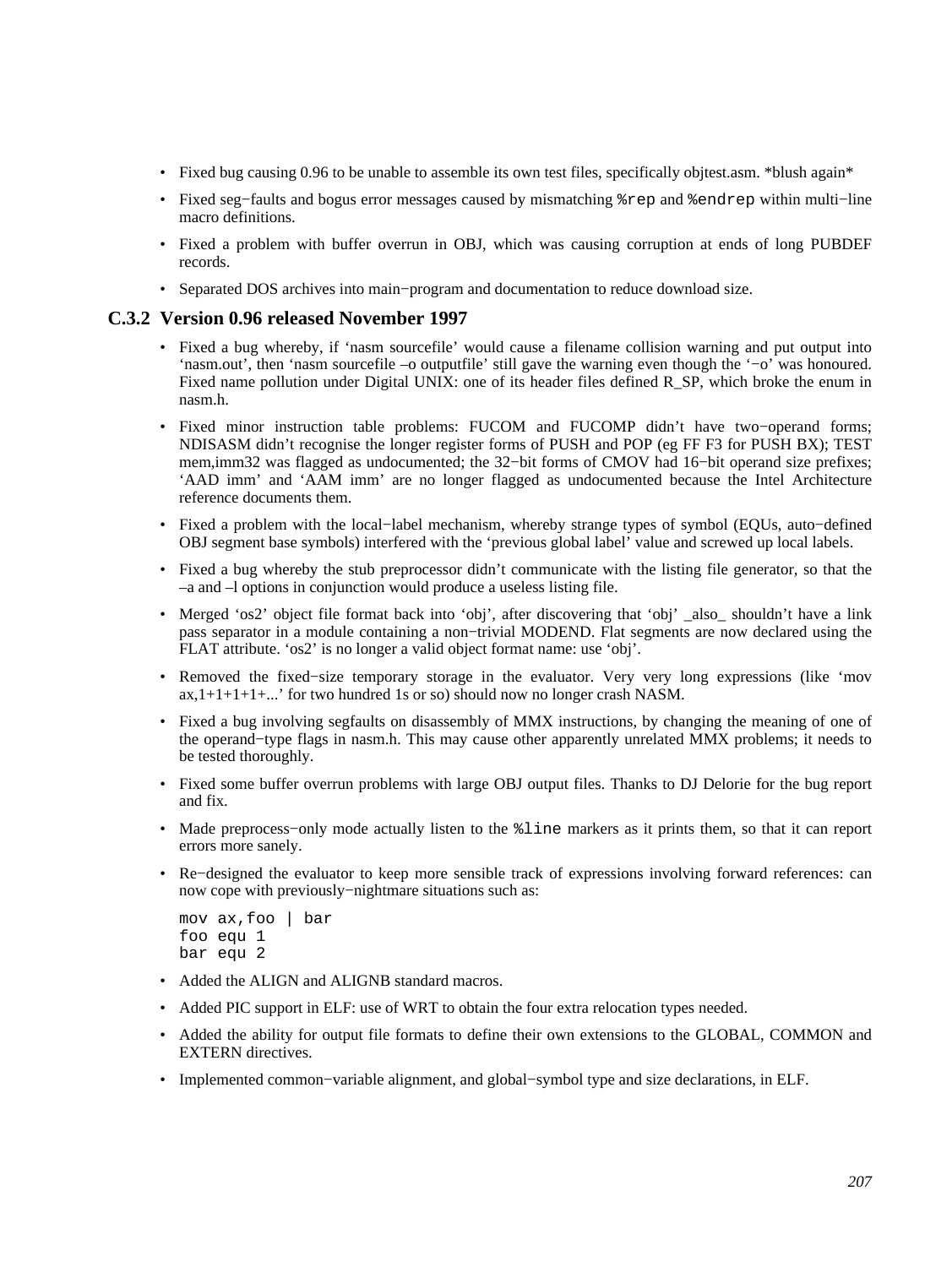- Implemented NEAR and FAR keywords for common variables, plus far−common element size specification, in OBJ.
- Added a feature whereby EXTERNs and COMMONs in OBJ can be given a default WRT specification (either a segment or a group).
- Transformed the Unix NASM archive into an auto−configuring package.
- Added a sanity−check for people applying SEG to things which are already segment bases: this previously went unnoticed by the SEG processing and caused OBJ−driver panics later.
- Added the ability, in OBJ format, to deal with 'MOV EAX,<segment>' type references: OBJ doesn't directly support dword−size segment base fixups, but as long as the low two bytes of the constant term are zero, a word−size fixup can be generated instead and it will work.
- Added the ability to specify sections' alignment requirements in Win32 object files and pure binary files.
- Added preprocess−time expression evaluation: the %assign (and %iassign) directive and the bare %if (and %elif) conditional. Added relational operators to the evaluator, for use only in %if constructs: the standard relationals =  $\langle \rangle \langle \rangle \langle \rangle = \rangle$  (and C−like synonyms == and !=) plus low-precedence logical operators & &,  $\wedge$  and ||.
- Added a preprocessor repeat construct: %rep / %exitrep / %endrep.
- Added the FILE and LINE standard macros.
- Added a sanity check for number constants being greater than 0xFFFFFFFF. The warning can be disabled.
- Added the %0 token whereby a variadic multi−line macro can tell how many parameters it's been given in a specific invocation.
- Added %rotate, allowing multi–line macro parameters to be cycled.
- Added the '\*' option for the maximum parameter count on multi−line macros, allowing them to take arbitrarily many parameters.
- Added the ability for the user−level forms of EXTERN, GLOBAL and COMMON to take more than one argument.
- Added the IMPORT and EXPORT directives in OBJ format, to deal with Windows DLLs.
- Added some more preprocessor  $i$ f constructs:  $i$  fidn /  $i$  fidni (exact textual identity), and  $i$  fid / %ifnum / %ifstr (token type testing).
- Added the ability to distinguish SHL AX,1 (the 8086 version) from SHL AX,BYTE 1 (the 286−and−upwards version whose constant happens to be 1).
- Added NetBSD/FreeBSD/OpenBSD's variant of a.out format, complete with PIC shared library features.
- Changed NASM's idiosyncratic handling of FCLEX, FDISI, FENI, FINIT, FSAVE, FSTCW, FSTENV, and FSTSW to bring it into line with the otherwise accepted standard. The previous behaviour, though it was a deliberate feature, was a deliberate feature based on a misunderstanding. Apologies for the inconvenience.
- Improved the flexibility of ABSOLUTE: you can now give it an expression rather than being restricted to a constant, and it can take relocatable arguments as well.
- Added the ability for a variable to be declared as EXTERN multiple times, and the subsequent definitions are just ignored.
- We now allow instruction prefixes (CS, DS, LOCK, REPZ etc) to be alone on a line (without a following instruction).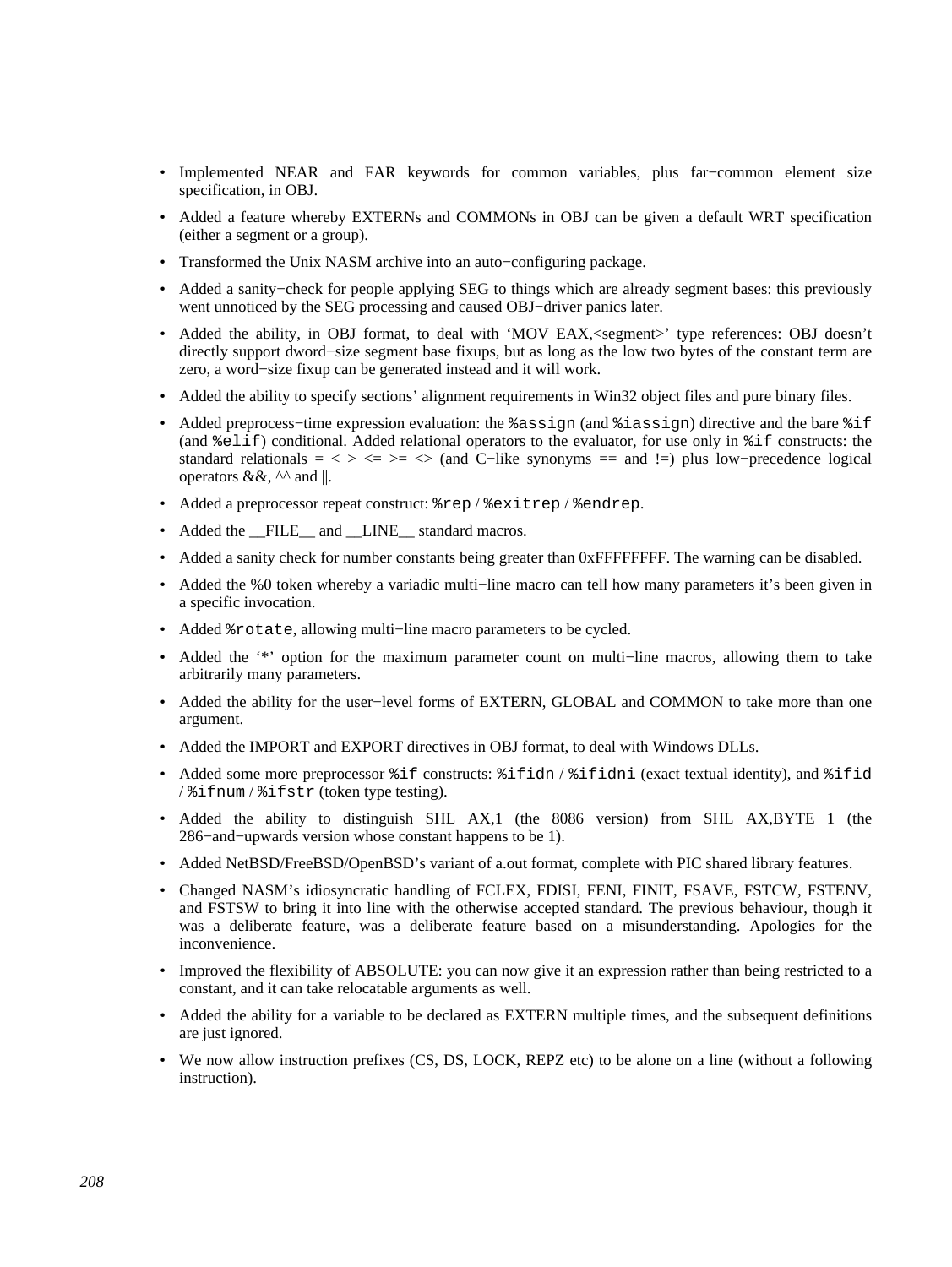- Improved sanity checks on whether the arguments to EXTERN, GLOBAL and COMMON are valid identifiers.
- Added misc/exebin.mac to allow direct generation of .EXE files by hacking up an EXE header using DB and DW; also added test/binexe.asm to demonstrate the use of this. Thanks to Yann Guidon for contributing the EXE header code.
- ndisasm forgot to check whether the input file had been successfully opened. Now it does. Doh!
- Added the Cyrix extensions to the MMX instruction set.
- Added a hinting mechanism to allow [EAX+EBX] and [EBX+EAX] to be assembled differently. This is important since [ESI+EBP] and [EBP+ESI] have different default base segment registers.
- Added support for the PharLap OMF extension for 4096−byte segment alignment.

### **C.3.3 Version 0.95 released July 1997**

- Fixed yet another ELF bug. This one manifested if the user relied on the default segment, and attempted to define global symbols without first explicitly declaring the target segment.
- Added makefiles (for NASM and the RDF tools) to build Win32 console apps under Symantec  $C_{++}$ . Donated by Mark Junker.
- Added 'macros.bas' and 'insns.bas', QBasic versions of the Perl scripts that convert 'standard.mac' to 'macros.c' and convert 'insns.dat' to 'insnsa.c' and 'insnsd.c'. Also thanks to Mark Junker.
- Changed the diassembled forms of the conditional instructions so that JB is now emitted as JC, and other similar changes. Suggested list by Ulrich Doewich.
- Added '@' to the list of valid characters to begin an identifier with.
- Documentary changes, notably the addition of the 'Common Problems' section in nasm.doc.
- Fixed a bug relating to 32−bit PC−relative fixups in OBJ.
- Fixed a bug in perm\_copy() in labels.c which was causing exceptions in cleanup\_labels() on some systems.
- Positivity sanity check in TIMES argument changed from a warning to an error following a further complaint.
- Changed the acceptable limits on byte and word operands to allow things like '~10111001b' to work.
- Fixed a major problem in the preprocessor which caused seg−faults if macro definitions contained blank lines or comment−only lines.
- Fixed inadequate error checking on the commas separating the arguments to 'db', 'dw' etc.
- Fixed a crippling bug in the handling of macros with operand counts defined with a '+' modifier.
- Fixed a bug whereby object file formats which stored the input file name in the output file (such as OBJ and COFF) weren't doing so correctly when the output file name was specified on the command line.
- Removed [INC] and [INCLUDE] support for good, since they were obsolete anyway.
- Fixed a bug in OBJ which caused all fixups to be output in 16−bit (old−format) FIXUPP records, rather than putting the 32−bit ones in FIXUPP32 (new−format) records.
- Added, tentatively, OS/2 object file support (as a minor variant on OBJ).
- Updates to Fox Cutter's Borland C makefile, Makefile.bc2.
- Removed a spurious second fclose() on the output file.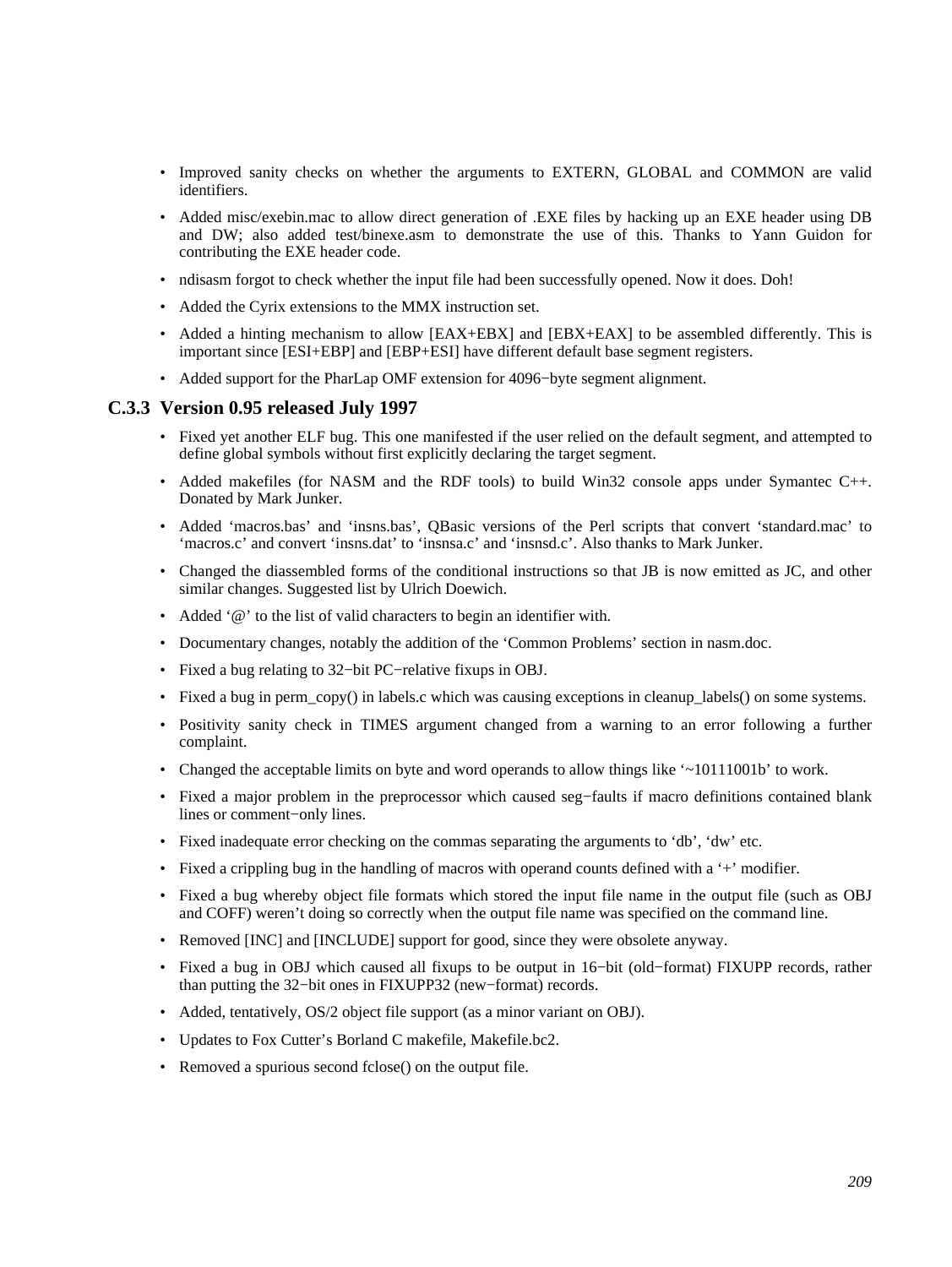- Added the '−s' command line option to redirect all messages which would go to stderr (errors, help text) to stdout instead.
- Added the '−w' command line option to selectively suppress some classes of assembly warning messages.
- Added the '−p' pre−include and '−d' pre−define command−line options.
- Added an include file search path: the '−i' command line option.
- Fixed a silly little preprocessor bug whereby starting a line with a '%!' environment−variable reference caused an 'unknown directive' error.
- Added the long−awaited listing file support: the '−l' command line option.
- Fixed a problem with OBJ format whereby, in the absence of any explicit segment definition, non−global symbols declared in the implicit default segment generated spurious EXTDEF records in the output.
- Added the NASM environment variable.
- From this version forward, Win32 console−mode binaries will be included in the DOS distribution in addition to the 16−bit binaries. Added Makefile.vc for this purpose.
- Added 'return 0;' to test/objlink.c to prevent compiler warnings.
- Added the \_NASM\_MAJOR\_ and \_NASM\_MINOR \_\_ standard defines.
- Added an alternative memory−reference syntax in which prefixing an operand with '&' is equivalent to enclosing it in square brackets, at the request of Fox Cutter.
- Errors in pass two now cause the program to return a non−zero error code, which they didn't before.
- Fixed the single−line macro cycle detection, which didn't work at all on macros with no parameters (caused an infinite loop). Also changed the behaviour of single−line macro cycle detection to work like cpp, so that macros like 'extrn' as given in the documentation can be implemented.
- Fixed the implementation of WRT, which was too restrictive in that you couldn't do 'mov ax,[di+abc wrt dgroup]' because (di+abc) wasn't a relocatable reference.

# **C.3.4 Version 0.94 released April 1997**

- Major item: added the macro processor.
- Added undocumented instructions SMI, IBTS, XBTS and LOADALL286. Also reorganised CMPXCHG instruction into early−486 and Pentium forms. Thanks to Thobias Jones for the information.
- Fixed two more stupid bugs in ELF, which were causing 'ld' to continue to seg−fault in a lot of non−trivial cases.
- Fixed a seg−fault in the label manager.
- Stopped FBLD and FBSTP from \_requiring\_ the TWORD keyword, which is the only option for BCD loads/stores in any case.
- Ensured FLDCW, FSTCW and FSTSW can cope with the WORD keyword, if anyone bothers to provide it. Previously they complained unless no keyword at all was present.
- Some forms of FDIV/FDIVR and FSUB/FSUBR were still inverted: a vestige of a bug that I thought had been fixed in 0.92. This was fixed, hopefully for good this time...
- Another minor phase error (insofar as a phase error can \_ever\_ be minor) fixed, this one occurring in code of the form

 rol ax,forward\_reference forward\_reference equ 1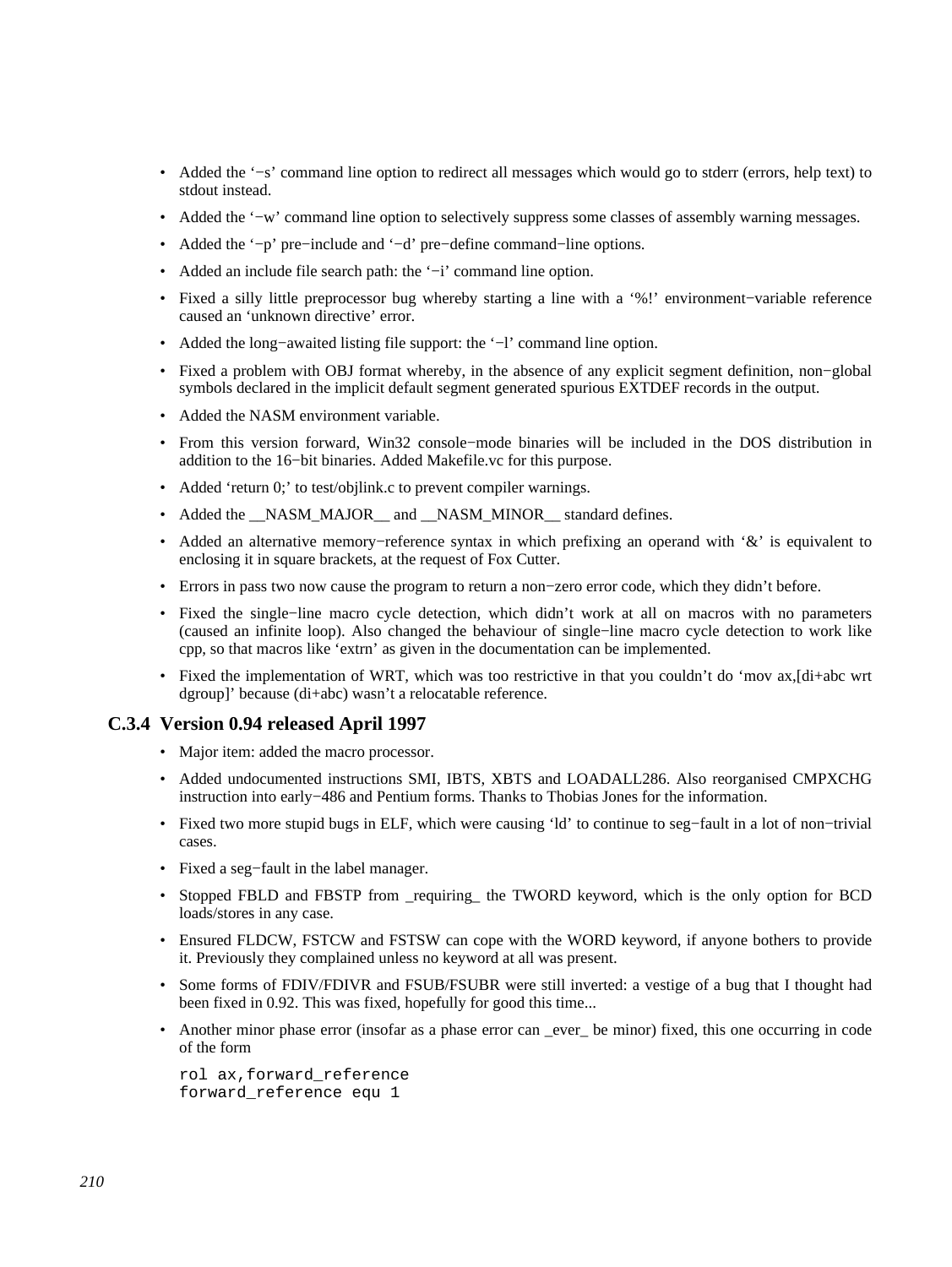- The number supplied to TIMES is now sanity−checked for positivity, and also may be greater than 64K (which previously didn't work on 16−bit systems).
- Added Watcom C makefiles, and misc/pmw.bat, donated by Dominik Behr.
- Added the INCBIN pseudo−opcode.
- Due to the advent of the preprocessor, the [INCLUDE] and [INC] directives have become obsolete. They are still supported in this version, with a warning, but won't be in the next.
- Fixed a bug in OBJ format, which caused incorrect object records to be output when absolute labels were made global.
- Updates to RDOFF subdirectory, and changes to outrdf.c.

### **C.3.5 Version 0.93 released January 1997**

This release went out in a great hurry after semi−crippling bugs were found in 0.92.

- Really *did* fix the stack overflows this time. \*blush\*
- Had problems with EA instruction sizes changing between passes, when an offset contained a forward reference and so 4 bytes were allocated for the offset in pass one; by pass two the symbol had been defined and happened to be a small absolute value, so only 1 byte got allocated, causing instruction size mismatch between passes and hence incorrect address calculations. Fixed.
- Stupid bug in the revised ELF section generation fixed (associated string−table section for .symtab was hard−coded as 7, even when this didn't fit with the real section table). Was causing 'ld' to seg−fault under Linux.
- Included a new Borland C makefile, Makefile.bc2, donated by Fox Cutter <lmb@comtch.iea.com>.

# **C.3.6 Version 0.92 released January 1997**

- The FDIVP/FDIVRP and FSUBP/FSUBRP pairs had been inverted: this was fixed. This also affected the LCC driver.
- Fixed a bug regarding 32-bit effective addresses of the form [other register+ESP].
- Documentary changes, notably documentation of the fact that Borland Win32 compilers use 'obj' rather than 'win32' object format.
- Fixed the COMENT record in OBJ files, which was formatted incorrectly.
- Fixed a bug causing segfaults in large RDF files.
- OBJ format now strips initial periods from segment and group definitions, in order to avoid complications with the local label syntax.
- Fixed a bug in disassembling far calls and jumps in NDISASM.
- Added support for user−defined sections in COFF and ELF files.
- Compiled the DOS binaries with a sensible amount of stack, to prevent stack overflows on any arithmetic expression containing parentheses.
- Fixed a bug in handling of files that do not terminate in a newline.

#### **C.3.7 Version 0.91 released November 1996**

- Loads of bug fixes.
- Support for RDF added.
- Support for DBG debugging format added.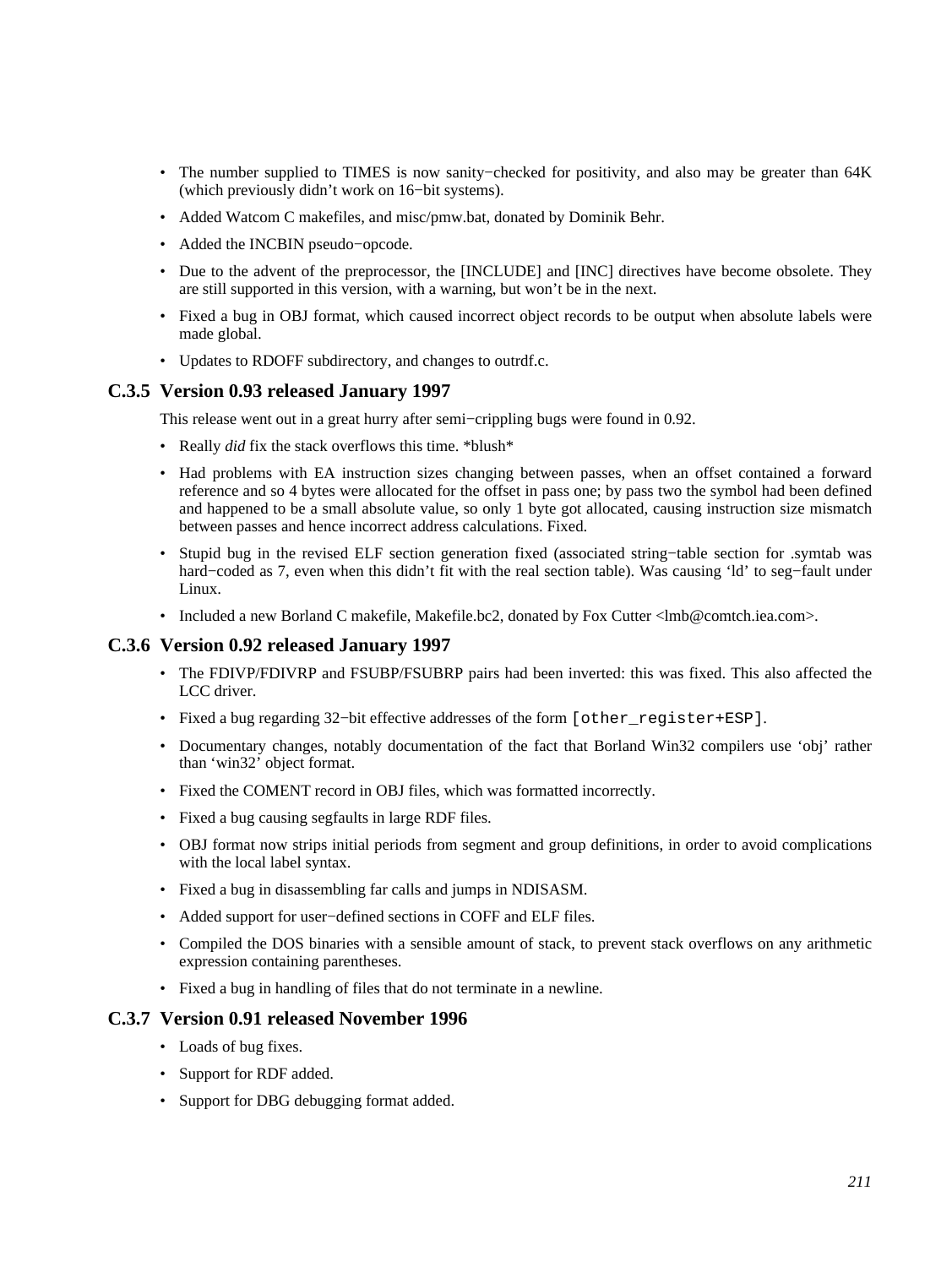- Support for 32−bit extensions to Microsoft OBJ format added.
- Revised for Borland C: some variable names changed, makefile added.
- LCC support revised to actually work.
- JMP/CALL NEAR/FAR notation added.
- 'a16', 'o16', 'a32' and 'o32' prefixes added.
- Range checking on short jumps implemented.
- MMX instruction support added.
- Negative floating point constant support added.
- Memory handling improved to bypass 64K barrier under DOS.
- \$ prefix to force treatment of reserved words as identifiers added.
- Default−size mechanism for object formats added.
- Compile−time configurability added.
- #,  $\textcircled{e}$ ,  $\sim$  and c{?} are now valid characters in labels.
- −e and −k options in NDISASM added.

## **C.3.8 Version 0.90 released October 1996**

First release version. First support for object file output. Other changes from previous version (0.3x) too numerous to document.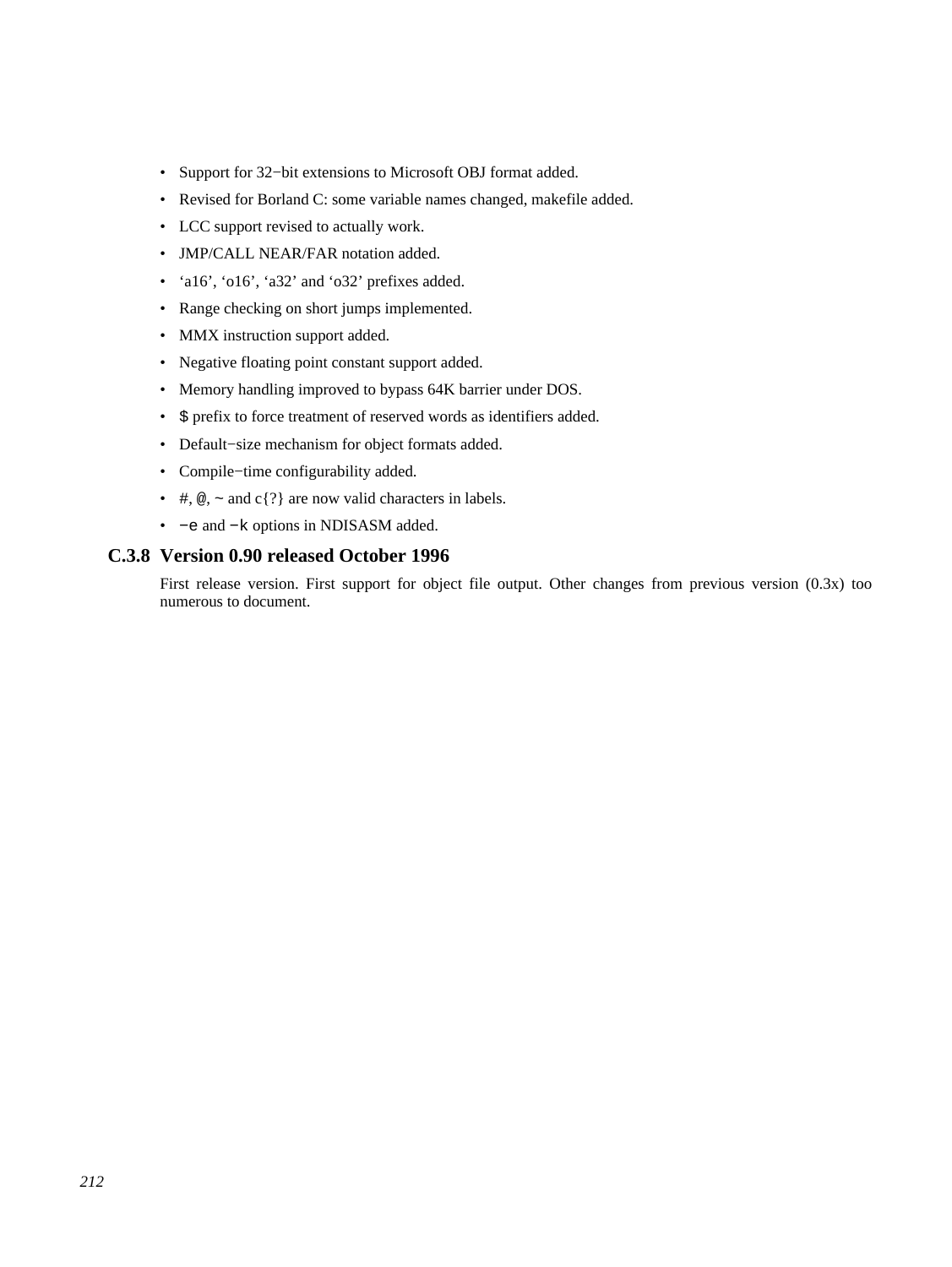# **Index**

| ! operator, unary               | 35         | 64–bit immediate         | 117            |
|---------------------------------|------------|--------------------------|----------------|
| $!=$ operator                   | 51         | -a option                | 22, 124        |
| \$\$ token                      | 34, 90     | A16                      | 27             |
| \$                              |            | a16                      | 115            |
| Here token                      | 34         | A32                      | 27             |
| prefix                          | 27, 30, 93 | a32                      | 115            |
| % operator                      | 34         | A64                      | 27             |
| $\frac{8}{6}$ !                 | 62         | a64                      | 115            |
| %\$ and %\$\$ prefixes          | 56         | a86                      | 15, 25, 26     |
| %% operator                     | 34, 44     | ABS                      | 30             |
| $\frac{8}{6}+$                  | 40         | ABSOLUTE                 | 73, 80         |
| 응?                              | 40         | addition                 | 34             |
| 응??                             | 40         | addressing, mixed-size   | 114            |
| % [                             | 40         | address-size prefixes    | 27             |
| & operator                      | 34         | algebra                  | 30             |
| && operator                     | 51         | ALIGN                    | 66, 69, 77, 80 |
| * operator                      | 34         | smart                    | 69             |
| + modifier                      | 45         | ALIGNB                   | 66             |
| + operator                      |            | alignment                |                |
| binary                          | 34         | in bin sections          | 78             |
| unary                           | 35         | in elf sections          | 89             |
| - operator                      |            | in obj sections          | 80             |
| binary                          | 34         | in win32 sections        | 83             |
| unary                           | 35         | of elf common variables  | 91             |
| $\ldots$ symbol prefix          | 37, 45     | ALIGNMODE                | 69             |
| / operator                      | 34         | ALIGNMODE                | 69             |
| // operator                     | 34         | ALINK                    | 95             |
| < operator                      | 51         | alink.sourceforge.net    | 95             |
| << operator                     | 34         | all                      | 24             |
| $\leq$ = operator               | 51         | alloc                    | 89             |
| <> operator                     | 51         | alternate register names | 69             |
| $=$ operator                    | 51         | alt.lang.asm             | 15             |
| $=$ = $\alpha$ operator         | 51         | altreg                   | 69             |
| > operator                      | 51         | ambiguity                | 25             |
| > = operator                    | 51         | a.out                    |                |
| >> operator                     | 34         | <b>BSD</b> version       | 92             |
| ? MASM syntax                   | 28         | Linux version            | 92             |
| * operator                      | 34         | aout                     | 92             |
| ** operator                     | 51         | aoutb                    | 92, 110        |
| operator                        | 34         | %arg                     | 59             |
| operator                        | 51         | arg                      | 102, 109       |
| $\sim$ operator                 | 35         | as86                     | 15, 92         |
| %0 parameter count              | 47         | assembler directives     | 71             |
| 800                             | 47         | assembly-time options    | 22             |
| $*1$ and $*-1$ syntax           | 49         | %assign                  | 41             |
| 16–bit mode, versus 32–bit mode | 71         | <b>ASSUME</b>            | 26             |
| 64–bit displacement             | 118        | AΤ                       | 66             |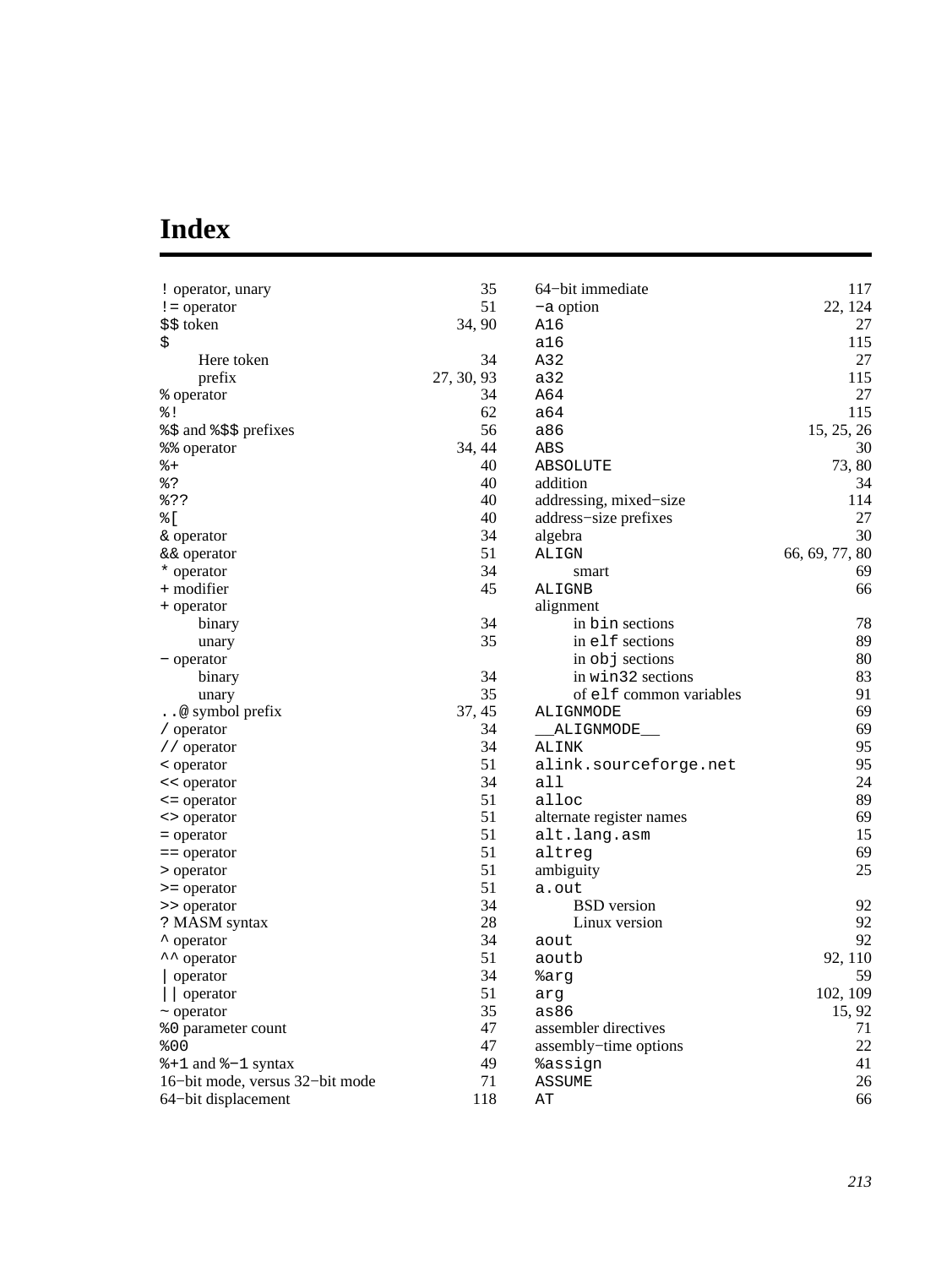| Autoconf                                 | 17                         | common variables                    | 74             |
|------------------------------------------|----------------------------|-------------------------------------|----------------|
| autoexec.bat                             | 16                         | alignment in elf                    | 91             |
| auto-sync                                | 124                        | element size                        | 82             |
| -b                                       | 123                        | comp.lang.asm.x86                   | 15, 16         |
| bin                                      | 19, 77                     | comp.os.msdos.programmer            | 98             |
| multisection                             | 78                         | concatenating macro parameters      | 48             |
| binary                                   | 30                         | concatenating strings               | 42             |
| binary files                             | 28                         | condition codes as macro parameters | 49             |
| bit shift                                | 34                         | conditional assembly                | 50             |
| <b>BITS</b>                              | 71, 77                     | conditional jumps                   | 120            |
| <b>BITS</b>                              | 63                         | conditional-return macro            | 49             |
| bitwise AND                              | 34                         | configure                           | 17             |
| bitwise OR                               | 34                         | constants                           | 30             |
| bitwise XOR                              | 34                         | context fall-through lookup         | 57             |
| block IFs                                | 58                         | context stack                       | 55, 58         |
| boot loader                              | 77                         | context-local labels                | 56             |
| boot sector                              | 120                        | context-local single-line macros    | 56             |
| <b>Borland</b>                           |                            | counting macro parameters           | 47             |
| Pascal                                   | 103                        | CPU                                 | 75             |
| Win32 compilers                          | 79                         | CPUID                               | 32             |
| braces                                   |                            | creating contexts                   | 56             |
| after % sign                             | 49                         | critical expression                 | 28, 36, 41, 73 |
| around macro parameters                  | 43                         | $-D$ option                         | 21             |
| <b>BSD</b>                               | 110                        | -d option                           | 21             |
| .bss                                     | 89, 92, 93                 | daily development snapshots         | 16             |
| bugs                                     | 121                        | .data                               | 89, 92, 93     |
| bugtracker                               | 121                        | $\_$ DATA                           | 100            |
| BYTE                                     | 120                        | data                                | 91, 93         |
| C calling convention                     | 100, 107                   | data structure                      | 102, 109       |
| C symbol names                           | 98                         | DATE__                              | 64             |
| $c16.\text{mac}$                         | 102, 105                   | _DATE_NUM__                         | 64             |
| $c32.\text{mac}$                         | 109                        | DB                                  | 28, 32, 33     |
| CALL FAR                                 | 35                         | dbg                                 | 94             |
| case sensitivity                         | 25, 38, 39, 41, 43, 52, 81 | DD                                  | 28, 32, 33     |
| changing sections                        | 72                         | debug information                   | 20             |
| character constant                       | 28, 32                     | debug information format            | 20             |
|                                          | 31                         | decimal                             | 30             |
| character strings<br>circular references | 38                         | declaring structures                | 65             |
|                                          |                            |                                     | 72             |
| CLASS                                    | 80                         | DEFAULT                             | 91             |
| %clear                                   | 62                         | default                             |                |
| coff                                     | 89                         | default macro parameters            | 46             |
| colon                                    | 27                         | default name                        | 77             |
| .COM                                     | 77, 97                     | default-WRT mechanism               | 82             |
| comma                                    | 46                         | <i><b>%define</b></i>               | 21, 38         |
| command-line                             | 18, 77                     | defining sections                   | 72             |
| commas in macro parameters               | 45                         | <i><b>%defstr</b></i>               | 42             |
| .comment                                 | 89                         | %deftok                             | 42             |
| COMMON                                   | 74, 79                     | <i><b>%depend</b></i>               | 55             |
| elf extensions to                        | 91                         | design goals                        | 25             |
| objextensions to                         | 82                         | DevPac                              | 28, 37         |
| Common Object File Format                | 89                         | disabling listing expansion         | 49             |
|                                          |                            | division                            | 34             |
|                                          |                            | <b>DJGPP</b>                        | 89, 107        |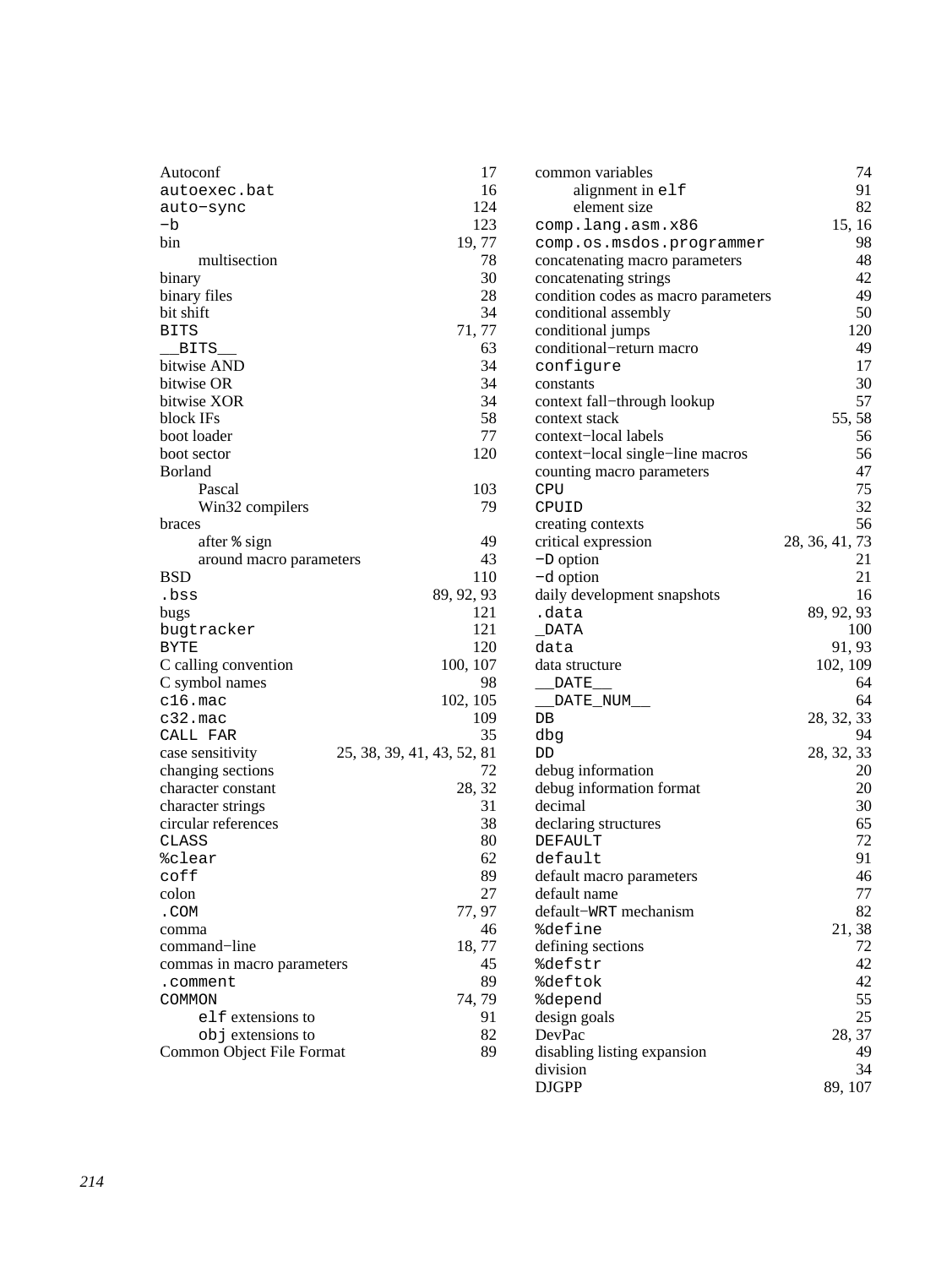| djlink                            | 95         | environment                                                                                                                                                                                                                                                                                                                                                                                                                         | 24       |
|-----------------------------------|------------|-------------------------------------------------------------------------------------------------------------------------------------------------------------------------------------------------------------------------------------------------------------------------------------------------------------------------------------------------------------------------------------------------------------------------------------|----------|
| DLL symbols                       |            | EQU                                                                                                                                                                                                                                                                                                                                                                                                                                 | 28, 29   |
| exporting                         | 81         | %error                                                                                                                                                                                                                                                                                                                                                                                                                              | 61       |
| importing                         | 81         | error                                                                                                                                                                                                                                                                                                                                                                                                                               | 24       |
| DO                                | 28, 32, 33 | error messages                                                                                                                                                                                                                                                                                                                                                                                                                      | 21       |
| <b>DOS</b>                        | 16, 21     | error reporting format                                                                                                                                                                                                                                                                                                                                                                                                              | 20       |
| DOS archive                       |            | escape sequences                                                                                                                                                                                                                                                                                                                                                                                                                    | 31       |
| DOS source archive                | 16         | EVEN                                                                                                                                                                                                                                                                                                                                                                                                                                | 66       |
| DQ                                | 28, 32, 33 | exact matches                                                                                                                                                                                                                                                                                                                                                                                                                       | 50       |
| .drectve                          | 83         | .EXE                                                                                                                                                                                                                                                                                                                                                                                                                                | 79, 95   |
| $\mathop{\rm DT}\nolimits$        | 28, 32, 33 | EXE2BIN                                                                                                                                                                                                                                                                                                                                                                                                                             | 97       |
| DUP                               | 26, 29     | EXE_begin                                                                                                                                                                                                                                                                                                                                                                                                                           | 96       |
| DW                                | 28, 32, 33 | exebin.mac                                                                                                                                                                                                                                                                                                                                                                                                                          | 96       |
| <b>DWORD</b>                      | 28         | exec                                                                                                                                                                                                                                                                                                                                                                                                                                | 89       |
| DΥ                                | 28, 32     | Executable and Linkable Format                                                                                                                                                                                                                                                                                                                                                                                                      | 89       |
| $-E$ option                       | 22         | EXE_end                                                                                                                                                                                                                                                                                                                                                                                                                             | 96       |
| $-e$ option                       | 22, 125    | EXE_stack                                                                                                                                                                                                                                                                                                                                                                                                                           | 96       |
| effective addresses               | 27, 29     | %exitrep                                                                                                                                                                                                                                                                                                                                                                                                                            | 54       |
| element size, in common variables | 82         | EXPORT                                                                                                                                                                                                                                                                                                                                                                                                                              | 81       |
| <b>ELF</b>                        | 89         | export                                                                                                                                                                                                                                                                                                                                                                                                                              | 93       |
| shared libraries                  | 90         | exporting symbols                                                                                                                                                                                                                                                                                                                                                                                                                   | 74       |
| 16-bit code and                   | 92         | expressions                                                                                                                                                                                                                                                                                                                                                                                                                         | 22, 34   |
| elf, debug formats and            | 92         | extension                                                                                                                                                                                                                                                                                                                                                                                                                           | 18,77    |
| elf32                             | 89         | <b>EXTERN</b>                                                                                                                                                                                                                                                                                                                                                                                                                       | 74       |
| $e$ 1f64                          | 89         | objextensions to                                                                                                                                                                                                                                                                                                                                                                                                                    | 82       |
| %elif                             | 50, 51, 52 | rdf extensions to                                                                                                                                                                                                                                                                                                                                                                                                                   | 93       |
| %elifctx                          | 51         | extracting substrings                                                                                                                                                                                                                                                                                                                                                                                                               | 43       |
| %elifdef                          | 51         | $-F$ option                                                                                                                                                                                                                                                                                                                                                                                                                         | 20       |
| %elifempty                        | 53         | $-f$ option                                                                                                                                                                                                                                                                                                                                                                                                                         | 19,77    |
| %elifenv                          | 53         | far call                                                                                                                                                                                                                                                                                                                                                                                                                            | 26       |
| %elifid                           | 53         | far common variables                                                                                                                                                                                                                                                                                                                                                                                                                | 82       |
| %elifidn                          | 52         | far pointer                                                                                                                                                                                                                                                                                                                                                                                                                         | 35       |
| %elifidni                         | 52         | FARCODE                                                                                                                                                                                                                                                                                                                                                                                                                             | 103, 105 |
| %elifmacro                        | 51         | %fatal                                                                                                                                                                                                                                                                                                                                                                                                                              | 61       |
| %elifn                            | 50, 52     |                                                                                                                                                                                                                                                                                                                                                                                                                                     | 63       |
| %elifnctx                         | 51         | $\rule{1em}{0.15mm} \begin{picture}(20,20) \put(0,0){\dashbox{0.5}(5,0){ }} \thicklines \put(0,0){\dashbox{0.5}(5,0){ }} \thicklines \put(0,0){\dashbox{0.5}(5,0){ }} \thicklines \put(0,0){\dashbox{0.5}(5,0){ }} \thicklines \put(0,0){\dashbox{0.5}(5,0){ }} \thicklines \put(0,0){\dashbox{0.5}(5,0){ }} \thicklines \put(0,0){\dashbox{0.5}(5,0){ }} \thicklines \put(0,0){\dashbox{0.5}(5,0){ }} \thicklines \put(0,$<br>FLAT | 80       |
|                                   | 51         |                                                                                                                                                                                                                                                                                                                                                                                                                                     | 107      |
| %elifndef                         | 53         | flat memory model                                                                                                                                                                                                                                                                                                                                                                                                                   | 77       |
| %elifnempty                       |            | flat-form binary                                                                                                                                                                                                                                                                                                                                                                                                                    | 75       |
| %elifnenv<br>%elifnid             | 53         | FLOAT                                                                                                                                                                                                                                                                                                                                                                                                                               |          |
|                                   | 53         | FLOAT                                                                                                                                                                                                                                                                                                                                                                                                                               | 76<br>33 |
| %elifnidn                         | 52         | float128h                                                                                                                                                                                                                                                                                                                                                                                                                           |          |
| %elifnidni                        | 52         | $f$ loat $1281$                                                                                                                                                                                                                                                                                                                                                                                                                     | 33       |
| %elifnmacro                       | 51         | float16                                                                                                                                                                                                                                                                                                                                                                                                                             | 33       |
| %elifnnum                         | 53         | float32_                                                                                                                                                                                                                                                                                                                                                                                                                            | 33       |
| %elifnstr                         | 53         | float64                                                                                                                                                                                                                                                                                                                                                                                                                             | 33       |
| %elifntoken                       | 53         | float8                                                                                                                                                                                                                                                                                                                                                                                                                              | 33       |
| %elifnum                          | 53         | float80e__                                                                                                                                                                                                                                                                                                                                                                                                                          | 33       |
| %elifstr                          | 53         | float80m__                                                                                                                                                                                                                                                                                                                                                                                                                          | 33       |
| %eliftoken                        | 53         | FLOAT_DAZ_                                                                                                                                                                                                                                                                                                                                                                                                                          | 76       |
| %else                             | 50         | float-denorm                                                                                                                                                                                                                                                                                                                                                                                                                        | 23       |
| endproc                           | 102, 109   | floating-point                                                                                                                                                                                                                                                                                                                                                                                                                      |          |
| <b>%endrep</b>                    | 54         | constants                                                                                                                                                                                                                                                                                                                                                                                                                           | 33, 75   |
| ENDSTRUC                          | 65, 73     | packed BCD constants                                                                                                                                                                                                                                                                                                                                                                                                                | 34       |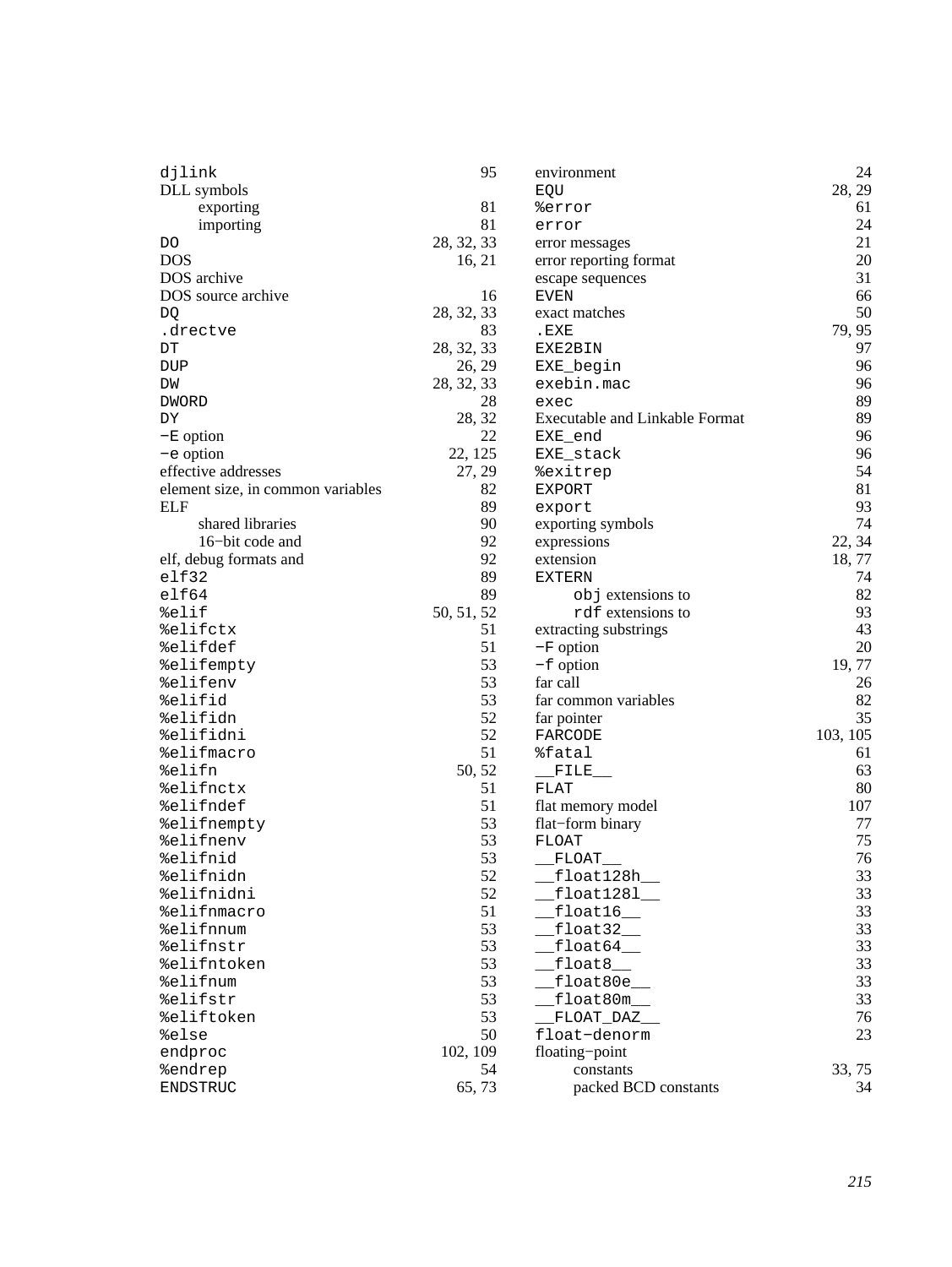| floating-point             | 26, 27, 28, 33 | %ifenv                          | 53     |
|----------------------------|----------------|---------------------------------|--------|
| float-overflow             | 23.            | %ifid                           | 52     |
| _FLOAT_ROUND__             | 76             | %ifidn                          | 52     |
| float-toolong              | 24             | %ifidni                         | 52     |
| float-underflow            | 23             | %ifmacro                        | 51     |
| follows=                   | 78             | %ifn                            | 50, 52 |
| format-specific directives | 71             | <i><b>%ifnctx</b></i>           | 51     |
| fp                         | 70             | %ifndef                         | 51     |
| frame pointer              | 100, 104, 107  | <i><b>%ifnempty</b></i>         | 53     |
| FreeBSD                    | 92, 110        | %ifnenv                         | 53     |
| FreeLink                   | 95             | %ifnid                          | 53     |
| ftp.simtel.net             | 95             | %ifnidn                         | 52     |
| function                   | 91, 93         | %ifnidni                        | 52     |
| functions                  |                | %ifnmacro                       | 51     |
| C calling convention       | 100, 107       | %ifnnum                         | 53     |
| Pascal calling convention  | 104            | %ifnstr                         | 53     |
| $-g$ option                | 20             | %ifntoken                       | 53     |
|                            | 15             | %ifnum                          | 52     |
| gas                        | 15             | %ifstr                          | 52     |
| gcc                        | 74             | %iftoken                        | 53     |
| GLOBAL                     | 91             |                                 |        |
| aoutb extensions to        | 91             | %imacro                         | 43     |
| elf extensions to          |                | IMPORT                          | 81     |
| rdf extensions to          | 93             | import library                  | 81     |
| global offset table        | 110            | importing symbols               | 74     |
| _GLOBAL_OFFSET_TABLE_      | 90             | INCBIN                          | 28, 32 |
| gnu-elf-extensions         | 23             | <i><b>%include</b></i>          | 21, 54 |
| got                        | 90             | include search path             | 21     |
| <b>GOT</b> relocations     | 111            | including other files           | 54     |
| <b>GOT</b>                 | 90, 110        | inefficient code                | 120    |
| gotoff                     | 90             | infinite loop                   | 34     |
| <b>GOTOFF</b> relocations  | 111            | Infinity__                      | 33     |
| gotpc                      | 90             | infinity                        | 33     |
| <b>GOTPC</b> relocations   | 111            | informational section           | 83     |
| gottpoff                   | 91             | INSTALL                         | 17     |
| graphics                   | 28             | installing                      | 16     |
| greedy macro parameters    | 45             | instances of structures         | 66     |
| GROUP                      | 80             | instruction list                | 126    |
| groups                     | 35             | intel hex                       | 78     |
| -h                         | 123            | Intel number formats            | 33     |
| hexadecimal                | 30             | internal                        | 91     |
| hidden                     | 91             | <b>ISTRUC</b>                   | 66     |
| hybrid syntaxes            | 25             | iterating over macro parameters | 47     |
| $-L$ option                | 21             | ith                             | 78     |
| $-i$ option                | 21, 124        | <i><b>%ixdefine</b></i>         | 39     |
| <i><b>%iassign</b></i>     | 41             | Jcc NEAR                        | 120    |
| <i><b>%idefine</b></i>     | 38             | JMP DWORD                       | 114    |
| %idefstr                   | 42             | jumps, mixed-size               | 114    |
| <i><b>%ideftok</b></i>     | 42             | $-k$                            | 125    |
| <b>IEND</b>                | 66             | $-1$ option                     | 19     |
| %if                        | 50, 51         | label preceeding macro          | 47     |
| %ifctx                     | 51, 58         | label prefix                    | 37     |
| %ifdef                     | 50             | last                            | 46     |
| <i><b>%ifempty</b></i>     | 53             | .lbss                           | 89     |
|                            |                |                                 |        |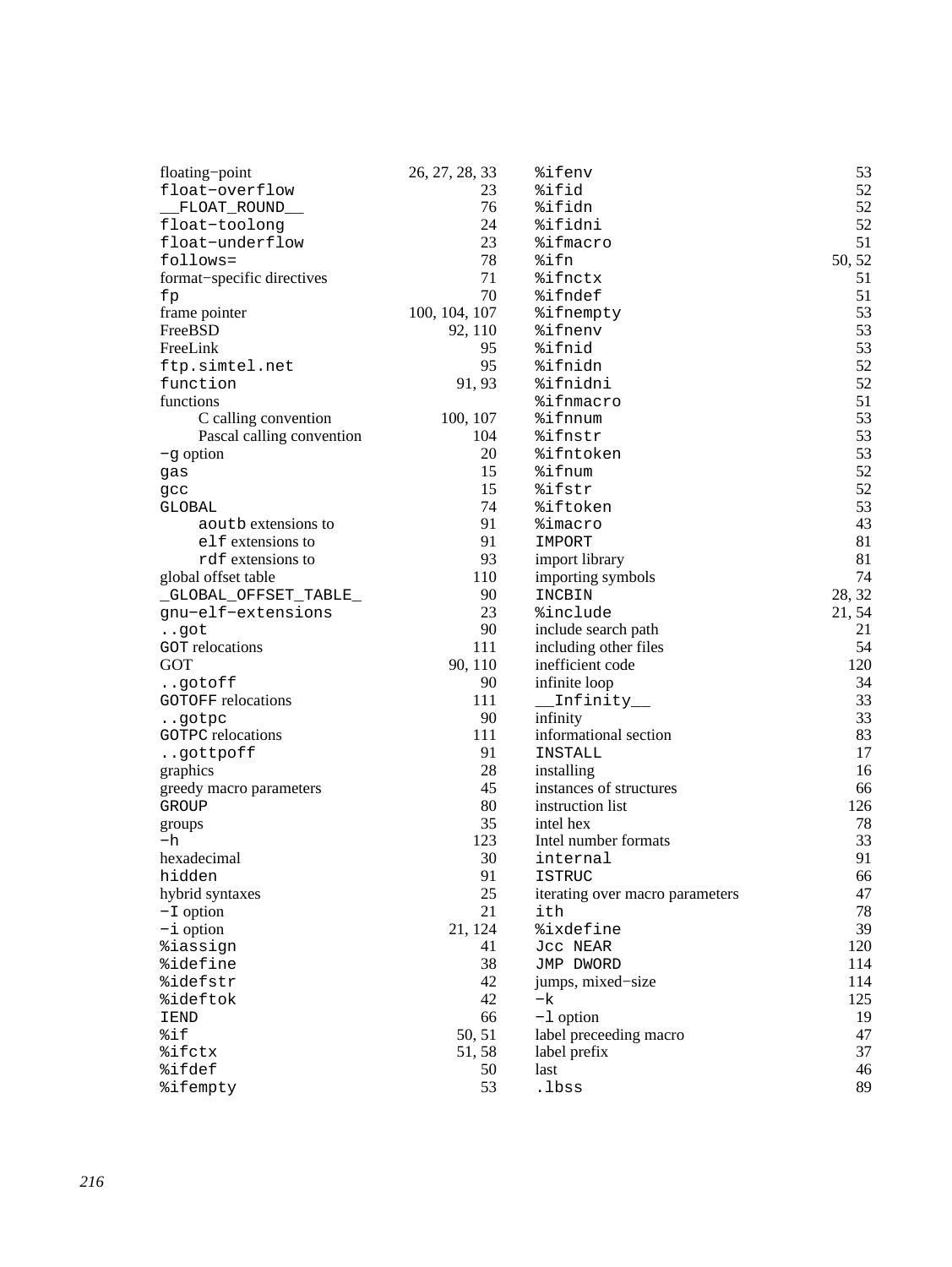| 1d86                     | 92         | misc subdirectory      | 96, 102, 109 |
|--------------------------|------------|------------------------|--------------|
| .ldata                   | 89         | mixed-language program | 98           |
| LIBRARY                  | 93         | mixed-size addressing  | 114          |
| license                  | 15         | mixed-size instruction | 114          |
| %line                    | 62         | MMX registers          |              |
| LINE                     | 63         | ModR/M byte            |              |
| linker, free             | 95         | MODULE                 | 93           |
| Linux                    |            | modulo operators       | 34           |
| a.out                    | 92         | motorola s-records     | 78           |
| as86                     | 92         | $-MP$ option           | 20           |
| ELF                      | 89         | $-MQ$ option           | 20           |
| listing file             | 19         | MS-DOS                 | 77           |
| little-endian            | 32         | MS-DOS device drivers  | 98           |
| %local                   | 60         | $-MT$ option           | 20           |
| local labels             | 36         | multi-line macros      | 23, 43       |
| logical AND              | 51         | multipass optimization | 22           |
| logical negation         | 35         | multiple section names | 77           |
| logical OR               | 51         | multiplication         | 34           |
| logical XOR              | 51         | multipush macro        | 48           |
| .lrodata                 | 89         | multisection           | 78           |
| $-M$ option              | 19         | NaN                    | 33           |
| Mach, object file format | 89         | <b>NaN</b>             | 33           |
| Mach-O                   | 89         | <b>NASM</b> version    | 62           |
| macho                    | 89         | nasm version history   | 186          |
| macho32                  | 89         | nasm version id        | 63           |
| macho64                  | 89         | nasm version string    | 63           |
| MacOS X                  | 89         | nasm.1                 | 17           |
| &macro                   | 43         | NASMDEFSEG             | 79           |
| macro indirection        | 40         | nasm-devel             | 16           |
| macro library            | 21         | <b>NASMENV</b>         | 24           |
| macro parameters range   | 45         | nasm.exe               | 16           |
| macro processor          | 38         | nasm -hf               | 19           |
| macro-defaults           | 23         | _NASM__MAJOR_          | 62           |
| macro-local labels       | 44         | NASM_MINOR___          | 62           |
| macro-params             | 23         | nasm.out               | 19           |
| macros                   | 29         | _NASM_PATCHLEVEL__     | 62           |
| macro-selfref            | 23         | _NASM_SNAPSHOT___      | 62           |
| make                     | 17         | __NASM_SUBMINOR__      | 62           |
| makefile dependencies    | 19         | _NASM_VER_             | 63           |
| makefiles                | 16, 17     | _NASM_VERSION_ID__     | 63           |
| man pages                | 17         | nasm-XXX-dos.zip       | 16           |
| map files                | 78         | nasm-XXX.tar.gz        | 17           |
| MASM                     | 15         | nasm-XXX-win32.zip     | 16           |
| <b>MASM</b>              | 25, 29, 79 | nasm-XXX.zip           | 16           |
| $-MD$ option             | 19         | ndisasm                | 123          |
| memory models            | 26, 99     | ndisasm.1              | 17           |
| memory operand           | 28         | ndisasm.exe            | 16           |
| memory references        | 25, 29     | near call              | 26           |
| $-MF$ option             | 19         | near common variables  | 82           |
| $-MG$ option             | 19         | <b>NetBSD</b>          | 92, 110      |
| Microsoft OMF            | 79         | new releases           | 16           |
| minifloat                | 33         | noalloc                | 89           |
| Minix                    | 92         | nobits                 | 78,89        |
|                          |            |                        |              |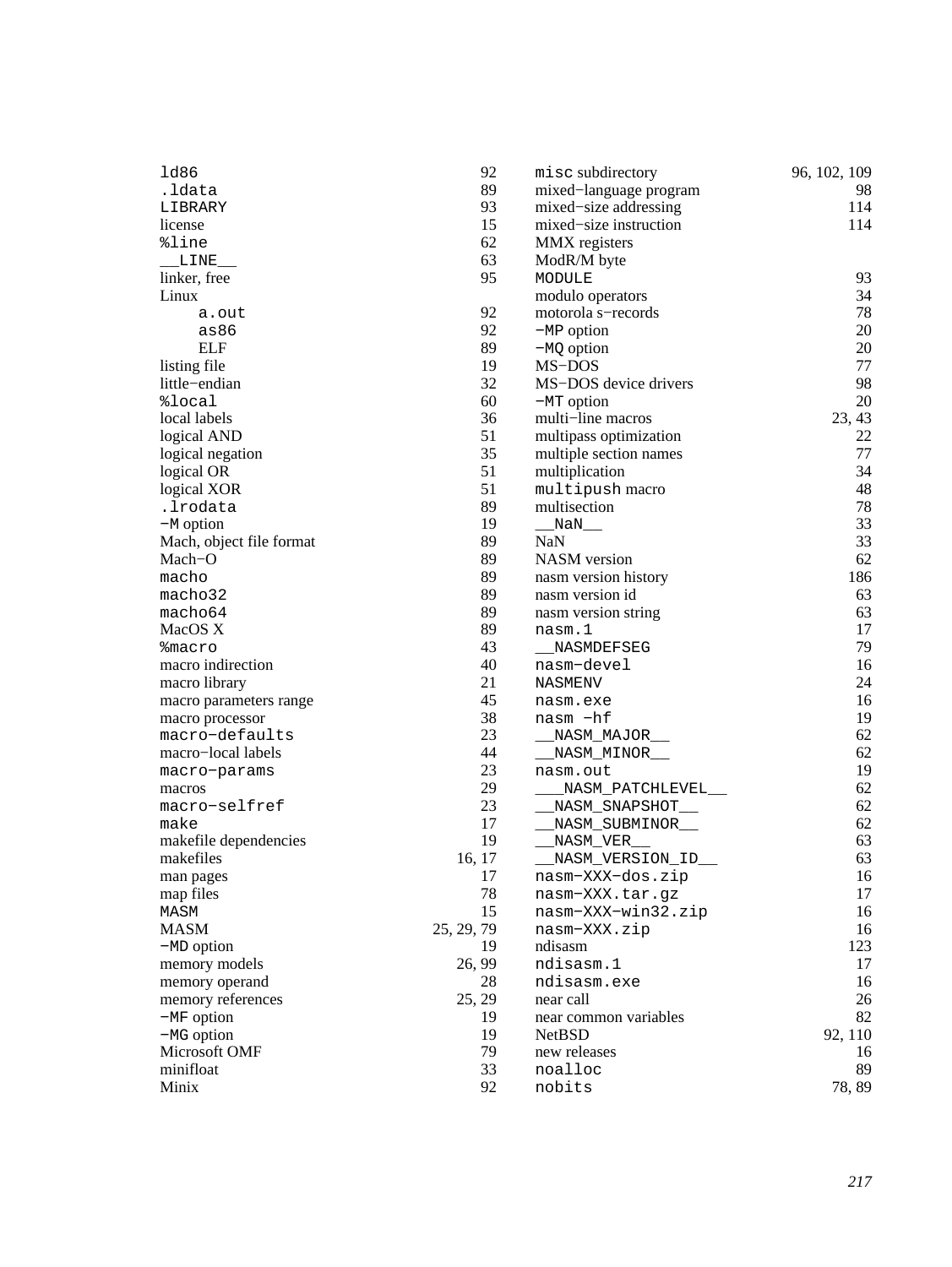| noexec                        | 89              | Perl                                   | 16             |
|-------------------------------|-----------------|----------------------------------------|----------------|
| .nolist                       | 49              | perverse                               | 21             |
| 'nowait'                      | 26              | PharLap                                | 80             |
| nowrite                       | 89              | <b>PIC</b>                             | 90, 92, 110    |
| number-overflow               | 23              | $\ldots$ plt                           | 90             |
| numeric constants             | 28, 30          | PLT relocations                        | 90, 112, 113   |
| $-$ O option                  | 22              | plt relocations                        | 113            |
| $-\circ$ option               | 18, 123         | &pop                                   | 56             |
| 016                           | 27              | position-independent code              | 90, 92, 110    |
| 016                           | 115             | --postfix                              | 24             |
| 032                           | 27              | precedence                             | 34             |
| 032                           | 116             | pre-defining macros                    | 21, 39         |
| 064                           | 27              | preferred                              | 35             |
| .OBJ                          | 95              | --prefix                               | 24             |
| obj                           | 79              | pre-including files                    | 21             |
| object                        | 91, 93          | preprocess-only mode                   | 22             |
| octal                         | 30              | preprocessor                           | 22, 29, 35, 38 |
| OF DBG                        | 94              | preprocessor expressions               | 22             |
| OF_DEFAULT                    | 19              | preprocessor loops                     | 53             |
| OFFSET                        | 25              | preprocessor variables                 | 41             |
| <b>OMF</b>                    | 79              | primitive directives                   | 71             |
| omitted parameters            | 46              | PRIVATE                                | 79             |
| one's complement              | 35              | proc                                   | 93, 102, 109   |
| OpenBSD                       | 92, 110         | procedure linkage table                | 90, 112, 113   |
| operands                      | 27              | processor mode                         | 71             |
| operand-size prefixes         | 27              | progbits                               | 78,89          |
| operating system              | 77              | program entry point                    | 82, 95         |
| writing                       | 114             | program origin                         | 77             |
| operators                     | 34              | protected                              | 91             |
| ORG                           | 77, 97, 98, 120 | pseudo-instructions                    | 28             |
| orphan-labels                 | 23, 27          | PUBLIC                                 | 74, 79         |
| OS/2                          | 79,80           | pure binary                            | 77             |
| osabi                         | 89              | <i><b>&amp;push</b></i>                | 56             |
| other preprocessor directives | 61              | _QNaN_                                 | 33             |
| out of range, jumps           | 120             | quick start                            | 25             |
| output file format            | 19              | <b>OWORD</b>                           | 28             |
| output formats                | 77              | $-\mathtt{r}$                          | 123            |
| __OUTPUT_FORMAT__             | 64              | $\operatorname{rdf}$                   | 92             |
| overlapping segments          | 35              | rdoff subdirectory                     | 17, 92, 93     |
| OVERLAY                       | 80              | redirecting errors                     | 21             |
| overloading                   |                 |                                        | 30, 72         |
| multi-line macros             | 44              | REL<br>relational operators            | 51             |
| single-line macros            | 39              | release candidates                     | 16             |
| $-P$ option                   | 21              | Relocatable Dynamic Object File Format | 92             |
| $-p$ option                   |                 |                                        | 90             |
|                               | 21, 55          | relocations, PIC-specific              |                |
| paradox                       | 36<br>105       | removing contexts                      | 56<br>57       |
| PASCAL                        |                 | renaming contexts                      |                |
| Pascal calling convention     | 104             | %rep                                   | 29, 53         |
| PASS                          | 65              | repeating                              | 29, 53         |
| passes, assembly              |                 | %repl                                  | 57             |
| PATH                          | 16              | reporting bugs                         | 121            |
| <i><b>&amp;pathsearch</b></i> | 21, 55          | RESB                                   | 26, 28         |
| period                        | 36              | RESD                                   | 28             |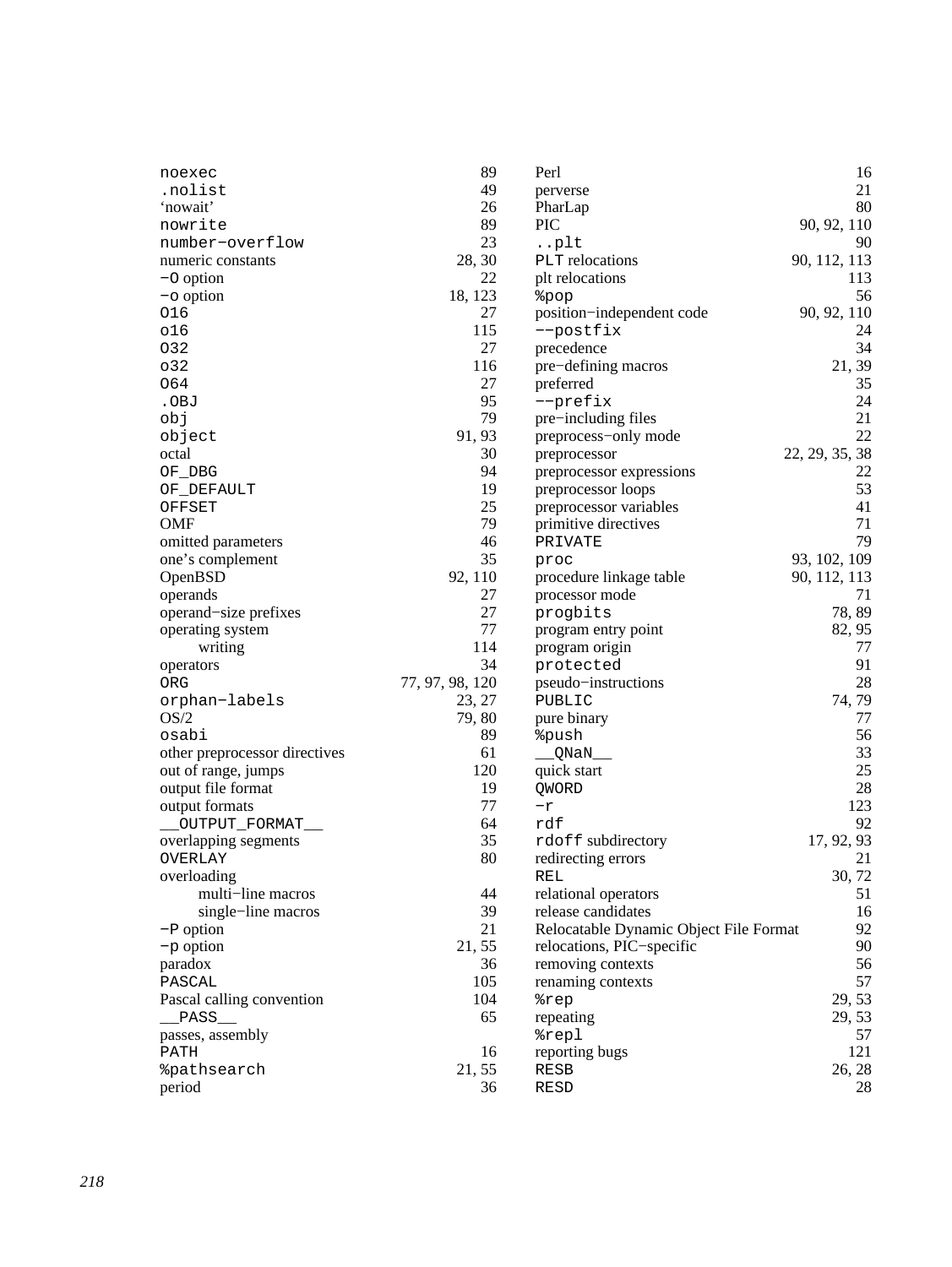| <b>RESO</b>                            | 28      | <i><b>&amp;stacksize</b></i>     | 60                   |
|----------------------------------------|---------|----------------------------------|----------------------|
| RESQ                                   | 28      | standard macro packages          | 69                   |
| REST                                   | 28      | standard macros                  | 62                   |
| RESW                                   | 28      | standardized section names       | 72, 83, 89, 92, 93   |
| <b>RESY</b>                            | 28      | start                            | 82, 95               |
| .rodata                                | 89      | start=                           | 78                   |
| <i><b>&amp;rotate</b></i>              | 47      | stderr                           | 21                   |
| rotating macro parameters              | 47      | stdout                           | 21                   |
| $-s$ option                            | 21, 124 | %strcat                          | 42                   |
| searching for include files            | 54      | STRICT                           | 35                   |
| $\_SECT$ __                            | 72, 73  | string constant                  | 28                   |
| SECTALIGN                              | 67      | string constants                 | 32                   |
| SECTION                                | 72      | string length                    | 42                   |
| elf extensions to                      | 89      | string manipulation in macros    | 42                   |
| win32 extensions to                    | 83      |                                  | 31                   |
|                                        |         | strings<br><i><b>%strlen</b></i> | 42                   |
| section alignment<br>in bin            | 78      | <b>STRUC</b>                     |                      |
|                                        |         |                                  | 65, 73, 102, 109     |
| inelf                                  | 89      | stub preprocessor                | 22                   |
| $in$ $obj$                             | 80      | %substr                          | 43                   |
| in win32                               | 83      | subtraction                      | 34                   |
| section, bin extensions to             | 77      | suppressible warning             | 23                   |
| SEG                                    | 35,79   | suppressing preprocessing        | 22                   |
| SEGMENT                                | 72      | switching between sections       | 72                   |
| elf extensions to                      | 79      | sym                              | 90                   |
| segment address                        | 35      | symbol sizes, specifying         | 91                   |
| segment alignment                      |         | symbol types, specifying         | 91                   |
| in bin                                 | 78      | symbols                          |                      |
| $in$ $obj$                             | 80      | exporting from DLLs              | 81                   |
| segment names, Borland Pascal          | 105     | importing from DLLs              | 81                   |
| segment override                       | 26, 27  | synchronisation                  | 124                  |
| segments                               | 35      | .SYS                             | 77,98                |
| groups of                              | 80      | $-t$                             | 23                   |
| separator character                    | 24      | TASM                             | 15, 23               |
| shared libraries                       | 92, 110 | tasm                             | 25, 79               |
| shared library                         | 91      | .tbss                            | 89                   |
| shift command                          | 47      | TBYTE                            | 26                   |
| SIB byte                               |         | .tdata                           | 89                   |
| signed division                        | 34      | test subdirectory                | 95                   |
| signed modulo                          | 34      | testing                          |                      |
| single-line macros                     | 38      | arbitrary numeric expressions    | 51                   |
| size, of symbols                       | 91      | context stack                    | 51                   |
| smartalign                             | 69      | exact text identity              | 52                   |
| SNaN                                   | 33      | multi-line macro existence       | 51                   |
| snapshots, daily development           | 16      | single-line macro existence      | 50                   |
| Solaris x86                            | 89      | token types                      | 52                   |
| $-soname$                              | 113     | .text                            | 89, 92, 93           |
| sound                                  | 28      | $\_$ TEXT                        | 100                  |
| source code                            | 16      | thread local storage             | 91                   |
| source-listing file                    | 19      | TIME                             | 64                   |
| square brackets                        | 25, 29  | TIME_NUM__                       | 64                   |
| srec                                   | 78      | TIMES                            | 28, 29, 36, 120, 121 |
| <b>STACK</b>                           | 79      | TLINK                            | 97                   |
| stack relative preprocessor directives | 59      | tls                              | 89, 91               |
|                                        |         |                                  |                      |